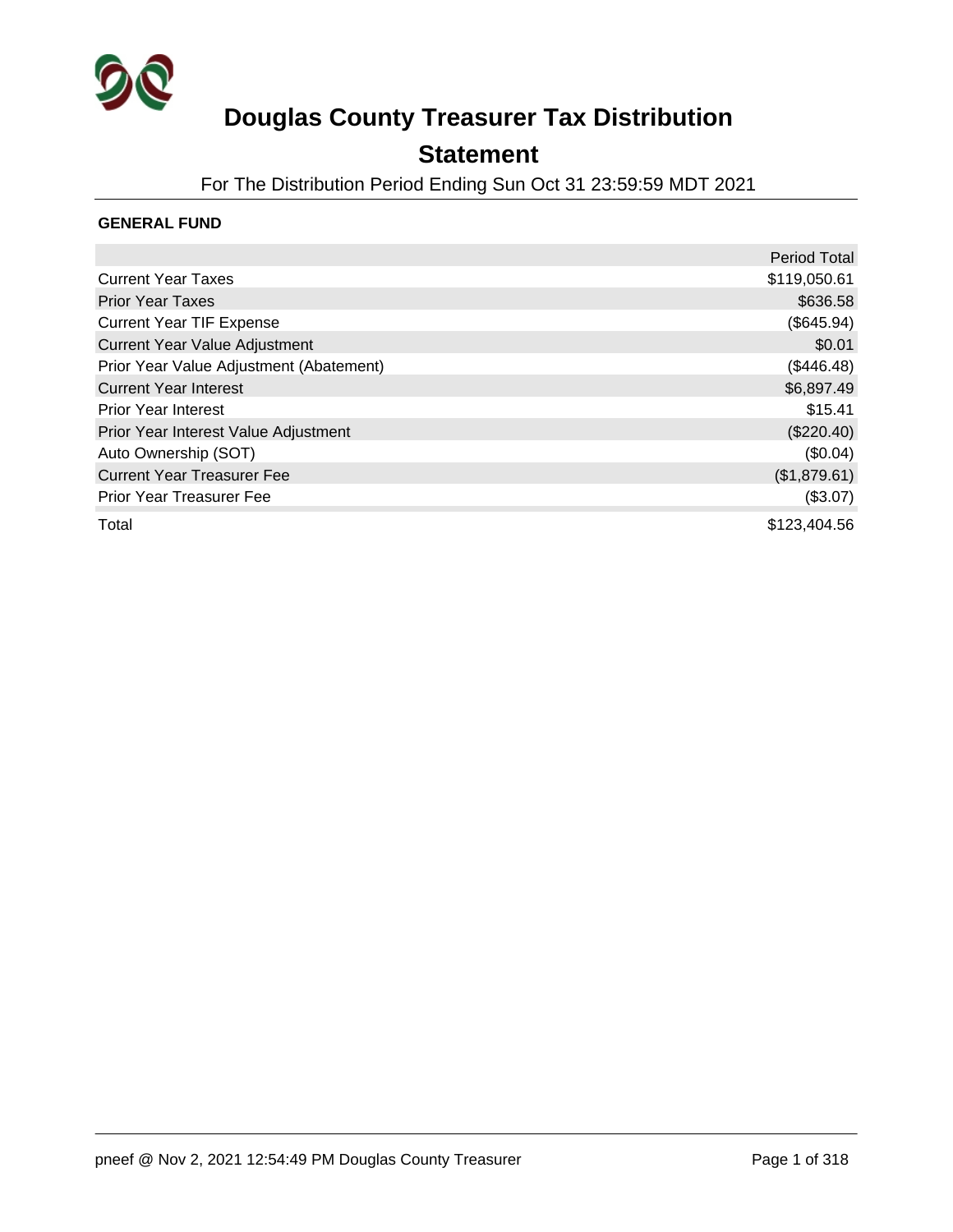

## **Statement**

For The Distribution Period Ending Sun Oct 31 23:59:59 MDT 2021

### **ROAD AND BRIDGE FUND**

|                                         | <b>Period Total</b> |
|-----------------------------------------|---------------------|
| <b>Current Year Taxes</b>               | \$40,991.25         |
| <b>Prior Year Taxes</b>                 | \$218.50            |
| <b>Current Year TIF Expense</b>         | (\$222.41)          |
| Prior Year Value Adjustment (Abatement) | (\$150.96)          |
| <b>Current Year Interest</b>            | \$2,375.03          |
| <b>Prior Year Interest</b>              | \$5.30              |
| Prior Year Interest Value Adjustment    | (\$74.52)           |
| Auto Ownership (SOT)                    | \$1,188,492.68      |
| <b>Current Year Treasurer Fee</b>       | (\$647.11)          |
| <b>Prior Year Treasurer Fee</b>         | (\$1.09)            |
| Total                                   | \$1,230,986.67      |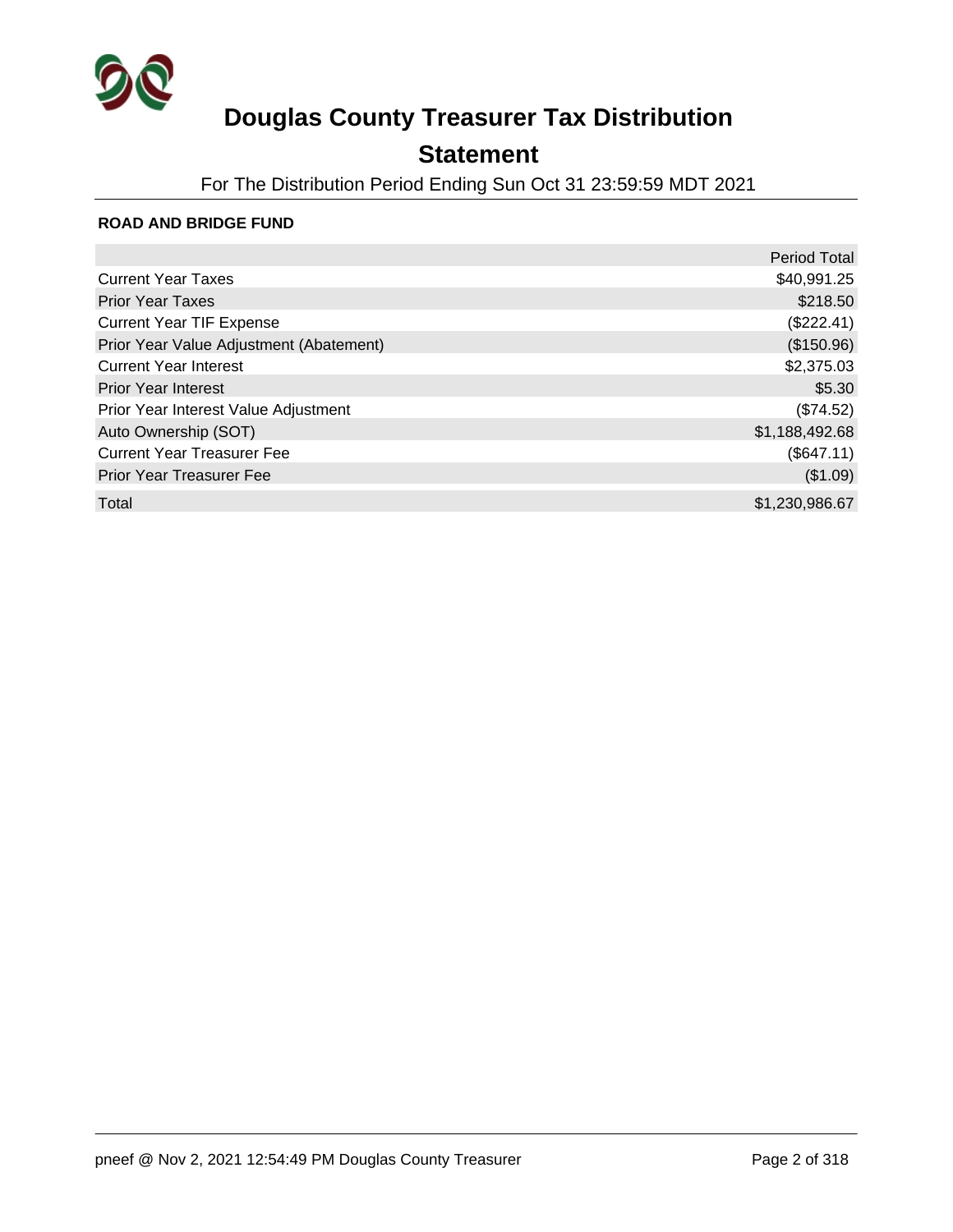

## **Statement**

For The Distribution Period Ending Sun Oct 31 23:59:59 MDT 2021

### **SAFETY AND MENTAL HEALTH**

|                                   | <b>Period Total</b> |
|-----------------------------------|---------------------|
| <b>Current Year Taxes</b>         | \$3,795.31          |
| <b>Prior Year Taxes</b>           | \$19.12             |
| <b>Current Year TIF Expense</b>   | (\$20.59)           |
| <b>Current Year Interest</b>      | \$219.89            |
| <b>Prior Year Interest</b>        | \$0.49              |
| <b>Current Year Treasurer Fee</b> | (\$59.94)           |
| <b>Prior Year Treasurer Fee</b>   | (\$0.29)            |
| Total                             | \$3,953.99          |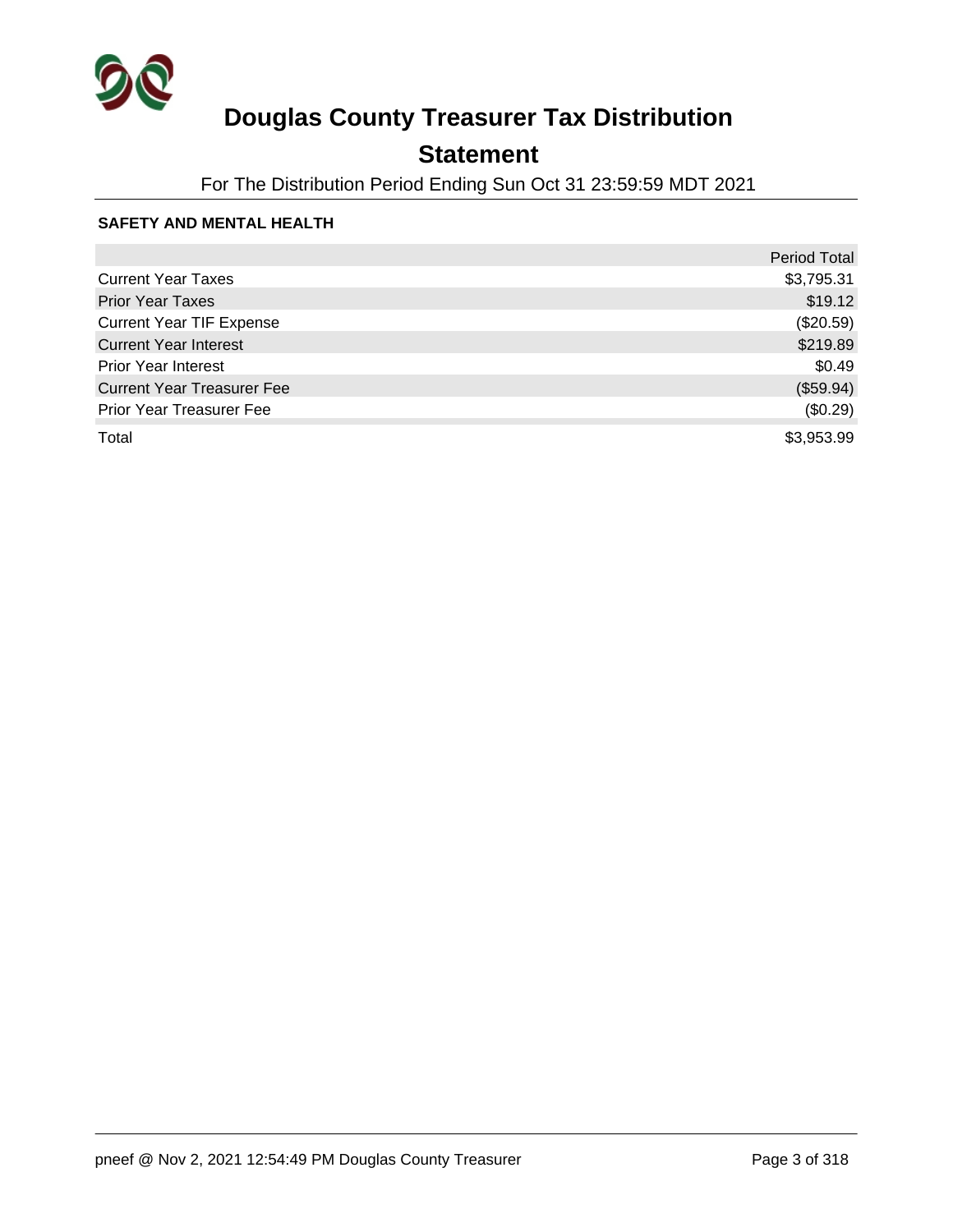

## **Statement**

For The Distribution Period Ending Sun Oct 31 23:59:59 MDT 2021

### **HEALTH AND HUMAN SERVICES**

|                                         | <b>Period Total</b> |
|-----------------------------------------|---------------------|
| <b>Current Year Taxes</b>               | \$2,883.00          |
| <b>Prior Year Taxes</b>                 | \$15.37             |
| <b>Current Year TIF Expense</b>         | (\$15.65)           |
| Prior Year Value Adjustment (Abatement) | (\$10.62)           |
| <b>Current Year Interest</b>            | \$167.06            |
| <b>Prior Year Interest</b>              | \$0.38              |
| Prior Year Interest Value Adjustment    | (\$5.25)            |
| Total                                   | \$3,034.29          |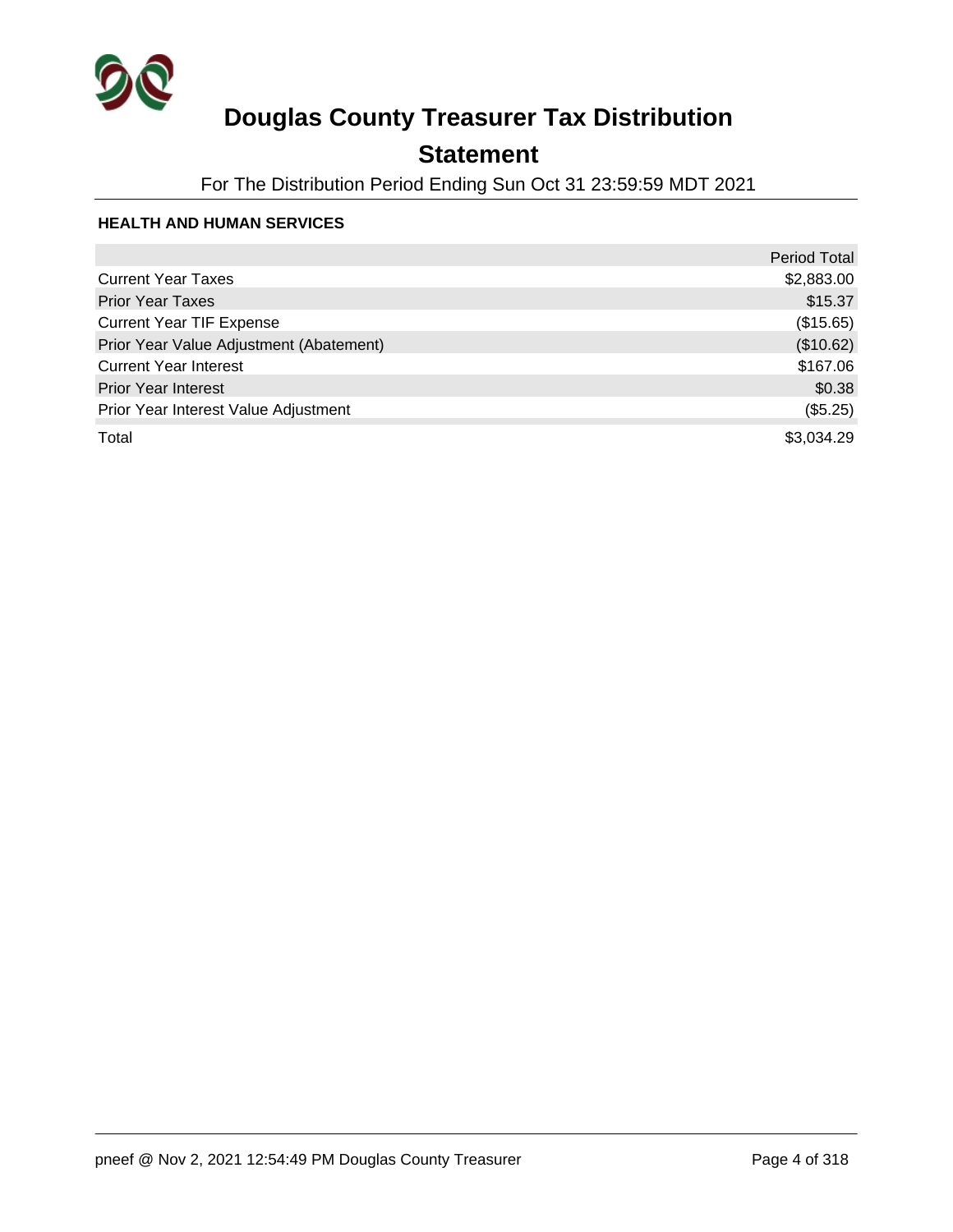

## **Statement**

For The Distribution Period Ending Sun Oct 31 23:59:59 MDT 2021

### **DEVELOPMENTAL DISABILITIES**

|                                         | <b>Period Total</b> |
|-----------------------------------------|---------------------|
| <b>Current Year Taxes</b>               | \$9,577.77          |
| <b>Prior Year Taxes</b>                 | \$233.29            |
| <b>Current Year TIF Expense</b>         | (\$59.91)           |
| Prior Year TIF Expense                  | (\$1.41)            |
| <b>Current Year Value Adjustment</b>    | (\$0.10)            |
| Prior Year Value Adjustment (Abatement) | (\$33.60)           |
| <b>Current Year Interest</b>            | \$554.94            |
| <b>Prior Year Interest</b>              | \$14.68             |
| Prior Year Interest Value Adjustment    | (\$16.59)           |
| <b>Current Year Treasurer Fee</b>       | (\$151.08)          |
| <b>Prior Year Treasurer Fee</b>         | (\$3.17)            |
| Total                                   | \$10,114.82         |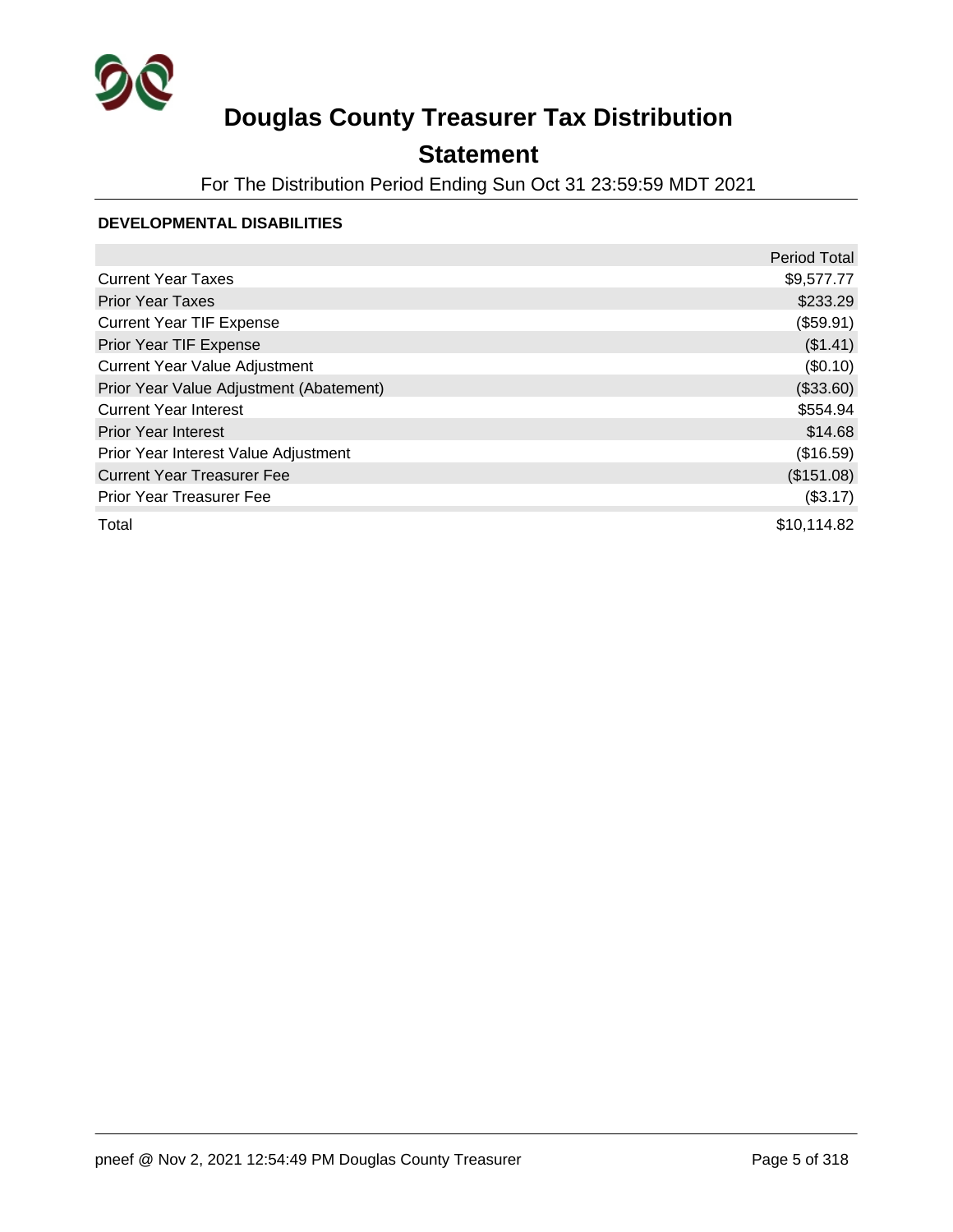

## **Statement**

For The Distribution Period Ending Sun Oct 31 23:59:59 MDT 2021

### **LAW ENFORCEMENT AUTHORITY**

|                                         | <b>Period Total</b> |
|-----------------------------------------|---------------------|
| <b>Current Year Taxes</b>               | \$23,865.89         |
| <b>Prior Year Taxes</b>                 | \$360.11            |
| Prior Year Value Adjustment (Abatement) | (\$151.20)          |
| <b>Current Year Interest</b>            | \$1,401.59          |
| <b>Prior Year Interest</b>              | \$22.78             |
| Prior Year Interest Value Adjustment    | (\$74.65)           |
| Auto Ownership (SOT)                    | \$156,001.58        |
| <b>Current Year Treasurer Fee</b>       | (\$378.94)          |
| <b>Prior Year Treasurer Fee</b>         | (\$3.46)            |
| Total                                   | \$181,043.70        |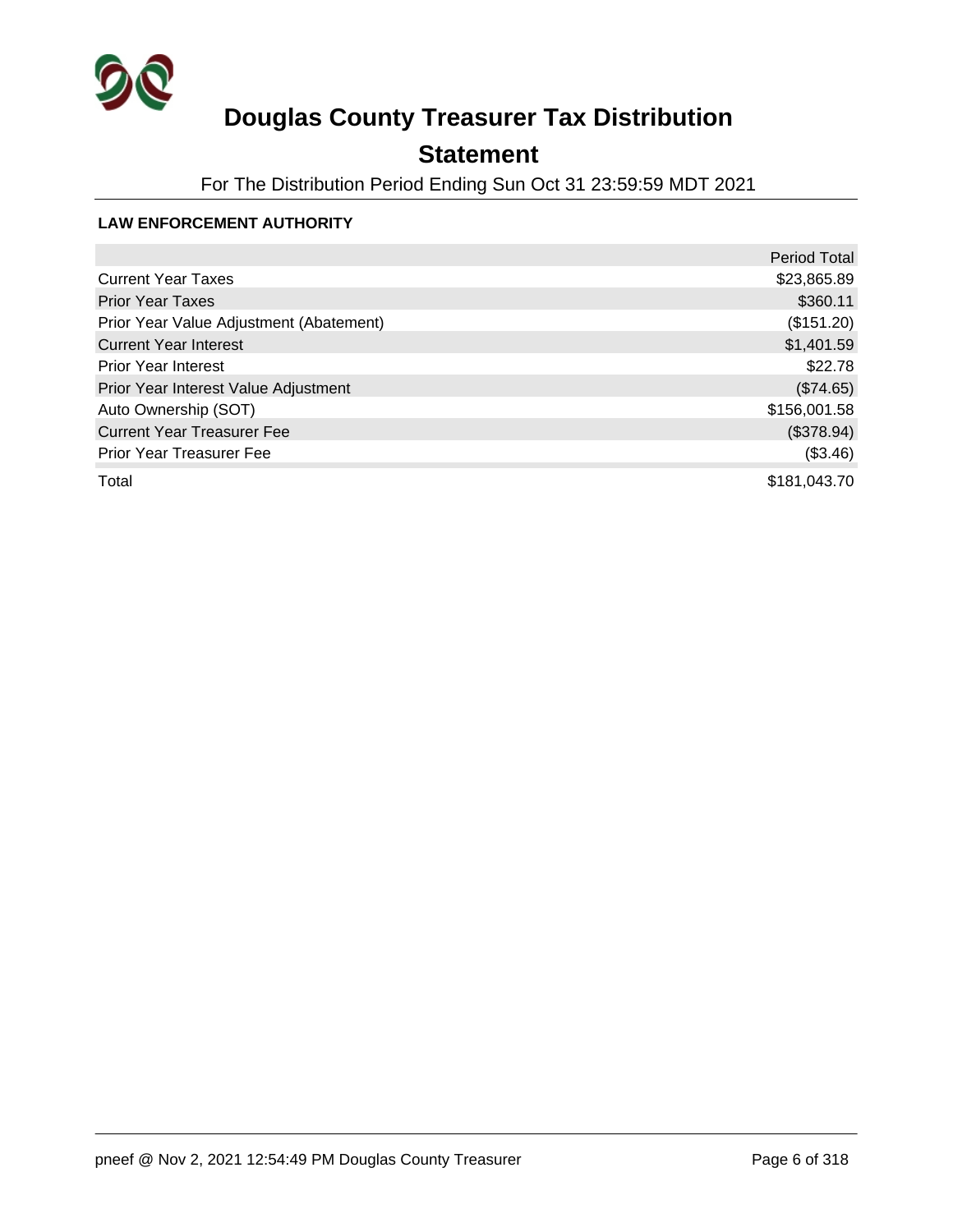

## **Statement**

For The Distribution Period Ending Sun Oct 31 23:59:59 MDT 2021

### **CAMERON LID**

Period Total  $\sf Total$   $\$0.00$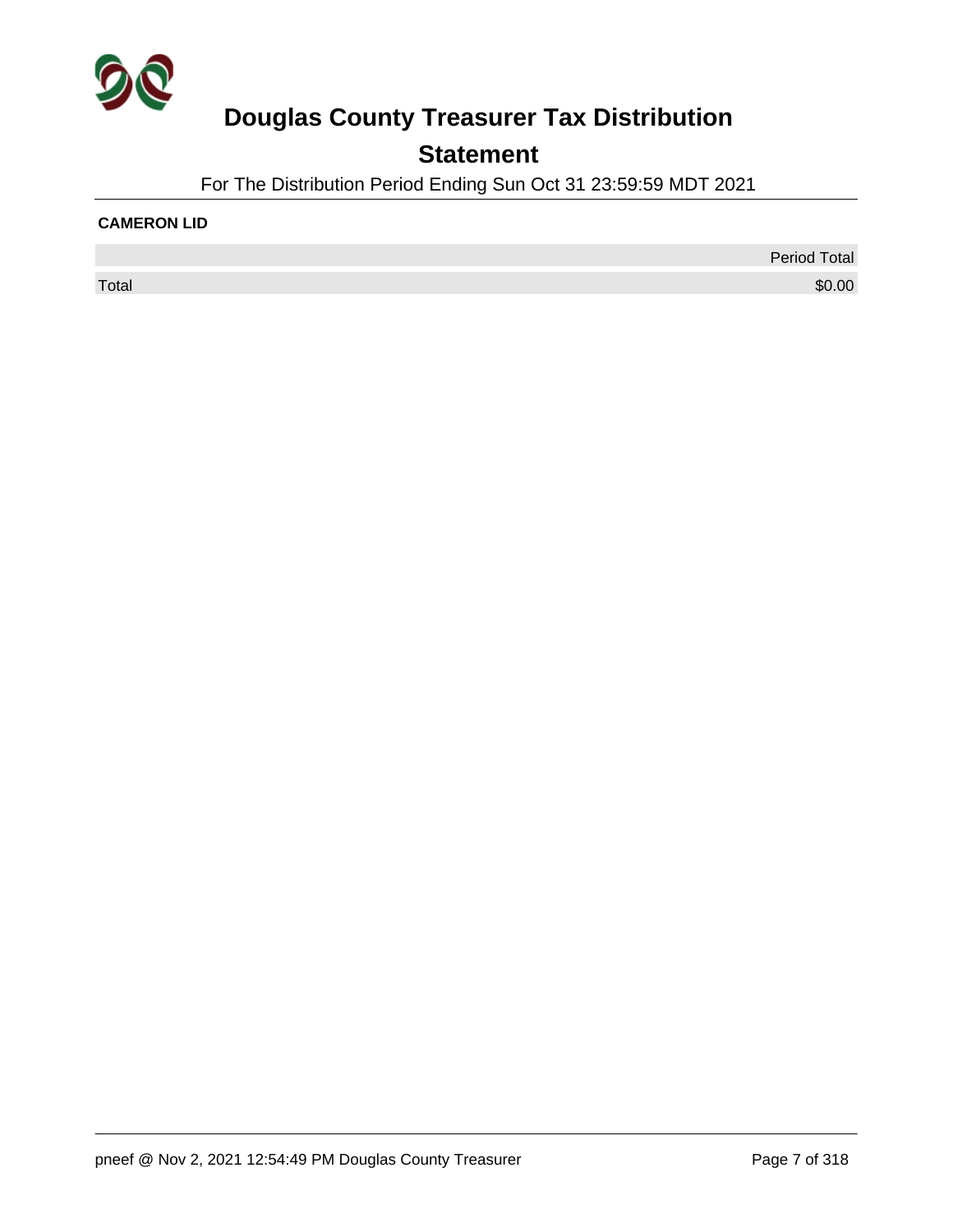

## **Statement**

For The Distribution Period Ending Sun Oct 31 23:59:59 MDT 2021

### **SAGEPORT 2014 LID**

 $\sf Total$   $\$0.00$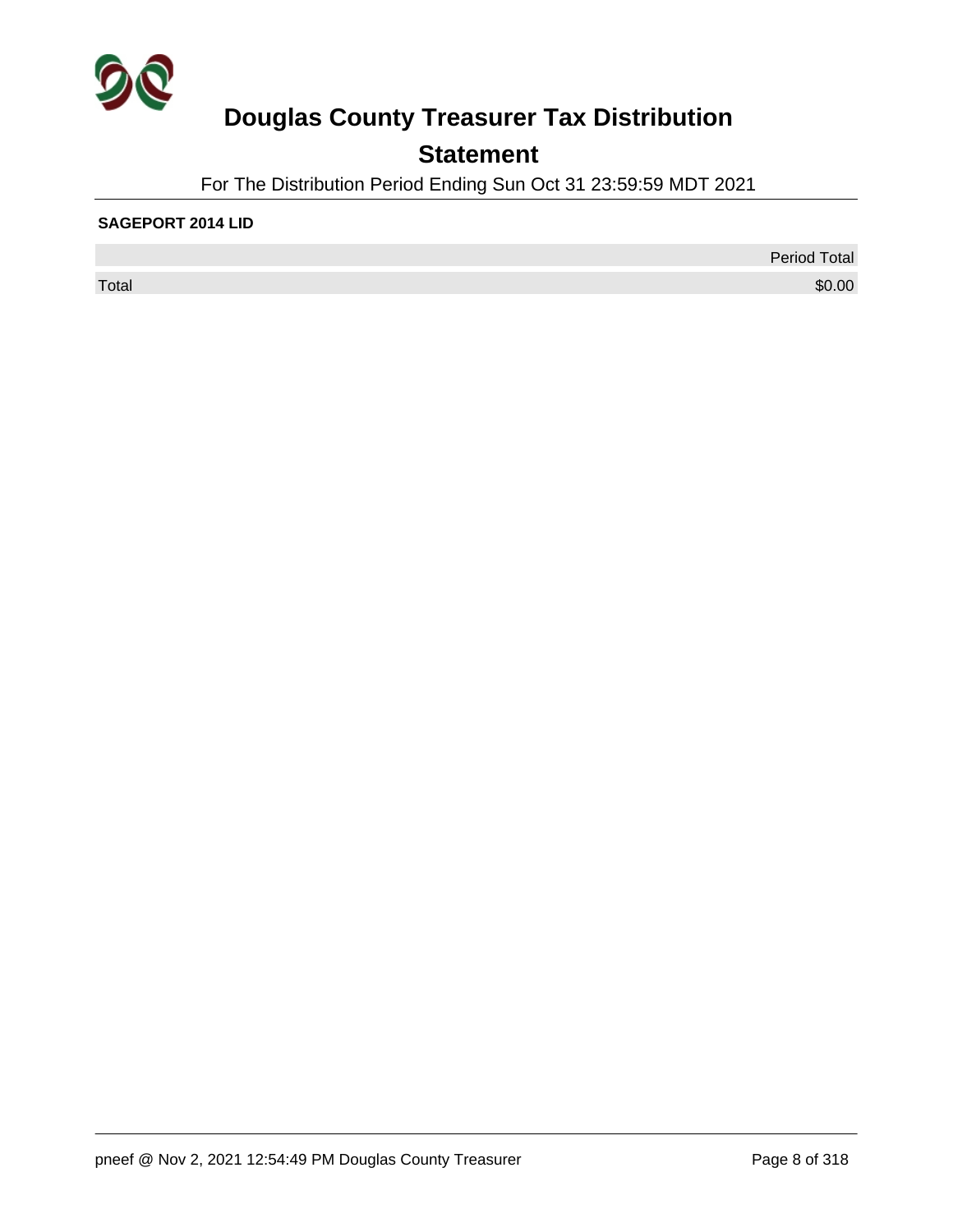

## **Statement**

For The Distribution Period Ending Sun Oct 31 23:59:59 MDT 2021

#### **SCHOOLS - GENERAL FUND**

|                                         | <b>Period Total</b> |
|-----------------------------------------|---------------------|
| <b>Current Year Taxes</b>               | \$339,530.84        |
| <b>Prior Year Taxes</b>                 | \$8,356.85          |
| <b>Current Year TIF Expense</b>         | (\$2,123.68)        |
| Prior Year TIF Expense                  | (\$50.65)           |
| <b>Current Year Value Adjustment</b>    | (\$3.41)            |
| Prior Year Value Adjustment (Abatement) | (\$1,058.68)        |
| <b>Current Year Interest</b>            | \$19,670.41         |
| <b>Prior Year Interest</b>              | \$528.22            |
| Prior Year Interest Value Adjustment    | (\$522.62)          |
| Auto Ownership (SOT)                    | \$2,706,772.14      |
| <b>Current Year Treasurer Fee</b>       | (\$892.74)          |
| <b>Prior Year Treasurer Fee</b>         | (\$19.44)           |
| Total                                   | \$3,070,187.24      |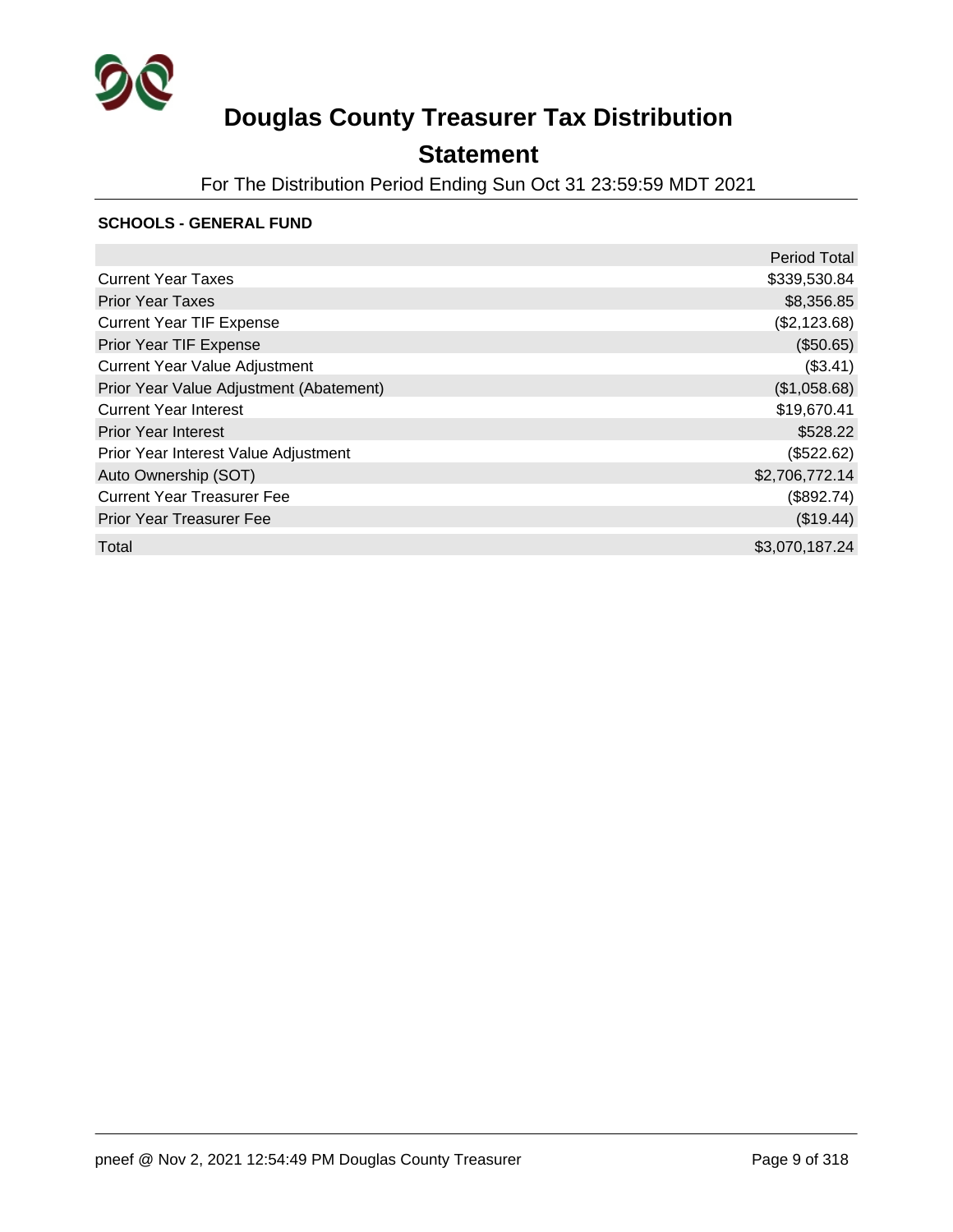

## **Statement**

For The Distribution Period Ending Sun Oct 31 23:59:59 MDT 2021

### **SCHOOLS - DEBT SERVICE**

|                                         | <b>Period Total</b> |
|-----------------------------------------|---------------------|
| <b>Current Year Taxes</b>               | \$77,139.08         |
| <b>Prior Year Taxes</b>                 | \$1,885.79          |
| <b>Current Year TIF Expense</b>         | (\$482.48)          |
| Prior Year TIF Expense                  | (\$11.41)           |
| <b>Current Year Value Adjustment</b>    | (\$0.78)            |
| Prior Year Value Adjustment (Abatement) | (\$321.09)          |
| <b>Current Year Interest</b>            | \$4,468.96          |
| <b>Prior Year Interest</b>              | \$118.23            |
| Prior Year Interest Value Adjustment    | (\$158.50)          |
| Total                                   | \$82,637.80         |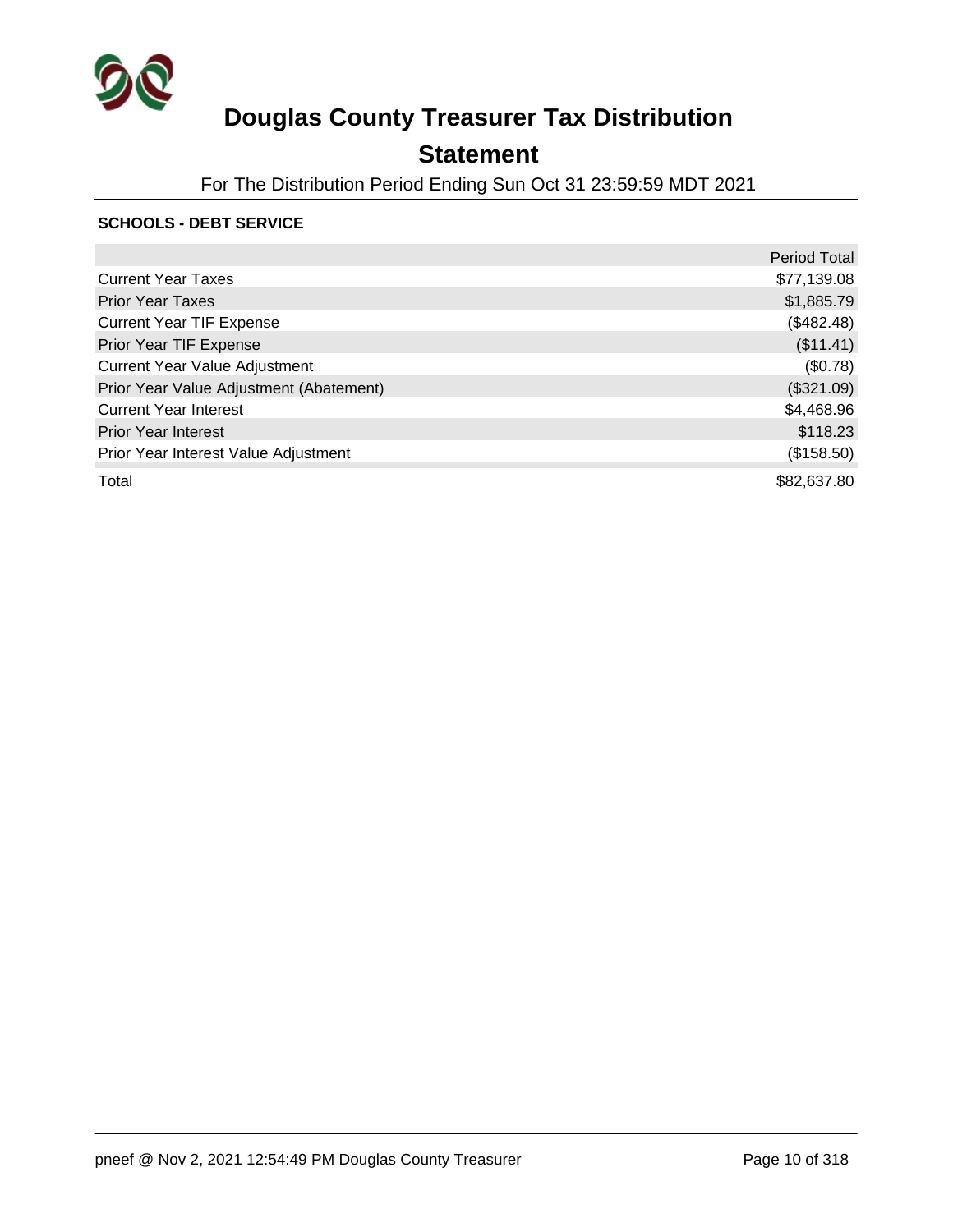

## **Statement**

For The Distribution Period Ending Sun Oct 31 23:59:59 MDT 2021

### **CITY OF LITTLETON**

|                      | <b>Period Total</b> |
|----------------------|---------------------|
| Auto Ownership (SOT) | \$337.99            |
| Total                | \$337.99            |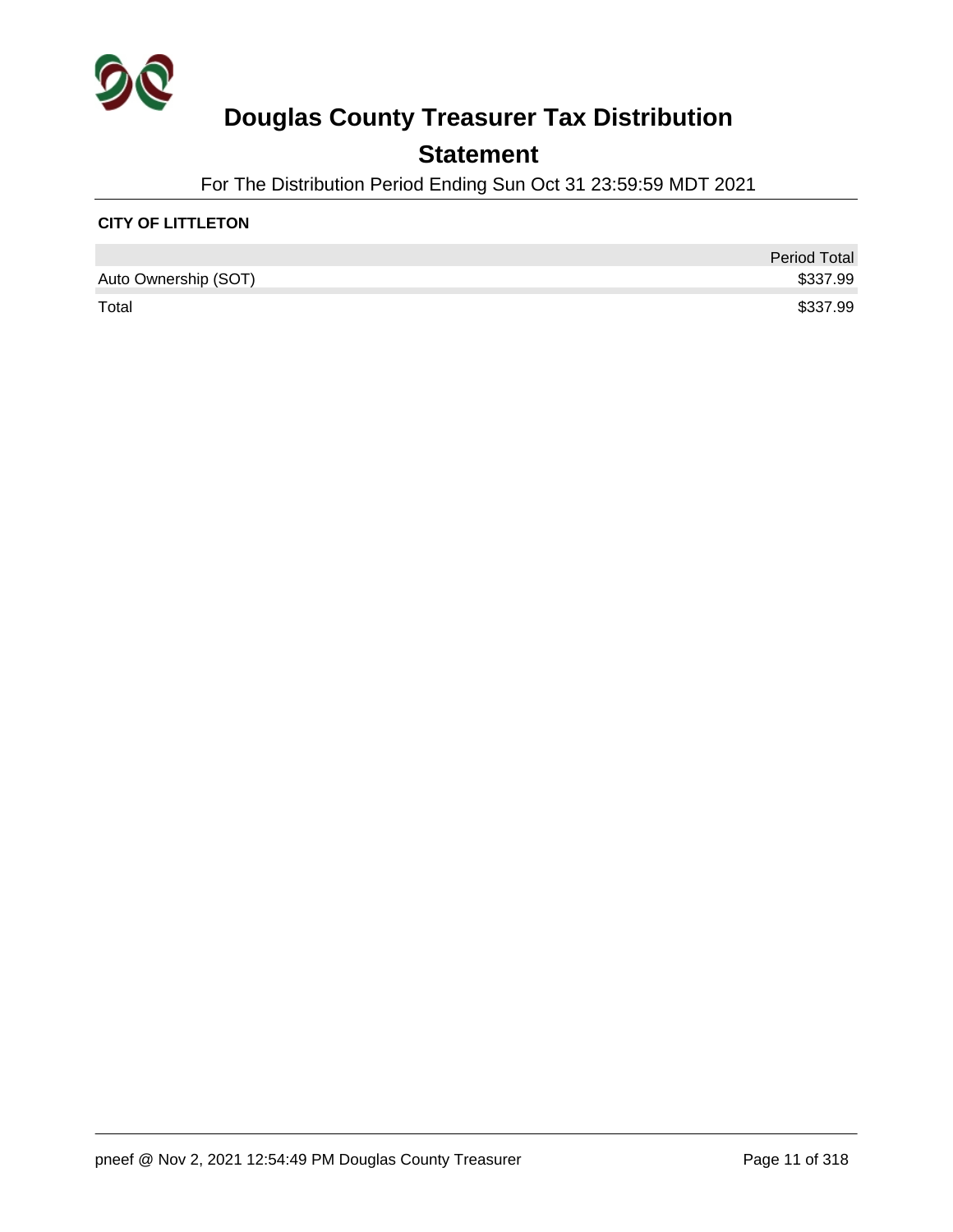

## **Statement**

For The Distribution Period Ending Sun Oct 31 23:59:59 MDT 2021

### **TOWN OF CASTLE ROCK**

|                                   | <b>Period Total</b> |
|-----------------------------------|---------------------|
| <b>Current Year Taxes</b>         | \$789.79            |
| <b>Prior Year Taxes</b>           | \$3.72              |
| <b>Current Year Interest</b>      | \$44.91             |
| <b>Prior Year Interest</b>        | \$0.67              |
| Auto Ownership (SOT)              | \$11,713.24         |
| <b>Current Year Treasurer Fee</b> | (\$8.35)            |
| Prior Year Treasurer Fee          | (\$0.05)            |
| Total                             | \$12,543.93         |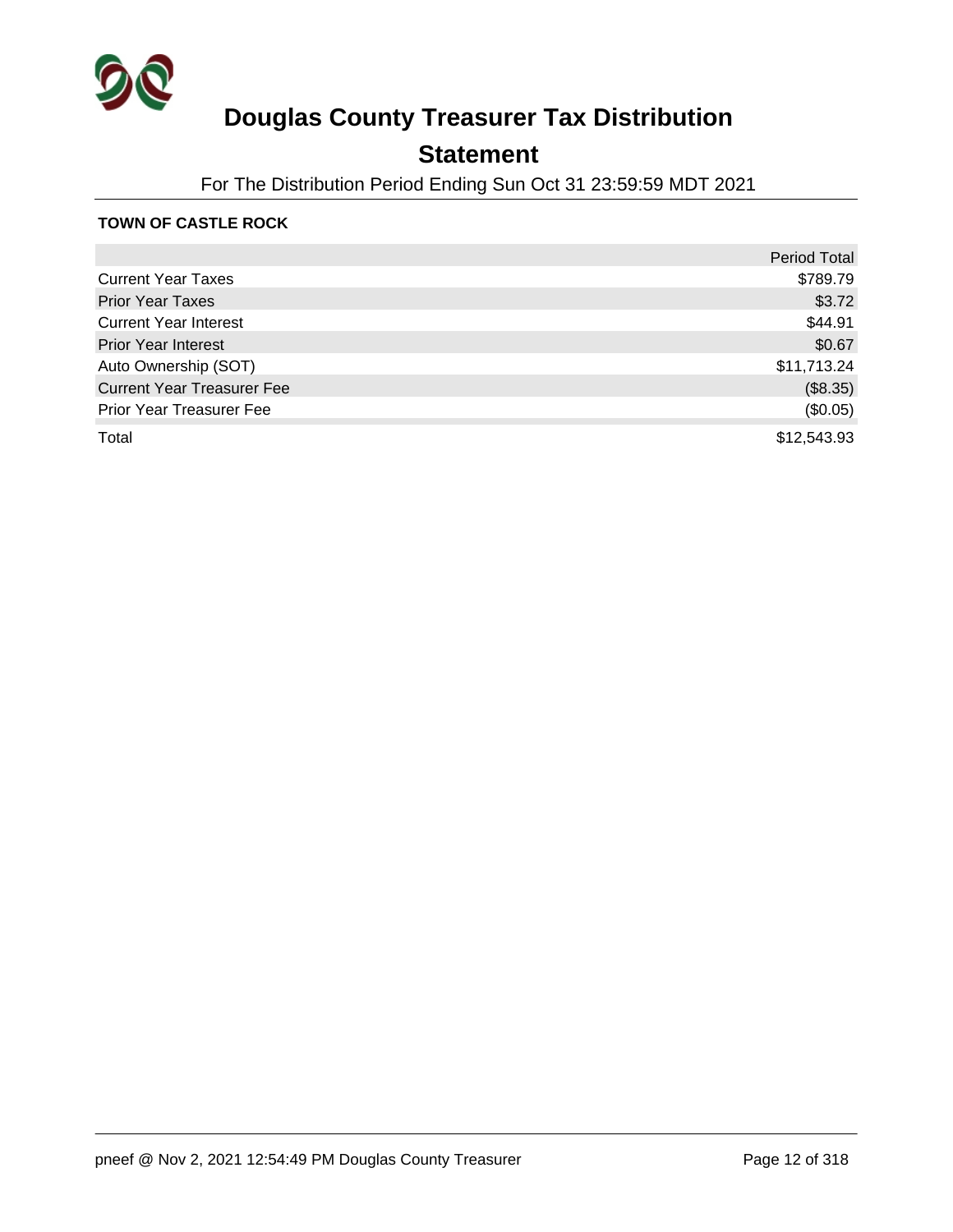

### **Statement**

For The Distribution Period Ending Sun Oct 31 23:59:59 MDT 2021

### **TOWN OF LARKSPUR**

|                                   | <b>Period Total</b> |
|-----------------------------------|---------------------|
| <b>Current Year Taxes</b>         | \$257.40            |
| <b>Current Year Interest</b>      | \$12.87             |
| Auto Ownership (SOT)              | \$1,241.90          |
| <b>Current Year Treasurer Fee</b> | (\$2.70)            |
| Total                             | \$1,509.47          |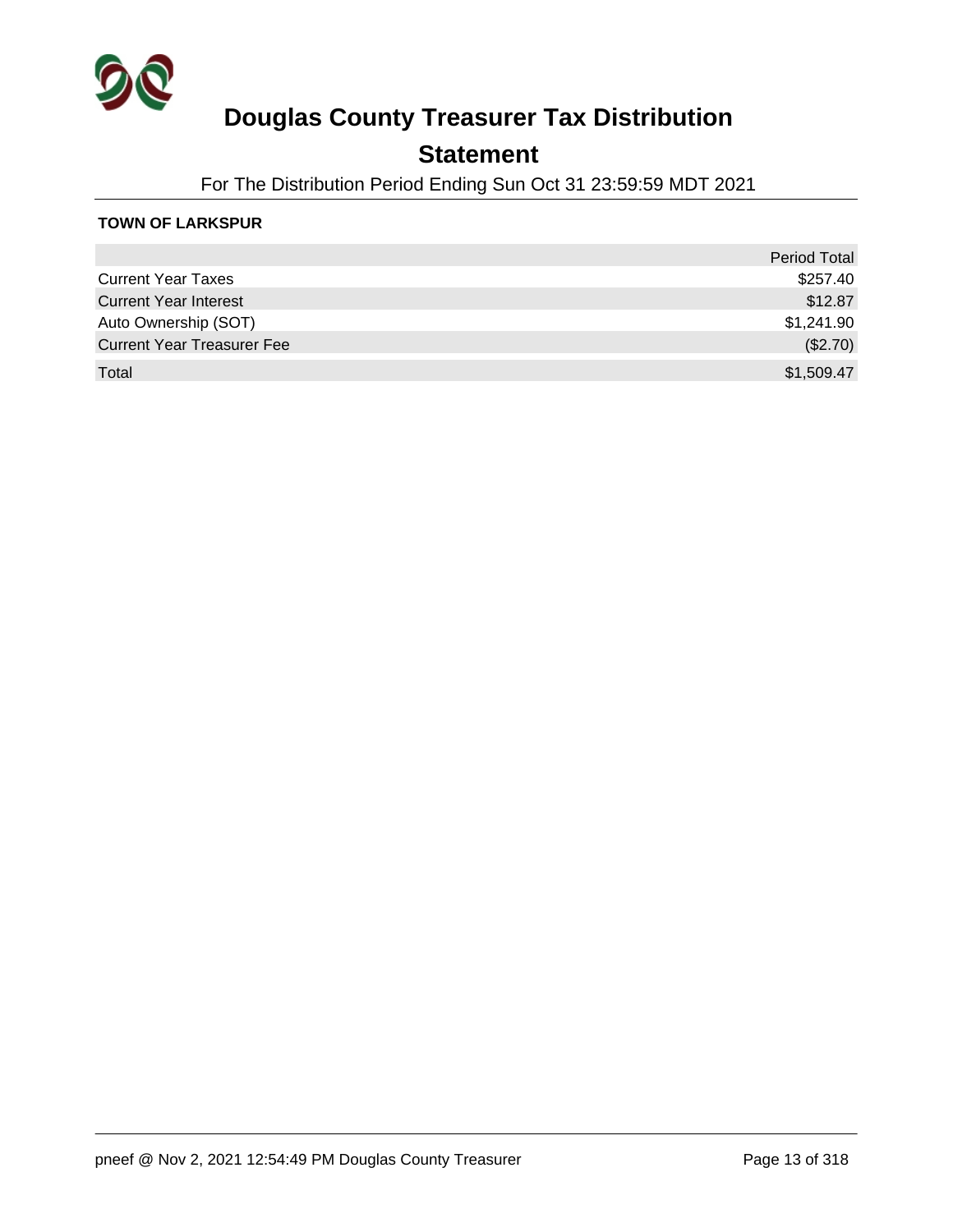

### **Statement**

For The Distribution Period Ending Sun Oct 31 23:59:59 MDT 2021

### **TOWN OF PARKER**

|                                   | <b>Period Total</b> |
|-----------------------------------|---------------------|
| <b>Current Year Taxes</b>         | \$4,213.90          |
| <b>Prior Year Taxes</b>           | \$2.55              |
| <b>Current Year TIF Expense</b>   | (\$128.80)          |
| <b>Current Year Interest</b>      | \$237.19            |
| <b>Prior Year Interest</b>        | \$0.48              |
| Auto Ownership (SOT)              | \$21,116.96         |
| <b>Current Year Treasurer Fee</b> | (\$43.25)           |
| <b>Prior Year Treasurer Fee</b>   | (\$0.03)            |
| Total                             | \$25,399.00         |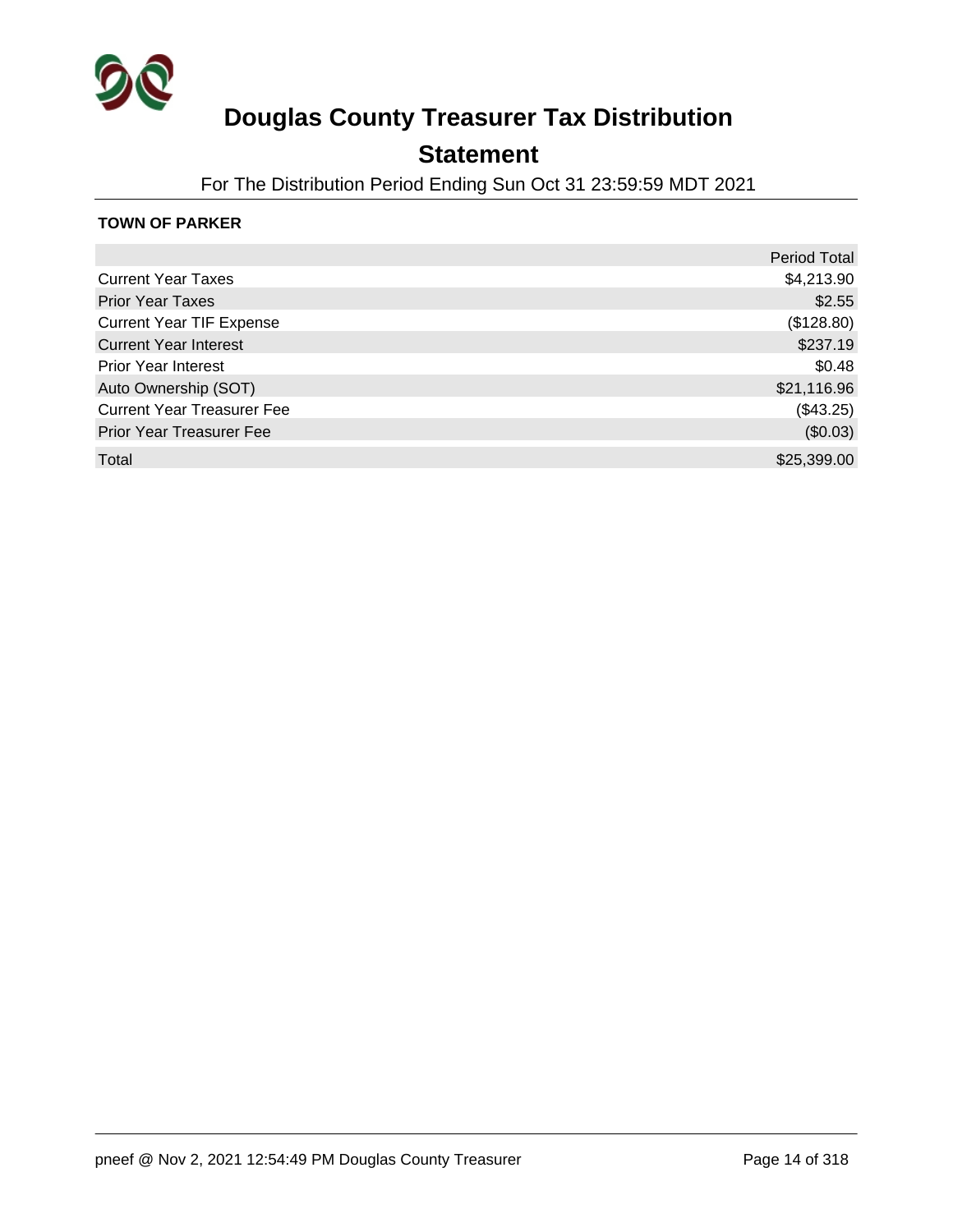

## **Statement**

For The Distribution Period Ending Sun Oct 31 23:59:59 MDT 2021

### **CITY OF AURORA**

|                      | <b>Period Total</b> |
|----------------------|---------------------|
| Auto Ownership (SOT) | \$4,102.37          |
| Total                | \$4,102.37          |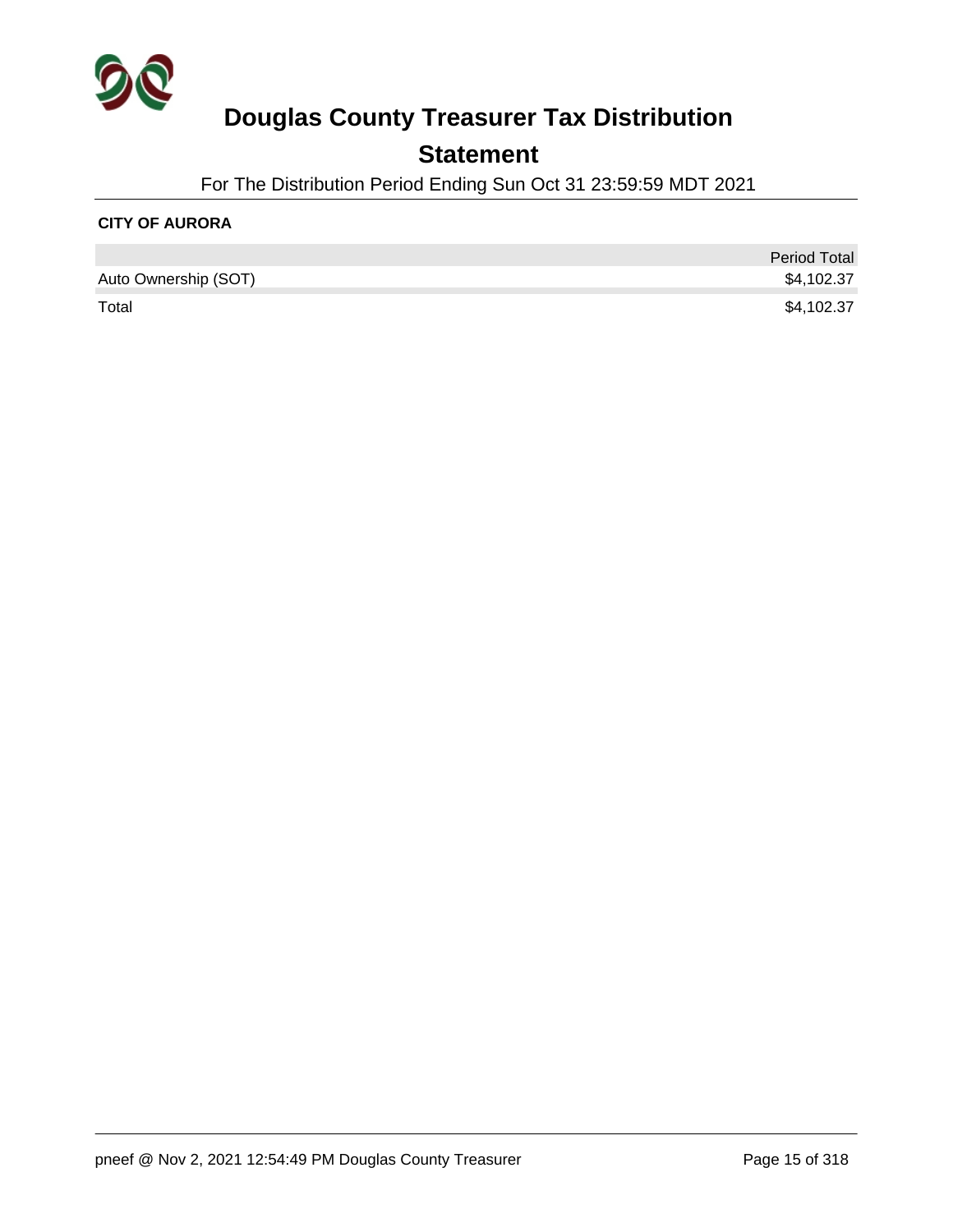

## **Statement**

For The Distribution Period Ending Sun Oct 31 23:59:59 MDT 2021

### **CITY OF LONE TREE**

 $\sf Total$   $\$0.00$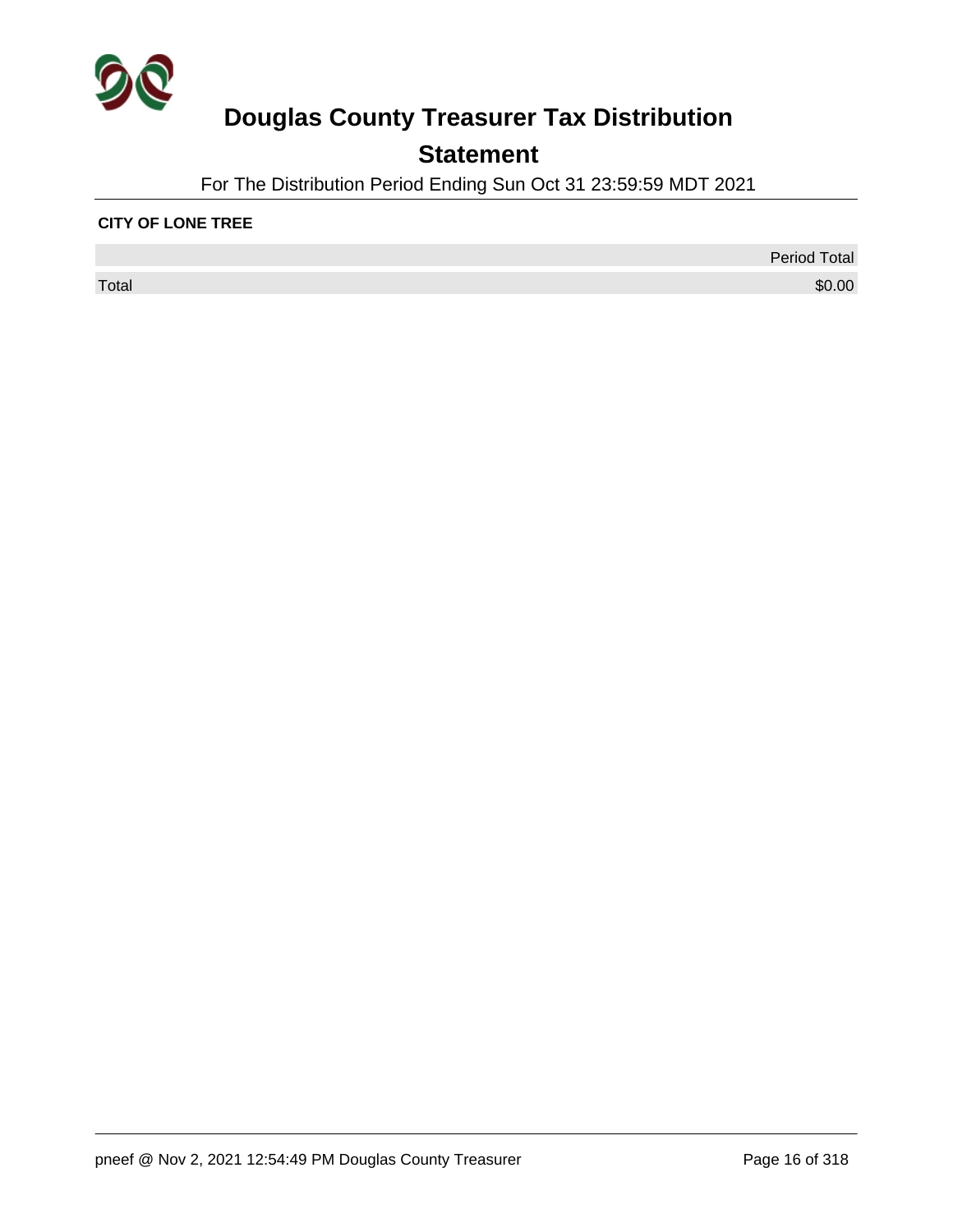

### **Statement**

For The Distribution Period Ending Sun Oct 31 23:59:59 MDT 2021

### **CITY OF CASTLE PINES**

|                                   | <b>Period Total</b> |
|-----------------------------------|---------------------|
| <b>Current Year Taxes</b>         | \$1,670.81          |
| <b>Prior Year Taxes</b>           | \$257.34            |
| <b>Current Year Interest</b>      | \$85.41             |
| Auto Ownership (SOT)              | \$8,410.05          |
| <b>Current Year Treasurer Fee</b> | (\$17.57)           |
| <b>Prior Year Treasurer Fee</b>   | (\$2.57)            |
| Total                             | \$10,403.47         |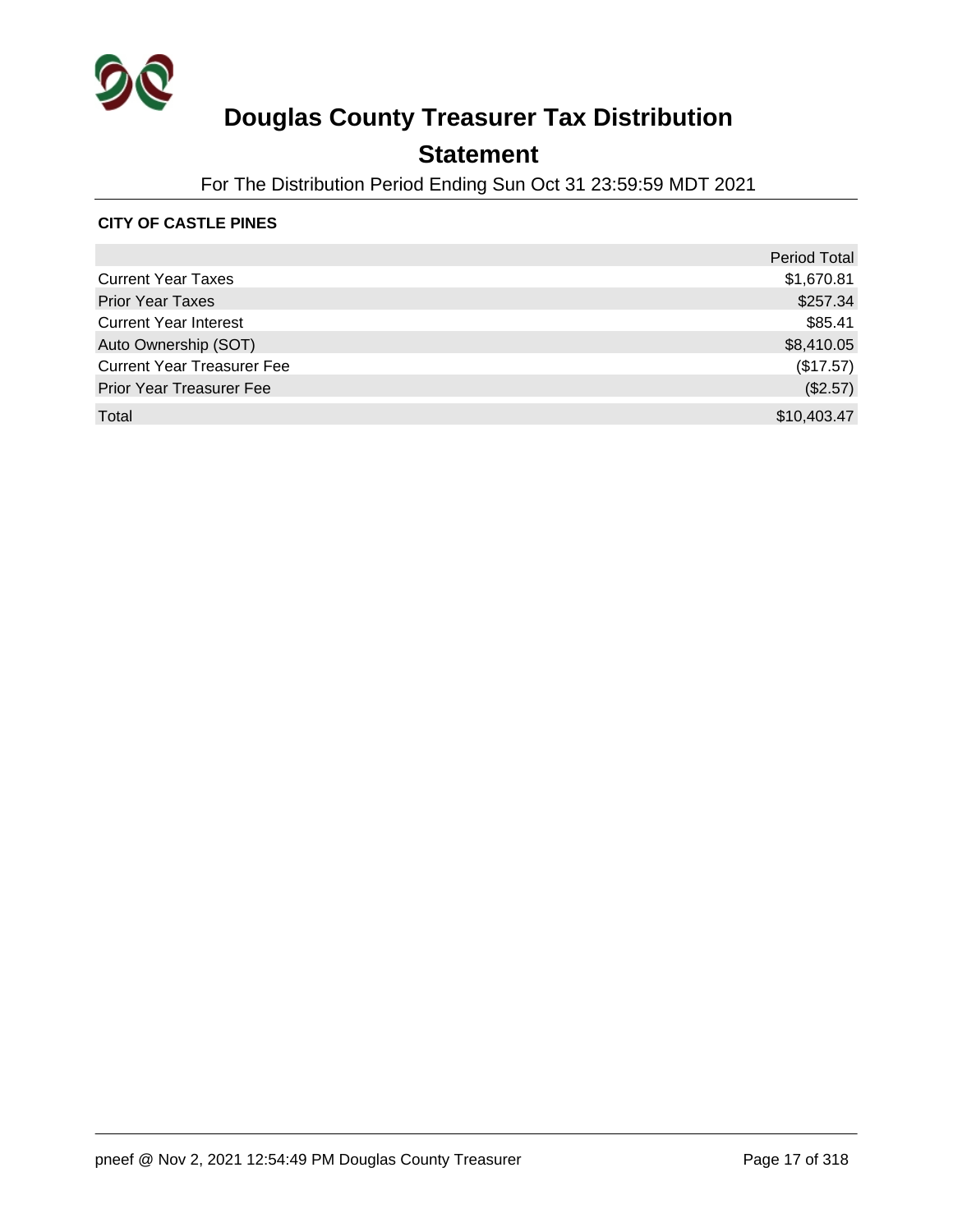

## **Statement**

For The Distribution Period Ending Sun Oct 31 23:59:59 MDT 2021

#### **TOWN OF LARKSPUR SID**

 $\sf Total$   $\$0.00$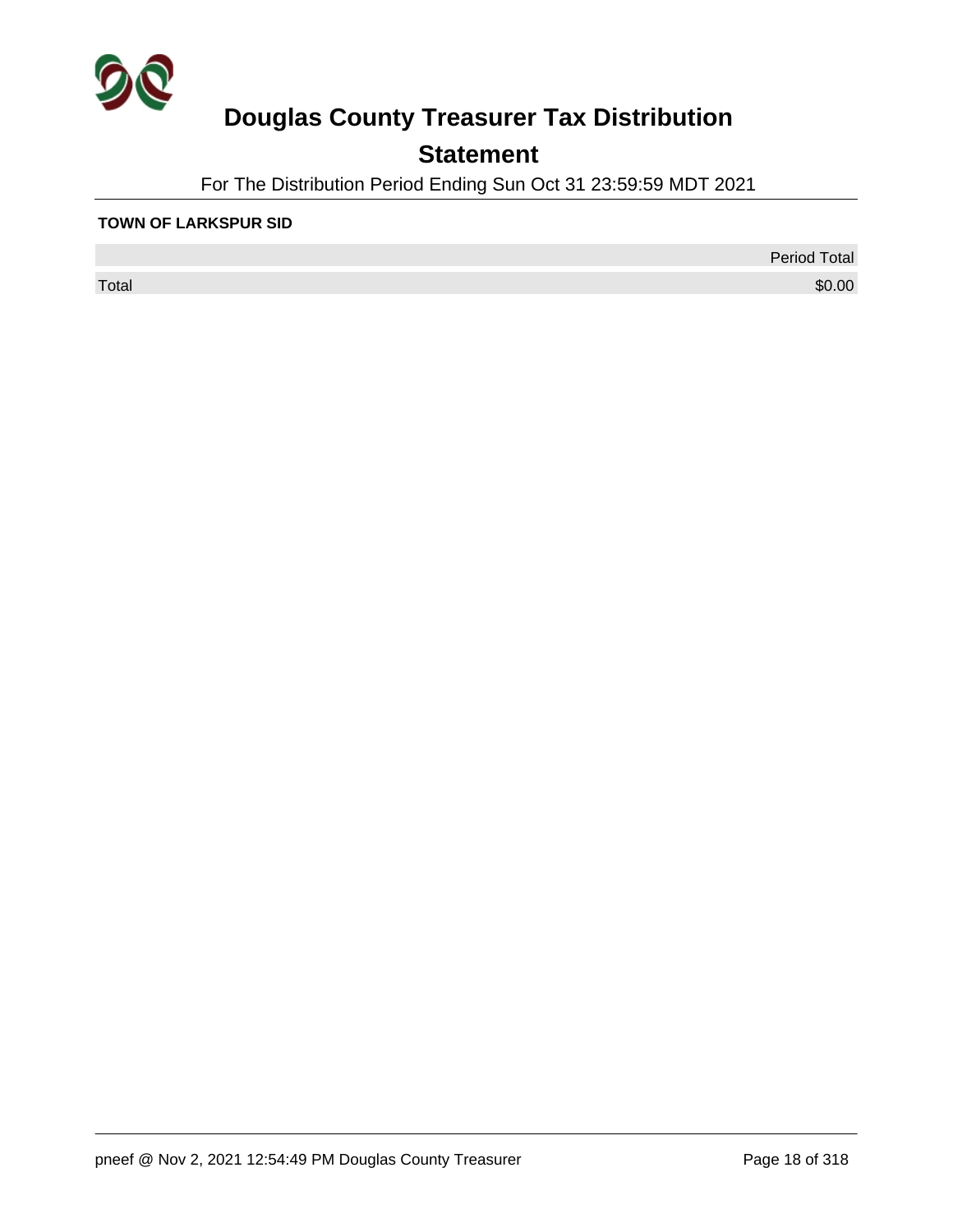

## **Statement**

For The Distribution Period Ending Sun Oct 31 23:59:59 MDT 2021

### **CITY OF LITTLETON SID**

|                              | <b>Period Total</b> |
|------------------------------|---------------------|
| <b>Current Year Taxes</b>    | \$155.92            |
| <b>Current Year Interest</b> | \$9.36              |
| Total                        | \$165.28            |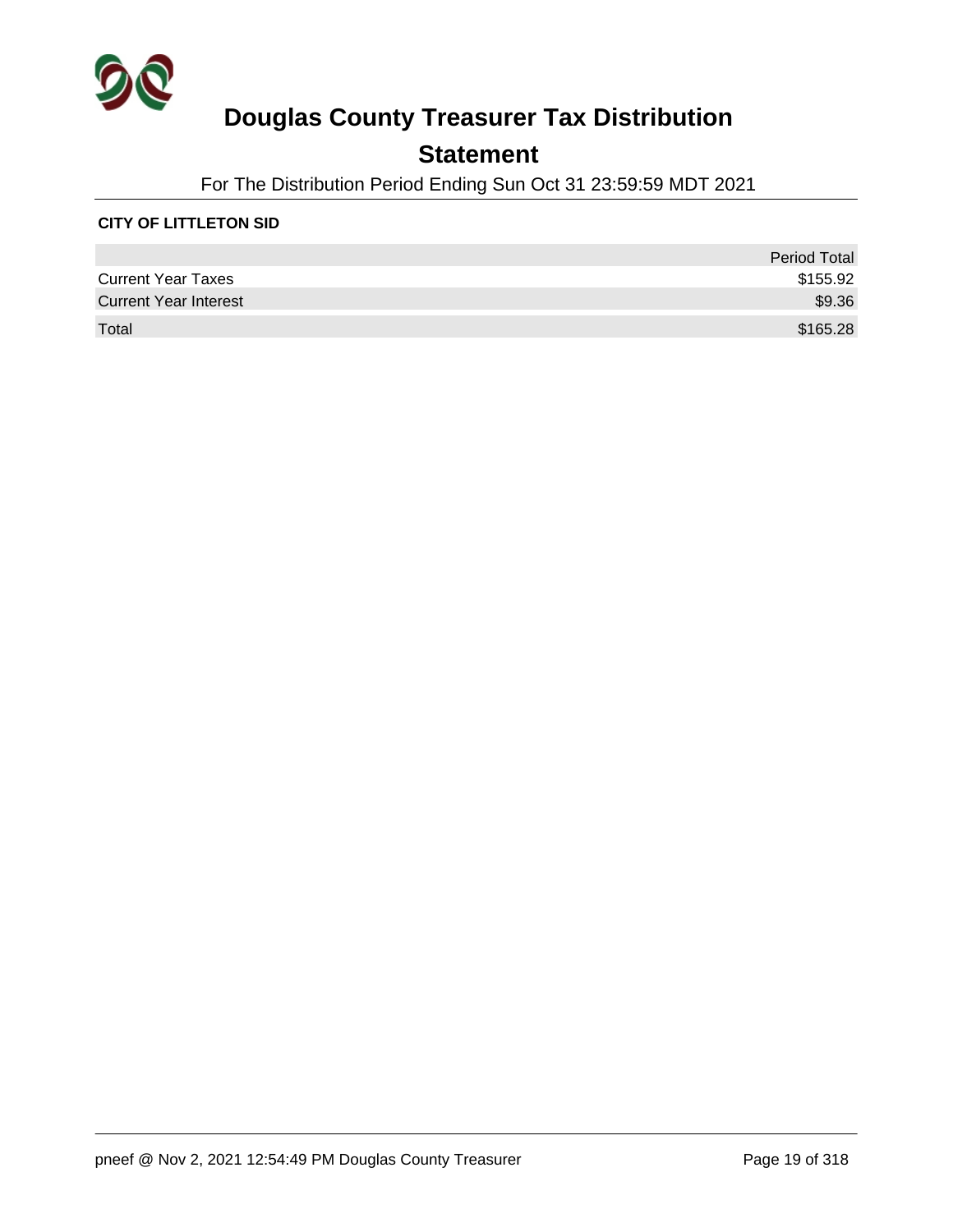

## **Statement**

For The Distribution Period Ending Sun Oct 31 23:59:59 MDT 2021

### **CASTLE PINES METRO SID**

 $\sf Total$   $\$0.00$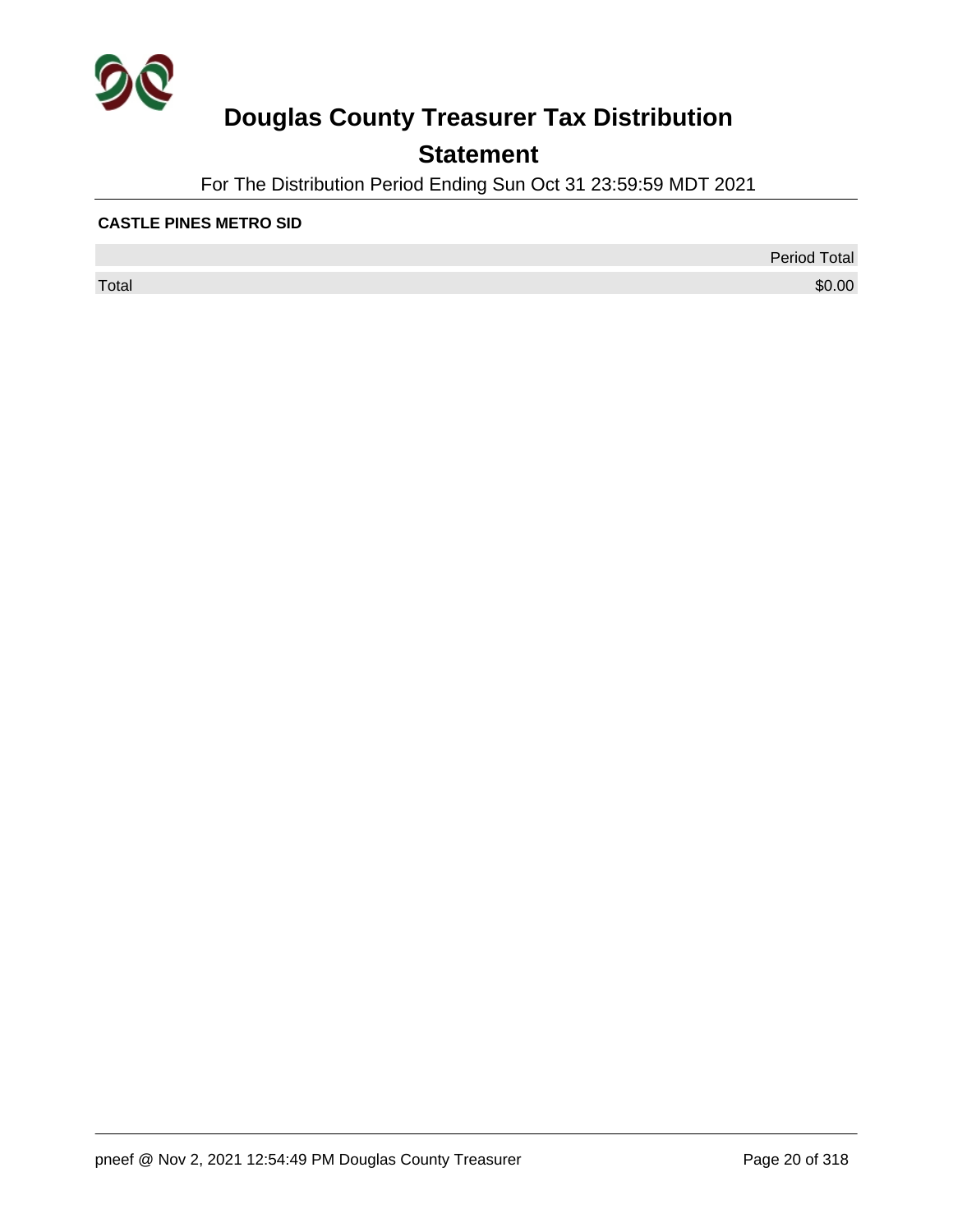

## **Statement**

For The Distribution Period Ending Sun Oct 31 23:59:59 MDT 2021

### **RAVENNA SID**

Period Total  $\sf Total$   $\$0.00$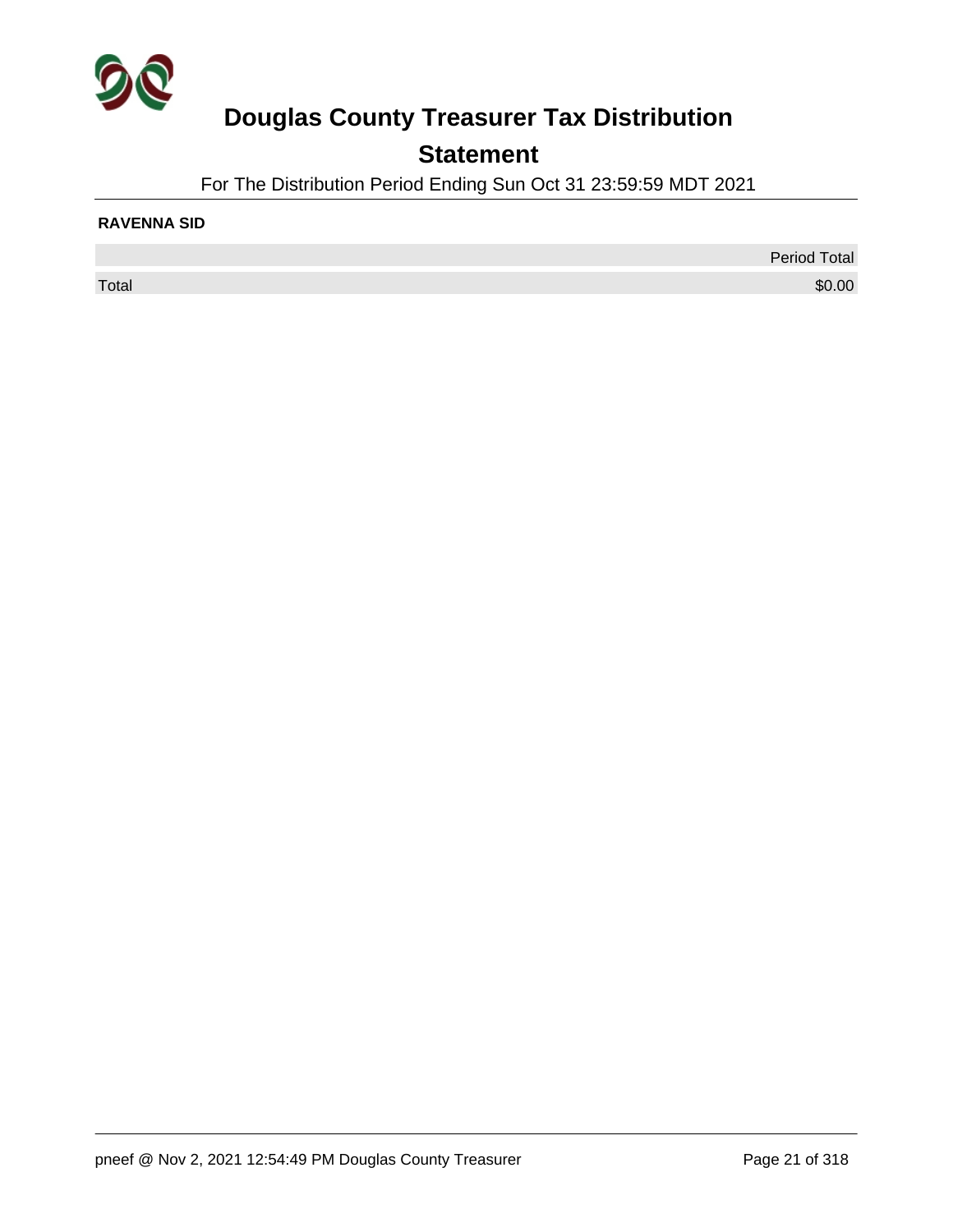

## **Statement**

For The Distribution Period Ending Sun Oct 31 23:59:59 MDT 2021

### **PINERY WATER & WASTEWATER SID**

 $\sf Total$   $\$0.00$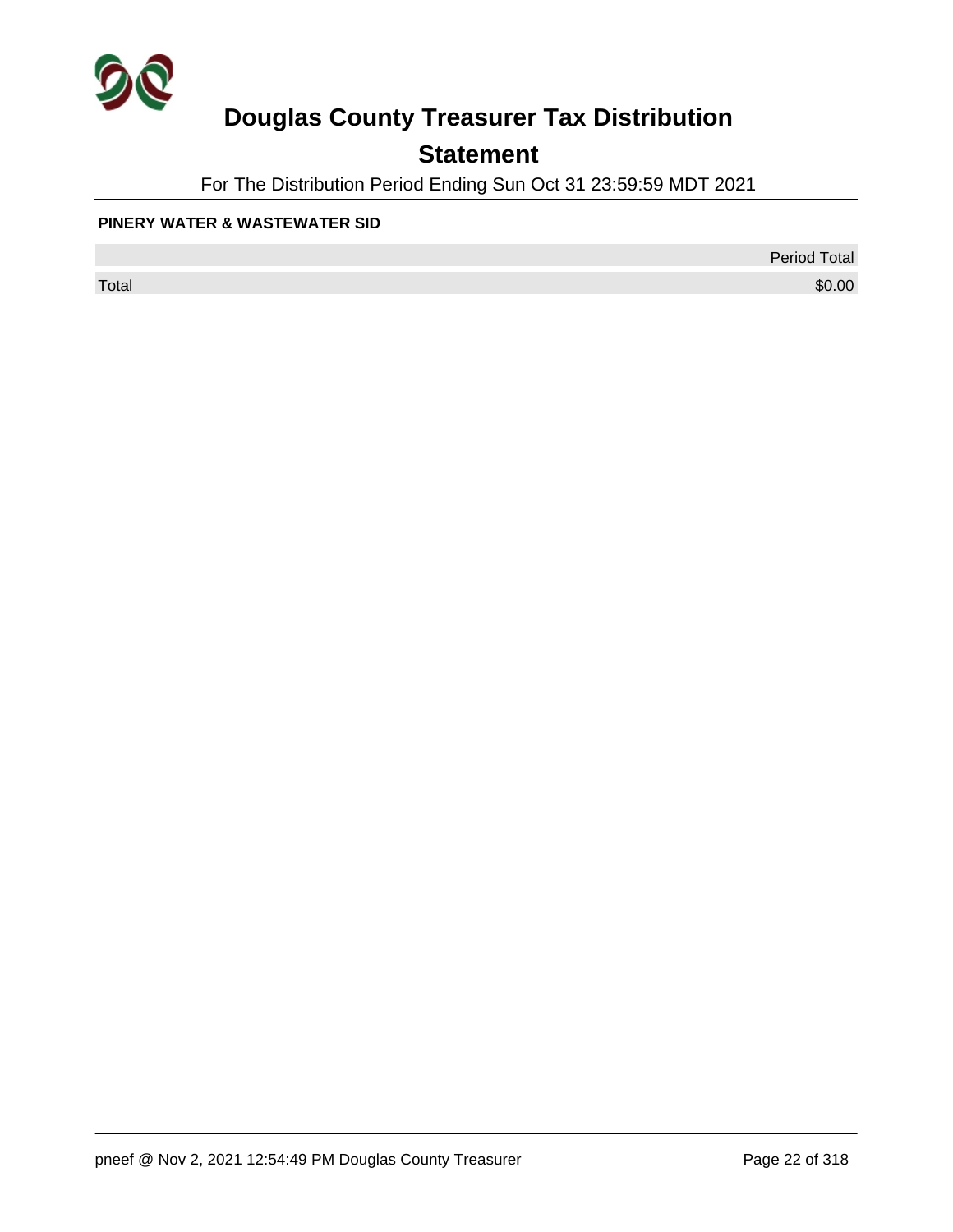

## **Statement**

For The Distribution Period Ending Sun Oct 31 23:59:59 MDT 2021

### **SEDALIA WATER & SANITATION SID**

 $\sf Total$   $\$0.00$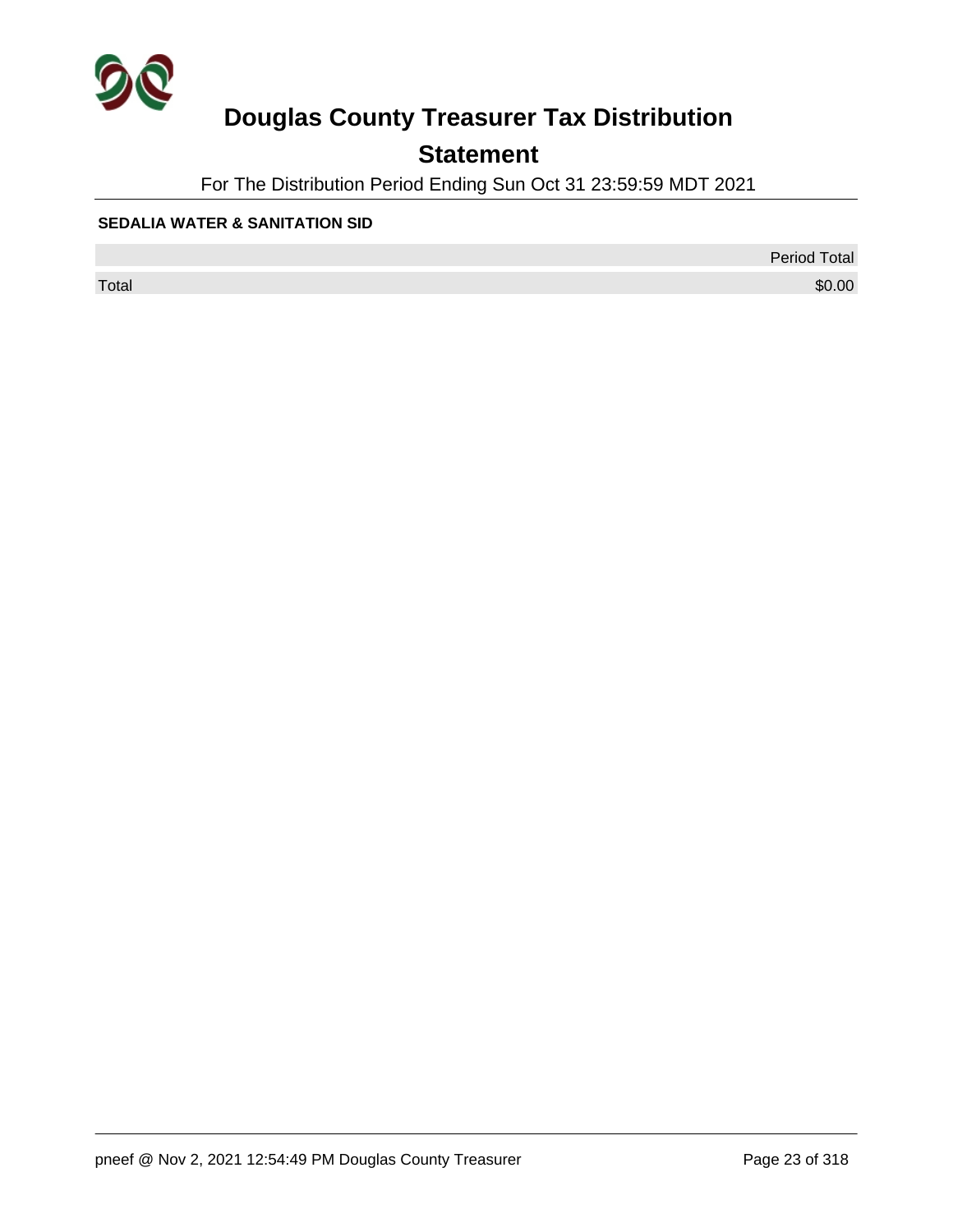

## **Statement**

For The Distribution Period Ending Sun Oct 31 23:59:59 MDT 2021

### **LONE TREE ENTERTAINMENT BID**

 $\sf Total$   $\$0.00$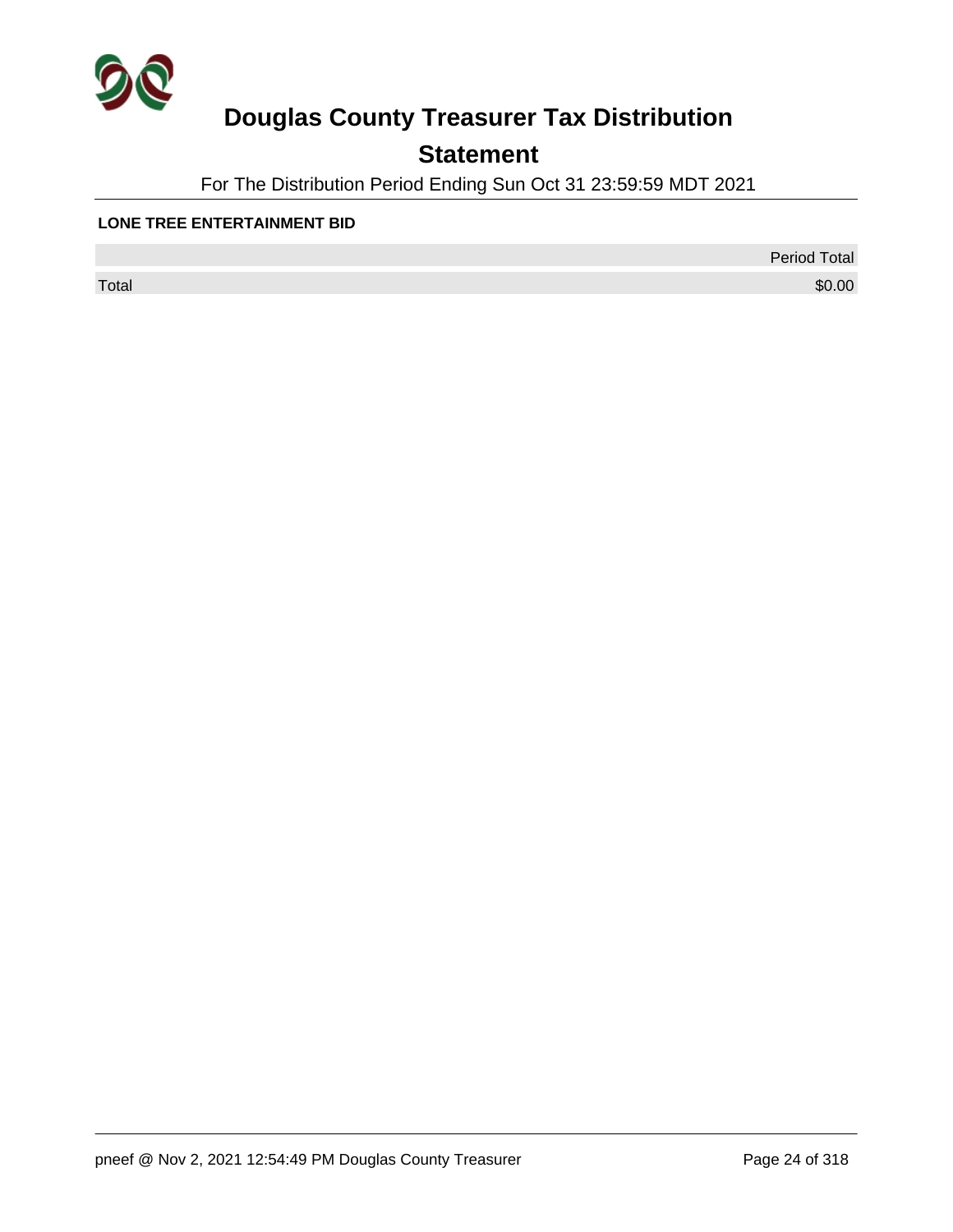

## **Statement**

For The Distribution Period Ending Sun Oct 31 23:59:59 MDT 2021

### **WESTCREEK LAKES WATER SID**

 $\sf Total$   $\$0.00$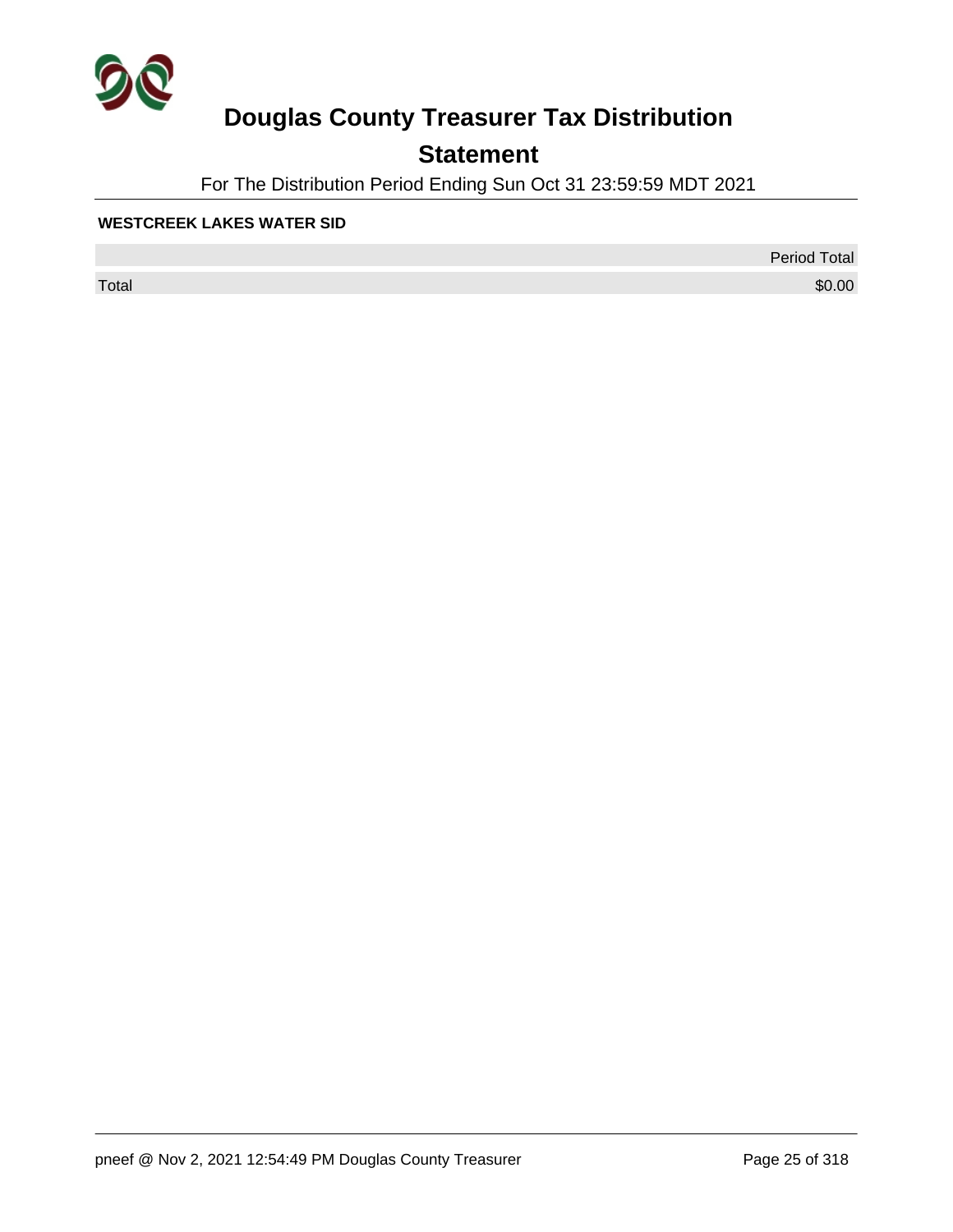

## **Statement**

For The Distribution Period Ending Sun Oct 31 23:59:59 MDT 2021

### **ROXBOROUGH WATER & SANITATION SID**

Period Total

 $\sf Total$   $\$0.00$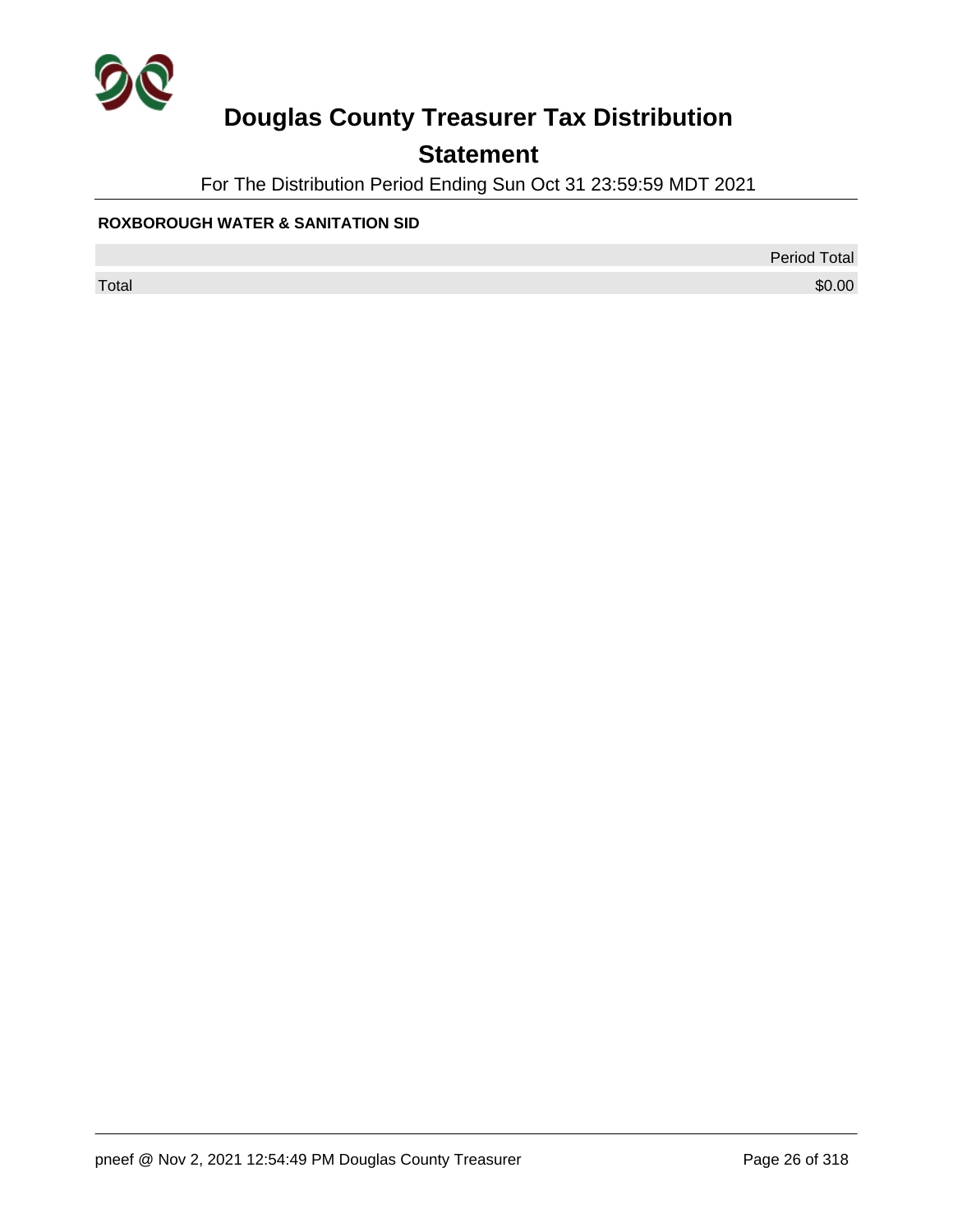

## **Statement**

For The Distribution Period Ending Sun Oct 31 23:59:59 MDT 2021

### **THUNDERBIRD WATER & SANITATION SID**

Period Total

 $\sf Total$   $\$0.00$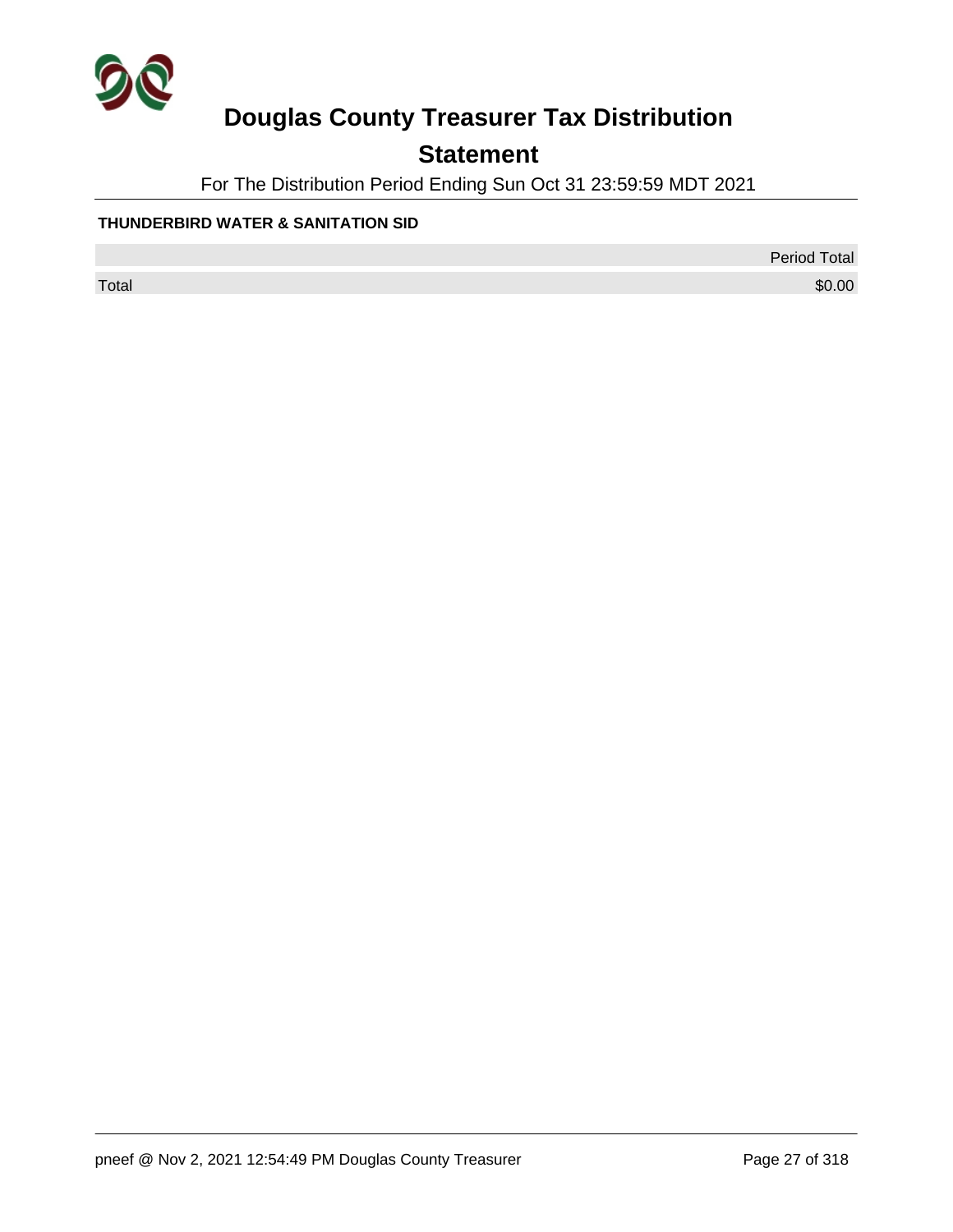

## **Statement**

For The Distribution Period Ending Sun Oct 31 23:59:59 MDT 2021

### **TOWN OF CASTLE ROCK WATER SID**

 $\sf Total$   $\$0.00$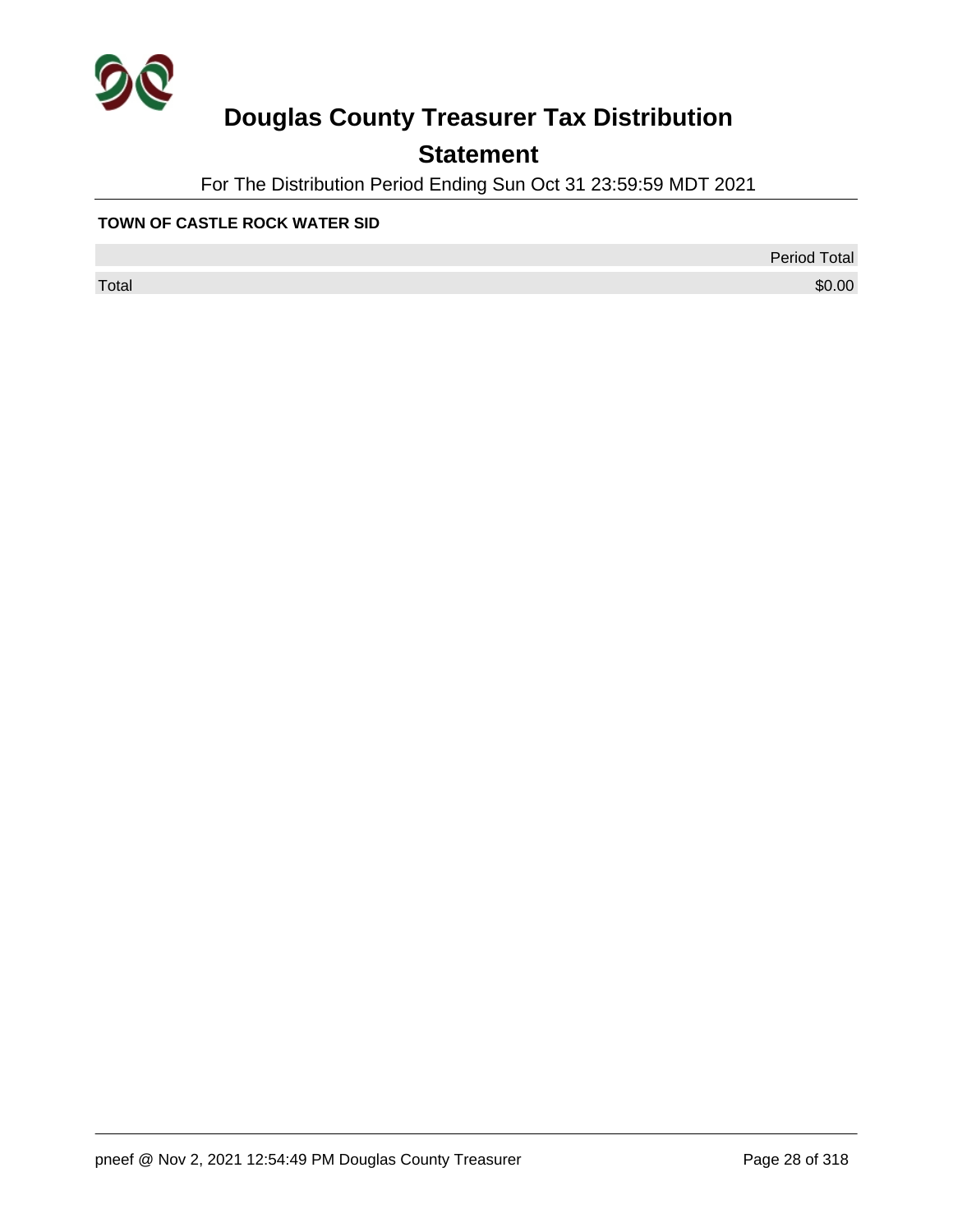

## **Statement**

For The Distribution Period Ending Sun Oct 31 23:59:59 MDT 2021

### **UNITED WATER & SANITATION SID**

 $\sf Total$   $\$0.00$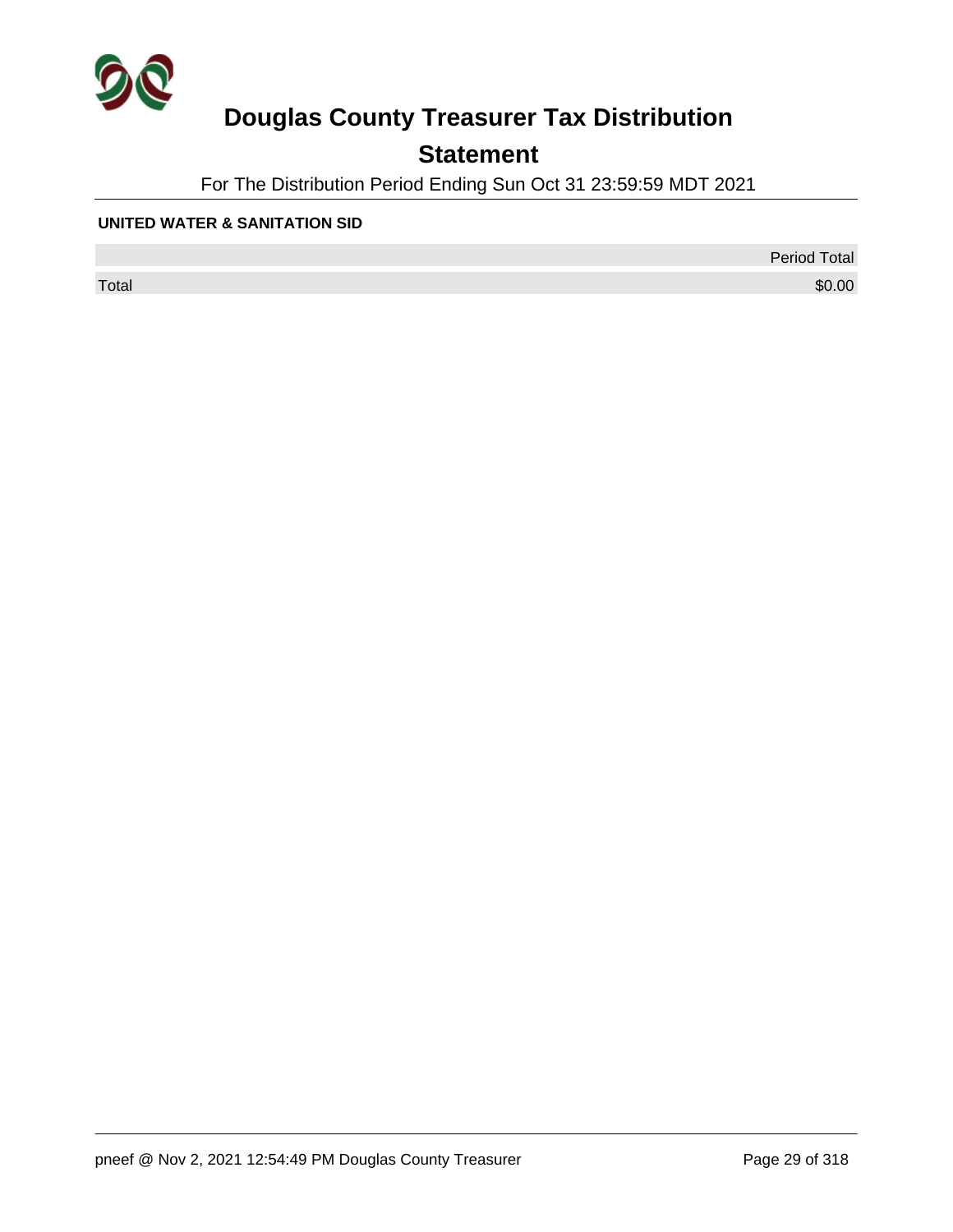

## **Statement**

For The Distribution Period Ending Sun Oct 31 23:59:59 MDT 2021

### **URBAN DRAINAGE & FLOOD CONTROL DISTRICT**

|                                         | <b>Period Total</b> |
|-----------------------------------------|---------------------|
| <b>Current Year Taxes</b>               | \$6,655.12          |
| <b>Prior Year Taxes</b>                 | \$156.62            |
| <b>Current Year TIF Expense</b>         | (\$51.65)           |
| <b>Prior Year TIF Expense</b>           | (\$1.28)            |
| <b>Current Year Value Adjustment</b>    | (\$0.09)            |
| Prior Year Value Adjustment (Abatement) | (\$18.78)           |
| <b>Current Year Interest</b>            | \$385.11            |
| <b>Prior Year Interest</b>              | \$6.08              |
| Prior Year Interest Value Adjustment    | (\$9.27)            |
| Auto Ownership (SOT)                    | \$42,424.62         |
| <b>Current Year Treasurer Fee</b>       | (\$104.80)          |
| <b>Prior Year Treasurer Fee</b>         | (\$2.13)            |
| Total                                   | \$49,439.55         |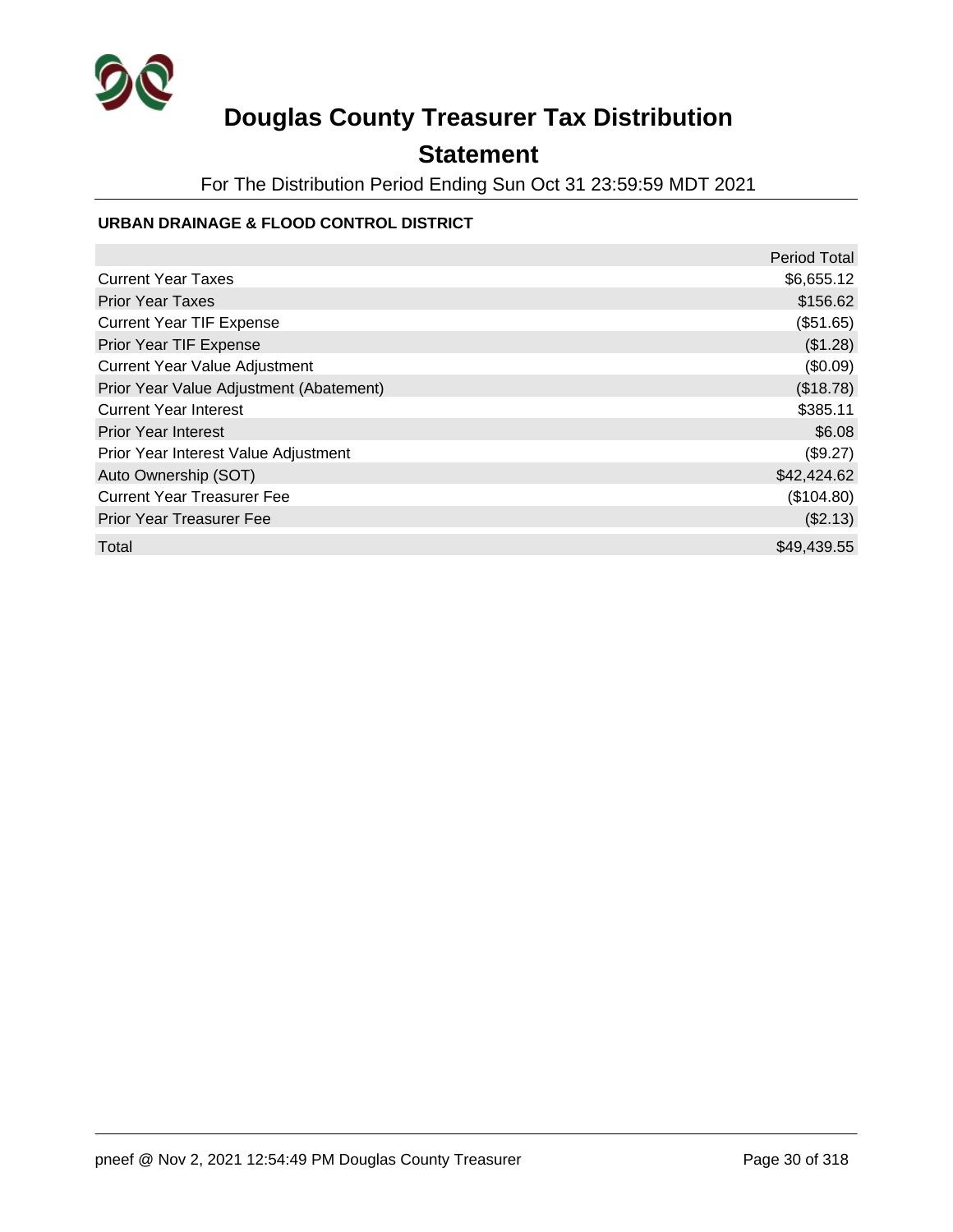

## **Statement**

For The Distribution Period Ending Sun Oct 31 23:59:59 MDT 2021

### **PERRY PARK W & S DIST**

|                                   | <b>Period Total</b> |
|-----------------------------------|---------------------|
| <b>Current Year Taxes</b>         | \$1,251.30          |
| <b>Current Year Interest</b>      | \$76.66             |
| Auto Ownership (SOT)              | \$3,740.85          |
| <b>Current Year Treasurer Fee</b> | (\$19.92)           |
| Total                             | \$5,048.89          |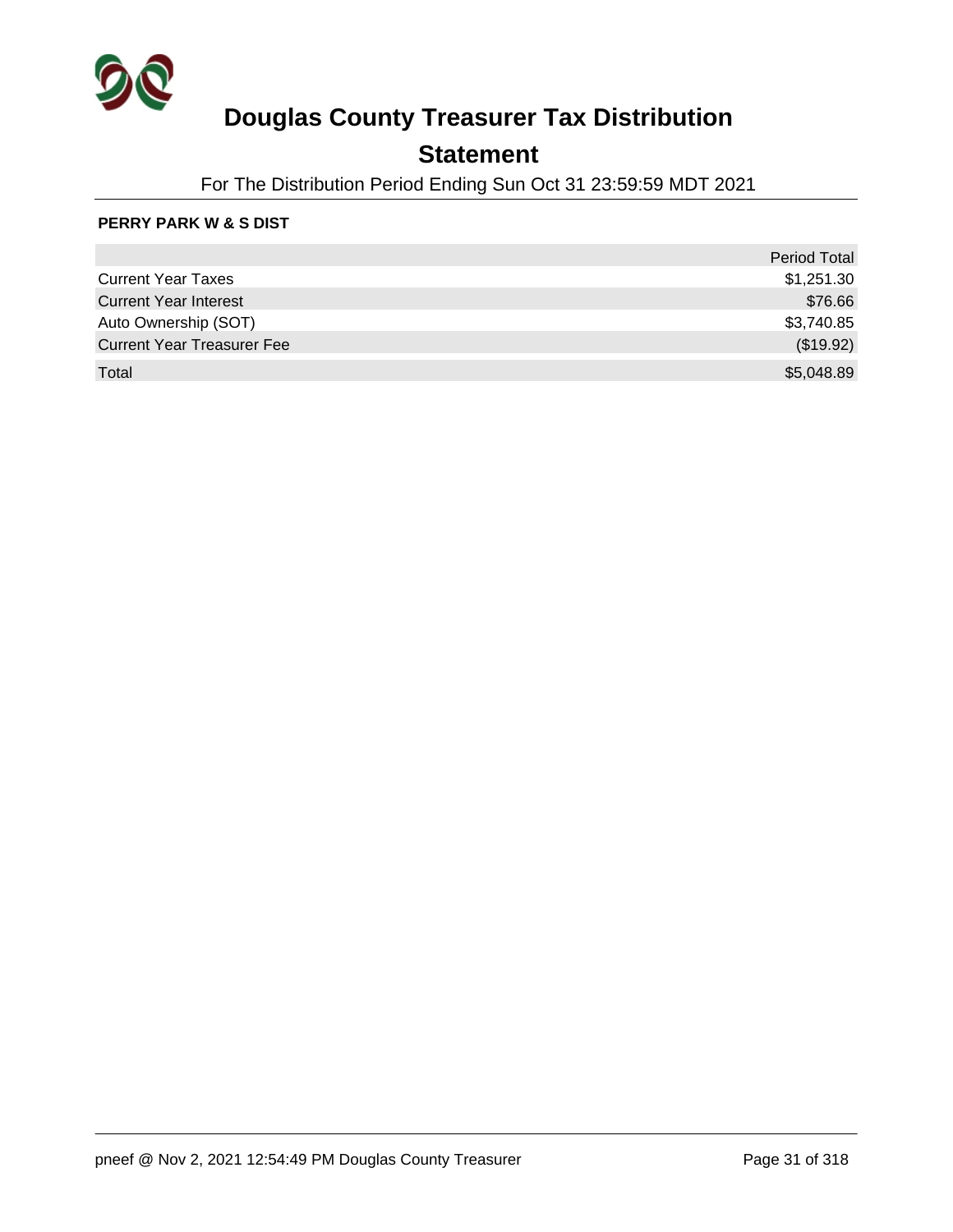

## **Statement**

For The Distribution Period Ending Sun Oct 31 23:59:59 MDT 2021

### **LARKSPUR FIRE PROT DIST**

|                                   | <b>Period Total</b> |
|-----------------------------------|---------------------|
| <b>Current Year Taxes</b>         | \$5,811.64          |
| <b>Current Year Interest</b>      | \$340.01            |
| Auto Ownership (SOT)              | \$25,615.18         |
| <b>Current Year Treasurer Fee</b> | (\$92.25)           |
| Total                             | \$31,674.58         |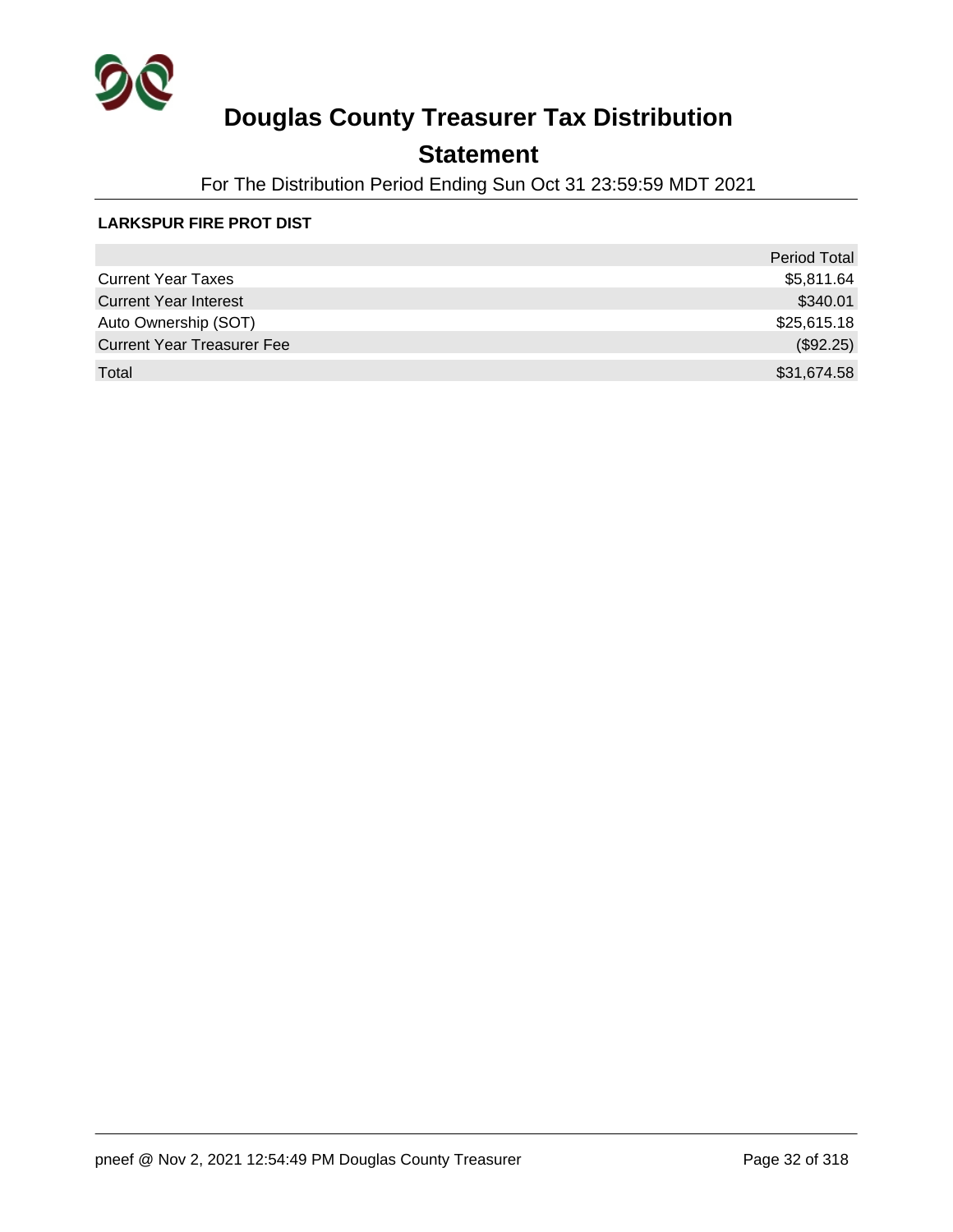

## **Statement**

For The Distribution Period Ending Sun Oct 31 23:59:59 MDT 2021

### **PERRY PARK METRO DIST**

|                                   | <b>Period Total</b> |
|-----------------------------------|---------------------|
| <b>Current Year Taxes</b>         | \$220.99            |
| <b>Current Year Interest</b>      | \$13.26             |
| Auto Ownership (SOT)              | \$1,584.65          |
| <b>Current Year Treasurer Fee</b> | (\$3.51)            |
| Total                             | \$1,815.39          |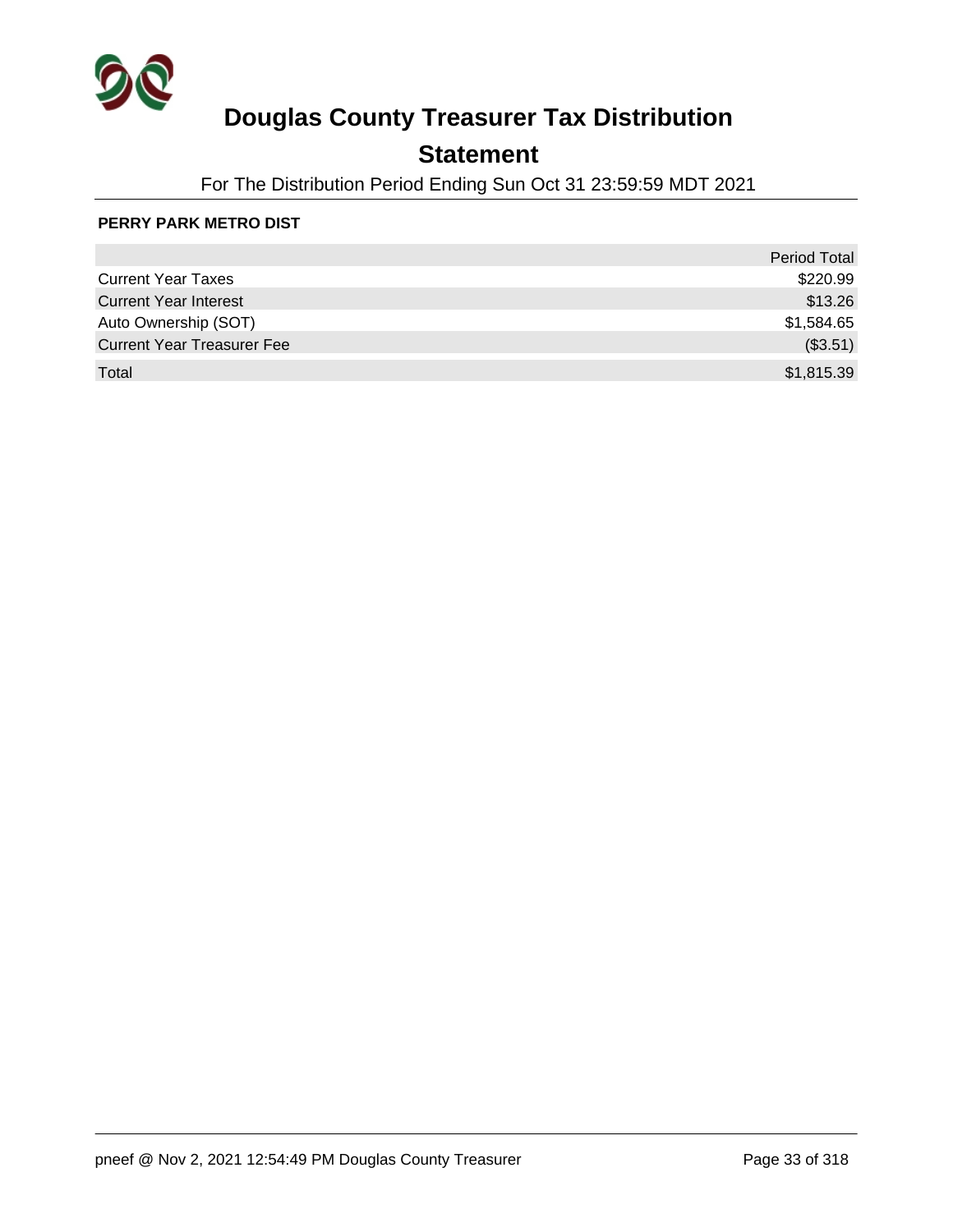

## **Statement**

For The Distribution Period Ending Sun Oct 31 23:59:59 MDT 2021

### **ROXBOROUGH PARK WATER & SAN**

|                                         | <b>Period Total</b> |
|-----------------------------------------|---------------------|
| <b>Current Year Taxes</b>               | \$1,006.03          |
| Prior Year Value Adjustment (Abatement) | (\$235.14)          |
| <b>Current Year Interest</b>            | \$52.96             |
| Prior Year Interest Value Adjustment    | (\$129.33)          |
| Auto Ownership (SOT)                    | \$13,301.12         |
| <b>Current Year Treasurer Fee</b>       | (\$15.88)           |
| <b>Prior Year Treasurer Fee</b>         | \$3.53              |
| Total                                   | \$13,983.29         |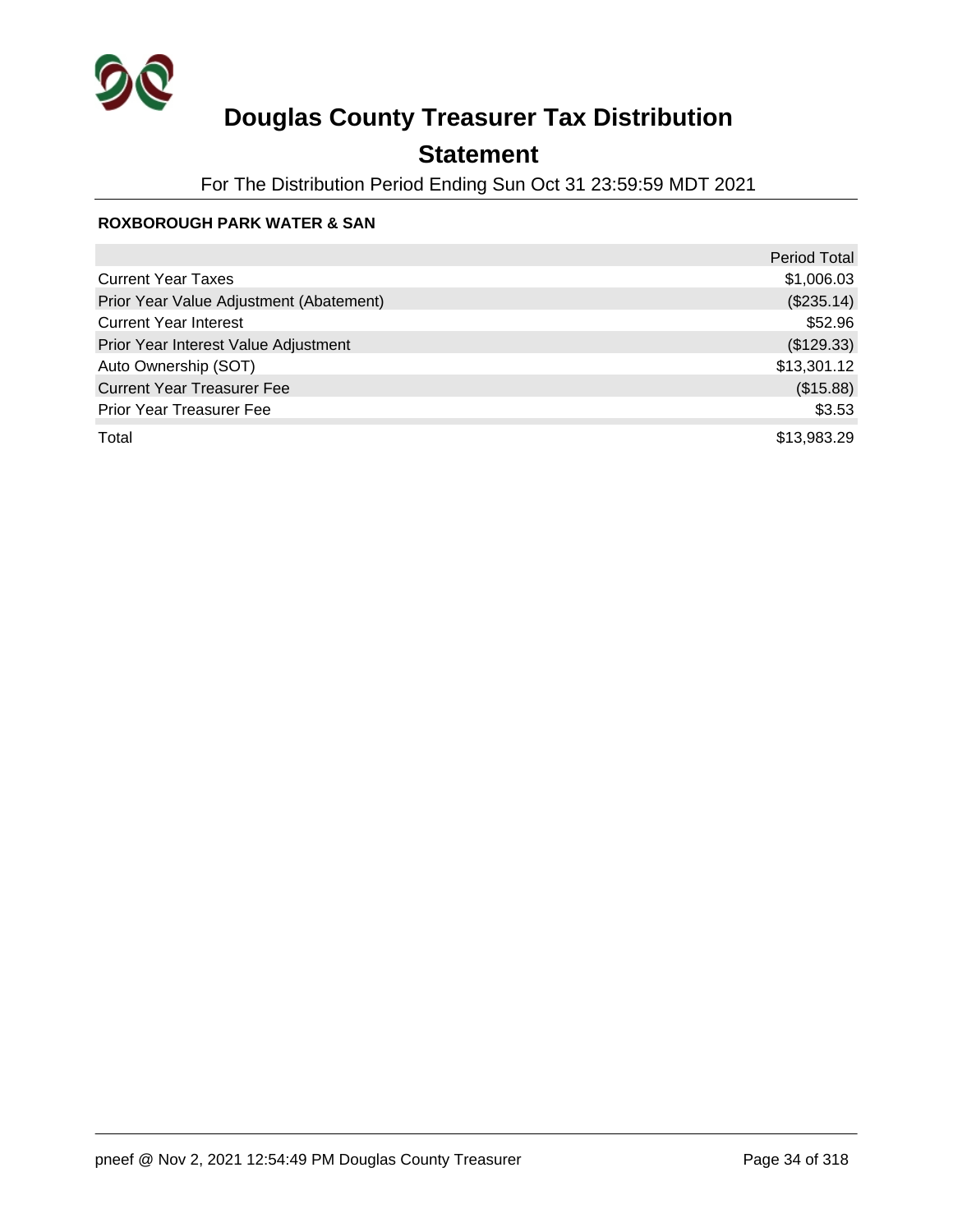

## **Statement**

For The Distribution Period Ending Sun Oct 31 23:59:59 MDT 2021

### **FRANKTOWN FIRE PROTECTION**

|                                   | Period Total |
|-----------------------------------|--------------|
| <b>Current Year Taxes</b>         | \$13,814.34  |
| <b>Current Year Interest</b>      | \$821.37     |
| Auto Ownership (SOT)              | \$23,986.37  |
| <b>Current Year Treasurer Fee</b> | (\$219.53)   |
| Total                             | \$38,402.55  |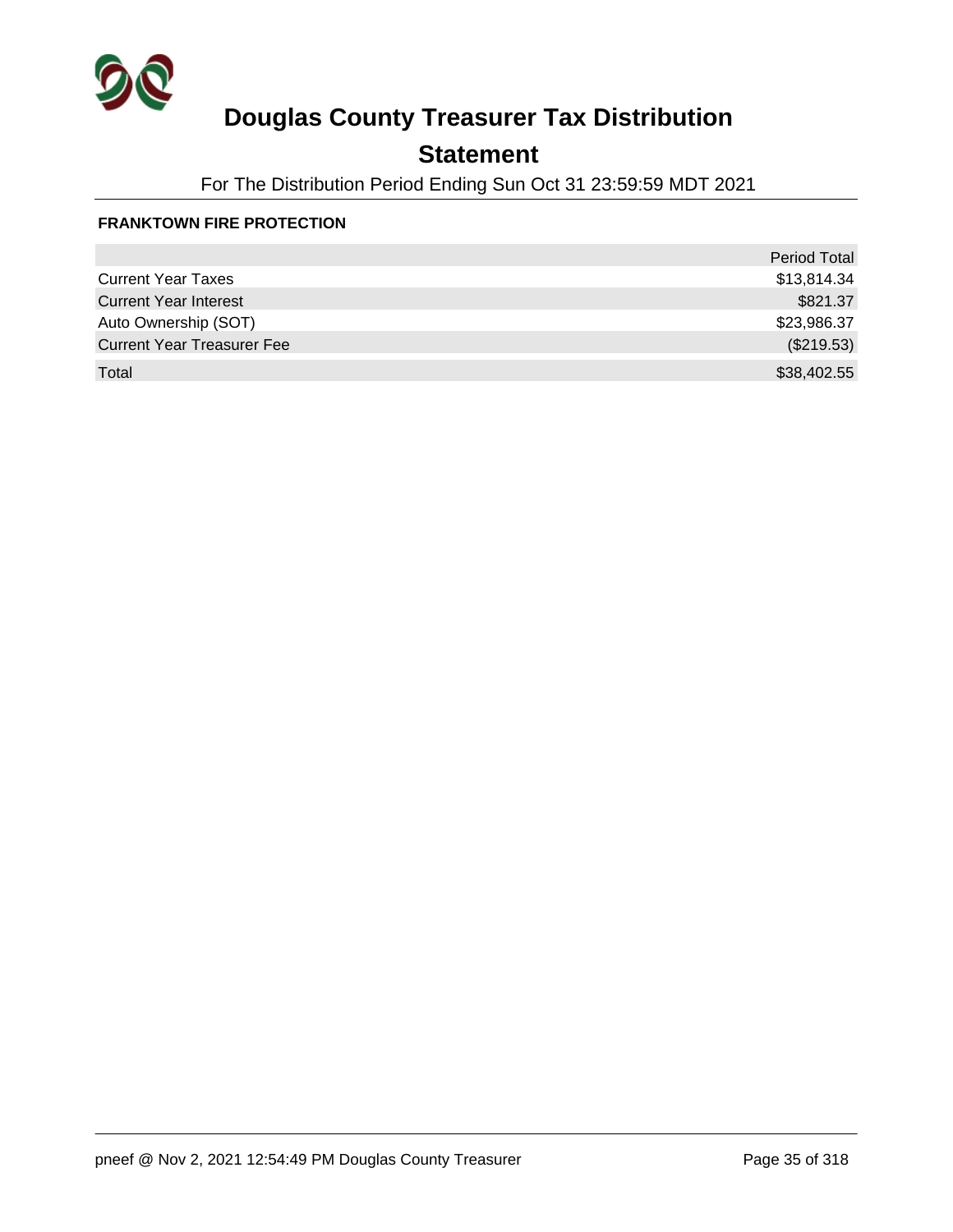

## **Statement**

For The Distribution Period Ending Sun Oct 31 23:59:59 MDT 2021

| <b>RTD</b> |                     |
|------------|---------------------|
|            | <b>Period Total</b> |
| Total      | \$0.00              |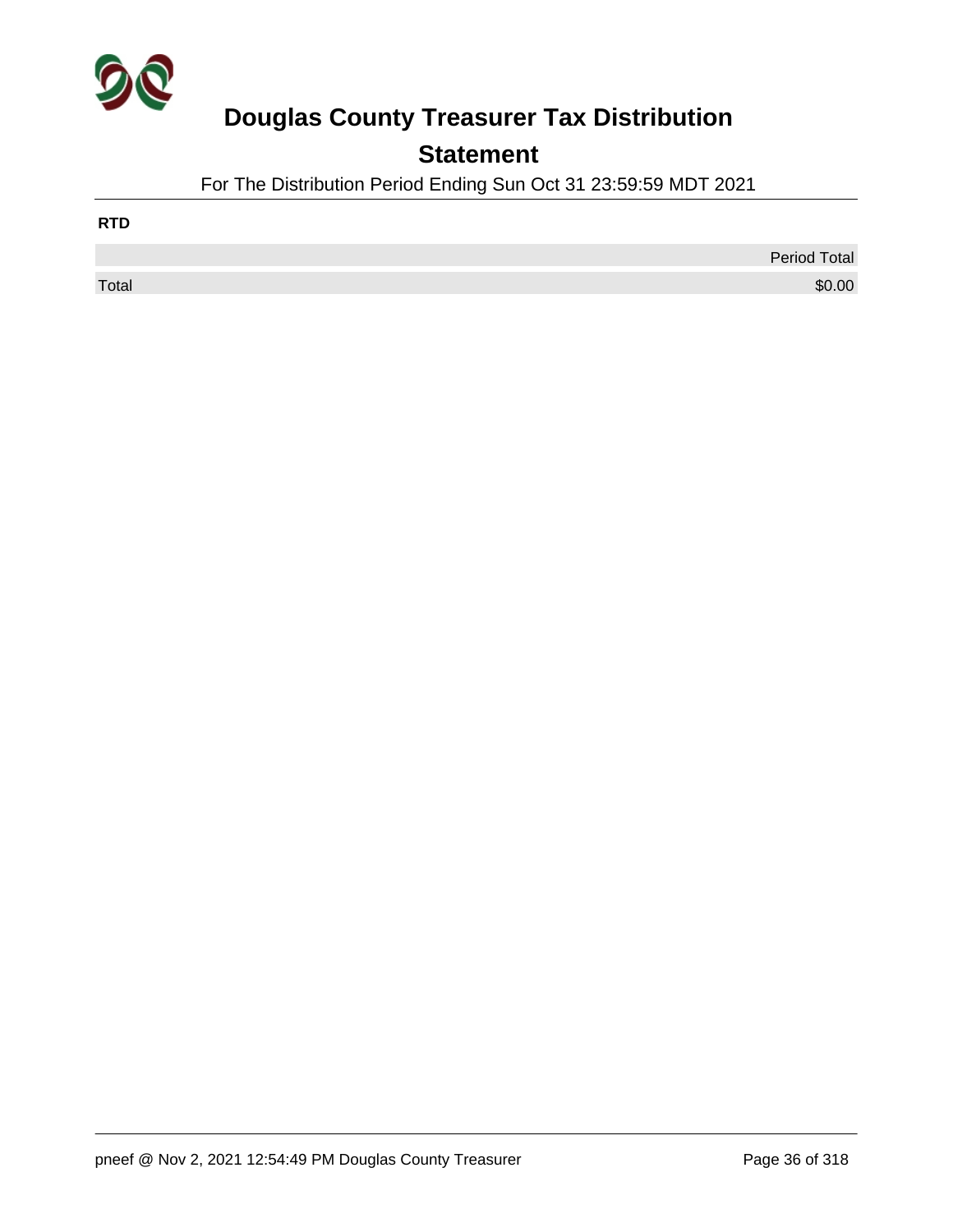

## **Statement**

For The Distribution Period Ending Sun Oct 31 23:59:59 MDT 2021

#### **DEN SE SUB W & S**

Period Total  $\sf Total$   $\$0.00$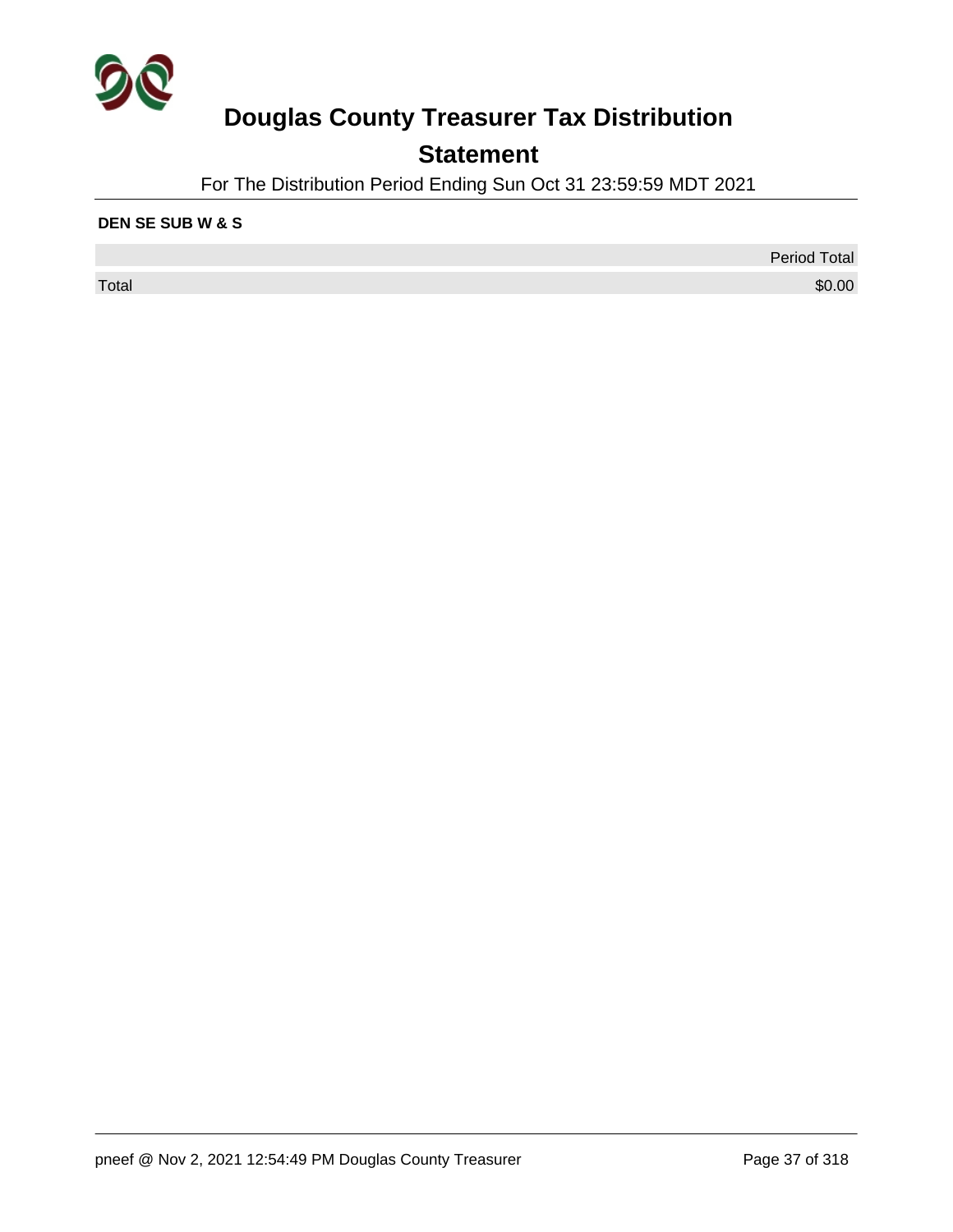

## **Statement**

For The Distribution Period Ending Sun Oct 31 23:59:59 MDT 2021

#### **CEDAR HILL CMTRY DISTRICT**

|                                   | <b>Period Total</b> |
|-----------------------------------|---------------------|
| <b>Current Year Taxes</b>         | \$162.25            |
| <b>Prior Year Taxes</b>           | \$7.16              |
| <b>Current Year TIF Expense</b>   | (\$0.32)            |
| <b>Current Year Interest</b>      | \$9.30              |
| <b>Prior Year Interest</b>        | \$0.98              |
| Auto Ownership (SOT)              | \$1,632.79          |
| <b>Current Year Treasurer Fee</b> | (\$2.51)            |
| <b>Prior Year Treasurer Fee</b>   | (\$0.13)            |
| <b>Cedar Hill Cemetery Plots</b>  | \$55,700.00         |
| Total                             | \$57,509.52         |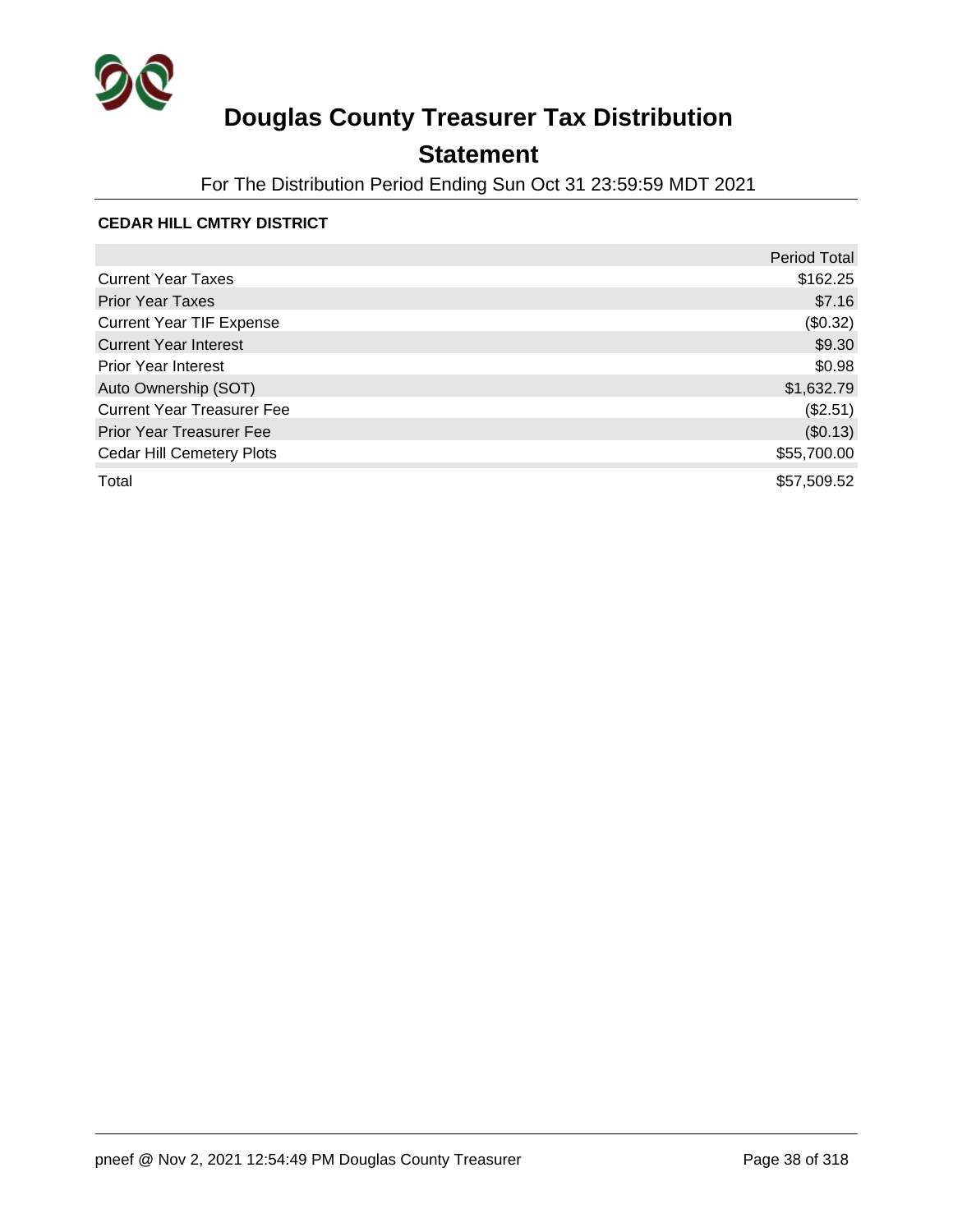

### **Statement**

For The Distribution Period Ending Sun Oct 31 23:59:59 MDT 2021

#### **CASTLETON W & S**

|                                   | <b>Period Total</b> |
|-----------------------------------|---------------------|
| <b>Current Year Taxes</b>         | \$163.91            |
| <b>Current Year Interest</b>      | \$9.84              |
| Auto Ownership (SOT)              | \$1,289.81          |
| <b>Current Year Treasurer Fee</b> | (\$2.61)            |
| Total                             | \$1,460.95          |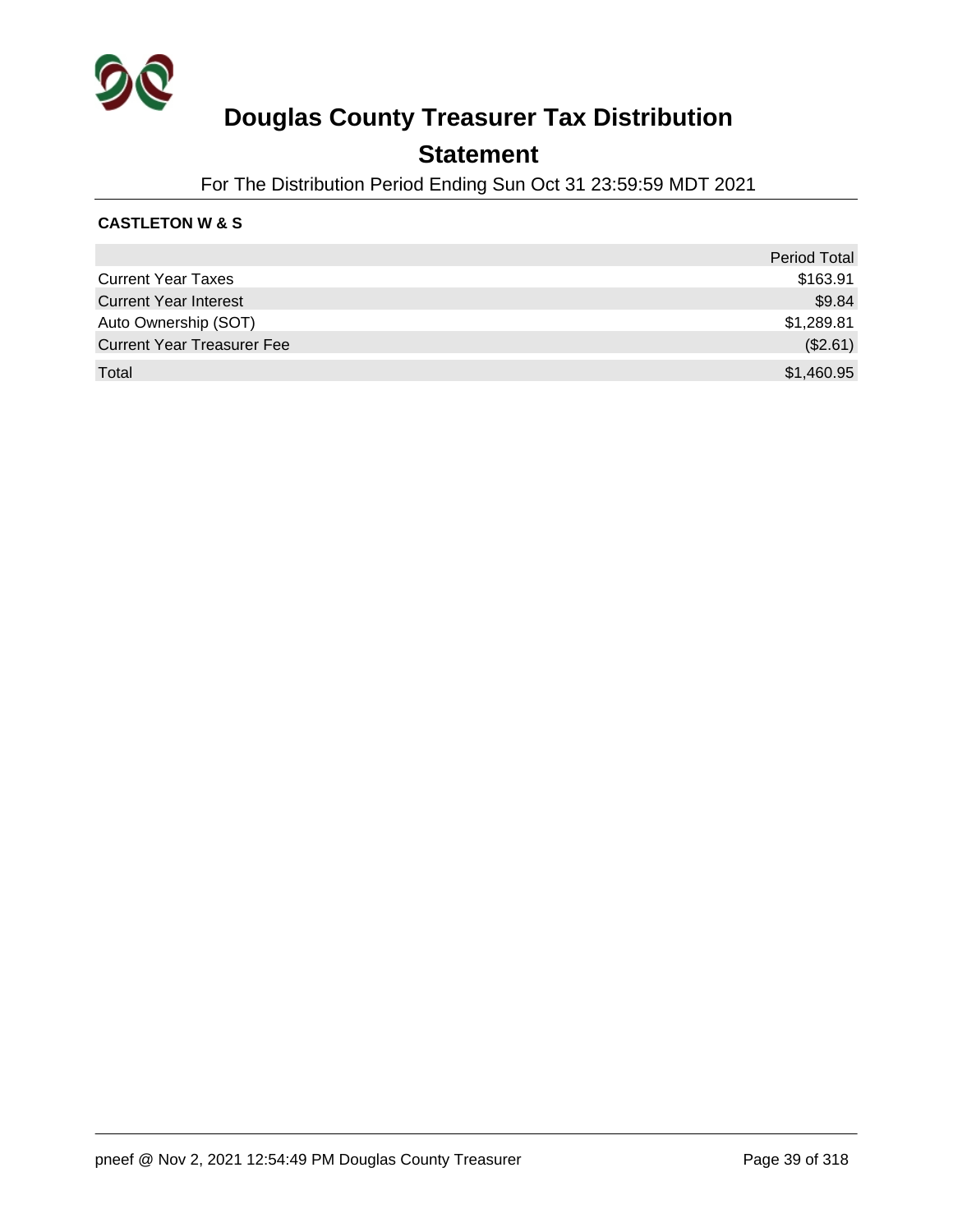

### **Statement**

For The Distribution Period Ending Sun Oct 31 23:59:59 MDT 2021

#### **SOUTH METRO FIRE RESCUE FIRE PROTECTION DISTRICT**

|                                         | <b>Period Total</b> |
|-----------------------------------------|---------------------|
| <b>Current Year Taxes</b>               | \$66,329.36         |
| <b>Prior Year Taxes</b>                 | \$1,644.54          |
| <b>Current Year TIF Expense</b>         | (\$530.76)          |
| Prior Year TIF Expense                  | (\$13.09)           |
| <b>Current Year Value Adjustment</b>    | (\$0.89)            |
| Prior Year Value Adjustment (Abatement) | (\$116.74)          |
| <b>Current Year Interest</b>            | \$3,840.31          |
| <b>Prior Year Interest</b>              | \$65.10             |
| Prior Year Interest Value Adjustment    | (\$46.70)           |
| Auto Ownership (SOT)                    | \$417,023.13        |
| <b>Current Year Treasurer Fee</b>       | (\$1,044.55)        |
| <b>Prior Year Treasurer Fee</b>         | (\$23.71)           |
| Total                                   | \$487,126.00        |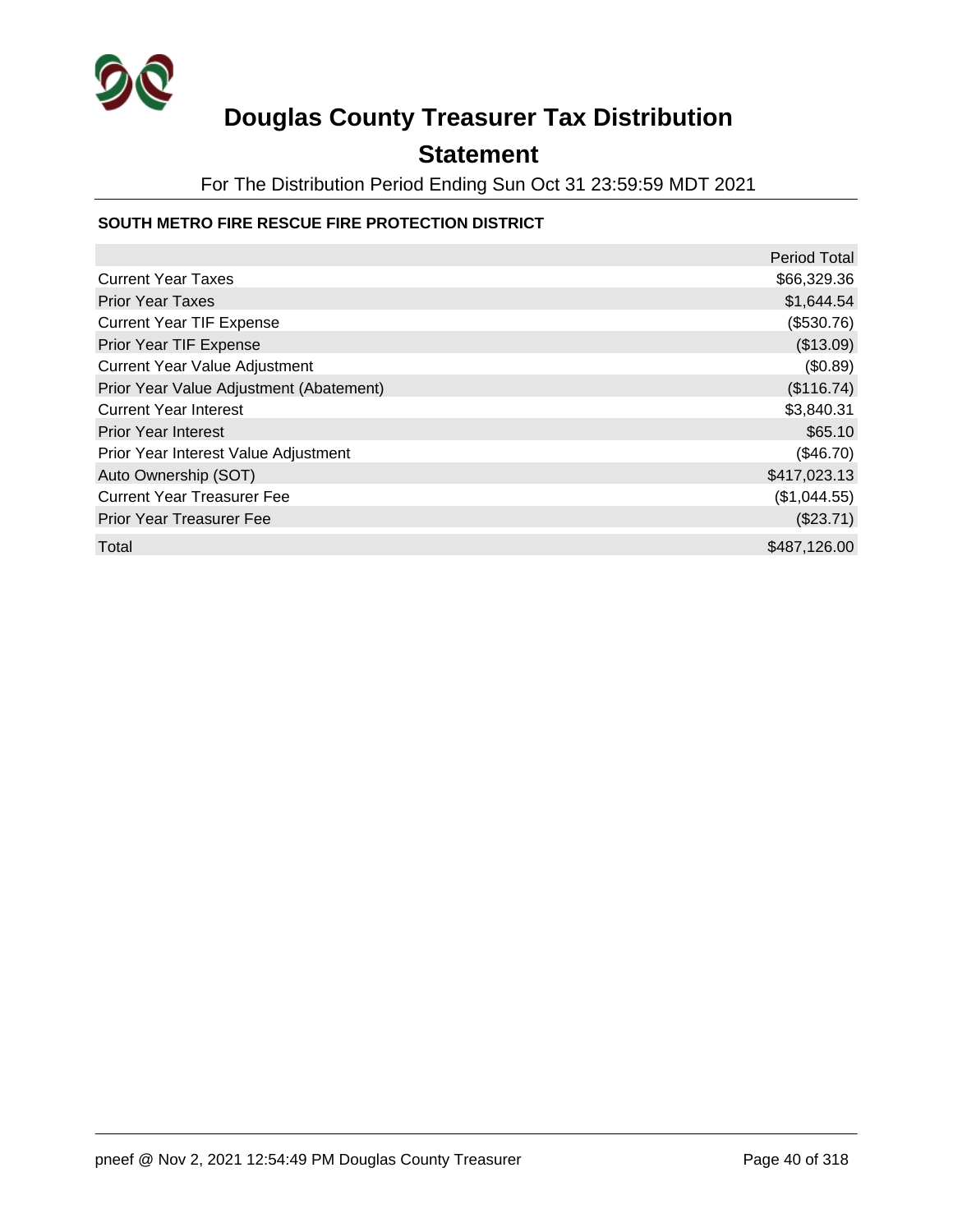

## **Statement**

For The Distribution Period Ending Sun Oct 31 23:59:59 MDT 2021

#### **SILVER HTS WATER & SAN**

 $\sf Total$   $\$0.00$ 

Period Total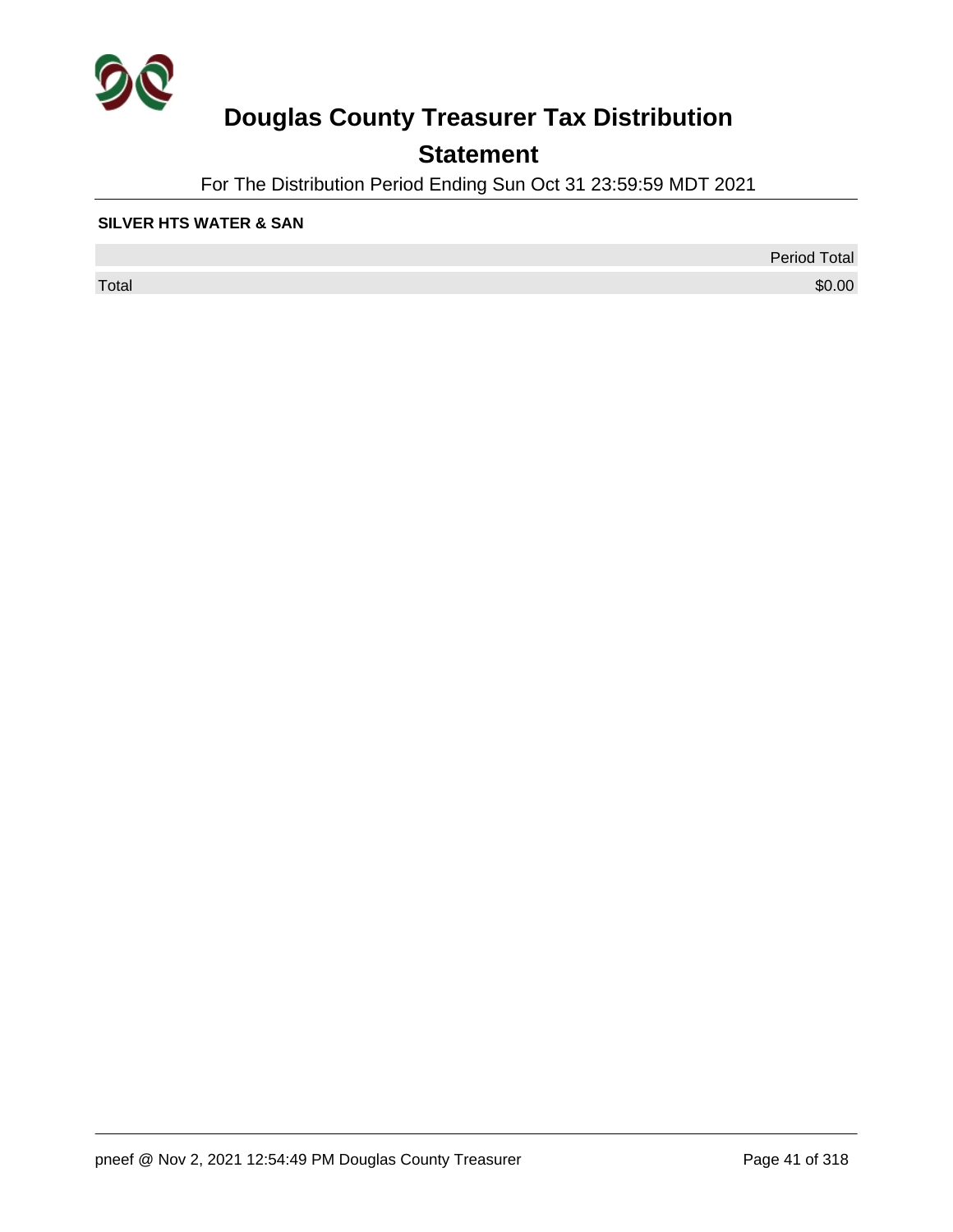

## **Statement**

For The Distribution Period Ending Sun Oct 31 23:59:59 MDT 2021

#### **CASTLE PINES METRO DIST**

|                                   | <b>Period Total</b> |
|-----------------------------------|---------------------|
| <b>Current Year Taxes</b>         | \$3,969.58          |
| <b>Current Year Interest</b>      | \$226.48            |
| Auto Ownership (SOT)              | \$46,723.88         |
| <b>Current Year Treasurer Fee</b> | (\$62.93)           |
| Total                             | \$50,857.01         |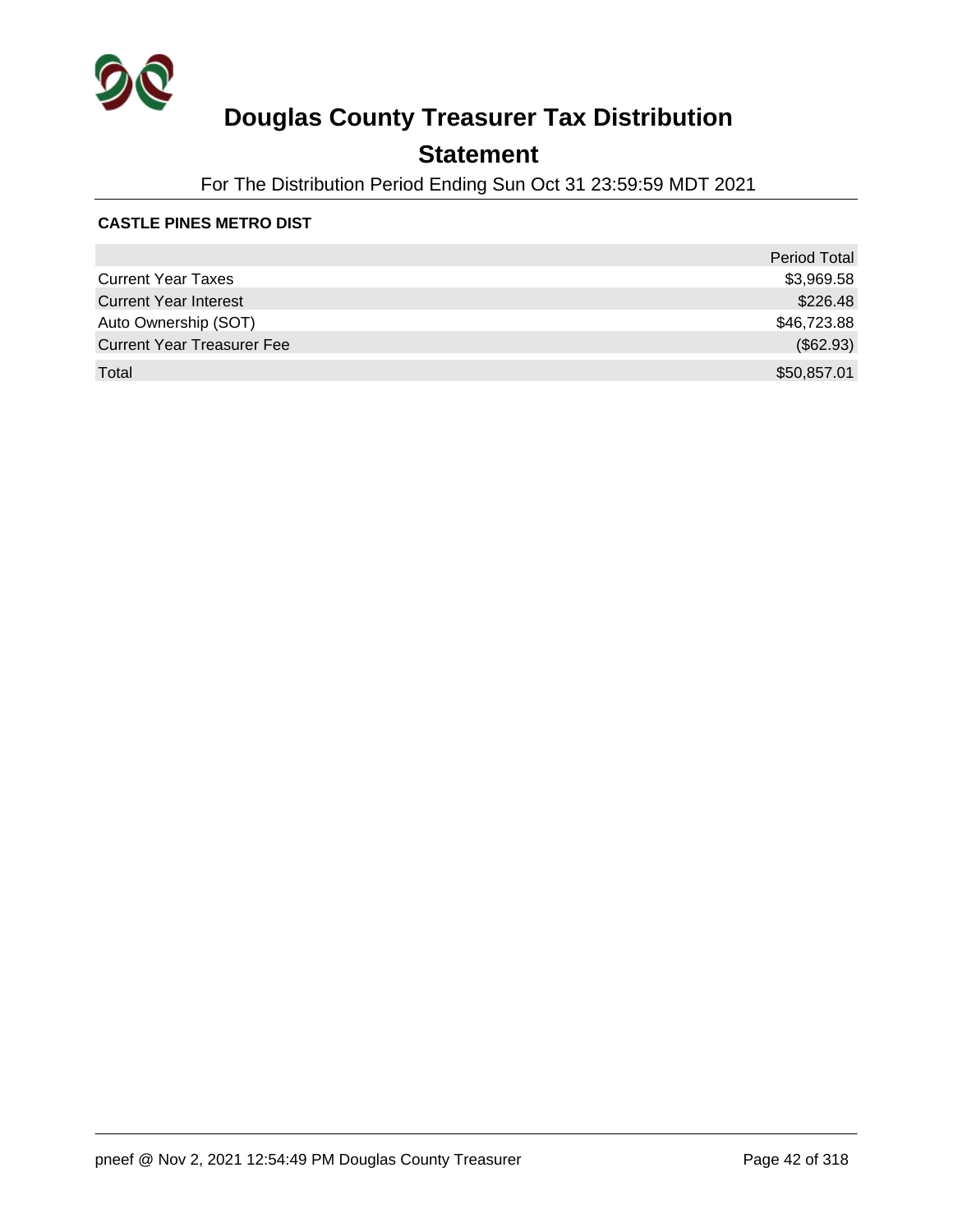

## **Statement**

For The Distribution Period Ending Sun Oct 31 23:59:59 MDT 2021

#### **S W METRO W & S**

Period Total  $\sf Total$   $\$0.00$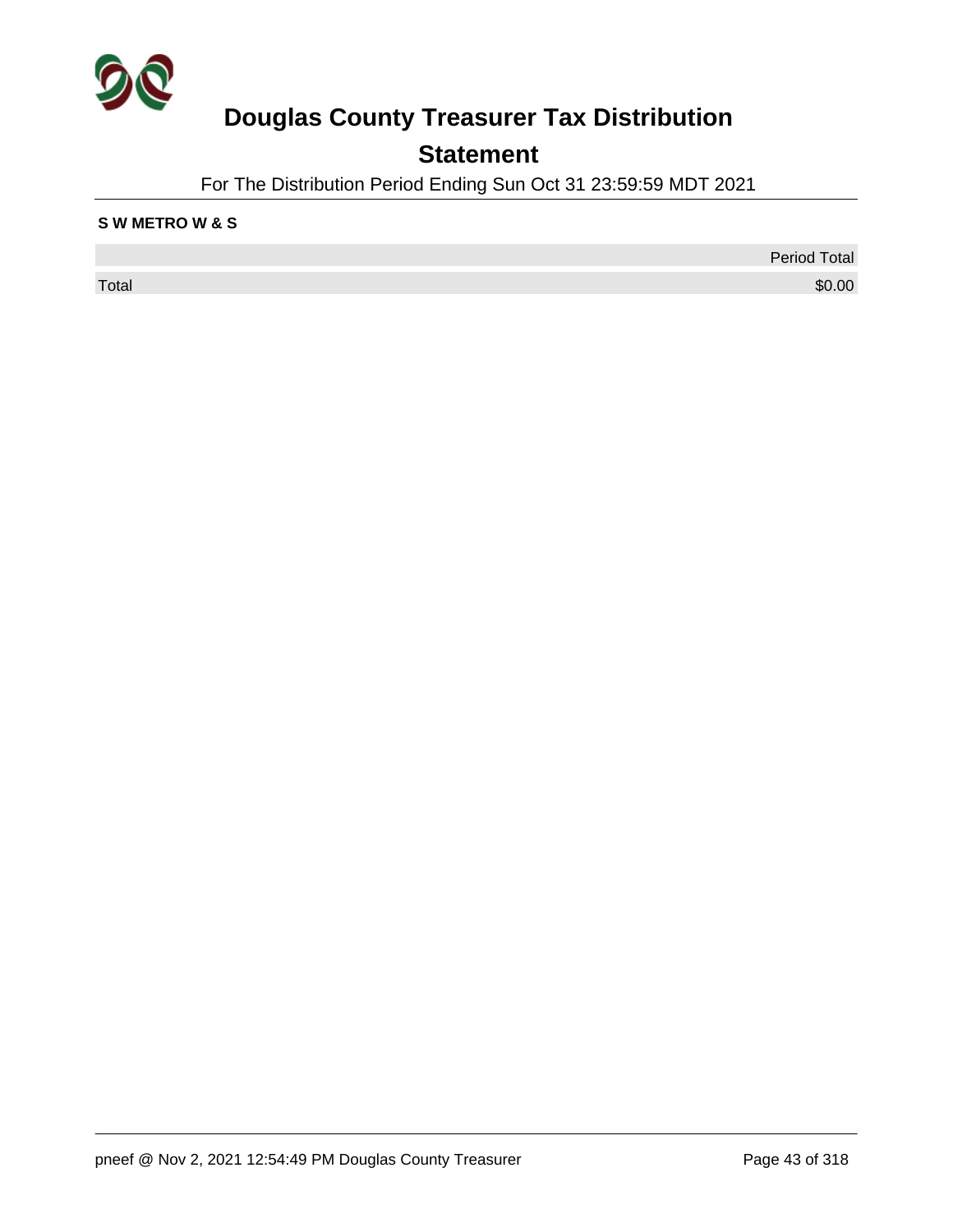

### **Statement**

For The Distribution Period Ending Sun Oct 31 23:59:59 MDT 2021

#### **INVERNESS W & S**

|                      | <b>Period Total</b> |
|----------------------|---------------------|
| Auto Ownership (SOT) | \$3,953.76          |
| Total                | \$3,953.76          |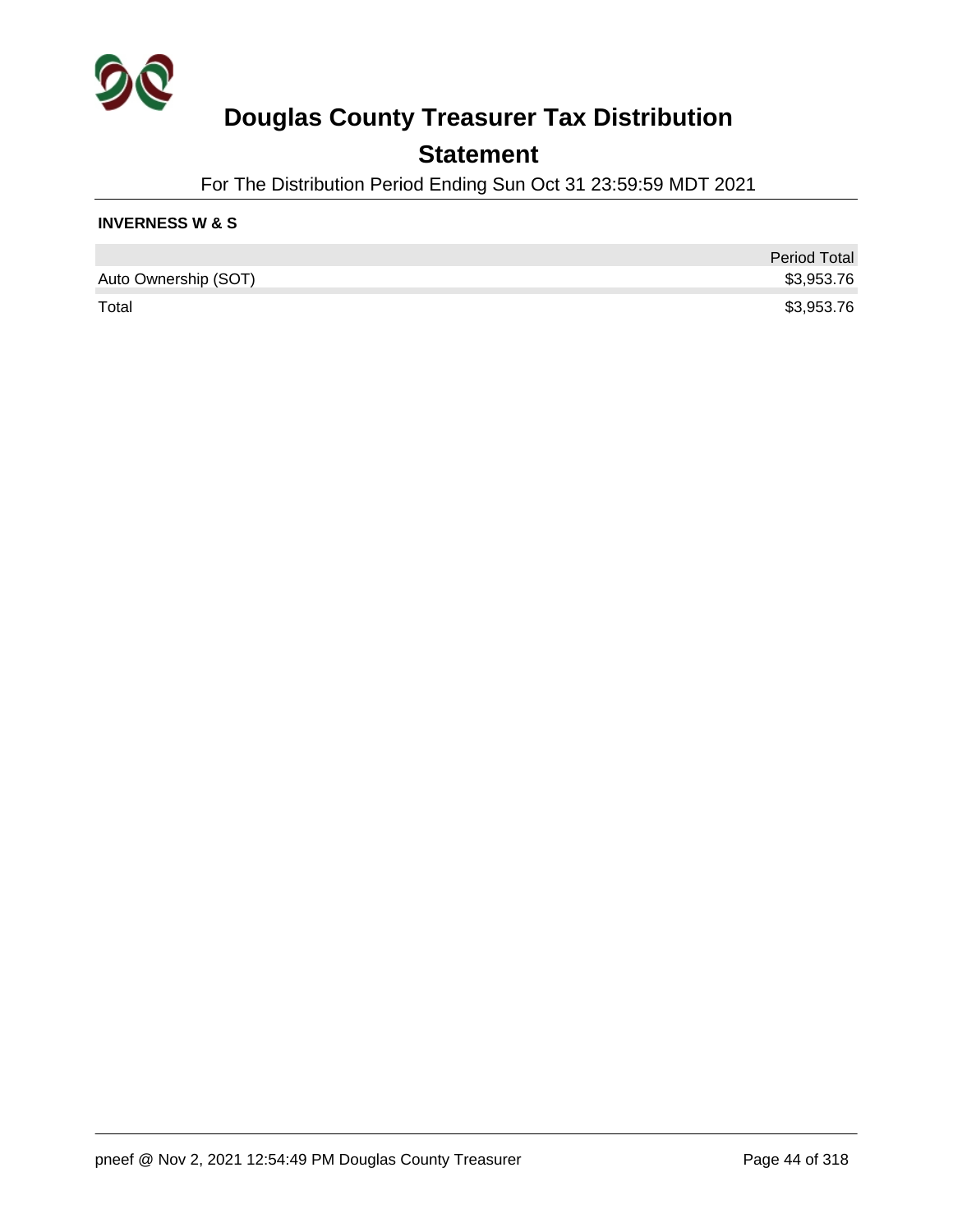

### **Statement**

For The Distribution Period Ending Sun Oct 31 23:59:59 MDT 2021

#### **MERIDIAN METRO**

|                                   | <b>Period Total</b> |
|-----------------------------------|---------------------|
| <b>Current Year Taxes</b>         | \$2,611.18          |
| <b>Prior Year Taxes</b>           | \$956.10            |
| <b>Current Year Interest</b>      | \$133.92            |
| <b>Prior Year Interest</b>        | \$68.82             |
| Auto Ownership (SOT)              | \$73,609.81         |
| <b>Current Year Treasurer Fee</b> | (\$41.18)           |
| Prior Year Treasurer Fee          | (\$15.38)           |
| Total                             | \$77,323.27         |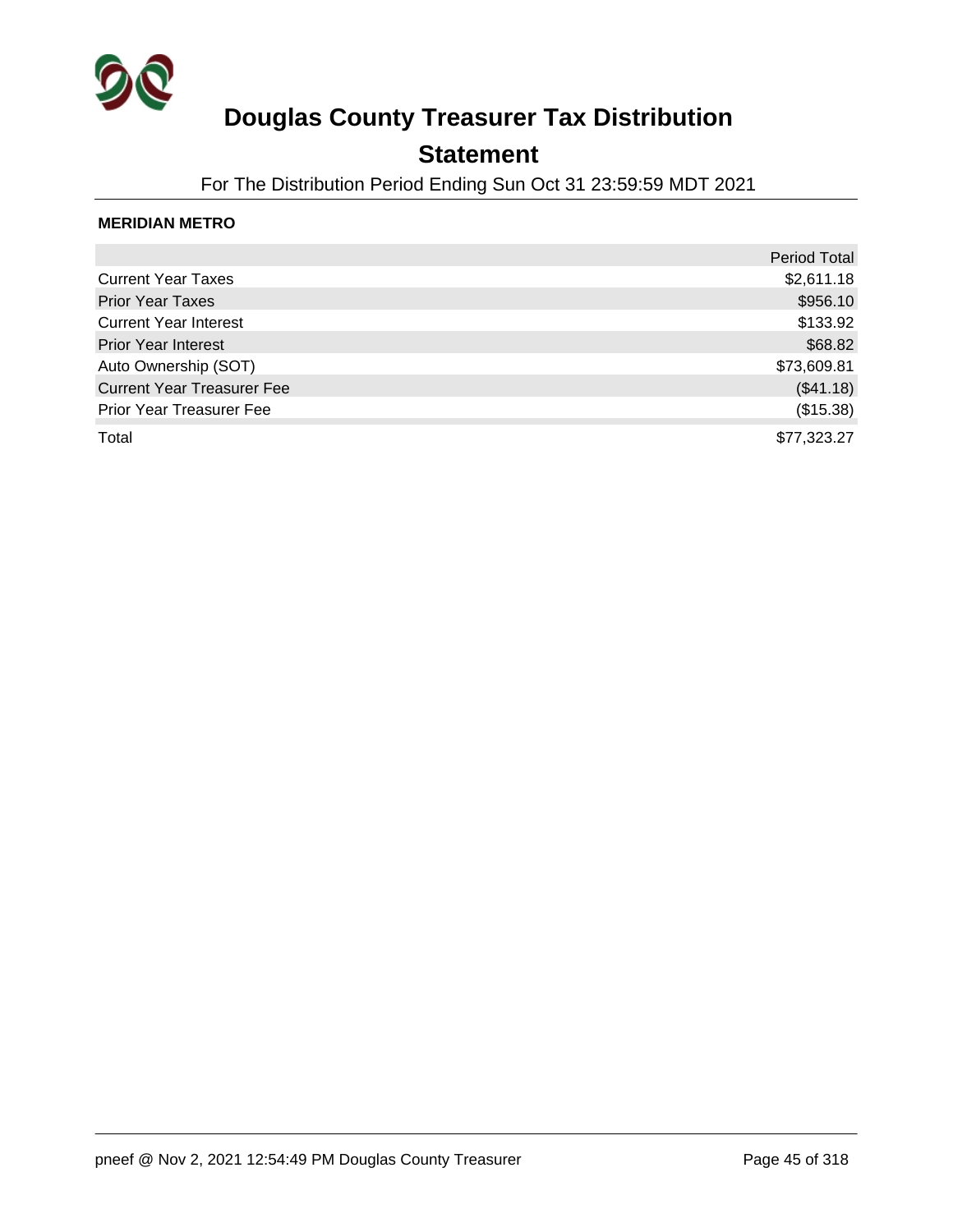

### **Statement**

For The Distribution Period Ending Sun Oct 31 23:59:59 MDT 2021

#### **PARKER W & S**

|                                      | <b>Period Total</b> |
|--------------------------------------|---------------------|
| <b>Current Year Taxes</b>            | \$3,102.14          |
| <b>Prior Year Taxes</b>              | \$44.44             |
| <b>Current Year TIF Expense</b>      | (\$482.21)          |
| Prior Year TIF Expense               | (\$12.23)           |
| <b>Current Year Value Adjustment</b> | (\$0.81)            |
| <b>Current Year Interest</b>         | \$182.04            |
| <b>Prior Year Interest</b>           | \$0.02              |
| Auto Ownership (SOT)                 | \$58,575.80         |
| <b>Current Year Treasurer Fee</b>    | (\$42.02)           |
| <b>Prior Year Treasurer Fee</b>      | (\$0.49)            |
| Total                                | \$61,366.68         |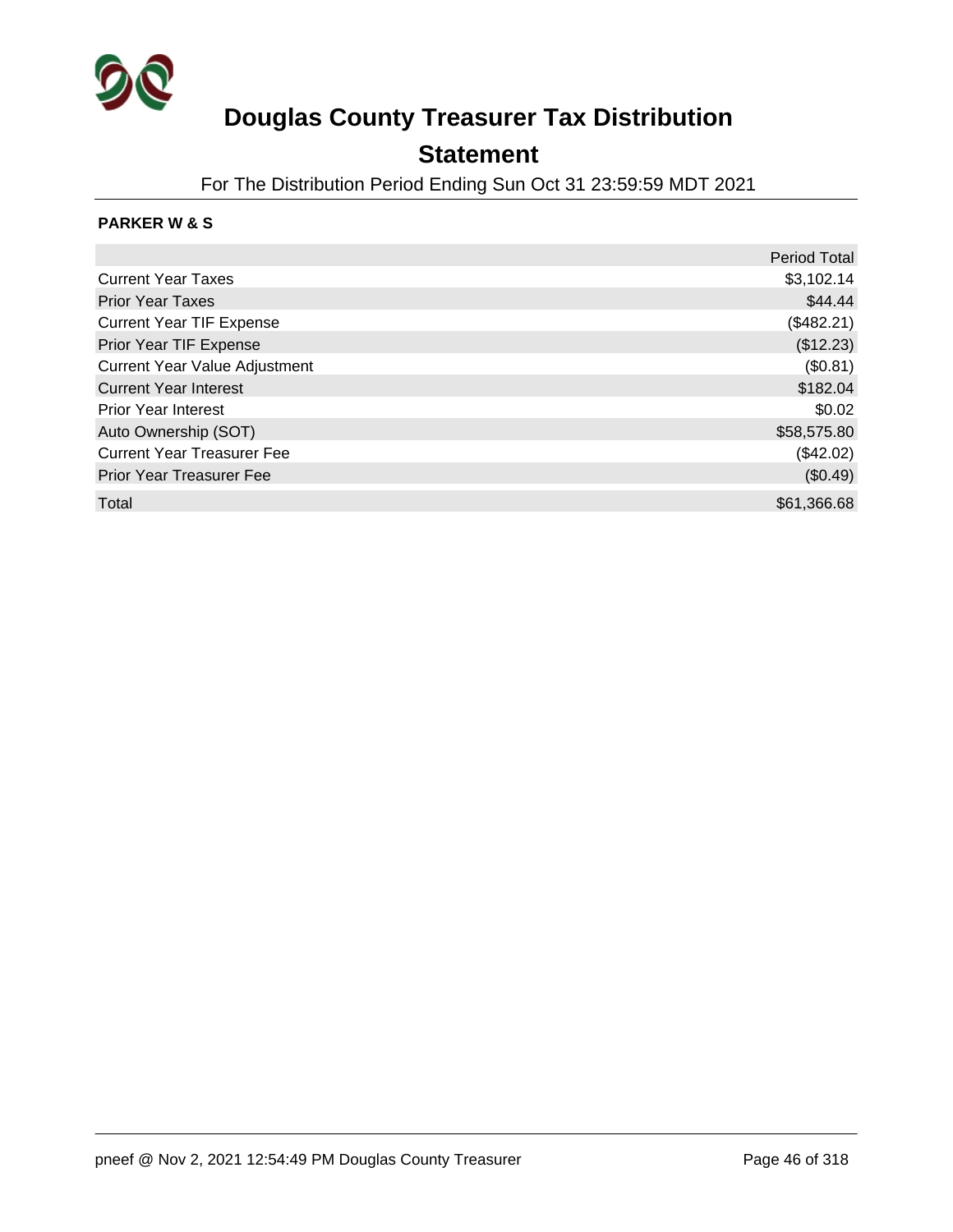

## **Statement**

For The Distribution Period Ending Sun Oct 31 23:59:59 MDT 2021

#### **SOUTHGATE WATER**

 $\sf Total$   $\$0.00$ 

Period Total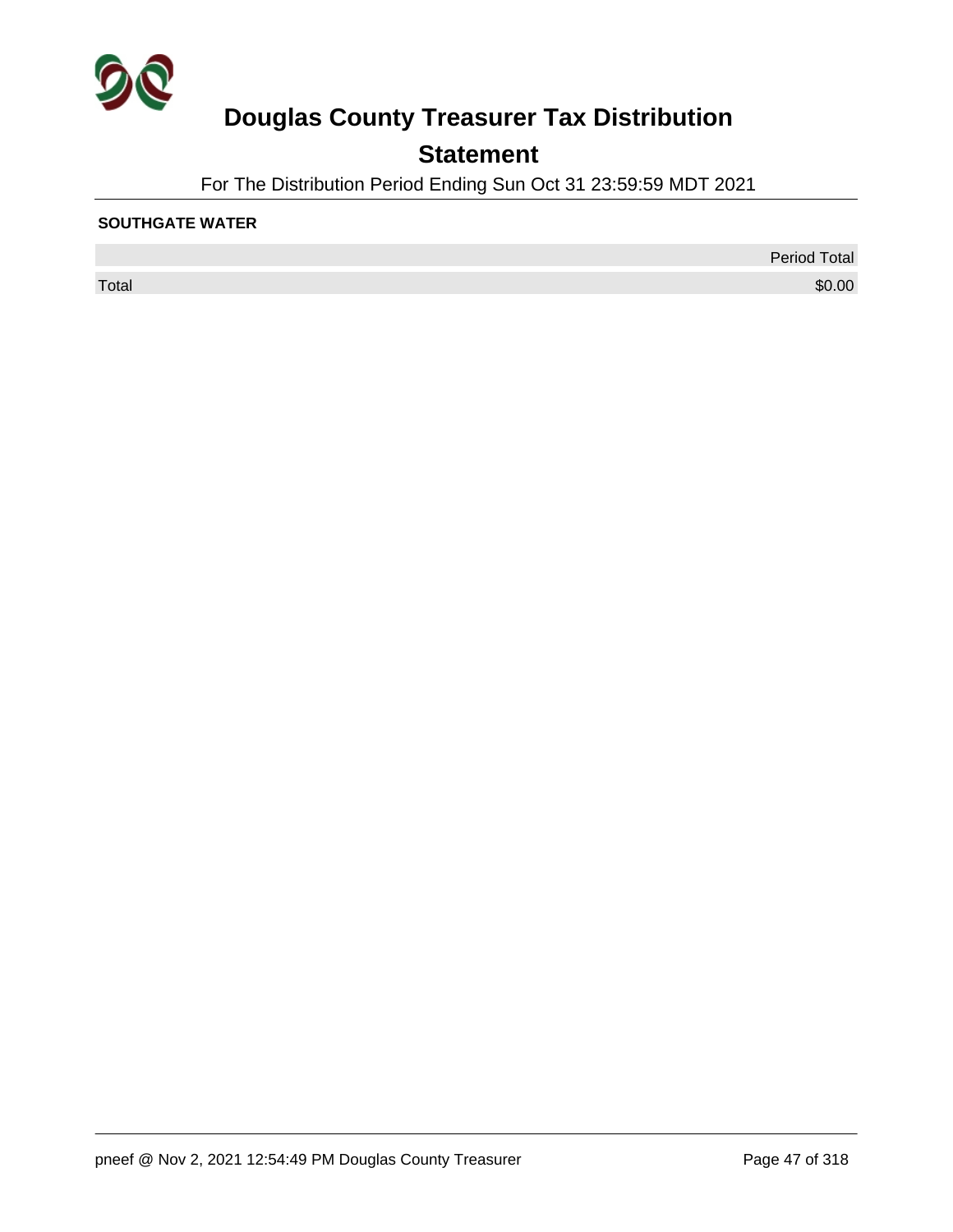

## **Statement**

For The Distribution Period Ending Sun Oct 31 23:59:59 MDT 2021

#### **SOUTHGATE SANITATION**

|                                   | <b>Period Total</b> |
|-----------------------------------|---------------------|
| <b>Current Year Taxes</b>         | \$678.10            |
| <b>Prior Year Taxes</b>           | \$5.96              |
| <b>Current Year Interest</b>      | \$40.26             |
| <b>Prior Year Interest</b>        | \$0.83              |
| Auto Ownership (SOT)              | \$3,435.56          |
| <b>Current Year Treasurer Fee</b> | (\$10.75)           |
| <b>Prior Year Treasurer Fee</b>   | (\$0.10)            |
| Total                             | \$4,149.86          |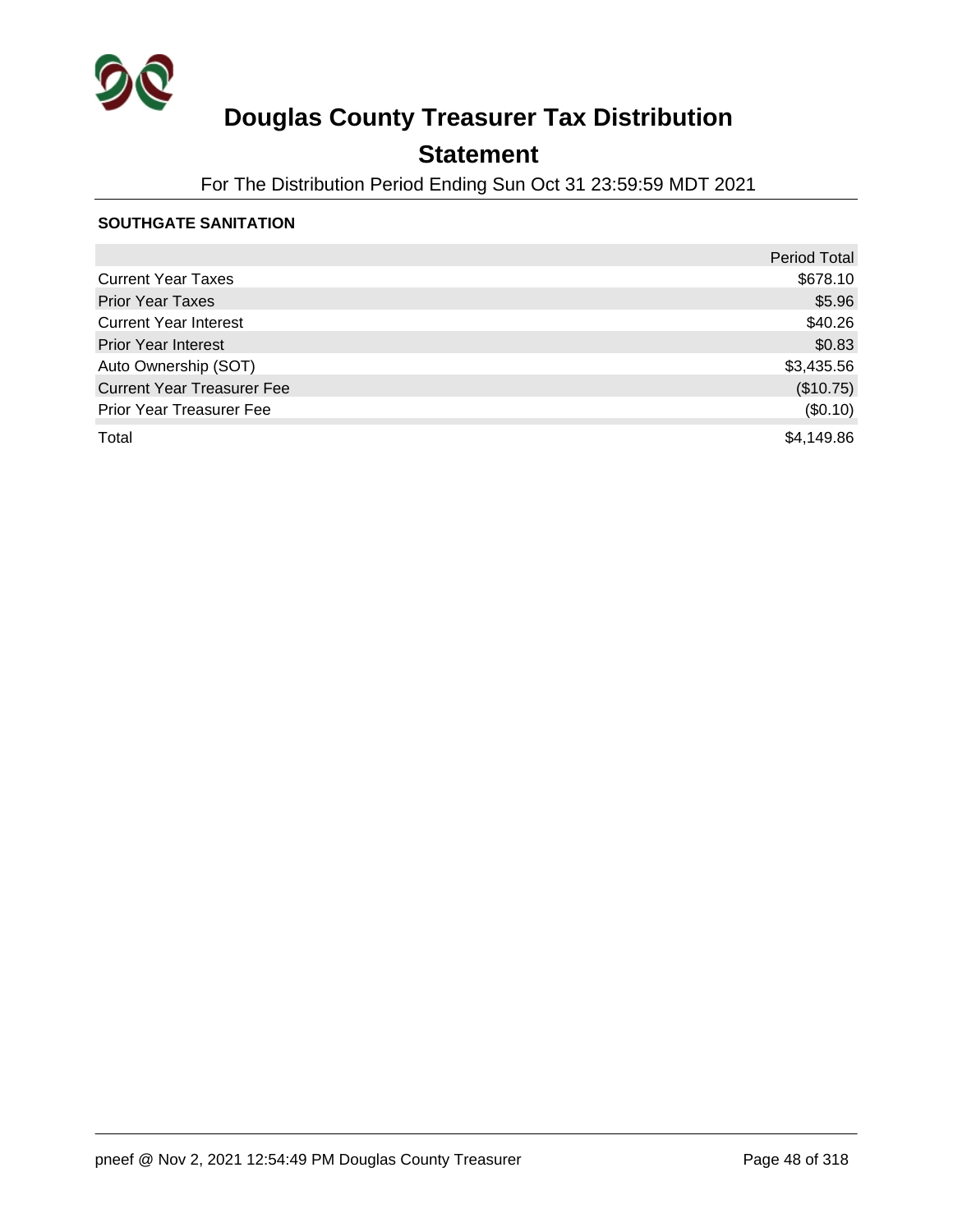

### **Statement**

For The Distribution Period Ending Sun Oct 31 23:59:59 MDT 2021

#### **THUNDERBIRD W & S**

|                      | Period Total |
|----------------------|--------------|
| Auto Ownership (SOT) | \$639.78     |
| Total                | \$639.78     |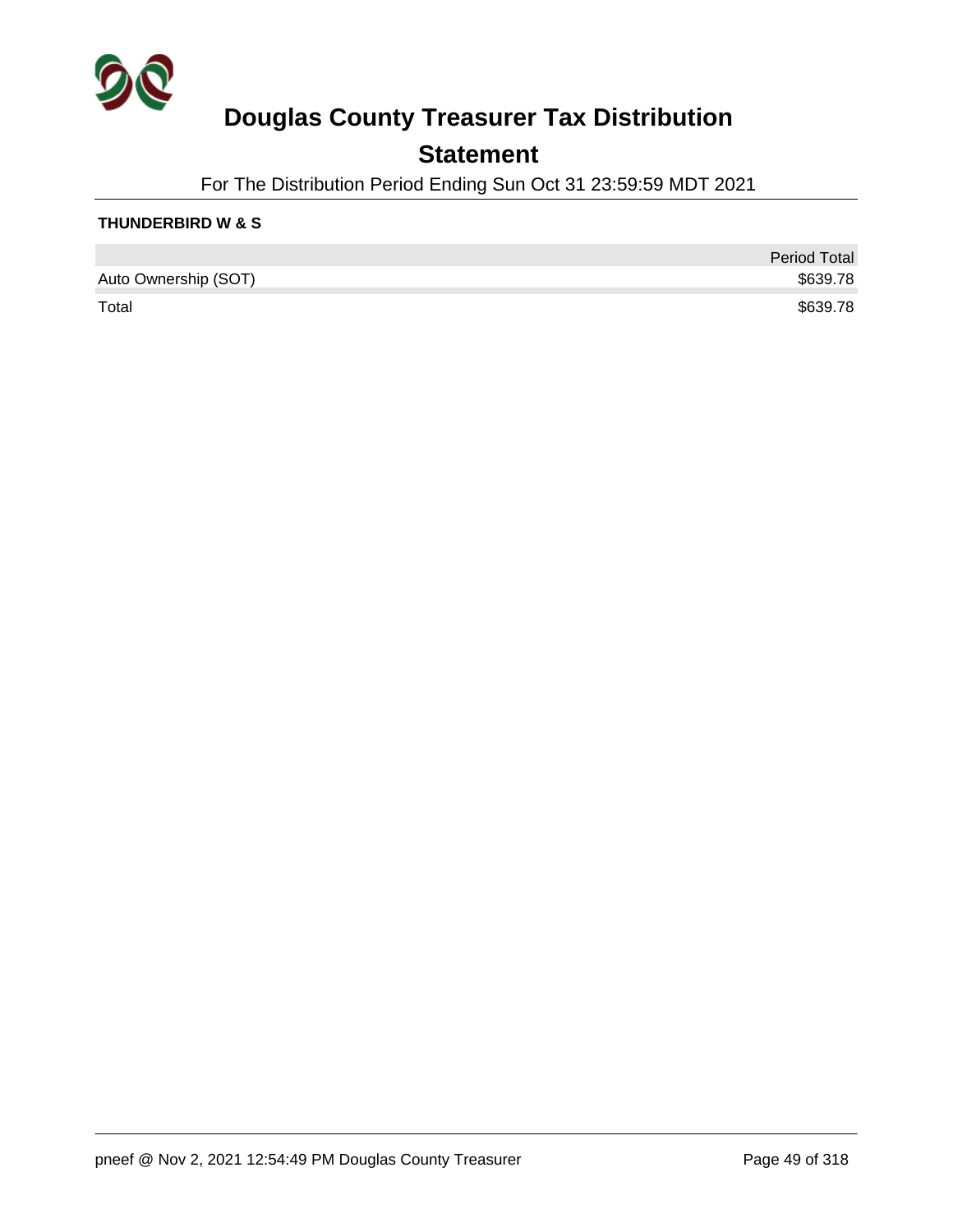

### **Statement**

For The Distribution Period Ending Sun Oct 31 23:59:59 MDT 2021

#### **USP WATER CONS**

|                                   | <b>Period Total</b> |
|-----------------------------------|---------------------|
| <b>Current Year Taxes</b>         | \$4.35              |
| <b>Prior Year Taxes</b>           | \$0.03              |
| <b>Current Year Interest</b>      | \$0.26              |
| <b>Prior Year Interest</b>        | \$0.01              |
| Auto Ownership (SOT)              | \$13.66             |
| <b>Current Year Treasurer Fee</b> | (\$0.06)            |
| Total                             | \$18.25             |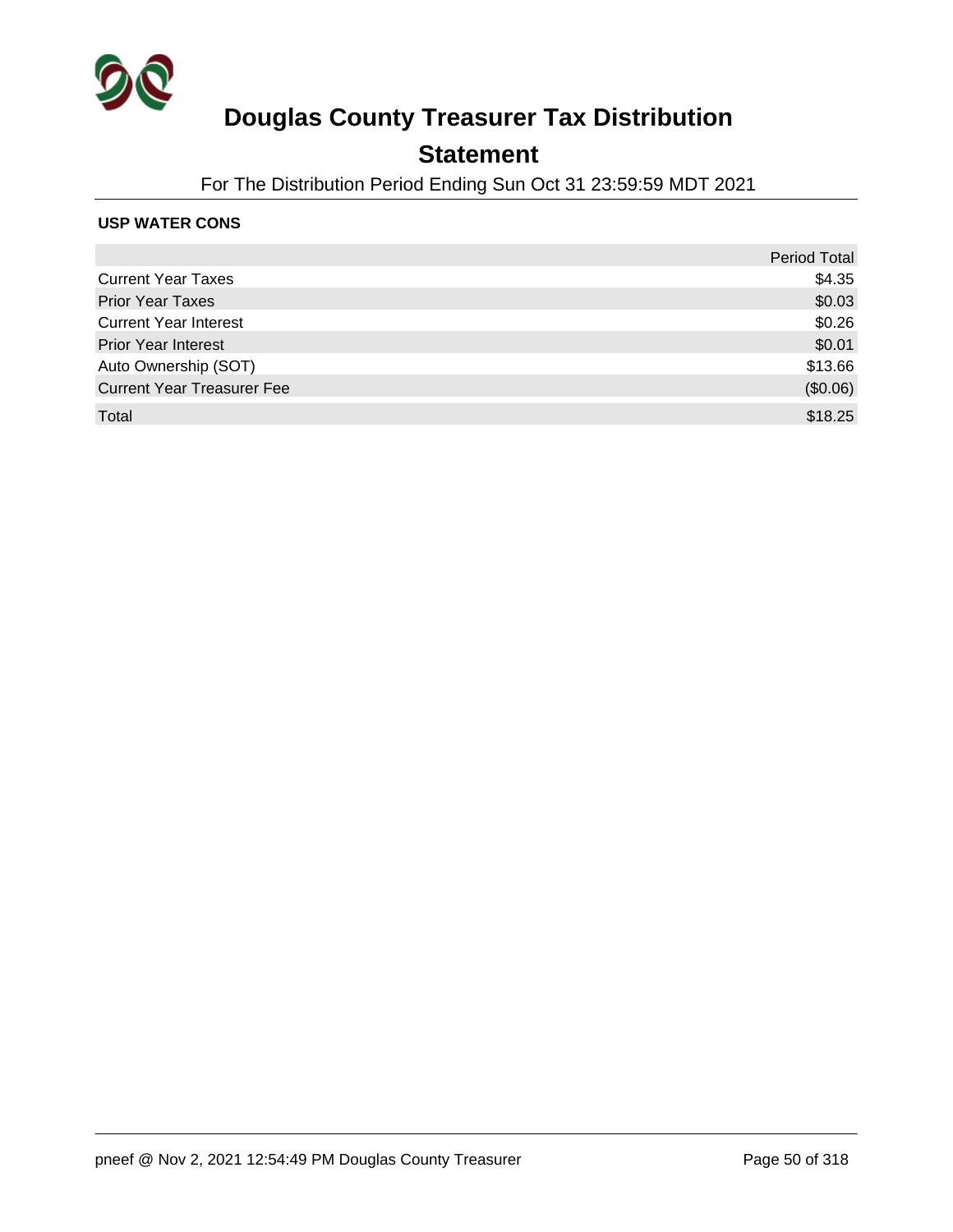

## **Statement**

For The Distribution Period Ending Sun Oct 31 23:59:59 MDT 2021

#### **WESTCREEK LAKES WATER**

|                                   | <b>Period Total</b> |
|-----------------------------------|---------------------|
| <b>Current Year Taxes</b>         | \$308.39            |
| <b>Current Year Interest</b>      | \$18.50             |
| Auto Ownership (SOT)              | \$298.67            |
| <b>Current Year Treasurer Fee</b> | (\$4.91)            |
| Total                             | \$620.65            |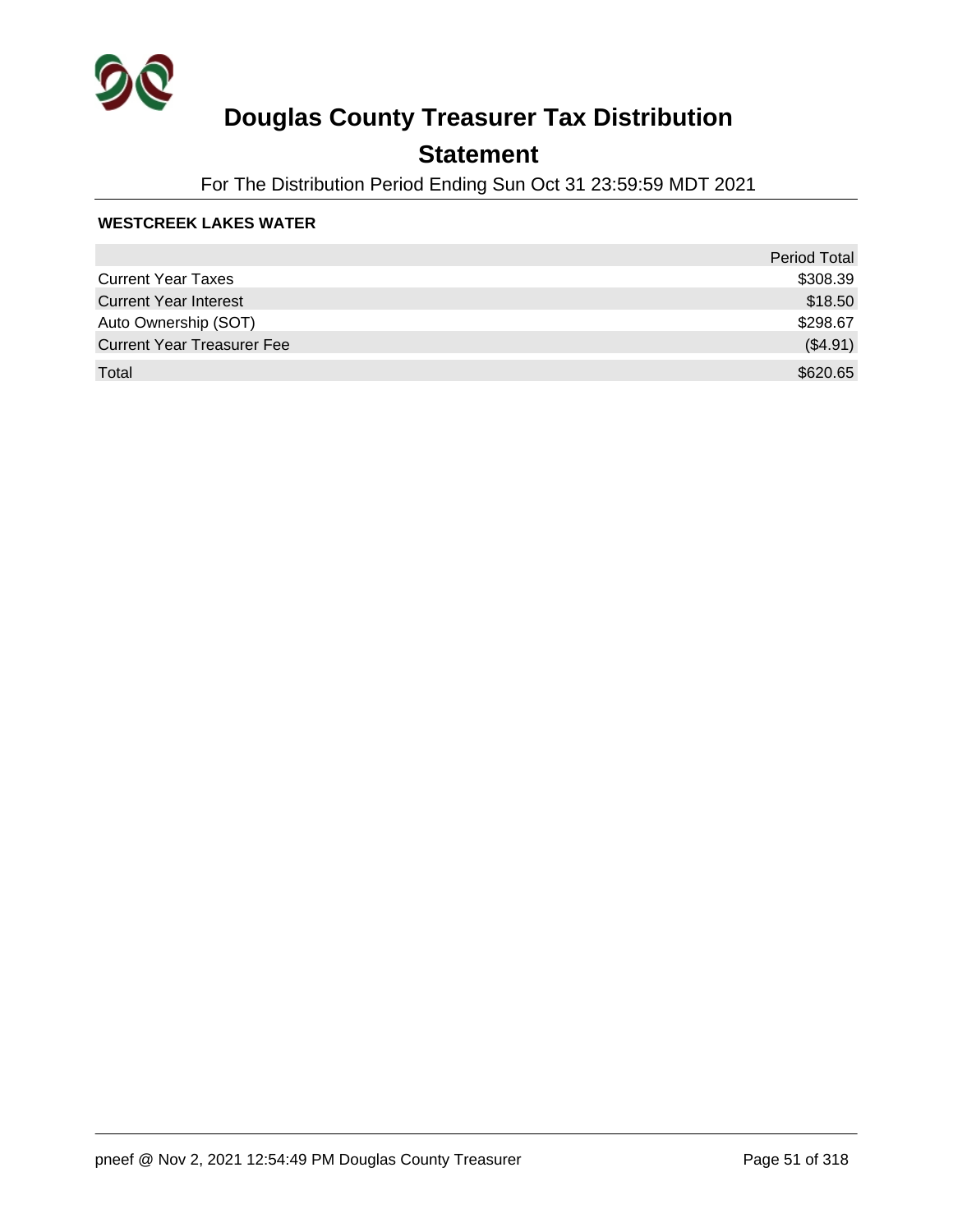

## **Statement**

For The Distribution Period Ending Sun Oct 31 23:59:59 MDT 2021

#### **WEST DOUGLAS FIRE PROT**

|                                   | <b>Period Total</b> |
|-----------------------------------|---------------------|
| <b>Current Year Taxes</b>         | \$299.69            |
| <b>Current Year Interest</b>      | \$17.99             |
| Auto Ownership (SOT)              | \$4,764.59          |
| <b>Current Year Treasurer Fee</b> | (\$4.77)            |
| Total                             | \$5,077.50          |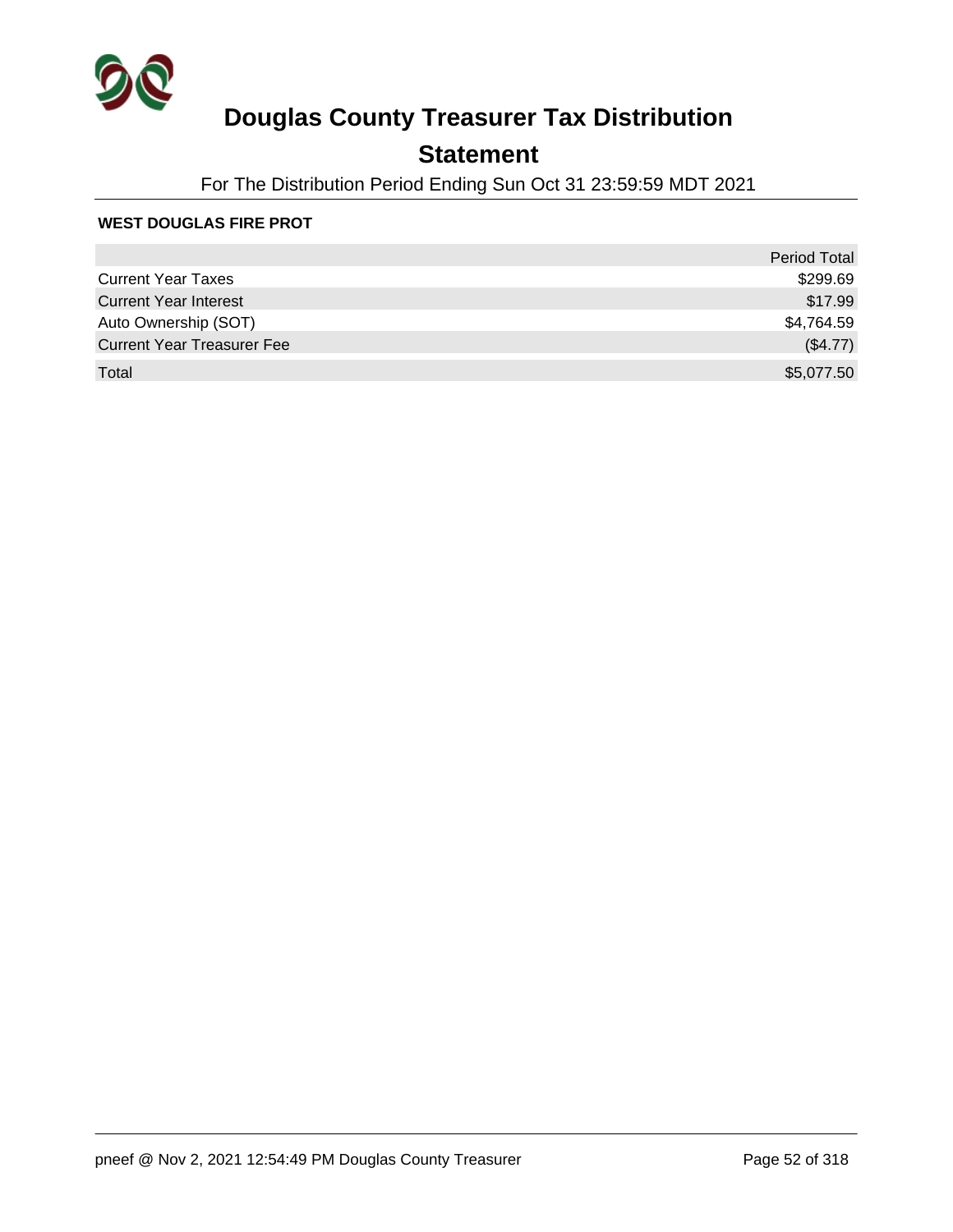

## **Statement**

For The Distribution Period Ending Sun Oct 31 23:59:59 MDT 2021

#### **JACKSON 105 FIRE PROT**

|                      | <b>Period Total</b> |
|----------------------|---------------------|
| Auto Ownership (SOT) | \$5,411.43          |
| Total                | \$5,411.43          |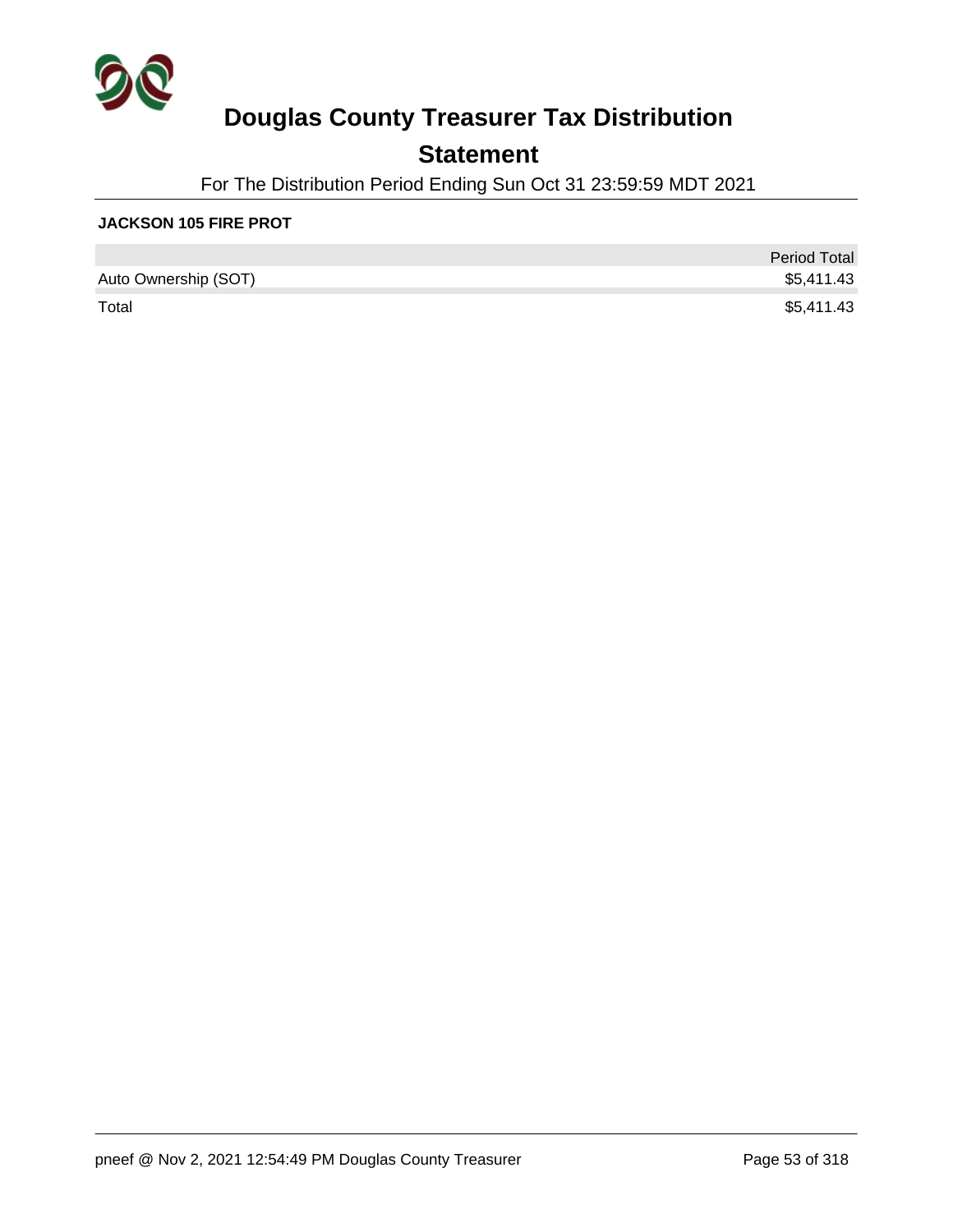

### **Statement**

For The Distribution Period Ending Sun Oct 31 23:59:59 MDT 2021

#### **CASTLE ROCK FIRE**

|                                   | <b>Period Total</b> |
|-----------------------------------|---------------------|
| <b>Current Year Taxes</b>         | \$1,355.33          |
| <b>Current Year Interest</b>      | \$81.32             |
| Auto Ownership (SOT)              | \$7,506.08          |
| <b>Current Year Treasurer Fee</b> | (\$21.54)           |
| Total                             | \$8,921.19          |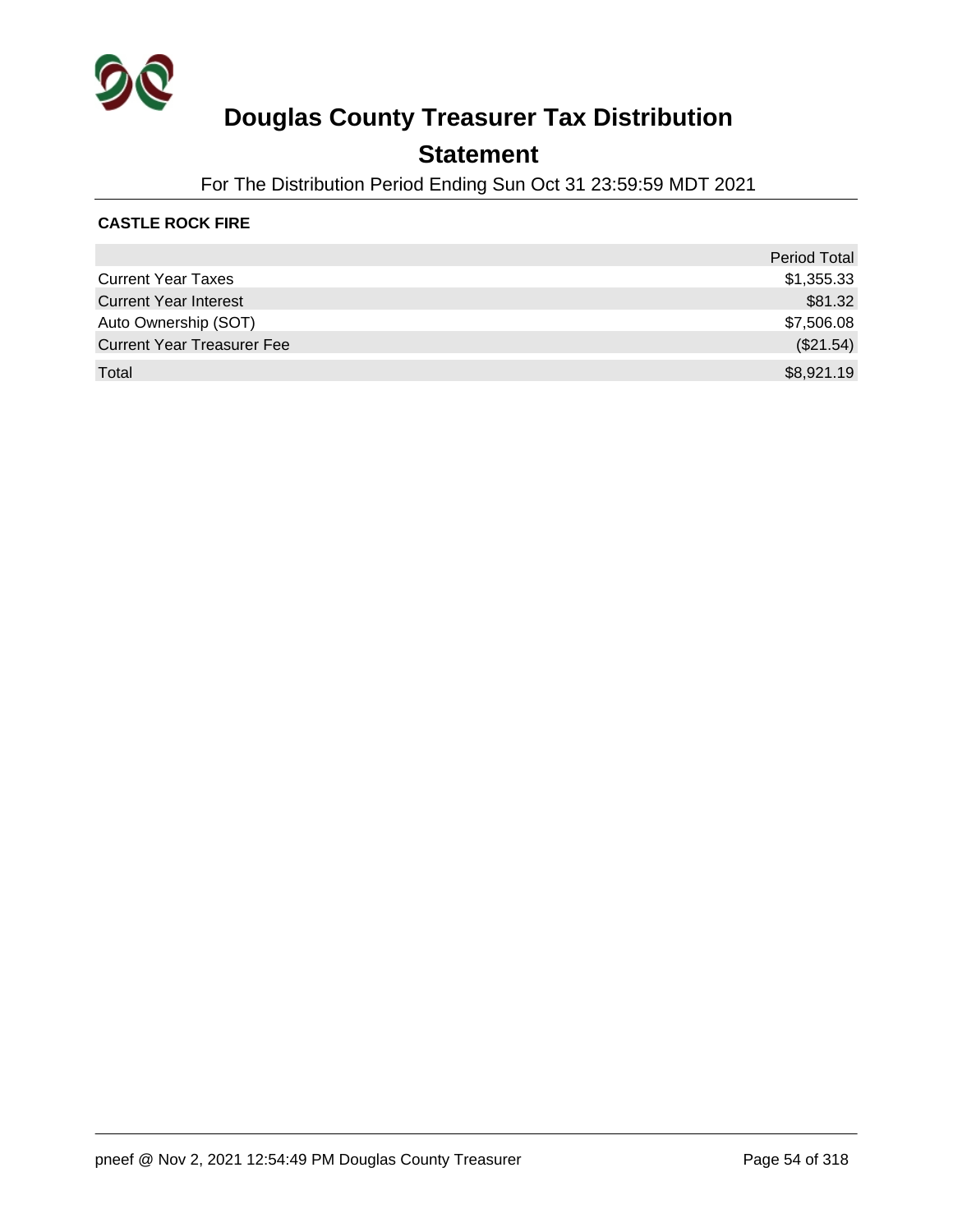

## **Statement**

For The Distribution Period Ending Sun Oct 31 23:59:59 MDT 2021

#### **S SUB PARK & RECREATION**

|                                   | <b>Period Total</b> |
|-----------------------------------|---------------------|
| <b>Current Year Taxes</b>         | \$10,406.72         |
| <b>Prior Year Taxes</b>           | \$109.56            |
| <b>Current Year Interest</b>      | \$616.96            |
| <b>Prior Year Interest</b>        | \$15.55             |
| Auto Ownership (SOT)              | \$56,821.52         |
| <b>Current Year Treasurer Fee</b> | (\$165.37)          |
| Prior Year Treasurer Fee          | (\$1.88)            |
| Total                             | \$67,803.06         |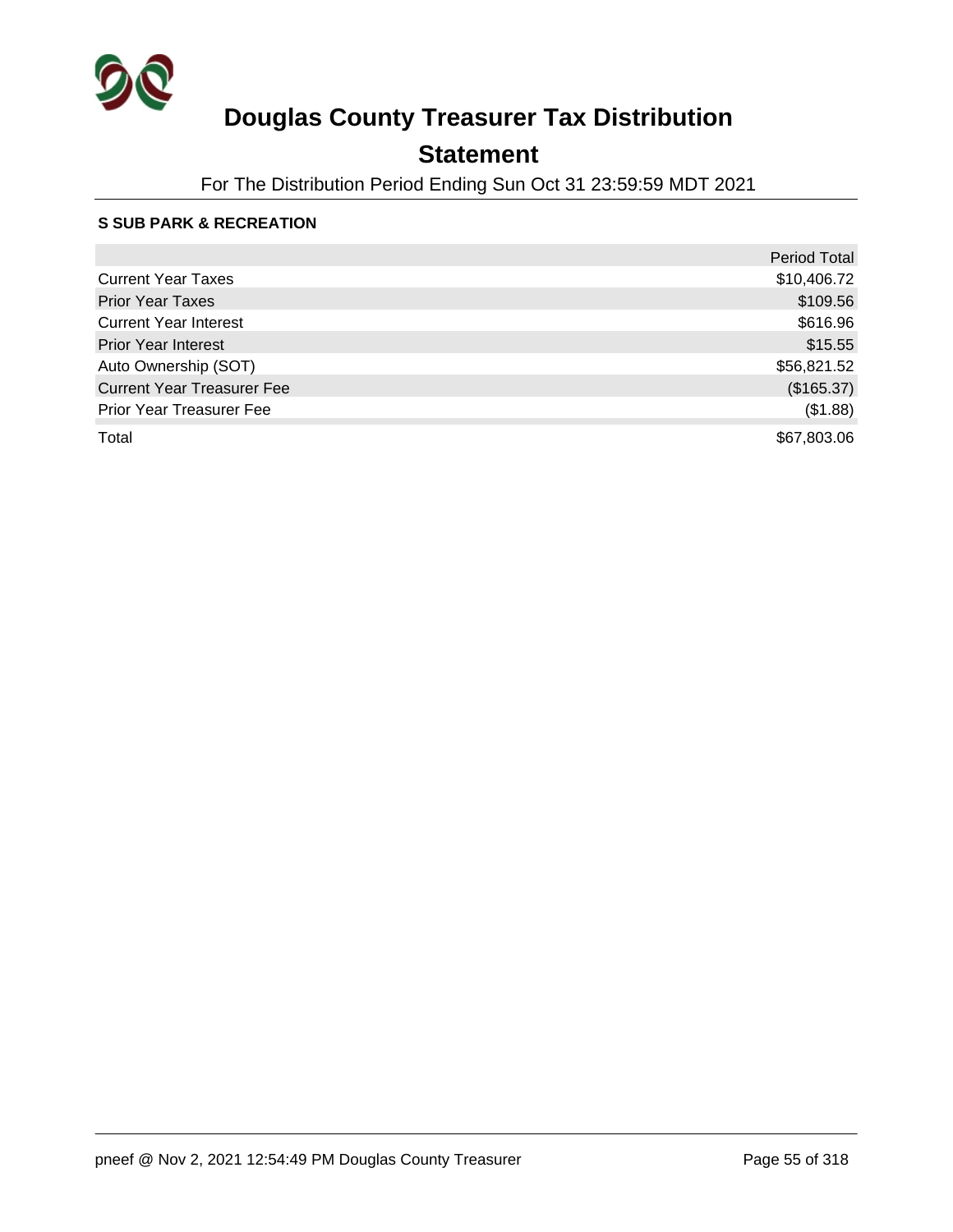

### **Statement**

For The Distribution Period Ending Sun Oct 31 23:59:59 MDT 2021

#### **COTTONWOOD W & S**

|                                   | <b>Period Total</b> |
|-----------------------------------|---------------------|
| <b>Current Year Taxes</b>         | \$7,230.61          |
| <b>Current Year Interest</b>      | \$364.41            |
| Auto Ownership (SOT)              | \$15,609.19         |
| <b>Current Year Treasurer Fee</b> | (\$113.93)          |
| Total                             | \$23,090.28         |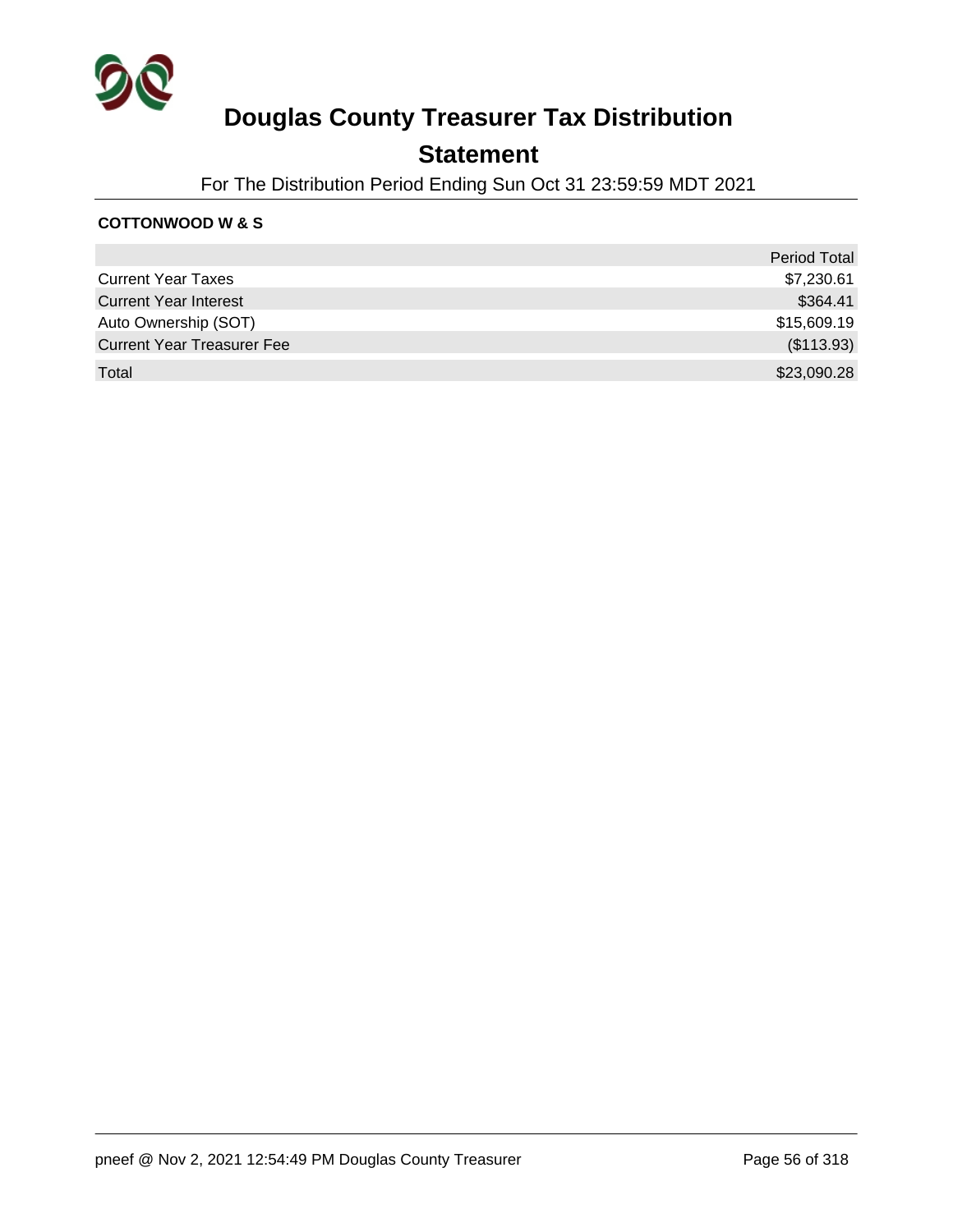

## **Statement**

For The Distribution Period Ending Sun Oct 31 23:59:59 MDT 2021

#### **INVERNESS METRO IMP**

|                      | <b>Period Total</b> |
|----------------------|---------------------|
| Auto Ownership (SOT) | \$5,403.48          |
| Total                | \$5,403.48          |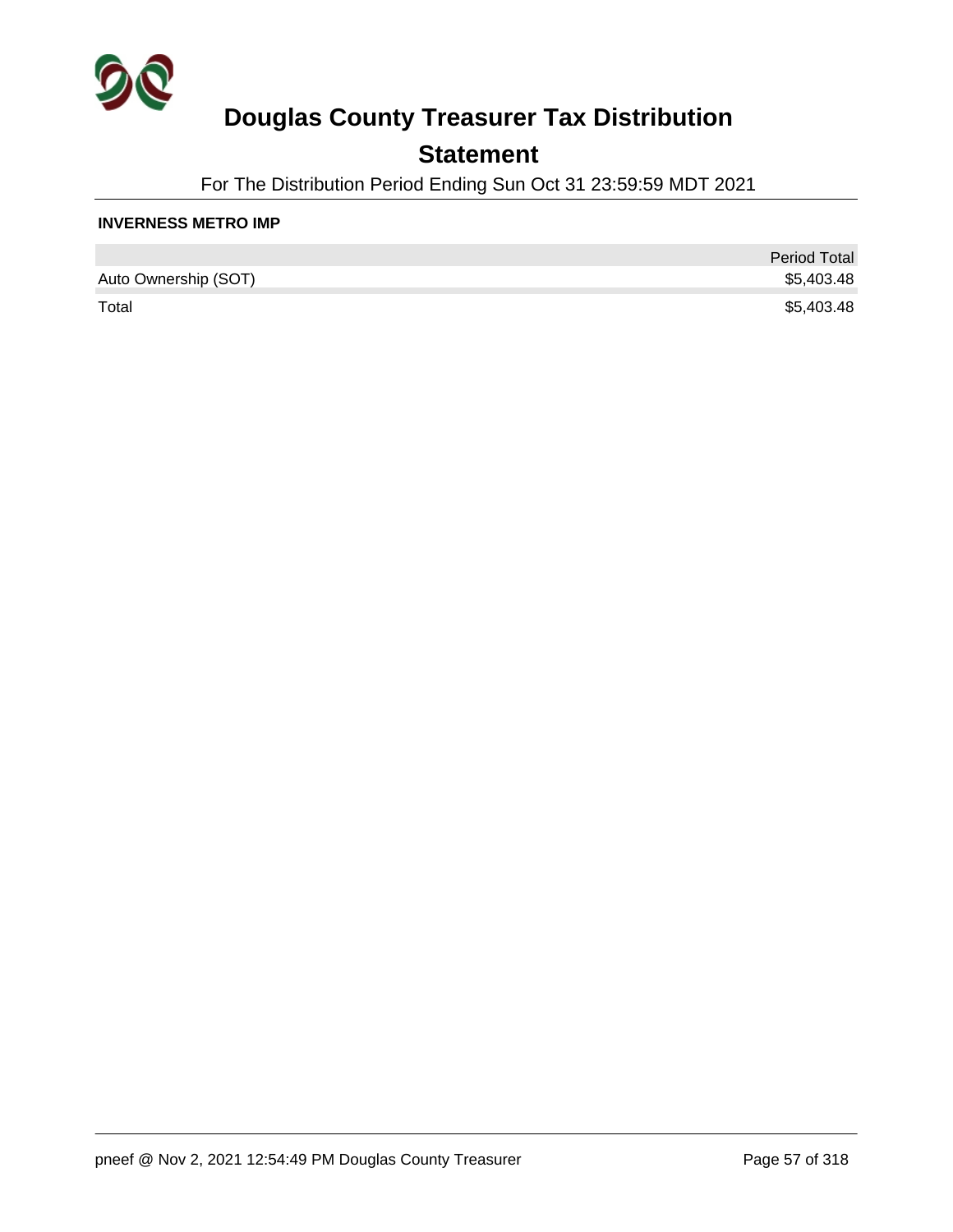

## **Statement**

For The Distribution Period Ending Sun Oct 31 23:59:59 MDT 2021

#### **PERRY PARK WATER**

 $\sf Total$   $\$0.00$ 

Period Total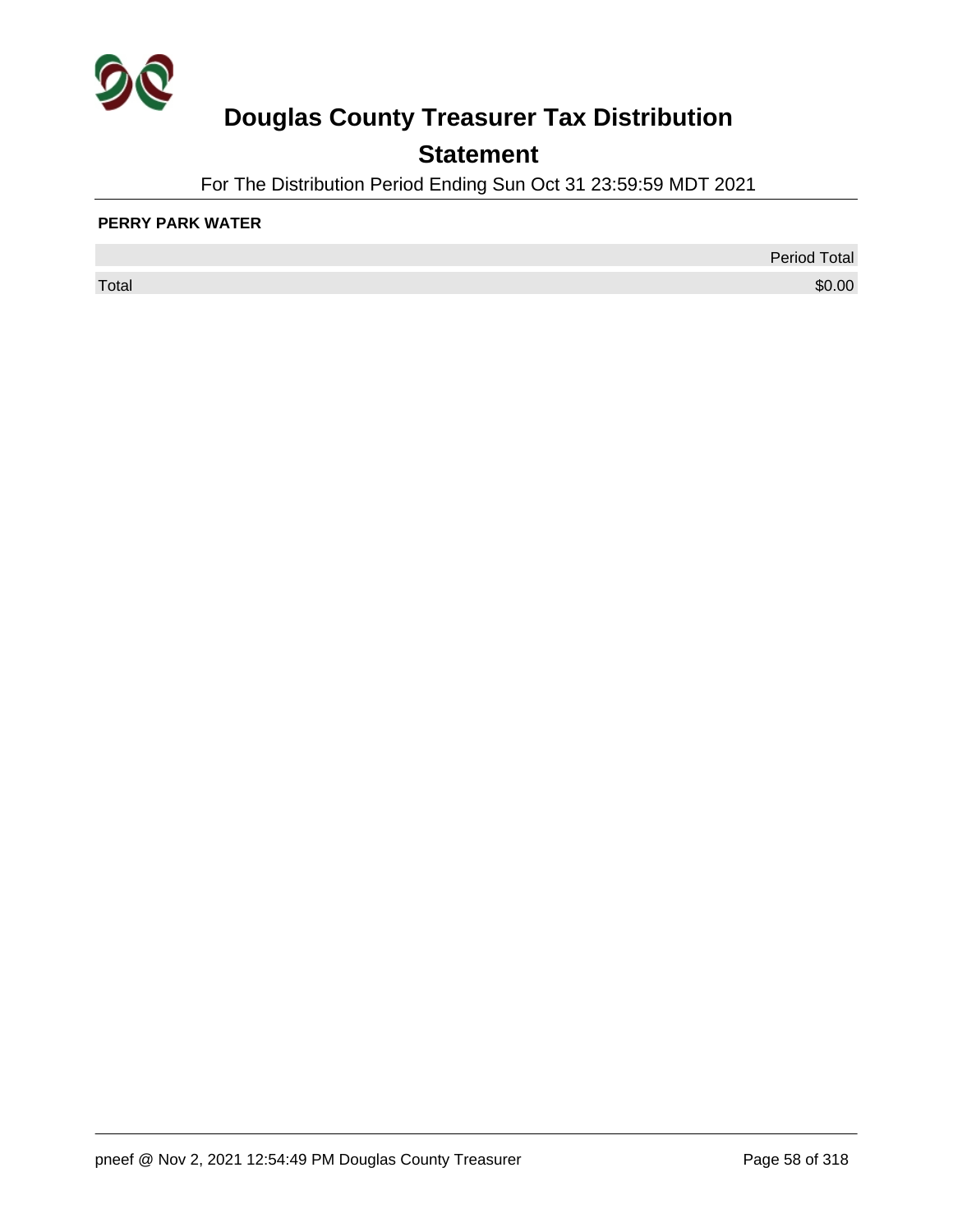

## **Statement**

For The Distribution Period Ending Sun Oct 31 23:59:59 MDT 2021

#### **NORTH DC W & S DISTRICT**

|                      | <b>Period Total</b> |
|----------------------|---------------------|
| Auto Ownership (SOT) | \$9,560.69          |
| Total                | \$9,560.69          |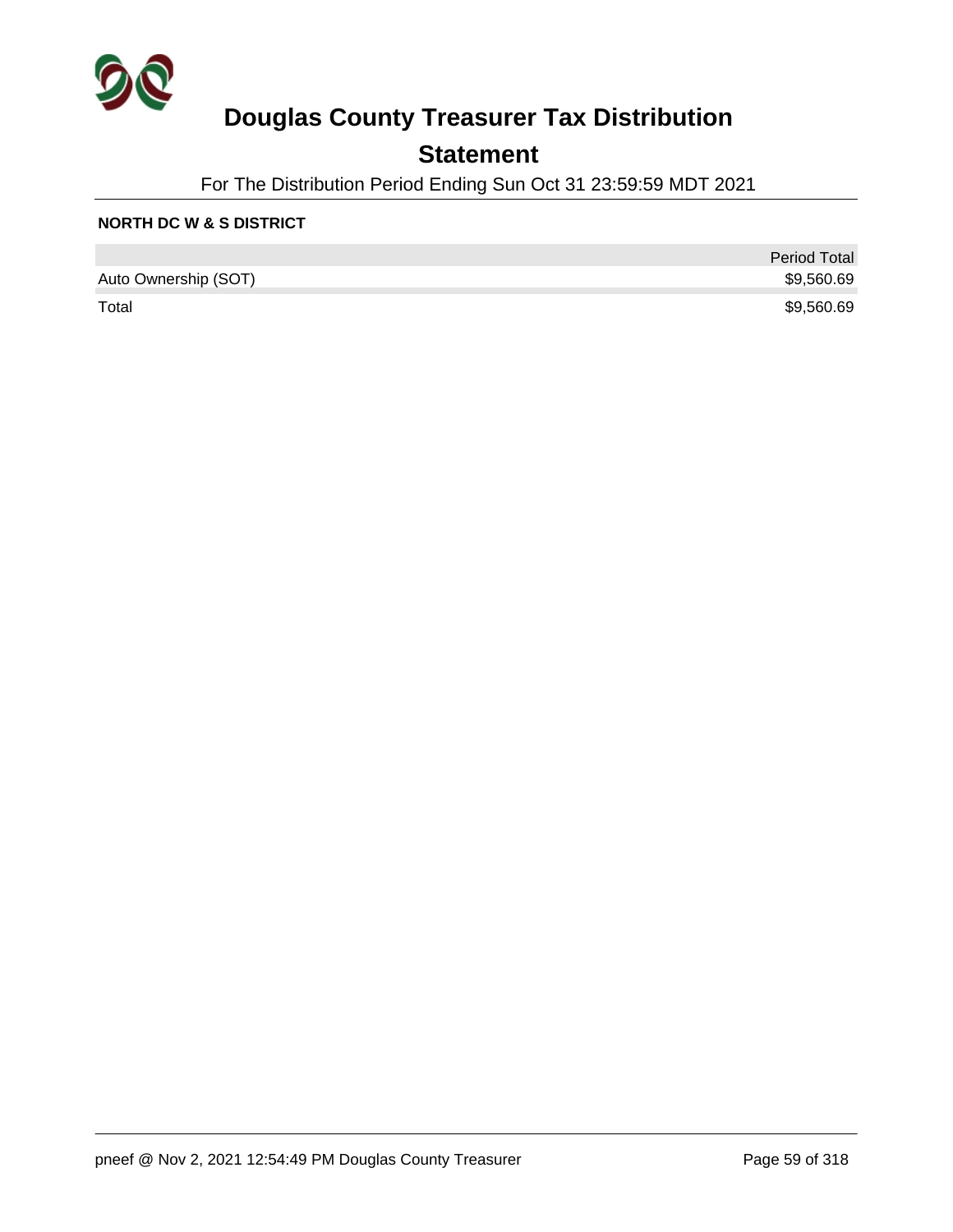

## **Statement**

For The Distribution Period Ending Sun Oct 31 23:59:59 MDT 2021

#### **MIRABELLE METRO DIST #1**

|                      | <b>Period Total</b> |
|----------------------|---------------------|
| Auto Ownership (SOT) | \$89.41             |
| Total                | \$89.41             |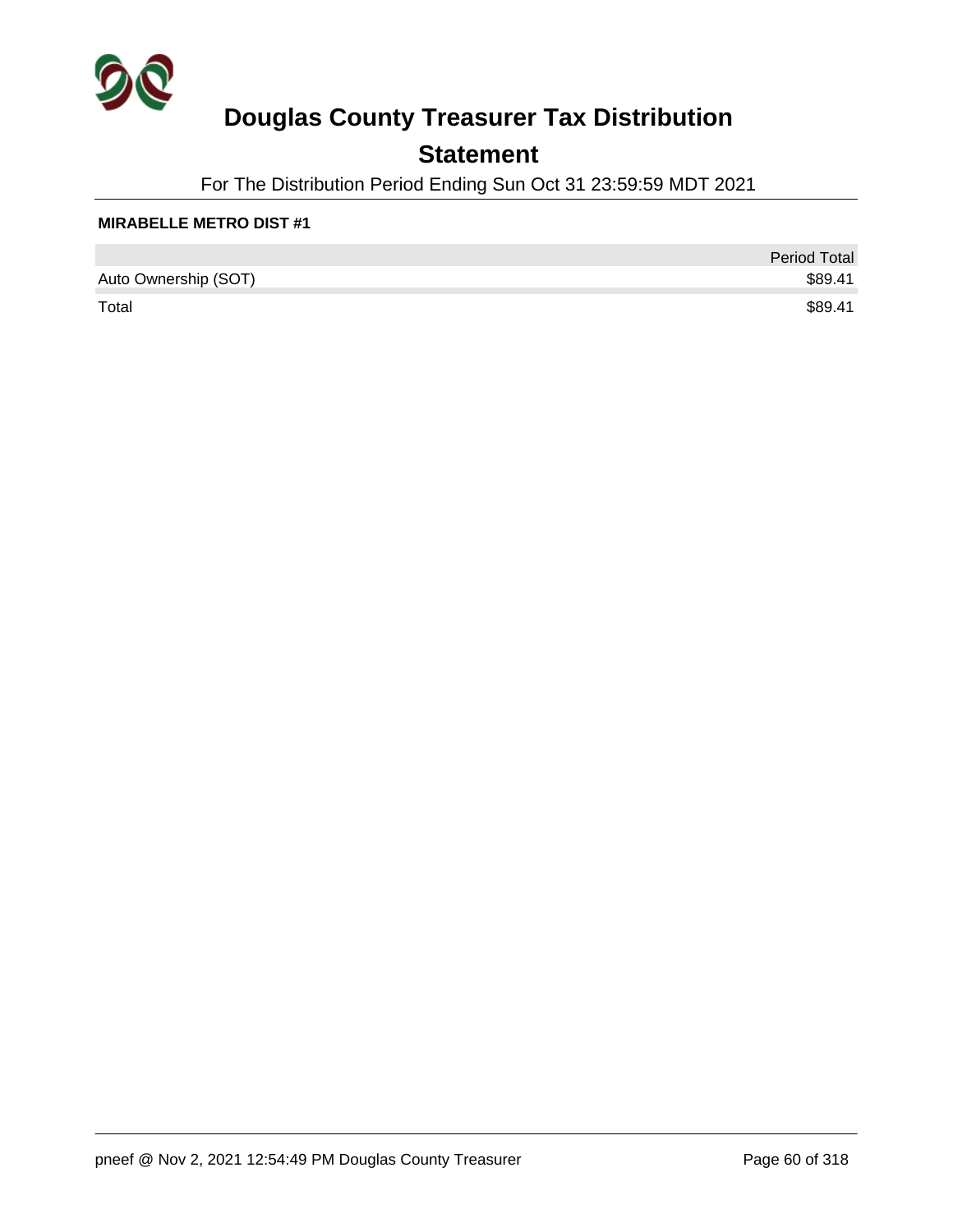

## **Statement**

For The Distribution Period Ending Sun Oct 31 23:59:59 MDT 2021

#### **CENTENNIAL W & S**

 $\sf Total$   $\$0.00$ 

Period Total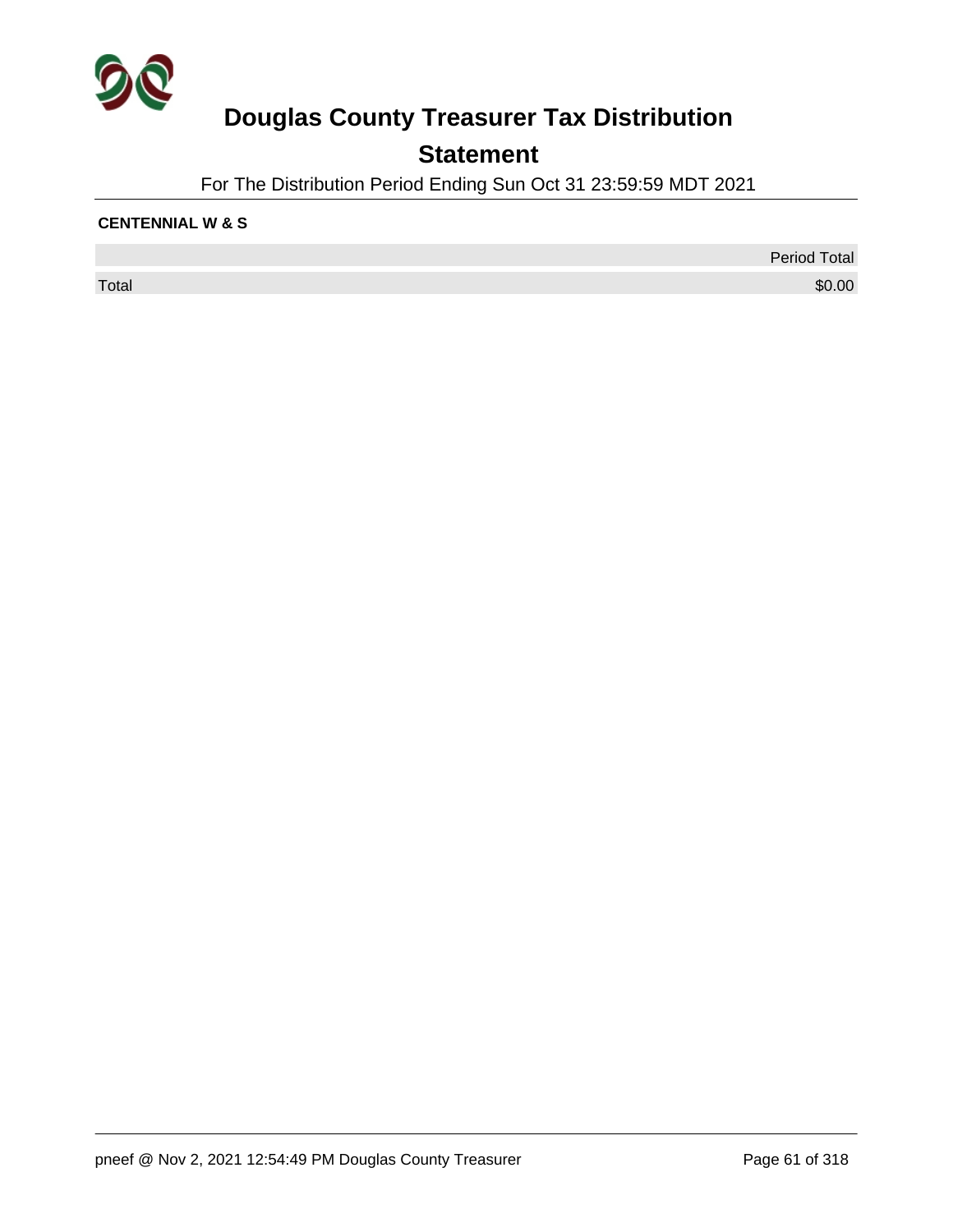

## **Statement**

For The Distribution Period Ending Sun Oct 31 23:59:59 MDT 2021

#### **COTTONWOOD METRO DISTRICT**

|                                   | <b>Period Total</b> |
|-----------------------------------|---------------------|
| <b>Current Year Taxes</b>         | \$187.70            |
| <b>Current Year Interest</b>      | \$11.26             |
| Auto Ownership (SOT)              | \$5,832.07          |
| <b>Current Year Treasurer Fee</b> | (\$2.99)            |
| Total                             | \$6,028.04          |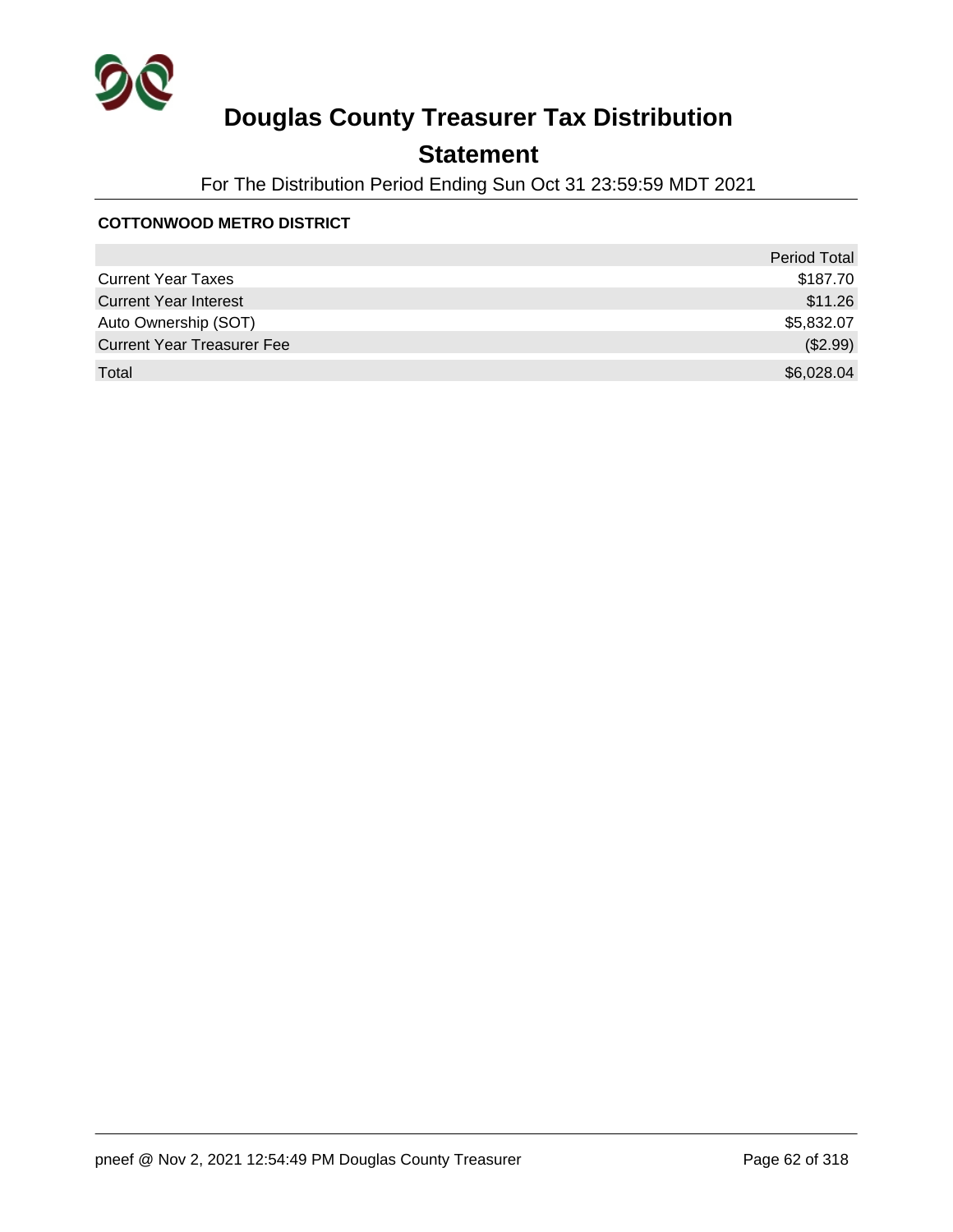

## **Statement**

For The Distribution Period Ending Sun Oct 31 23:59:59 MDT 2021

#### **PARK MEADOWS METRO DIST**

|                                   | <b>Period Total</b> |
|-----------------------------------|---------------------|
| <b>Current Year Taxes</b>         | \$2,714.92          |
| <b>Prior Year Taxes</b>           | \$83.07             |
| <b>Current Year Interest</b>      | \$162.89            |
| <b>Prior Year Interest</b>        | \$11.88             |
| Auto Ownership (SOT)              | \$20,080.38         |
| <b>Current Year Treasurer Fee</b> | (\$43.18)           |
| <b>Prior Year Treasurer Fee</b>   | (\$1.43)            |
| Total                             | \$23,008.53         |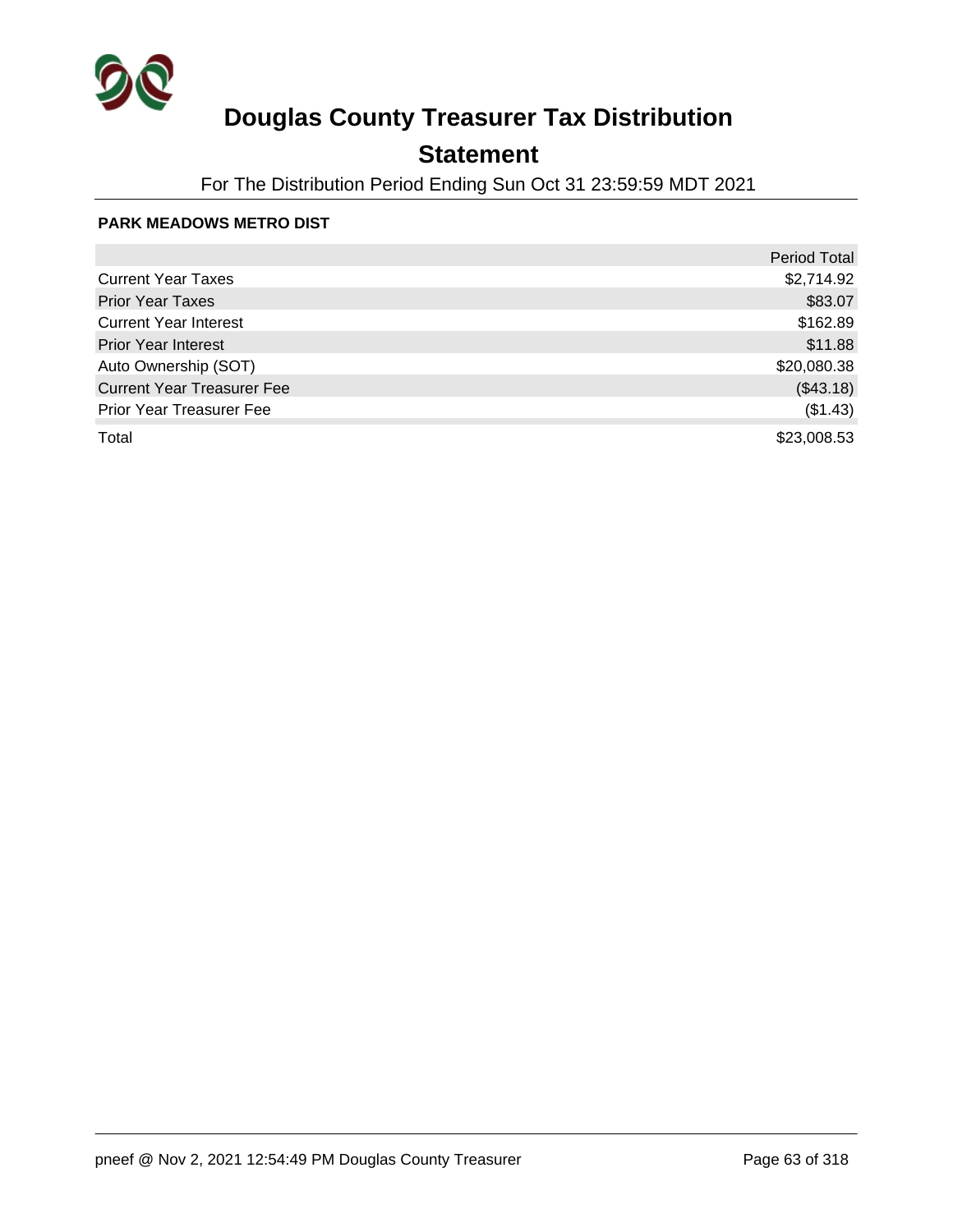

## **Statement**

For The Distribution Period Ending Sun Oct 31 23:59:59 MDT 2021

#### **LINCOLN PARK METRO DIST**

|                      | <b>Period Total</b> |
|----------------------|---------------------|
| Auto Ownership (SOT) | \$20,039.27         |
| Total                | \$20,039.27         |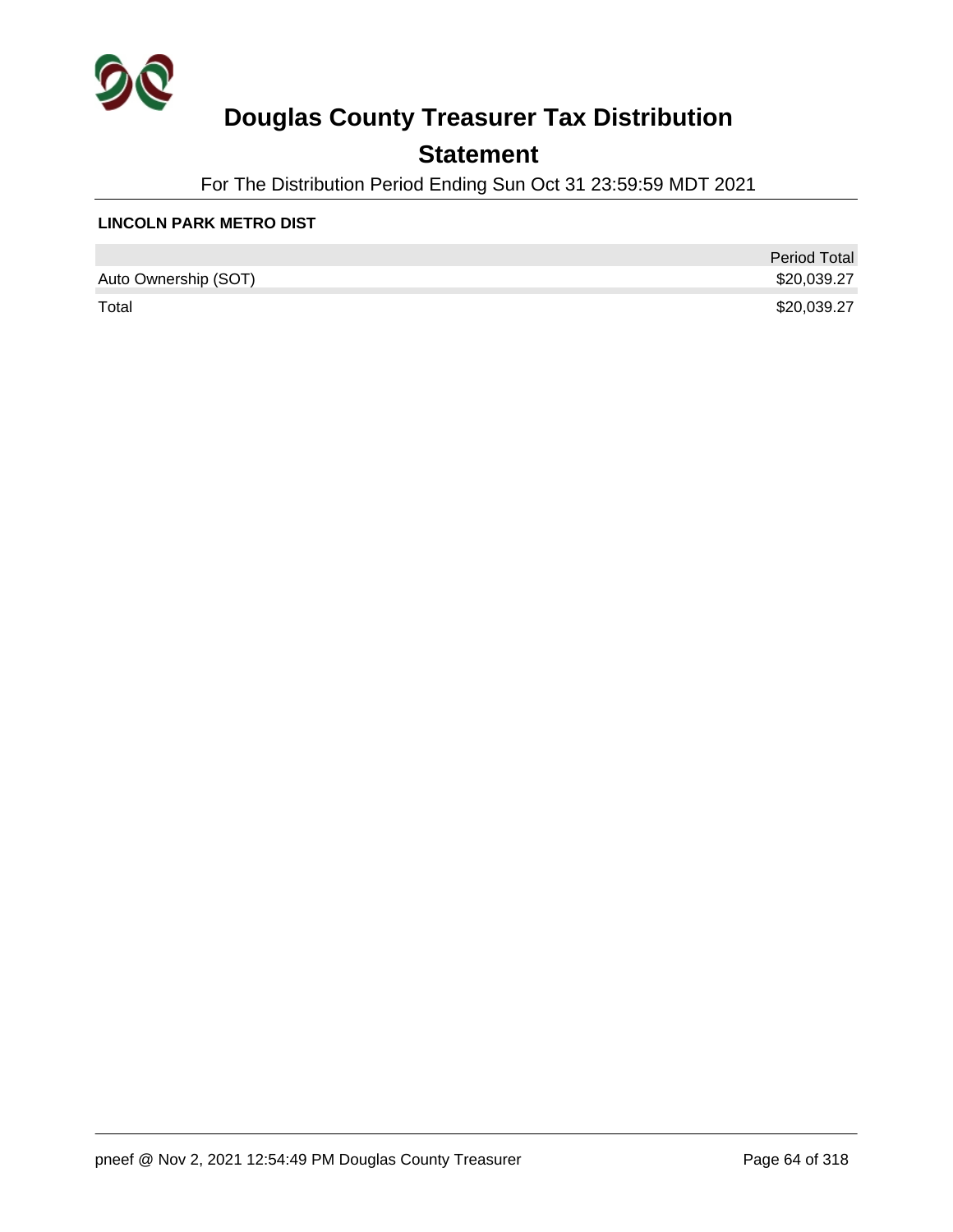

## **Statement**

For The Distribution Period Ending Sun Oct 31 23:59:59 MDT 2021

#### **STONEGATE VLG METRO DIST**

|                      | <b>Period Total</b> |
|----------------------|---------------------|
| Auto Ownership (SOT) | \$22,865.25         |
| Total                | \$22,865.25         |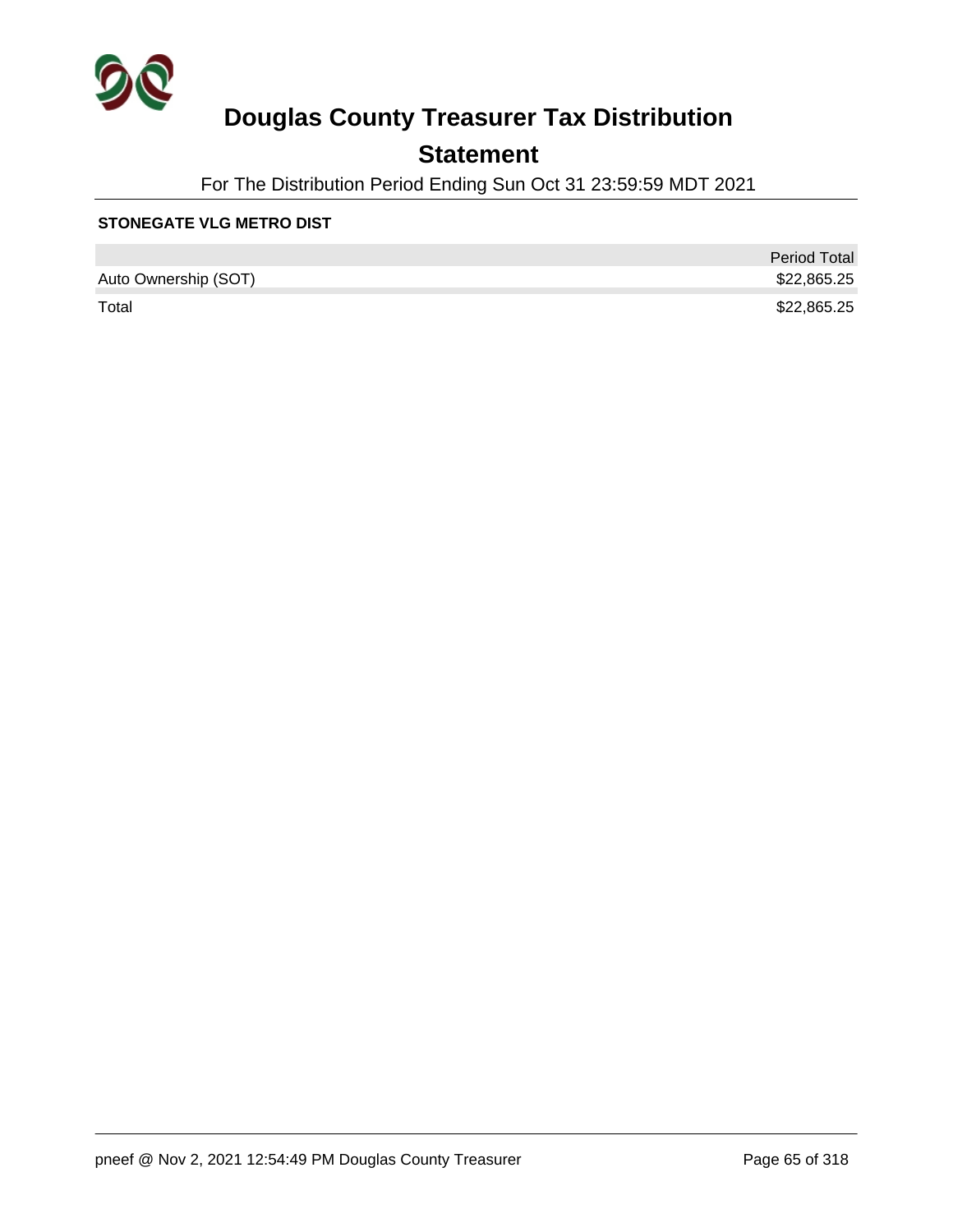

## **Statement**

For The Distribution Period Ending Sun Oct 31 23:59:59 MDT 2021

#### **E-470 PUBLIC HWY AUTHORITY**

 $\sf Total$   $\$0.00$ 

Period Total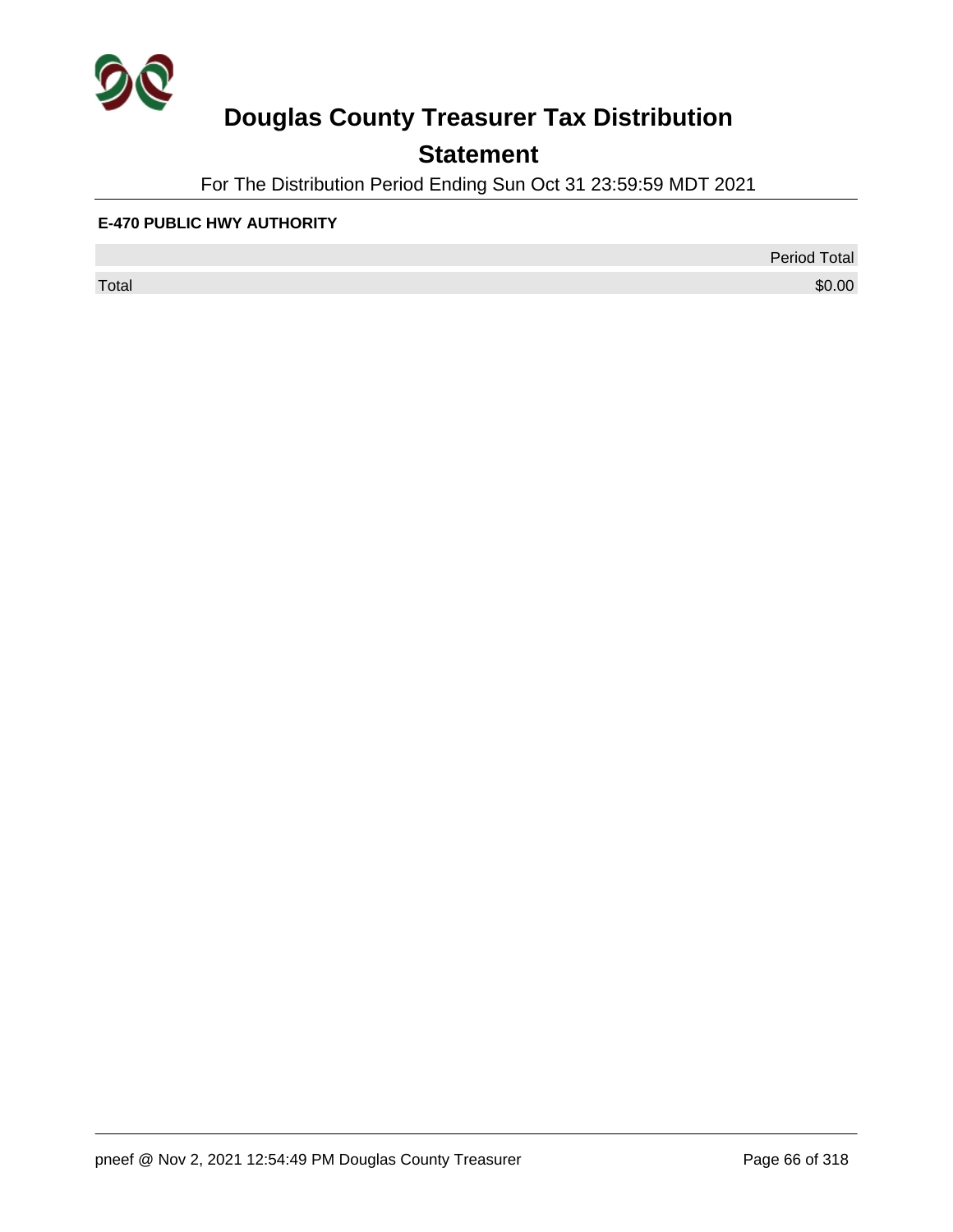

## **Statement**

For The Distribution Period Ending Sun Oct 31 23:59:59 MDT 2021

#### **CASTLE PINES NORTH METRO**

|                                   | <b>Period Total</b> |
|-----------------------------------|---------------------|
| <b>Current Year Taxes</b>         | \$7,054.51          |
| <b>Prior Year Taxes</b>           | \$1,086.55          |
| <b>Current Year Interest</b>      | \$360.62            |
| Auto Ownership (SOT)              | \$30,560.90         |
| <b>Current Year Treasurer Fee</b> | (\$111.23)          |
| <b>Prior Year Treasurer Fee</b>   | (\$16.30)           |
| Total                             | \$38,935.05         |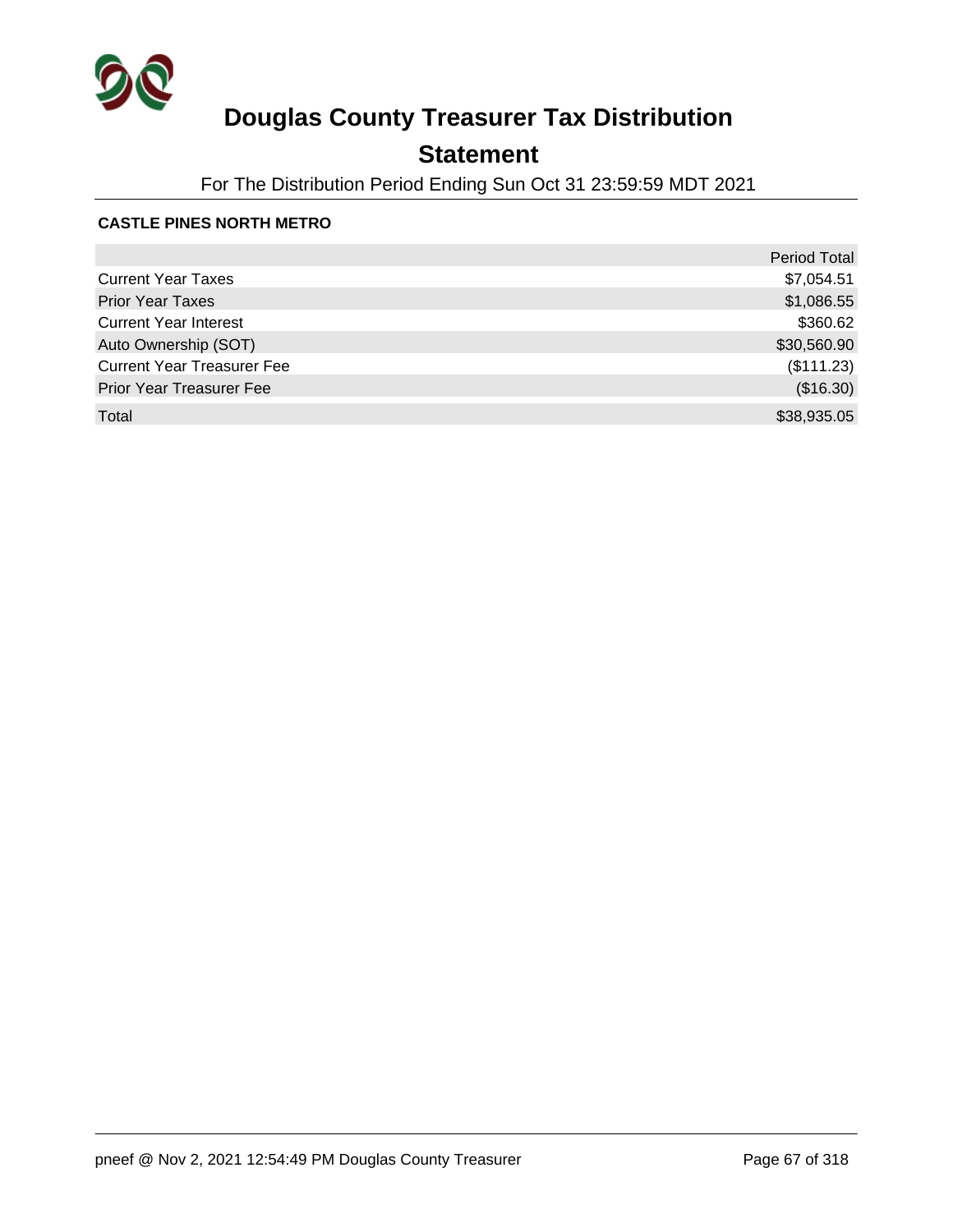

## **Statement**

For The Distribution Period Ending Sun Oct 31 23:59:59 MDT 2021

#### **FOUNDERS VILLAGE METRO DIST**

|                      | <b>Period Total</b> |
|----------------------|---------------------|
| Auto Ownership (SOT) | \$44,393.17         |
| Total                | \$44,393.17         |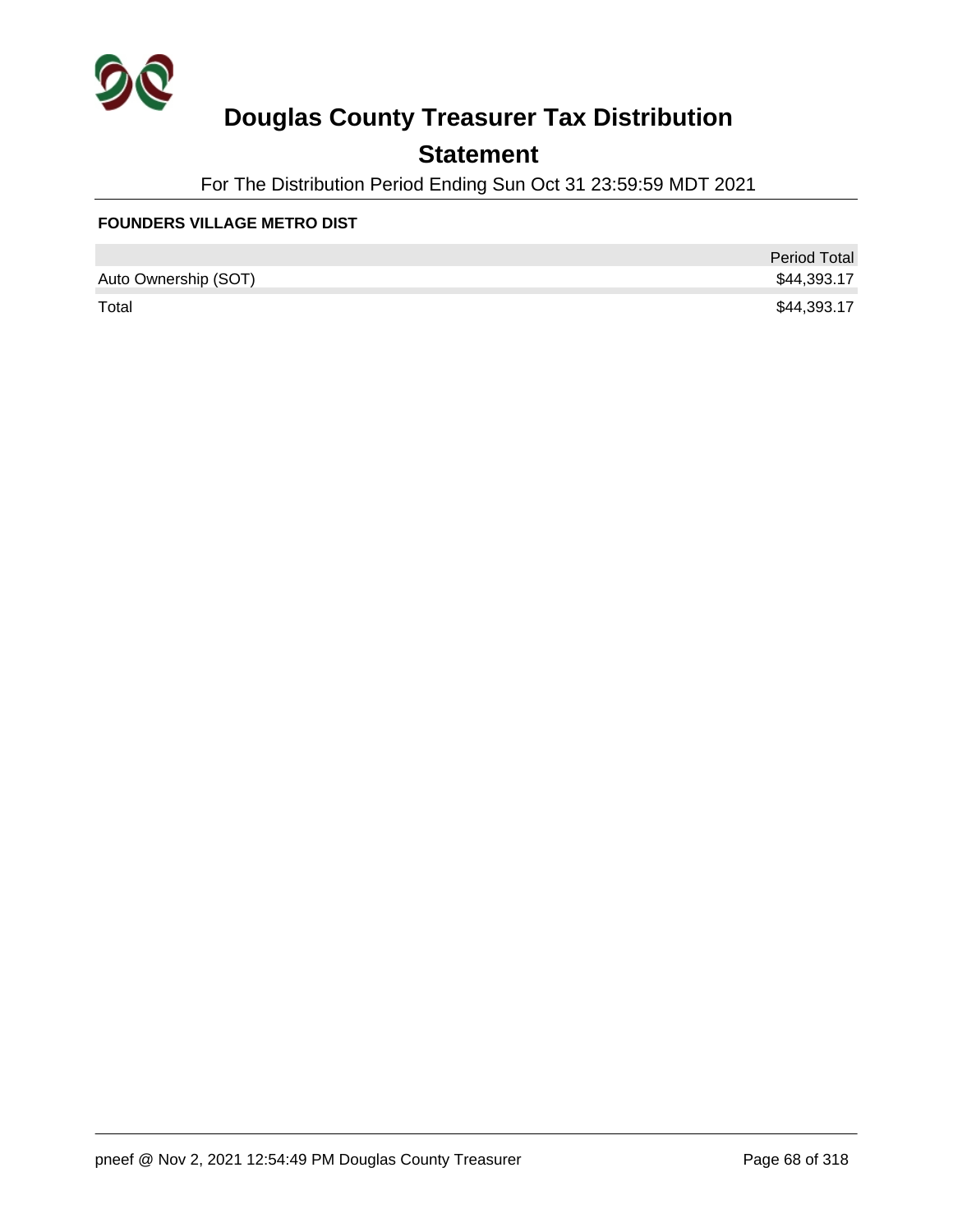

## **Statement**

For The Distribution Period Ending Sun Oct 31 23:59:59 MDT 2021

#### **CASTLEWOOD RANCH METRO**

|                      | <b>Period Total</b> |
|----------------------|---------------------|
| Auto Ownership (SOT) | \$14,097.36         |
| Total                | \$14,097.36         |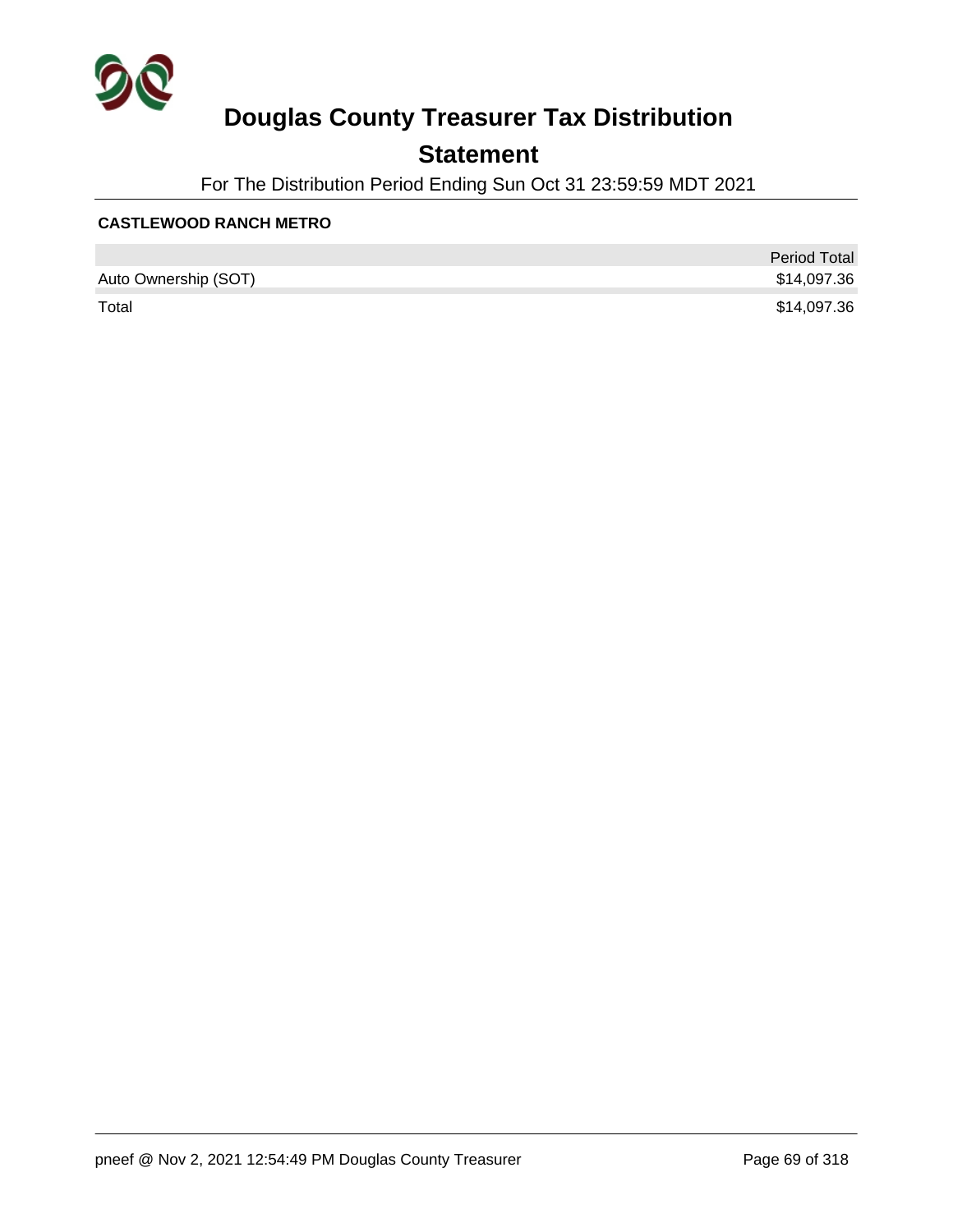

## **Statement**

For The Distribution Period Ending Sun Oct 31 23:59:59 MDT 2021

#### **VILLAGES @ CR MET #4**

|                      | <b>Period Total</b> |
|----------------------|---------------------|
| Auto Ownership (SOT) | \$43.73             |
| Total                | \$43.73             |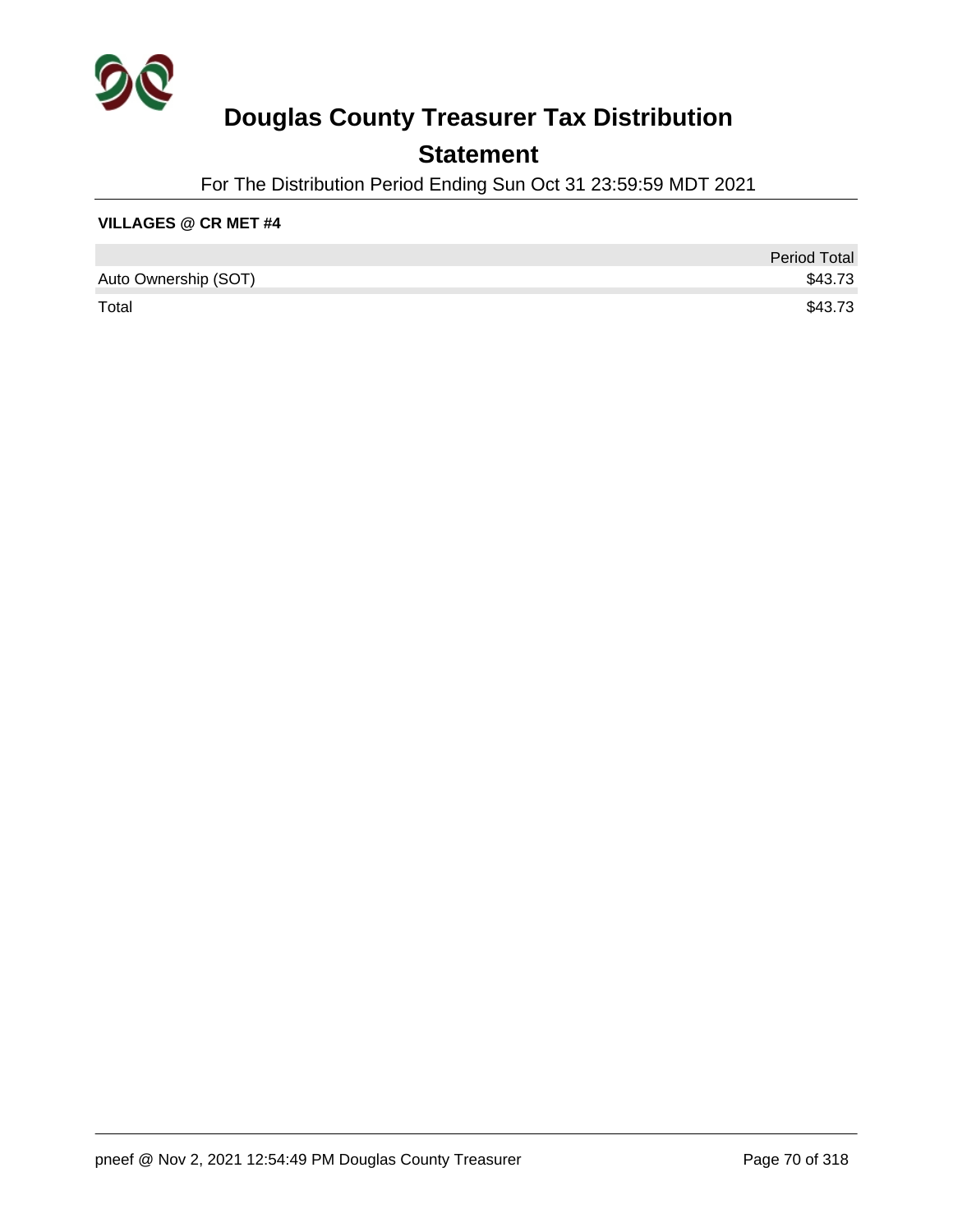

## **Statement**

For The Distribution Period Ending Sun Oct 31 23:59:59 MDT 2021

#### **VILLAGES @ CR MET #6**

|                      | <b>Period Total</b> |
|----------------------|---------------------|
| Auto Ownership (SOT) | \$24,624.23         |
| Total                | \$24,624.23         |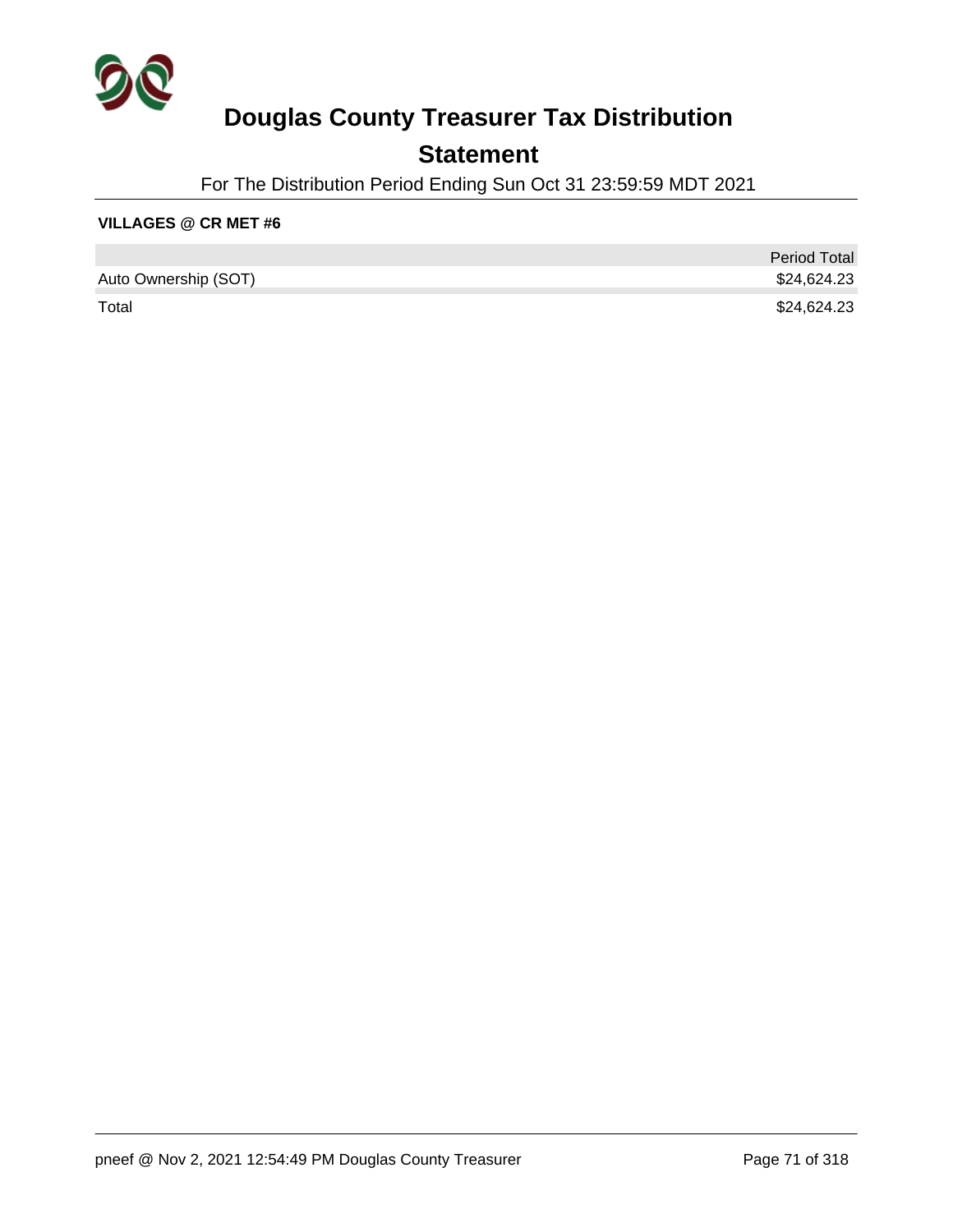

## **Statement**

For The Distribution Period Ending Sun Oct 31 23:59:59 MDT 2021

#### **VILLAGES @ CR MET #7**

 $\sf Total$   $\$0.00$ 

Period Total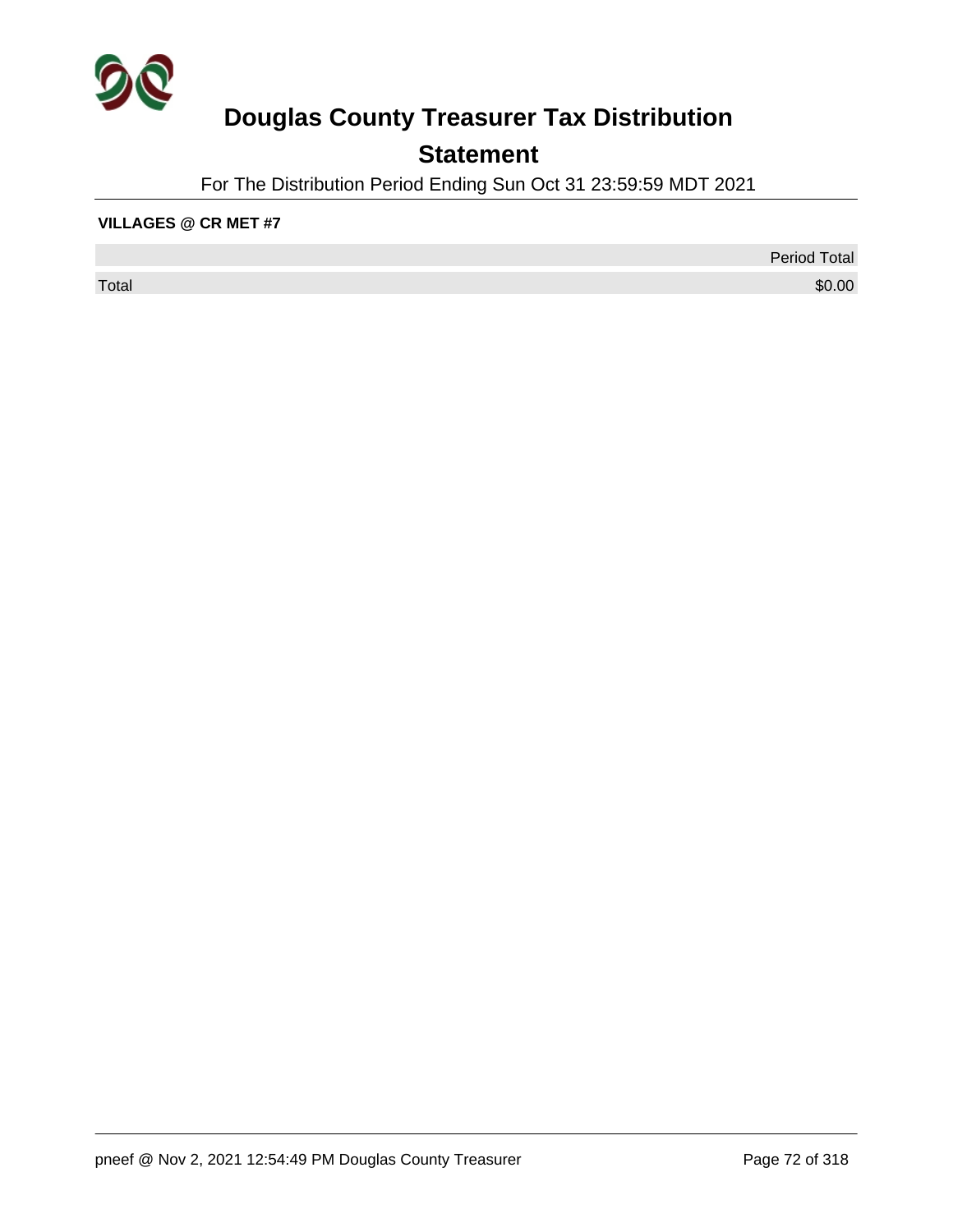

## **Statement**

For The Distribution Period Ending Sun Oct 31 23:59:59 MDT 2021

#### **DOUGLAS COUNTY CONSERVATION**

 $\sf Total$   $\$0.00$ 

Period Total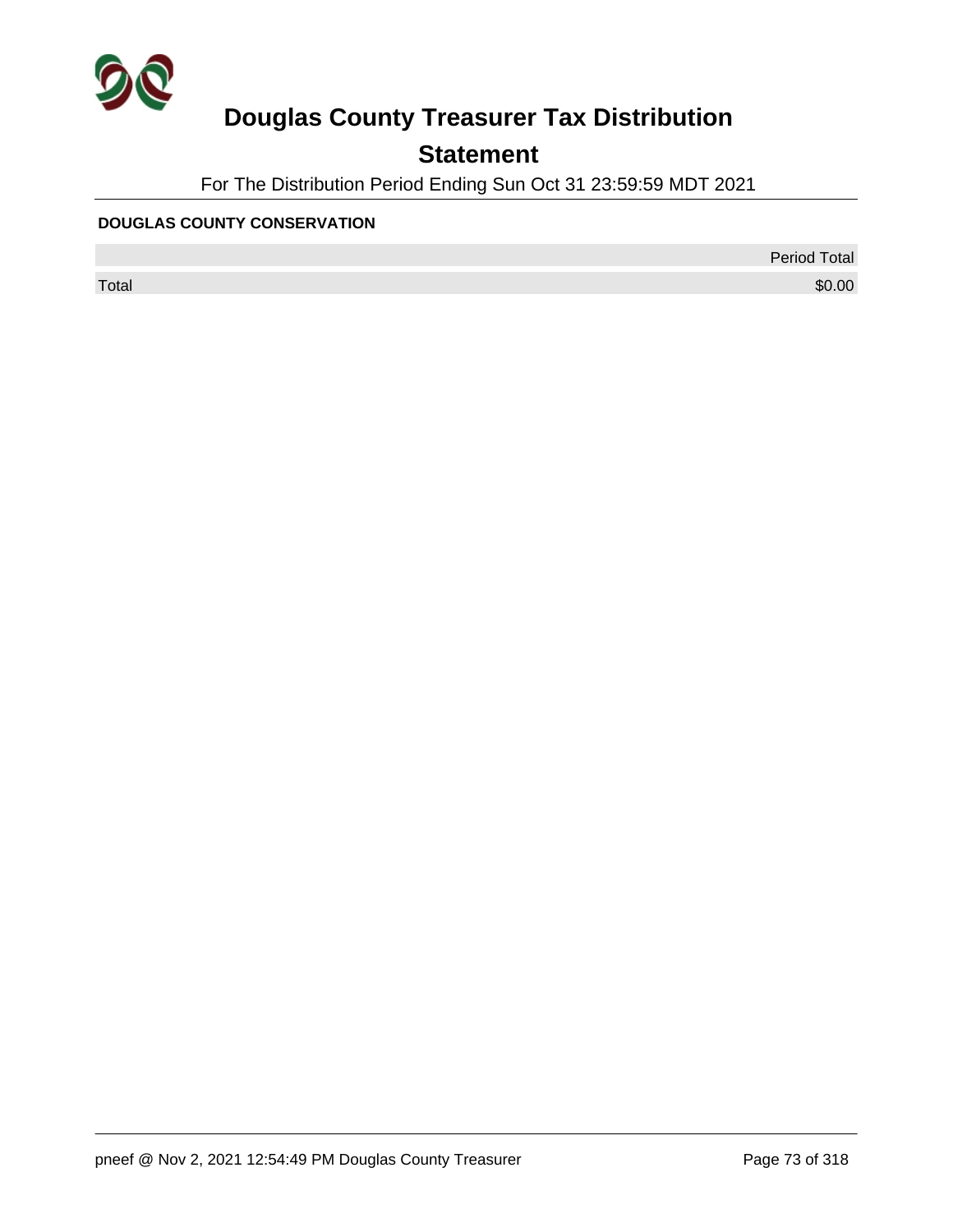

## **Statement**

For The Distribution Period Ending Sun Oct 31 23:59:59 MDT 2021

#### **DC WOODMOOR MTN GEN IMPR DIST**

|                      | <b>Period Total</b> |
|----------------------|---------------------|
| Auto Ownership (SOT) | \$247.02            |
| Total                | \$247.02            |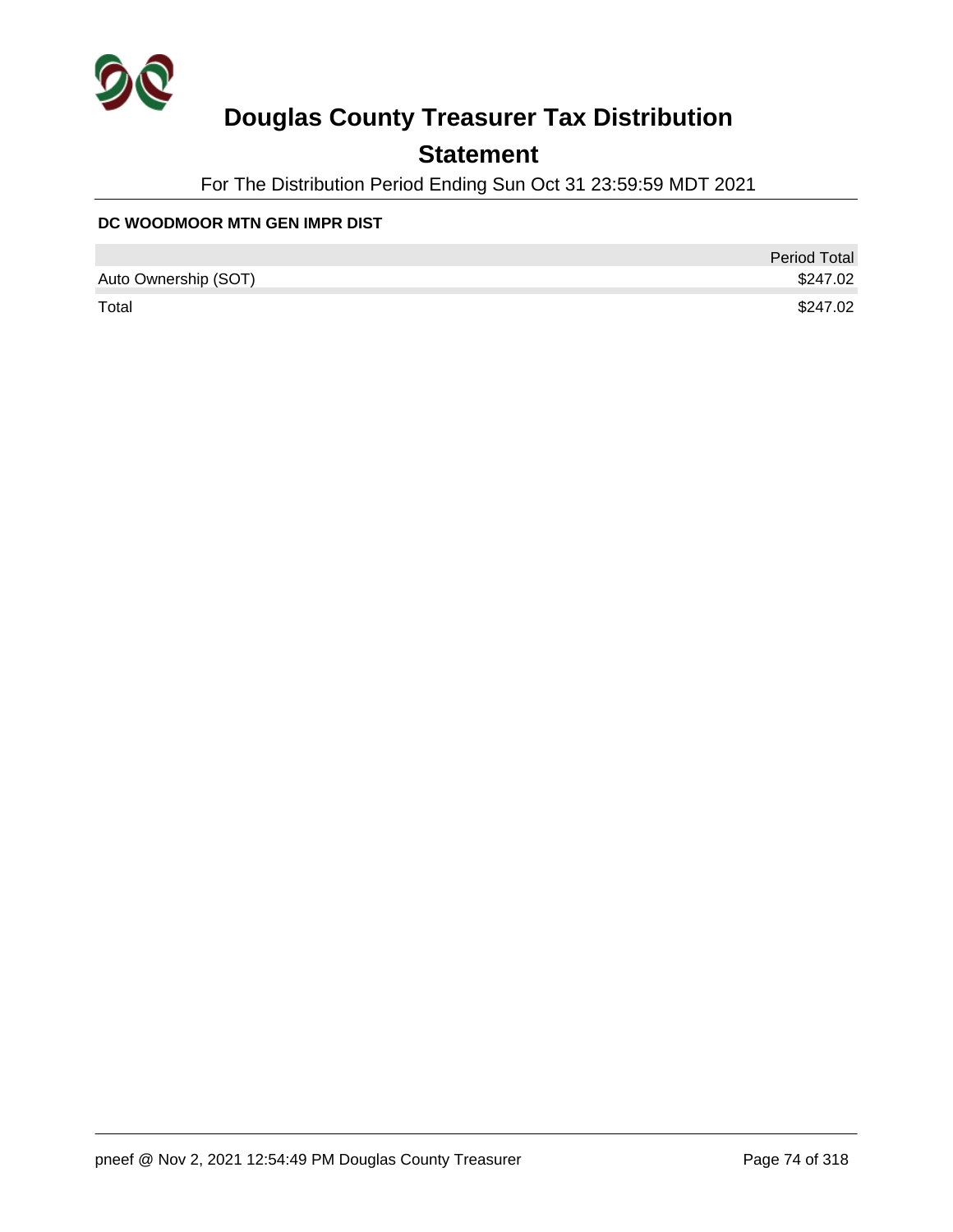

### **Statement**

For The Distribution Period Ending Sun Oct 31 23:59:59 MDT 2021

|                                   | <b>Period Total</b> |
|-----------------------------------|---------------------|
| <b>Current Year Taxes</b>         | \$452.20            |
| <b>Current Year Interest</b>      | \$22.61             |
| Auto Ownership (SOT)              | \$15,962.59         |
| <b>Current Year Treasurer Fee</b> | (\$7.12)            |
| Total                             | \$16,430.28         |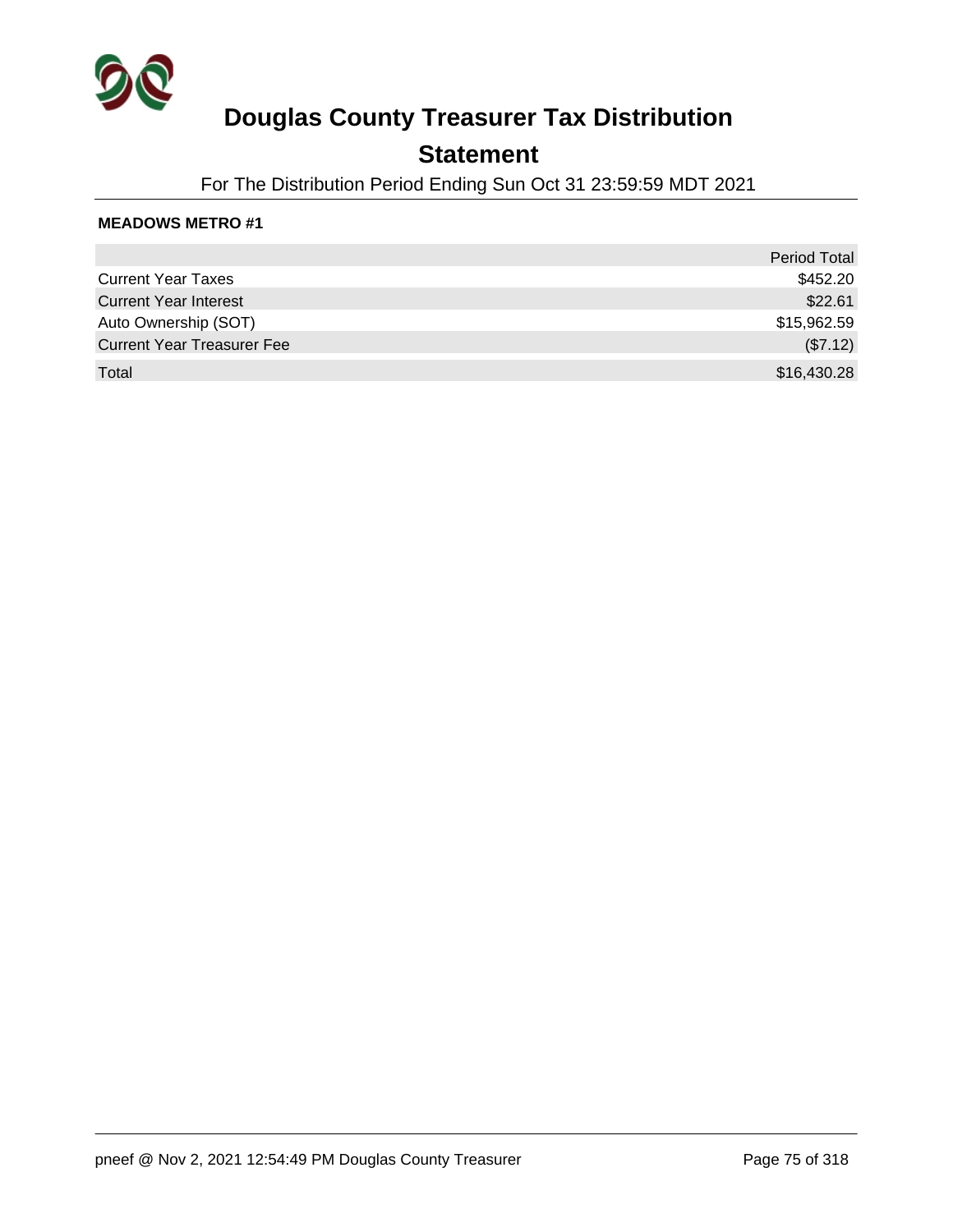

## **Statement**

For The Distribution Period Ending Sun Oct 31 23:59:59 MDT 2021

### **WESTFIELD METRO #1**

 $\sf Total$   $\$0.00$ 

Period Total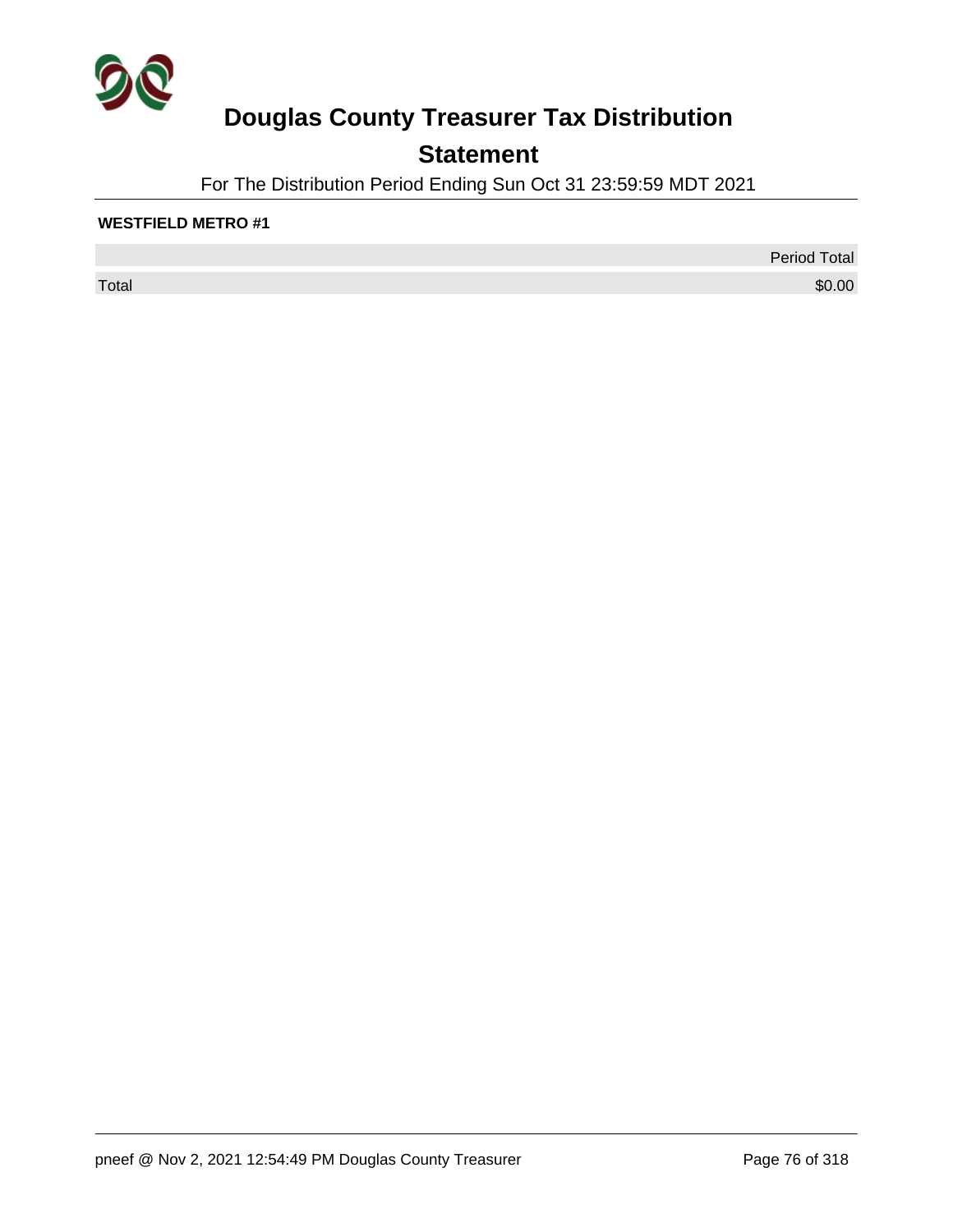

### **Statement**

For The Distribution Period Ending Sun Oct 31 23:59:59 MDT 2021

|                                   | <b>Period Total</b> |
|-----------------------------------|---------------------|
| <b>Current Year Taxes</b>         | \$1,405.25          |
| <b>Current Year Interest</b>      | \$84.31             |
| Auto Ownership (SOT)              | \$11,314.14         |
| <b>Current Year Treasurer Fee</b> | (\$22.34)           |
| Total                             | \$12,781.36         |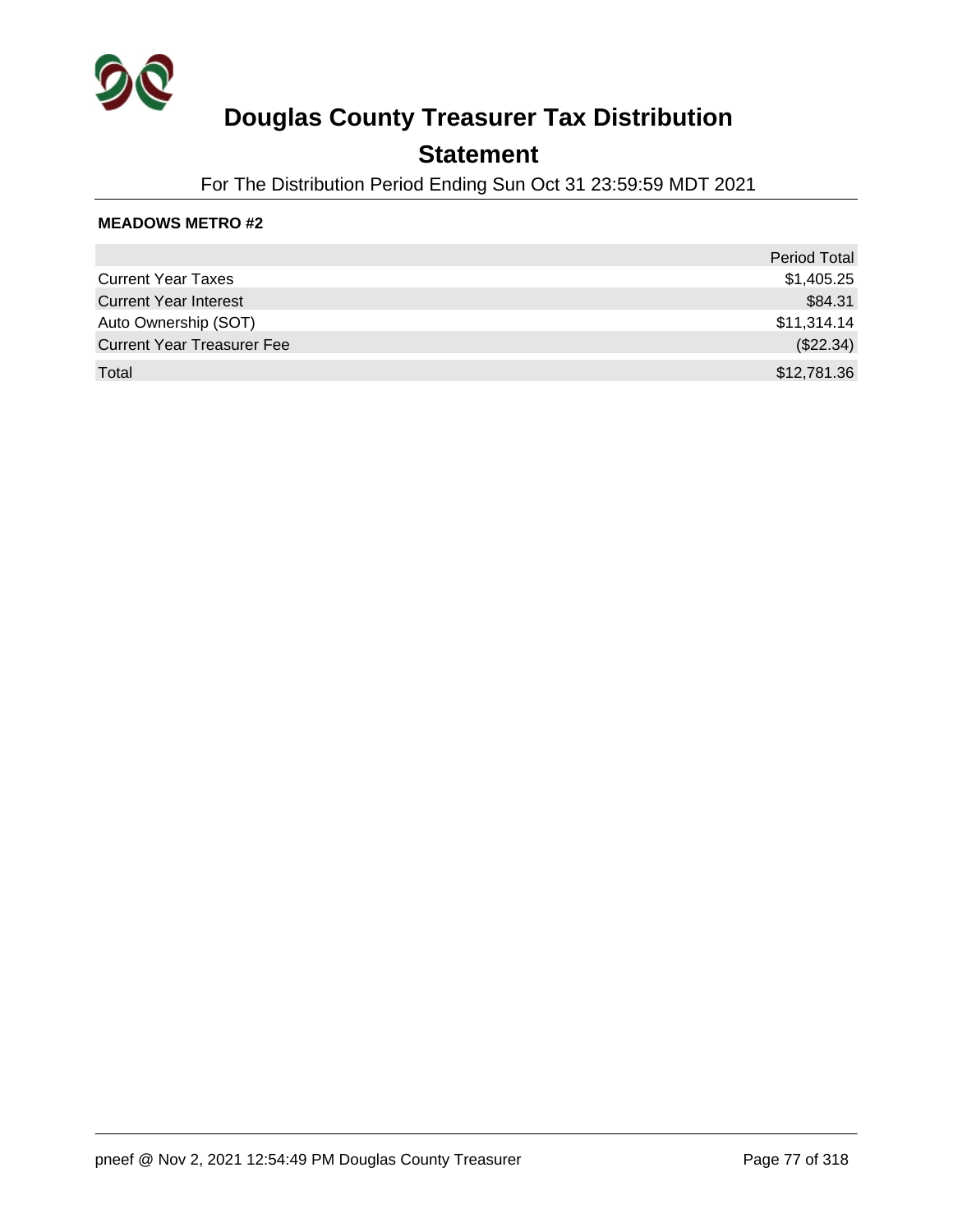

## **Statement**

For The Distribution Period Ending Sun Oct 31 23:59:59 MDT 2021

#### **BELL MTN RCH MASTER METRO**

 $\sf Total$   $\$0.00$ 

Period Total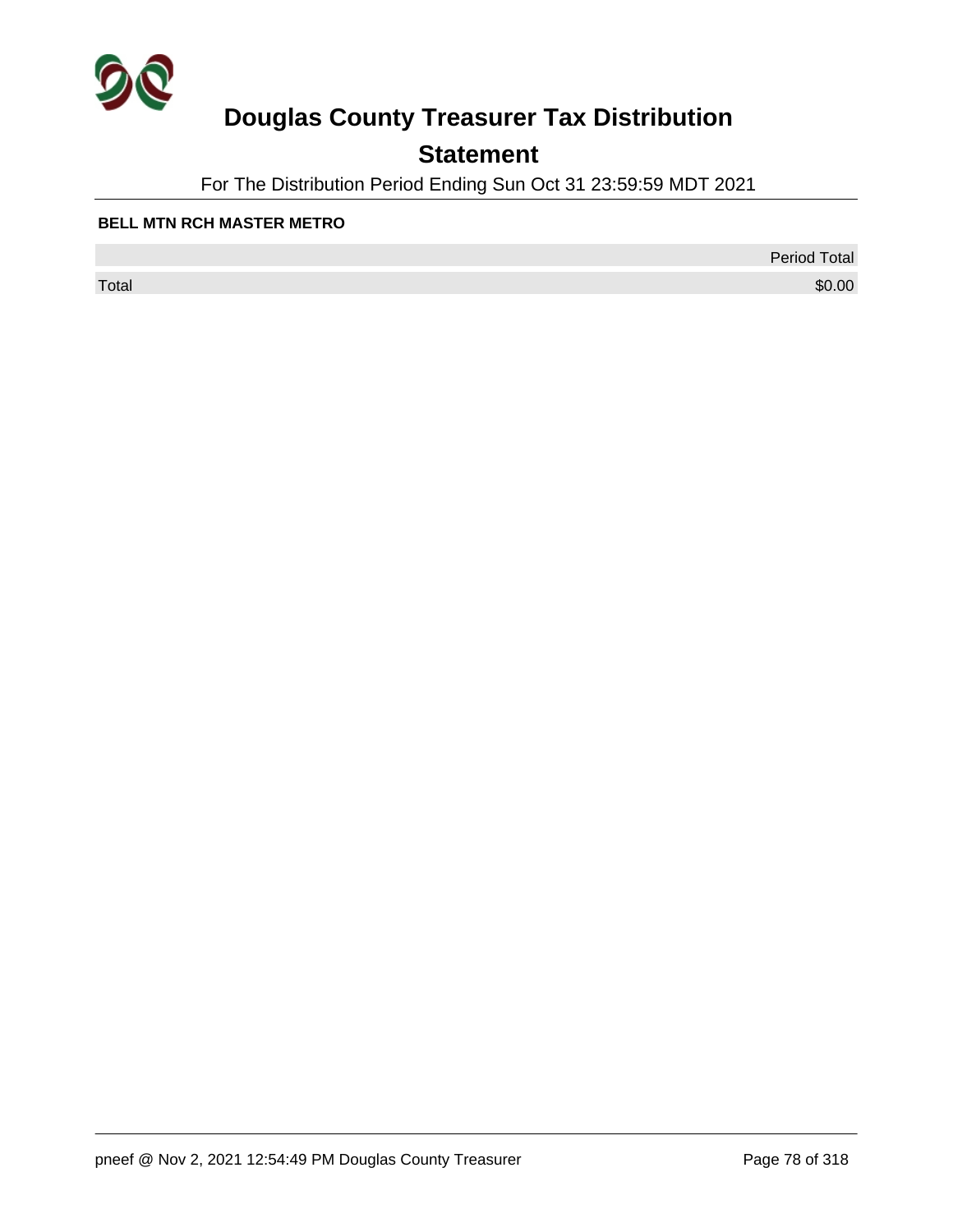

## **Statement**

For The Distribution Period Ending Sun Oct 31 23:59:59 MDT 2021

### **WESTFIELD METRO #2**

 $\sf Total$   $\$0.00$ 

Period Total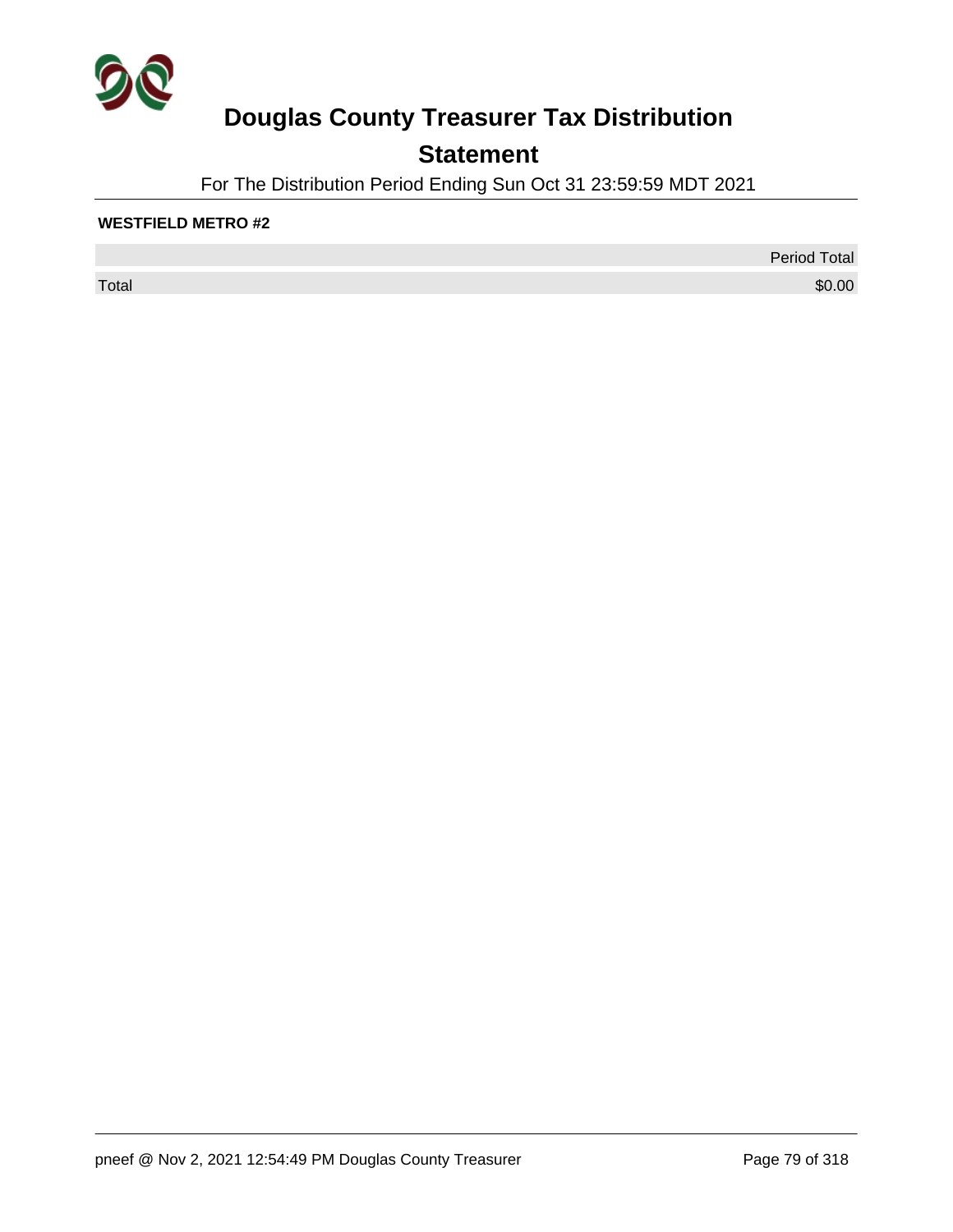

## **Statement**

For The Distribution Period Ending Sun Oct 31 23:59:59 MDT 2021

|                      | <b>Period Total</b> |
|----------------------|---------------------|
| Auto Ownership (SOT) | \$9,472.18          |
| Total                | \$9,472.18          |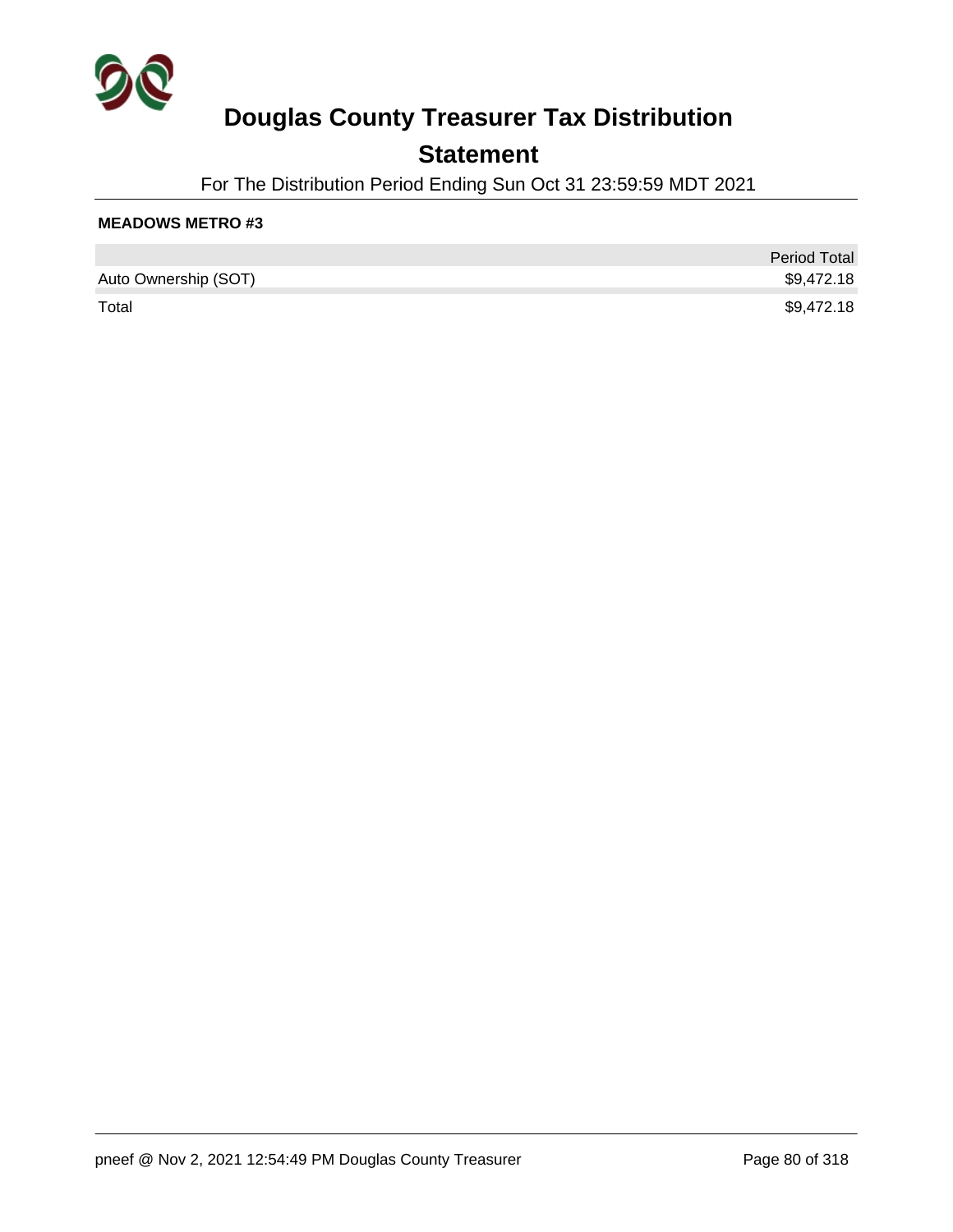

## **Statement**

For The Distribution Period Ending Sun Oct 31 23:59:59 MDT 2021

|                      | <b>Period Total</b> |
|----------------------|---------------------|
| Auto Ownership (SOT) | \$0.51              |
| Total                | \$0.51              |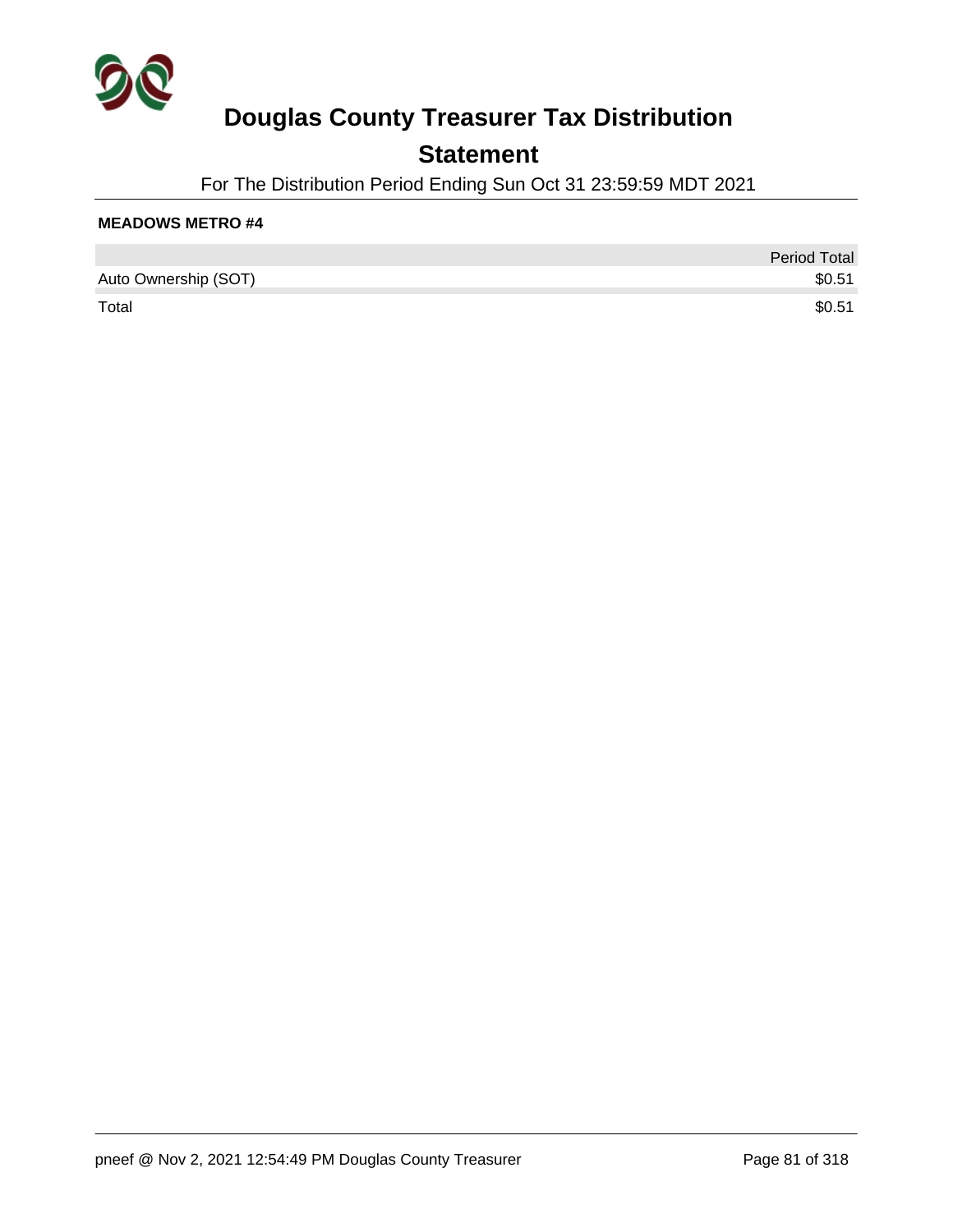

## **Statement**

For The Distribution Period Ending Sun Oct 31 23:59:59 MDT 2021

#### **CANTERBERRY CROSSING MET**

|                                   | <b>Period Total</b> |
|-----------------------------------|---------------------|
| <b>Current Year Taxes</b>         | \$391.55            |
| <b>Current Year Interest</b>      | \$19.58             |
| Auto Ownership (SOT)              | \$6,489.65          |
| <b>Current Year Treasurer Fee</b> | (\$6.16)            |
| Total                             | \$6,894.62          |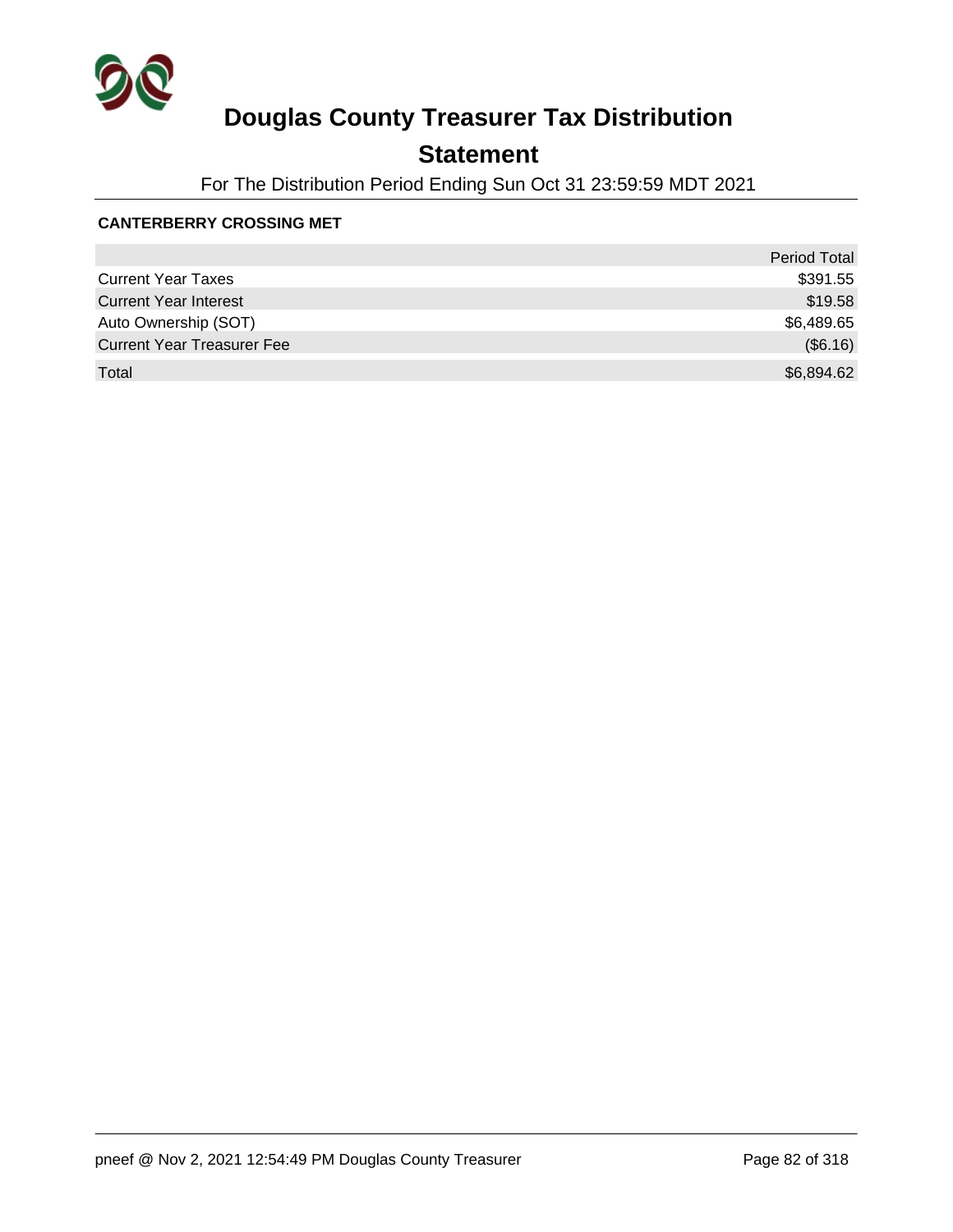

## **Statement**

For The Distribution Period Ending Sun Oct 31 23:59:59 MDT 2021

### **CHERRY CREEK SO METRO #1**

|                                   | <b>Period Total</b> |
|-----------------------------------|---------------------|
| <b>Current Year Taxes</b>         | \$46.73             |
| <b>Prior Year Taxes</b>           | \$284.52            |
| <b>Current Year Interest</b>      | \$2.52              |
| <b>Prior Year Interest</b>        | \$2.32              |
| Auto Ownership (SOT)              | \$709.49            |
| <b>Current Year Treasurer Fee</b> | (\$0.72)            |
| Prior Year Treasurer Fee          | (\$4.29)            |
| Total                             | \$1,040.57          |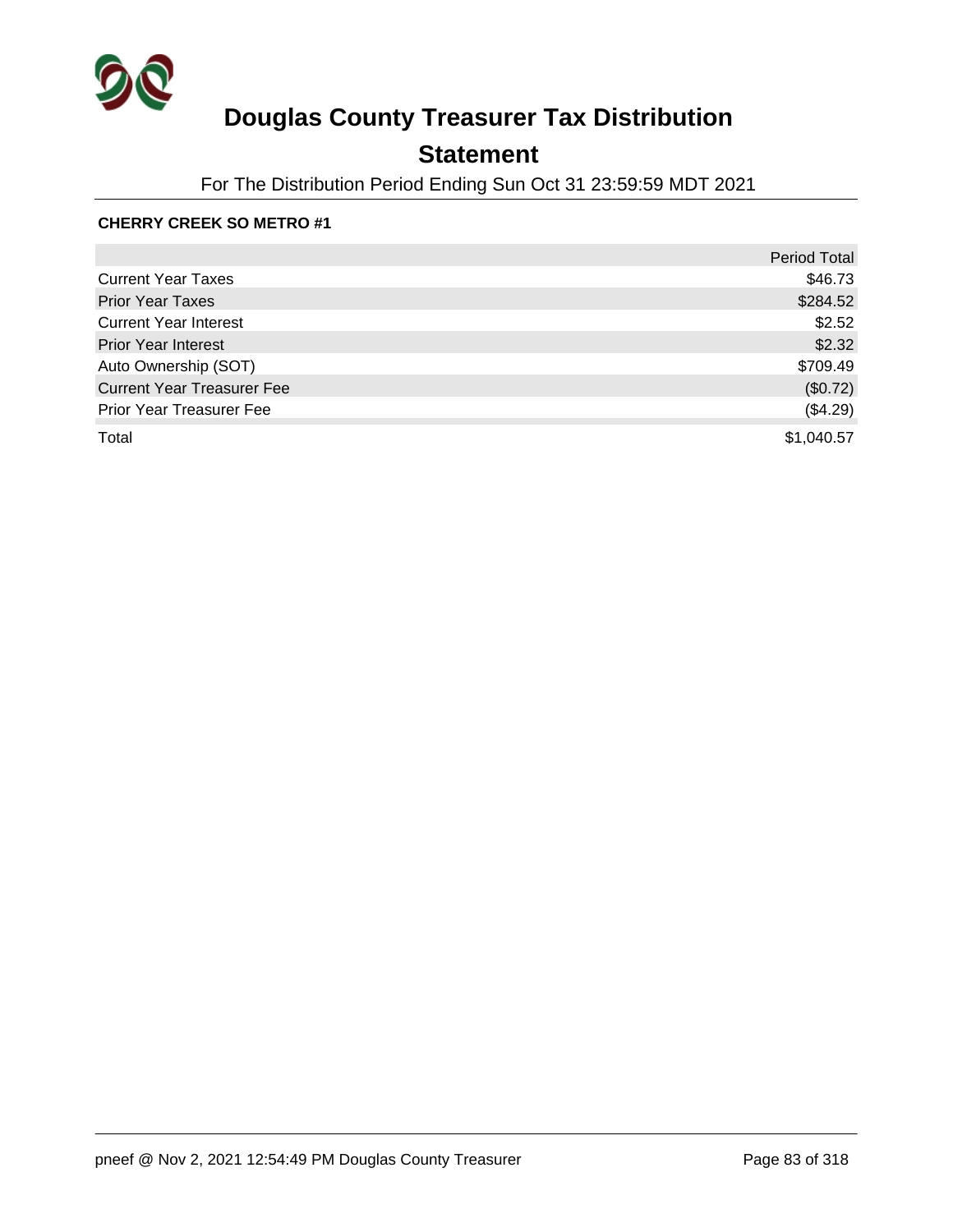

## **Statement**

For The Distribution Period Ending Sun Oct 31 23:59:59 MDT 2021

#### **VILLAGES @ CR MET #9**

|                      | <b>Period Total</b> |
|----------------------|---------------------|
| Auto Ownership (SOT) | \$5.59              |
| Total                | \$5.59              |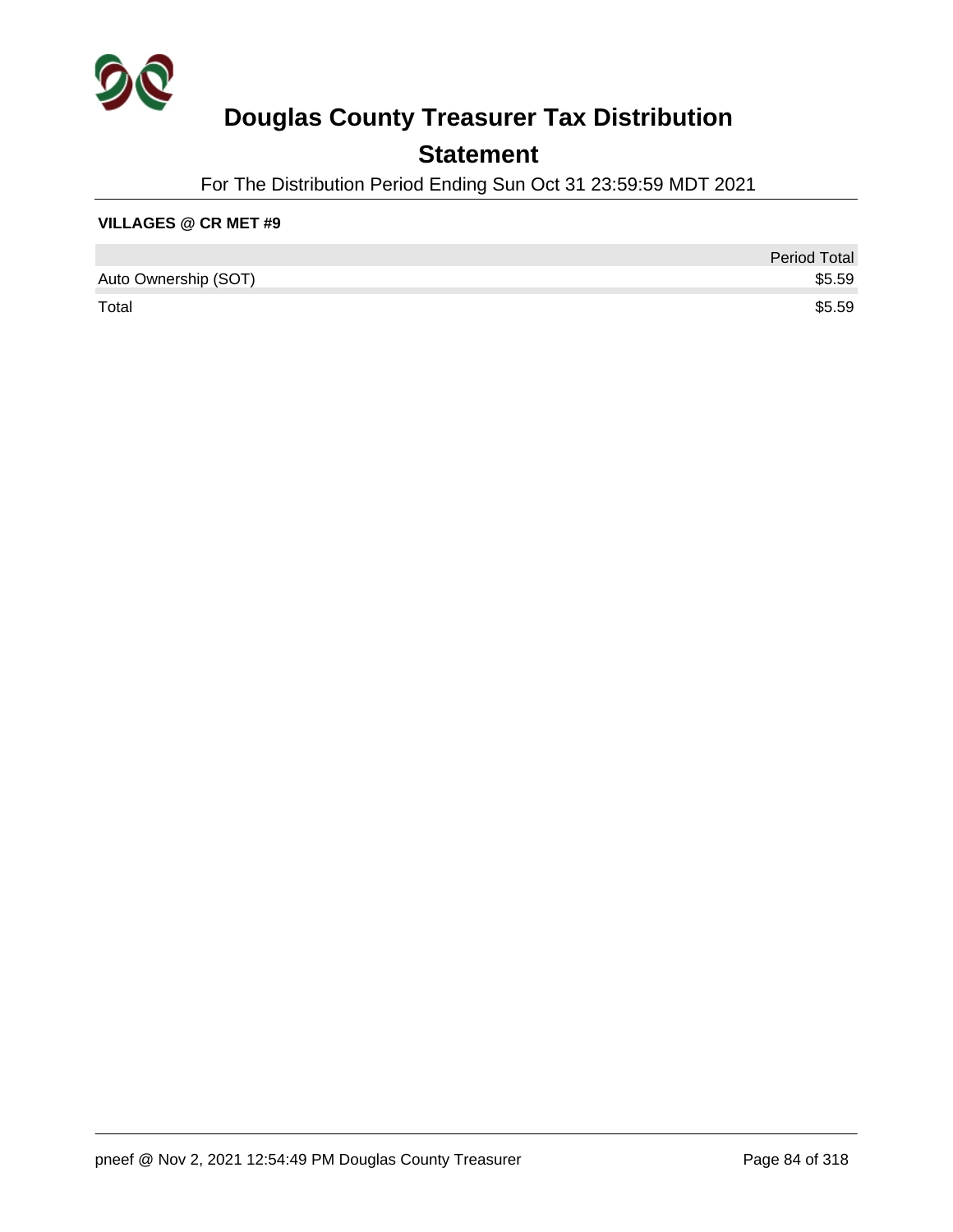

## **Statement**

For The Distribution Period Ending Sun Oct 31 23:59:59 MDT 2021

### **ANTHOLOGY WEST METRO DISTRICT #2**

|                      | <b>Period Total</b> |
|----------------------|---------------------|
| Auto Ownership (SOT) | \$1,076.34          |
| Total                | \$1,076.34          |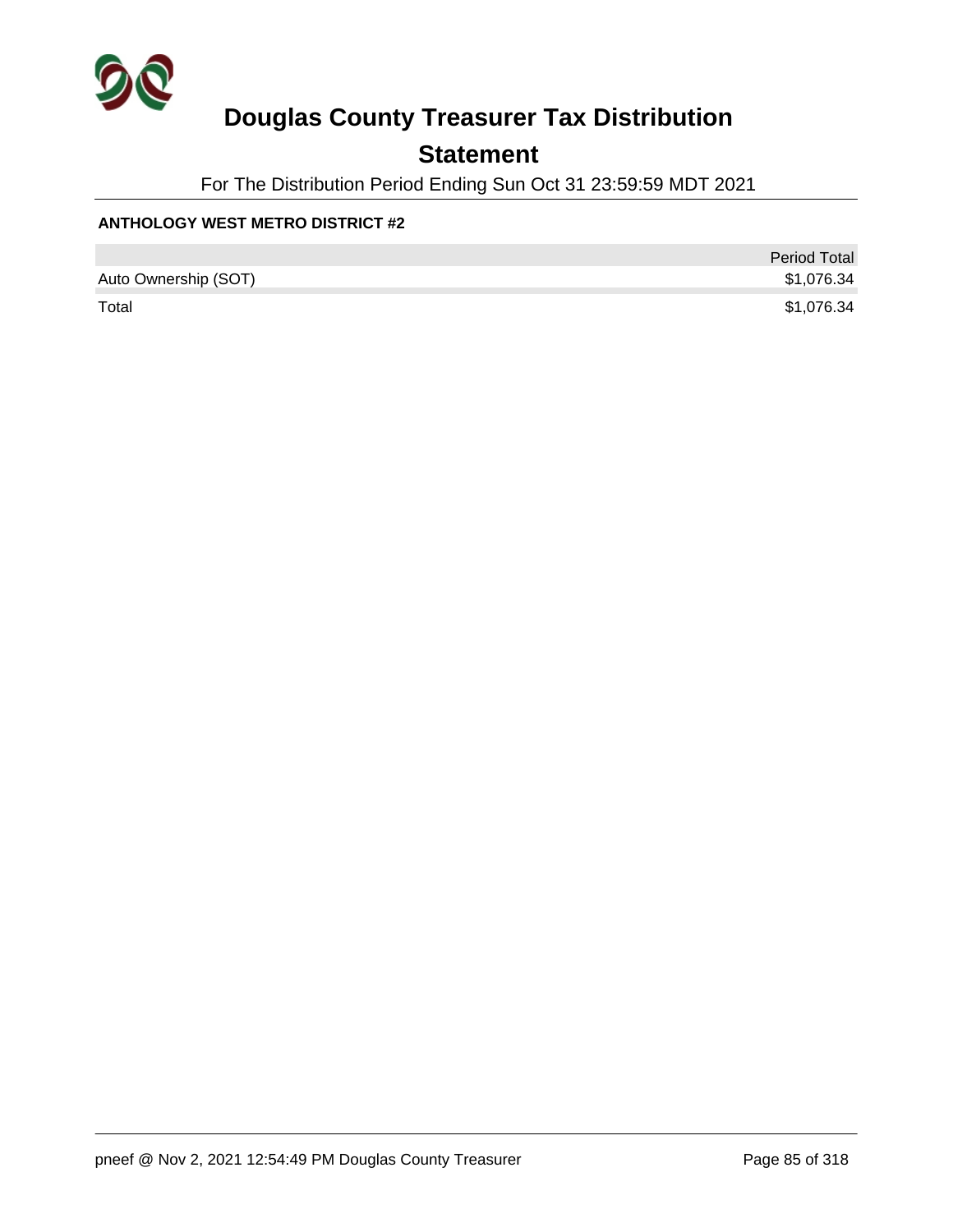

## **Statement**

For The Distribution Period Ending Sun Oct 31 23:59:59 MDT 2021

|                      | <b>Period Total</b> |
|----------------------|---------------------|
| Auto Ownership (SOT) | \$32.00             |
| Total                | \$32.00             |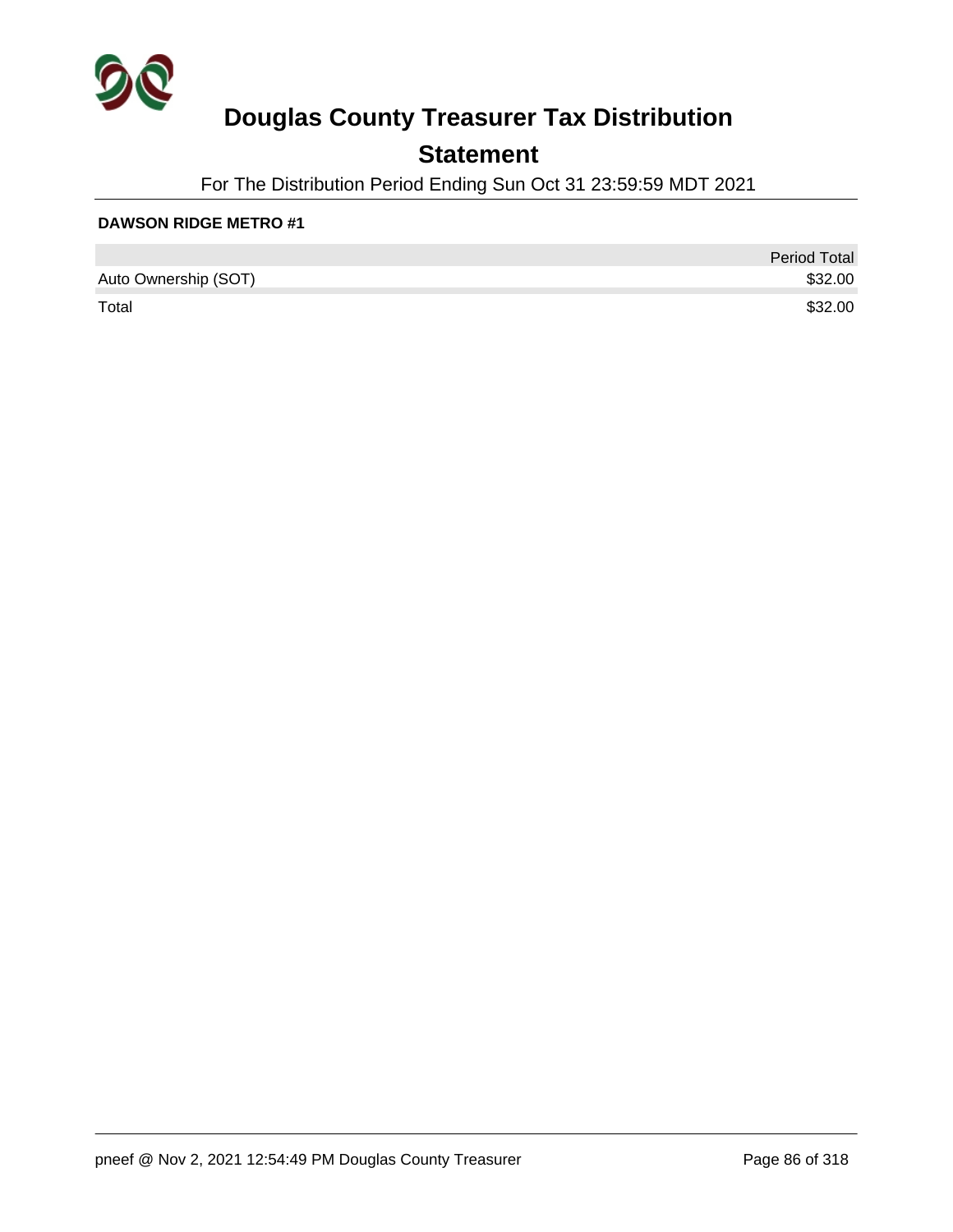

## **Statement**

For The Distribution Period Ending Sun Oct 31 23:59:59 MDT 2021

|                      | <b>Period Total</b> |
|----------------------|---------------------|
| Auto Ownership (SOT) | \$1.41              |
| Total                | \$1.41              |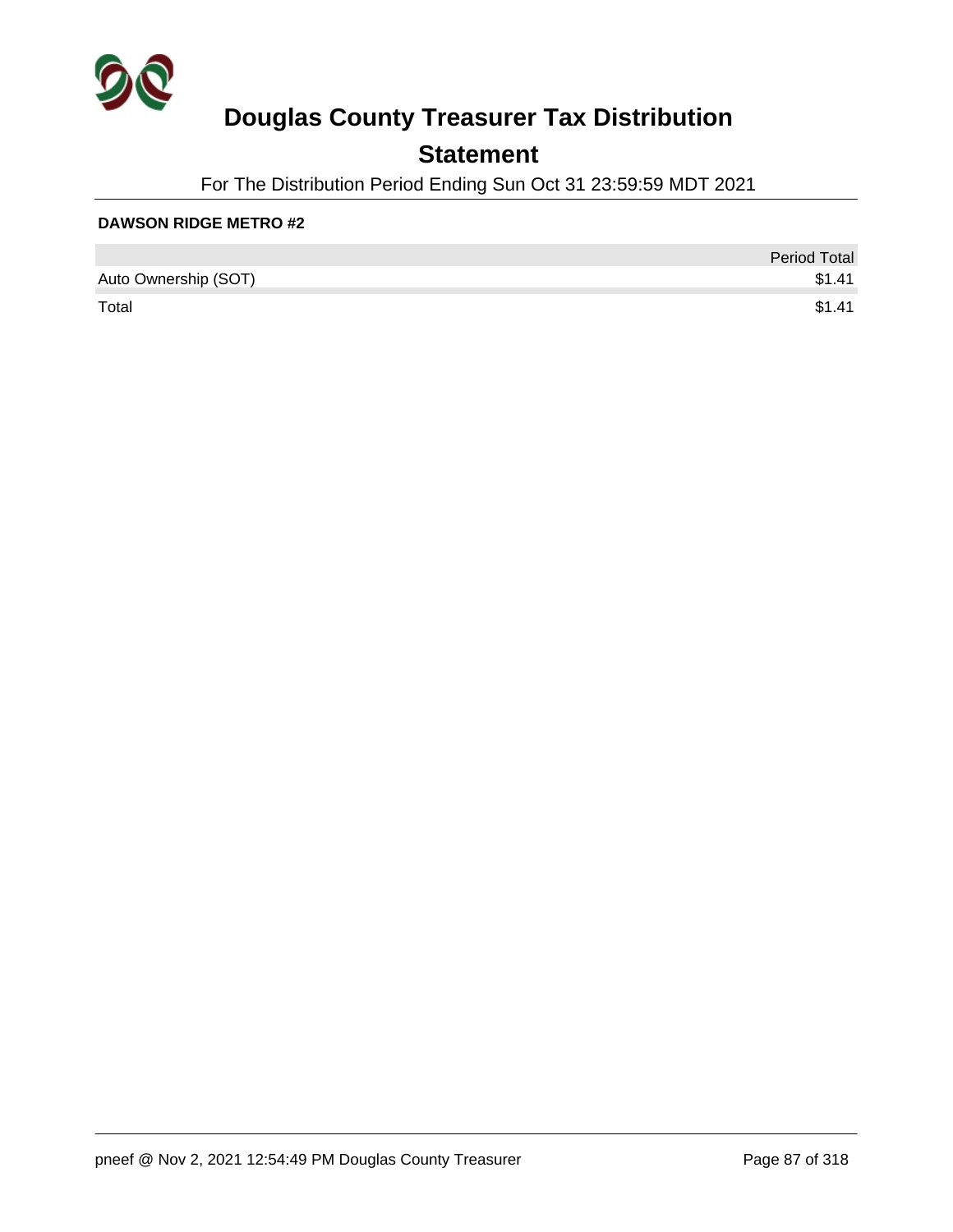

## **Statement**

For The Distribution Period Ending Sun Oct 31 23:59:59 MDT 2021

|                      | <b>Period Total</b> |
|----------------------|---------------------|
| Auto Ownership (SOT) | \$14.53             |
| Total                | \$14.53             |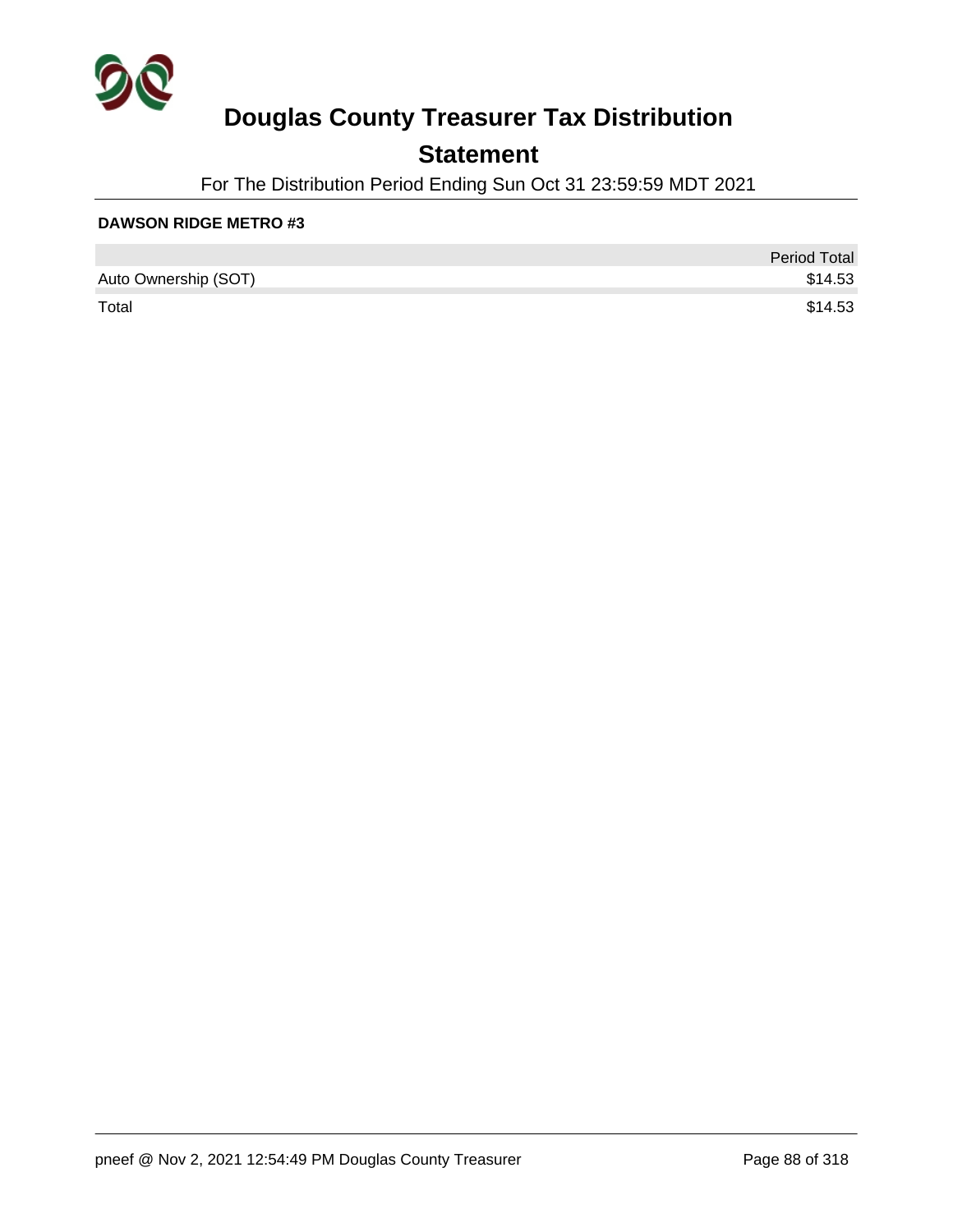

## **Statement**

For The Distribution Period Ending Sun Oct 31 23:59:59 MDT 2021

|                      | <b>Period Total</b> |
|----------------------|---------------------|
| Auto Ownership (SOT) | \$2.21              |
| Total                | \$2.21              |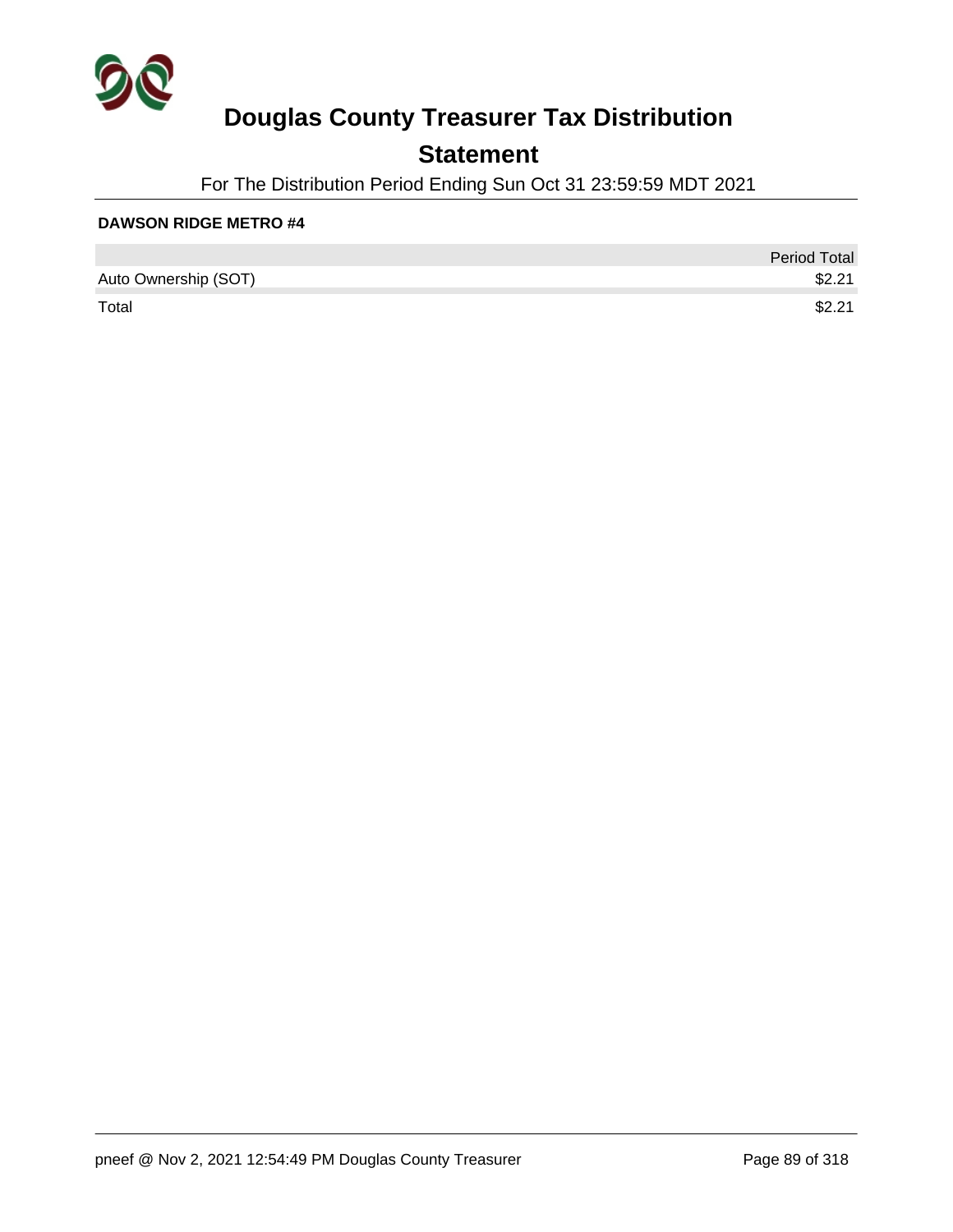

## **Statement**

For The Distribution Period Ending Sun Oct 31 23:59:59 MDT 2021

|                      | <b>Period Total</b> |
|----------------------|---------------------|
| Auto Ownership (SOT) | \$0.03              |
| Total                | \$0.03              |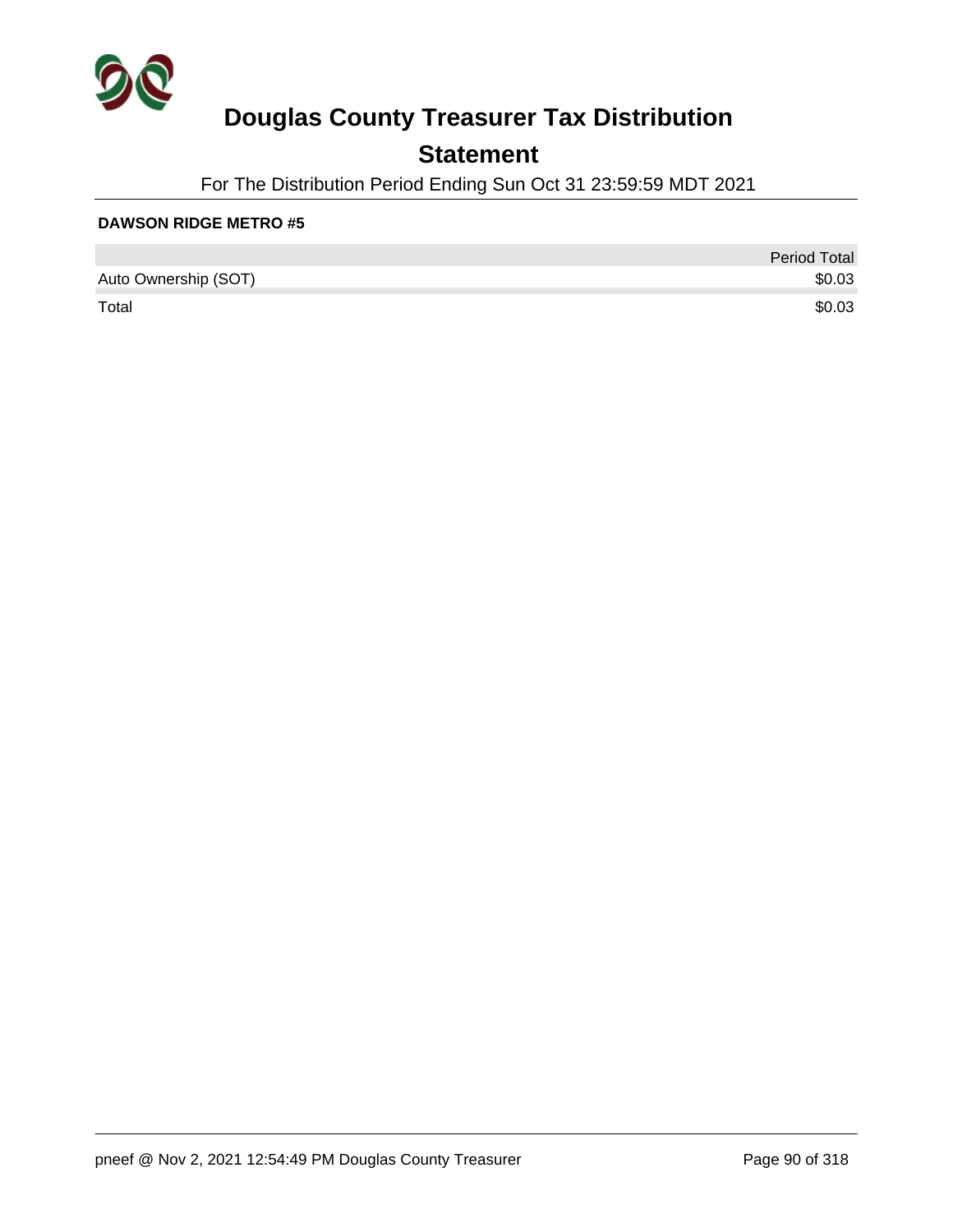

## **Statement**

For The Distribution Period Ending Sun Oct 31 23:59:59 MDT 2021

#### **ROXBOROUGH VILLAGE METRO**

|                                   | <b>Period Total</b> |
|-----------------------------------|---------------------|
| <b>Current Year Taxes</b>         | \$1,267.00          |
| <b>Current Year Interest</b>      | \$68.50             |
| Auto Ownership (SOT)              | \$14,252.05         |
| <b>Current Year Treasurer Fee</b> | (\$20.02)           |
| Total                             | \$15,567.53         |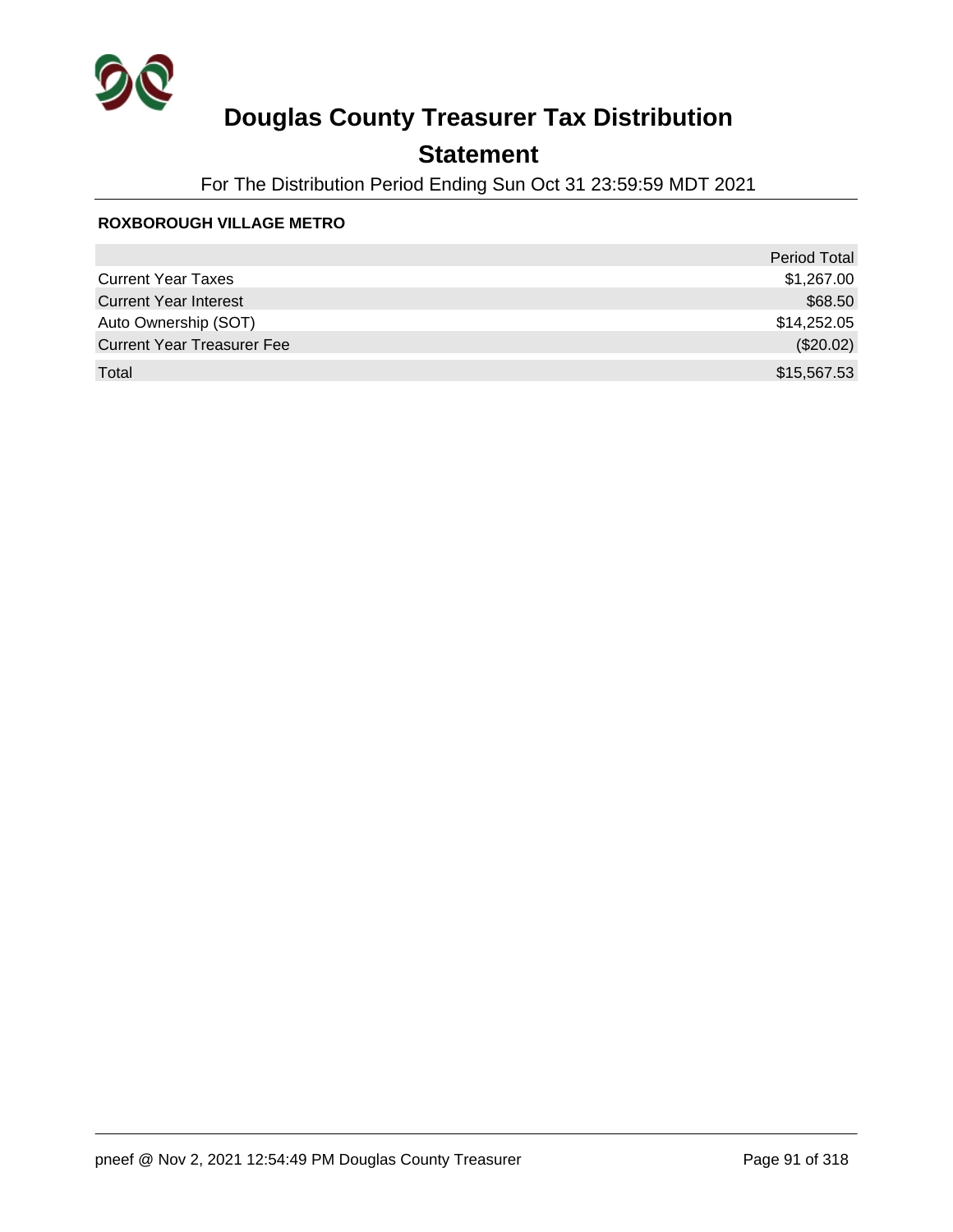

### **Statement**

For The Distribution Period Ending Sun Oct 31 23:59:59 MDT 2021

|                                   | <b>Period Total</b> |
|-----------------------------------|---------------------|
| <b>Current Year Taxes</b>         | \$1,705.20          |
| <b>Current Year Interest</b>      | \$85.26             |
| Auto Ownership (SOT)              | \$9,215.04          |
| <b>Current Year Treasurer Fee</b> | (\$26.86)           |
| Total                             | \$10,978.64         |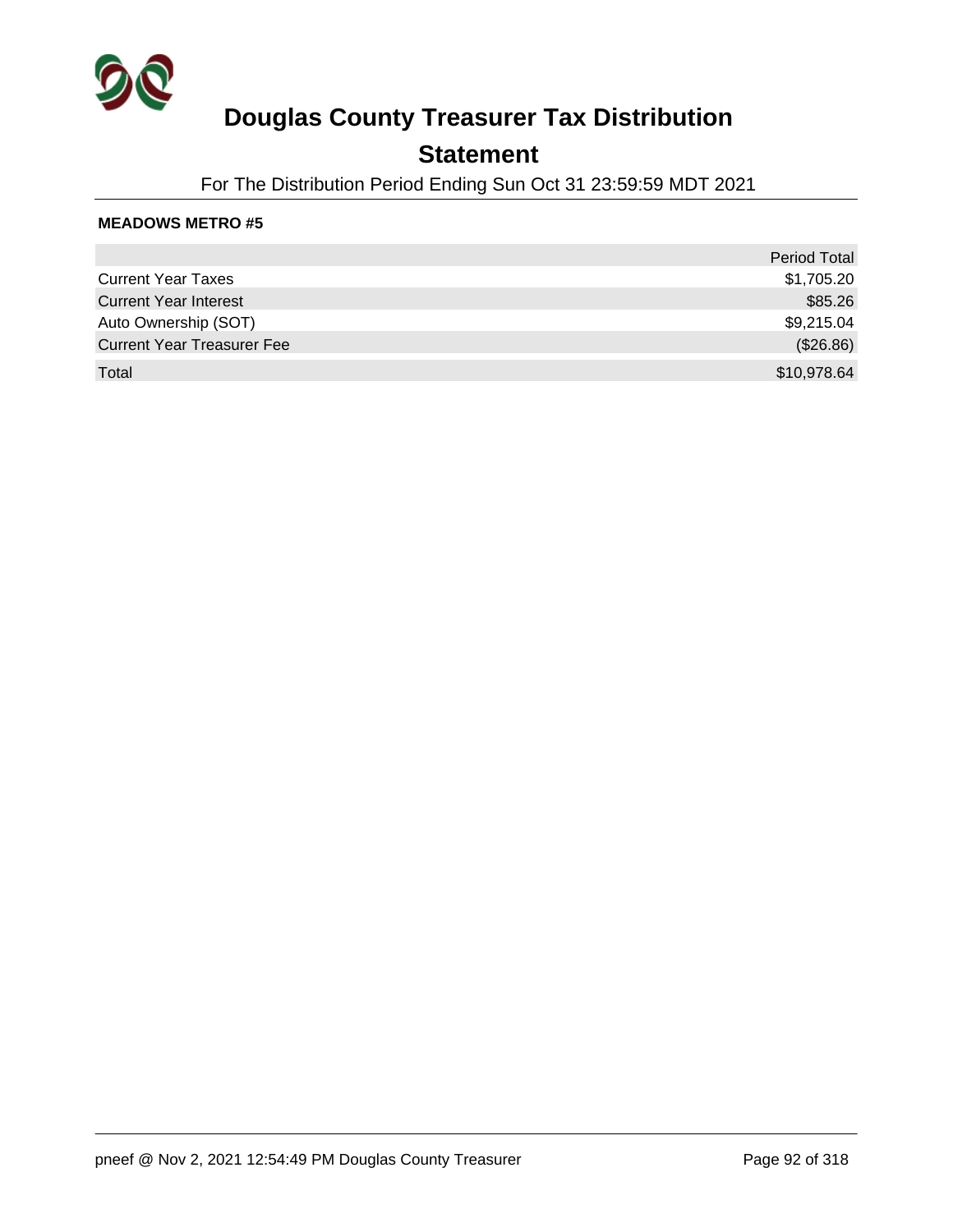

### **Statement**

For The Distribution Period Ending Sun Oct 31 23:59:59 MDT 2021

|                                   | <b>Period Total</b> |
|-----------------------------------|---------------------|
| <b>Current Year Taxes</b>         | \$1,250.38          |
| <b>Current Year Interest</b>      | \$70.79             |
| Auto Ownership (SOT)              | \$17,291.49         |
| <b>Current Year Treasurer Fee</b> | (\$19.82)           |
| Total                             | \$18,592.84         |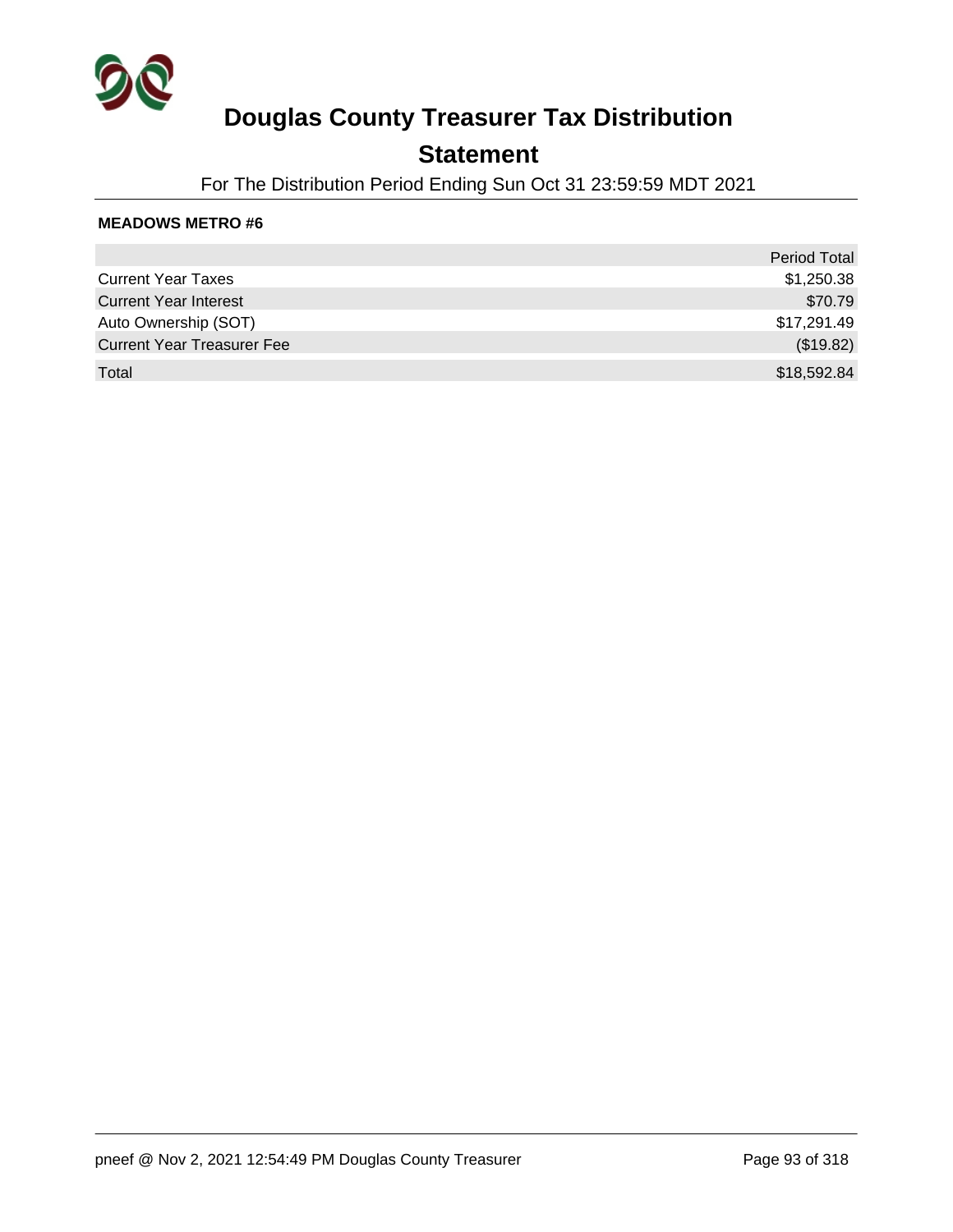

## **Statement**

For The Distribution Period Ending Sun Oct 31 23:59:59 MDT 2021

|                      | <b>Period Total</b> |
|----------------------|---------------------|
| Auto Ownership (SOT) | \$13,276.91         |
| Total                | \$13,276.91         |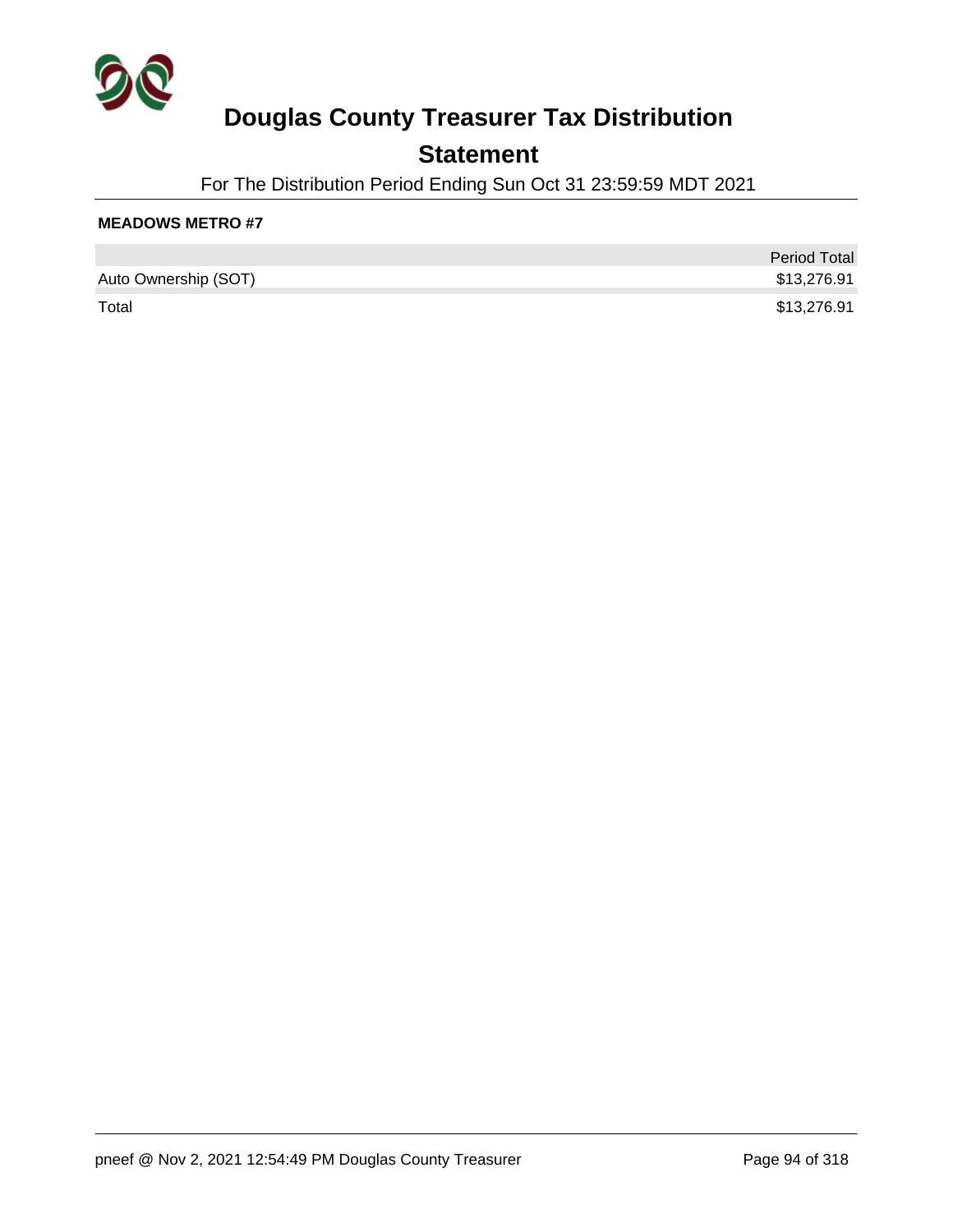

## **Statement**

For The Distribution Period Ending Sun Oct 31 23:59:59 MDT 2021

### **SEDALIA W & S DIST**

|                      | <b>Period Total</b> |
|----------------------|---------------------|
| Auto Ownership (SOT) | \$866.22            |
| Total                | \$866.22            |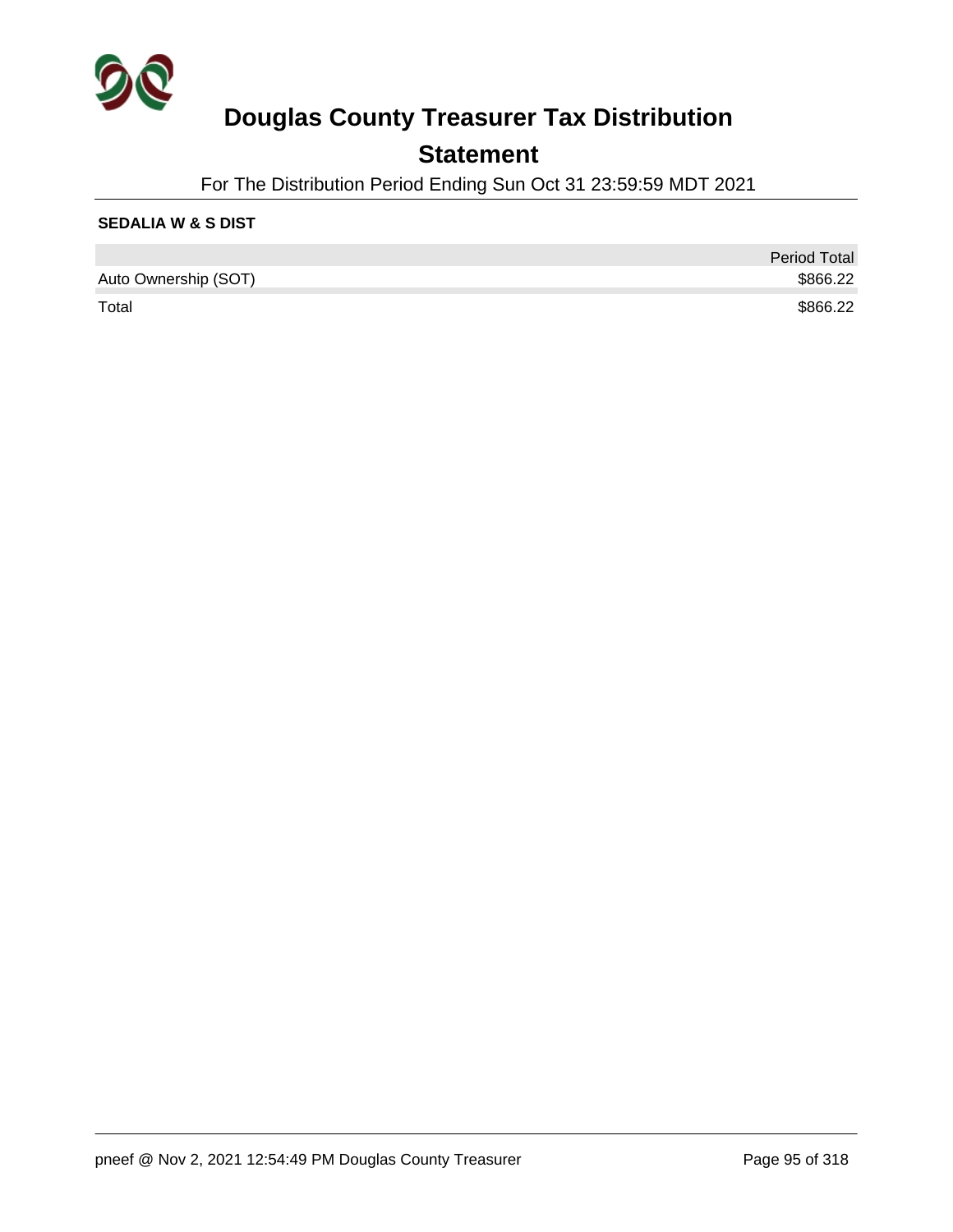

## **Statement**

For The Distribution Period Ending Sun Oct 31 23:59:59 MDT 2021

### **CRYSTAL VALLEY METRO #1**

|                      | <b>Period Total</b> |
|----------------------|---------------------|
| Auto Ownership (SOT) | \$0.35              |
| Total                | \$0.35              |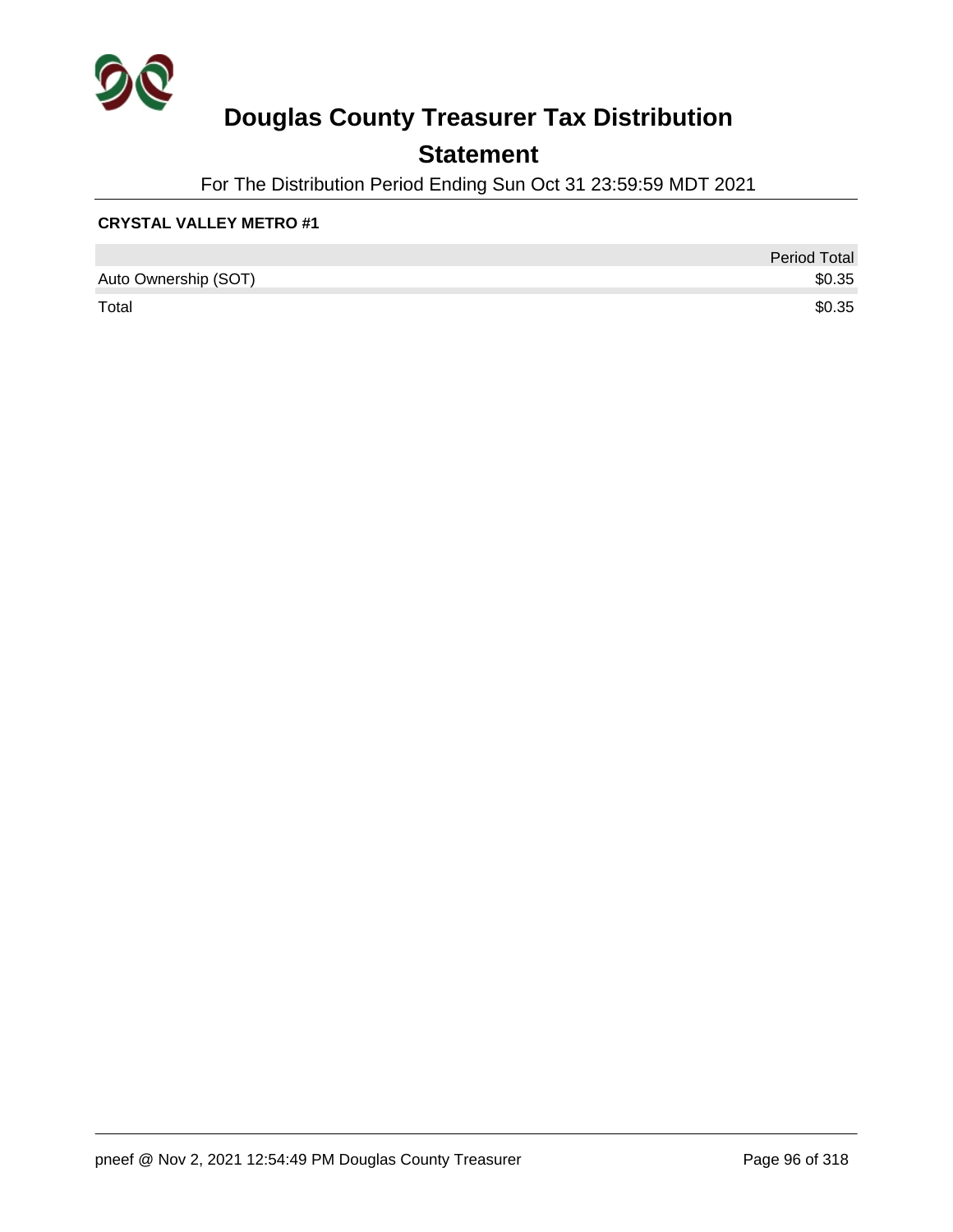

## **Statement**

For The Distribution Period Ending Sun Oct 31 23:59:59 MDT 2021

### **CRYSTAL VALLEY METRO #2**

|                                   | <b>Period Total</b> |
|-----------------------------------|---------------------|
| <b>Current Year Taxes</b>         | \$4,304.40          |
| <b>Current Year Interest</b>      | \$234.88            |
| Auto Ownership (SOT)              | \$30,021.39         |
| <b>Current Year Treasurer Fee</b> | (\$68.08)           |
| Total                             | \$34,492.59         |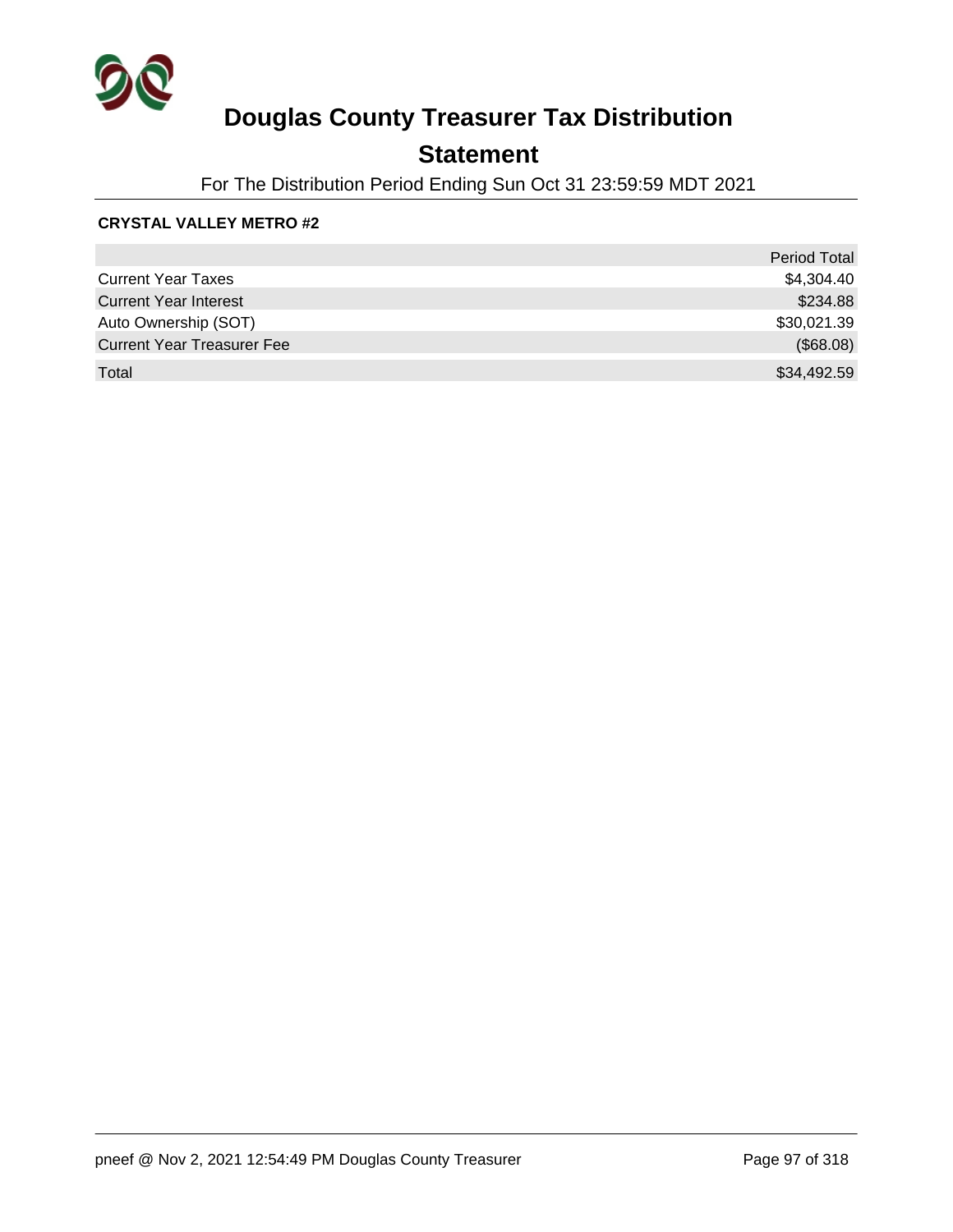

## **Statement**

For The Distribution Period Ending Sun Oct 31 23:59:59 MDT 2021

#### **MAHER RANCH METRO DIST #4**

|                                   | Period Total |
|-----------------------------------|--------------|
| <b>Current Year Taxes</b>         | \$3,581.48   |
| <b>Current Year Interest</b>      | \$214.89     |
| Auto Ownership (SOT)              | \$9,825.44   |
| <b>Current Year Treasurer Fee</b> | (\$56.95)    |
| Total                             | \$13,564.86  |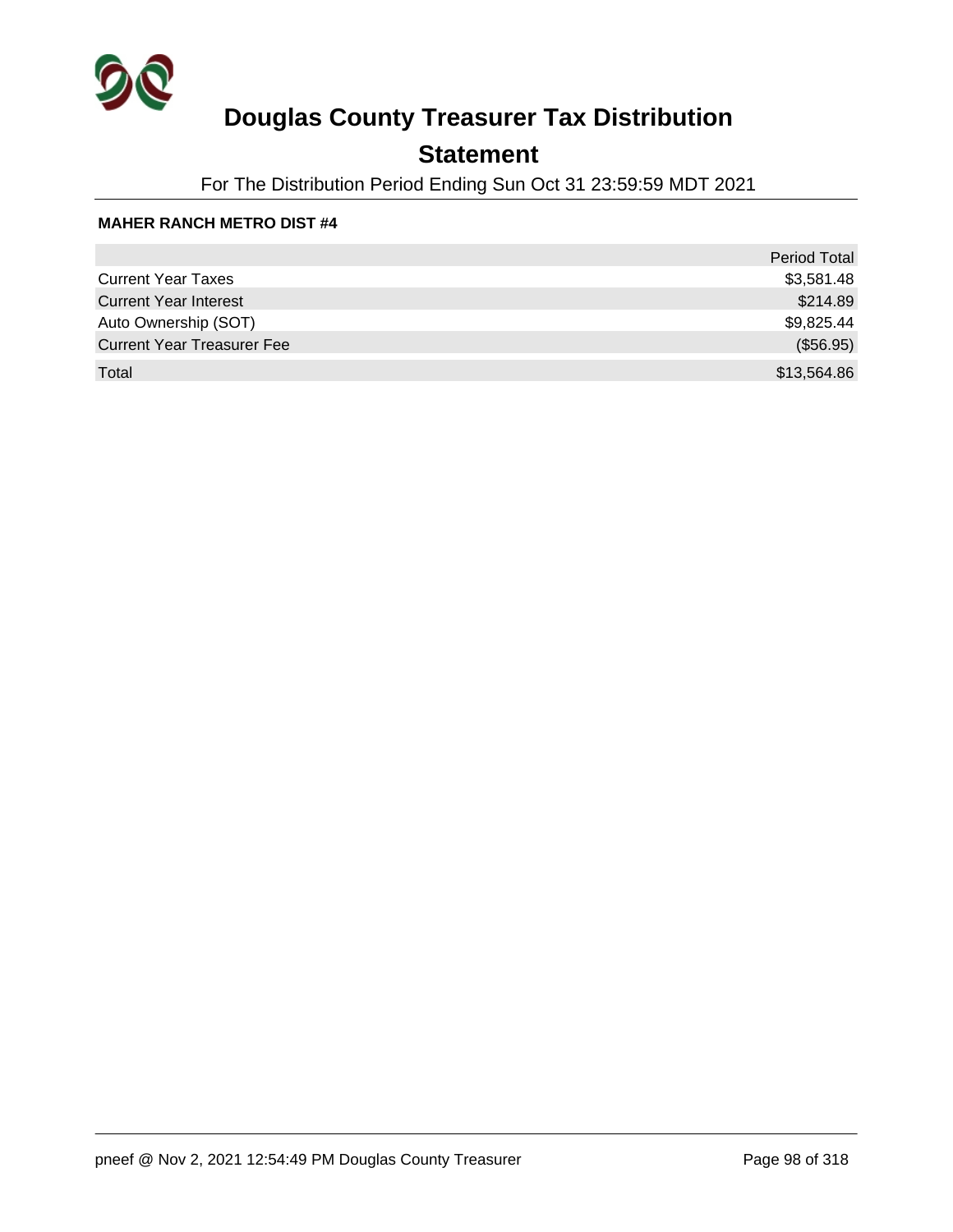

## **Statement**

For The Distribution Period Ending Sun Oct 31 23:59:59 MDT 2021

#### **CASTLE PINES COMM METRO #1**

 $\sf Total$   $\$0.00$ 

Period Total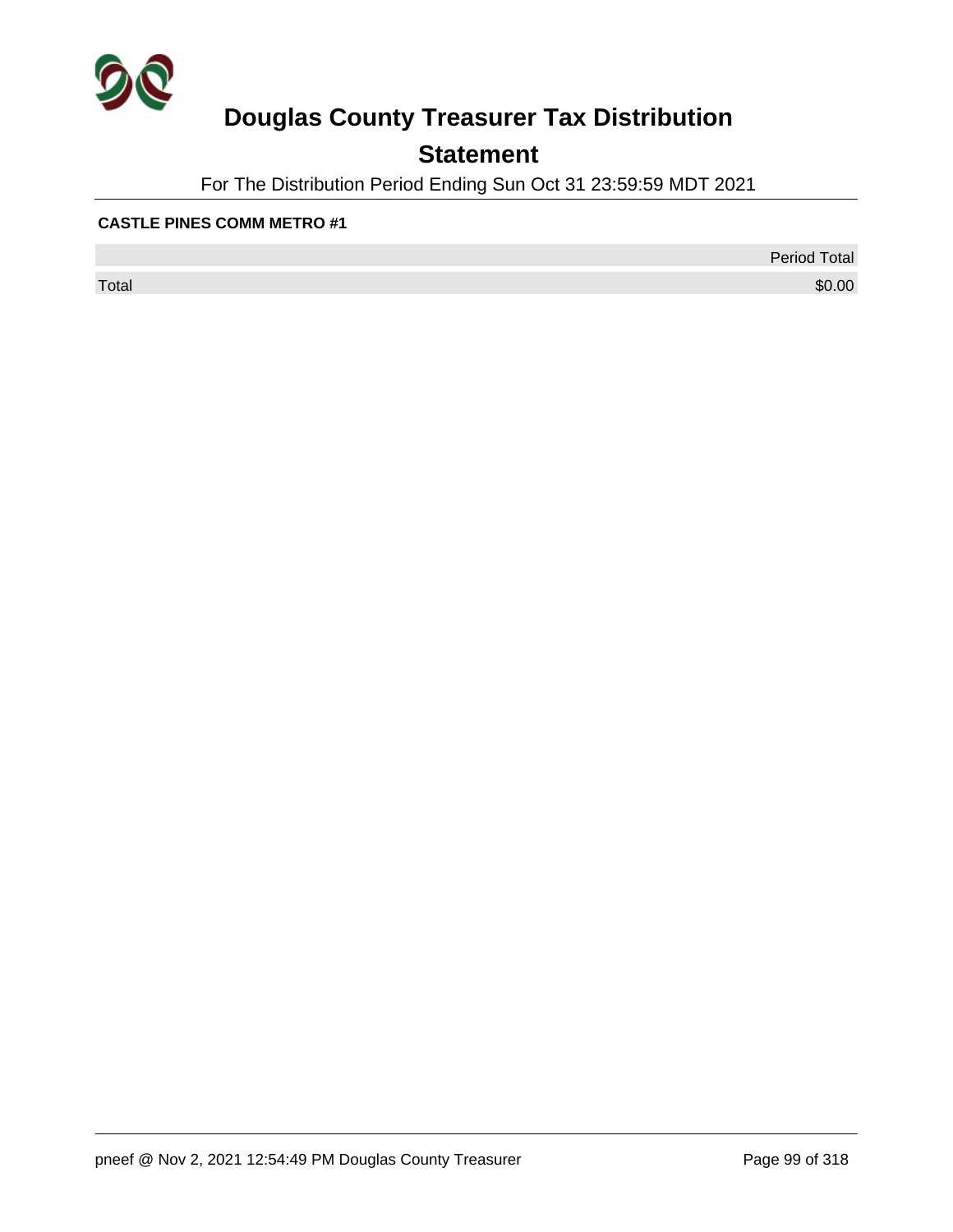

## **Statement**

For The Distribution Period Ending Sun Oct 31 23:59:59 MDT 2021

### **CASTLE PINES COMM METRO #3**

|                      | <b>Period Total</b> |
|----------------------|---------------------|
| Auto Ownership (SOT) | \$2,747.76          |
| Total                | \$2,747.76          |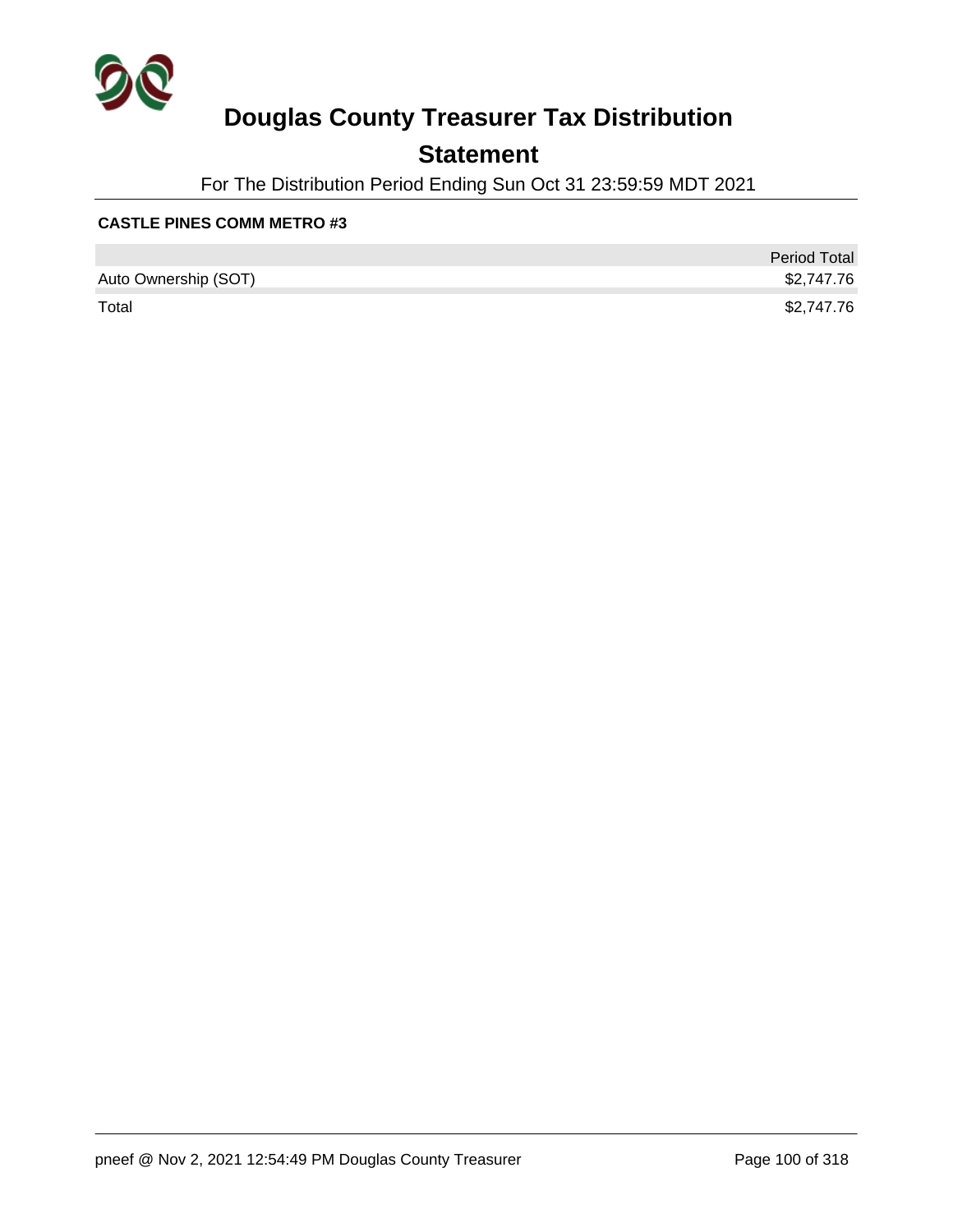

## **Statement**

For The Distribution Period Ending Sun Oct 31 23:59:59 MDT 2021

#### **CASTLE PINES COMM METRO #4**

|                      | <b>Period Total</b> |
|----------------------|---------------------|
| Auto Ownership (SOT) | \$2,492.13          |
| Total                | \$2,492.13          |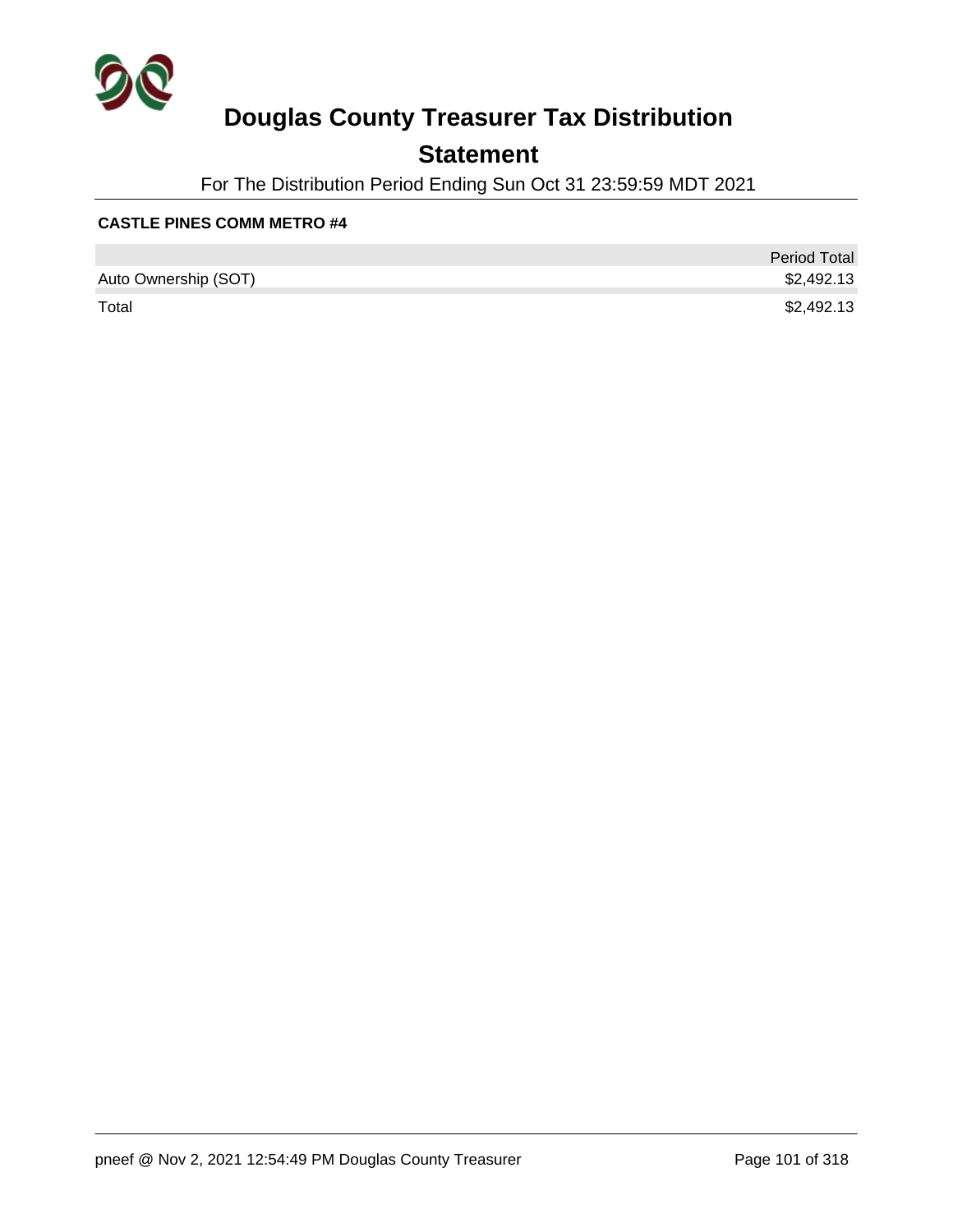

## **Statement**

For The Distribution Period Ending Sun Oct 31 23:59:59 MDT 2021

#### **HIGH PRAIRIE FARMS METRO**

|                                   | <b>Period Total</b> |
|-----------------------------------|---------------------|
| <b>Current Year Taxes</b>         | \$2,222.88          |
| <b>Current Year Interest</b>      | \$133.38            |
| Auto Ownership (SOT)              | \$5,582.09          |
| <b>Current Year Treasurer Fee</b> | (\$35.34)           |
| Total                             | \$7,903.01          |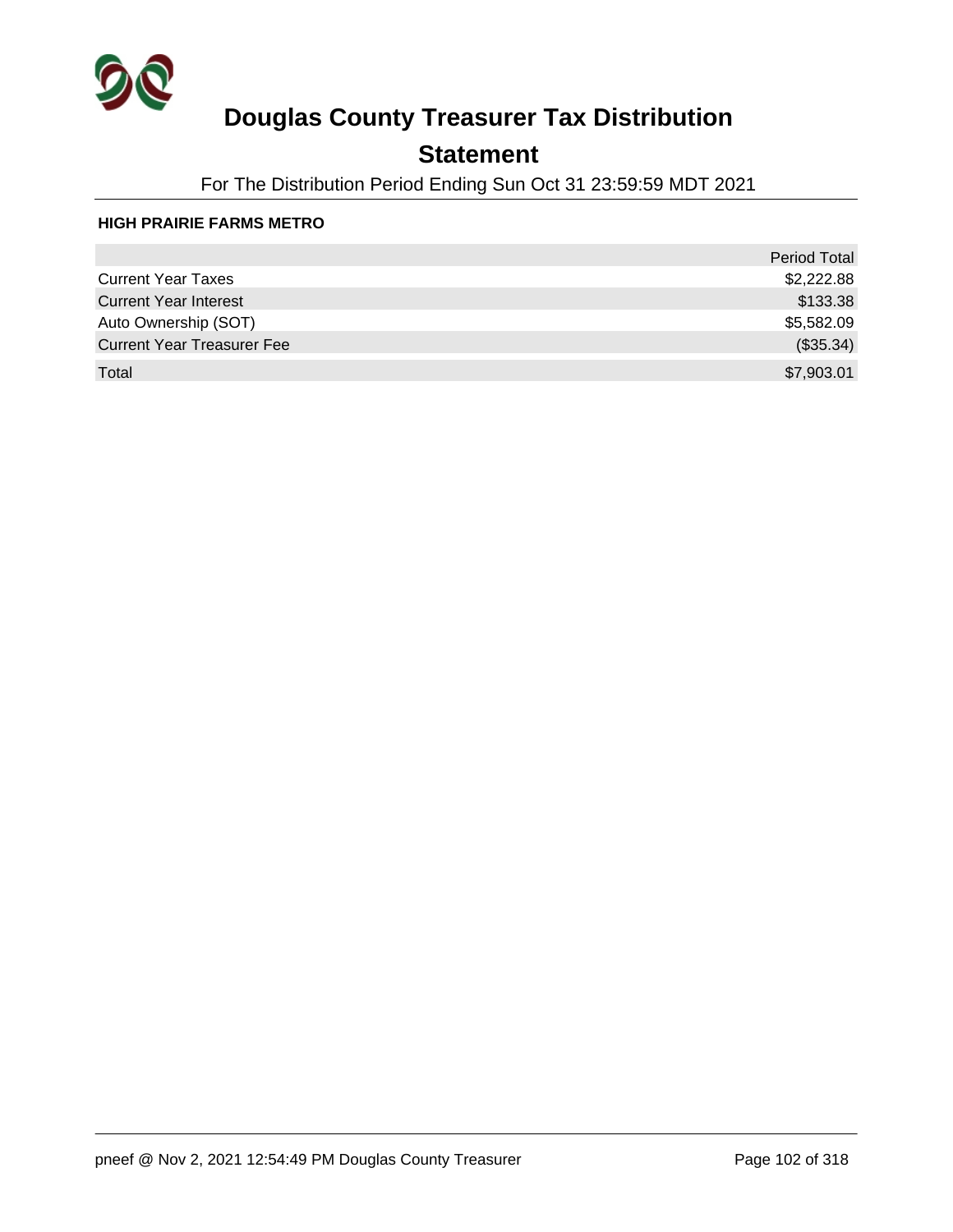

## **Statement**

For The Distribution Period Ending Sun Oct 31 23:59:59 MDT 2021

### **CHERRY CREEK BASIN**

|                                         | <b>Period Total</b> |
|-----------------------------------------|---------------------|
| <b>Current Year Taxes</b>               | \$2,389.41          |
| <b>Prior Year Taxes</b>                 | \$53.89             |
| <b>Current Year TIF Expense</b>         | (\$27.43)           |
| Prior Year TIF Expense                  | (\$0.63)            |
| <b>Current Year Value Adjustment</b>    | (\$0.05)            |
| Prior Year Value Adjustment (Abatement) | (\$5.97)            |
| <b>Current Year Interest</b>            | \$136.46            |
| <b>Prior Year Interest</b>              | \$2.28              |
| Prior Year Interest Value Adjustment    | (\$2.39)            |
| Auto Ownership (SOT)                    | \$11,657.98         |
| <b>Current Year Treasurer Fee</b>       | (\$37.49)           |
| <b>Prior Year Treasurer Fee</b>         | (\$0.75)            |
| Total                                   | \$14,165.31         |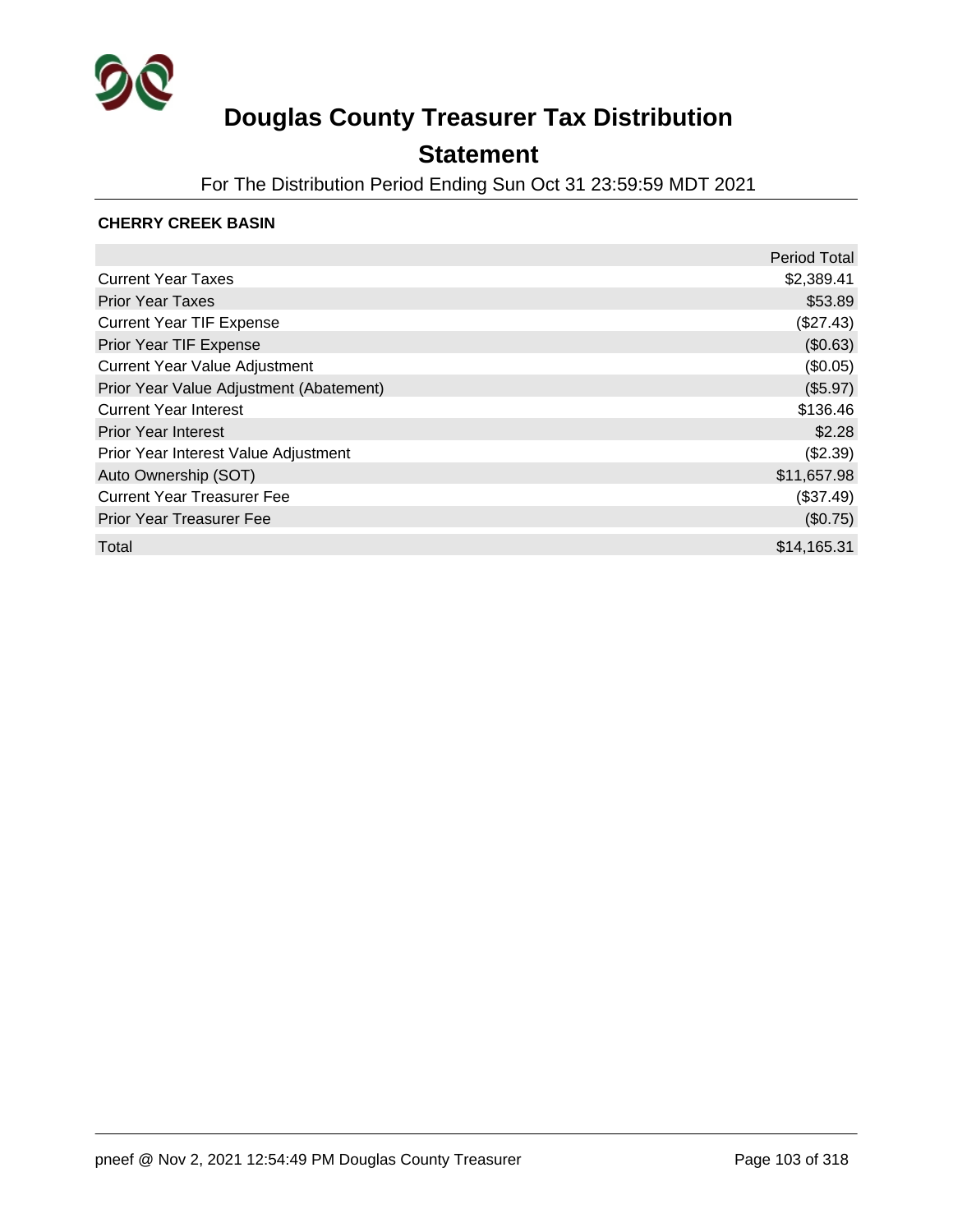

## **Statement**

For The Distribution Period Ending Sun Oct 31 23:59:59 MDT 2021

#### **MOUNTAIN COMMUNITY FIRE**

|                                   | <b>Period Total</b> |
|-----------------------------------|---------------------|
| <b>Current Year Taxes</b>         | \$254.28            |
| <b>Current Year Interest</b>      | \$15.26             |
| Auto Ownership (SOT)              | \$401.33            |
| <b>Current Year Treasurer Fee</b> | (\$4.05)            |
| Total                             | \$666.82            |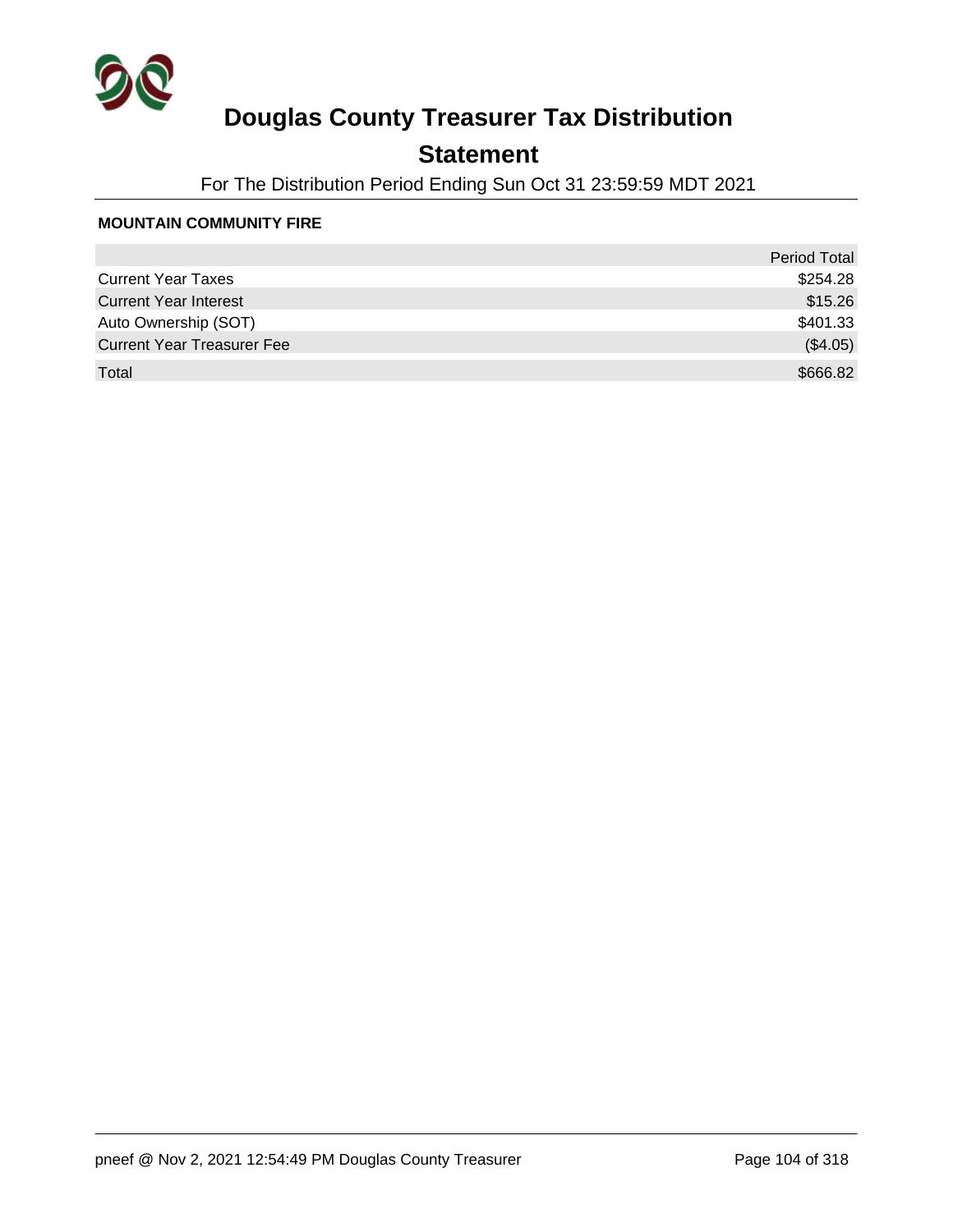

## **Statement**

For The Distribution Period Ending Sun Oct 31 23:59:59 MDT 2021

### **DOUGLAS COUNTY LIBRARIES**

|                                         | <b>Period Total</b> |
|-----------------------------------------|---------------------|
| <b>Current Year Taxes</b>               | \$38,425.87         |
| <b>Prior Year Taxes</b>                 | \$938.22            |
| <b>Current Year TIF Expense</b>         | (\$240.34)          |
| Prior Year TIF Expense                  | (\$5.69)            |
| <b>Current Year Value Adjustment</b>    | (\$0.39)            |
| Prior Year Value Adjustment (Abatement) | (\$134.94)          |
| <b>Current Year Interest</b>            | \$2,226.17          |
| <b>Prior Year Interest</b>              | \$59.01             |
| Prior Year Interest Value Adjustment    | (\$66.61)           |
| Auto Ownership (SOT)                    | \$249,622.34        |
| <b>Current Year Treasurer Fee</b>       | (\$606.31)          |
| <b>Prior Year Treasurer Fee</b>         | (\$12.84)           |
| Total                                   | \$290,204.49        |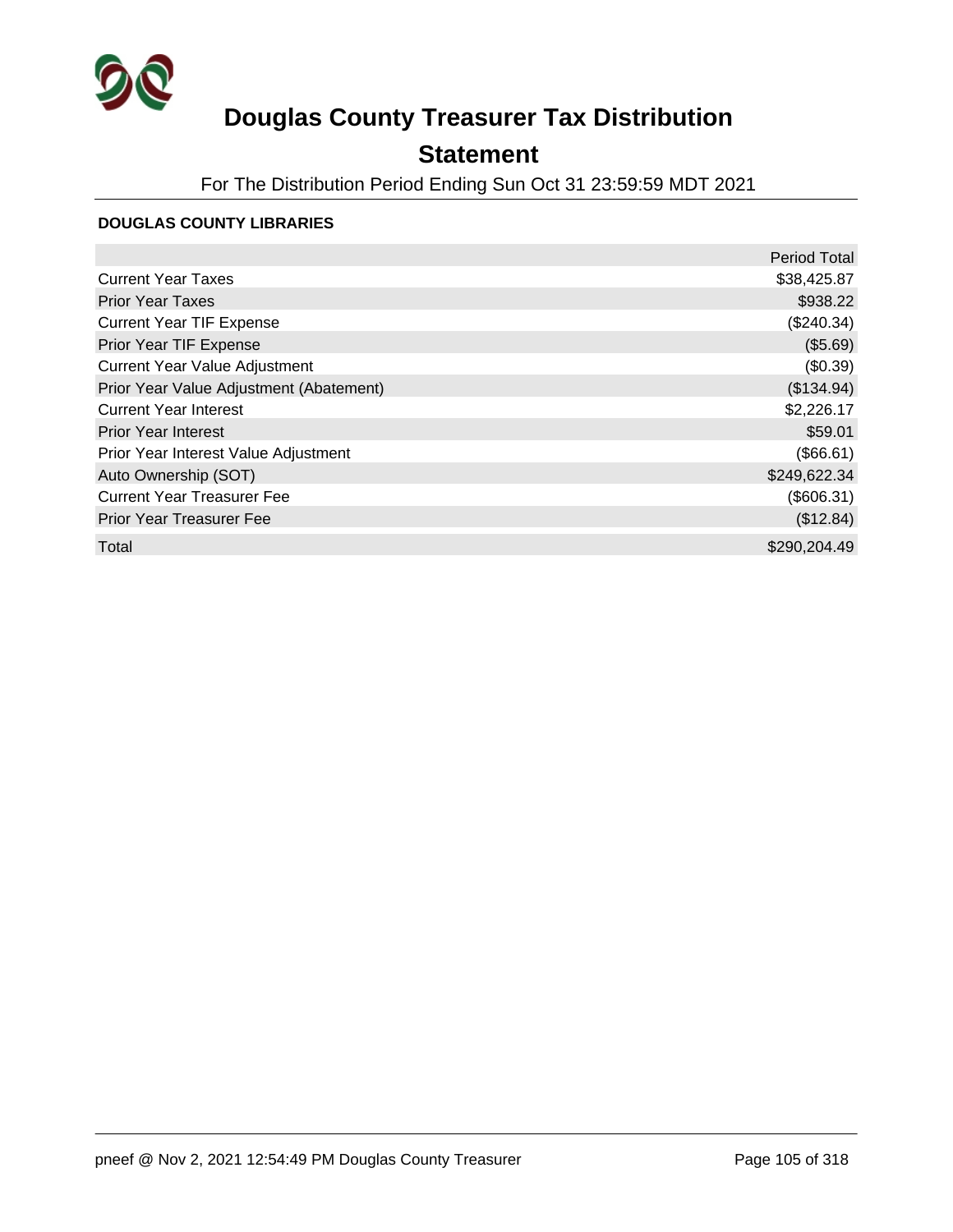

## **Statement**

For The Distribution Period Ending Sun Oct 31 23:59:59 MDT 2021

### **URBAN DRN & FLOOD S PLATTE**

|                                         | <b>Period Total</b> |
|-----------------------------------------|---------------------|
| <b>Current Year Taxes</b>               | \$739.47            |
| <b>Prior Year Taxes</b>                 | \$17.12             |
| <b>Current Year TIF Expense</b>         | (\$5.74)            |
| Prior Year TIF Expense                  | (\$0.14)            |
| <b>Current Year Value Adjustment</b>    | (\$0.01)            |
| Prior Year Value Adjustment (Abatement) | (\$2.05)            |
| <b>Current Year Interest</b>            | \$42.77             |
| <b>Prior Year Interest</b>              | \$0.68              |
| Prior Year Interest Value Adjustment    | (\$1.01)            |
| Auto Ownership (SOT)                    | \$4,713.85          |
| <b>Current Year Treasurer Fee</b>       | (\$11.49)           |
| <b>Prior Year Treasurer Fee</b>         | (\$0.22)            |
| Total                                   | \$5,493.23          |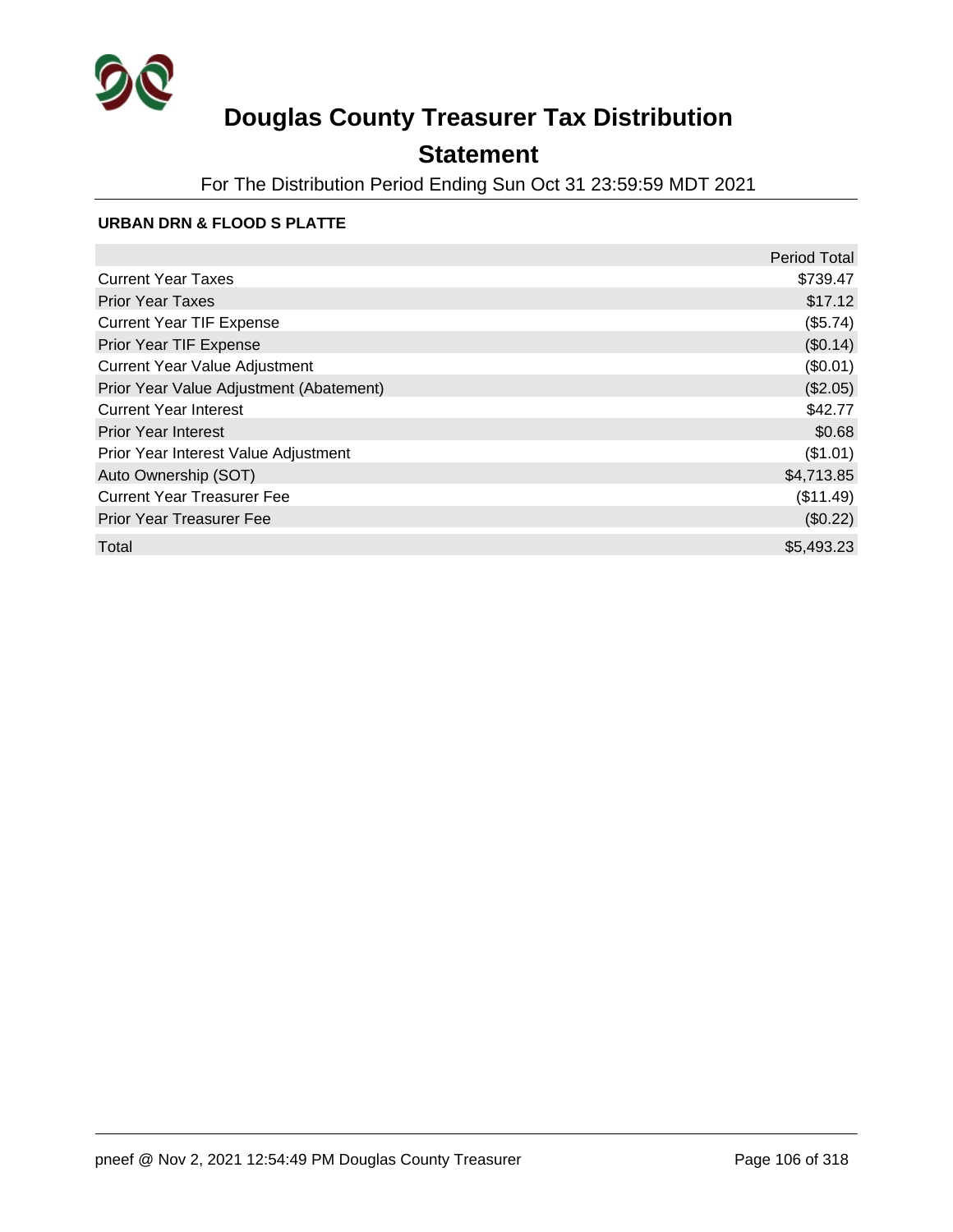

## **Statement**

For The Distribution Period Ending Sun Oct 31 23:59:59 MDT 2021

#### **SOUTHGATE WATER BOND DEBT**

 $\sf Total$   $\$0.00$ 

Period Total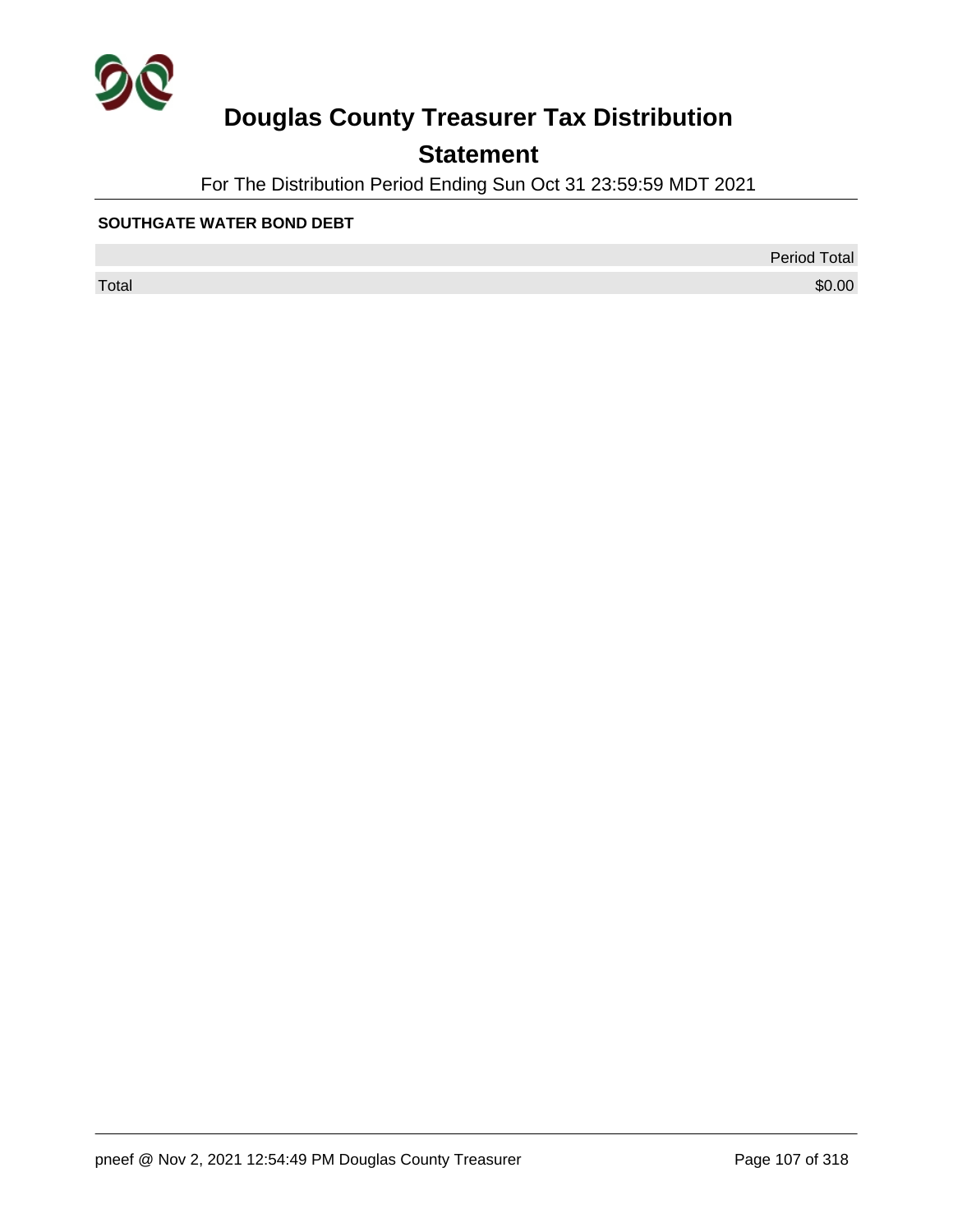

## **Statement**

For The Distribution Period Ending Sun Oct 31 23:59:59 MDT 2021

#### **HIDDEN POINTE METRO DISTRICT**

|                      | <b>Period Total</b> |
|----------------------|---------------------|
| Auto Ownership (SOT) | \$654.17            |
| Total                | \$654.17            |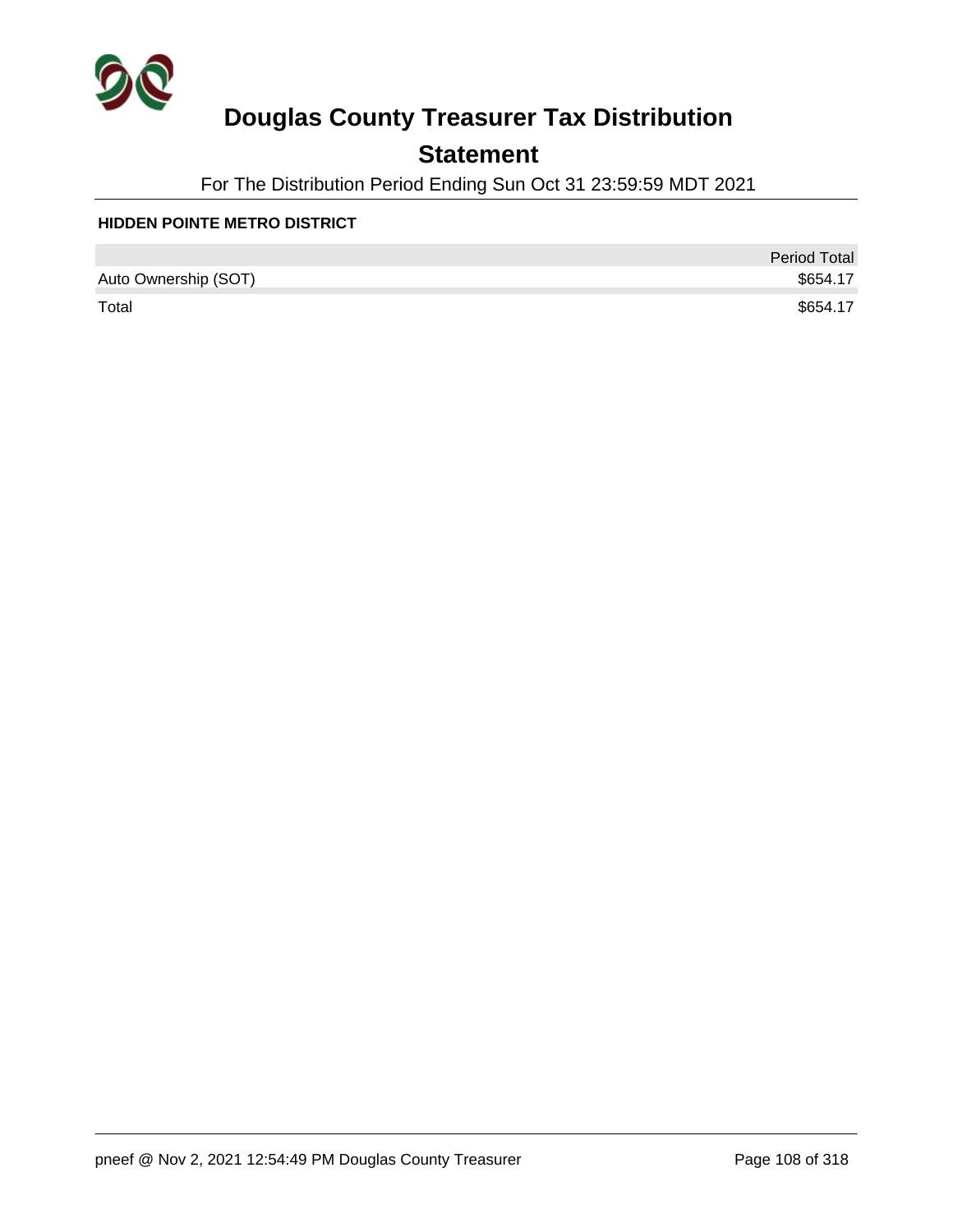

## **Statement**

For The Distribution Period Ending Sun Oct 31 23:59:59 MDT 2021

#### **OMNIPARK METRO DIST**

|                                   | <b>Period Total</b> |
|-----------------------------------|---------------------|
| <b>Current Year Taxes</b>         | \$1,011.06          |
| <b>Current Year Interest</b>      | \$60.66             |
| Auto Ownership (SOT)              | \$4,168.72          |
| <b>Current Year Treasurer Fee</b> | (\$16.08)           |
| Total                             | \$5,224.36          |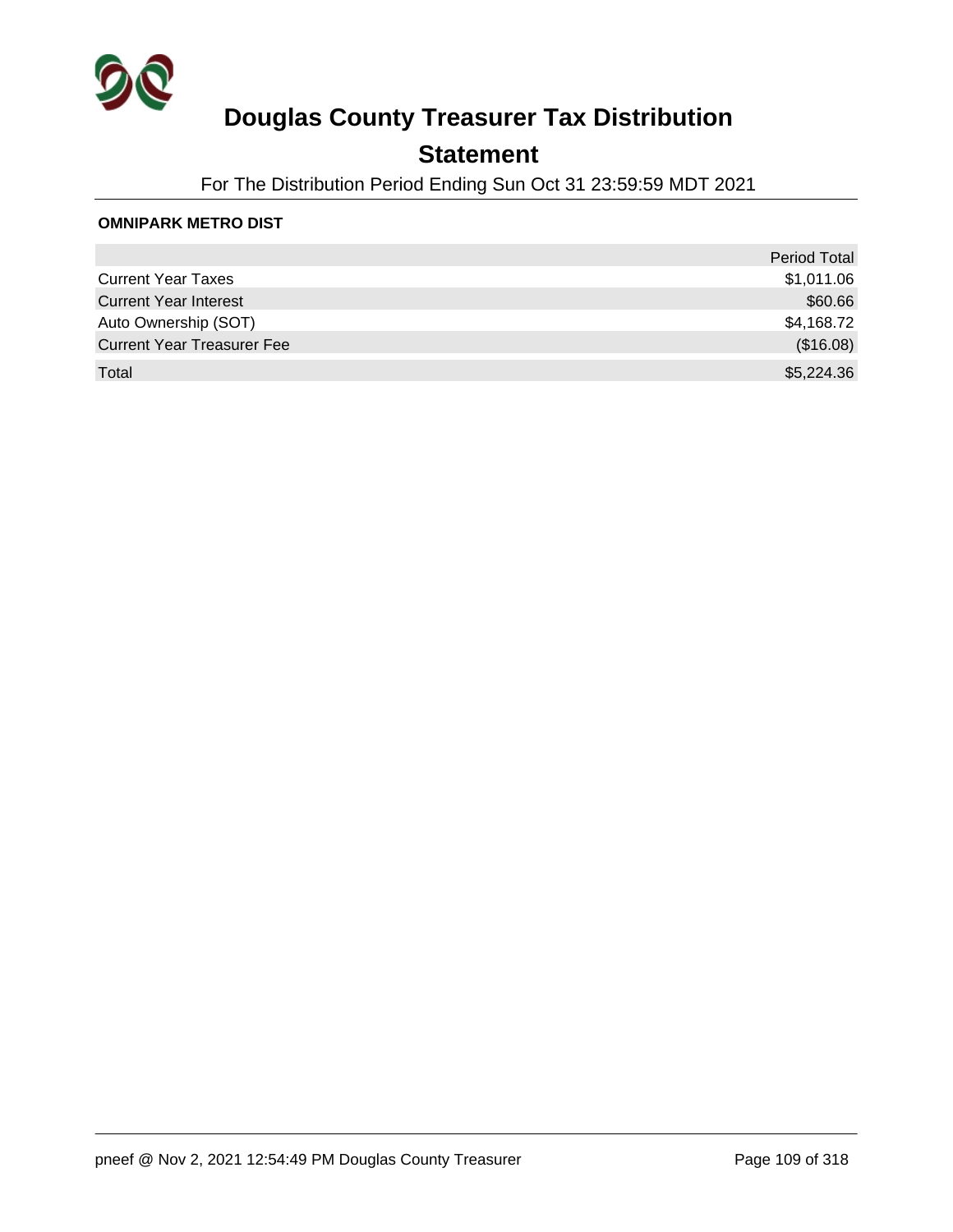

## **Statement**

For The Distribution Period Ending Sun Oct 31 23:59:59 MDT 2021

#### **HERITAGE HILLS METRO DIST**

|                      | <b>Period Total</b> |
|----------------------|---------------------|
| Auto Ownership (SOT) | \$16,768.24         |
| Total                | \$16,768.24         |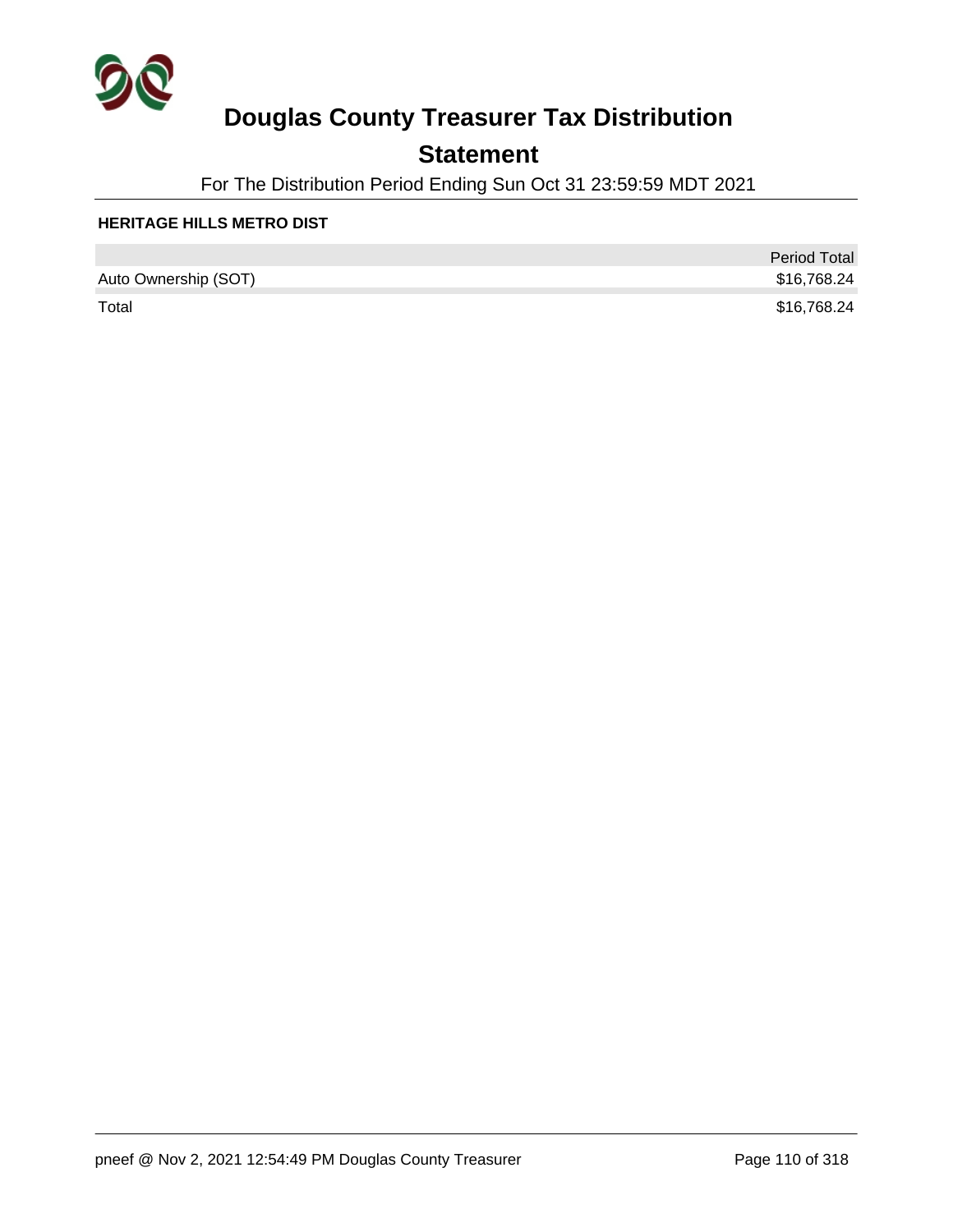

## **Statement**

For The Distribution Period Ending Sun Oct 31 23:59:59 MDT 2021

#### **CHATFIELD SOUTH WATER DISTRICT**

|                      | <b>Period Total</b> |
|----------------------|---------------------|
| Auto Ownership (SOT) | \$291.54            |
| Total                | \$291.54            |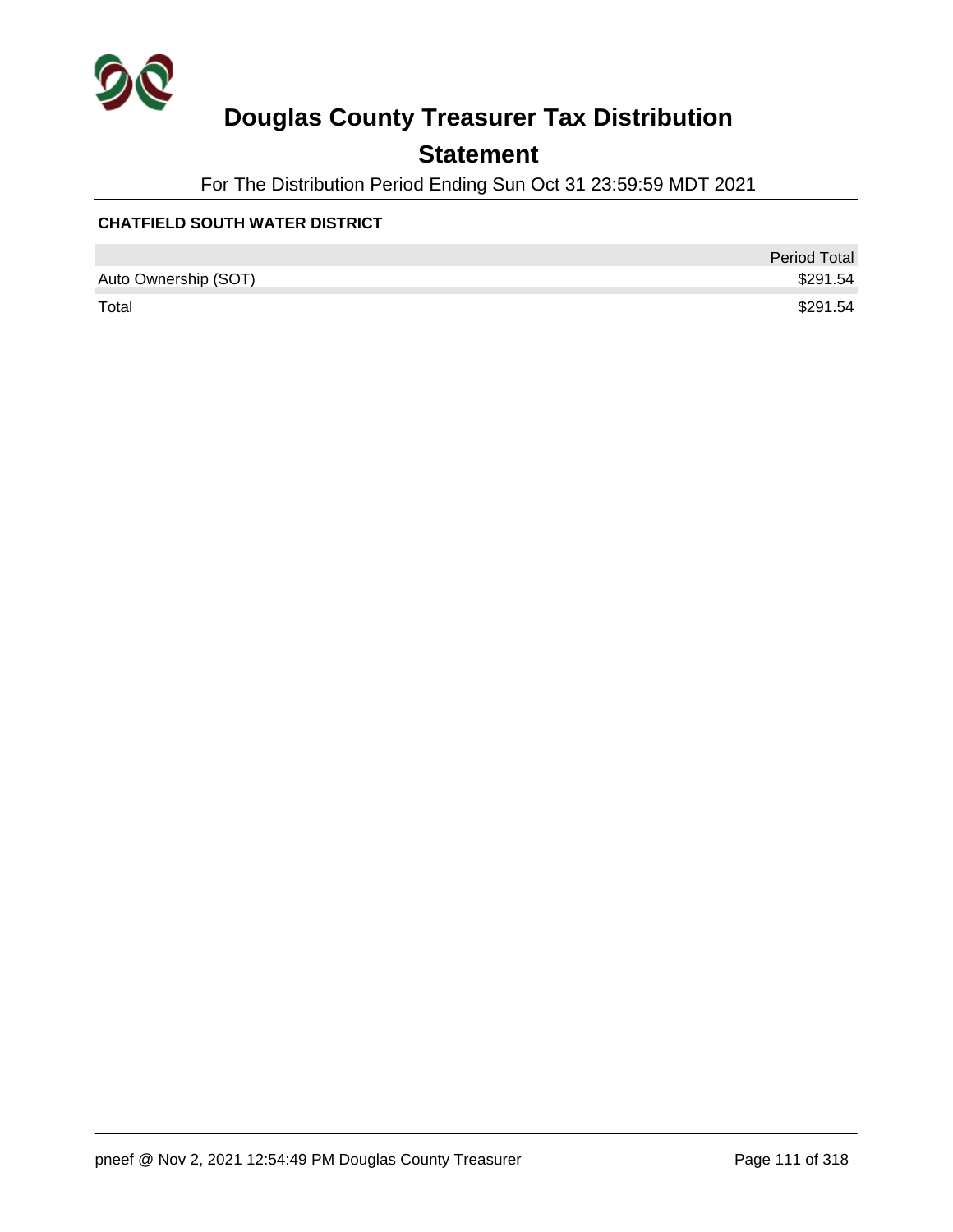

## **Statement**

For The Distribution Period Ending Sun Oct 31 23:59:59 MDT 2021

#### **COMPARK BUSINESS CAMPUS**

|                                   | Period Total |
|-----------------------------------|--------------|
| <b>Current Year Taxes</b>         | \$37,658.76  |
| <b>Current Year Interest</b>      | \$2,259.52   |
| Auto Ownership (SOT)              | \$18,319.84  |
| <b>Current Year Treasurer Fee</b> | (\$598.78)   |
| Total                             | \$57,639.34  |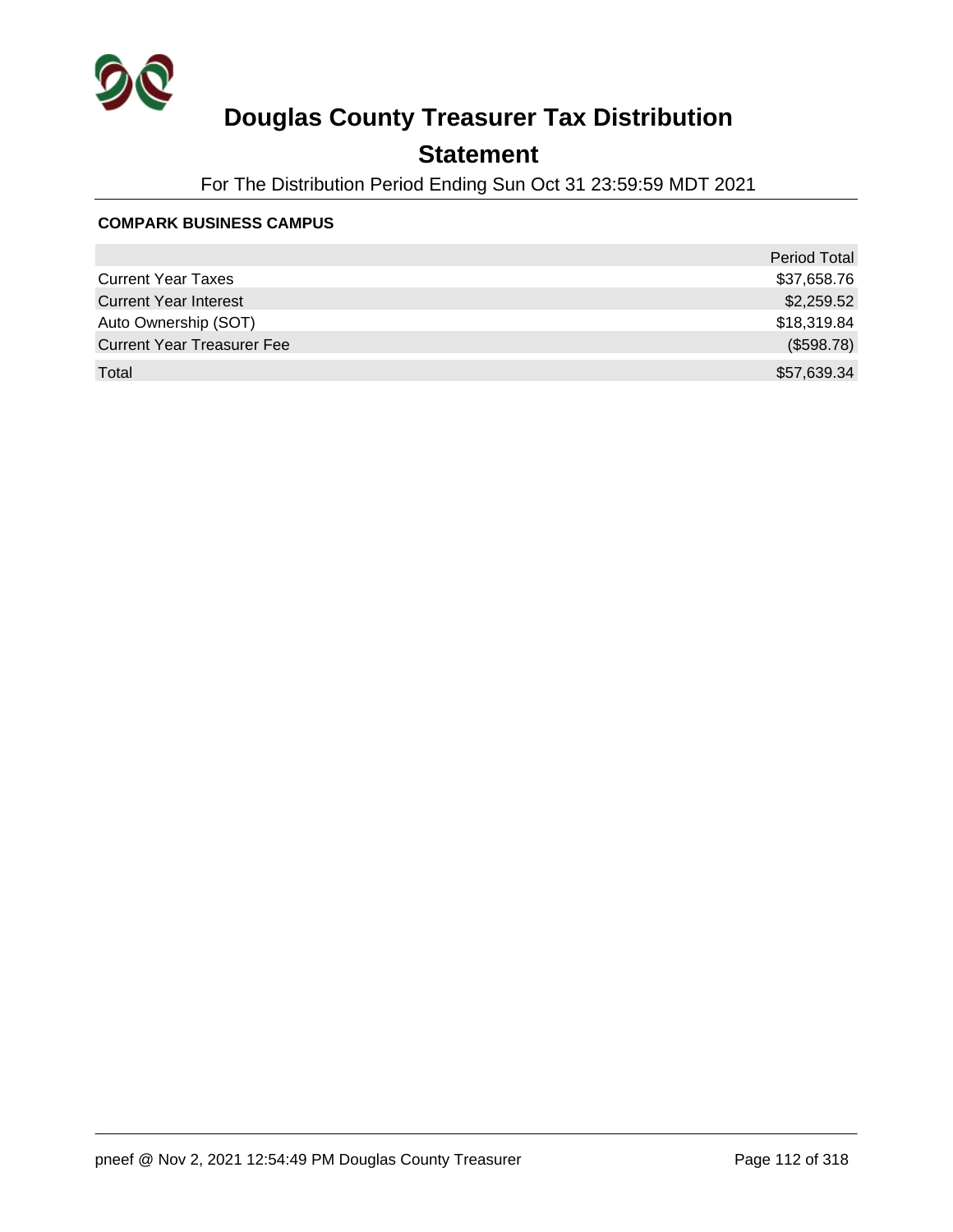

## **Statement**

For The Distribution Period Ending Sun Oct 31 23:59:59 MDT 2021

#### **CONSOLIDATED BELL MOUNTAIN**

|                      | <b>Period Total</b> |
|----------------------|---------------------|
| Auto Ownership (SOT) | \$10,418.43         |
| Total                | \$10,418.43         |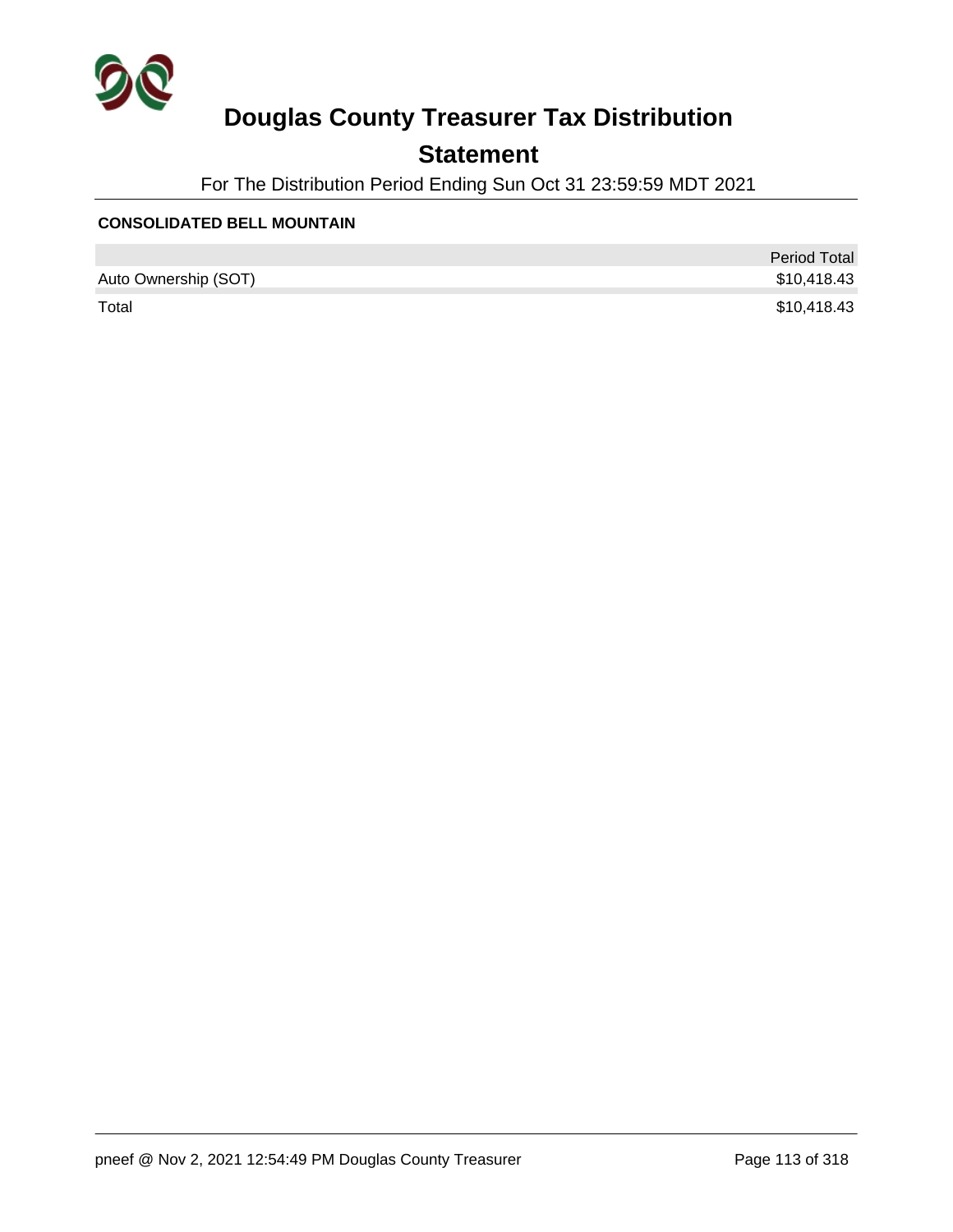

## **Statement**

For The Distribution Period Ending Sun Oct 31 23:59:59 MDT 2021

#### **WEST METRO FIRE PROTECTION DISTRICT**

|                                         | <b>Period Total</b> |
|-----------------------------------------|---------------------|
| <b>Current Year Taxes</b>               | \$1,394.85          |
| Prior Year Value Adjustment (Abatement) | (\$281.01)          |
| <b>Current Year Interest</b>            | \$72.95             |
| Prior Year Interest Value Adjustment    | (\$154.56)          |
| Auto Ownership (SOT)                    | \$17,214.38         |
| <b>Current Year Treasurer Fee</b>       | (\$22.02)           |
| <b>Prior Year Treasurer Fee</b>         | \$4.22              |
| Total                                   | \$18,228.81         |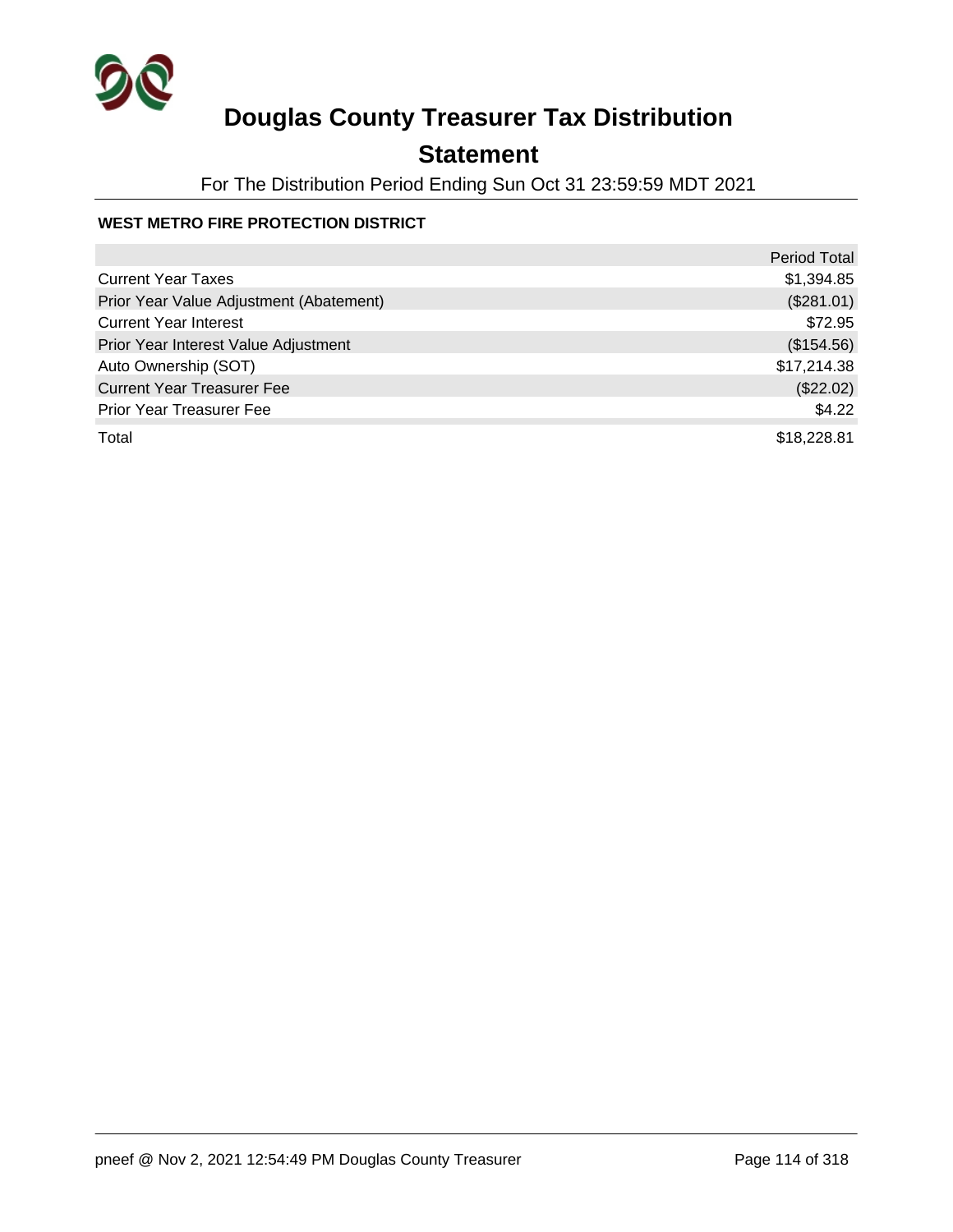

## **Statement**

For The Distribution Period Ending Sun Oct 31 23:59:59 MDT 2021

#### **PINERY WEST METRO DISTRICT #2**

|                                   | <b>Period Total</b> |
|-----------------------------------|---------------------|
| <b>Current Year Taxes</b>         | \$9,758.25          |
| <b>Current Year Interest</b>      | \$573.01            |
| Auto Ownership (SOT)              | \$19,006.53         |
| <b>Current Year Treasurer Fee</b> | (\$154.97)          |
| Total                             | \$29,182.82         |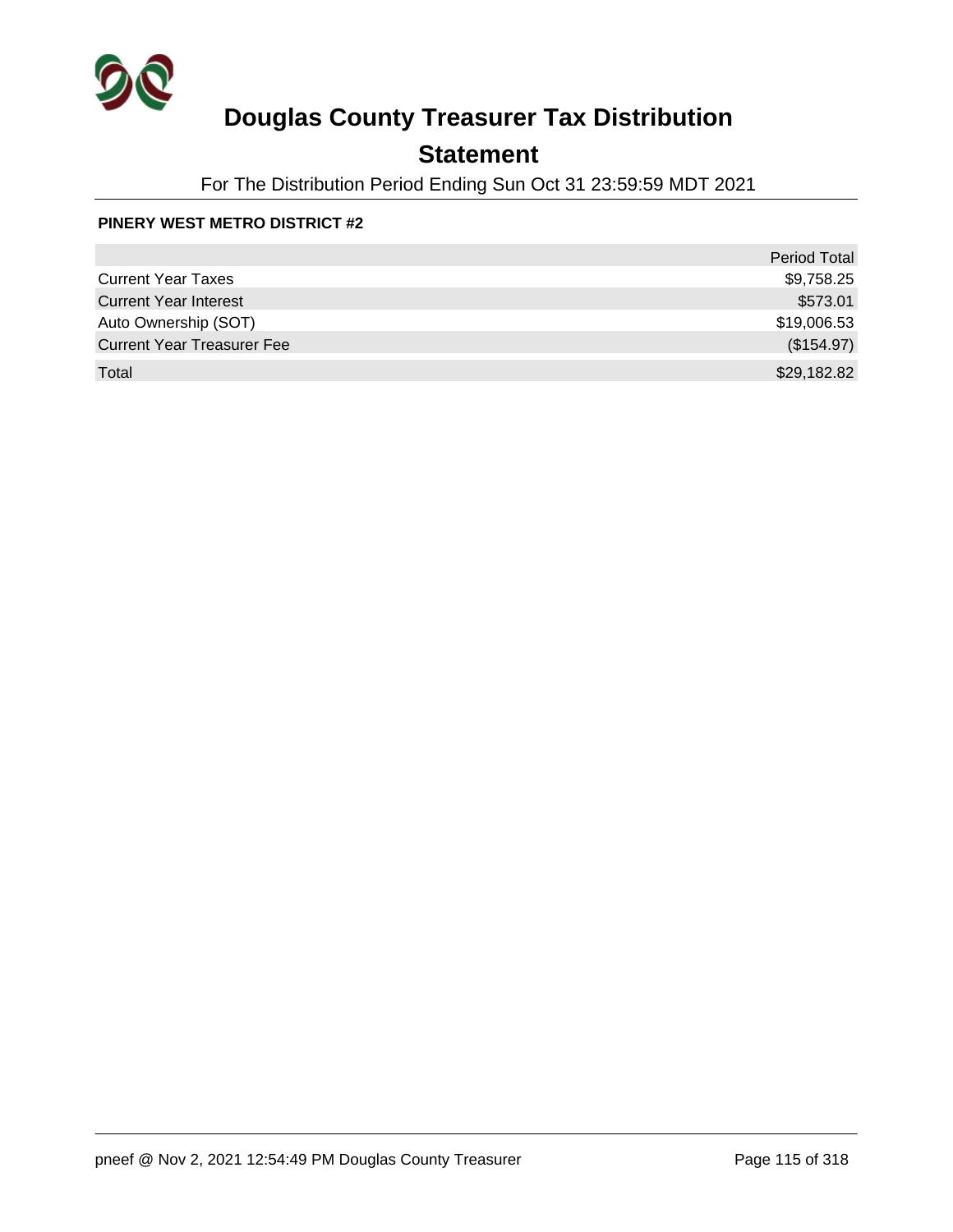

## **Statement**

For The Distribution Period Ending Sun Oct 31 23:59:59 MDT 2021

#### **MERIDIAN METRO DEBT SERVICE**

|                      | <b>Period Total</b> |
|----------------------|---------------------|
| Auto Ownership (SOT) | \$2,826.90          |
| Total                | \$2,826.90          |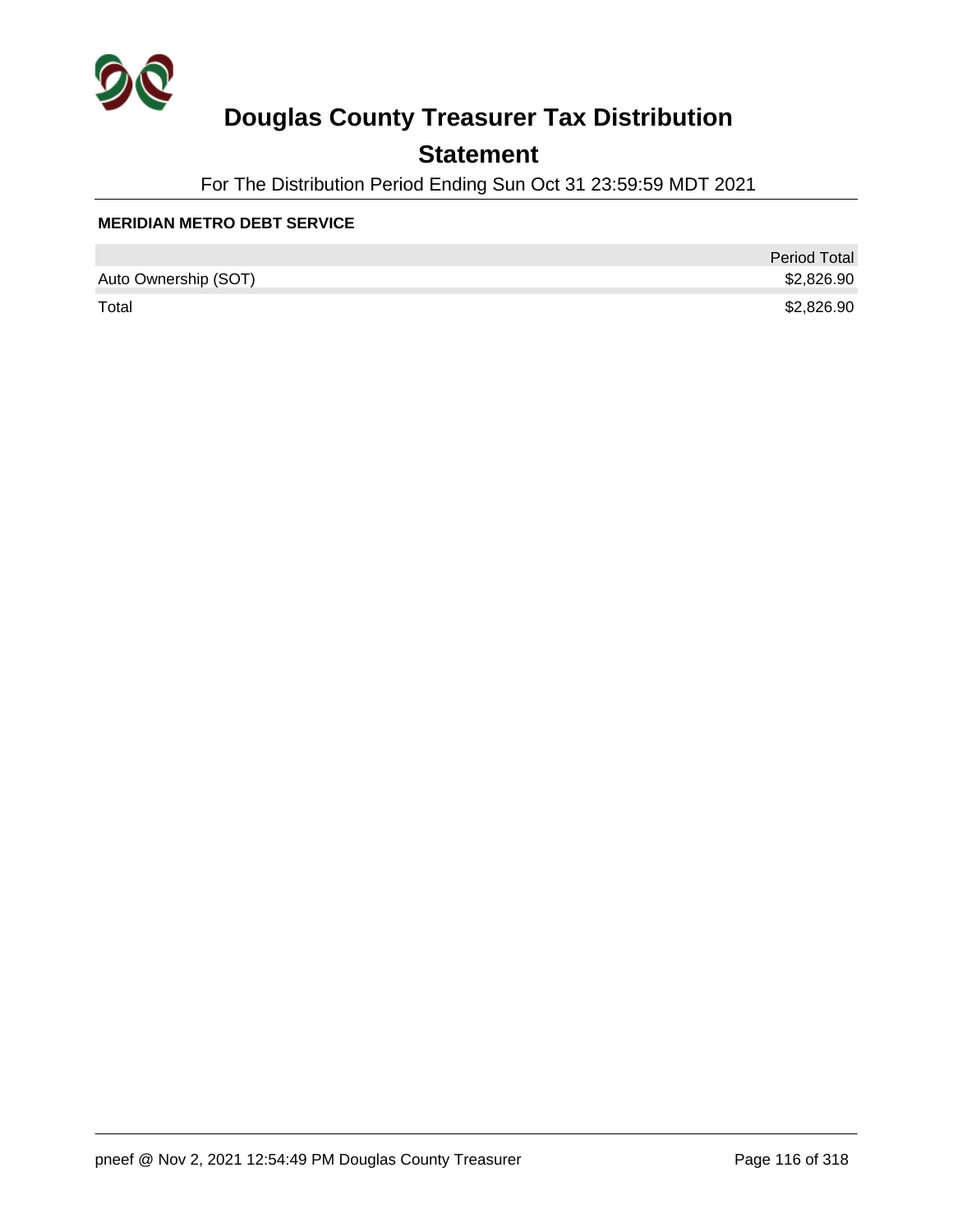

## **Statement**

For The Distribution Period Ending Sun Oct 31 23:59:59 MDT 2021

#### **CONCORD METRO DIST**

|                                   | <b>Period Total</b> |
|-----------------------------------|---------------------|
| <b>Current Year Taxes</b>         | \$3,747.87          |
| <b>Current Year Interest</b>      | \$224.87            |
| Auto Ownership (SOT)              | \$3,080.81          |
| <b>Current Year Treasurer Fee</b> | (\$59.59)           |
| Total                             | \$6,993.96          |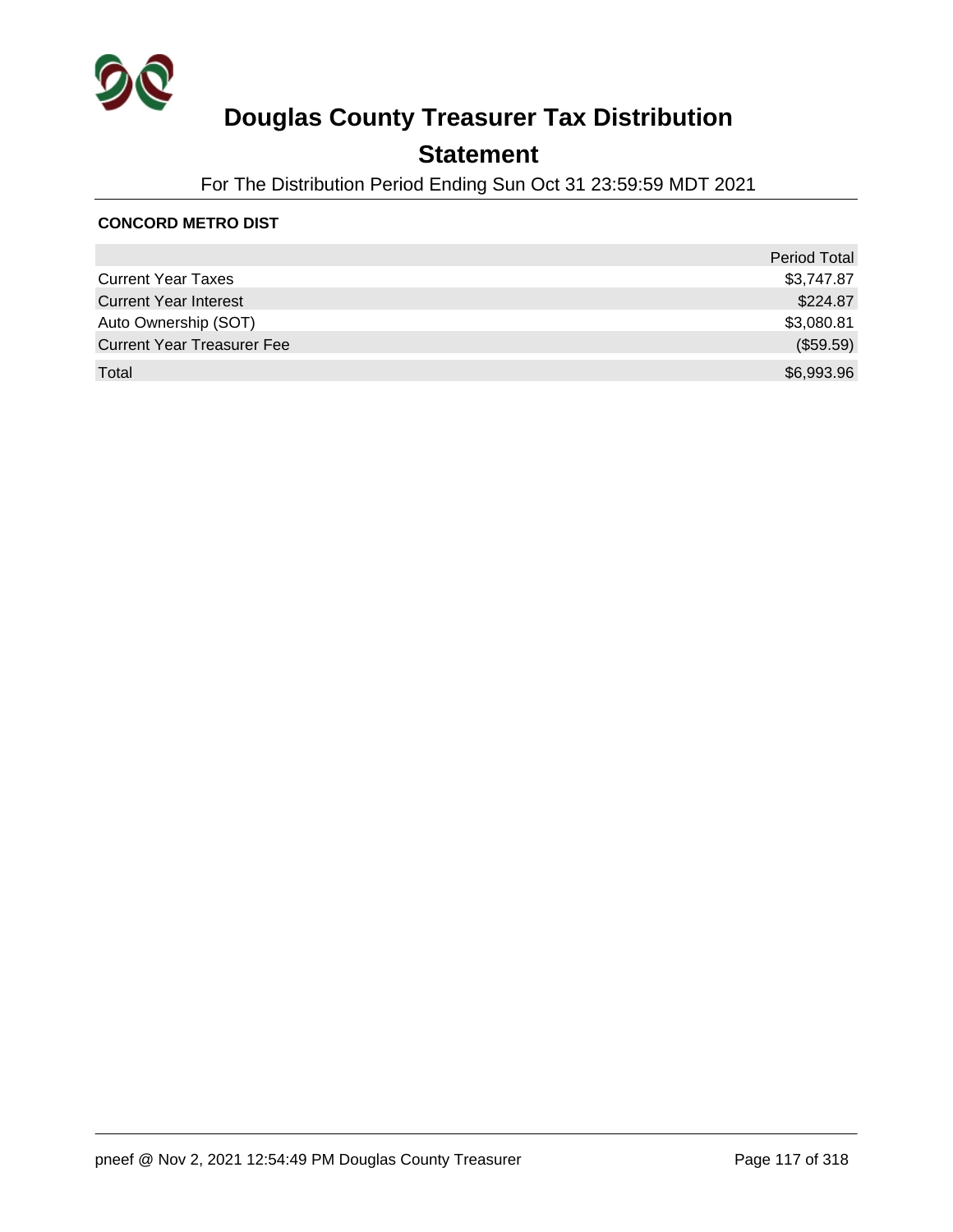

## **Statement**

For The Distribution Period Ending Sun Oct 31 23:59:59 MDT 2021

#### **SOUTH MERIDIAN METRO DIST**

|                                 | <b>Period Total</b> |
|---------------------------------|---------------------|
| <b>Prior Year Interest</b>      | \$16.40             |
| Auto Ownership (SOT)            | \$2,836.46          |
| <b>Prior Year Treasurer Fee</b> | (\$0.24)            |
| Total                           | \$2,852.62          |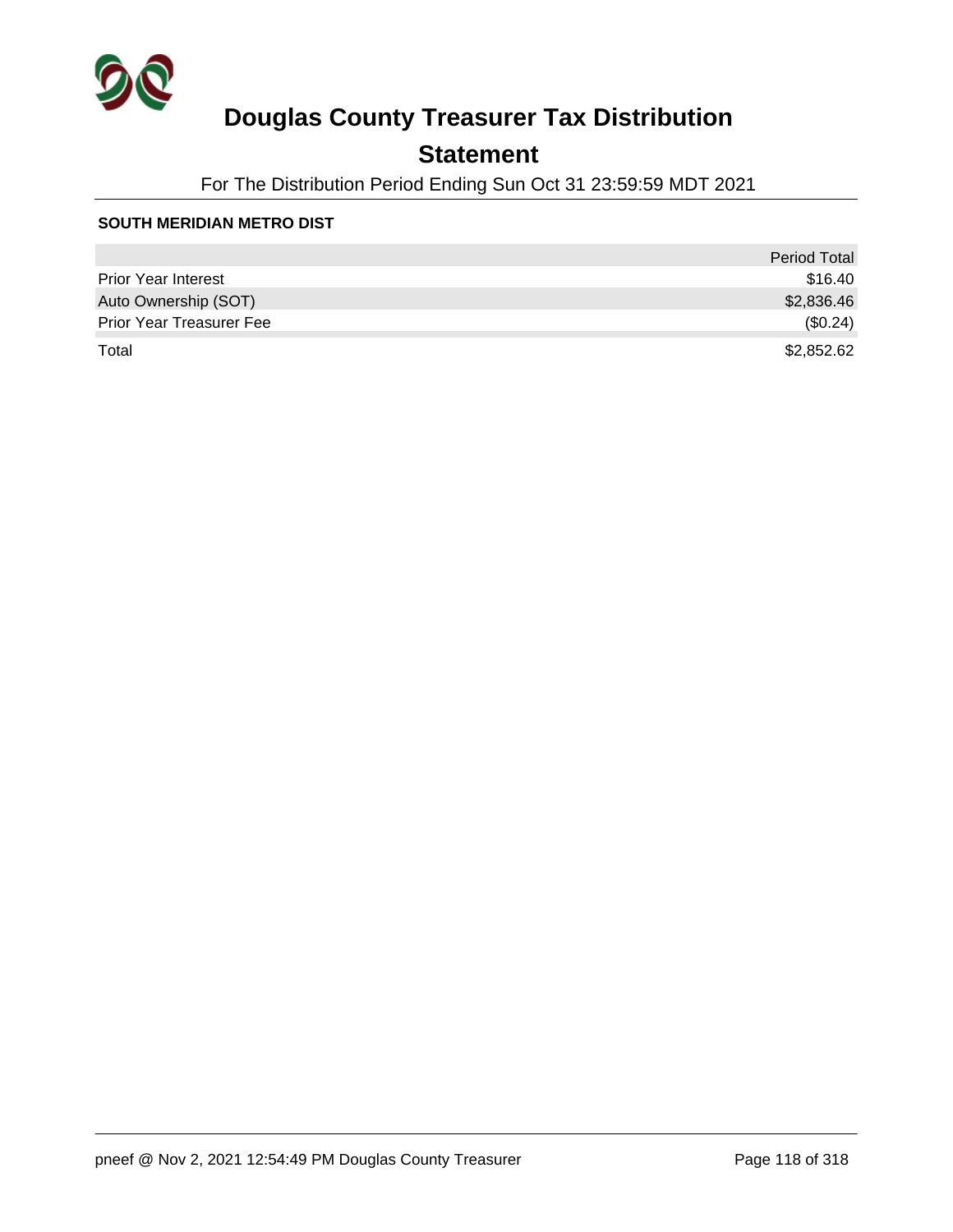

## **Statement**

For The Distribution Period Ending Sun Oct 31 23:59:59 MDT 2021

#### **SOUTH MERIDIAN METRO DEBT SVC**

|                      | <b>Period Total</b> |
|----------------------|---------------------|
| Auto Ownership (SOT) | \$936.24            |
| Total                | \$936.24            |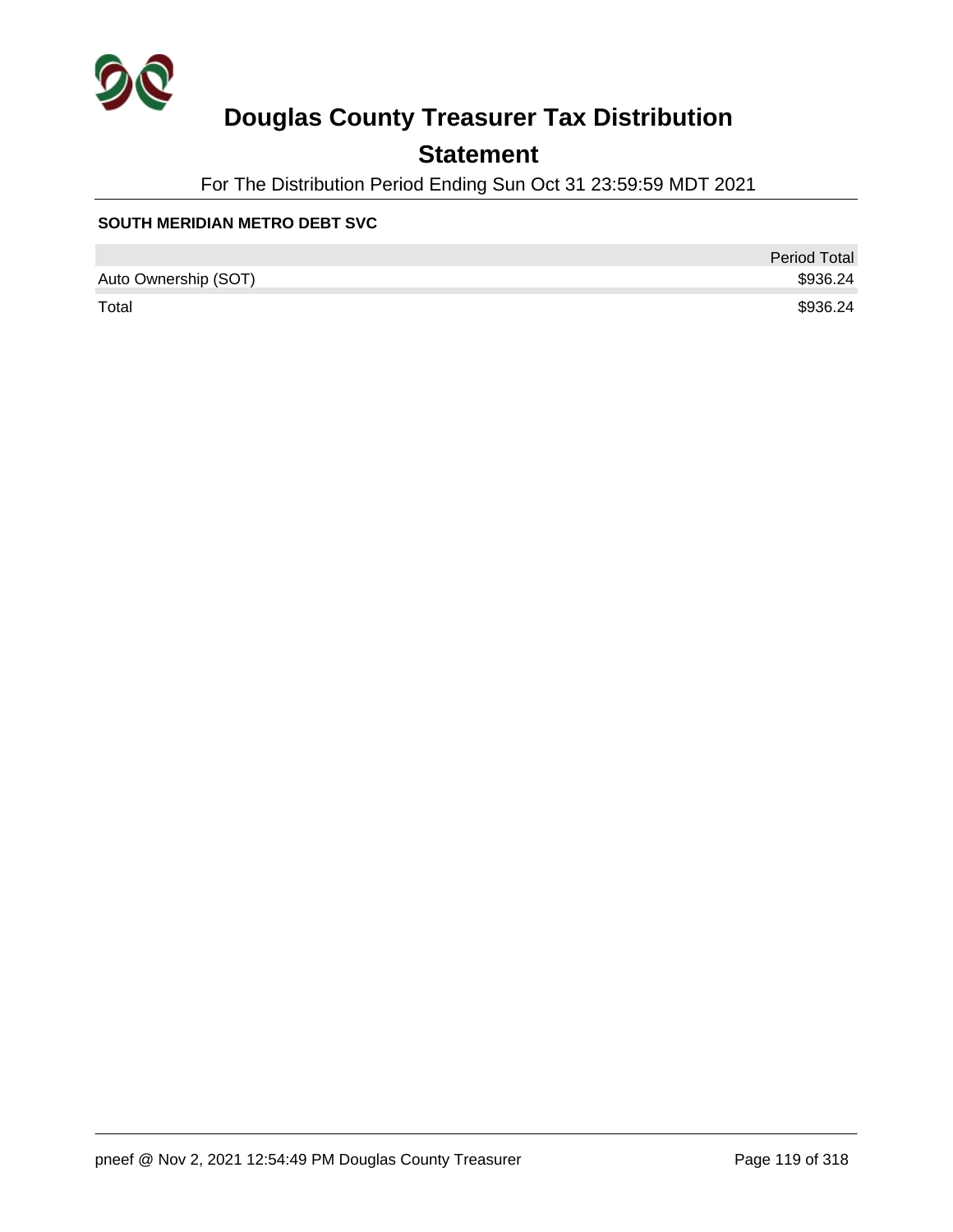

## **Statement**

For The Distribution Period Ending Sun Oct 31 23:59:59 MDT 2021

#### **FRANKTOWN BUSINESS AREA METRO DISTRICT**

|                                   | <b>Period Total</b> |
|-----------------------------------|---------------------|
| <b>Current Year Taxes</b>         | \$835.10            |
| <b>Current Year Interest</b>      | \$50.11             |
| Auto Ownership (SOT)              | \$278.41            |
| <b>Current Year Treasurer Fee</b> | (\$13.28)           |
| Total                             | \$1,150.34          |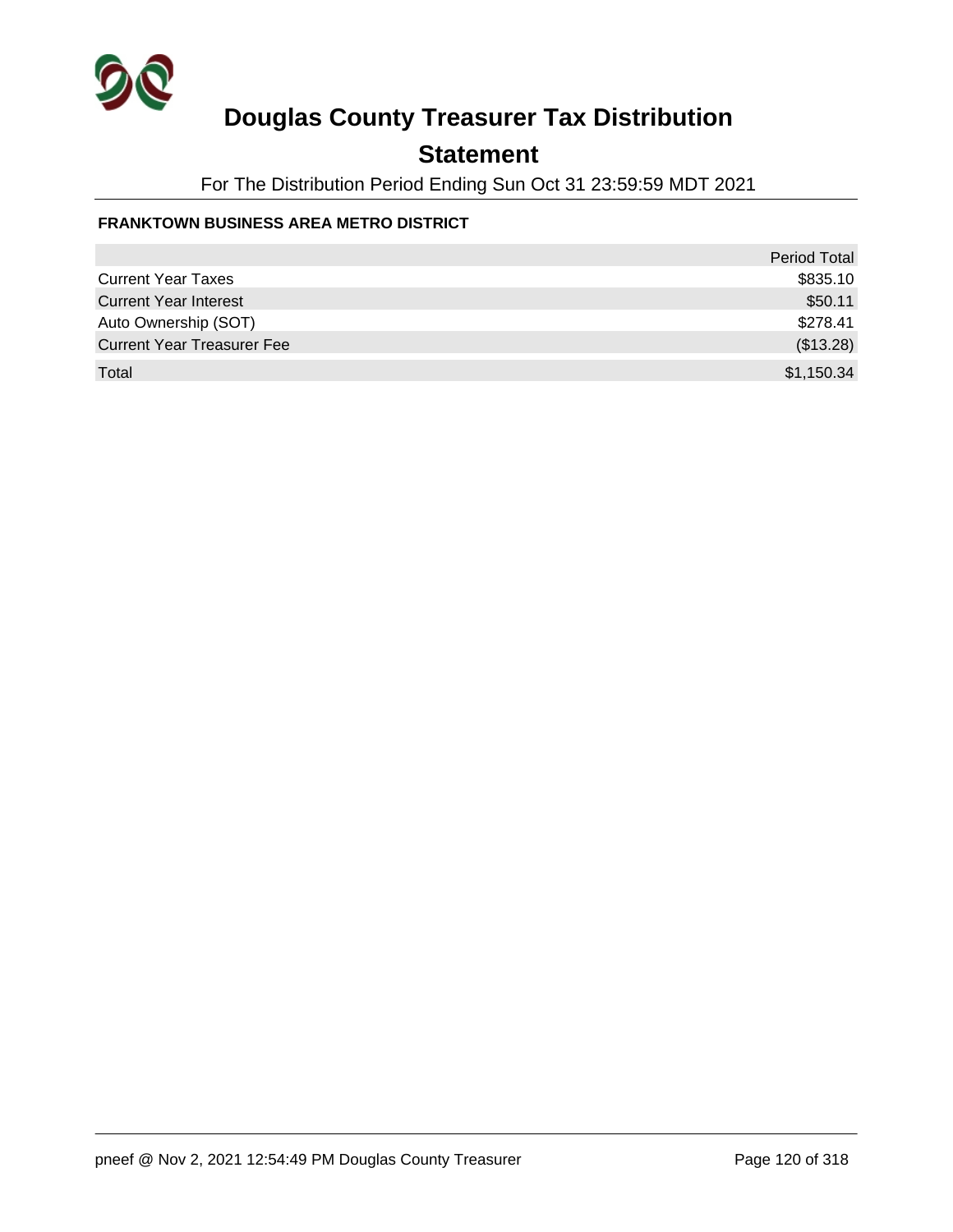

## **Statement**

For The Distribution Period Ending Sun Oct 31 23:59:59 MDT 2021

#### **CASTLE OAKS METRO DISTRICT**

|                      | <b>Period Total</b> |
|----------------------|---------------------|
| Auto Ownership (SOT) | \$12,620.56         |
| Total                | \$12,620.56         |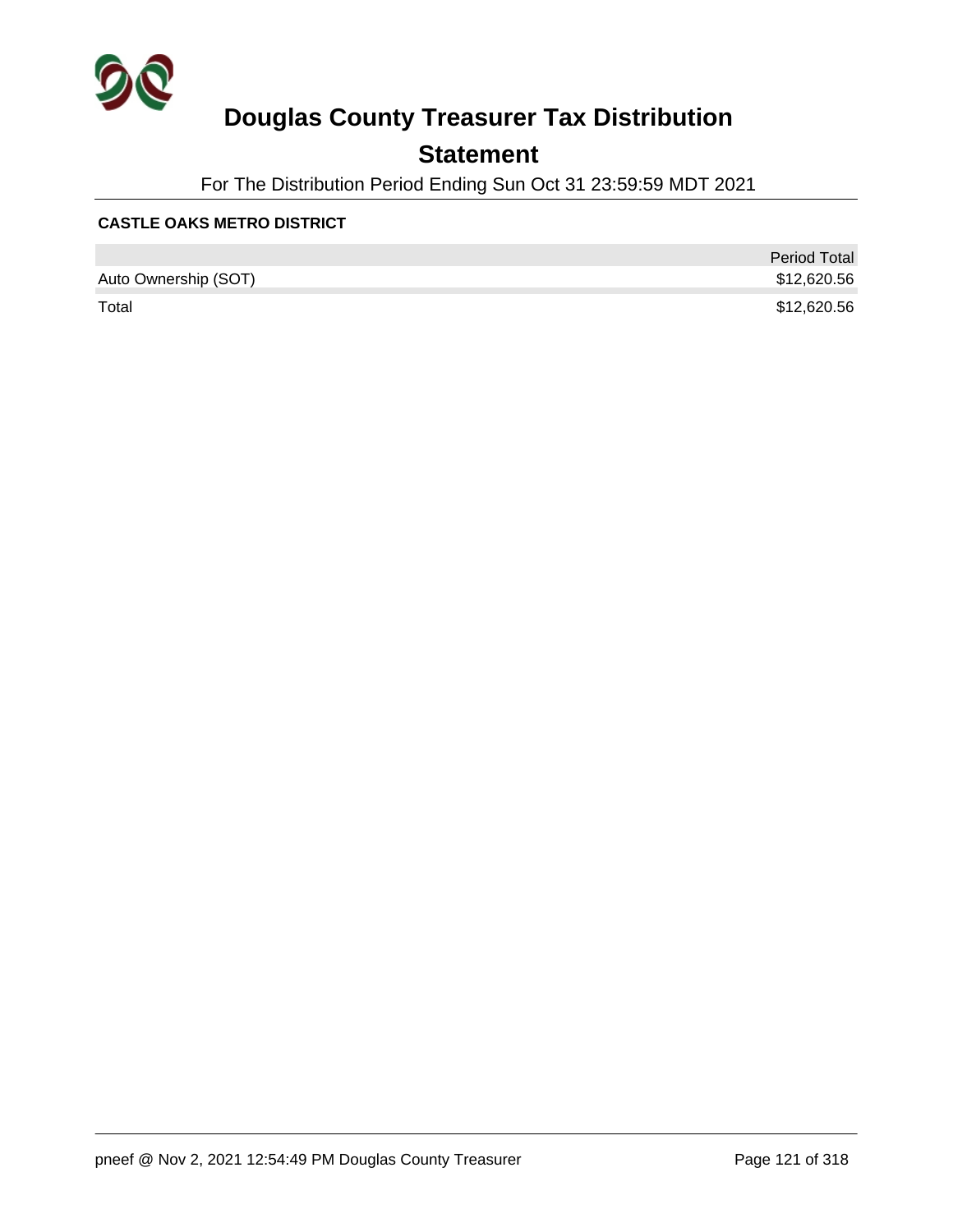

## **Statement**

For The Distribution Period Ending Sun Oct 31 23:59:59 MDT 2021

#### **CANTERBERRY CROSSING II METRO DISTRICT**

|                      | <b>Period Total</b> |
|----------------------|---------------------|
| Auto Ownership (SOT) | \$7,209.88          |
| Total                | \$7,209.88          |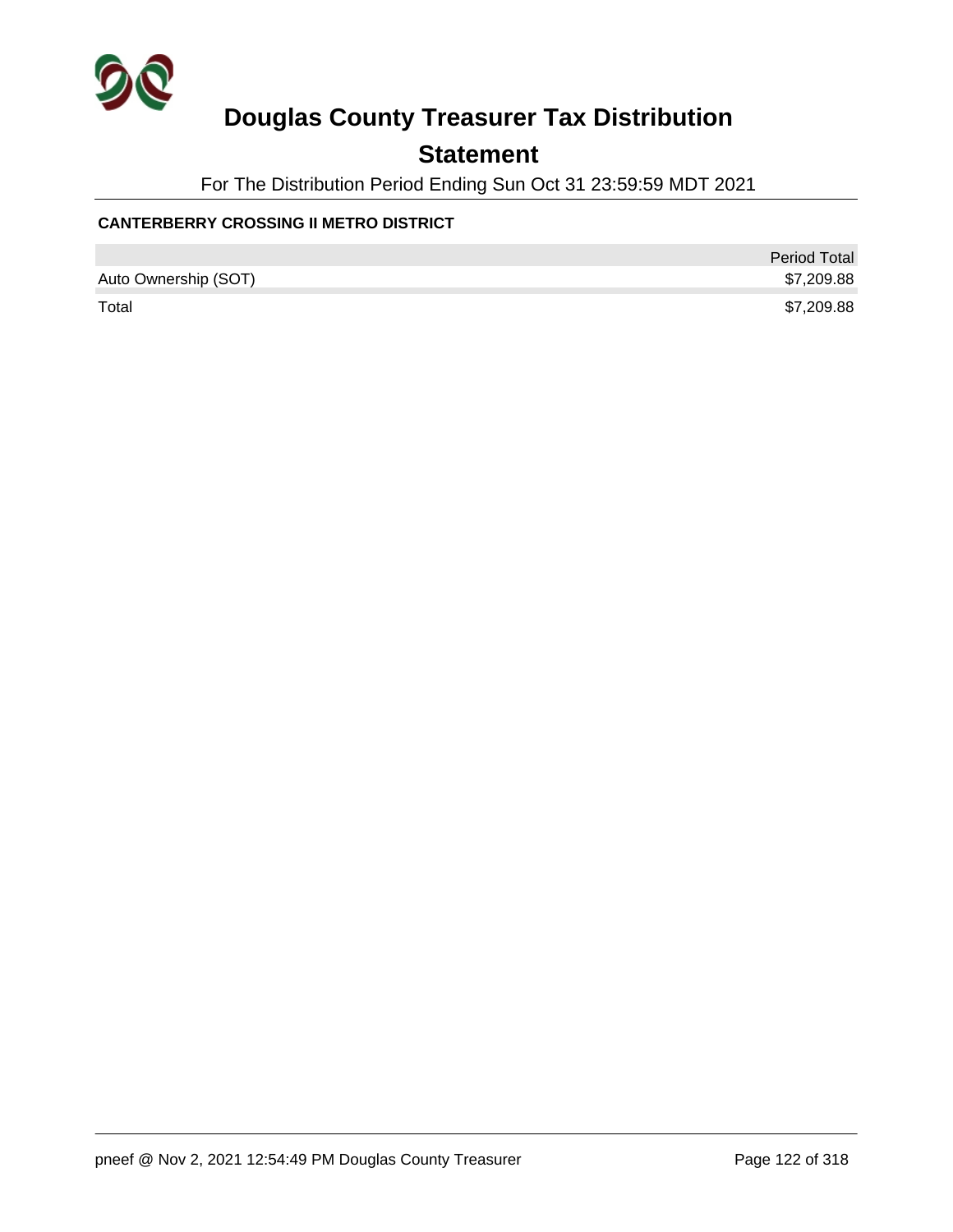

## **Statement**

For The Distribution Period Ending Sun Oct 31 23:59:59 MDT 2021

#### **SOUTH MERIDIAN METRO DIST DEBT SVC #2**

Period Total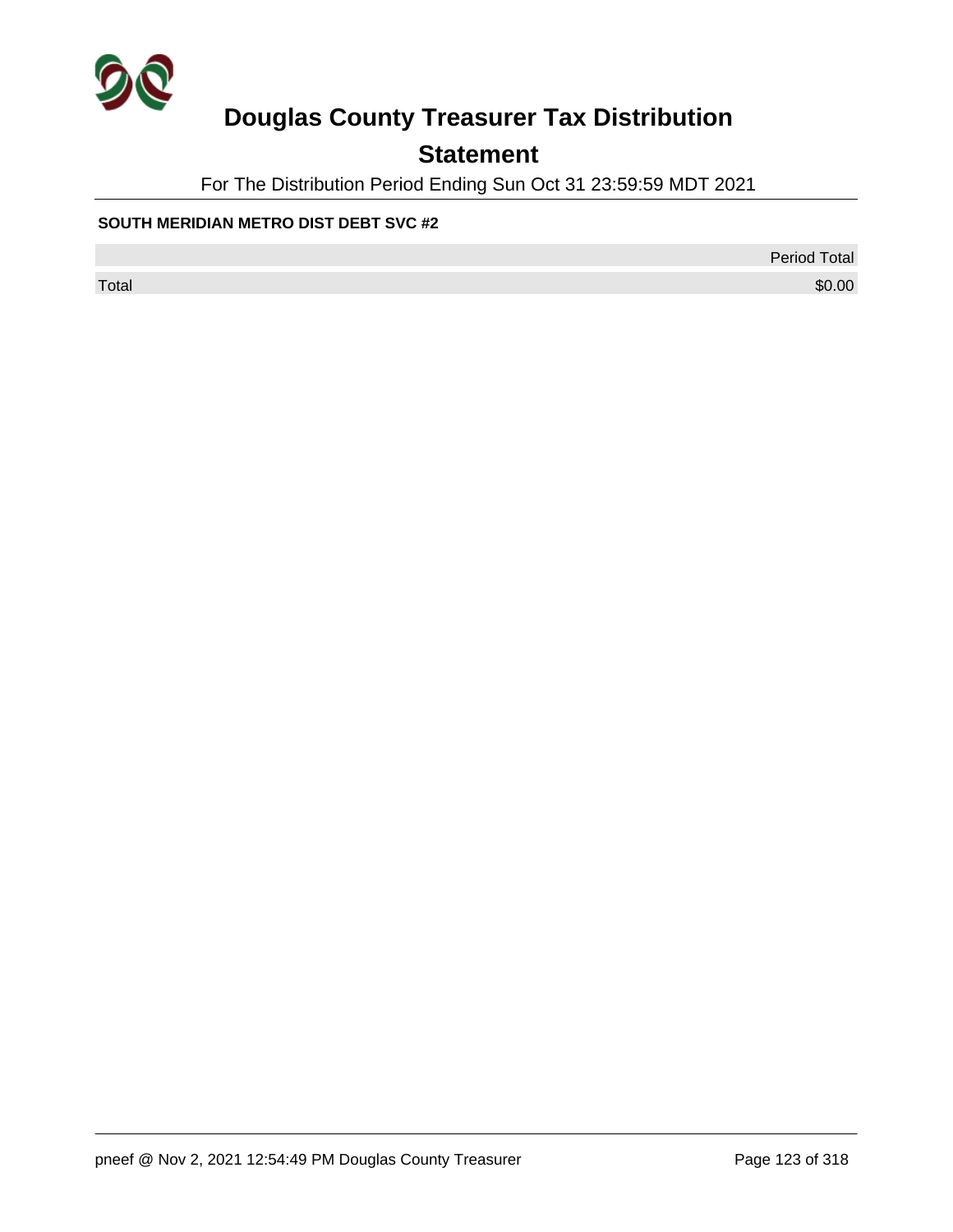

## **Statement**

For The Distribution Period Ending Sun Oct 31 23:59:59 MDT 2021

#### **NORTH MERIDIAN METRO DISTRICT**

|                      | <b>Period Total</b> |
|----------------------|---------------------|
| Auto Ownership (SOT) | \$136.88            |
| Total                | \$136.88            |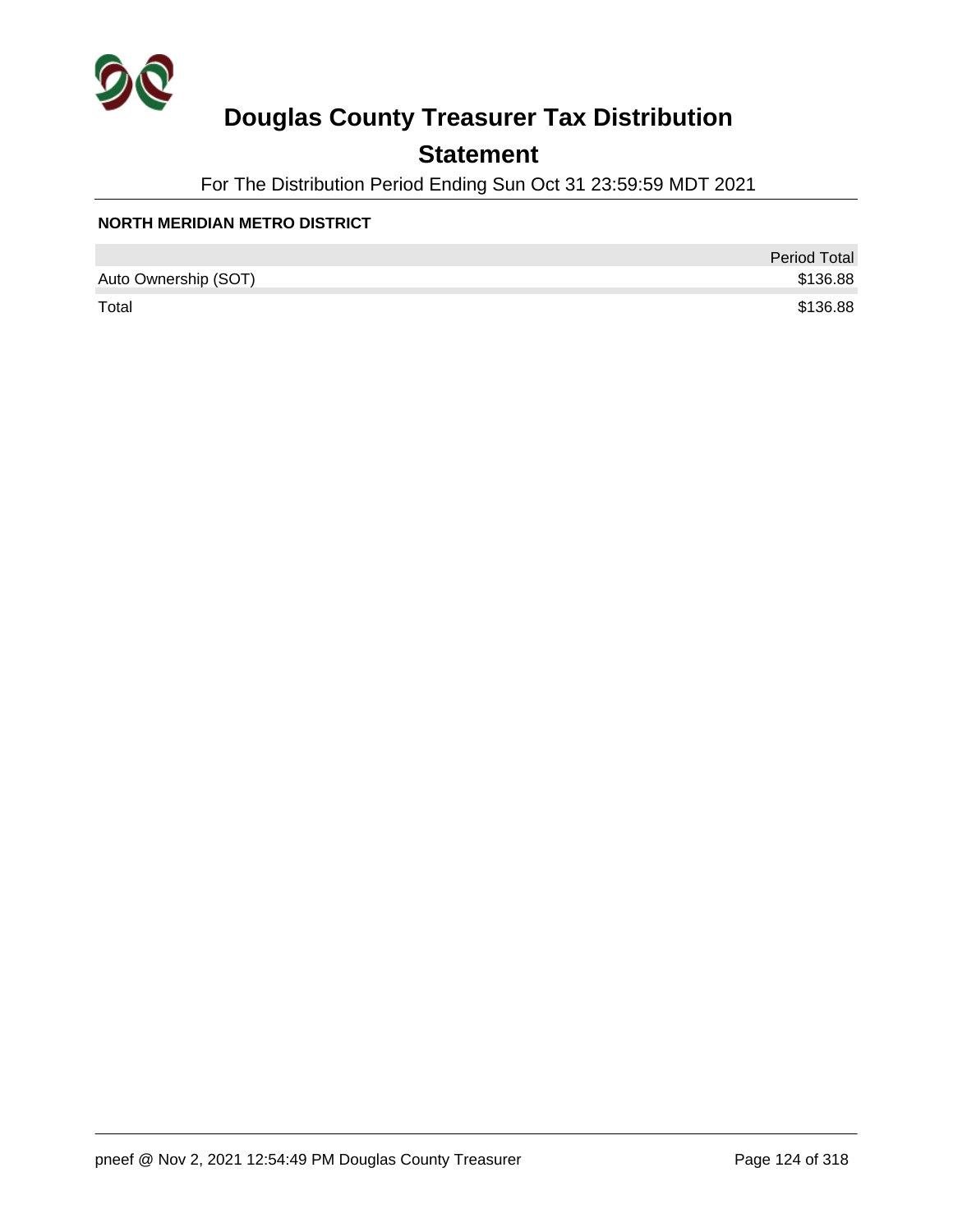

## **Statement**

For The Distribution Period Ending Sun Oct 31 23:59:59 MDT 2021

#### **RAMPART RANGE #1 METRO DISTRICT**

Period Total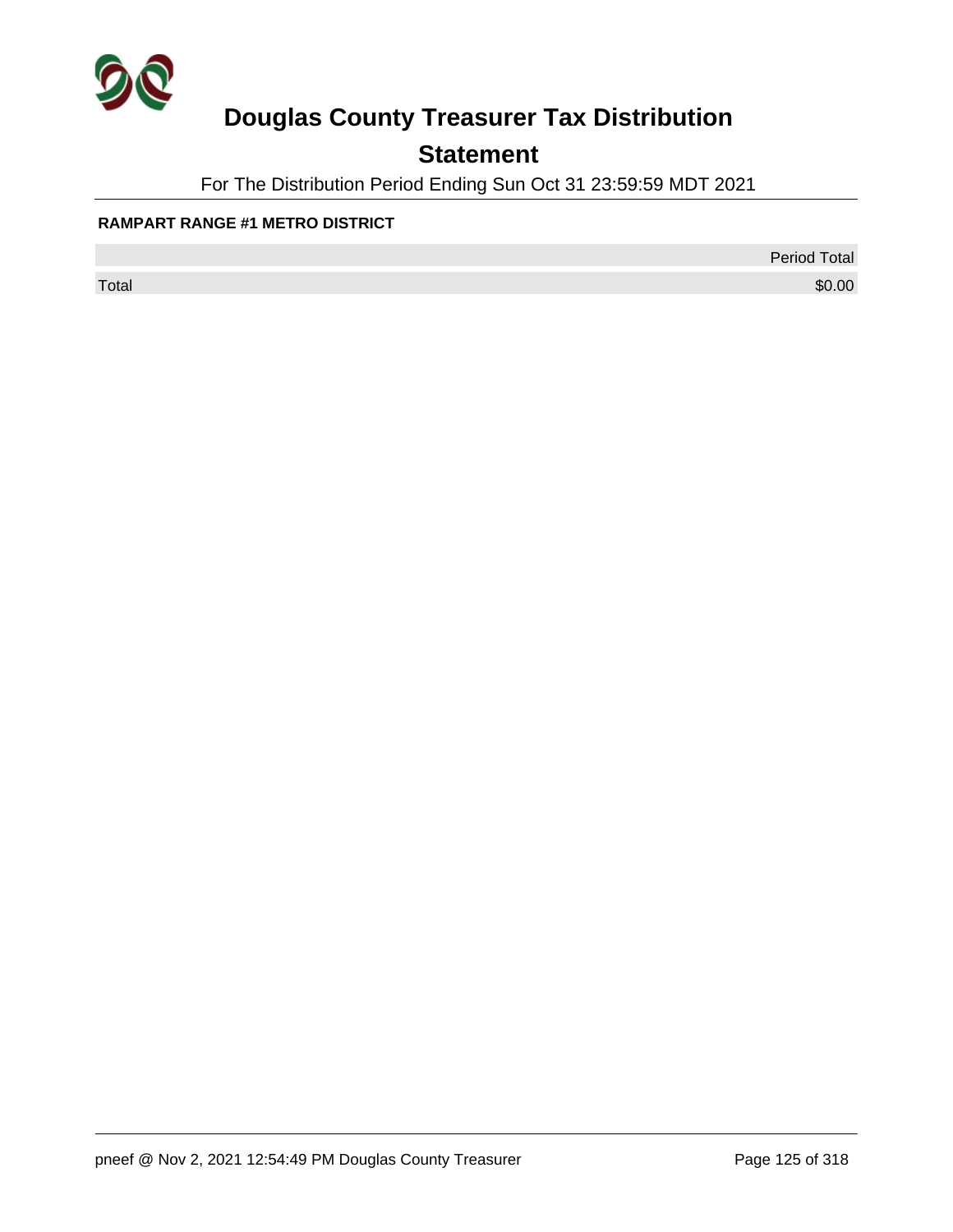

## **Statement**

For The Distribution Period Ending Sun Oct 31 23:59:59 MDT 2021

#### **RAMPART RANGE #2 METRO DISTRICT**

|                      | <b>Period Total</b> |
|----------------------|---------------------|
| Auto Ownership (SOT) | \$10,668.77         |
| Total                | \$10,668.77         |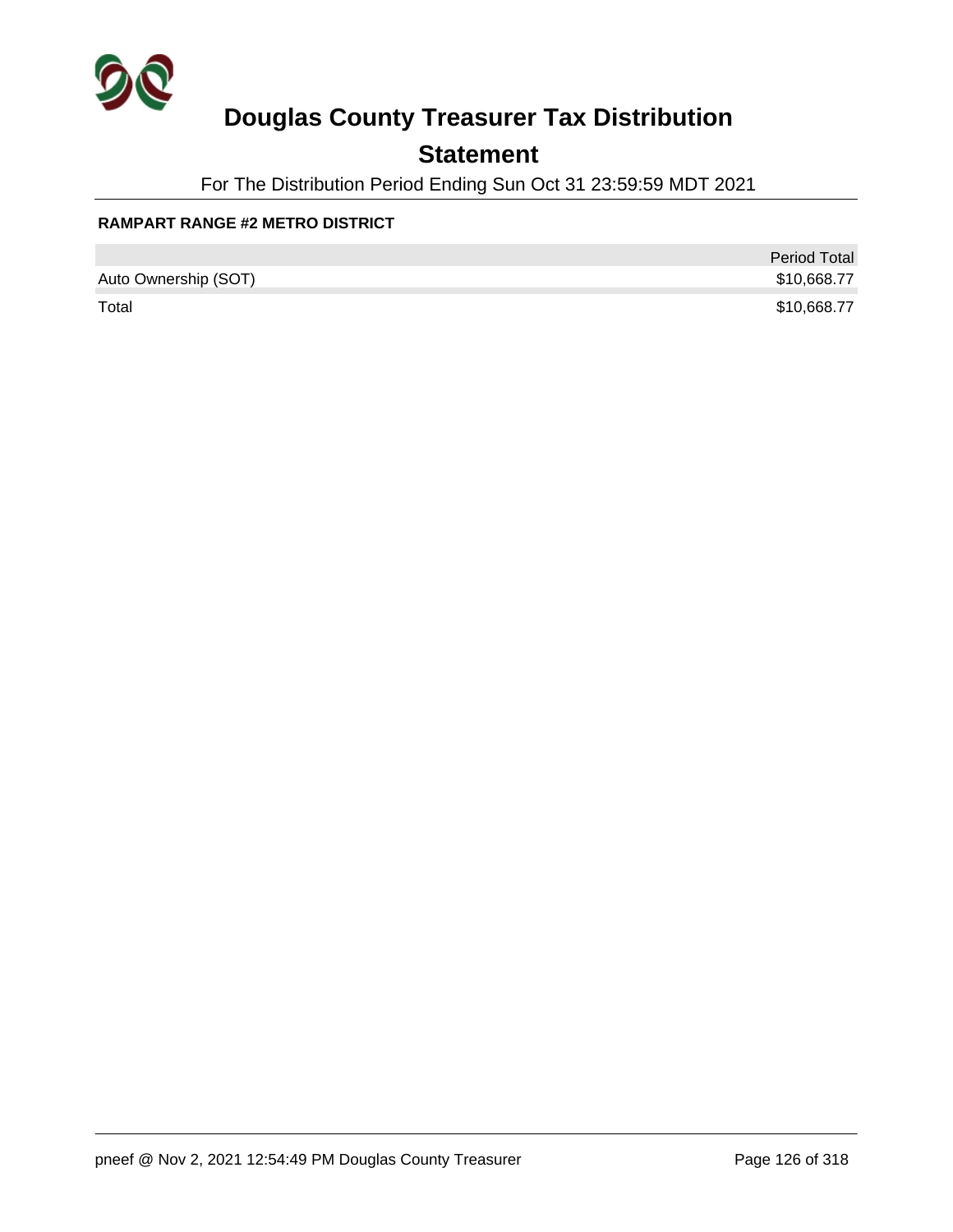

## **Statement**

For The Distribution Period Ending Sun Oct 31 23:59:59 MDT 2021

#### **RAMPART RANGE #3 METRO DISTRICT**

Period Total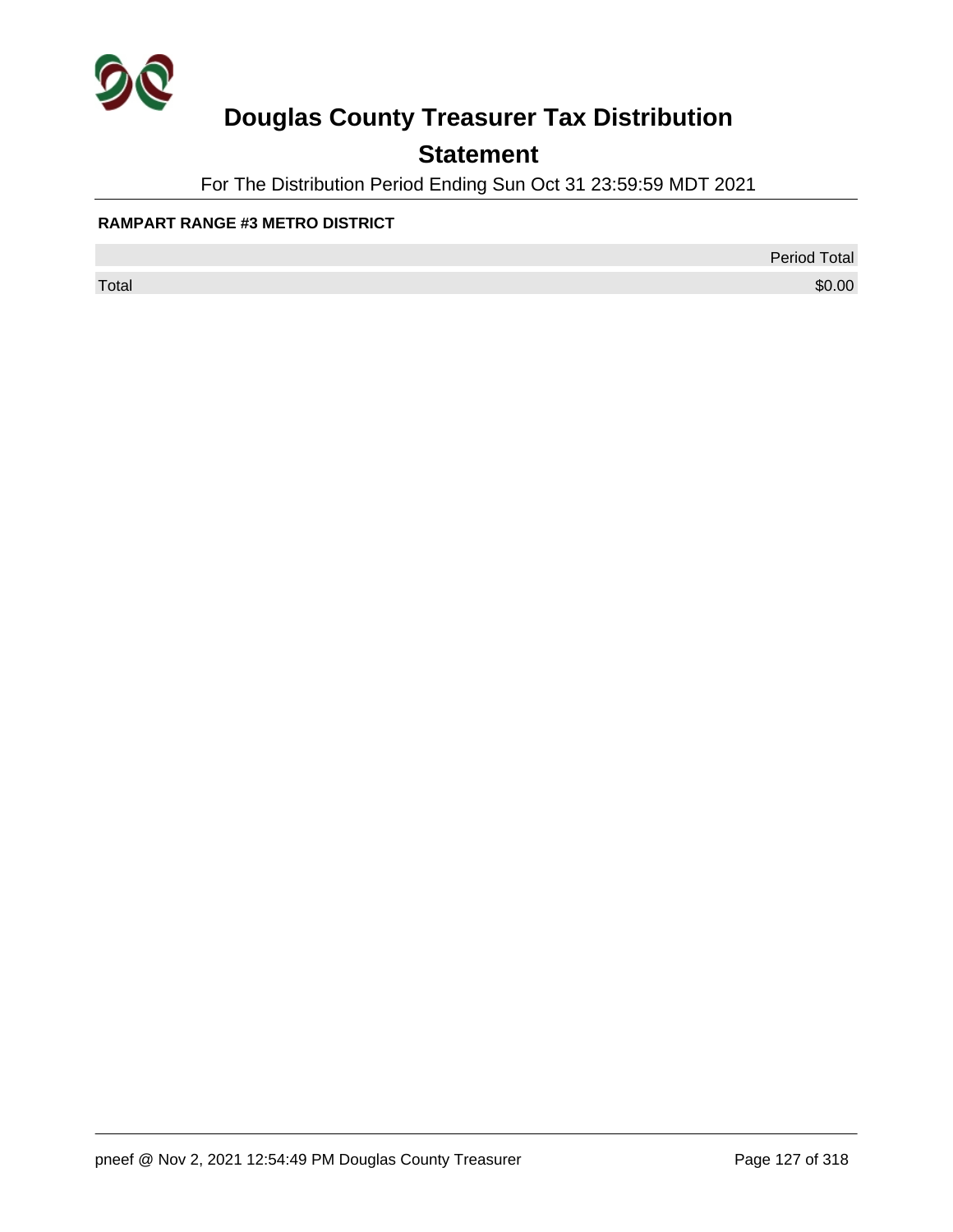

## **Statement**

For The Distribution Period Ending Sun Oct 31 23:59:59 MDT 2021

#### **RAMPART RANGE #4 METRO DISTRICT**

Period Total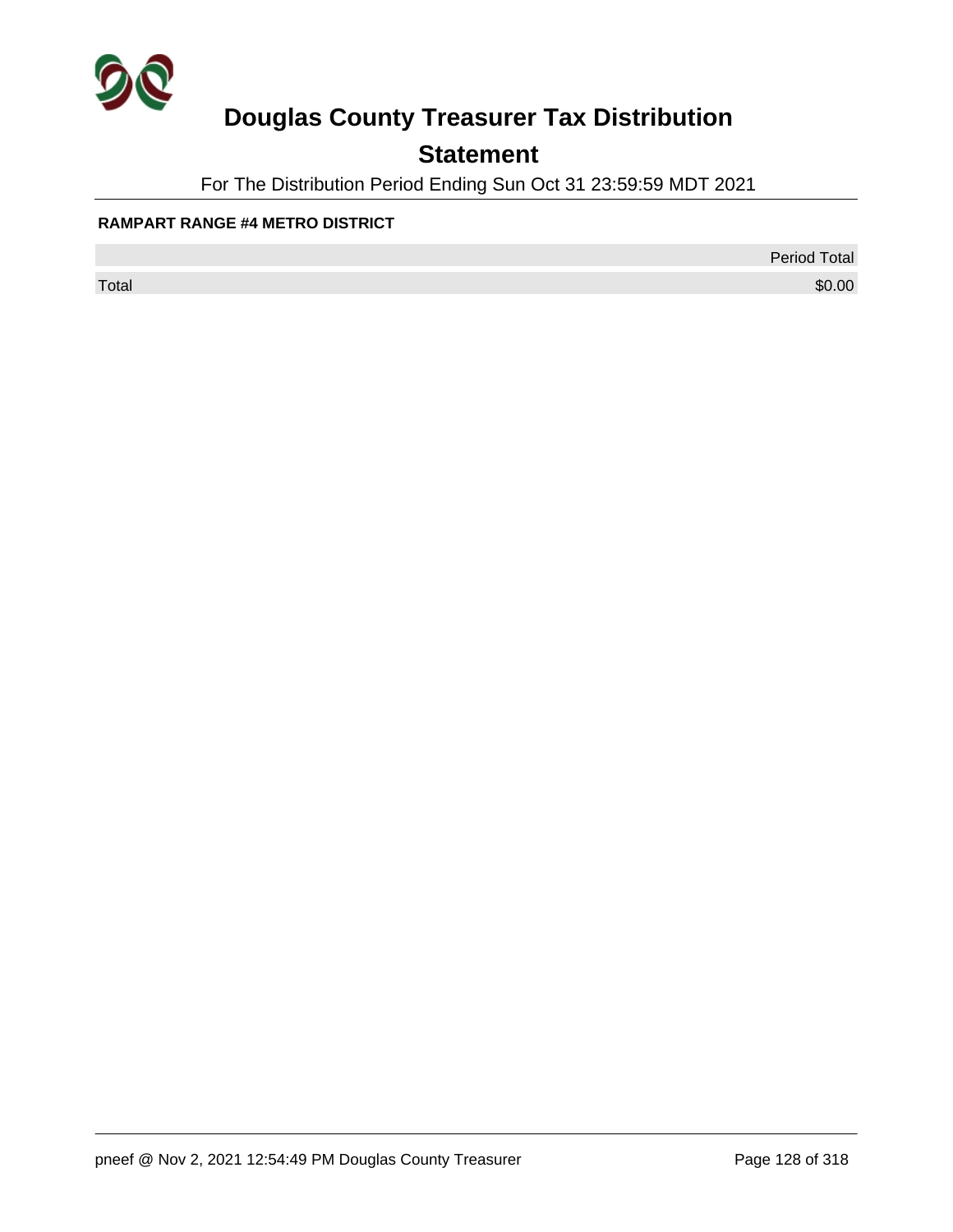

## **Statement**

For The Distribution Period Ending Sun Oct 31 23:59:59 MDT 2021

#### **RAMPART RANGE #5 METRO DISTRICT**

Period Total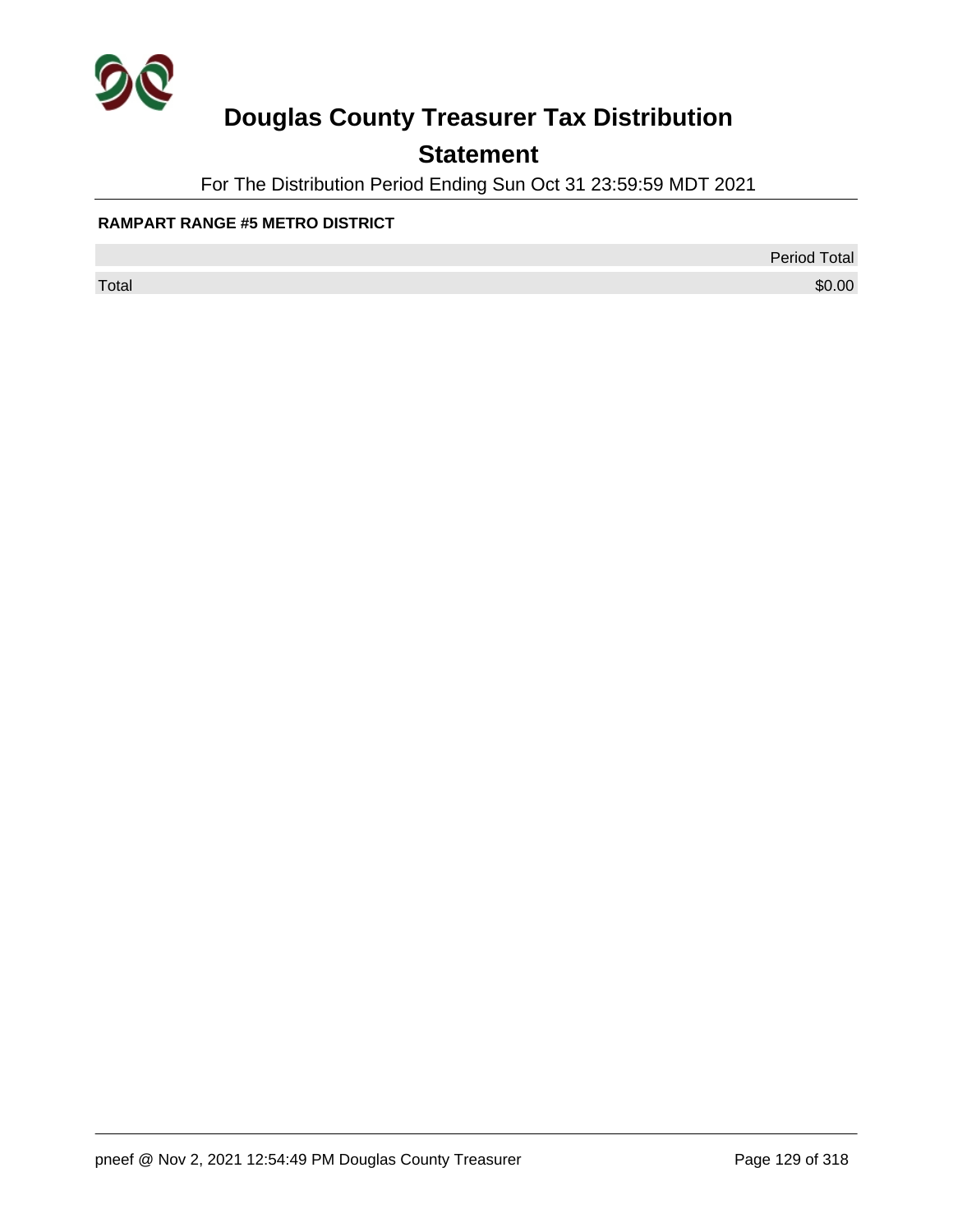

## **Statement**

For The Distribution Period Ending Sun Oct 31 23:59:59 MDT 2021

#### **RAMPART RANGE #6 METRO DISTRICT**

Period Total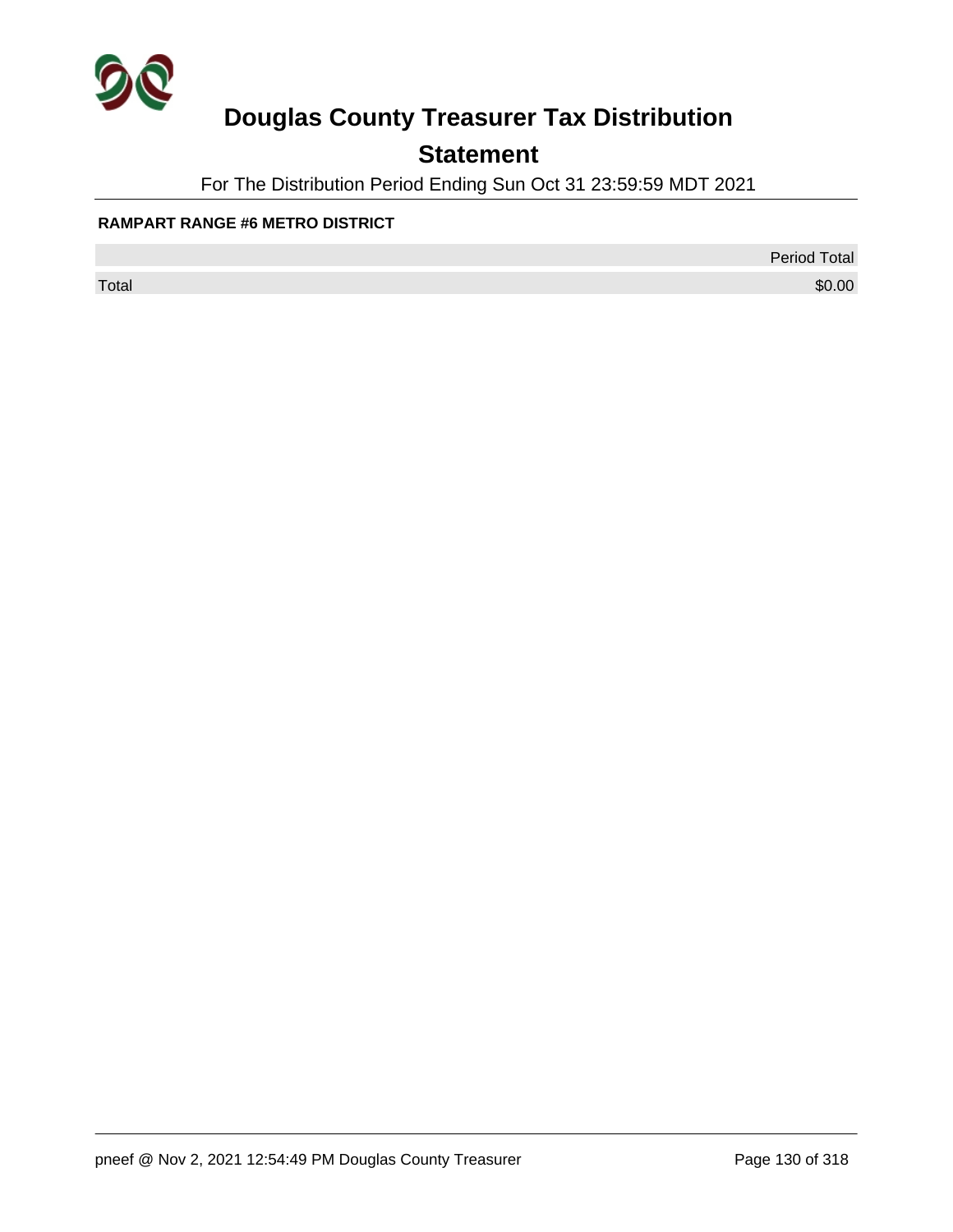

## **Statement**

For The Distribution Period Ending Sun Oct 31 23:59:59 MDT 2021

#### **ROCKINGHORSE METRO #1**

 $\sf Total$   $\$0.00$ 

Period Total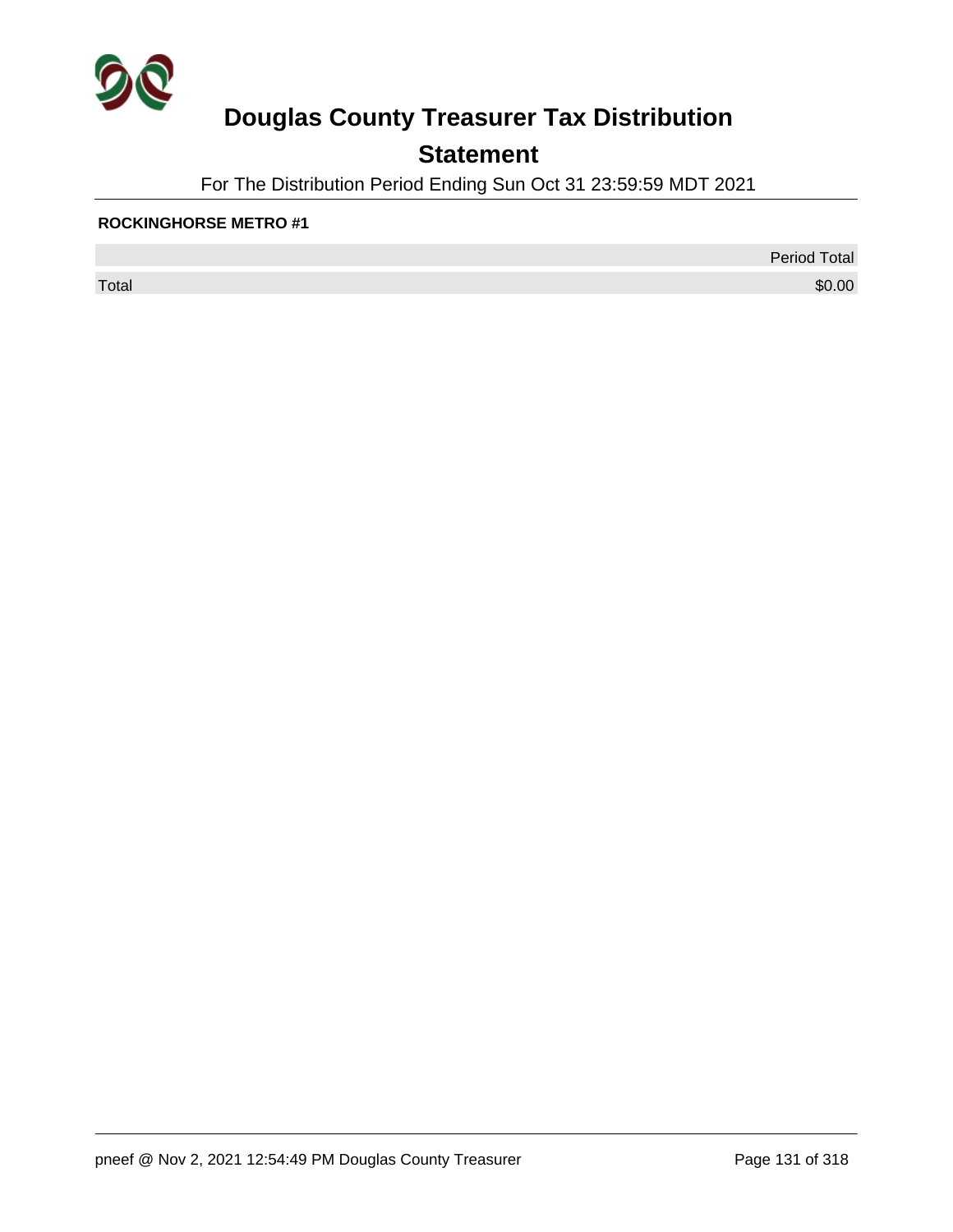

## **Statement**

For The Distribution Period Ending Sun Oct 31 23:59:59 MDT 2021

#### **INSPIRATION METRO DISTRICT**

|                      | <b>Period Total</b> |
|----------------------|---------------------|
| Auto Ownership (SOT) | \$34,492.08         |
| Total                | \$34,492.08         |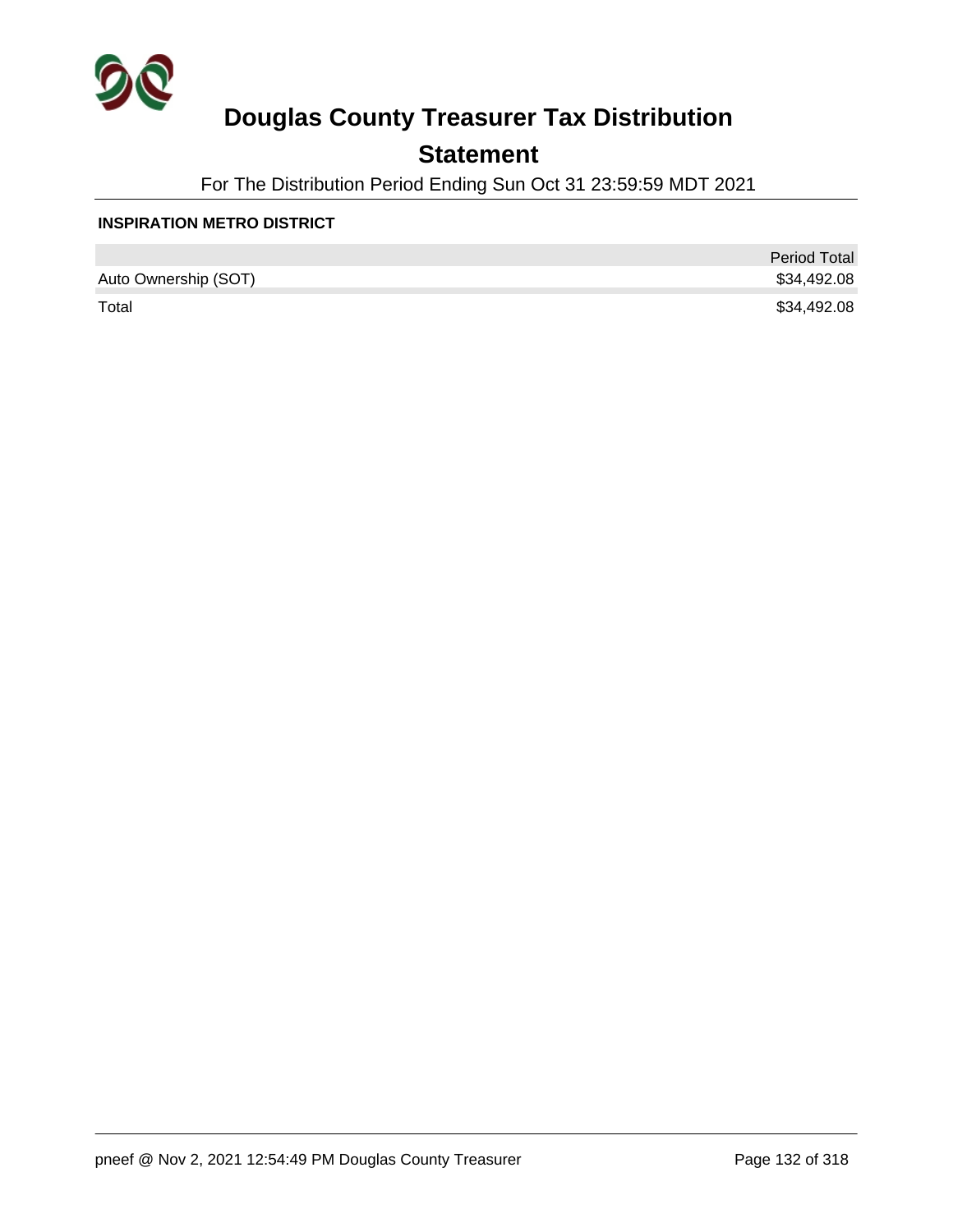

## **Statement**

For The Distribution Period Ending Sun Oct 31 23:59:59 MDT 2021

#### **CANYONS METRO DISTRICT #1**

 $\sf Total$   $\$0.00$ 

Period Total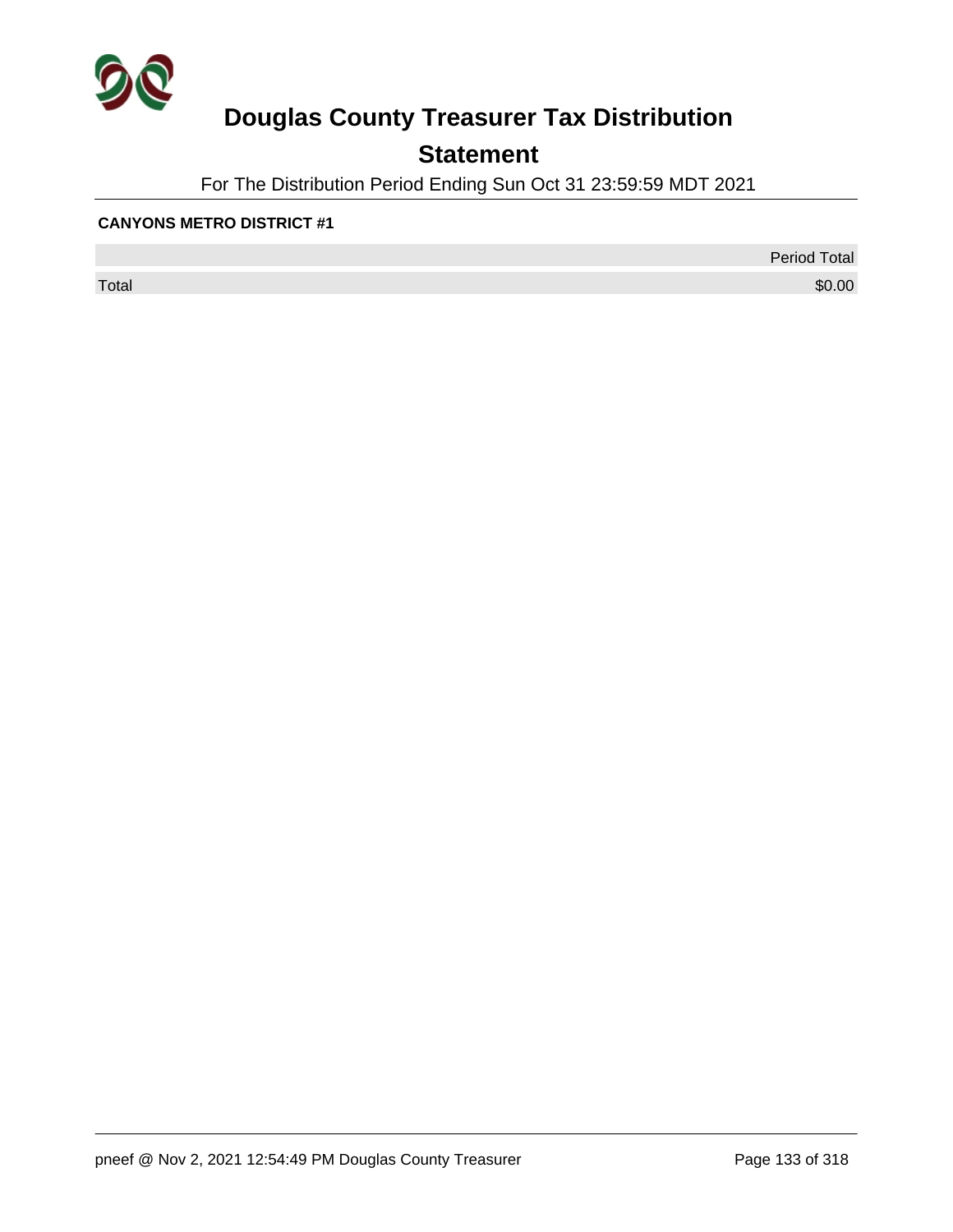

## **Statement**

For The Distribution Period Ending Sun Oct 31 23:59:59 MDT 2021

#### **CANYONS METRO DISTRICT #2**

|                      | <b>Period Total</b> |
|----------------------|---------------------|
| Auto Ownership (SOT) | \$218.79            |
| Total                | \$218.79            |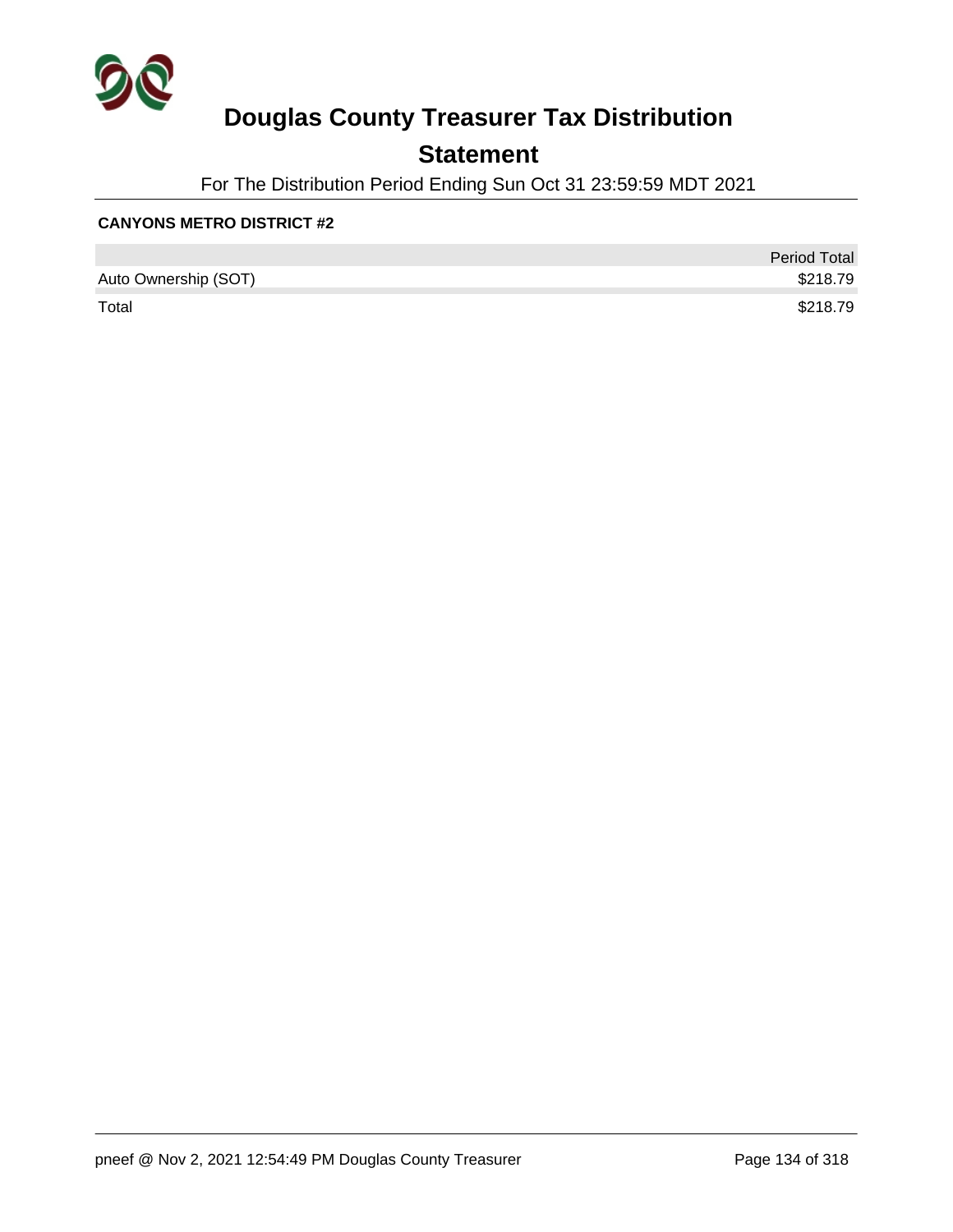

## **Statement**

For The Distribution Period Ending Sun Oct 31 23:59:59 MDT 2021

#### **CANYONS METRO DISTRICT #3**

|                      | <b>Period Total</b> |
|----------------------|---------------------|
| Auto Ownership (SOT) | \$0.14              |
| Total                | \$0.14              |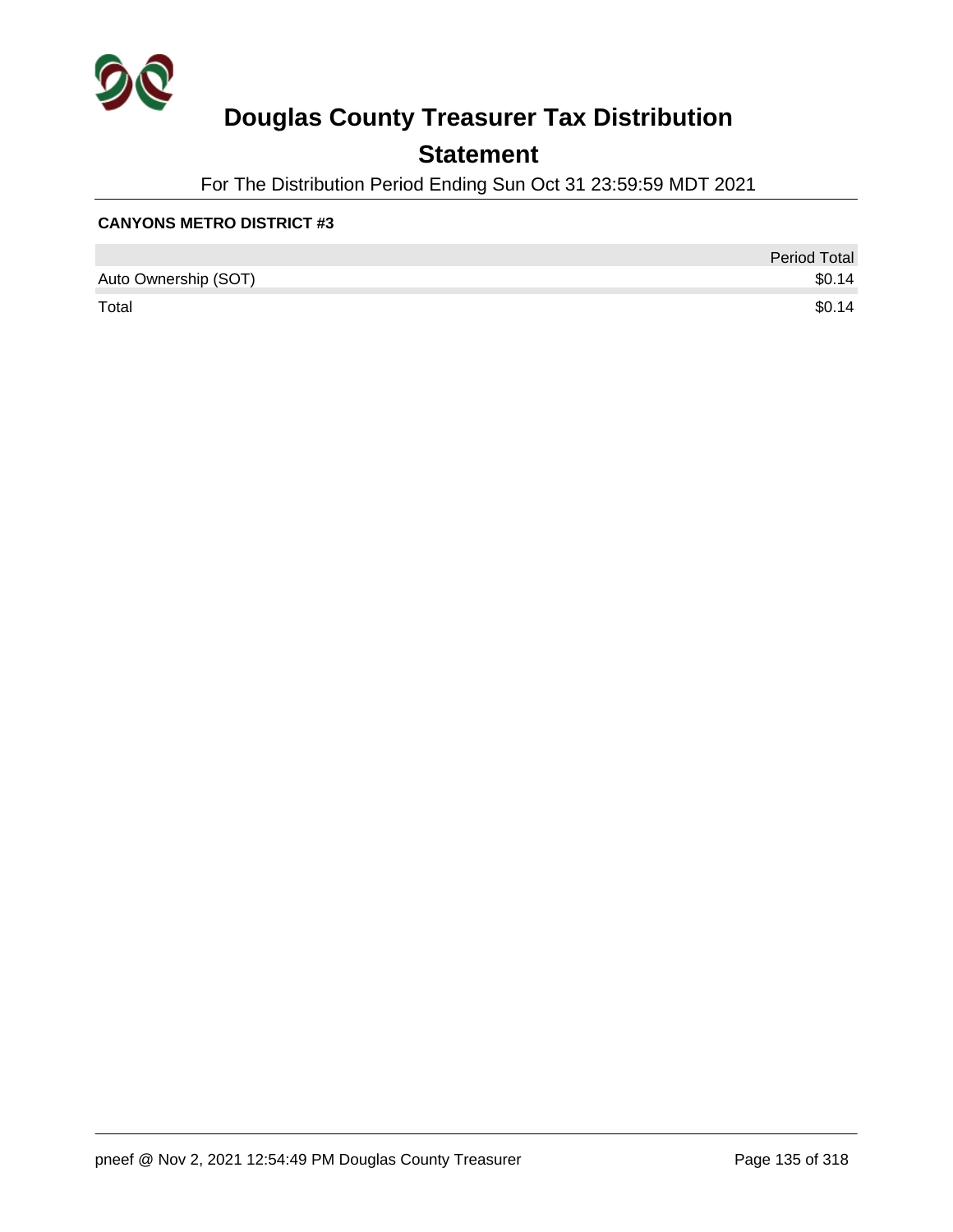

## **Statement**

For The Distribution Period Ending Sun Oct 31 23:59:59 MDT 2021

#### **CANYONS METRO DISTRICT #4**

|                      | <b>Period Total</b> |
|----------------------|---------------------|
| Auto Ownership (SOT) | \$14.42             |
| Total                | \$14.42             |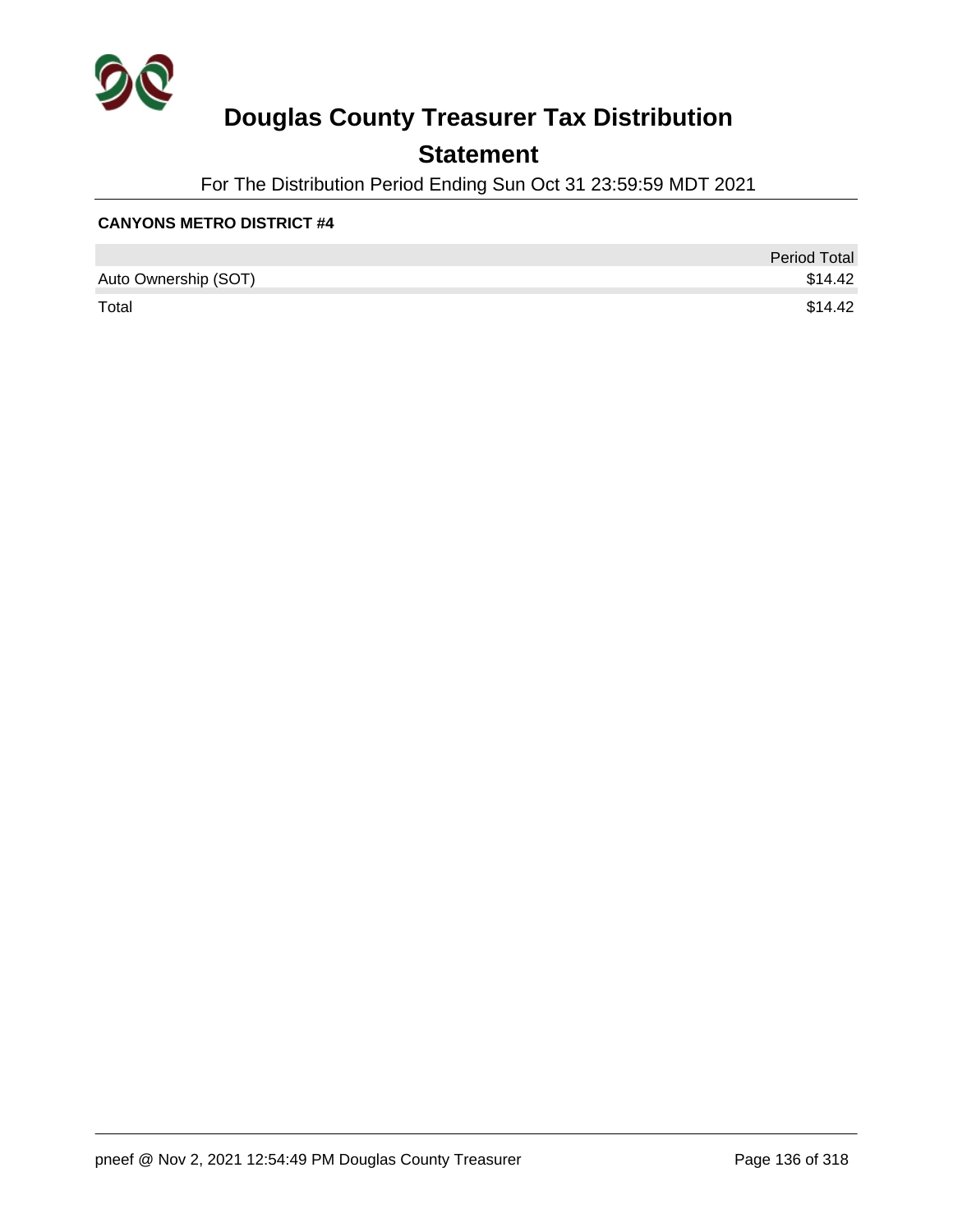

## **Statement**

For The Distribution Period Ending Sun Oct 31 23:59:59 MDT 2021

#### **HERITAGE HILLS METRO BOND DEBT DISTRICT**

Period Total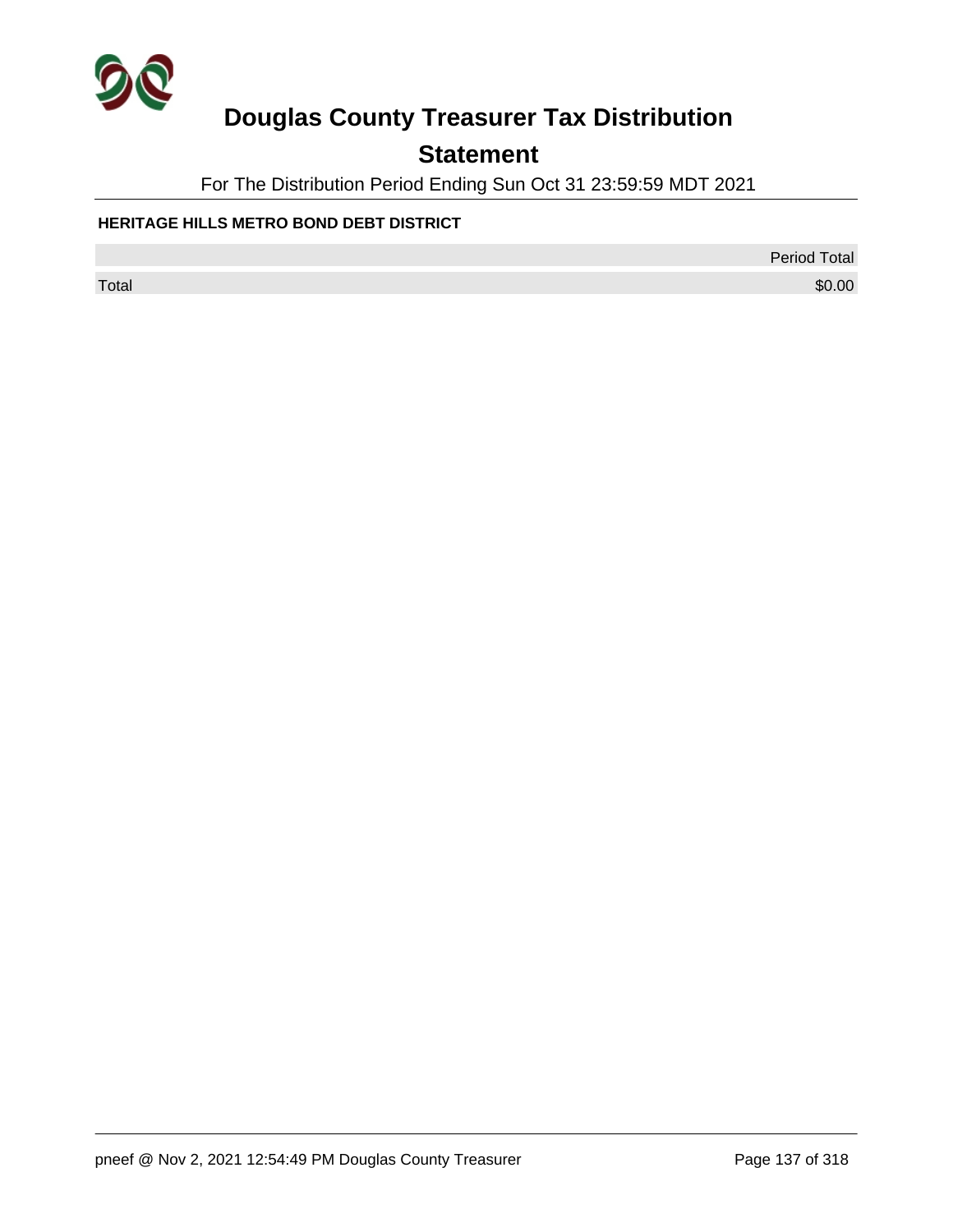

## **Statement**

For The Distribution Period Ending Sun Oct 31 23:59:59 MDT 2021

#### **CHEROKEE RIDGE ESTATES METRO**

|                      | <b>Period Total</b> |
|----------------------|---------------------|
| Auto Ownership (SOT) | \$1,546.21          |
| Total                | \$1,546.21          |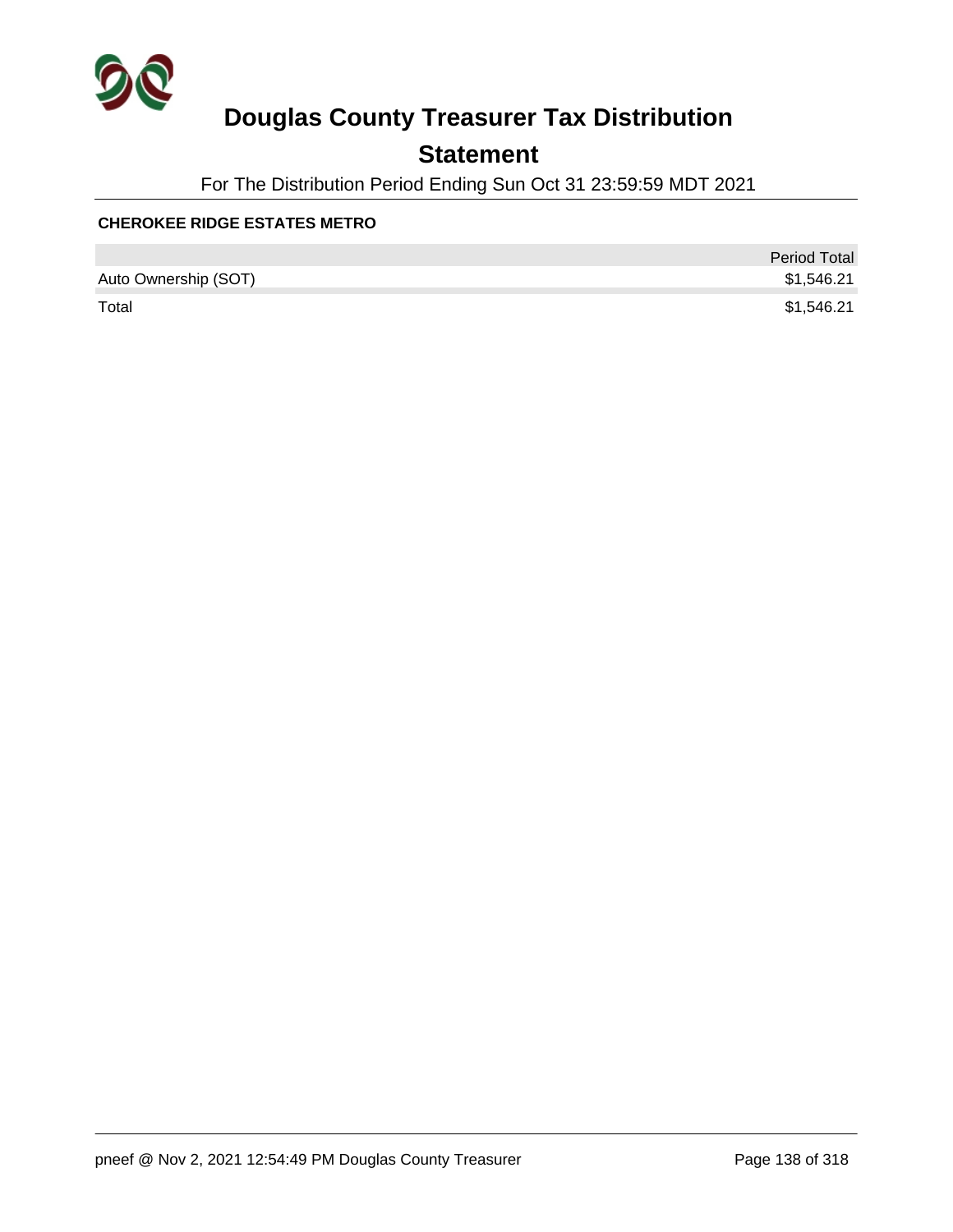

## **Statement**

For The Distribution Period Ending Sun Oct 31 23:59:59 MDT 2021

#### **SOLILTUDE METRO DIST**

|                      | <b>Period Total</b> |
|----------------------|---------------------|
| Auto Ownership (SOT) | \$393.23            |
| Total                | \$393.23            |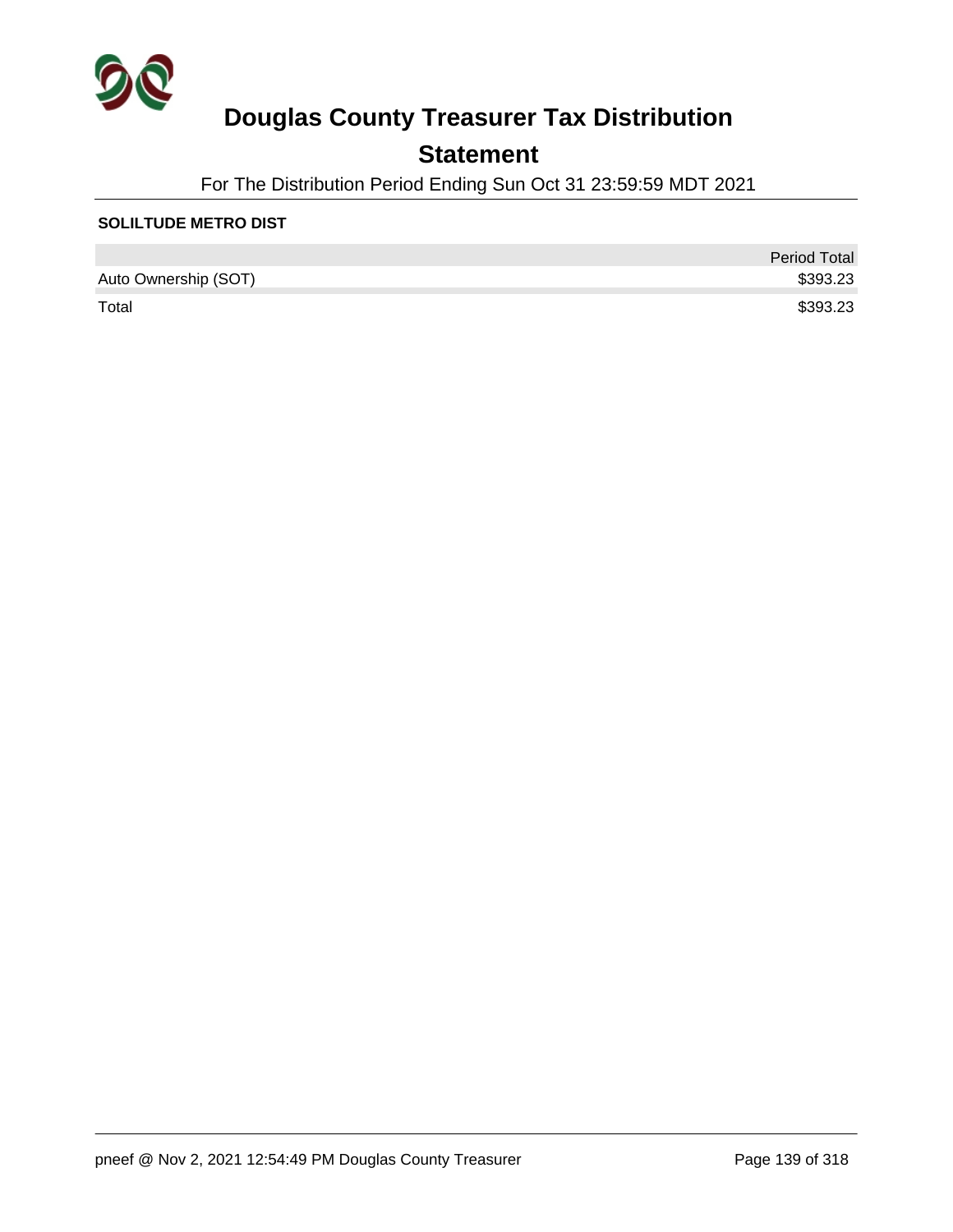

## **Statement**

For The Distribution Period Ending Sun Oct 31 23:59:59 MDT 2021

#### **CRYSTAL CROSSING METRO DIST**

|                      | <b>Period Total</b> |
|----------------------|---------------------|
| Auto Ownership (SOT) | \$6,689.65          |
| Total                | \$6,689.65          |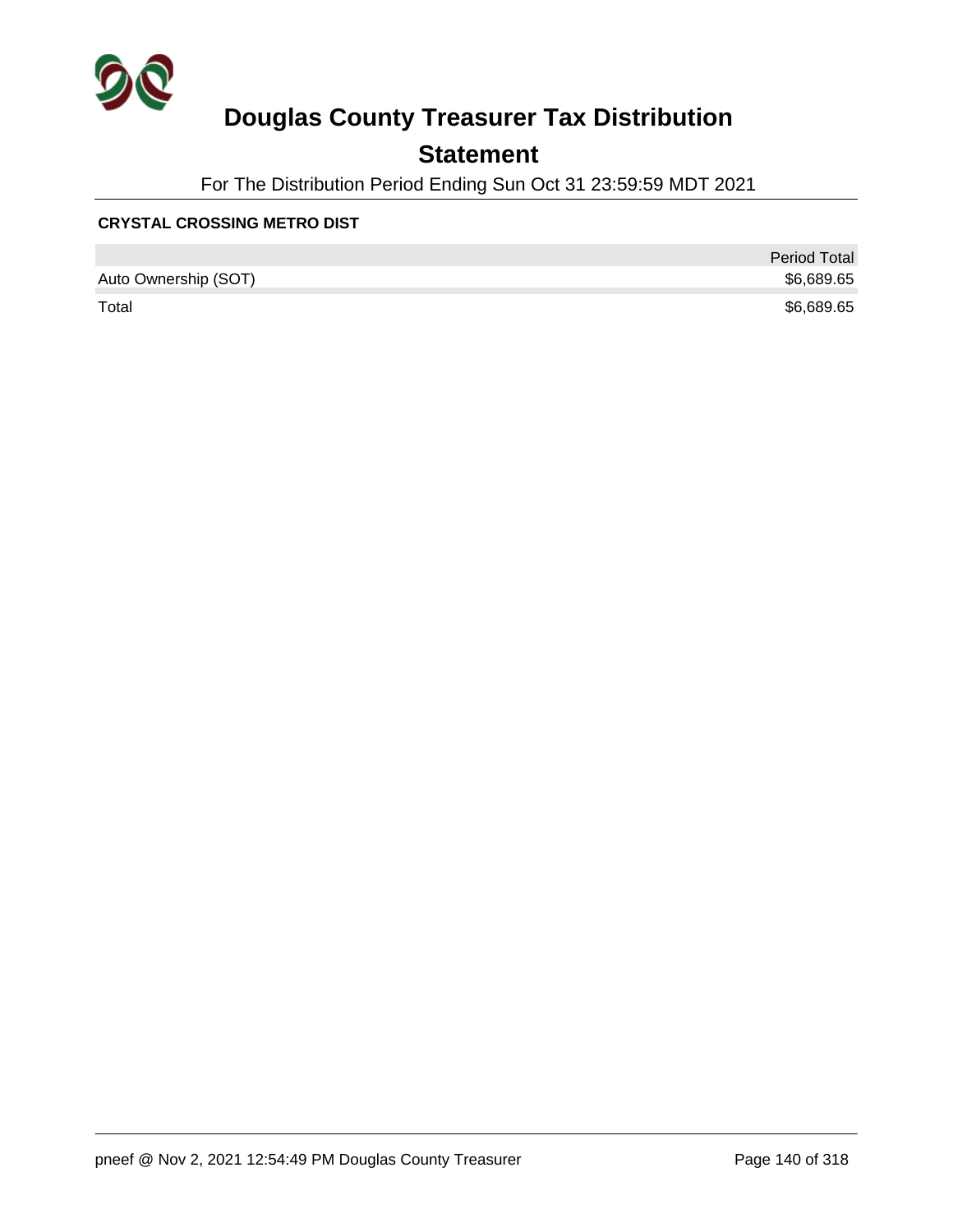

## **Statement**

For The Distribution Period Ending Sun Oct 31 23:59:59 MDT 2021

#### **LINCOLN MEADOWS METRO DIST**

|                      | <b>Period Total</b> |
|----------------------|---------------------|
| Auto Ownership (SOT) | \$5,040.13          |
| Total                | \$5,040.13          |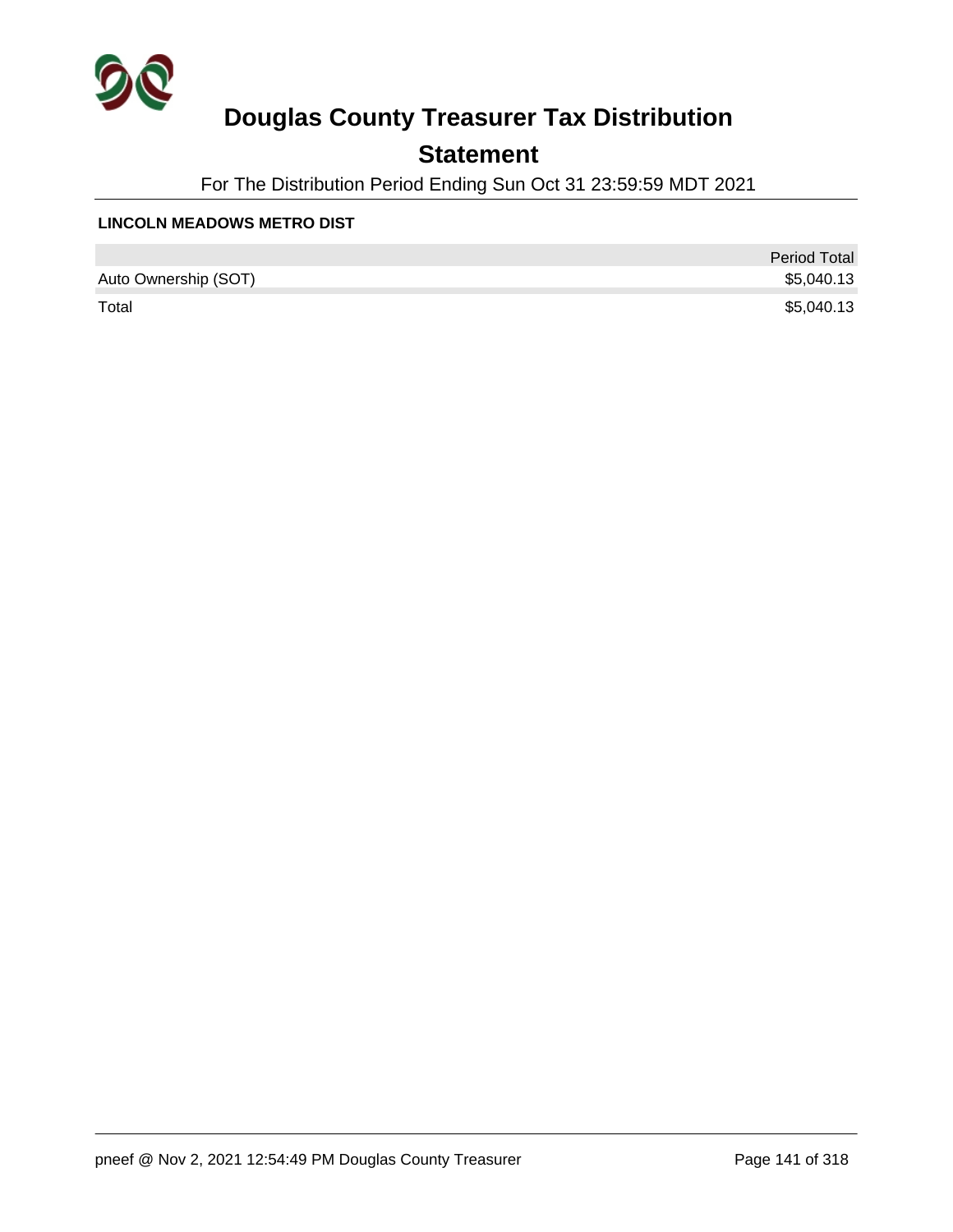

## **Statement**

For The Distribution Period Ending Sun Oct 31 23:59:59 MDT 2021

#### **CROWFOOT VALLEY RANCH METRO #1**

|                      | <b>Period Total</b> |
|----------------------|---------------------|
| Auto Ownership (SOT) | \$4.56              |
| Total                | \$4.56              |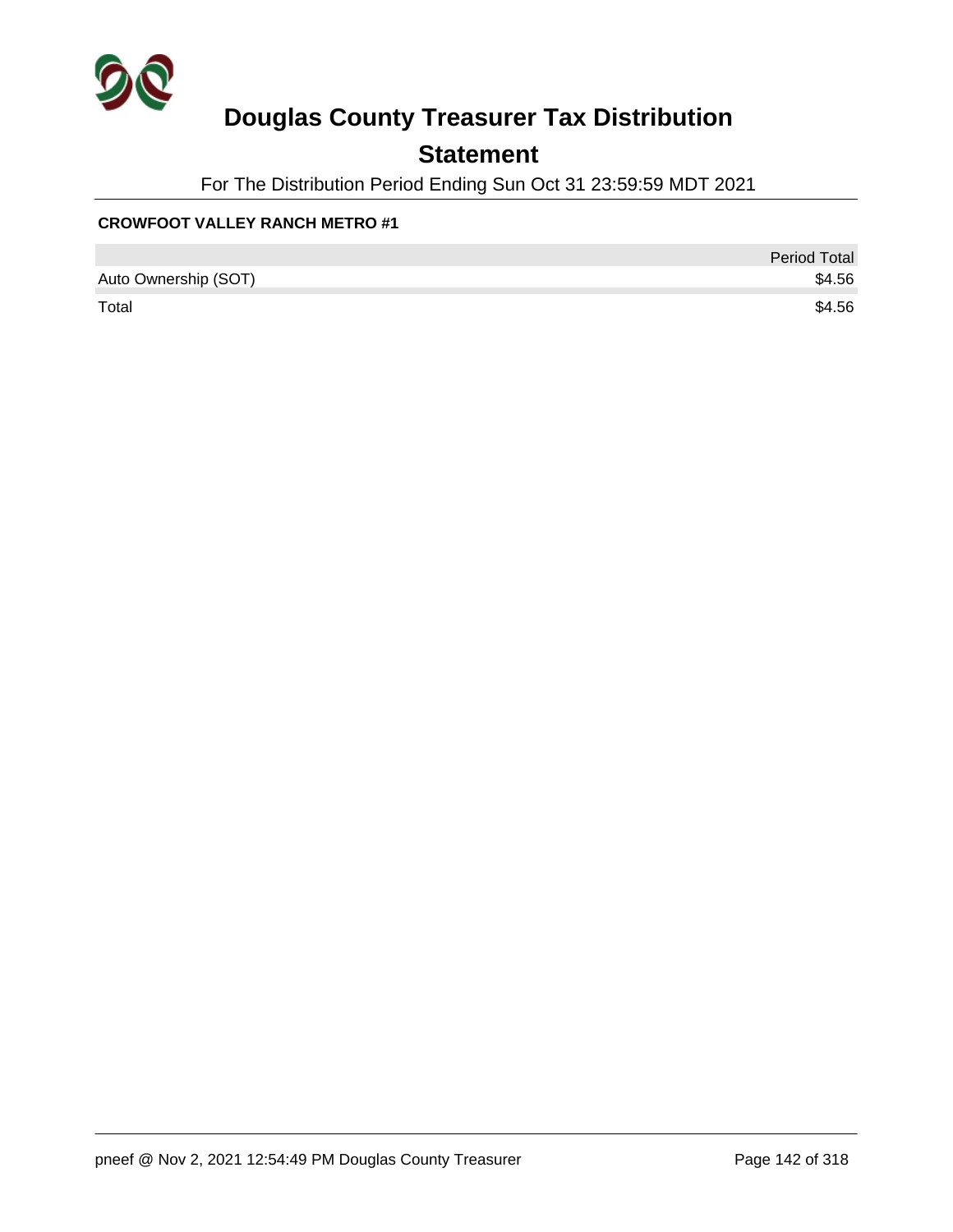

## **Statement**

For The Distribution Period Ending Sun Oct 31 23:59:59 MDT 2021

#### **CROWFOOT VALLEY RANCH METRO #2**

|                      | <b>Period Total</b> |
|----------------------|---------------------|
| Auto Ownership (SOT) | \$2,840.01          |
| Total                | \$2,840.01          |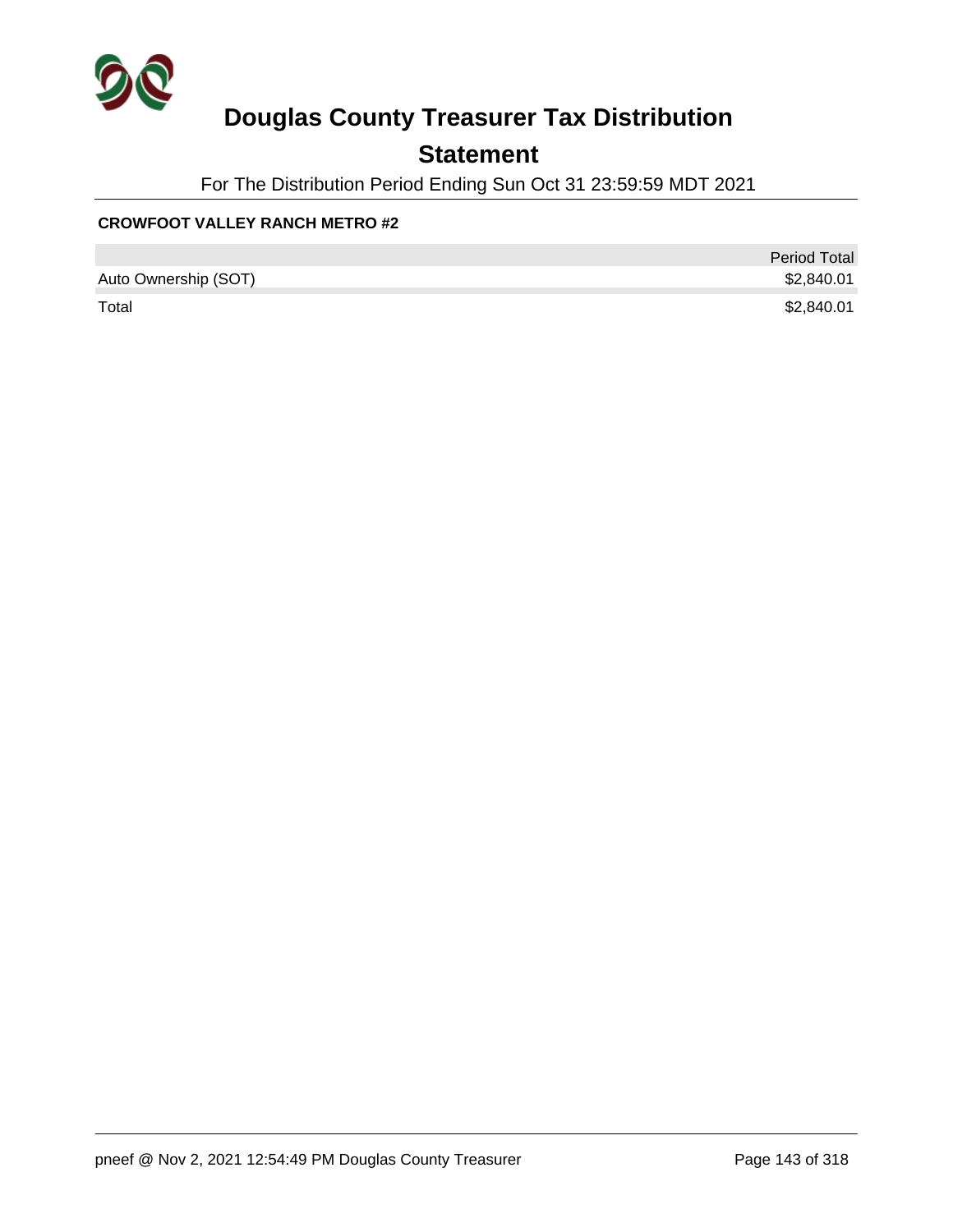

## **Statement**

For The Distribution Period Ending Sun Oct 31 23:59:59 MDT 2021

#### **ANTELOPE HEIGHTS METRO DIST**

|                      | <b>Period Total</b> |
|----------------------|---------------------|
| Auto Ownership (SOT) | \$6,307.43          |
| Total                | \$6,307.43          |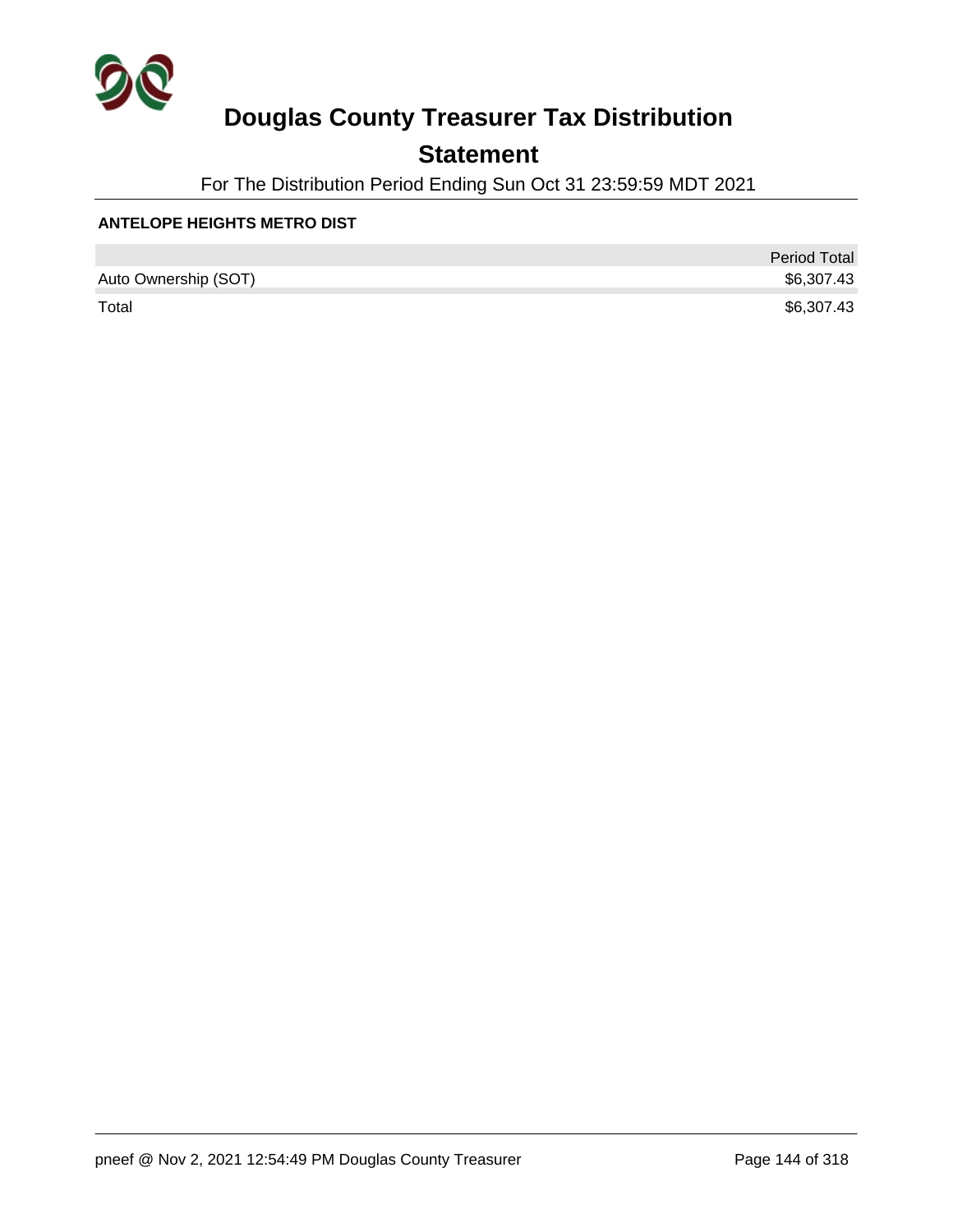

## **Statement**

For The Distribution Period Ending Sun Oct 31 23:59:59 MDT 2021

#### **KINGS POINT SOUTH METRO #1**

 $\sf Total$   $\$0.00$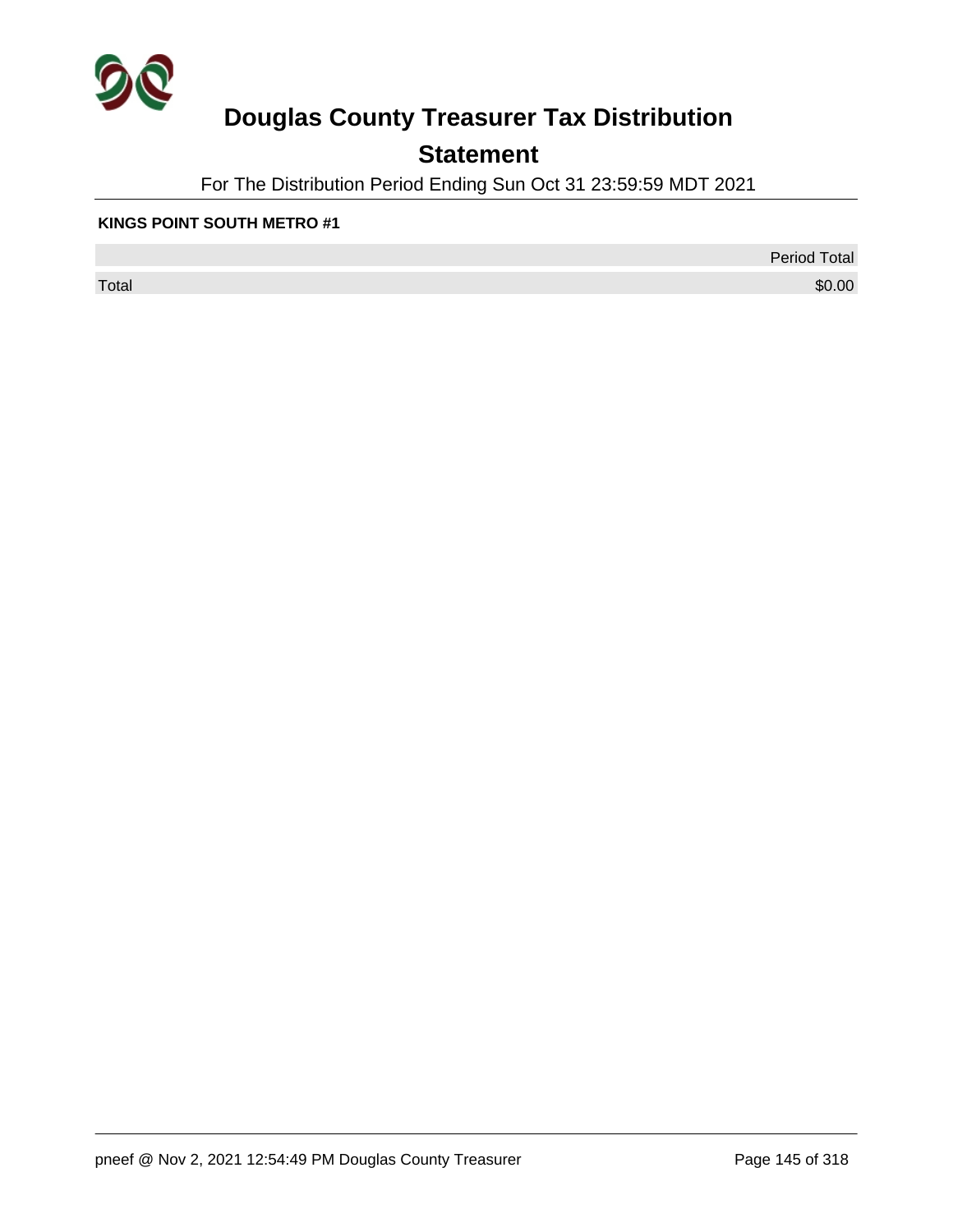

## **Statement**

For The Distribution Period Ending Sun Oct 31 23:59:59 MDT 2021

#### **KINGS POINT SOUTH METRO #2**

 $\sf Total$   $\$0.00$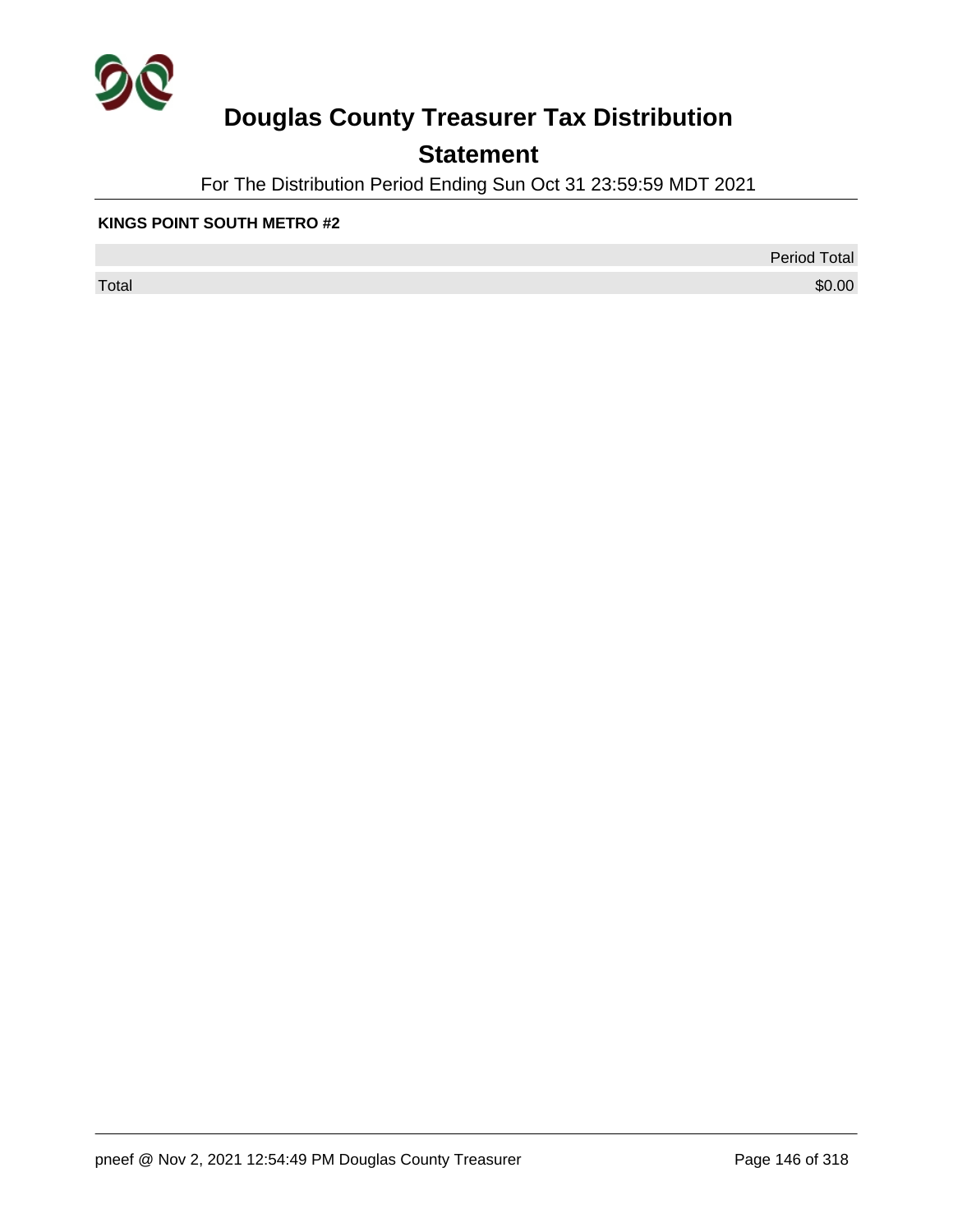

## **Statement**

For The Distribution Period Ending Sun Oct 31 23:59:59 MDT 2021

#### **LINCOLN STATION METRO DIST**

|                      | <b>Period Total</b> |
|----------------------|---------------------|
| Auto Ownership (SOT) | \$13,938.44         |
| Other                | \$2,538.41          |
| Total                | \$16,476.85         |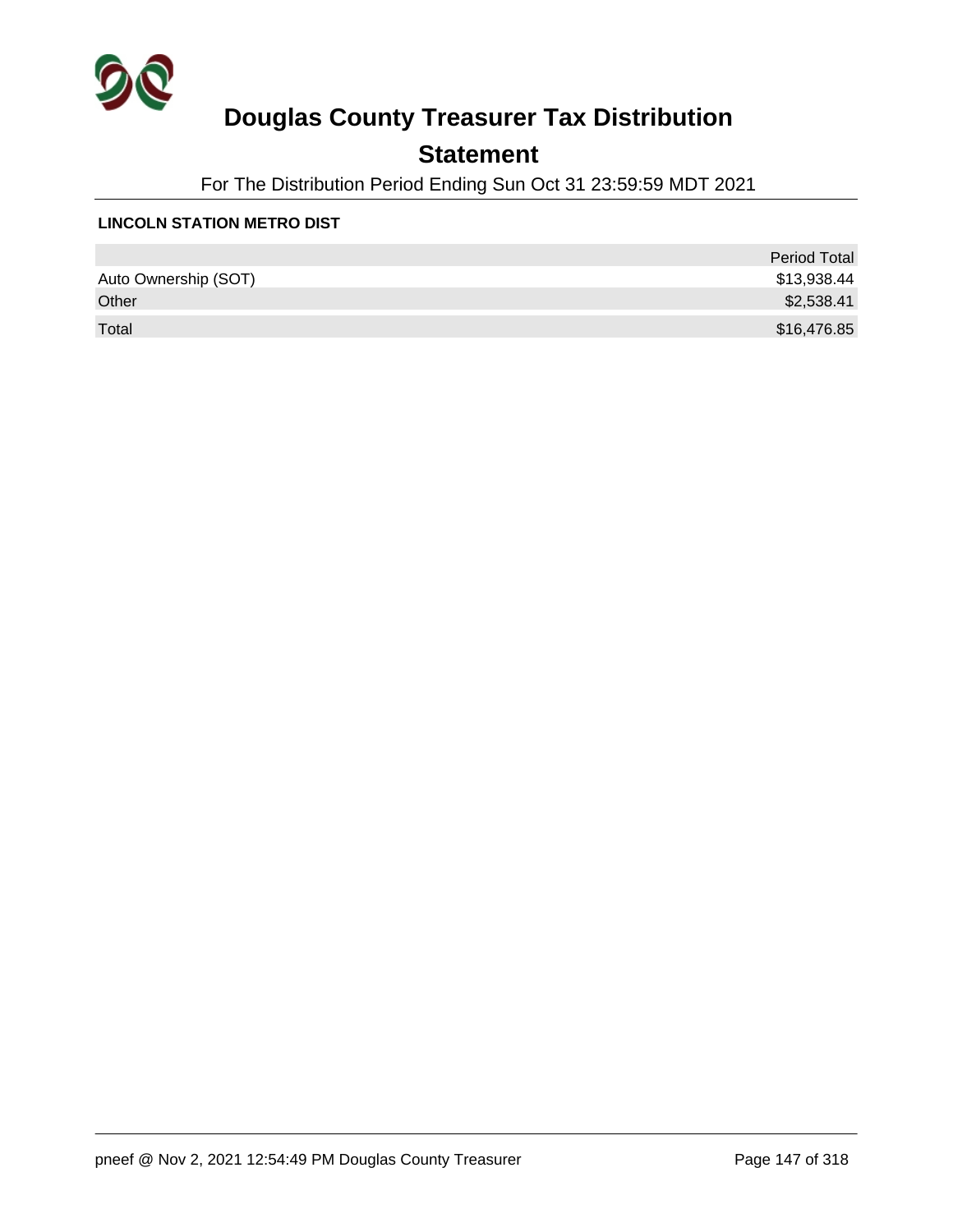

## **Statement**

For The Distribution Period Ending Sun Oct 31 23:59:59 MDT 2021

#### **STONE CANON RANCH METRO DIST**

|                                   | <b>Period Total</b> |
|-----------------------------------|---------------------|
| <b>Current Year Taxes</b>         | \$3,190.60          |
| <b>Current Year Interest</b>      | \$191.44            |
| Auto Ownership (SOT)              | \$722.10            |
| <b>Current Year Treasurer Fee</b> | (\$50.73)           |
| Total                             | \$4,053.41          |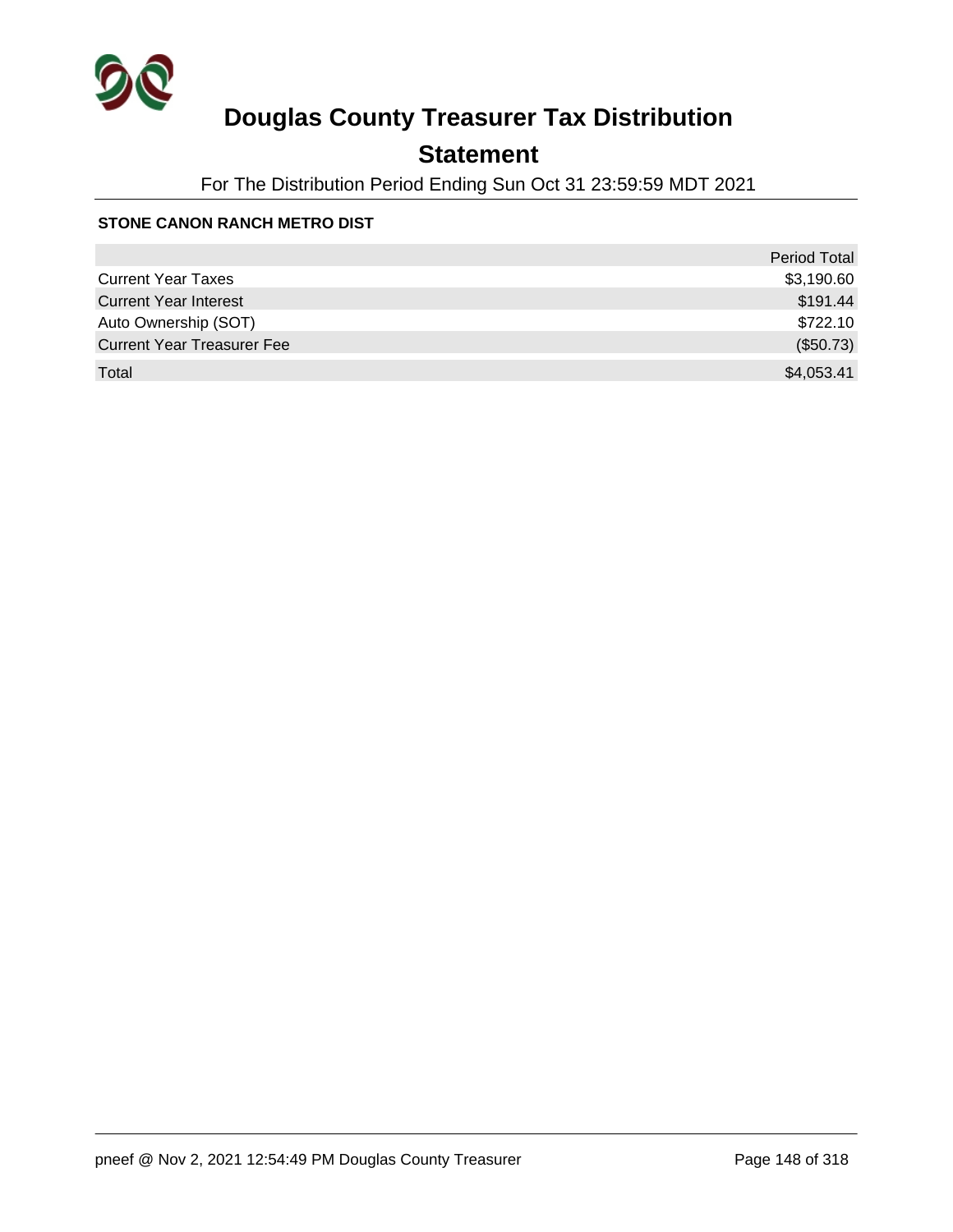

### **Statement**

For The Distribution Period Ending Sun Oct 31 23:59:59 MDT 2021

#### **HORSE CREEK METRO**

|                                   | <b>Period Total</b> |
|-----------------------------------|---------------------|
| <b>Current Year Taxes</b>         | \$389.75            |
| <b>Current Year Interest</b>      | \$19.49             |
| Auto Ownership (SOT)              | \$3,184.03          |
| <b>Current Year Treasurer Fee</b> | (\$6.14)            |
| Total                             | \$3,587.13          |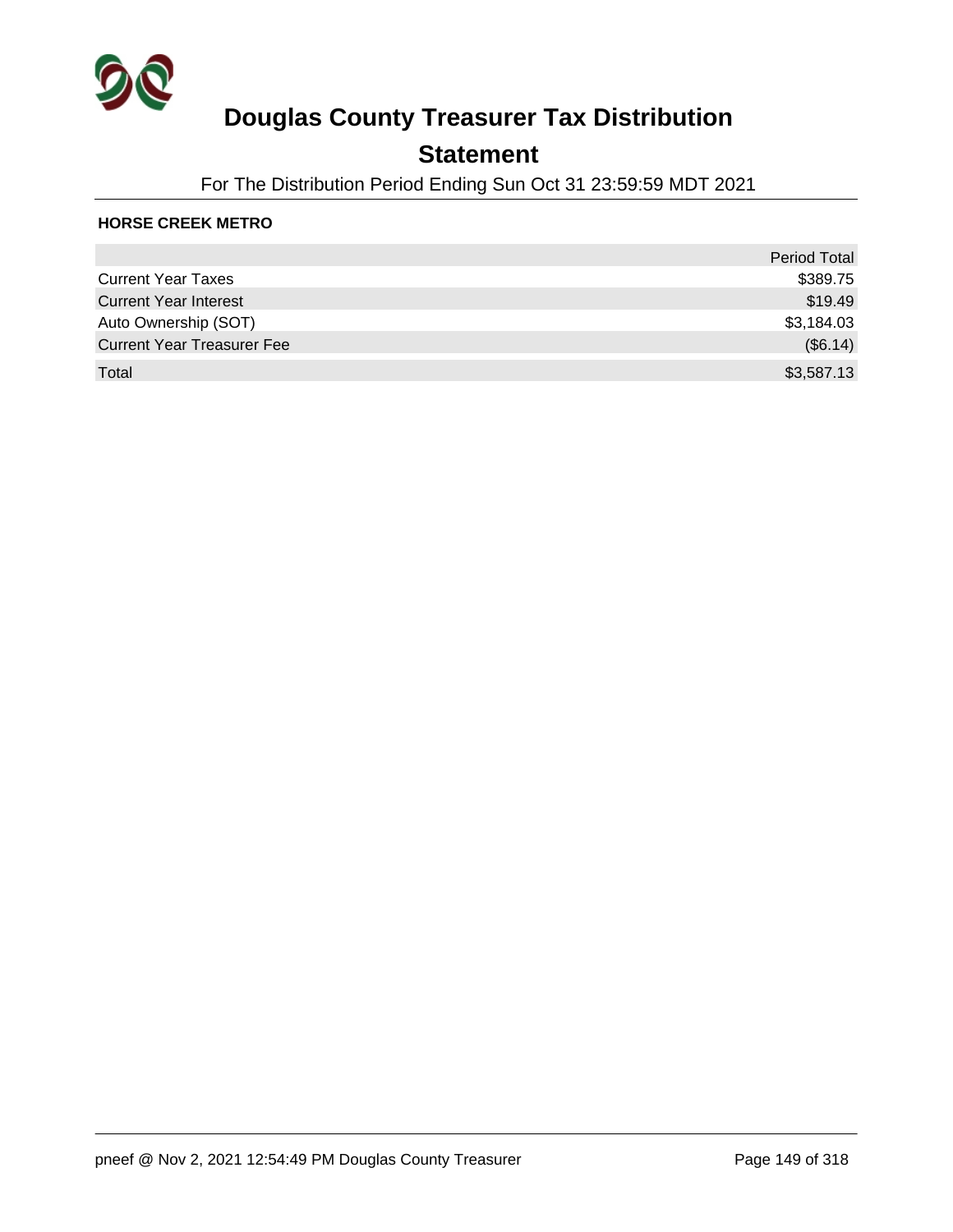

## **Statement**

For The Distribution Period Ending Sun Oct 31 23:59:59 MDT 2021

#### **LANTERNS METRO DIST**

|                      | <b>Period Total</b> |
|----------------------|---------------------|
| Auto Ownership (SOT) | \$1,541.97          |
| Total                | \$1,541.97          |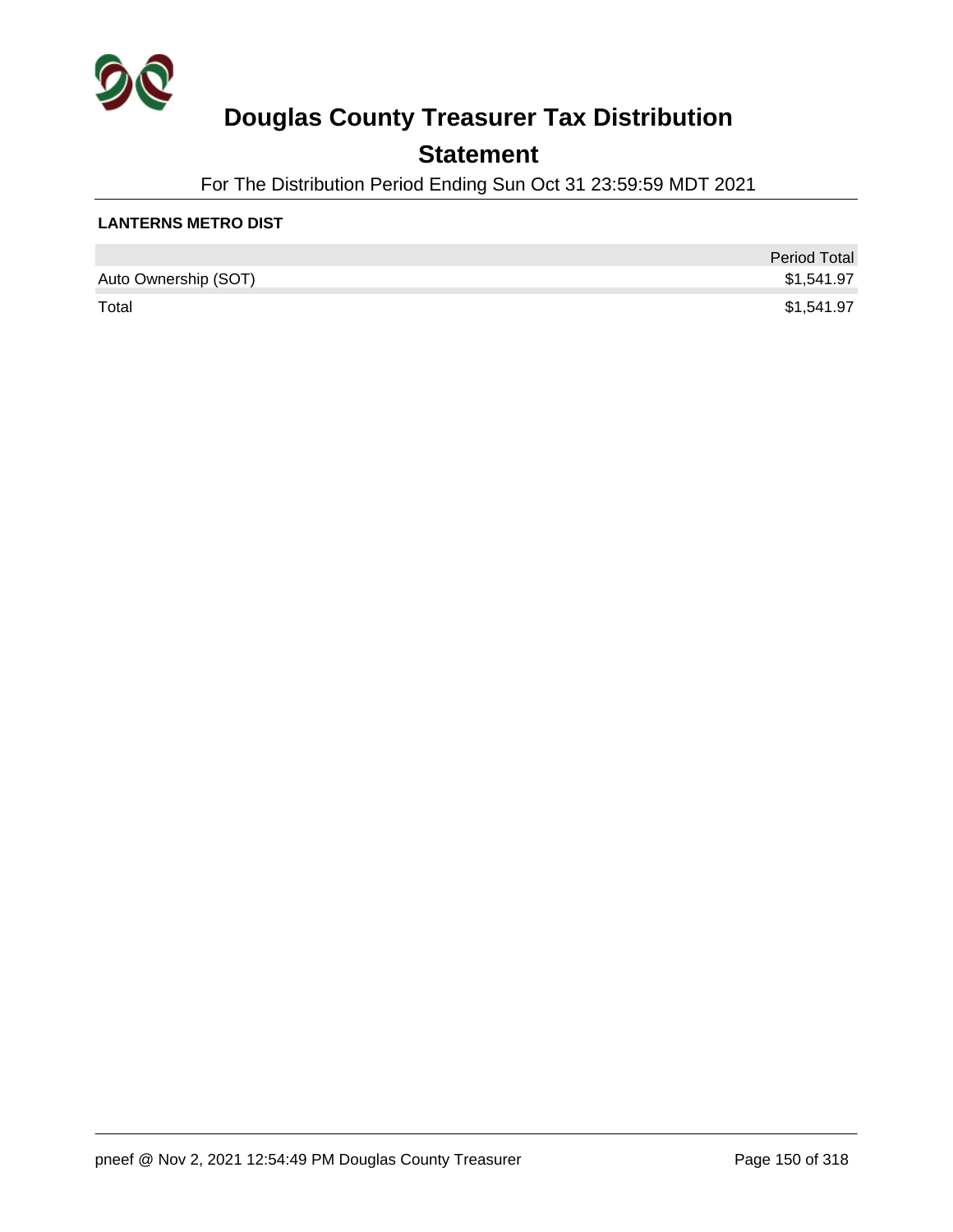

## **Statement**

For The Distribution Period Ending Sun Oct 31 23:59:59 MDT 2021

#### **MERIDIAN VILLAGE METRO DIST 1**

|                      | <b>Period Total</b> |
|----------------------|---------------------|
| Auto Ownership (SOT) | \$0.08              |
| Total                | \$0.08              |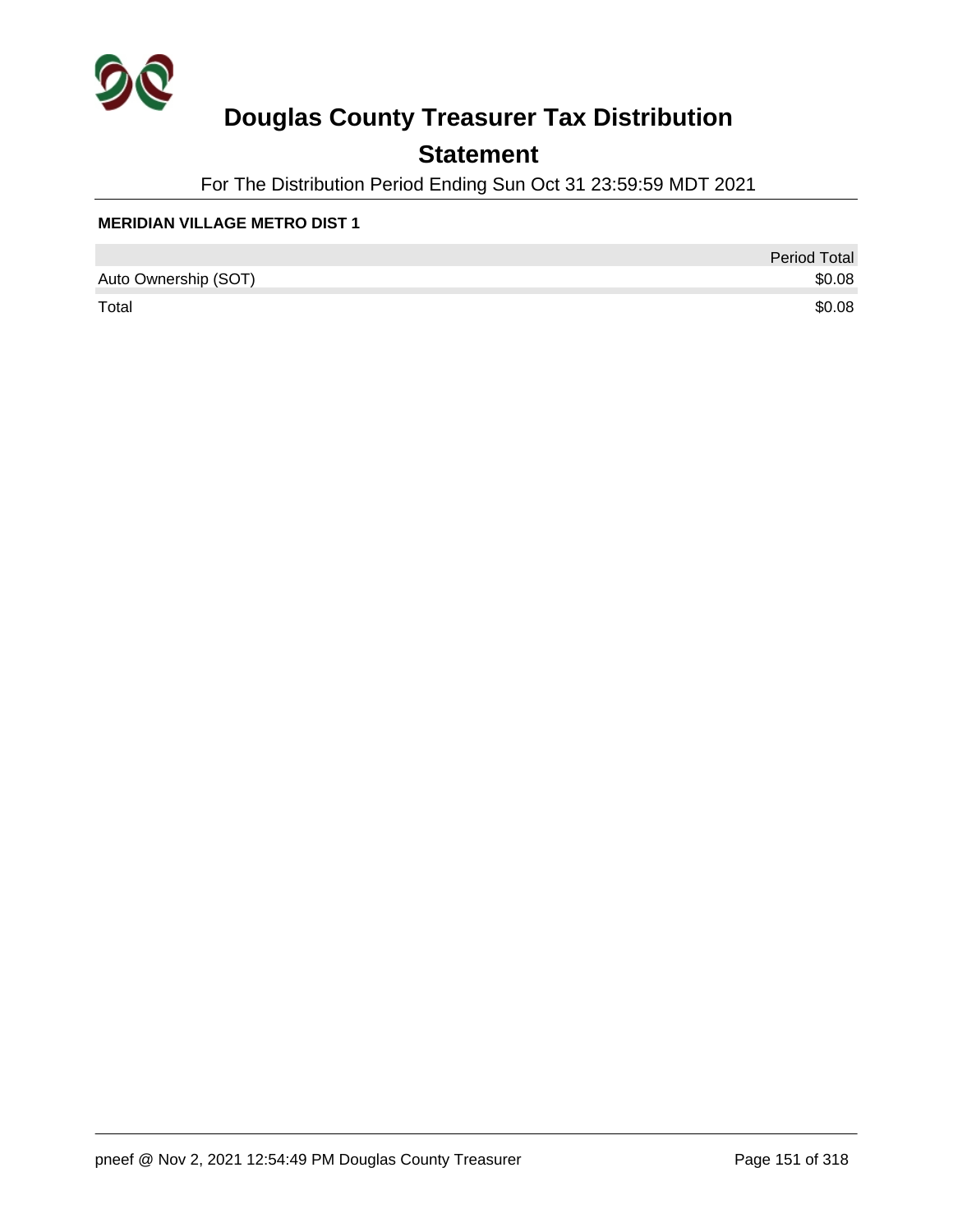

## **Statement**

For The Distribution Period Ending Sun Oct 31 23:59:59 MDT 2021

#### **MERIDIAN VILLAGE METRO DIST 2**

|                      | <b>Period Total</b> |
|----------------------|---------------------|
| Auto Ownership (SOT) | \$33,874.75         |
| Total                | \$33,874.75         |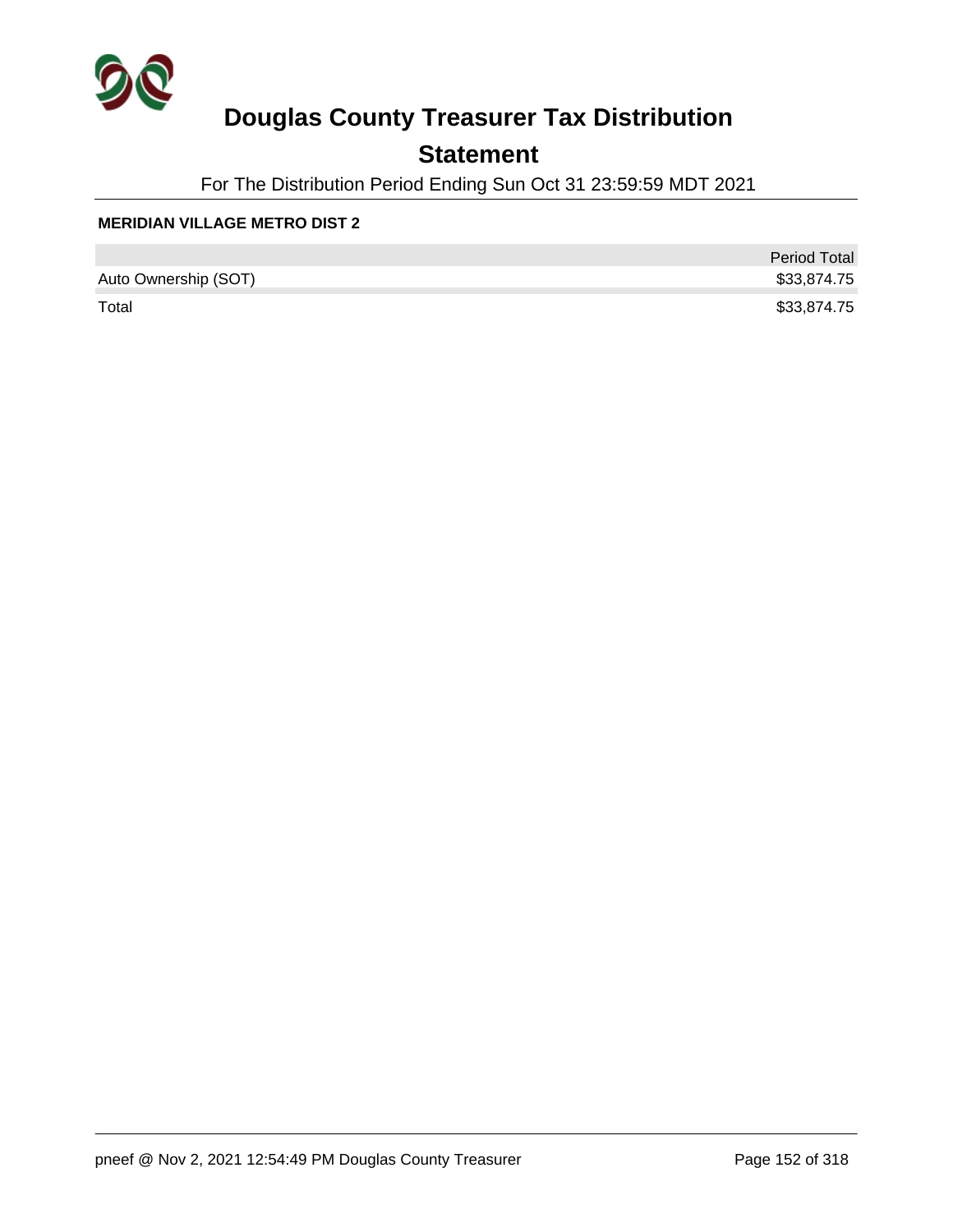

## **Statement**

For The Distribution Period Ending Sun Oct 31 23:59:59 MDT 2021

#### **MERIDIAN VILLAGE METRO DIST 3**

 $\sf Total$   $\$0.00$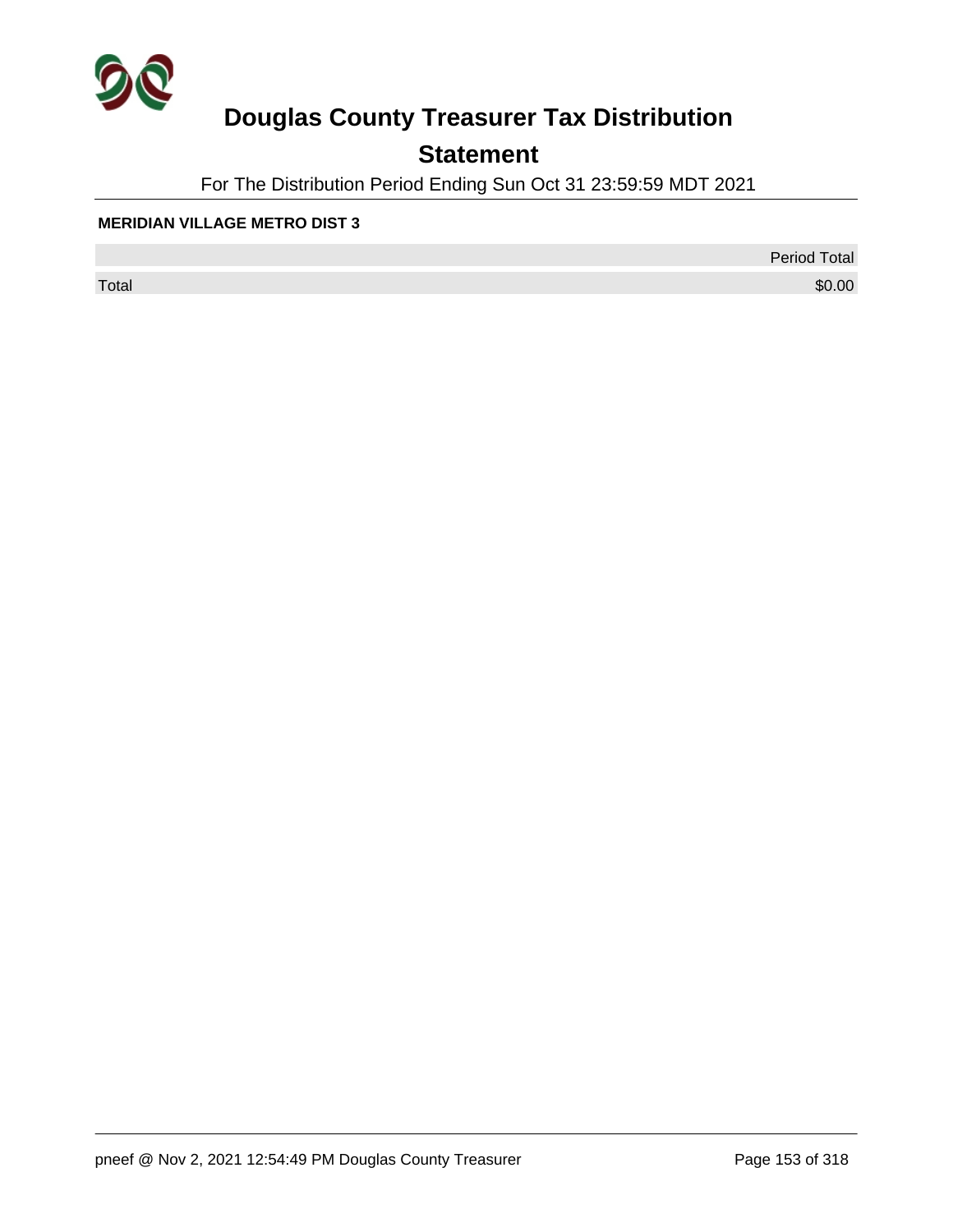

## **Statement**

For The Distribution Period Ending Sun Oct 31 23:59:59 MDT 2021

#### **MERIDIAN VILLAGE METRO DIST 4**

 $\sf Total$   $\$0.00$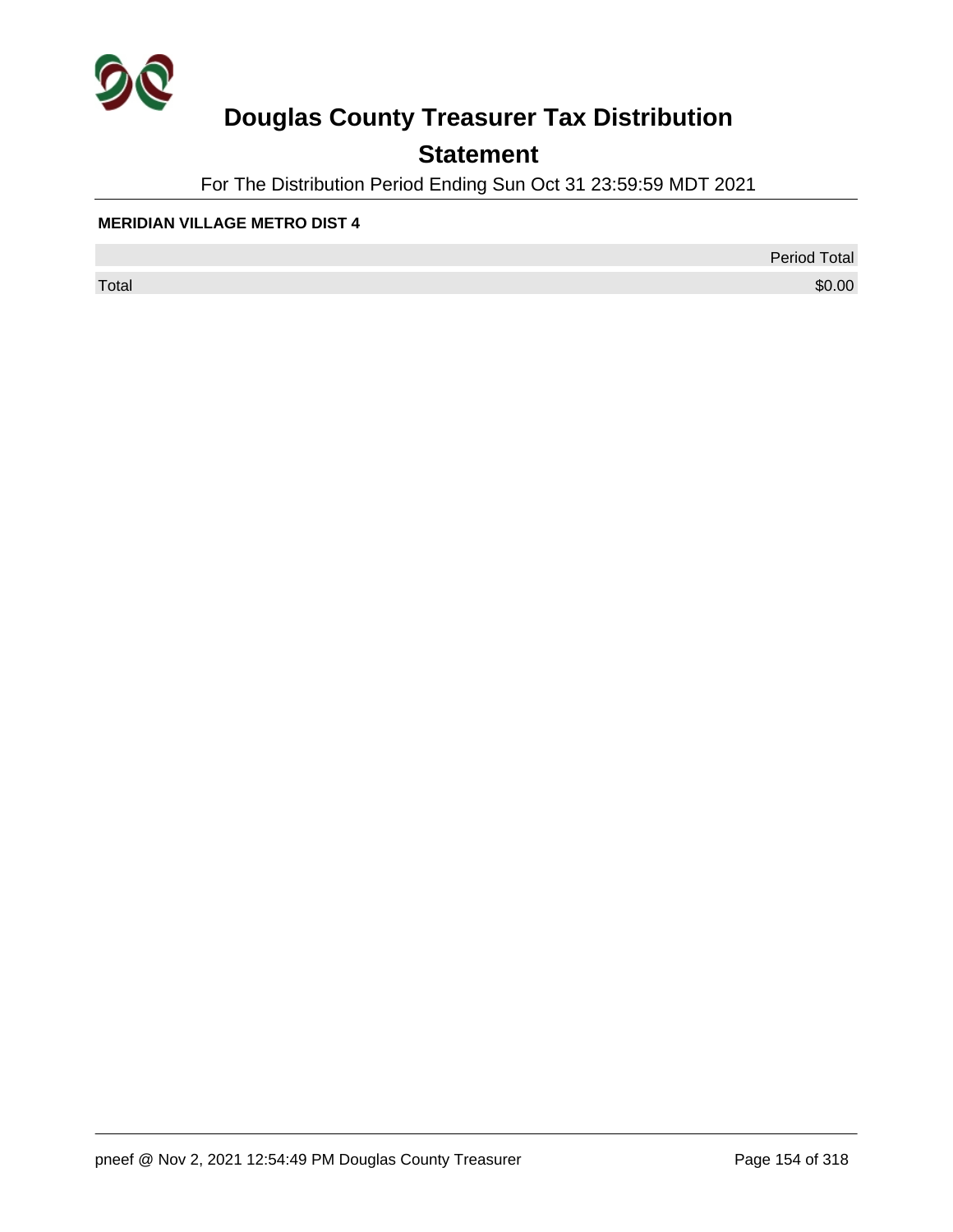

## **Statement**

For The Distribution Period Ending Sun Oct 31 23:59:59 MDT 2021

#### **PINE BLUFF METRO DIST**

|                      | <b>Period Total</b> |
|----------------------|---------------------|
| Auto Ownership (SOT) | \$3,832.24          |
| Total                | \$3,832.24          |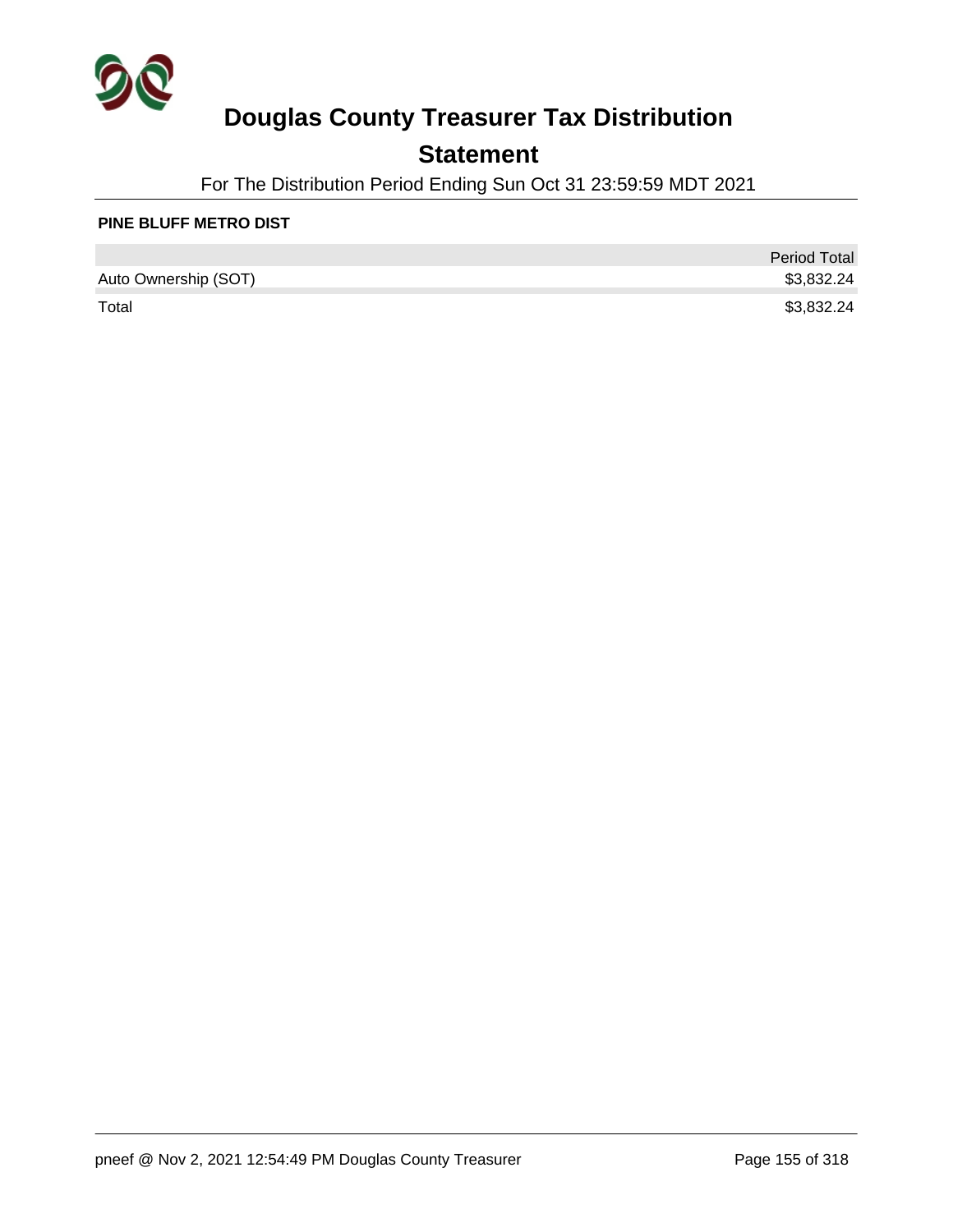

## **Statement**

For The Distribution Period Ending Sun Oct 31 23:59:59 MDT 2021

#### **RAVENNA METRO DIST**

|                      | <b>Period Total</b> |
|----------------------|---------------------|
| Auto Ownership (SOT) | \$14,793.88         |
| Total                | \$14,793.88         |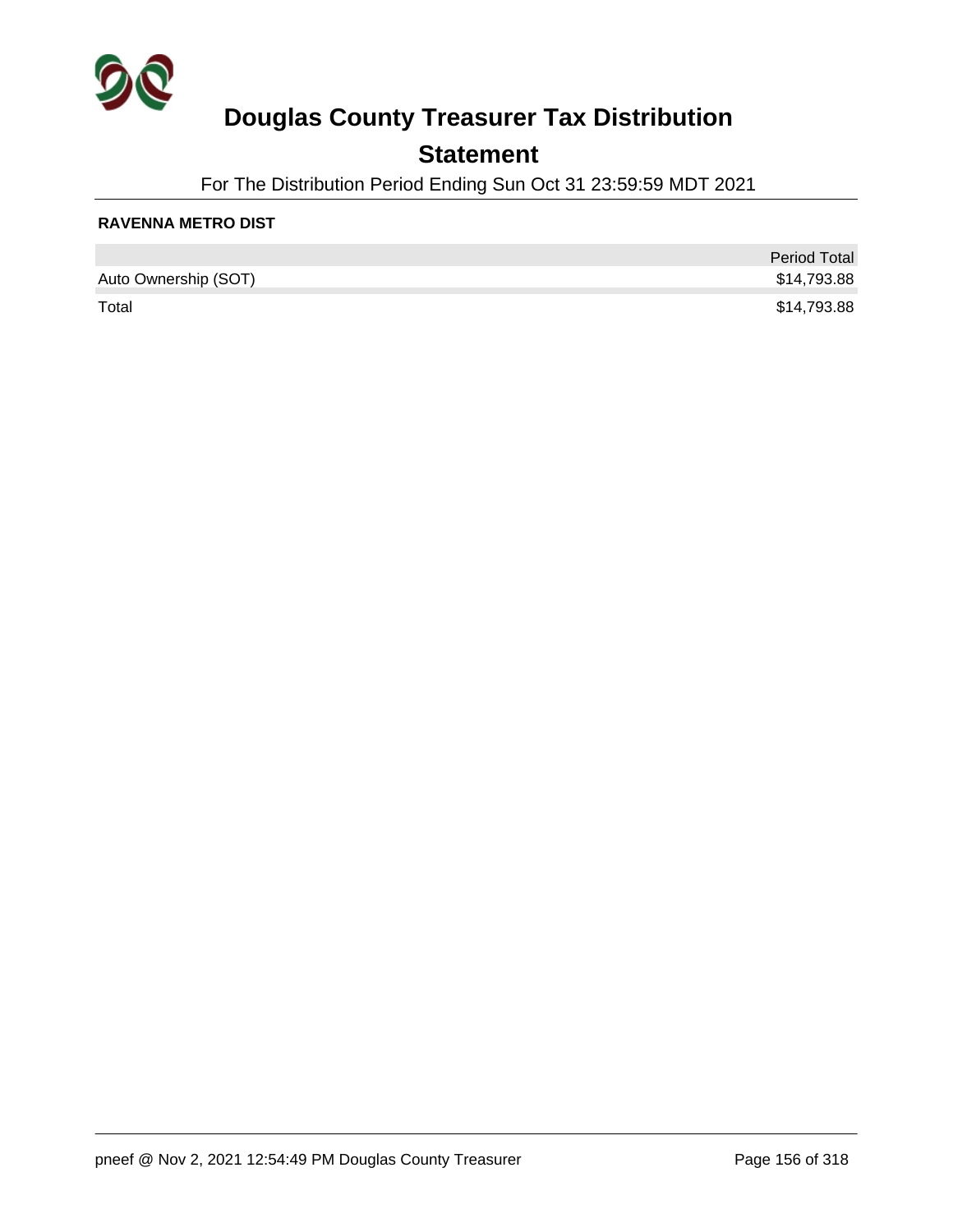

## **Statement**

For The Distribution Period Ending Sun Oct 31 23:59:59 MDT 2021

#### **REATA NORTH METRO DIST**

|                      | <b>Period Total</b> |
|----------------------|---------------------|
| Auto Ownership (SOT) | \$6,462.16          |
| Total                | \$6,462.16          |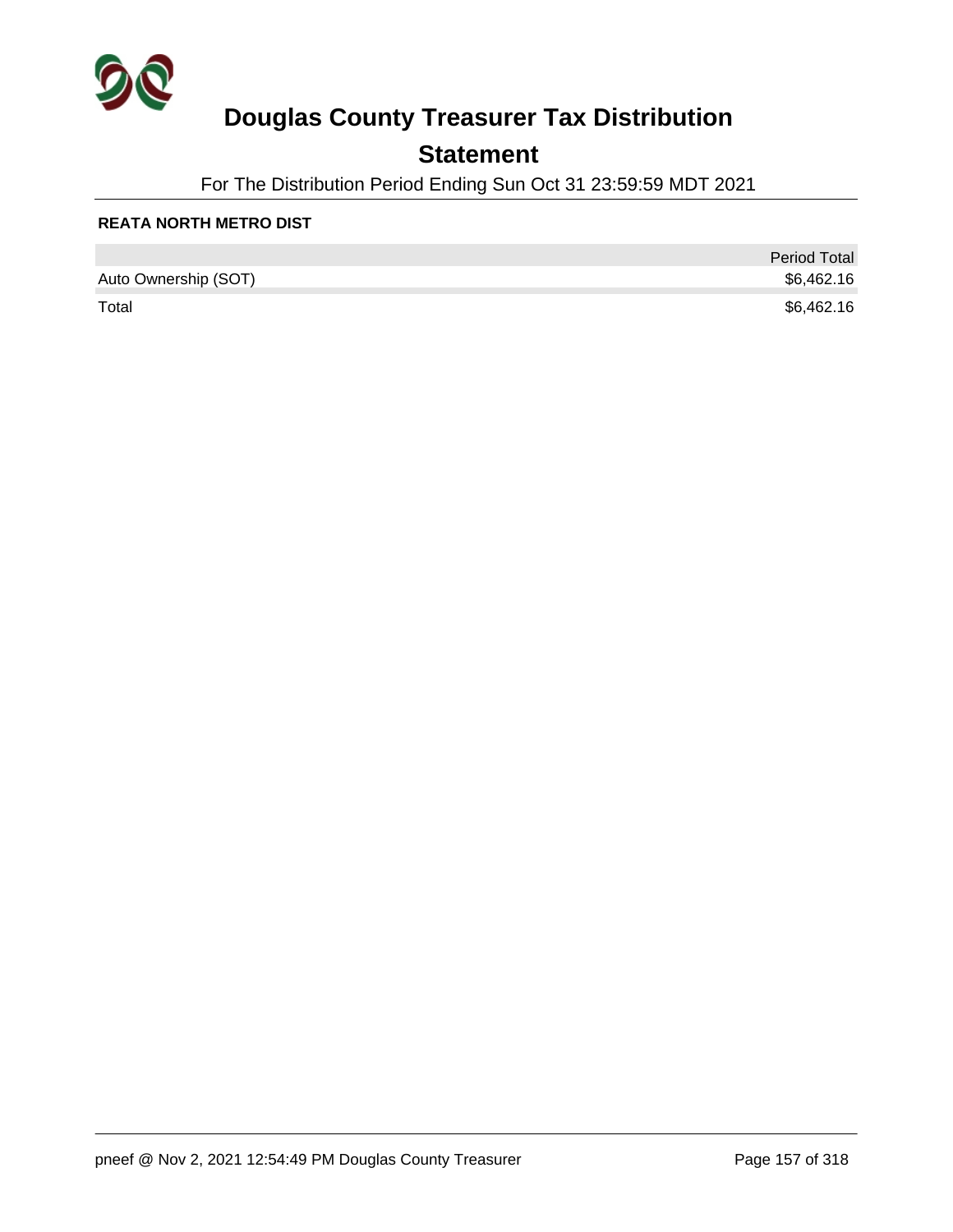

## **Statement**

For The Distribution Period Ending Sun Oct 31 23:59:59 MDT 2021

#### **SOUTHEAST PUBLIC IMPROV METRO DIST**

|                                   | <b>Period Total</b> |
|-----------------------------------|---------------------|
| <b>Current Year Taxes</b>         | \$3,021.96          |
| <b>Prior Year Taxes</b>           | \$63.37             |
| <b>Current Year Interest</b>      | \$178.63            |
| <b>Prior Year Interest</b>        | \$8.01              |
| Auto Ownership (SOT)              | \$14,264.70         |
| <b>Current Year Treasurer Fee</b> | (\$47.99)           |
| <b>Prior Year Treasurer Fee</b>   | (\$1.07)            |
| Total                             | \$17,487.61         |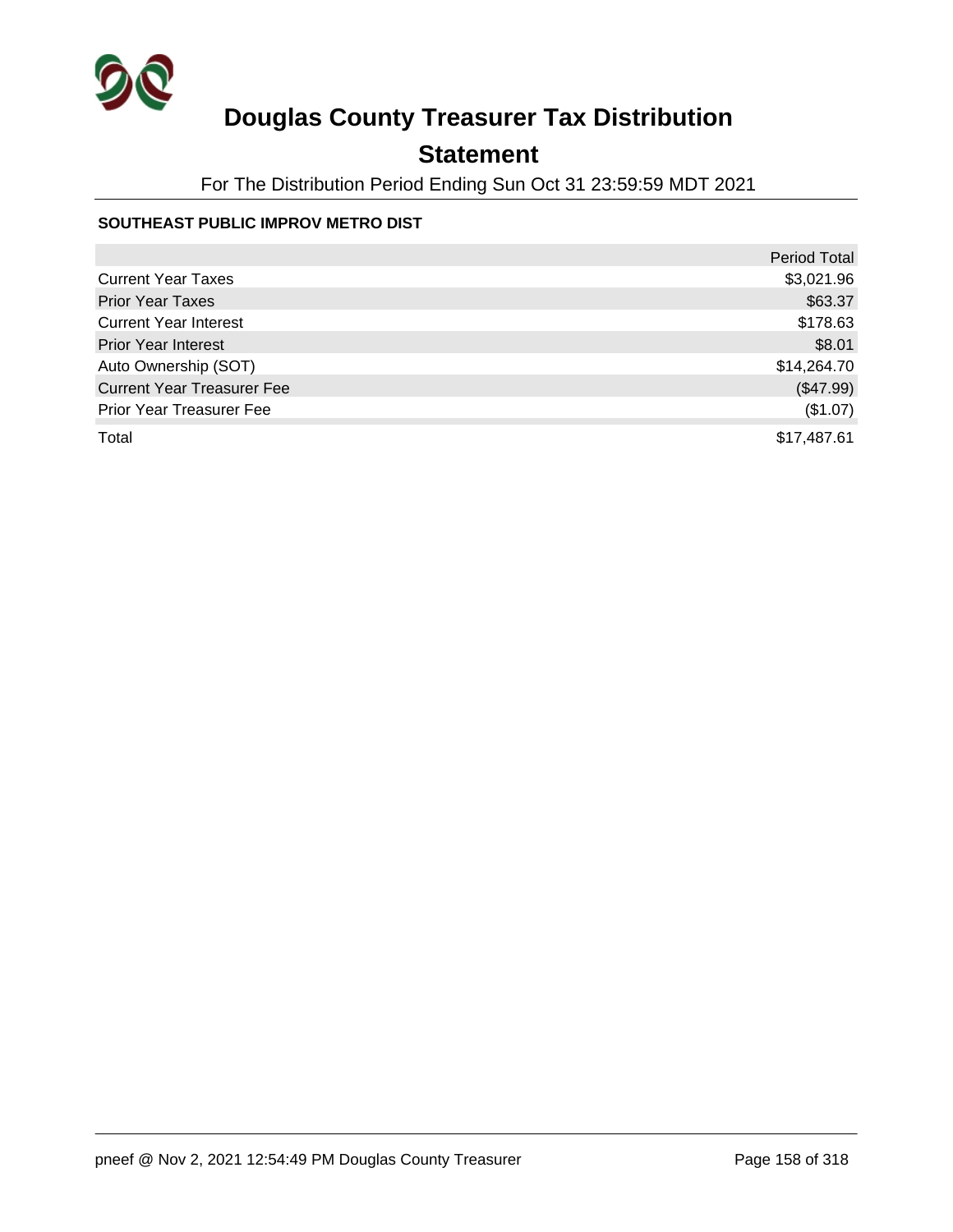

## **Statement**

For The Distribution Period Ending Sun Oct 31 23:59:59 MDT 2021

#### **PARKER AUTOMOTIVE**

|                      | <b>Period Total</b> |
|----------------------|---------------------|
| Auto Ownership (SOT) | \$3,975.56          |
| Total                | \$3,975.56          |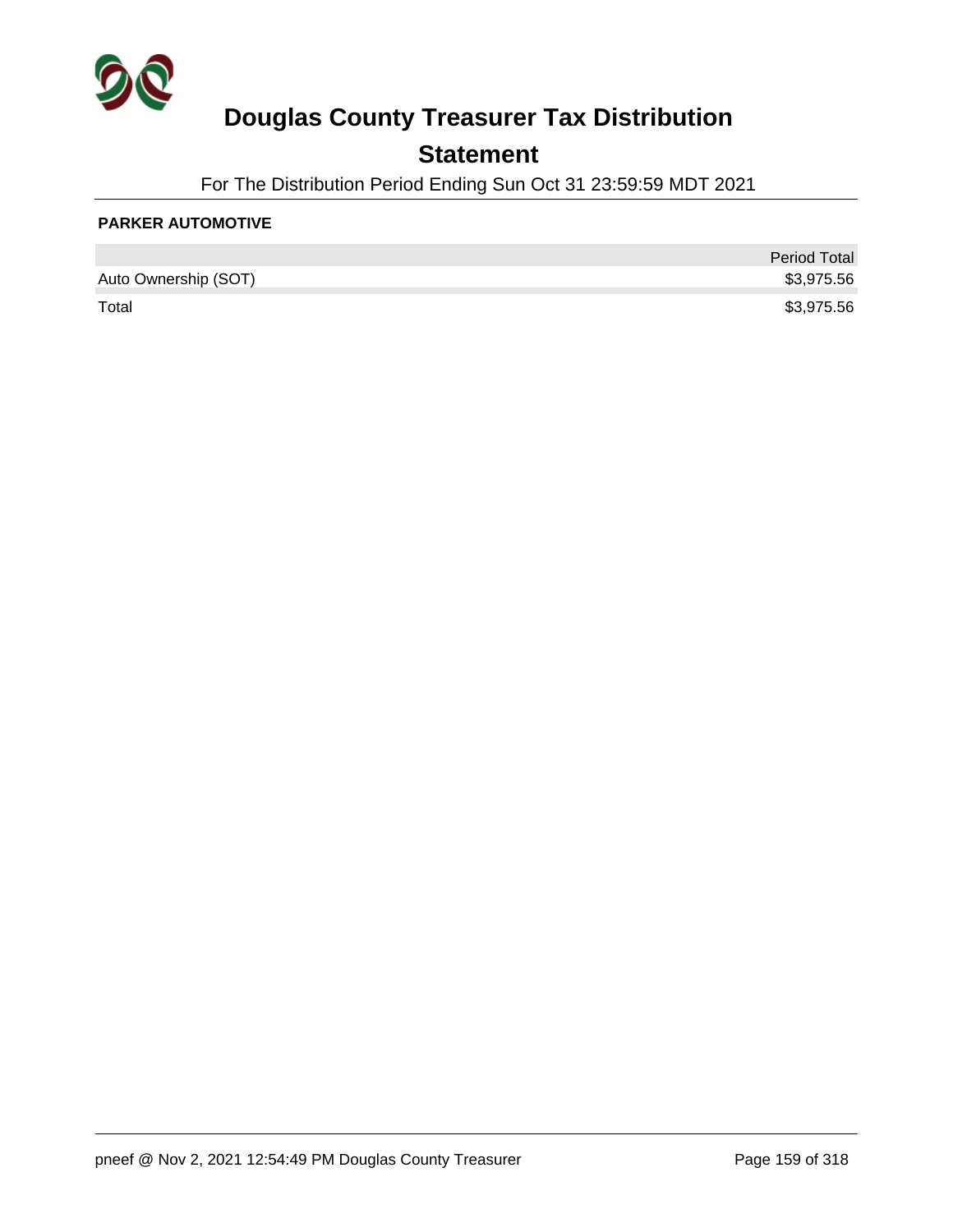

## **Statement**

For The Distribution Period Ending Sun Oct 31 23:59:59 MDT 2021

#### **COMPARK BUSINESS CAMPUS DEBT SERVICE**

|                      | <b>Period Total</b> |
|----------------------|---------------------|
| Auto Ownership (SOT) | \$860.27            |
| Total                | \$860.27            |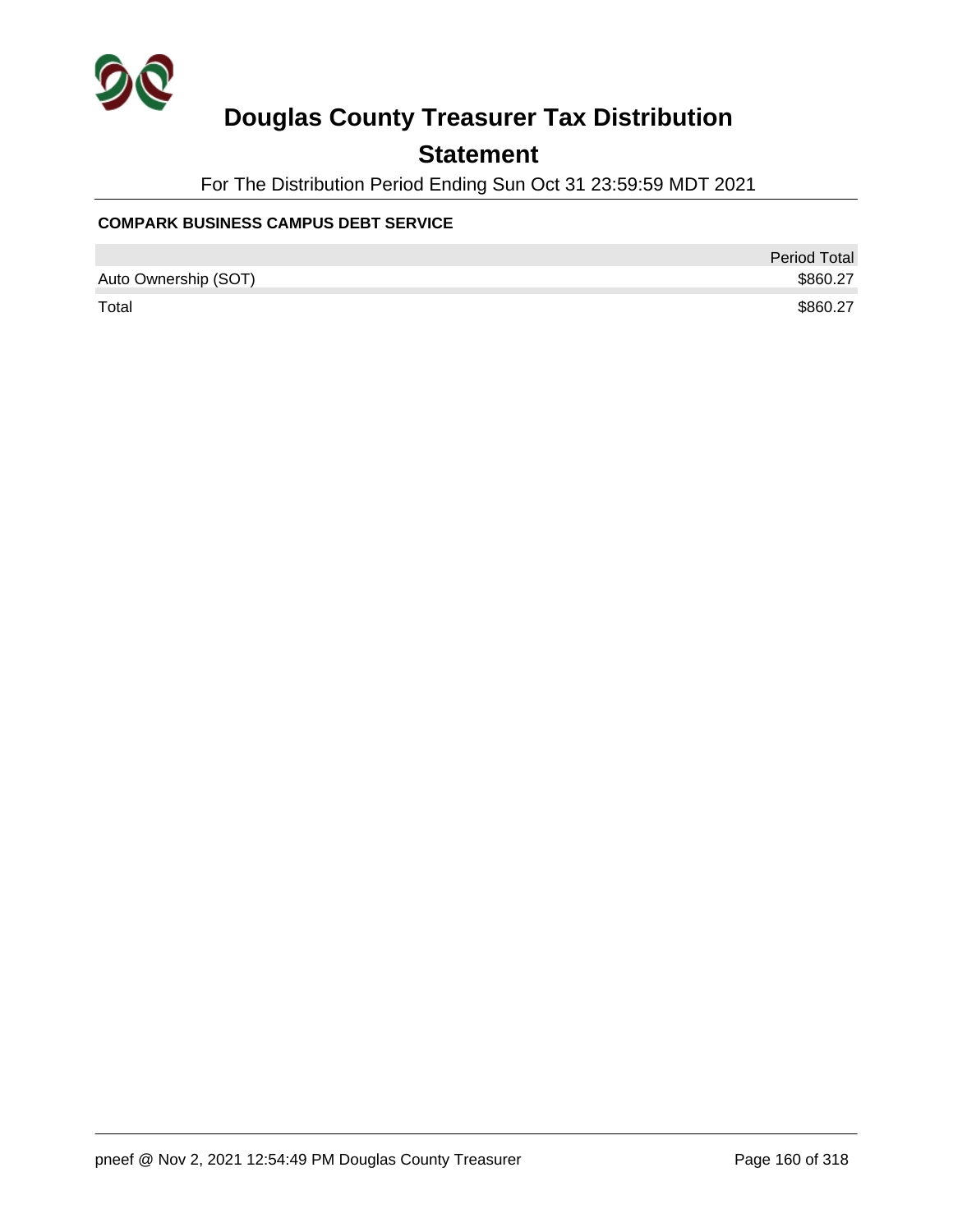

## **Statement**

For The Distribution Period Ending Sun Oct 31 23:59:59 MDT 2021

#### **NORTH MERIDIAN METRO DEBT SERVICE**

|                      | <b>Period Total</b> |
|----------------------|---------------------|
| Auto Ownership (SOT) | \$70.87             |
| Total                | \$70.87             |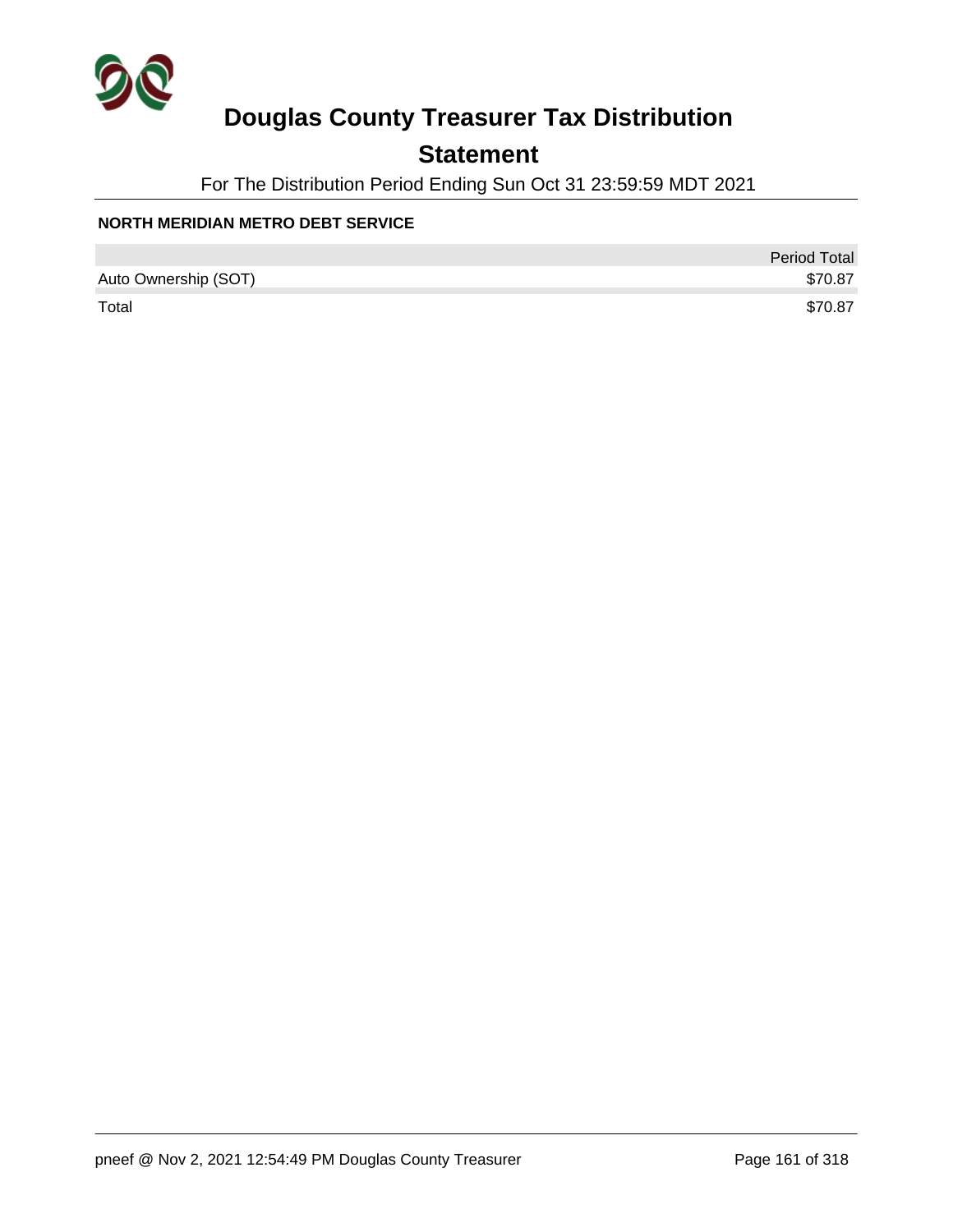

## **Statement**

For The Distribution Period Ending Sun Oct 31 23:59:59 MDT 2021

#### **ARAPAHOE WATER & WASTEWATER PID**

|                      | <b>Period Total</b> |
|----------------------|---------------------|
| Auto Ownership (SOT) | \$5,697.47          |
| Total                | \$5,697.47          |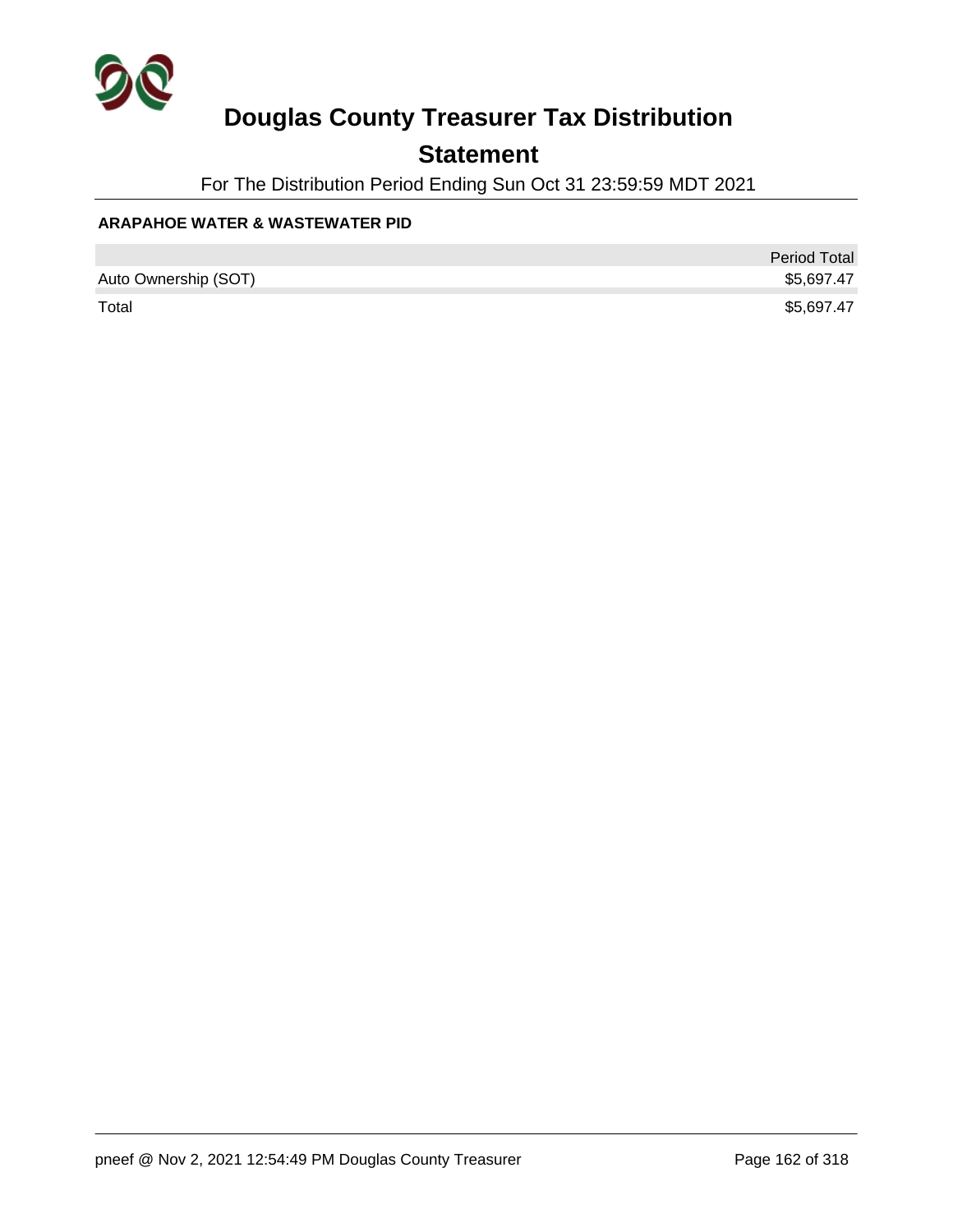

## **Statement**

For The Distribution Period Ending Sun Oct 31 23:59:59 MDT 2021

#### **DOMINION WATER & SANITATION DIST**

Period Total

 $\sf Total$   $\$0.00$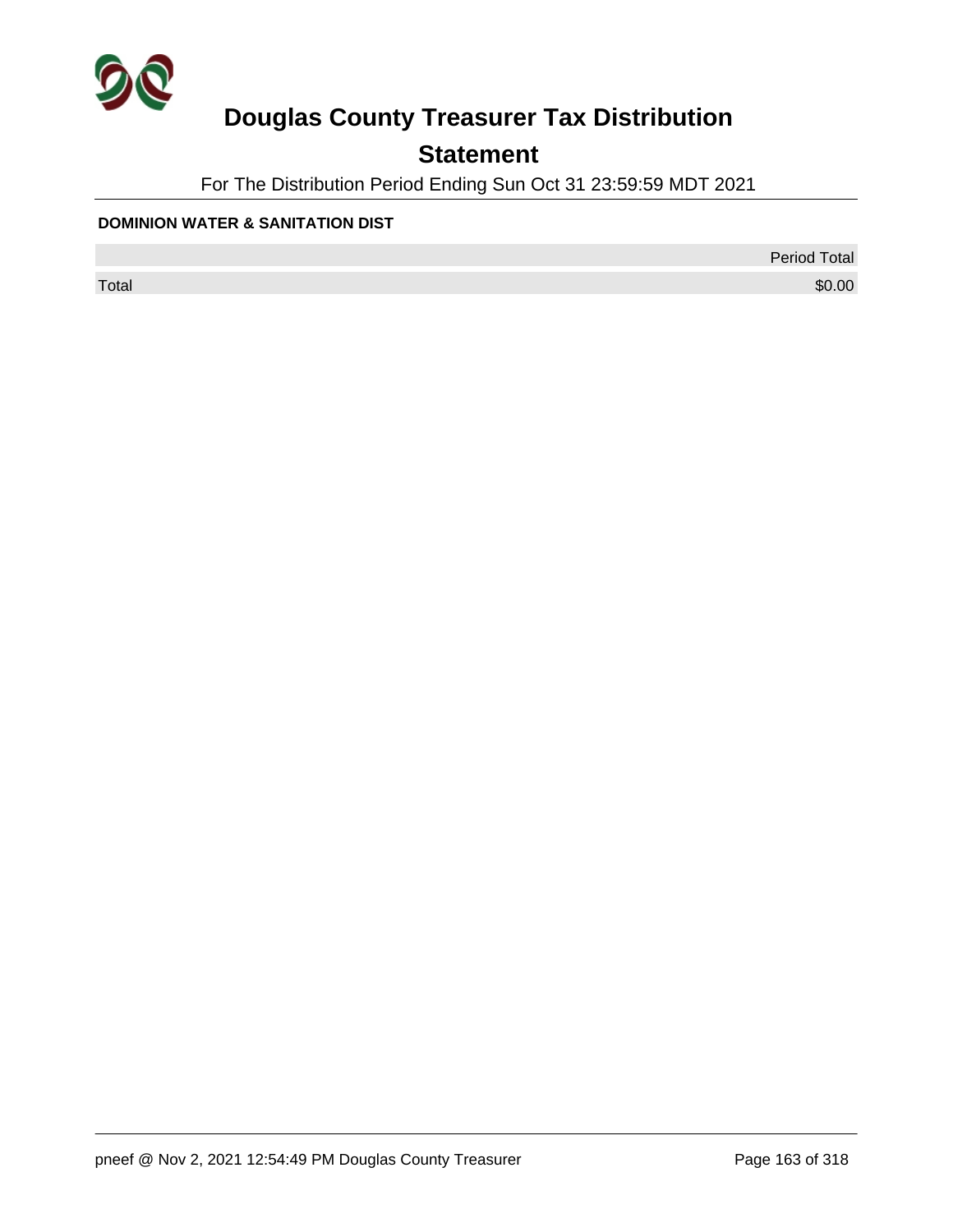

## **Statement**

For The Distribution Period Ending Sun Oct 31 23:59:59 MDT 2021

#### **OLDE TOWN METRO DIST**

|                      | <b>Period Total</b> |
|----------------------|---------------------|
| Auto Ownership (SOT) | \$791.41            |
| Total                | \$791.41            |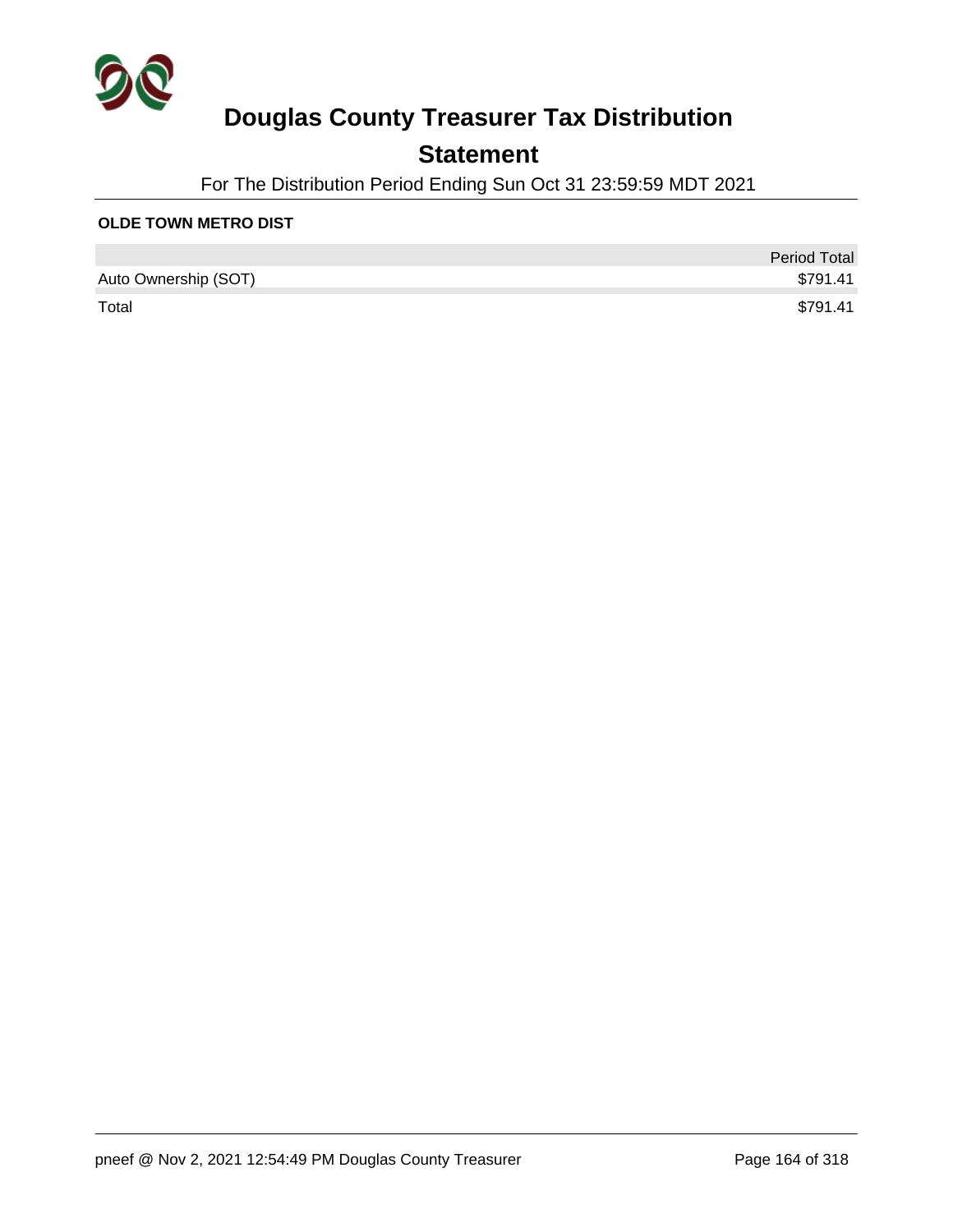

## **Statement**

For The Distribution Period Ending Sun Oct 31 23:59:59 MDT 2021

#### **NEU TOWNE METRO DISTRICT**

|                      | <b>Period Total</b> |
|----------------------|---------------------|
| Auto Ownership (SOT) | \$3,793.18          |
| Total                | \$3,793.18          |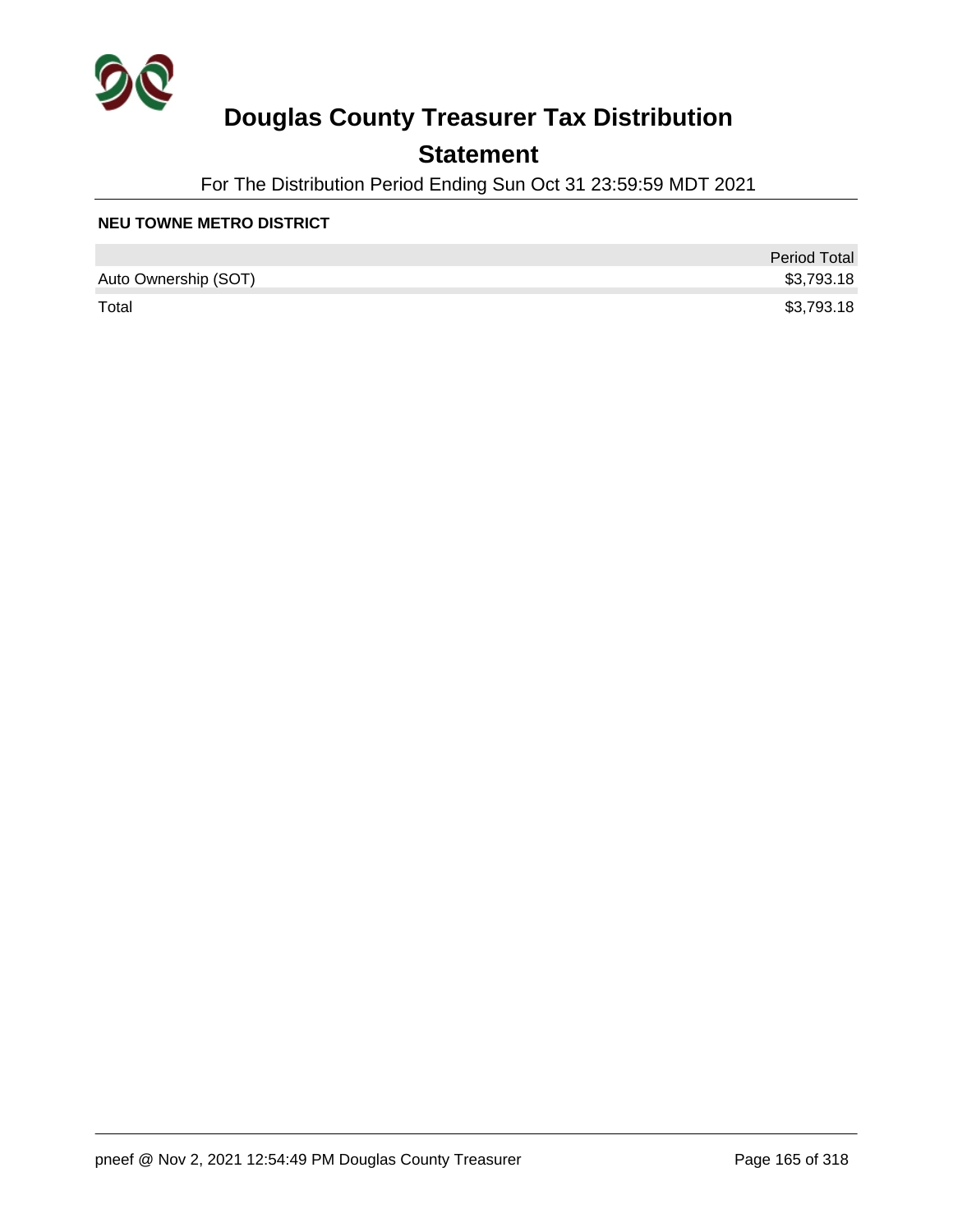

## **Statement**

For The Distribution Period Ending Sun Oct 31 23:59:59 MDT 2021

#### **ANTHOLOGY WEST METRO DISTRICT #3**

|                      | <b>Period Total</b> |
|----------------------|---------------------|
| Auto Ownership (SOT) | \$0.08              |
| Total                | \$0.08              |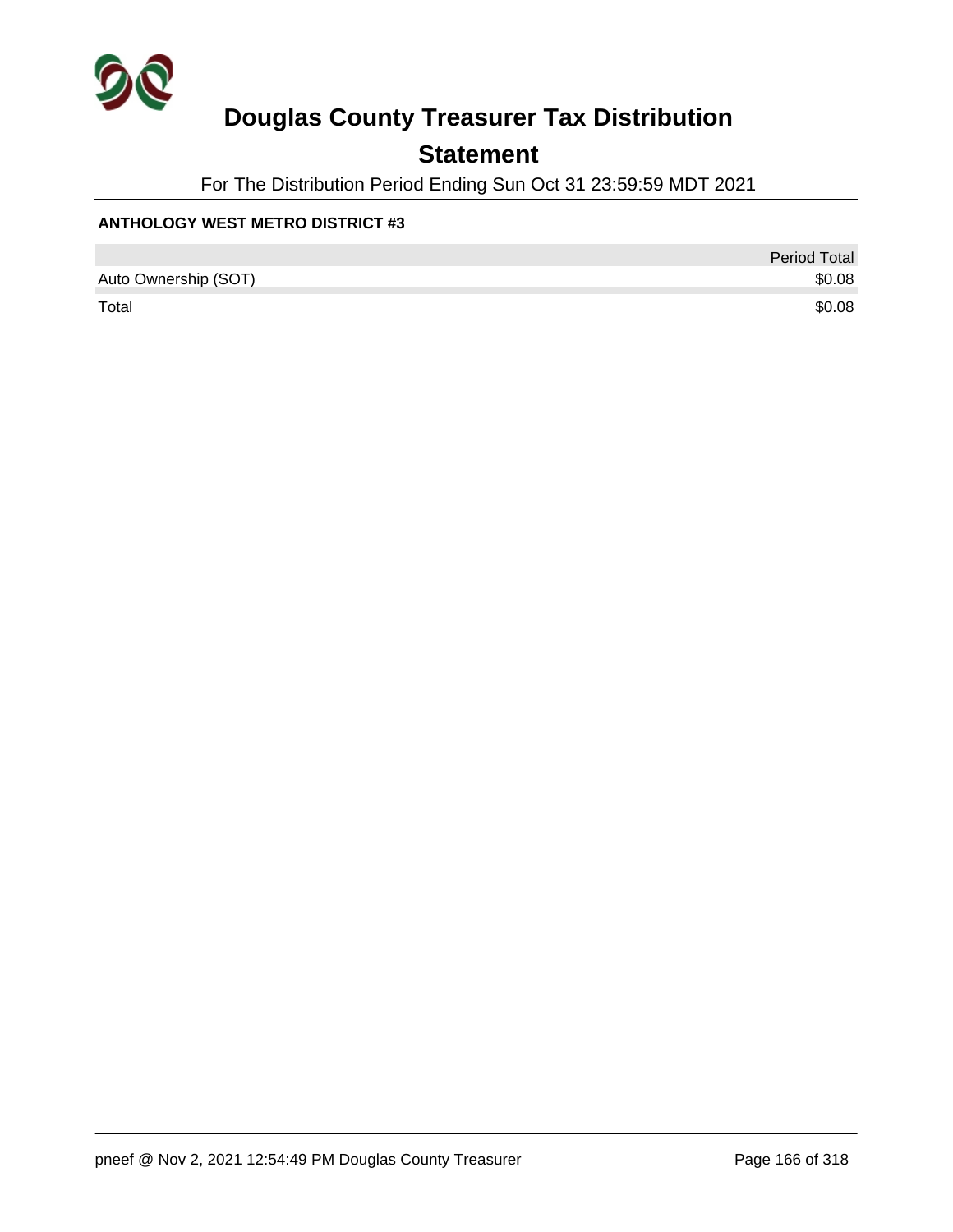

## **Statement**

For The Distribution Period Ending Sun Oct 31 23:59:59 MDT 2021

#### **CHERRY CREEK SOUTH METRO #4**

 $\sf Total$   $\$0.00$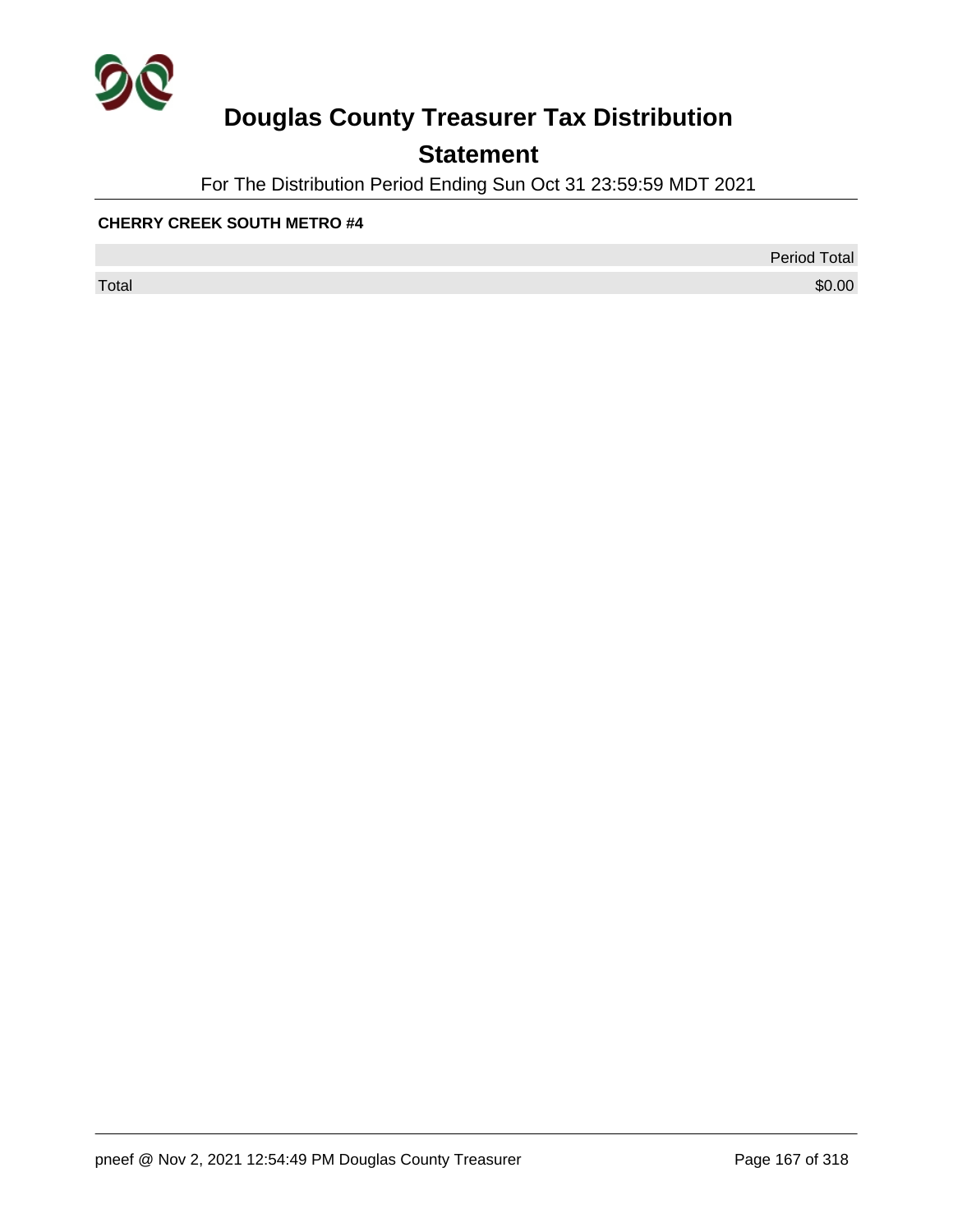

## **Statement**

For The Distribution Period Ending Sun Oct 31 23:59:59 MDT 2021

#### **CHERRY CREEK SOUTH METRO #5**

 $\sf Total$   $\$0.00$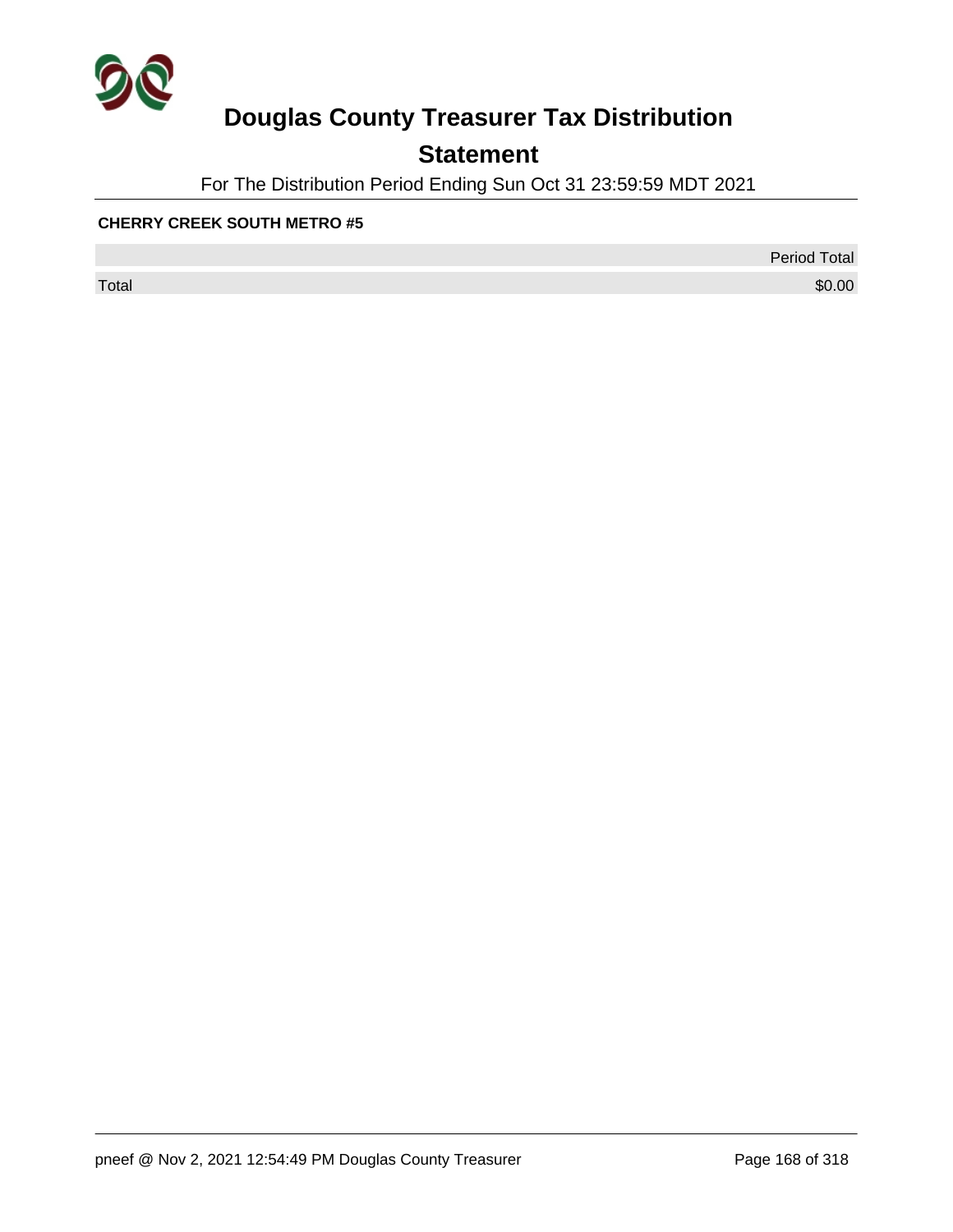

## **Statement**

For The Distribution Period Ending Sun Oct 31 23:59:59 MDT 2021

#### **CHERRY CREEK SOUTH METRO #6**

 $\sf Total$   $\$0.00$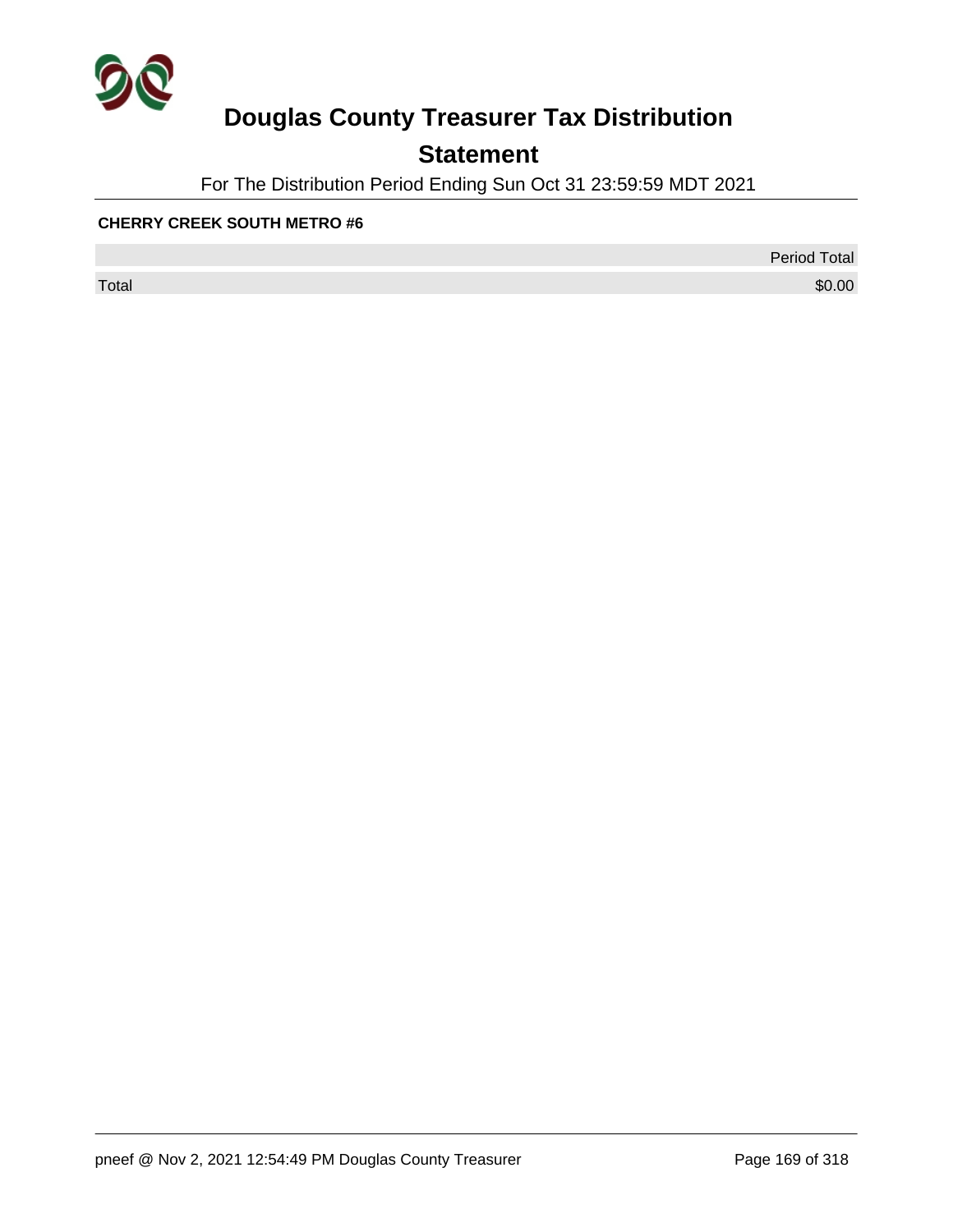

## **Statement**

For The Distribution Period Ending Sun Oct 31 23:59:59 MDT 2021

#### **CHERRY CREEK SOUTH METRO #7**

 $\sf Total$   $\$0.00$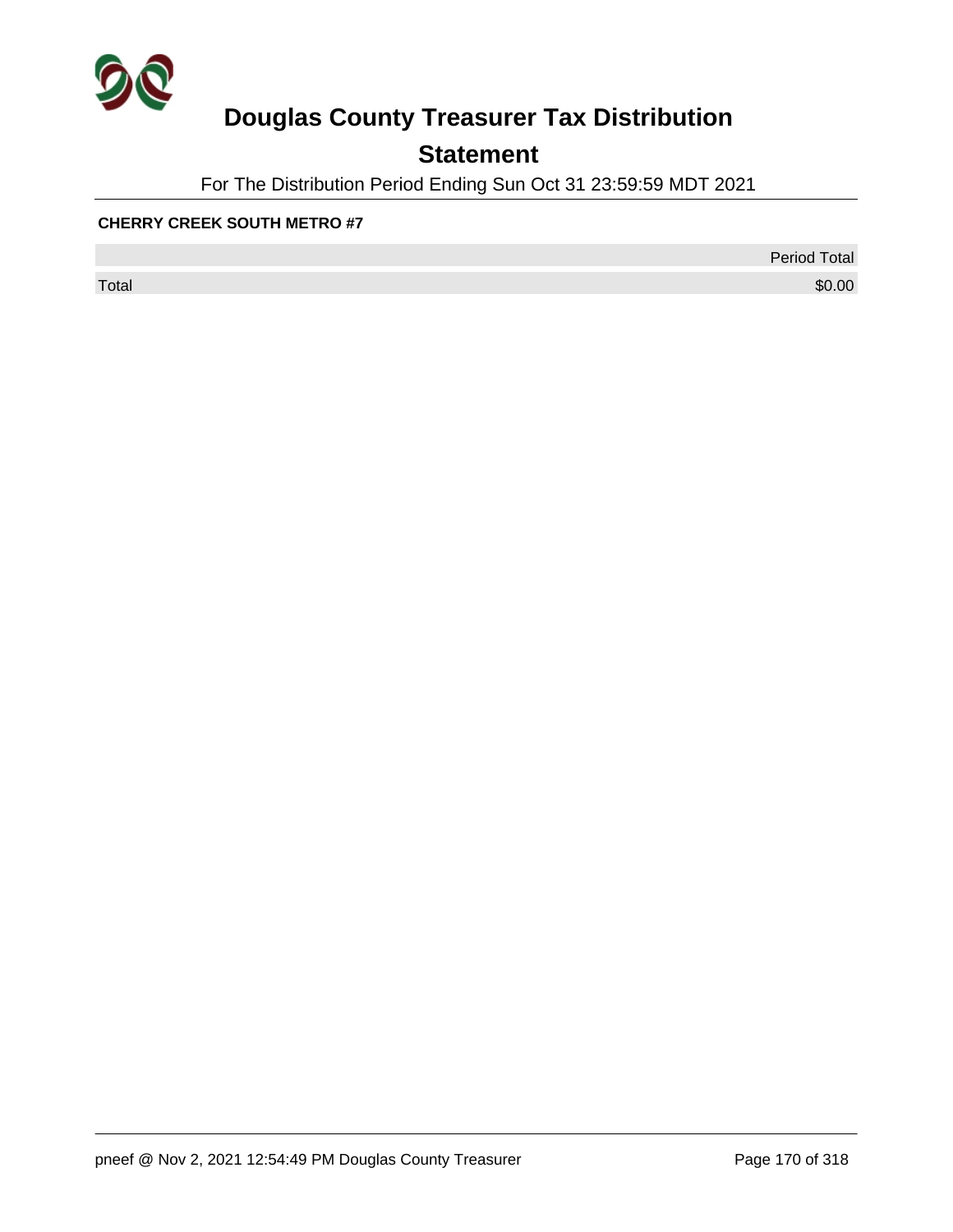

## **Statement**

For The Distribution Period Ending Sun Oct 31 23:59:59 MDT 2021

#### **CHERRY CREEK SOUTH METRO #8**

 $\sf Total$   $\$0.00$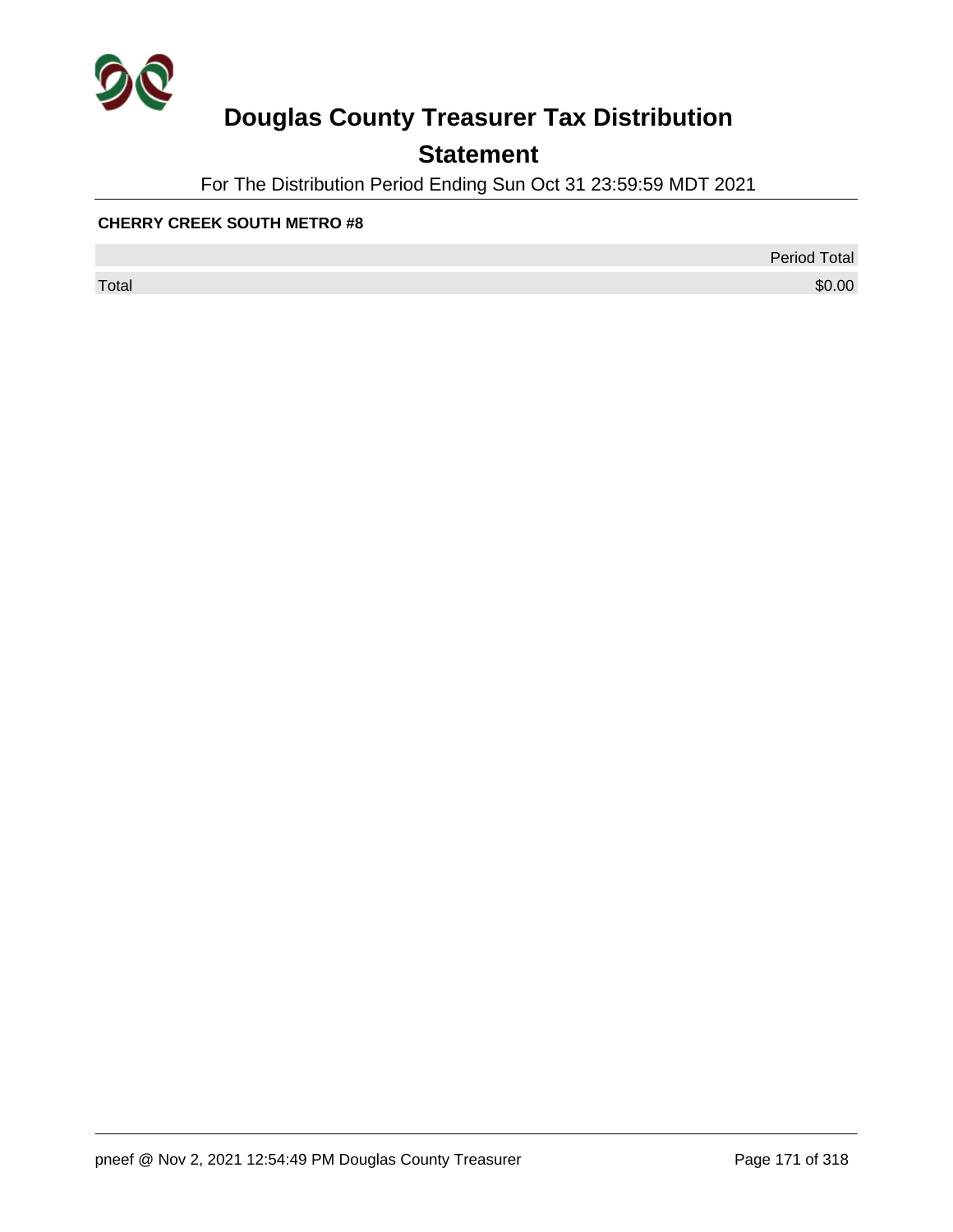

## **Statement**

For The Distribution Period Ending Sun Oct 31 23:59:59 MDT 2021

#### **CHERRY CREEK SOUTH METRO #9**

 $\sf Total$   $\$0.00$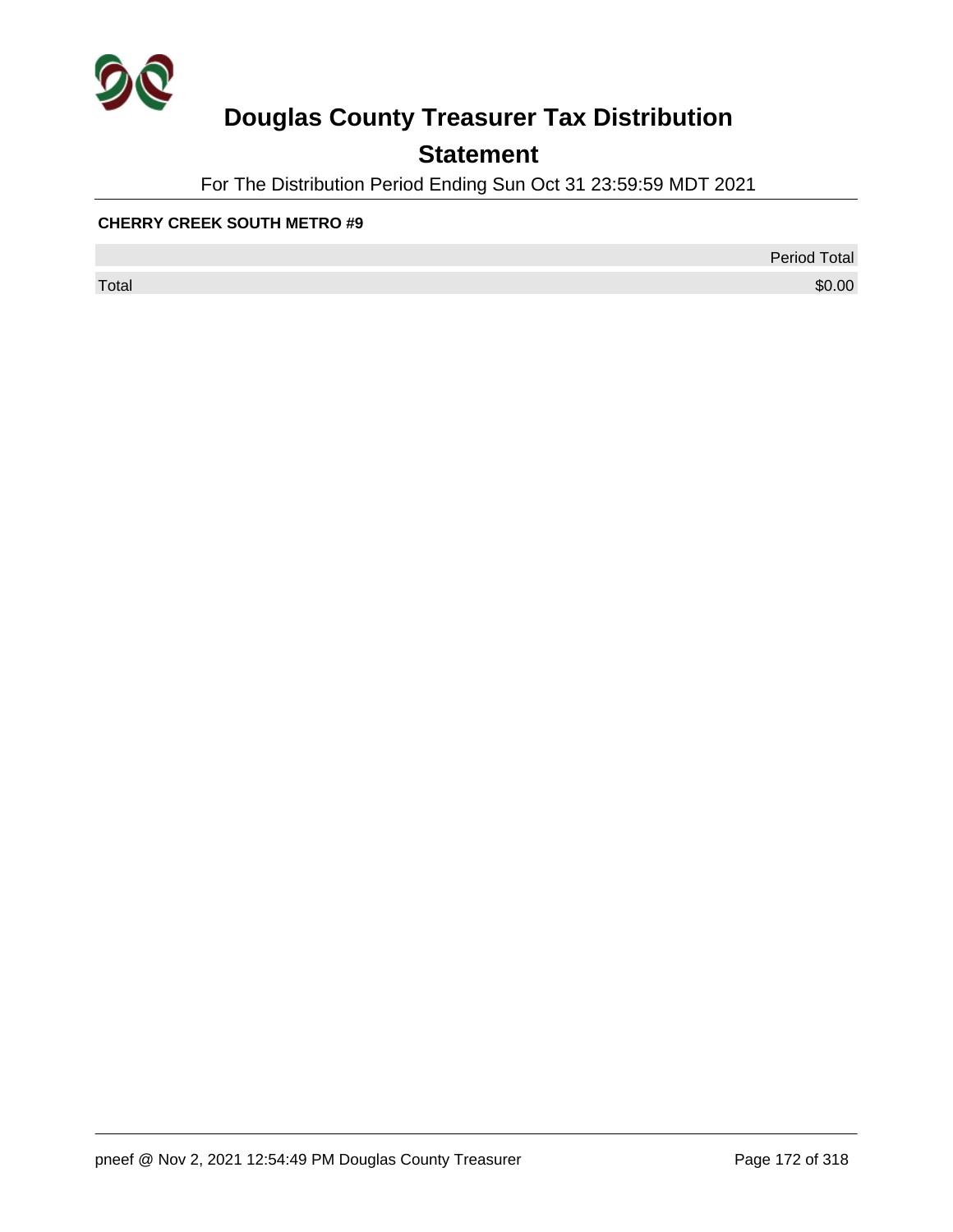

## **Statement**

For The Distribution Period Ending Sun Oct 31 23:59:59 MDT 2021

#### **CHERRY CREEK SOUTH METRO #10**

 $\sf Total$   $\$0.00$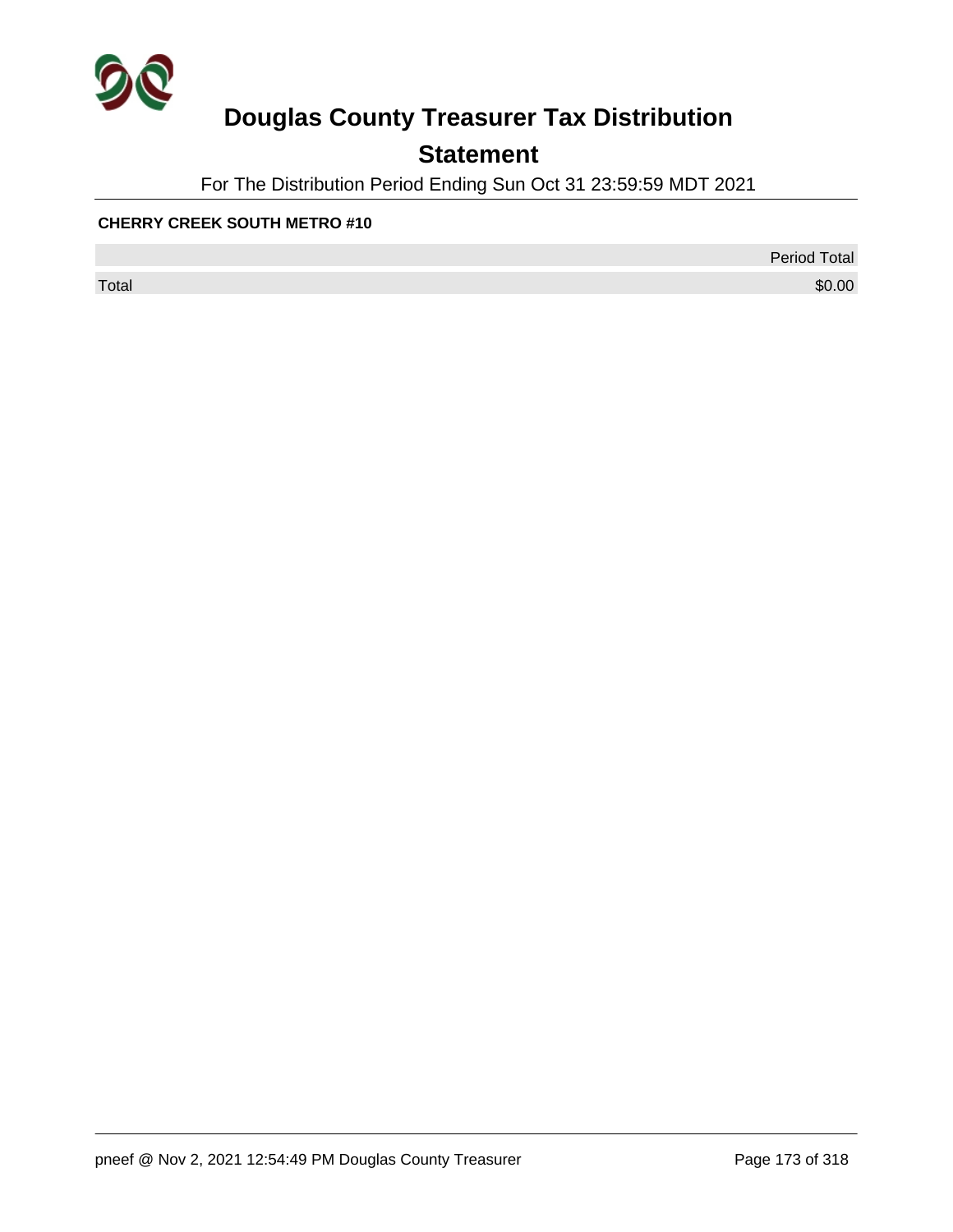

## **Statement**

For The Distribution Period Ending Sun Oct 31 23:59:59 MDT 2021

#### **CHERRY CREEK SOUTH METRO #11**

|                      | <b>Period Total</b> |
|----------------------|---------------------|
| Auto Ownership (SOT) | \$1.23              |
| Total                | \$1.23              |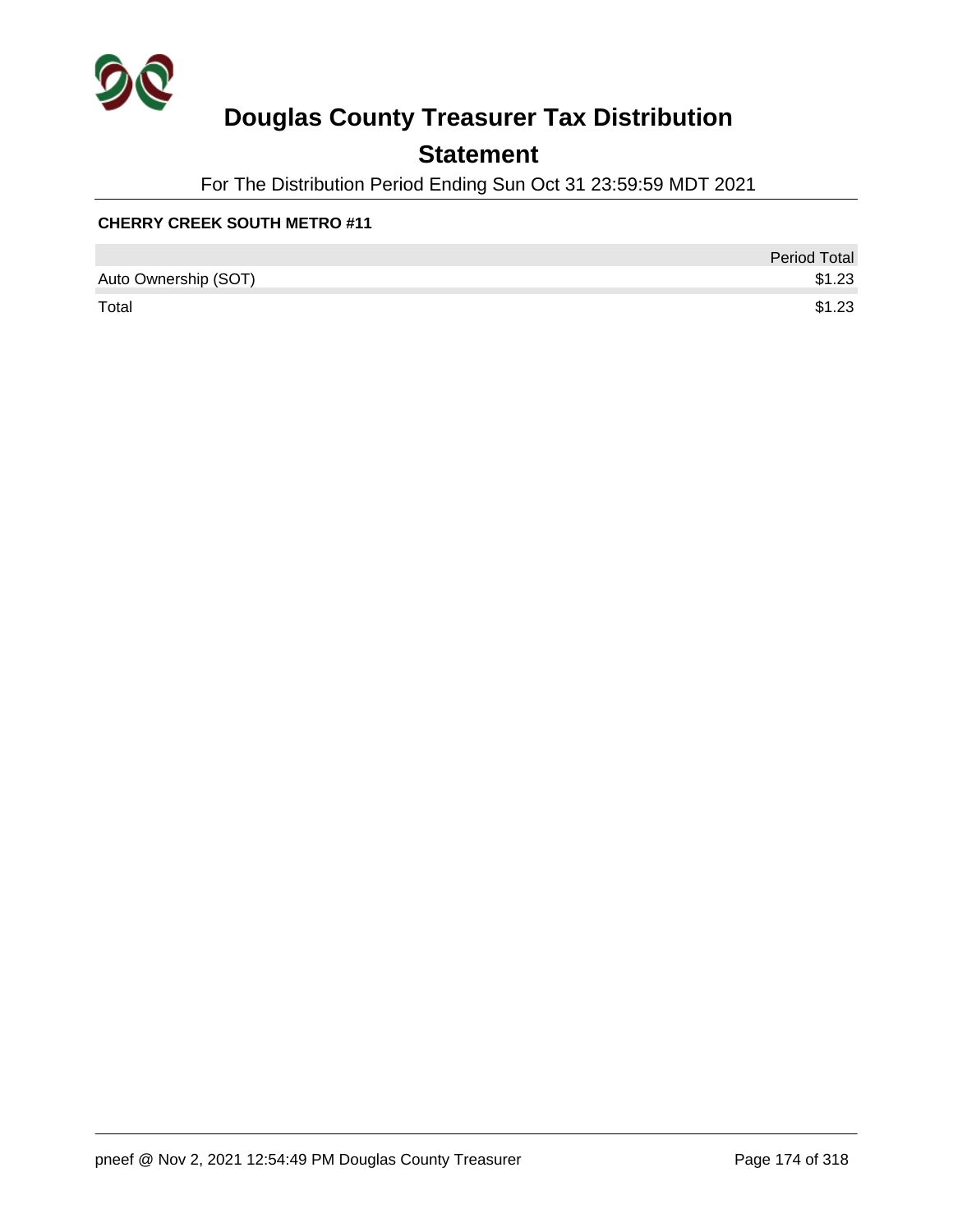

## **Statement**

For The Distribution Period Ending Sun Oct 31 23:59:59 MDT 2021

#### **BELLA MESA METRO DISTRICT**

|                      | <b>Period Total</b> |
|----------------------|---------------------|
| Auto Ownership (SOT) | \$1,576.86          |
| Total                | \$1,576.86          |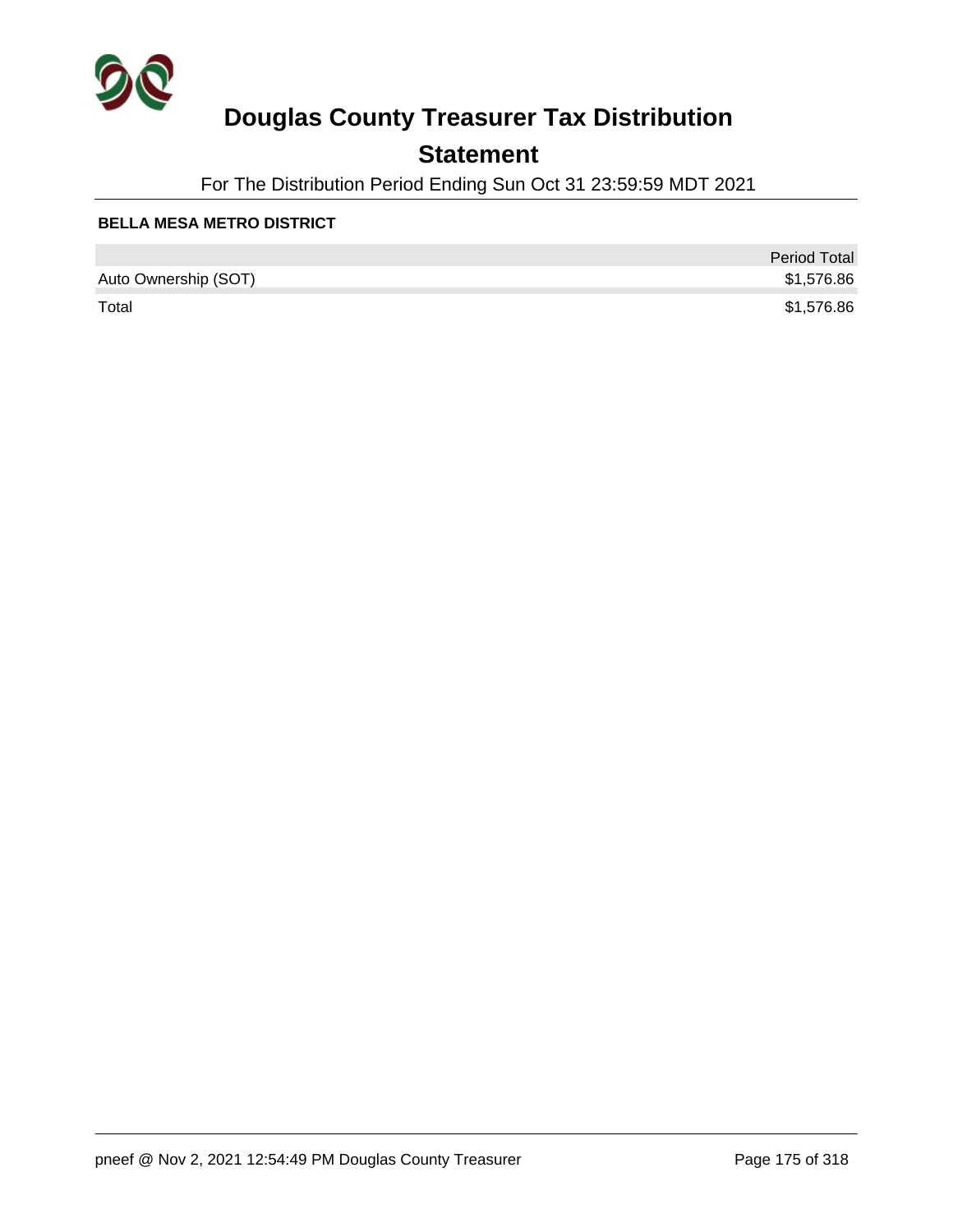

## **Statement**

For The Distribution Period Ending Sun Oct 31 23:59:59 MDT 2021

#### **UTE PASS REGIONAL AMBULANCE DISTRICT**

|                                   | <b>Period Total</b> |
|-----------------------------------|---------------------|
| <b>Current Year Taxes</b>         | \$118.22            |
| <b>Current Year Interest</b>      | \$7.09              |
| Auto Ownership (SOT)              | \$182.41            |
| <b>Current Year Treasurer Fee</b> | (\$1.89)            |
| Total                             | \$305.83            |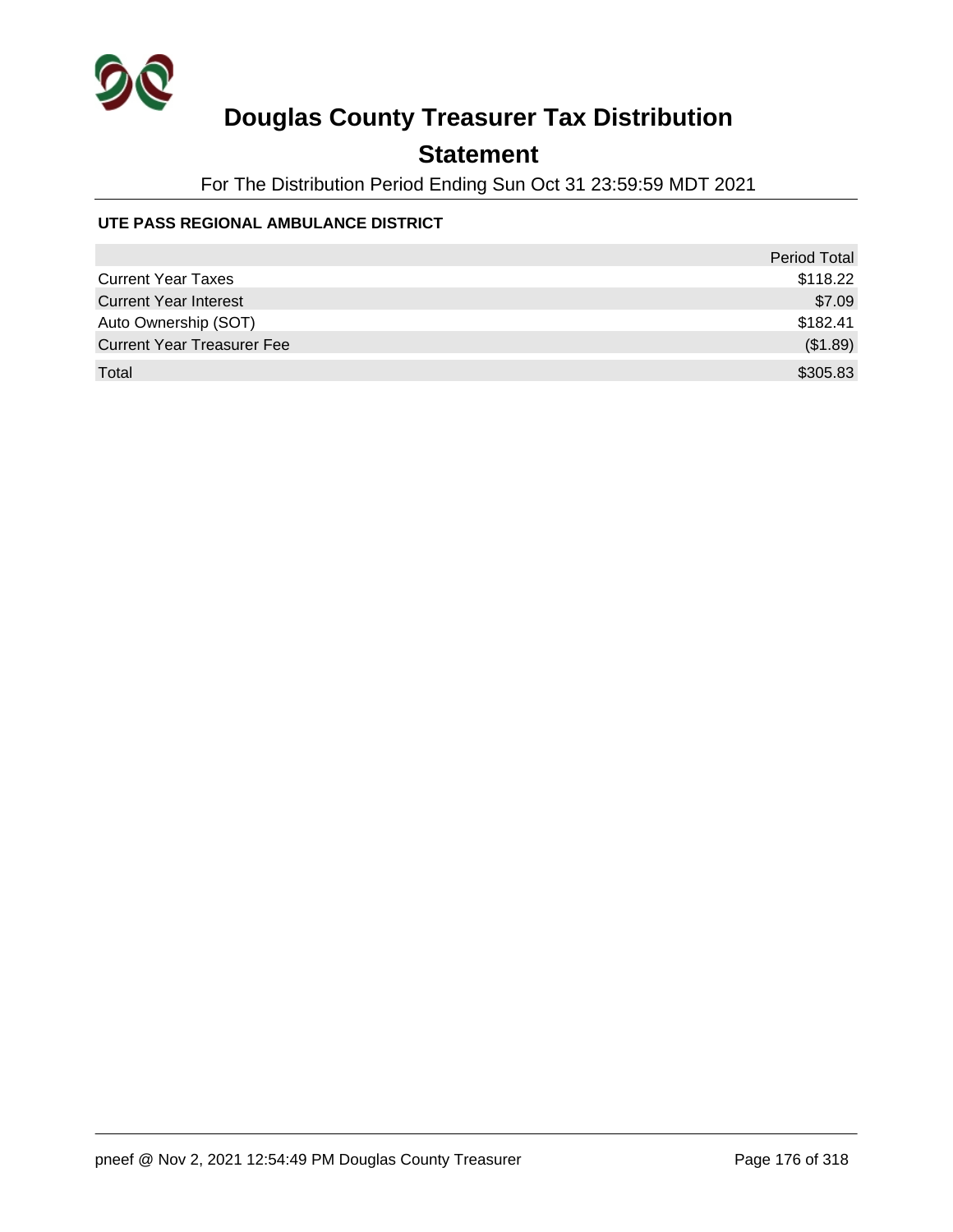

## **Statement**

For The Distribution Period Ending Sun Oct 31 23:59:59 MDT 2021

#### **NORTH FORK FIRE PROTECTION DIST**

|                                   | <b>Period Total</b> |
|-----------------------------------|---------------------|
| <b>Current Year Taxes</b>         | \$33.47             |
| <b>Prior Year Taxes</b>           | \$2.54              |
| <b>Current Year Interest</b>      | \$2.07              |
| <b>Prior Year Interest</b>        | \$0.84              |
| Auto Ownership (SOT)              | \$236.56            |
| <b>Current Year Treasurer Fee</b> | (\$0.53)            |
| Prior Year Treasurer Fee          | (\$0.05)            |
| Total                             | \$274.90            |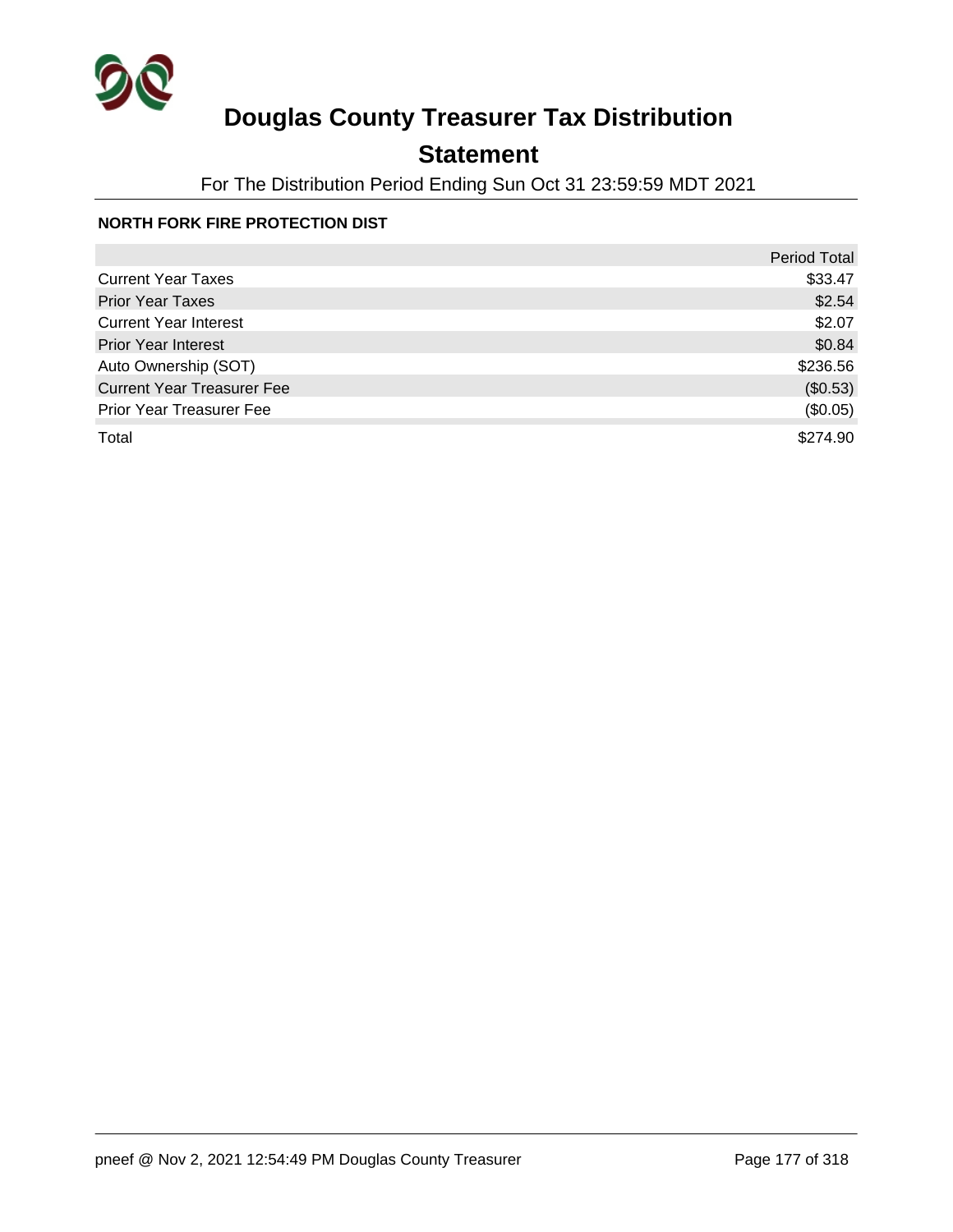

## **Statement**

For The Distribution Period Ending Sun Oct 31 23:59:59 MDT 2021

#### **LINCOLN CREEK METRO DISTRICT**

|                                   | <b>Period Total</b> |
|-----------------------------------|---------------------|
| <b>Current Year Taxes</b>         | \$1,895.92          |
| <b>Current Year Interest</b>      | \$113.75            |
| Auto Ownership (SOT)              | \$3,448.17          |
| <b>Current Year Treasurer Fee</b> | (\$30.15)           |
| Total                             | \$5,427.69          |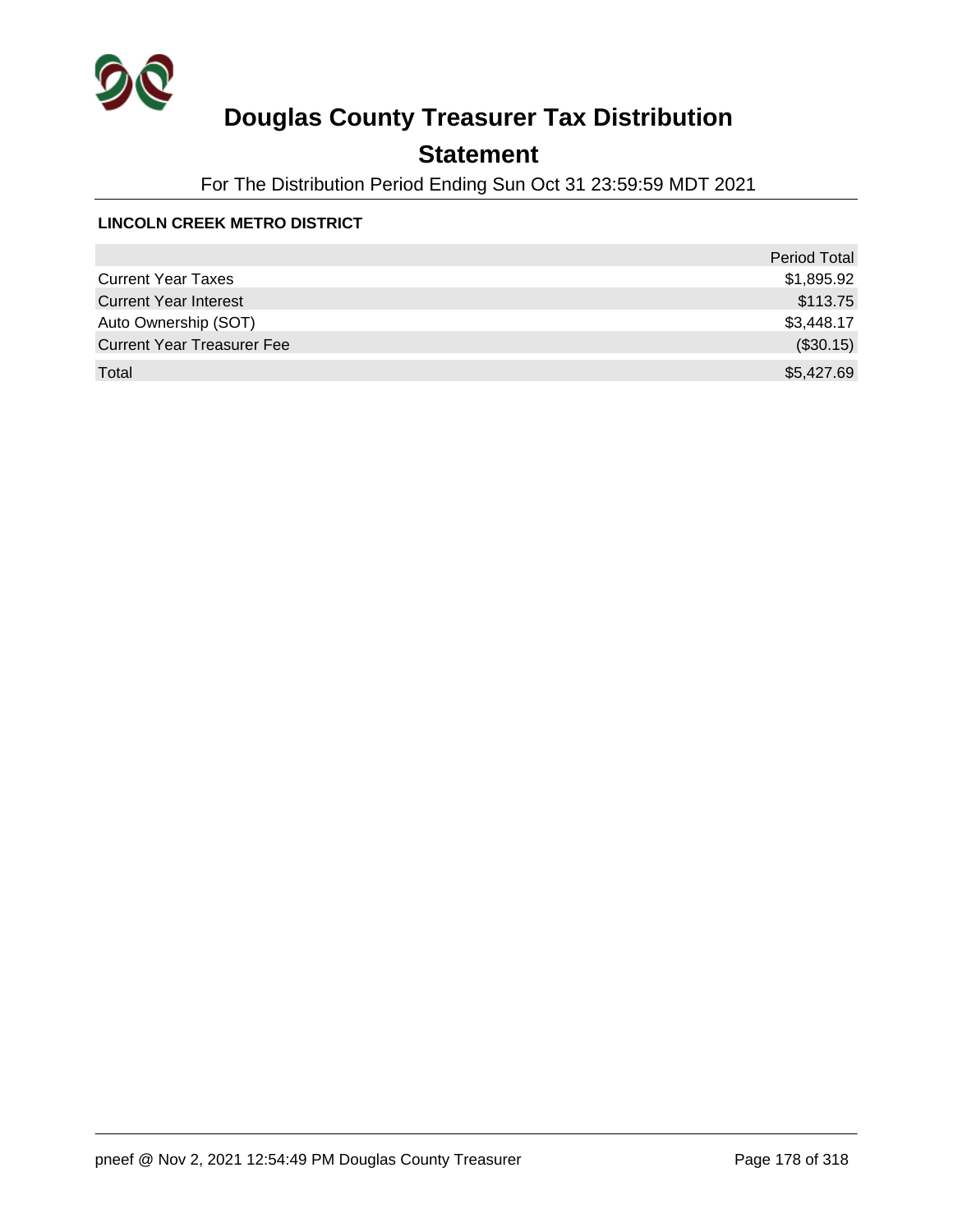

## **Statement**

For The Distribution Period Ending Sun Oct 31 23:59:59 MDT 2021

#### **RAMPART RANGE METRO DIST #7**

|                                   | <b>Period Total</b> |
|-----------------------------------|---------------------|
| <b>Current Year Taxes</b>         | \$1,552.32          |
| <b>Current Year Interest</b>      | \$93.15             |
| Auto Ownership (SOT)              | \$86,672.26         |
| <b>Current Year Treasurer Fee</b> | (\$24.68)           |
| Total                             | \$88,293.05         |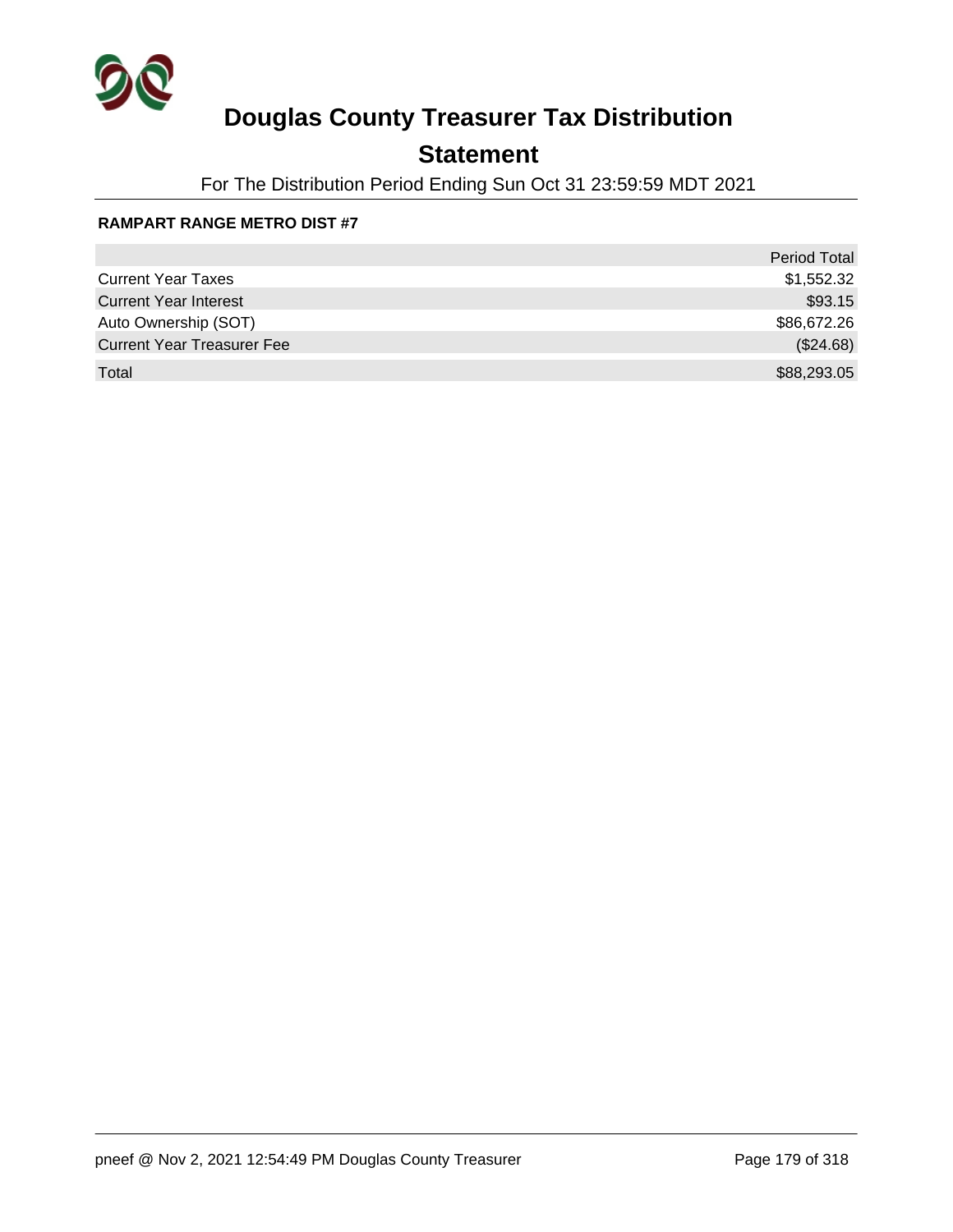

## **Statement**

For The Distribution Period Ending Sun Oct 31 23:59:59 MDT 2021

#### **RAMPART RANGE METRO DISTRICT #8**

Period Total

 $\sf Total$   $\$0.00$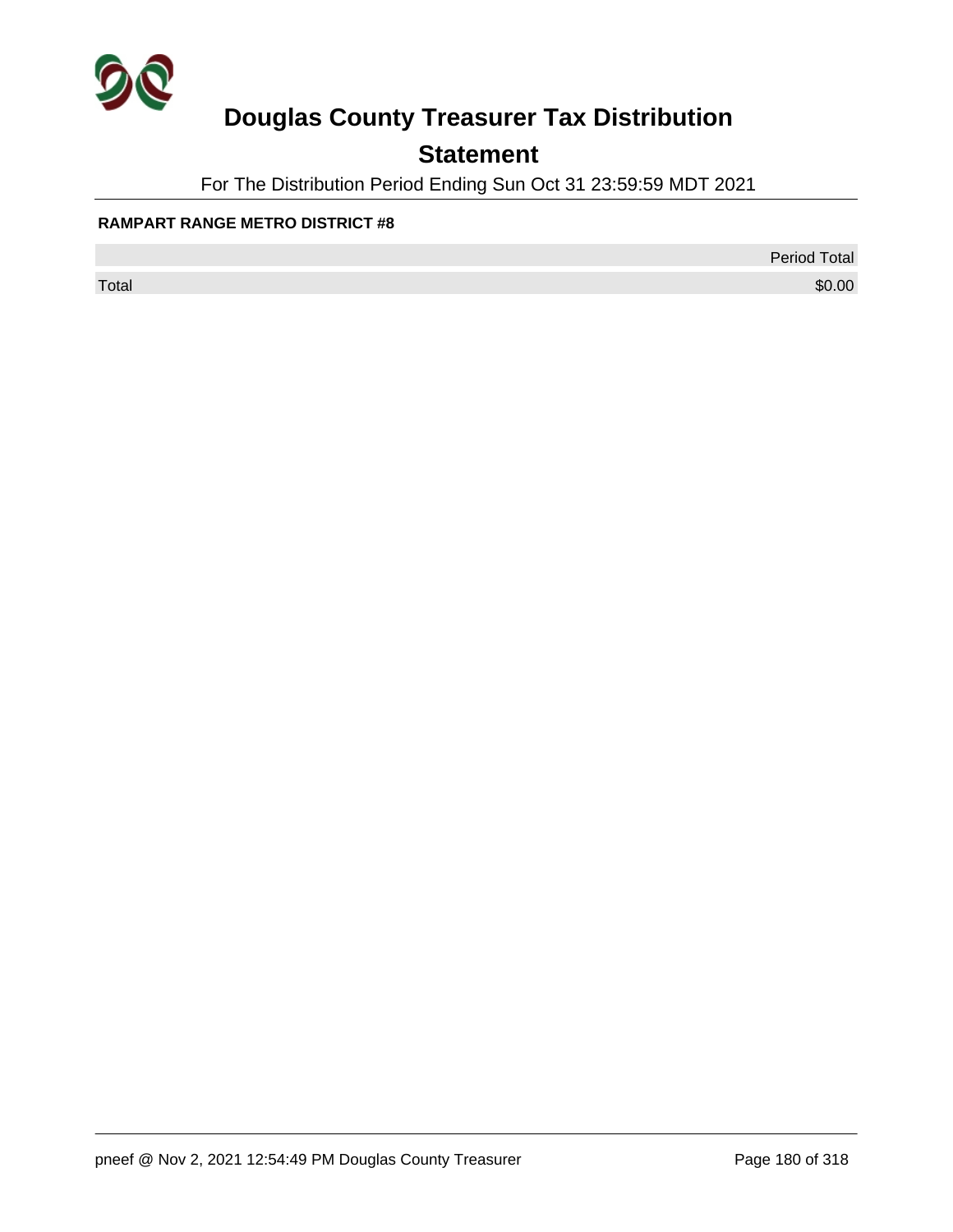

## **Statement**

For The Distribution Period Ending Sun Oct 31 23:59:59 MDT 2021

#### **RAMPART RANGE METRO DISTRICT #9**

Period Total

 $\sf Total$   $\$0.00$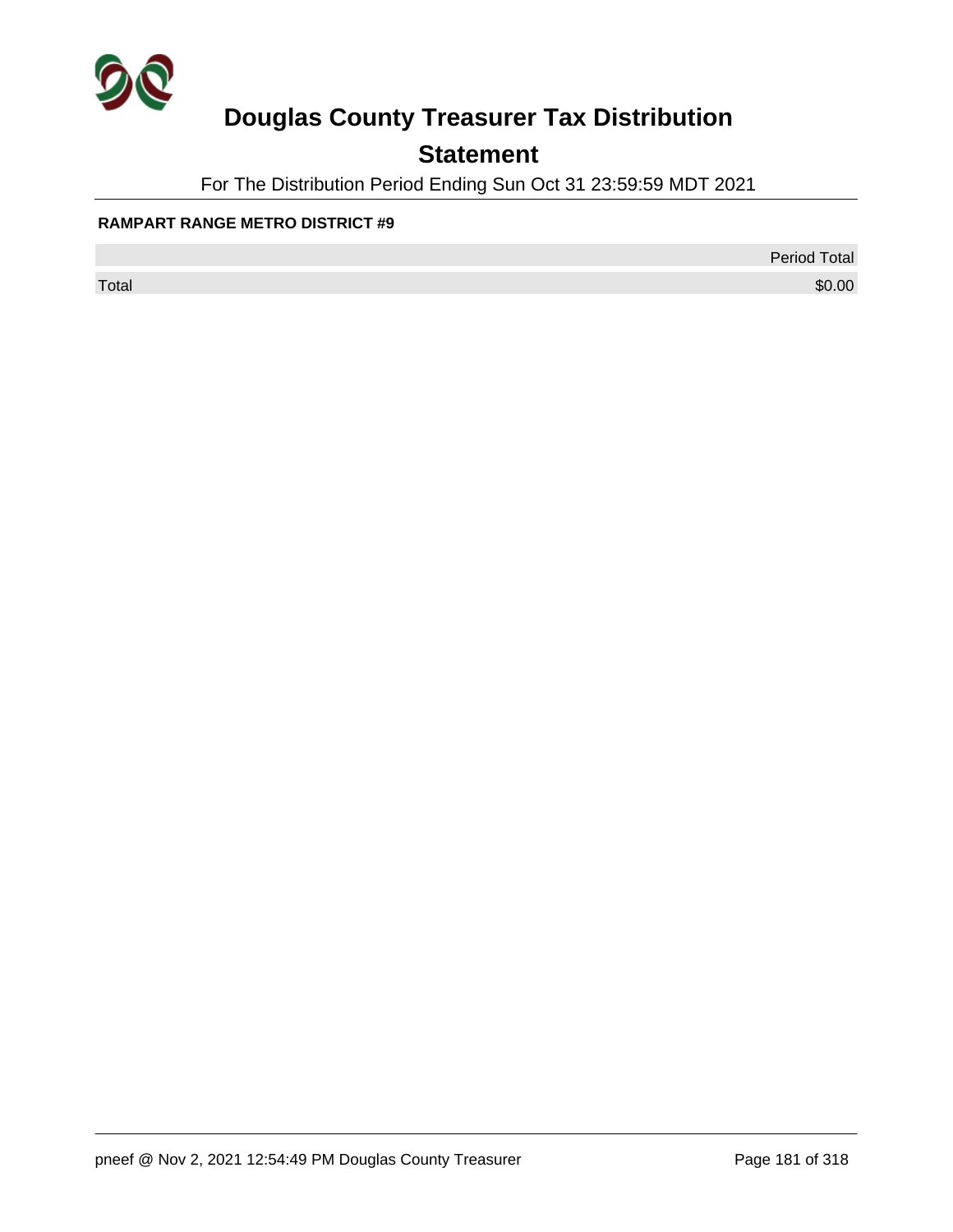

### **Statement**

For The Distribution Period Ending Sun Oct 31 23:59:59 MDT 2021

#### **REATA SOUTH METRO DISTRICT**

|                                   | <b>Period Total</b> |
|-----------------------------------|---------------------|
| <b>Current Year Taxes</b>         | \$4,892.82          |
| <b>Current Year Interest</b>      | \$293.57            |
| Auto Ownership (SOT)              | \$11,553.22         |
| <b>Current Year Treasurer Fee</b> | (\$77.79)           |
| Total                             | \$16,661.82         |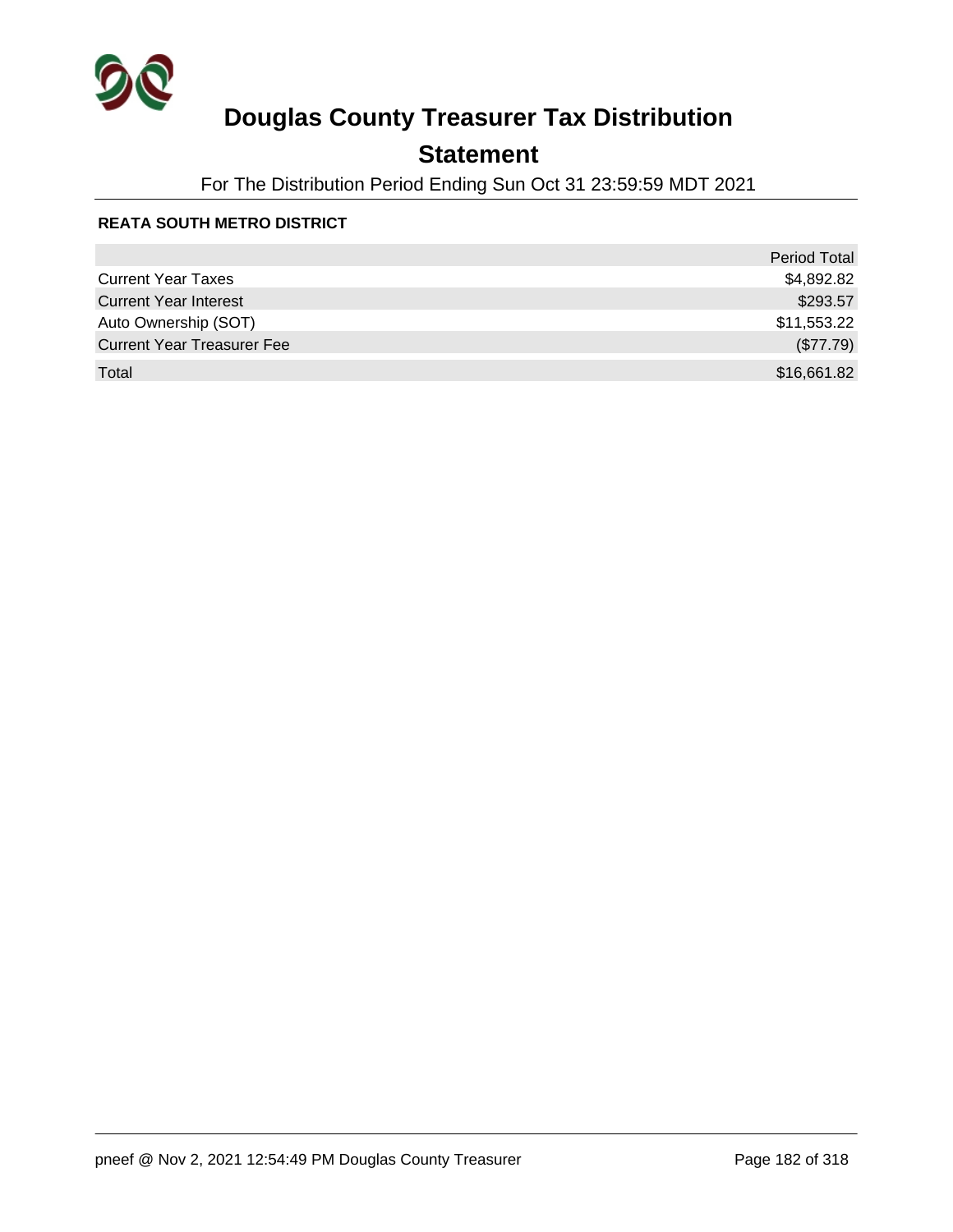

## **Statement**

For The Distribution Period Ending Sun Oct 31 23:59:59 MDT 2021

#### **SIERRA RIDGE METRO DISTRICT #1**

 $\sf Total$   $\$0.00$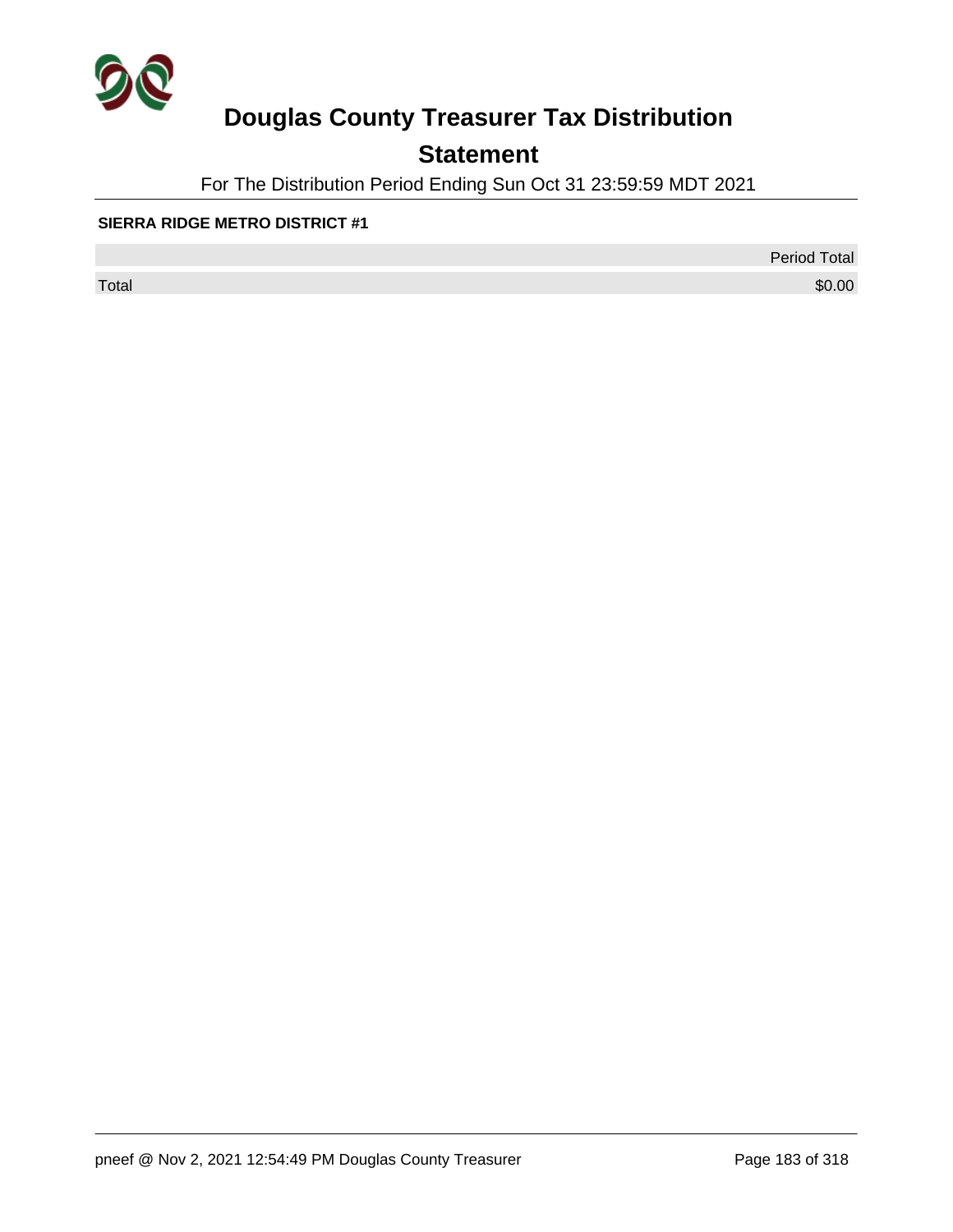

### **Statement**

For The Distribution Period Ending Sun Oct 31 23:59:59 MDT 2021

#### **SIERRA RIDGE METRO DISTRICT #2**

|                      | <b>Period Total</b> |
|----------------------|---------------------|
| Auto Ownership (SOT) | \$20,036.67         |
| Total                | \$20,036.67         |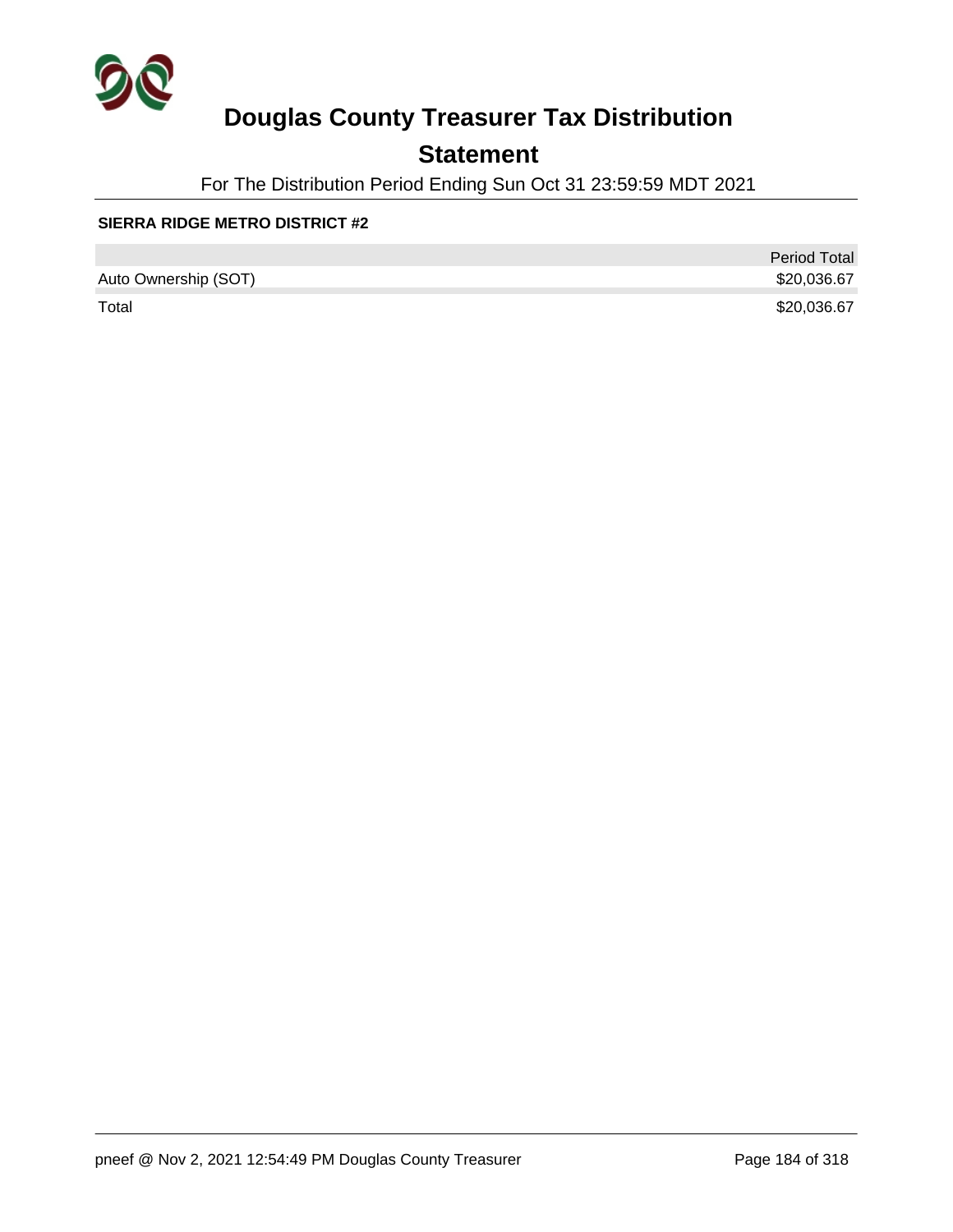

### **Statement**

For The Distribution Period Ending Sun Oct 31 23:59:59 MDT 2021

#### **PINERY COMM METRO DISTRICT #1**

|                      | <b>Period Total</b> |
|----------------------|---------------------|
| Auto Ownership (SOT) | \$7.92              |
| Total                | \$7.92              |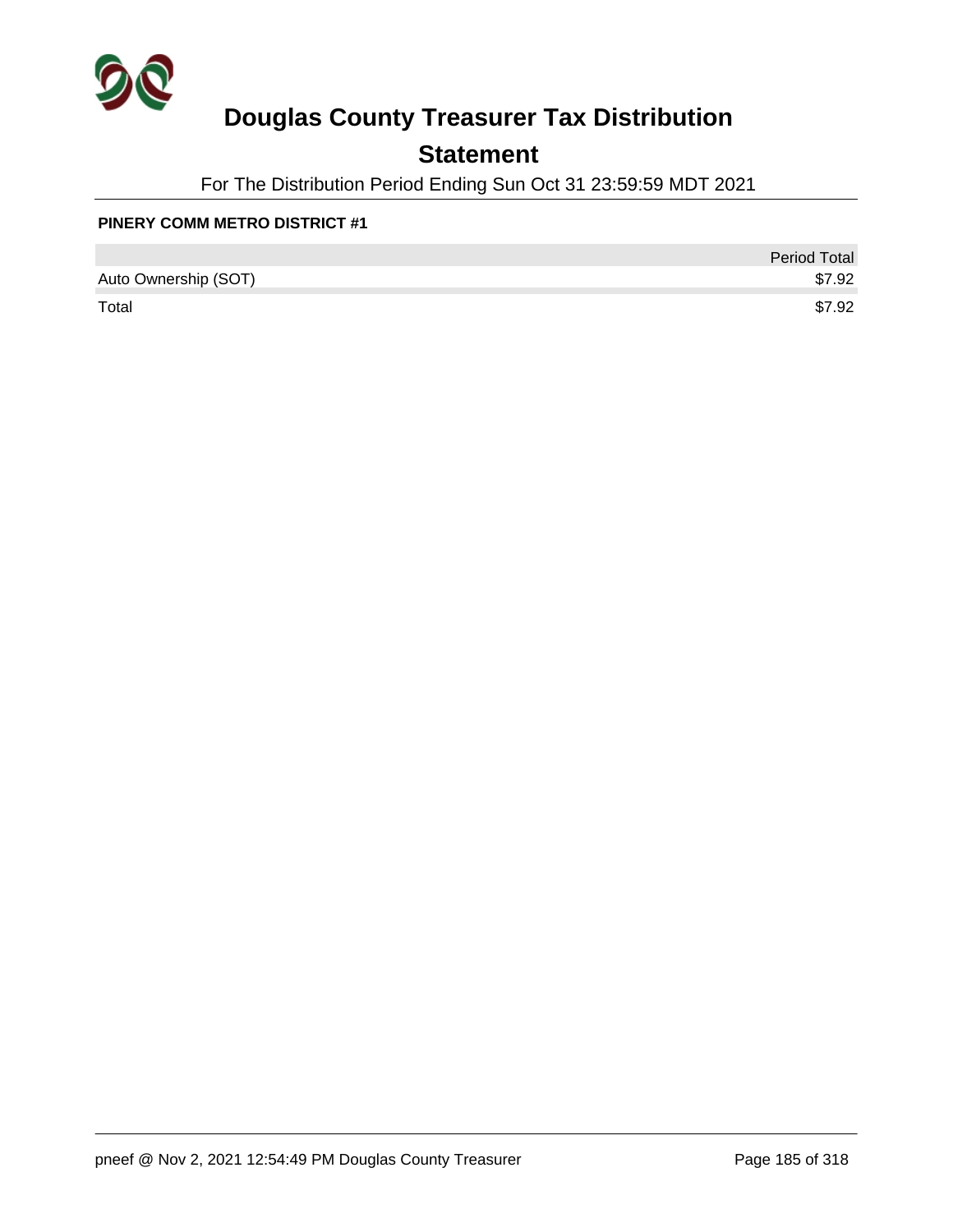

### **Statement**

For The Distribution Period Ending Sun Oct 31 23:59:59 MDT 2021

#### **PINERY COMM METRO DISTRICT #2**

|                      | <b>Period Total</b> |
|----------------------|---------------------|
| Auto Ownership (SOT) | \$1,191.53          |
| Total                | \$1,191.53          |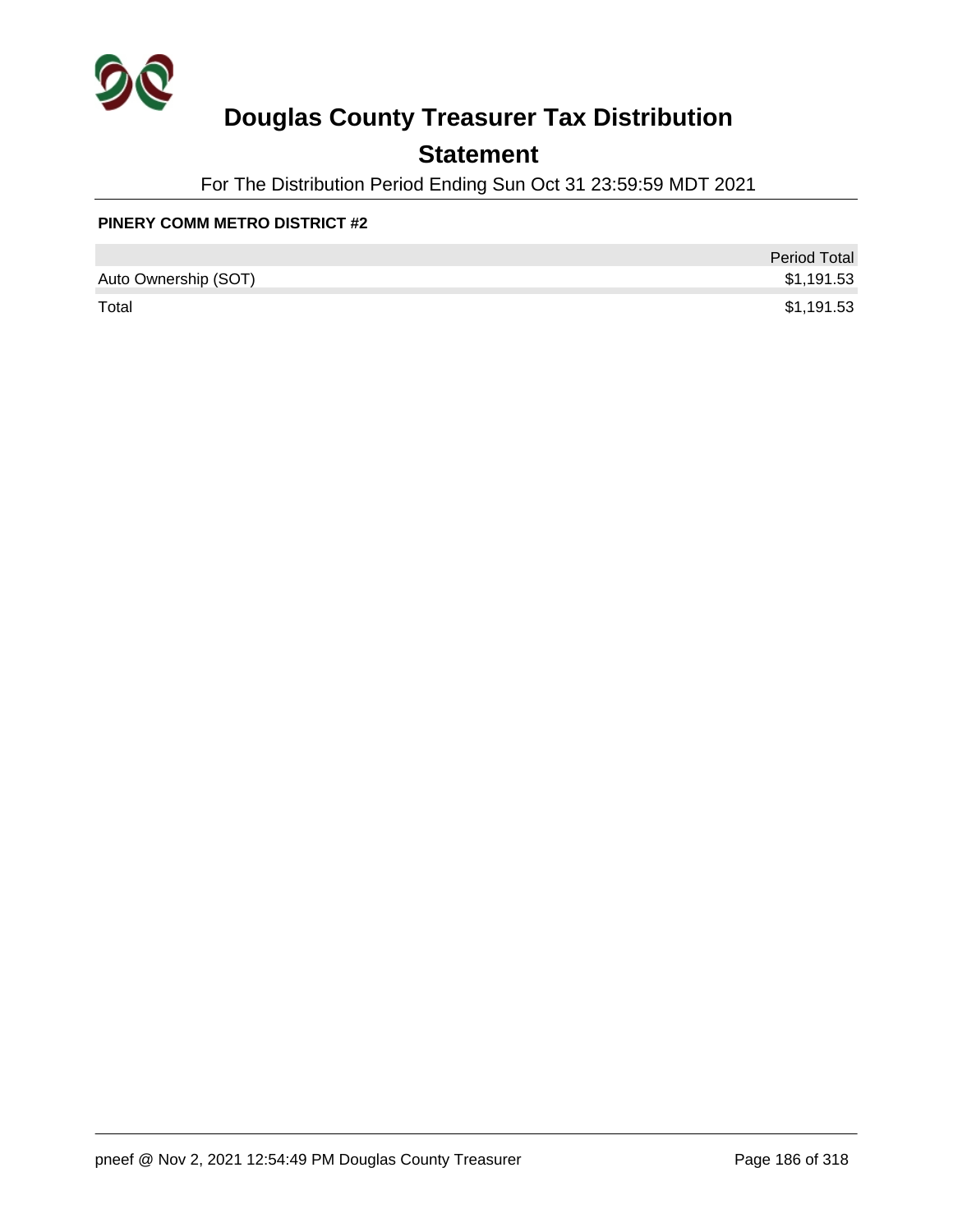

## **Statement**

For The Distribution Period Ending Sun Oct 31 23:59:59 MDT 2021

#### **FOXHILL METRO DISTRICT #1**

 $\sf Total$   $\$0.00$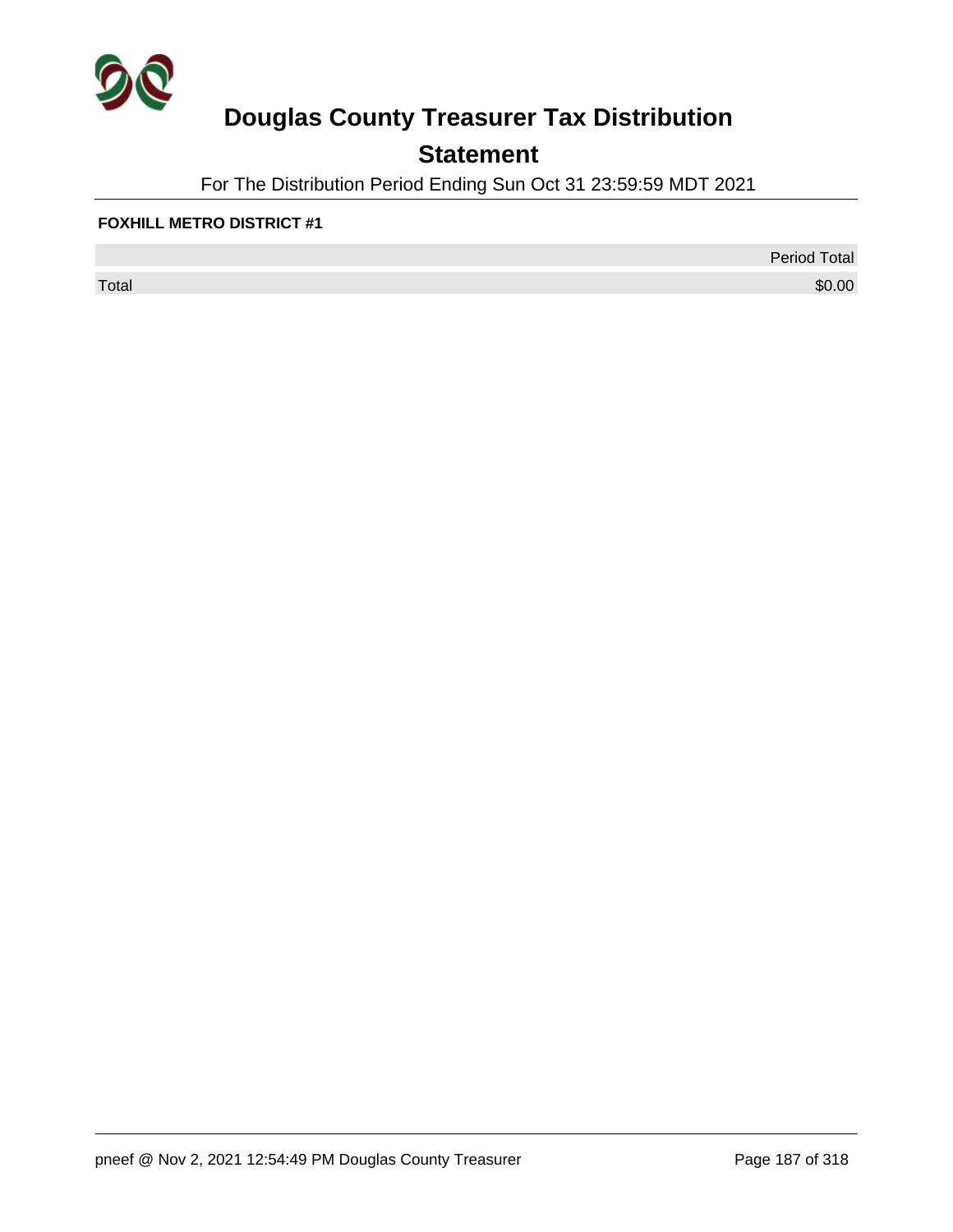

### **Statement**

For The Distribution Period Ending Sun Oct 31 23:59:59 MDT 2021

#### **FOXHILL METRO DISTRICT #2**

|                      | <b>Period Total</b> |
|----------------------|---------------------|
| Auto Ownership (SOT) | \$298.25            |
| Total                | \$298.25            |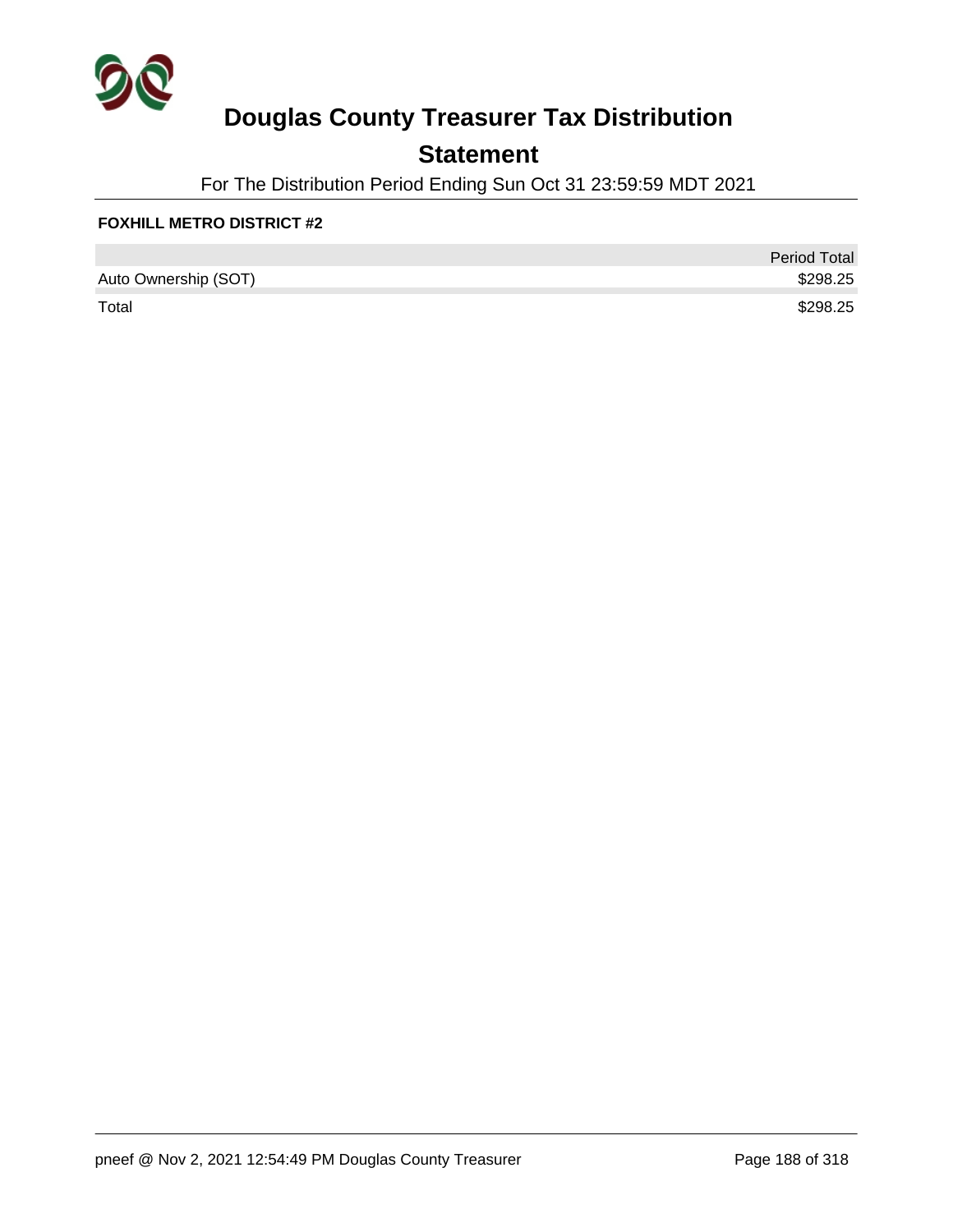

## **Statement**

For The Distribution Period Ending Sun Oct 31 23:59:59 MDT 2021

#### **HORSESHOE RIDGE METRO DIST #1**

 $\sf Total$   $\$0.00$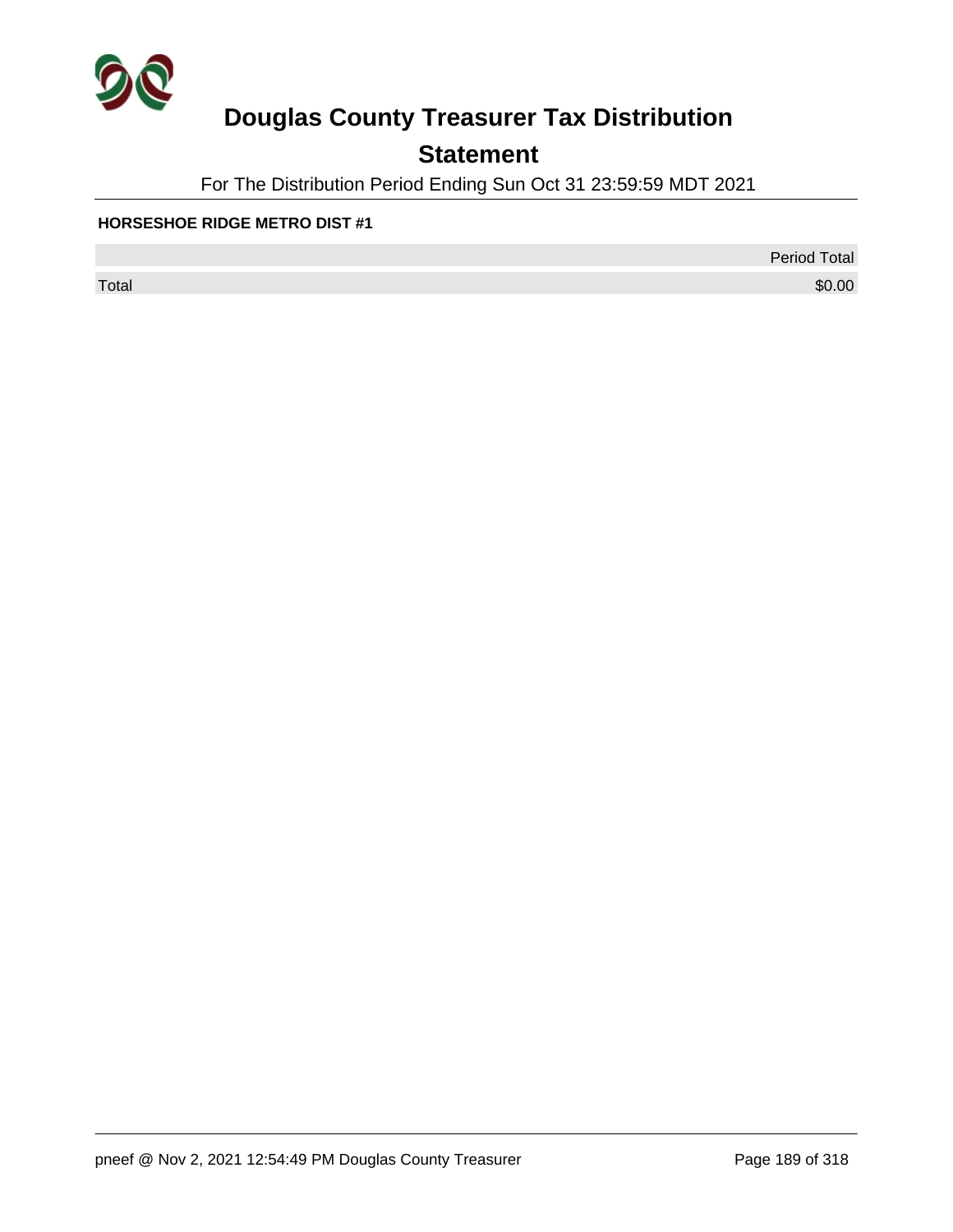

### **Statement**

For The Distribution Period Ending Sun Oct 31 23:59:59 MDT 2021

#### **HORSESHOE RIDGE METRO DIST #2**

|                                   | <b>Period Total</b> |
|-----------------------------------|---------------------|
| <b>Current Year Taxes</b>         | \$256.49            |
| <b>Current Year Interest</b>      | \$15.39             |
| Auto Ownership (SOT)              | \$3,816.87          |
| <b>Current Year Treasurer Fee</b> | (\$4.08)            |
| Total                             | \$4,084.67          |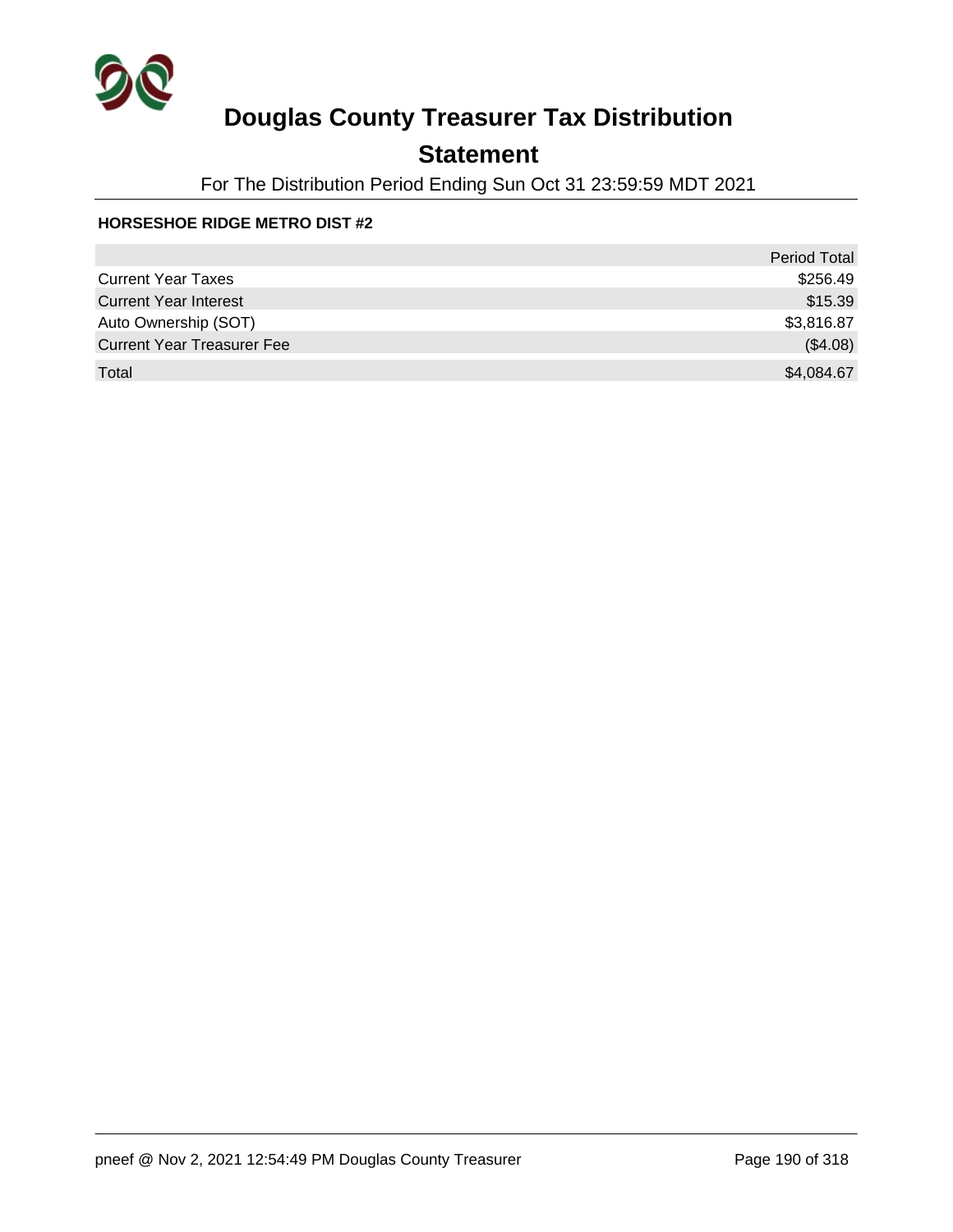

### **Statement**

For The Distribution Period Ending Sun Oct 31 23:59:59 MDT 2021

#### **HORSESHOE RIDGE METRO DIST #3**

|                      | <b>Period Total</b> |
|----------------------|---------------------|
| Auto Ownership (SOT) | \$55.52             |
| Total                | \$55.52             |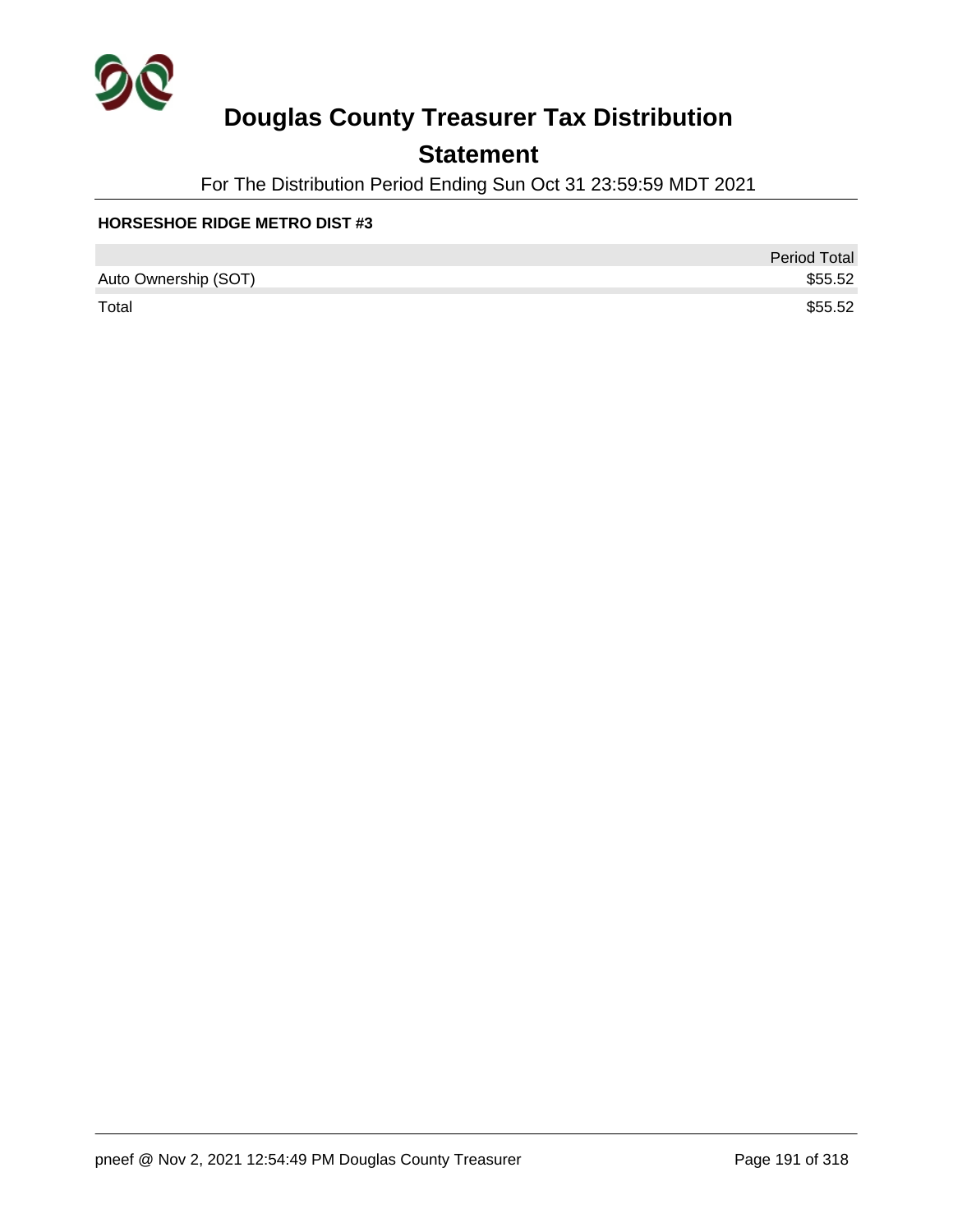

### **Statement**

For The Distribution Period Ending Sun Oct 31 23:59:59 MDT 2021

### **GRANDVIEW ESTATES RURAL WTR CONS**

|                      | <b>Period Total</b> |
|----------------------|---------------------|
| Auto Ownership (SOT) | \$130.78            |
| Total                | \$130.78            |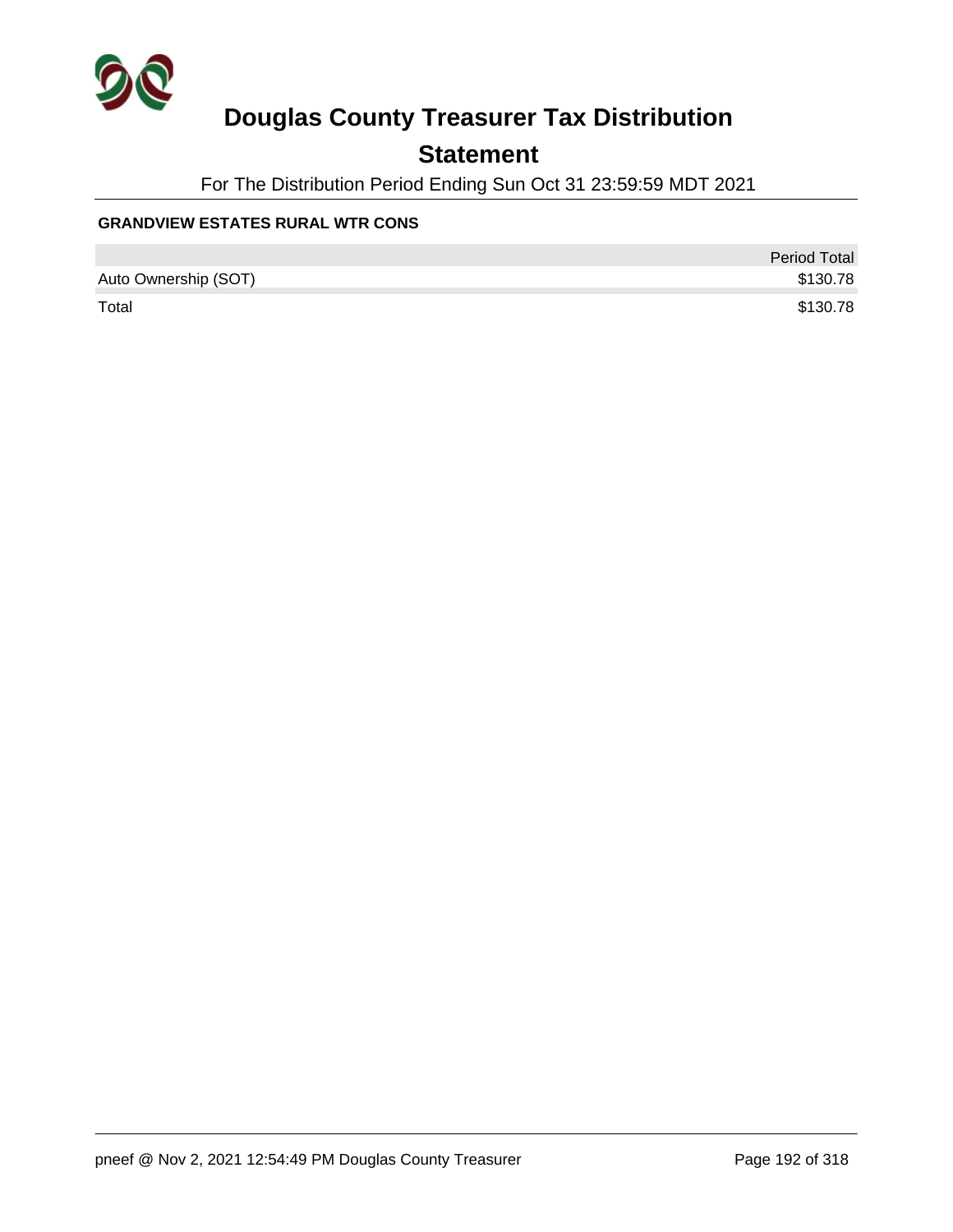

### **Statement**

For The Distribution Period Ending Sun Oct 31 23:59:59 MDT 2021

### **SOUTHEAST PUBLIC IMPROVEMENT METRO DEBT SERVICE**

Period Total

 $\sf Total$   $\$0.00$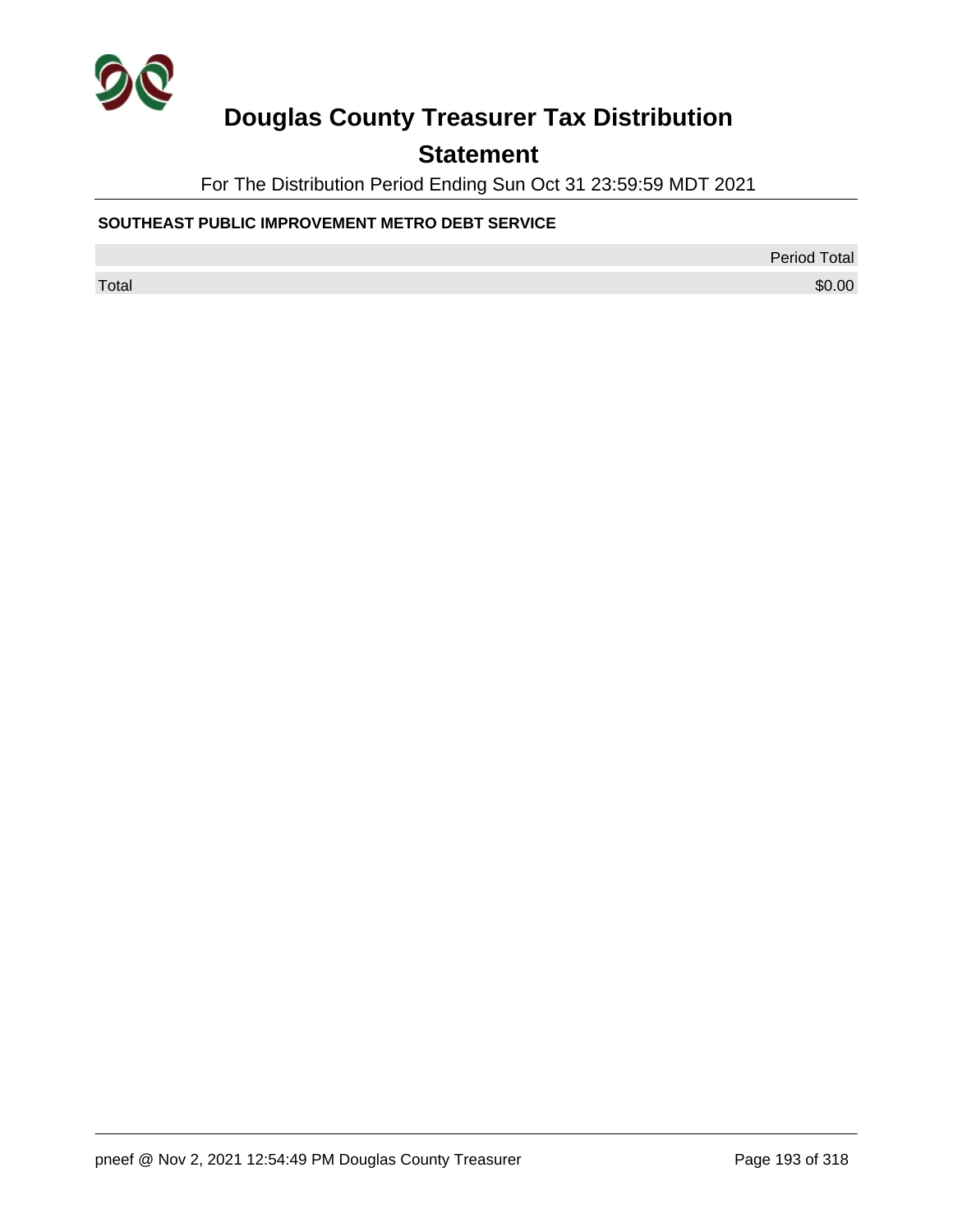

### **Statement**

For The Distribution Period Ending Sun Oct 31 23:59:59 MDT 2021

#### **JORDAN CROSSING METRO DIST**

|                      | <b>Period Total</b> |
|----------------------|---------------------|
| Auto Ownership (SOT) | \$1,349.84          |
| Total                | \$1,349.84          |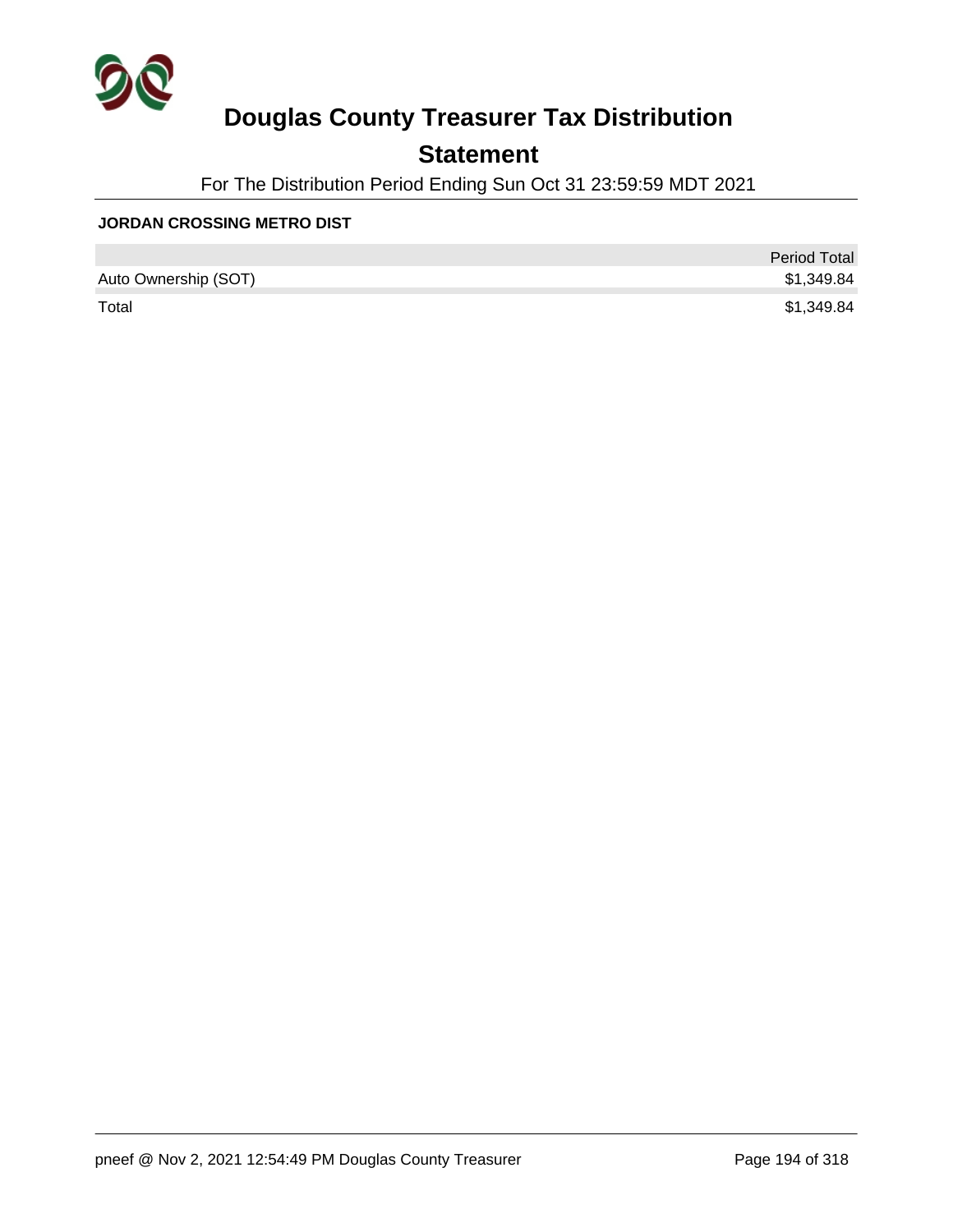

### **Statement**

For The Distribution Period Ending Sun Oct 31 23:59:59 MDT 2021

#### **REGENCY METRO DISTRICT**

|                      | <b>Period Total</b> |
|----------------------|---------------------|
| Auto Ownership (SOT) | \$2,760.58          |
| Total                | \$2,760.58          |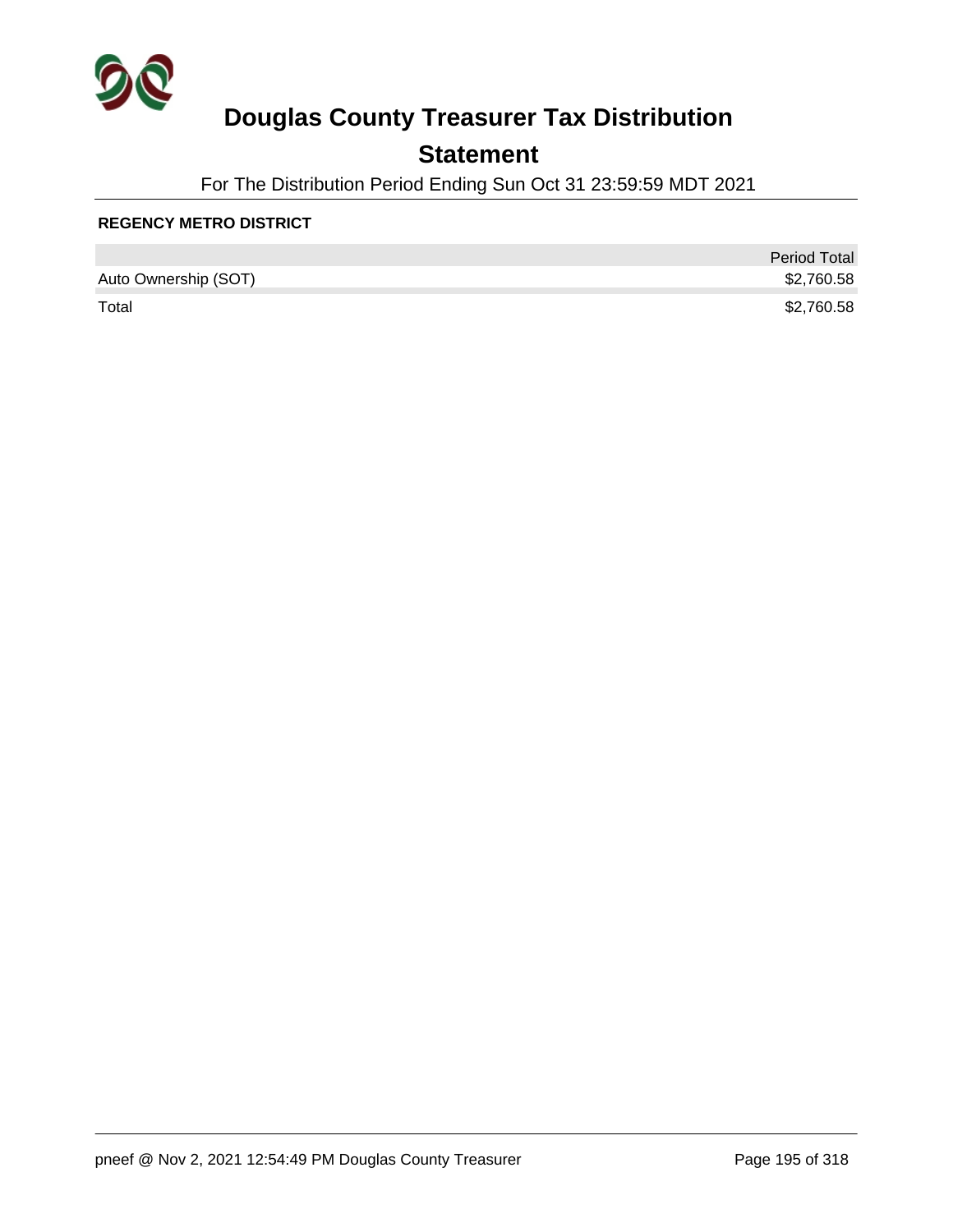

### **Statement**

For The Distribution Period Ending Sun Oct 31 23:59:59 MDT 2021

### **TALLMAN GULTCH METRO DISTRICT**

|                      | <b>Period Total</b> |
|----------------------|---------------------|
| Auto Ownership (SOT) | \$2,906.09          |
| Total                | \$2,906.09          |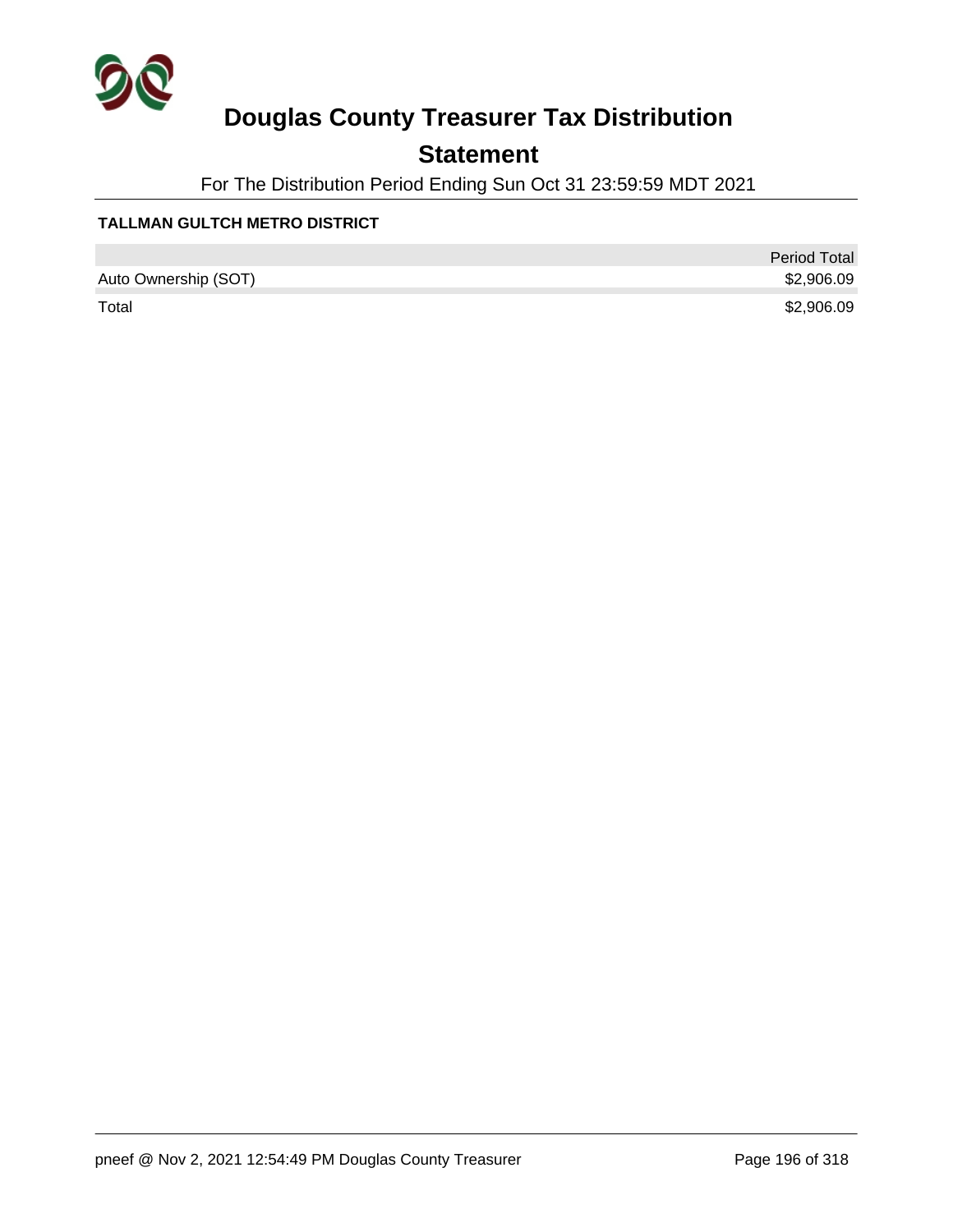

### **Statement**

For The Distribution Period Ending Sun Oct 31 23:59:59 MDT 2021

#### **CASTLE OAKS METRO DIST #3**

|                                 | <b>Period Total</b> |
|---------------------------------|---------------------|
| <b>Prior Year Taxes</b>         | \$882.28            |
| <b>Prior Year Interest</b>      | \$149.99            |
| Auto Ownership (SOT)            | \$11,821.92         |
| <b>Prior Year Treasurer Fee</b> | (\$15.48)           |
| Total                           | \$12,838.71         |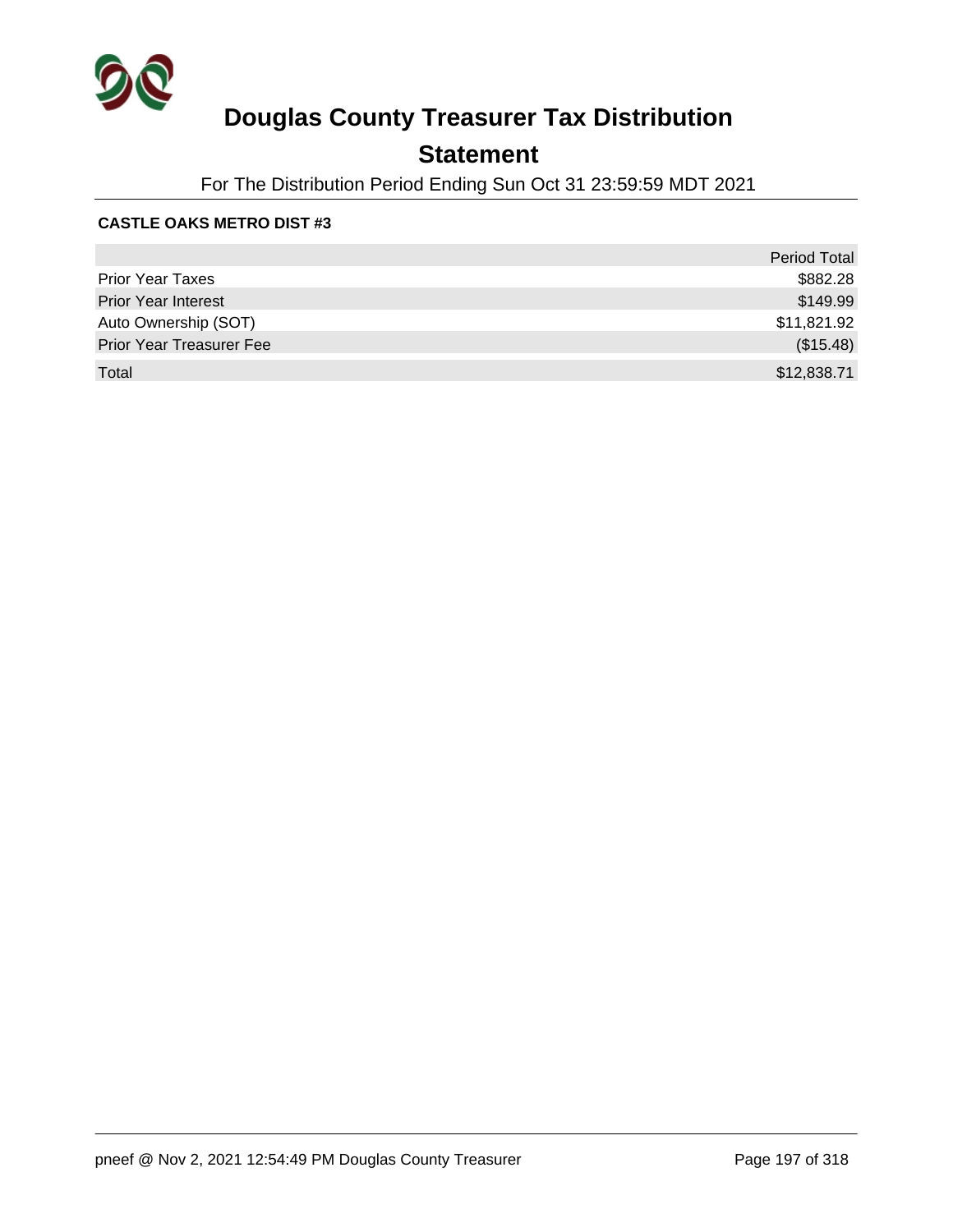

### **Statement**

For The Distribution Period Ending Sun Oct 31 23:59:59 MDT 2021

#### **CASTLEVIEW METRO DISTRICT**

|                      | <b>Period Total</b> |
|----------------------|---------------------|
| Auto Ownership (SOT) | \$4.88              |
| Total                | \$4.88              |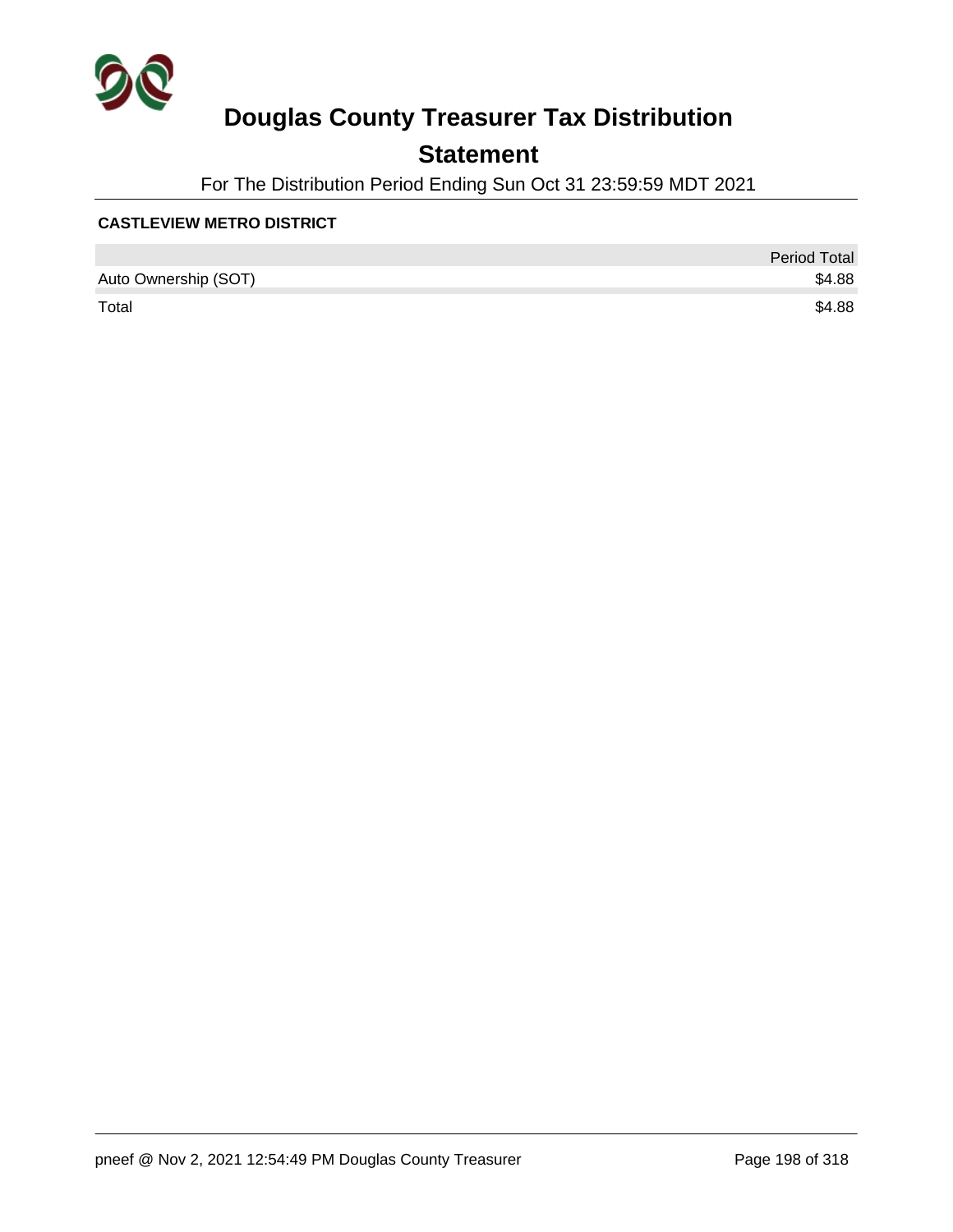

### **Statement**

For The Distribution Period Ending Sun Oct 31 23:59:59 MDT 2021

#### **WESTCREEK METRO DISTRICT 1**

|                      | <b>Period Total</b> |
|----------------------|---------------------|
| Auto Ownership (SOT) | \$987.86            |
| Total                | \$987.86            |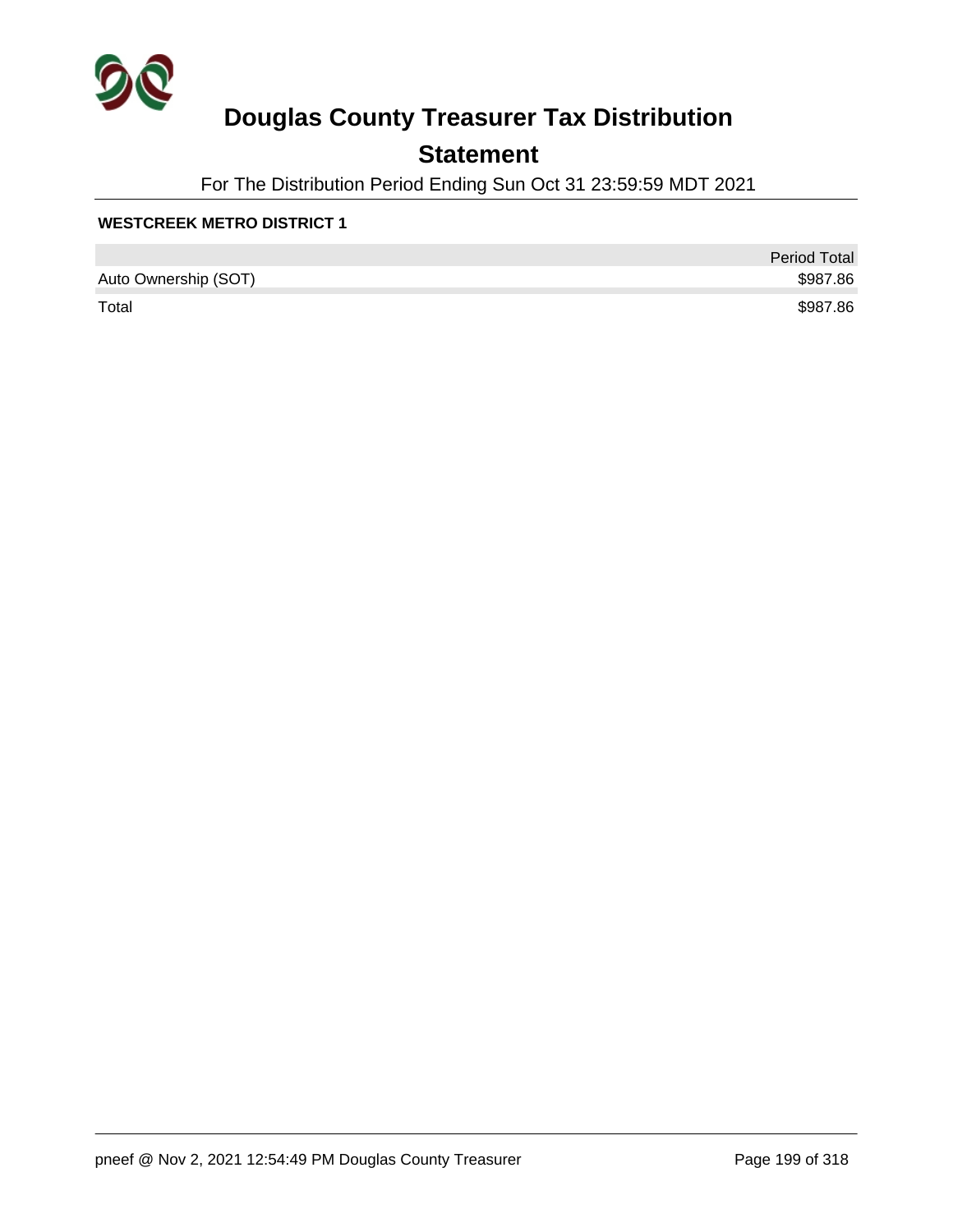

### **Statement**

For The Distribution Period Ending Sun Oct 31 23:59:59 MDT 2021

#### **WESTCREEK METRO DISTRICT 2**

|                      | <b>Period Total</b> |
|----------------------|---------------------|
| Auto Ownership (SOT) | \$1,766.38          |
| Total                | \$1,766.38          |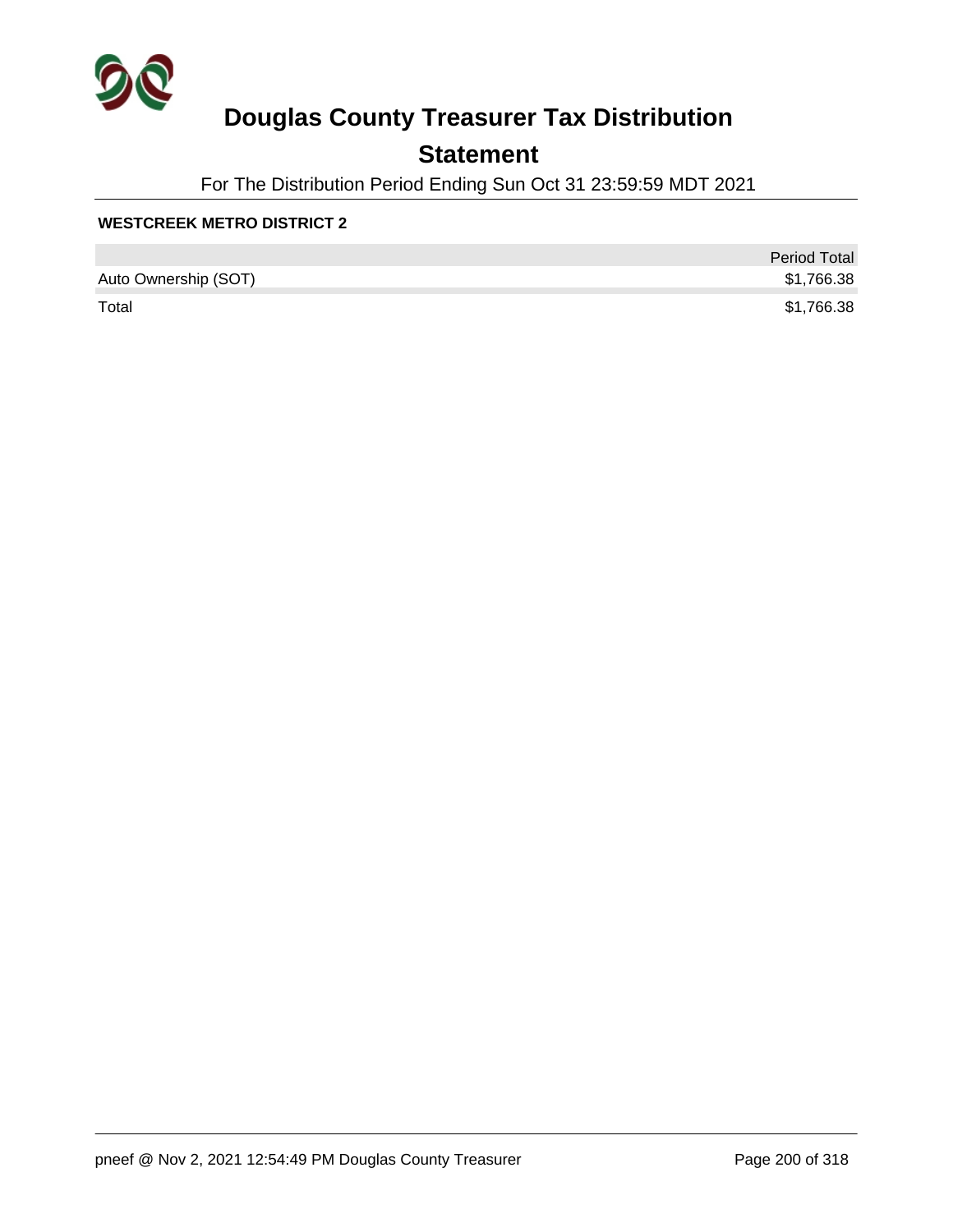

## **Statement**

For The Distribution Period Ending Sun Oct 31 23:59:59 MDT 2021

#### **PARK MEADOWS BUS IMP DIST**

 $\sf Total$   $\$0.00$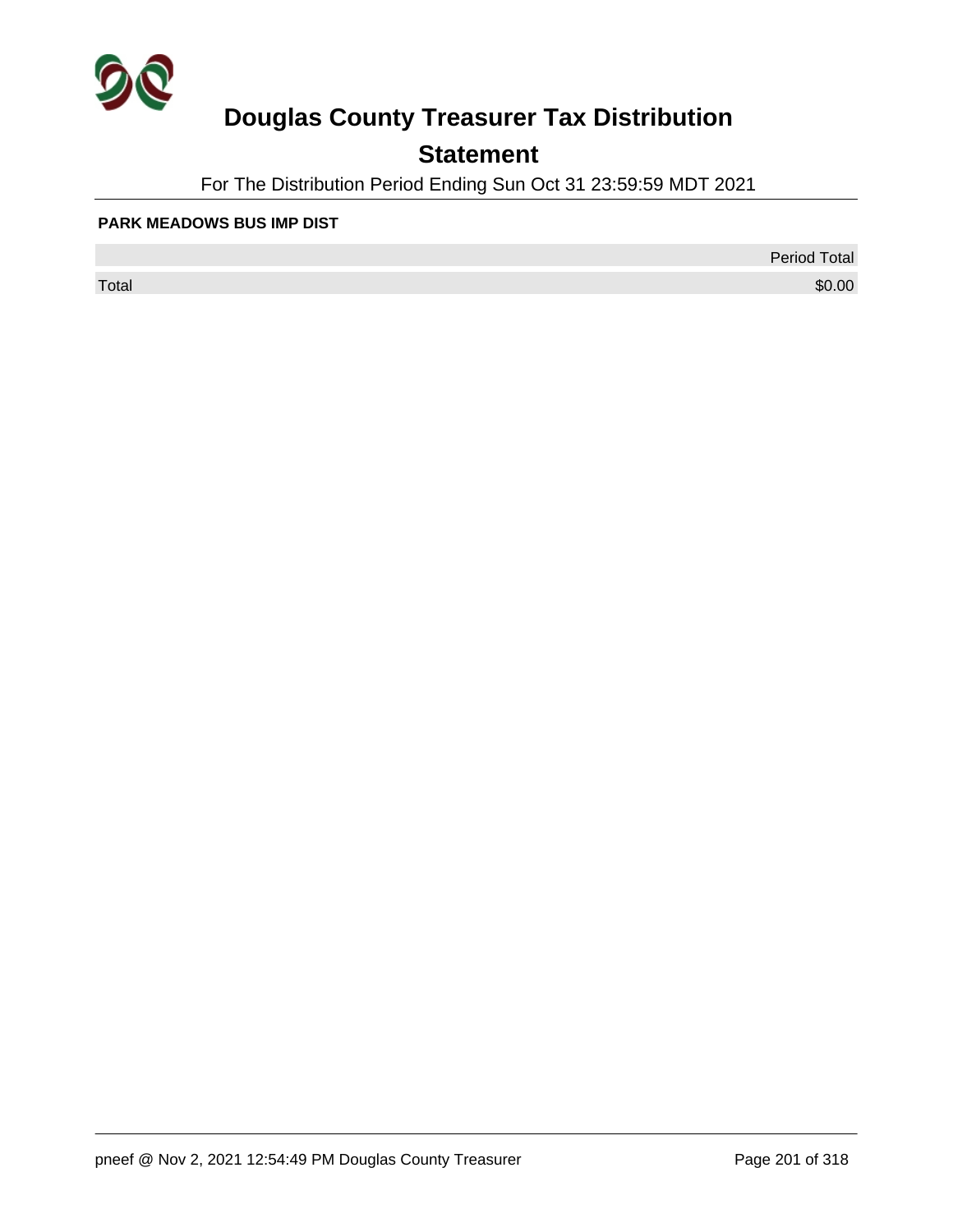

### **Statement**

For The Distribution Period Ending Sun Oct 31 23:59:59 MDT 2021

### **HIGHLANDS RANCH METRO DIST**

|                                   | <b>Period Total</b> |
|-----------------------------------|---------------------|
| <b>Current Year Taxes</b>         | \$17,074.92         |
| <b>Prior Year Taxes</b>           | \$685.00            |
| <b>Current Year Interest</b>      | \$1,019.00          |
| <b>Prior Year Interest</b>        | \$31.91             |
| Auto Ownership (SOT)              | \$161,889.99        |
| <b>Current Year Treasurer Fee</b> | (\$271.44)          |
| Prior Year Treasurer Fee          | (\$10.77)           |
| Total                             | \$180,418.61        |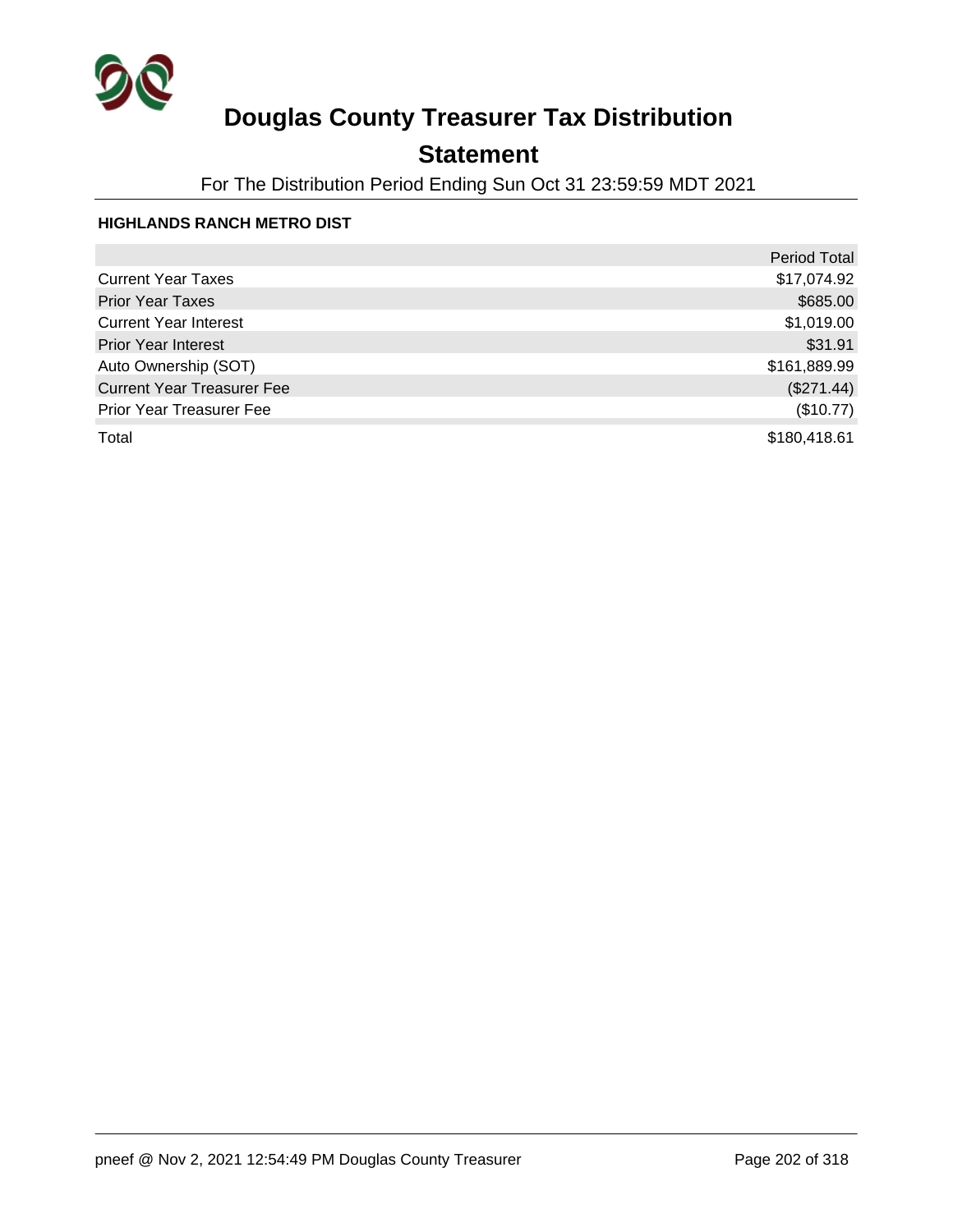

## **Statement**

For The Distribution Period Ending Sun Oct 31 23:59:59 MDT 2021

#### **SOUTH SANTA FE METRO DIST 1**

 $\sf Total$   $\$0.00$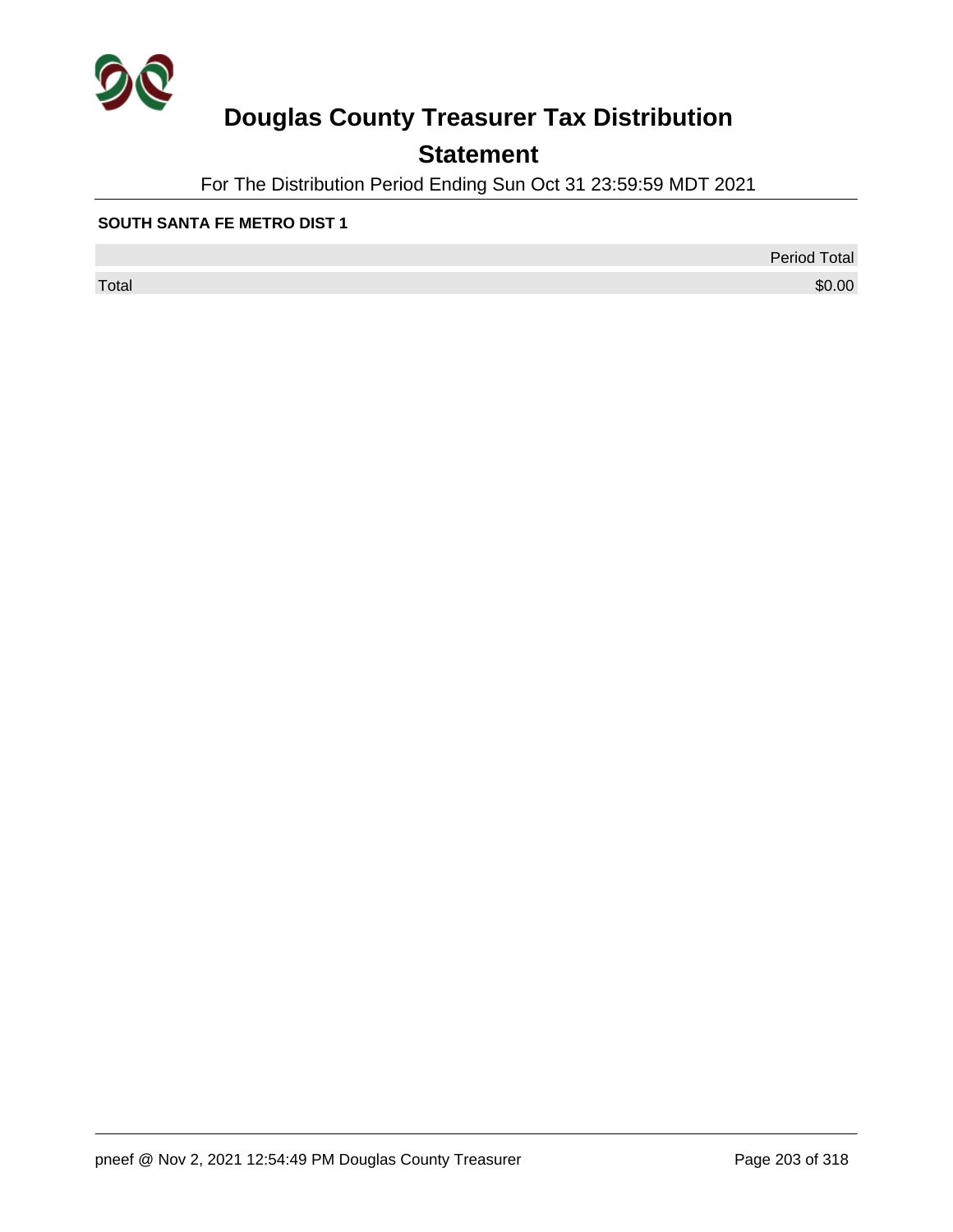

## **Statement**

For The Distribution Period Ending Sun Oct 31 23:59:59 MDT 2021

#### **SOUTH SANTA FE METRO DIST 2**

 $\sf Total$   $\$0.00$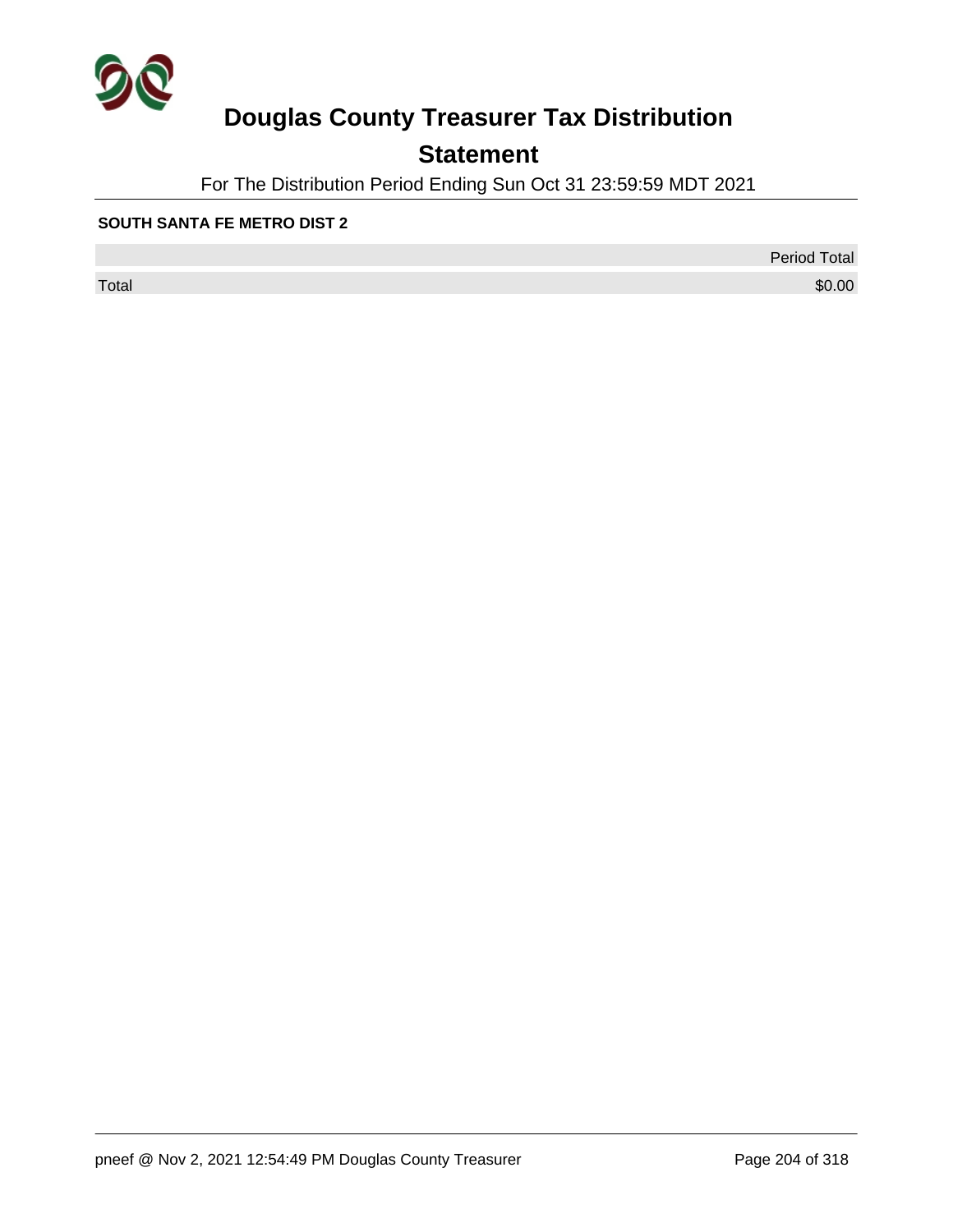

### **Statement**

For The Distribution Period Ending Sun Oct 31 23:59:59 MDT 2021

#### **HIGHFIELD METRO DISTRICT**

|                      | <b>Period Total</b> |
|----------------------|---------------------|
| Auto Ownership (SOT) | \$7,112.47          |
| Total                | \$7,112.47          |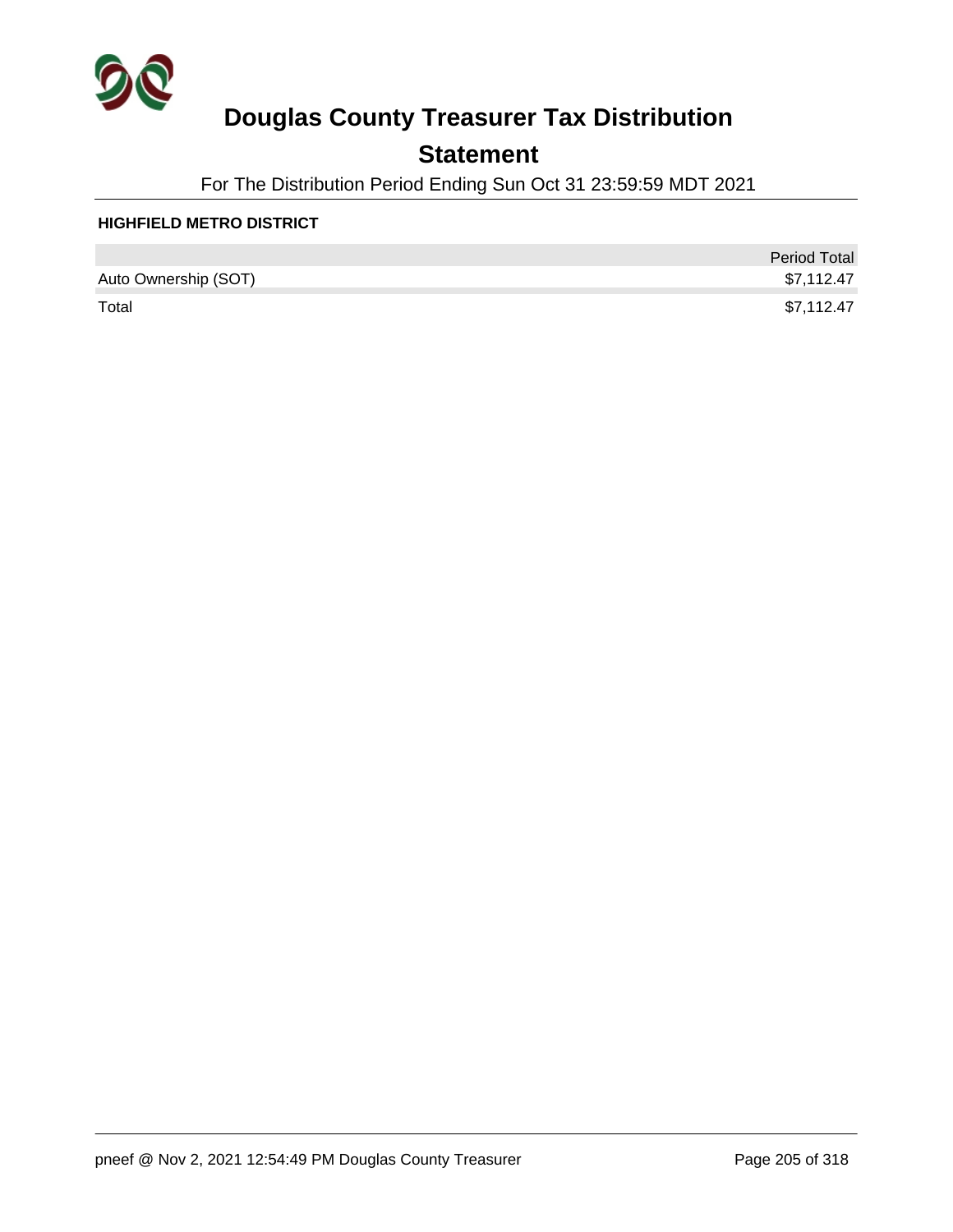

### **Statement**

For The Distribution Period Ending Sun Oct 31 23:59:59 MDT 2021

#### **HUNTING HILL METRO DISTRICT**

|                      | <b>Period Total</b> |
|----------------------|---------------------|
| Auto Ownership (SOT) | \$3,060.57          |
| Total                | \$3,060.57          |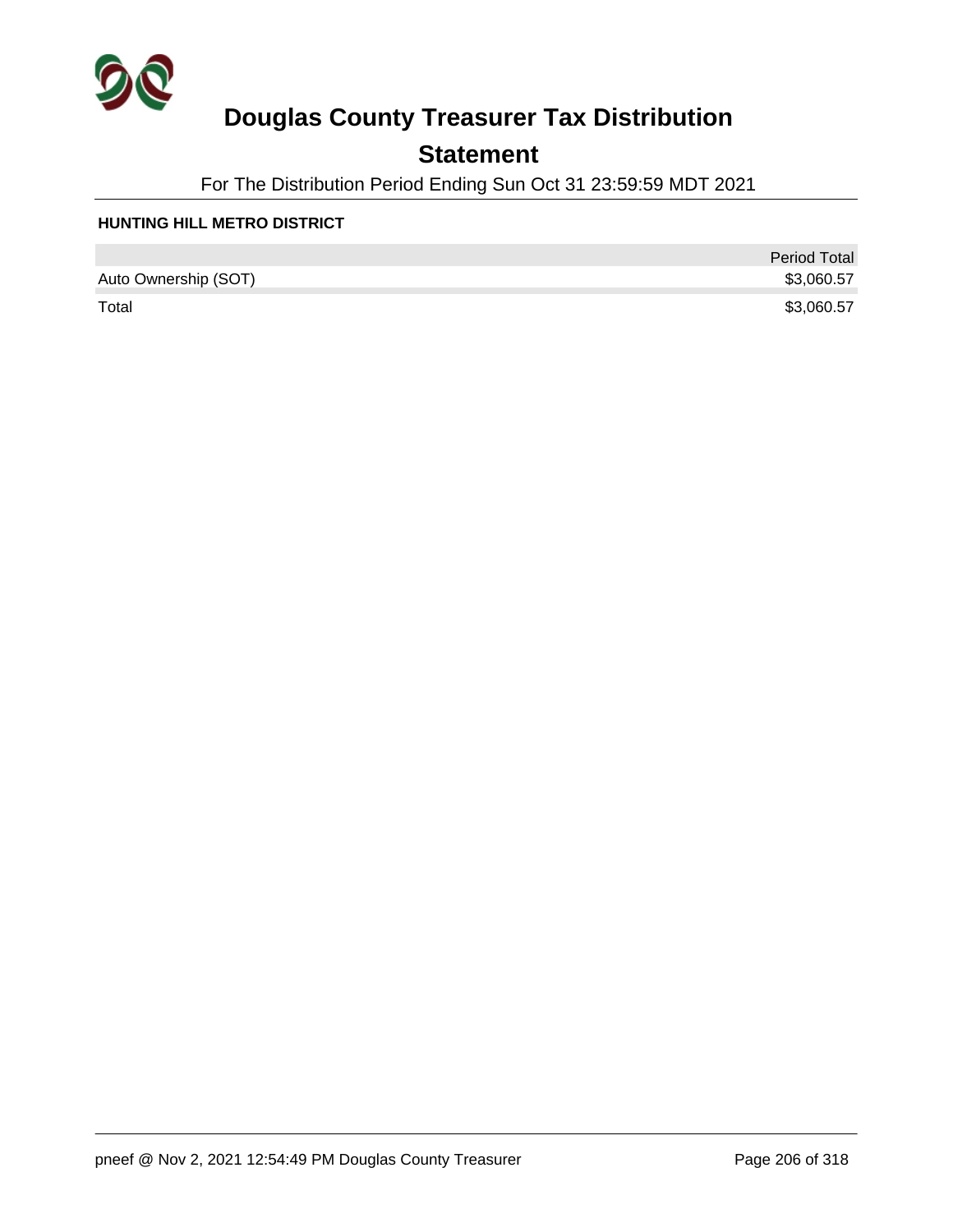

### **Statement**

For The Distribution Period Ending Sun Oct 31 23:59:59 MDT 2021

#### **MEADOWS METRO 4 DEBT SVC**

|                      | <b>Period Total</b> |
|----------------------|---------------------|
| Auto Ownership (SOT) | \$1,634.50          |
| Total                | \$1,634.50          |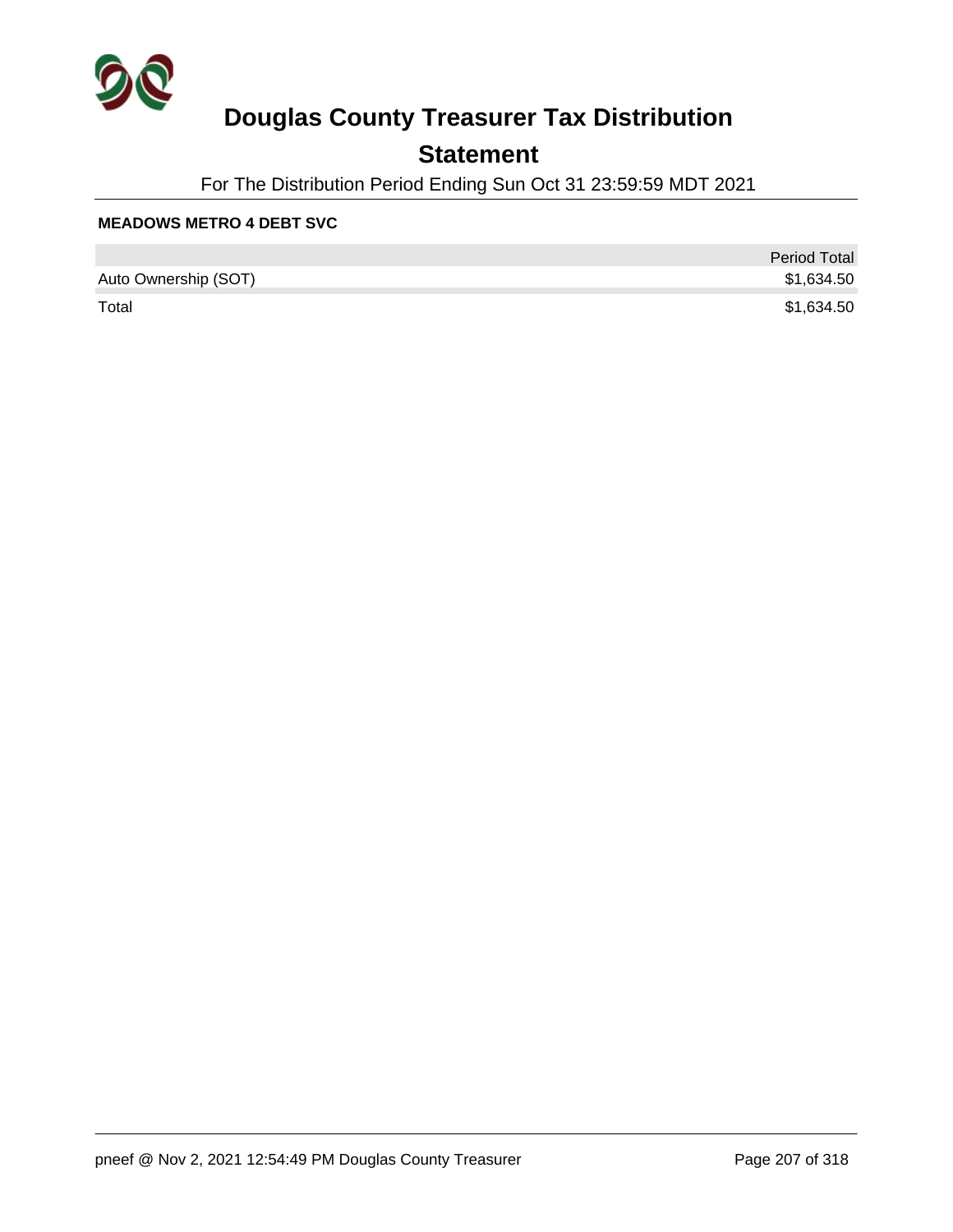

### **Statement**

For The Distribution Period Ending Sun Oct 31 23:59:59 MDT 2021

#### **LINCOLN STATION MET DEBT SVC**

|                      | <b>Period Total</b> |
|----------------------|---------------------|
| Auto Ownership (SOT) | \$1,243.54          |
| Total                | \$1,243.54          |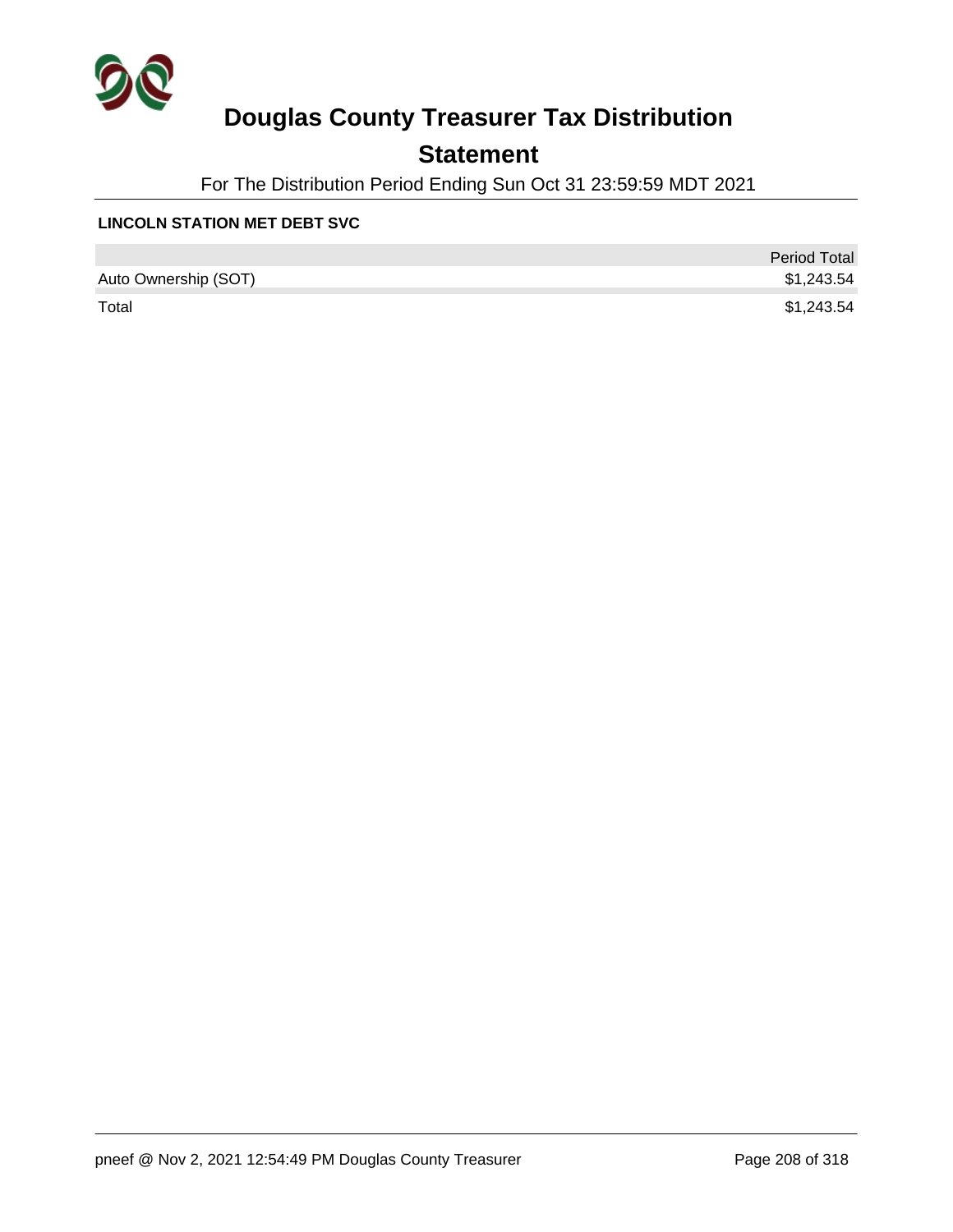

## **Statement**

For The Distribution Period Ending Sun Oct 31 23:59:59 MDT 2021

#### **LINCOLN MEADOWS METRO DEBT SVC**

Period Total

 $\sf Total$   $\$0.00$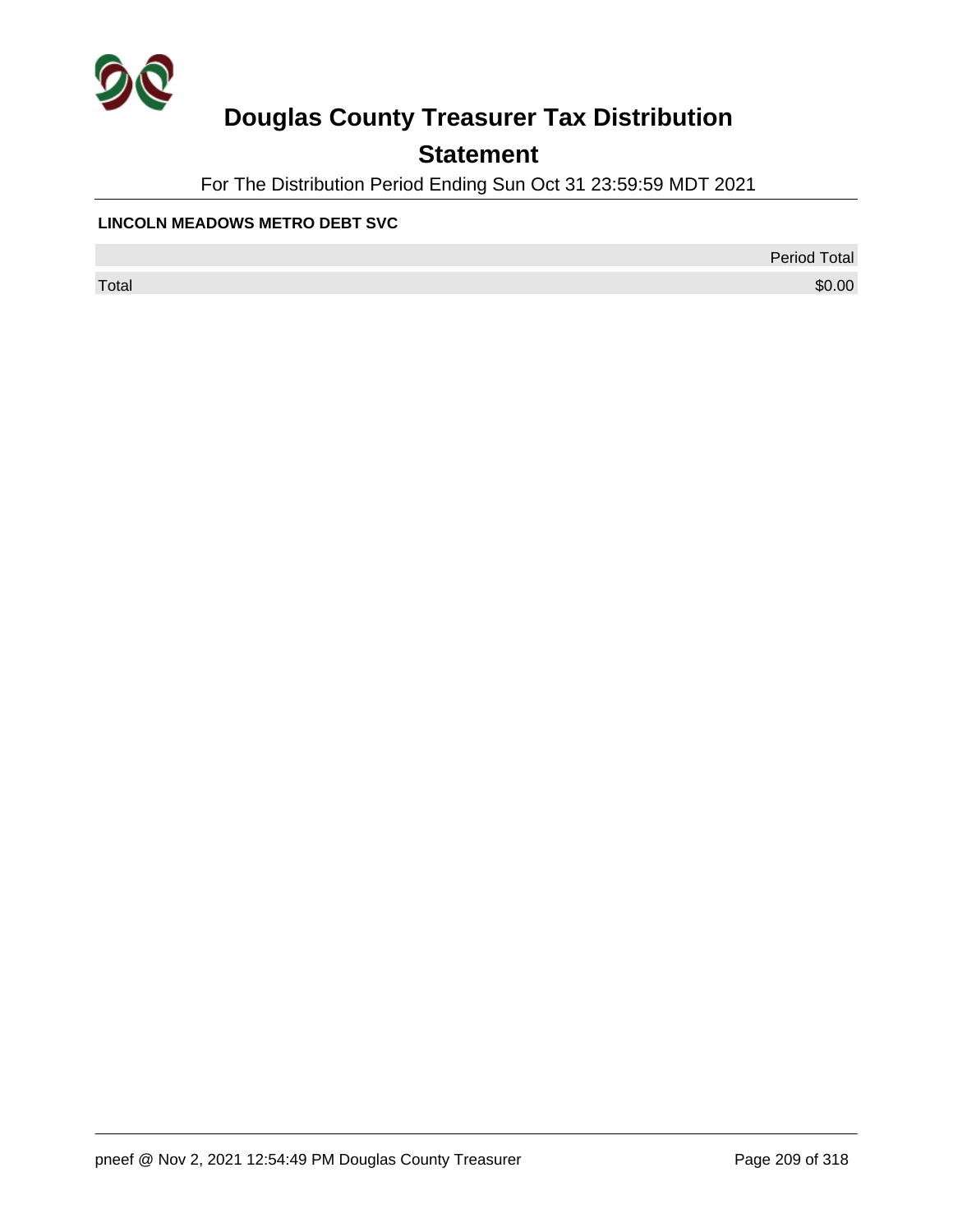

### **Statement**

For The Distribution Period Ending Sun Oct 31 23:59:59 MDT 2021

### **COMPARK BUSINESS CAMPUS DEBT SVC 2**

|                      | <b>Period Total</b> |
|----------------------|---------------------|
| Auto Ownership (SOT) | \$213.88            |
| Total                | \$213.88            |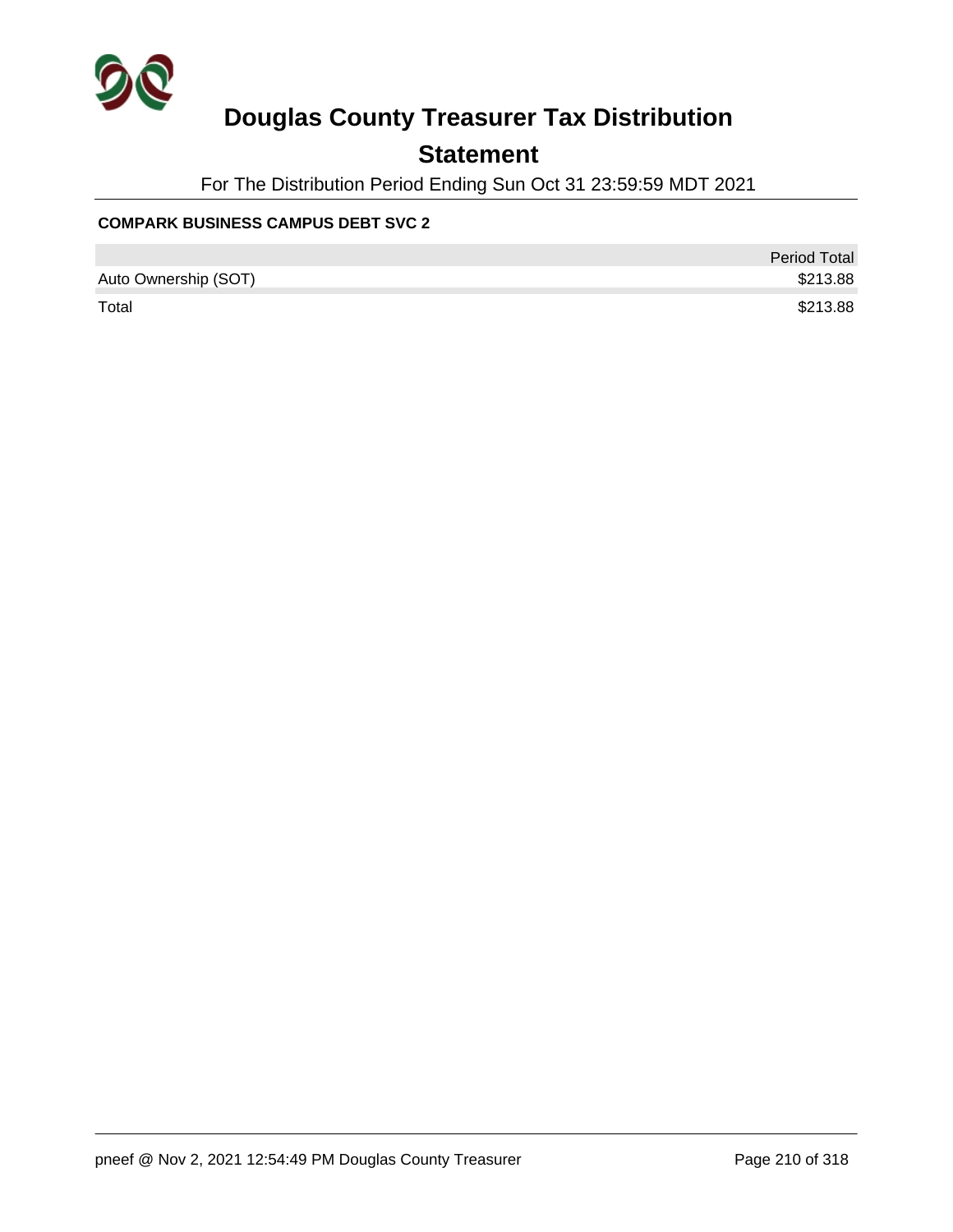

### **Statement**

For The Distribution Period Ending Sun Oct 31 23:59:59 MDT 2021

### **CASTLE ROCK DOWNTOWN DEV AUTH**

|                                   | <b>Period Total</b> |
|-----------------------------------|---------------------|
| <b>Current Year Taxes</b>         | \$44.25             |
| <b>Current Year TIF Expense</b>   | (\$7.58)            |
| <b>Current Year Interest</b>      | \$2.66              |
| Auto Ownership (SOT)              | \$1,768.55          |
| <b>Current Year Treasurer Fee</b> | (\$0.59)            |
| Total                             | \$1,807.29          |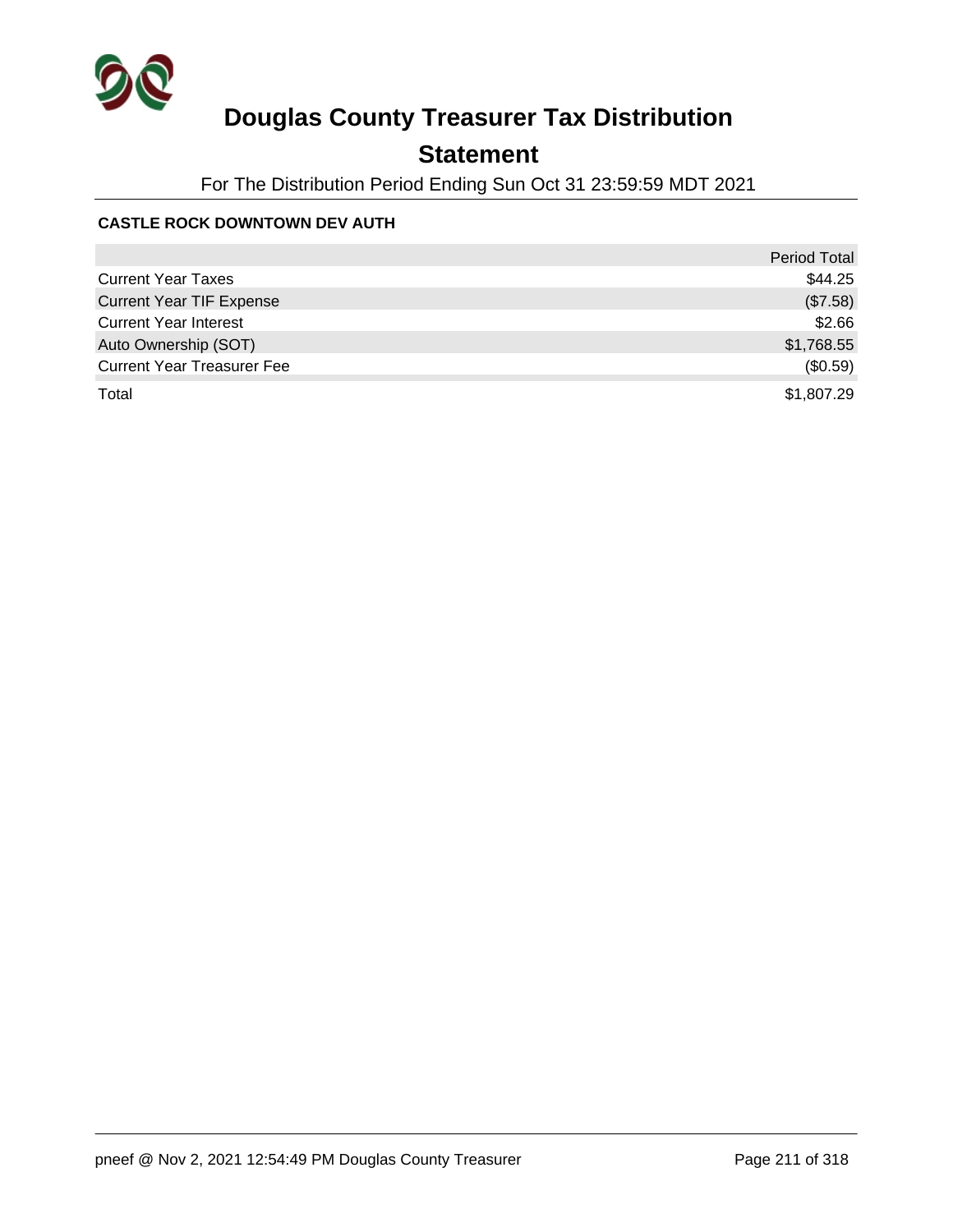

### **Statement**

For The Distribution Period Ending Sun Oct 31 23:59:59 MDT 2021

#### **REMUDA RANCH METRO DISTRICT**

|                                   | <b>Period Total</b> |
|-----------------------------------|---------------------|
| <b>Current Year Taxes</b>         | \$912.32            |
| <b>Current Year Interest</b>      | \$54.74             |
| Auto Ownership (SOT)              | \$26.29             |
| <b>Current Year Treasurer Fee</b> | (\$14.50)           |
| Total                             | \$978.85            |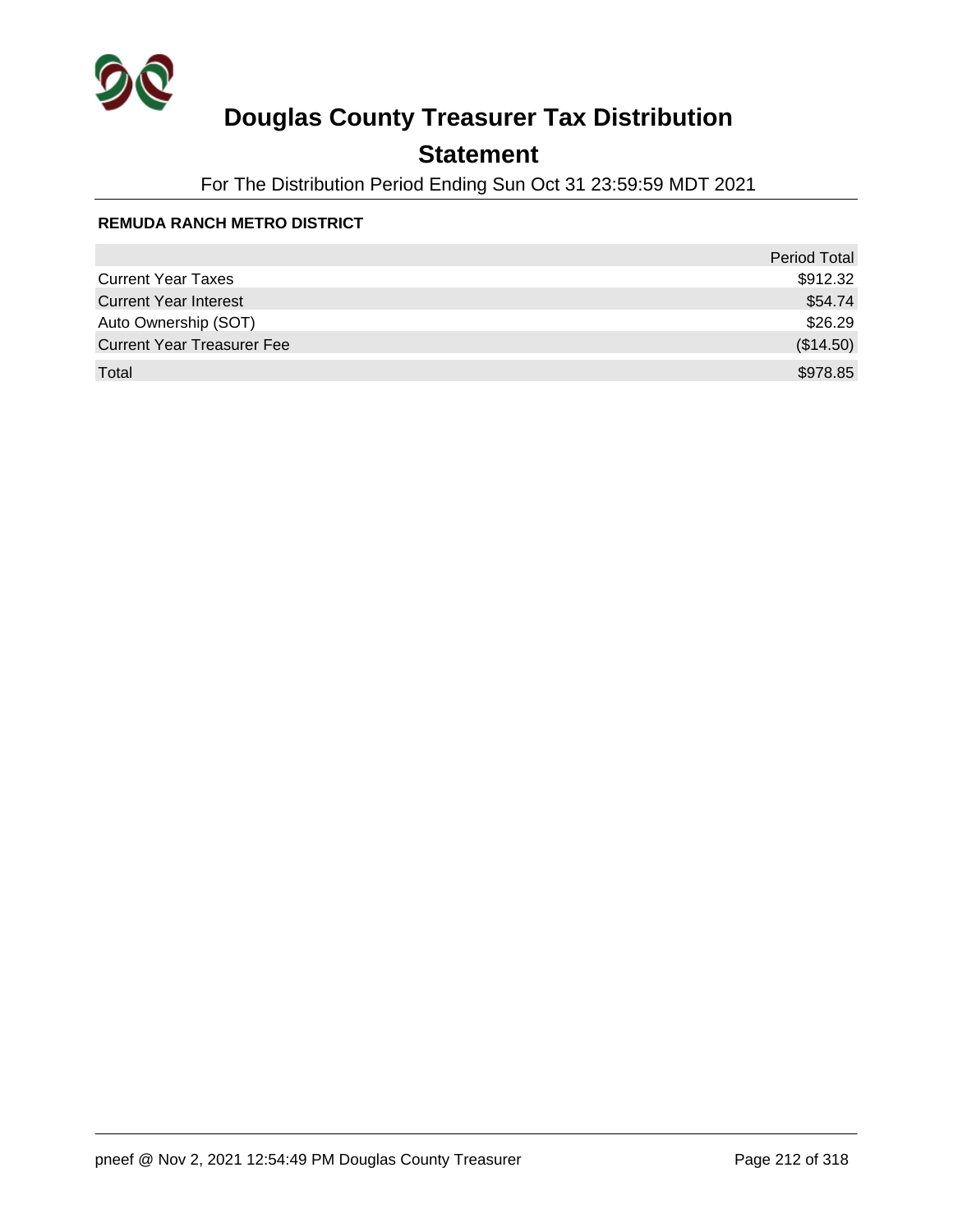

## **Statement**

For The Distribution Period Ending Sun Oct 31 23:59:59 MDT 2021

#### **AIRPORT VISTA METRO DIST #1**

 $\sf Total$   $\$0.00$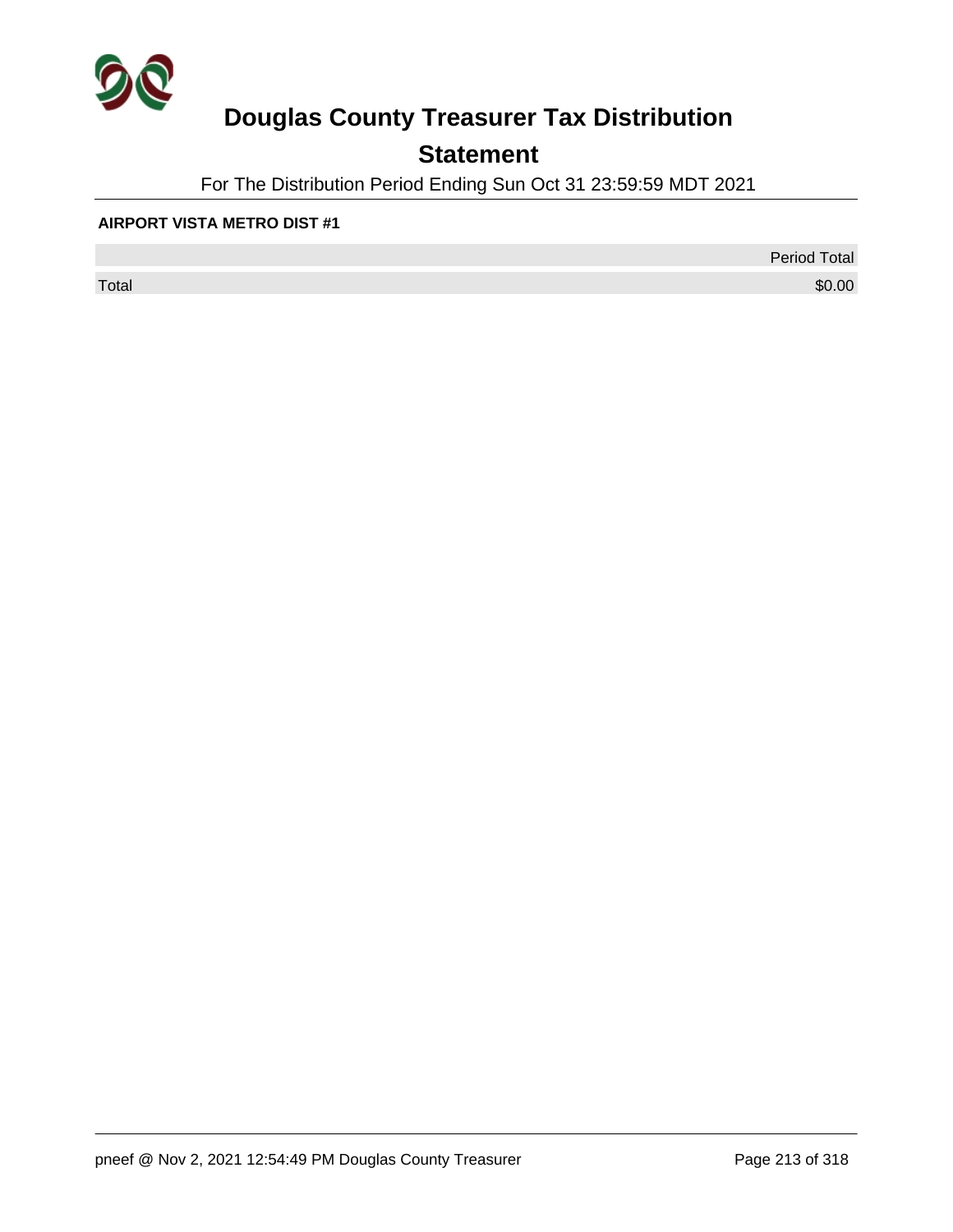

### **Statement**

For The Distribution Period Ending Sun Oct 31 23:59:59 MDT 2021

#### **AIRPORT VISTA METRO DISTRICT #2**

|                      | <b>Period Total</b> |
|----------------------|---------------------|
| Auto Ownership (SOT) | \$4.73              |
| Total                | \$4.73              |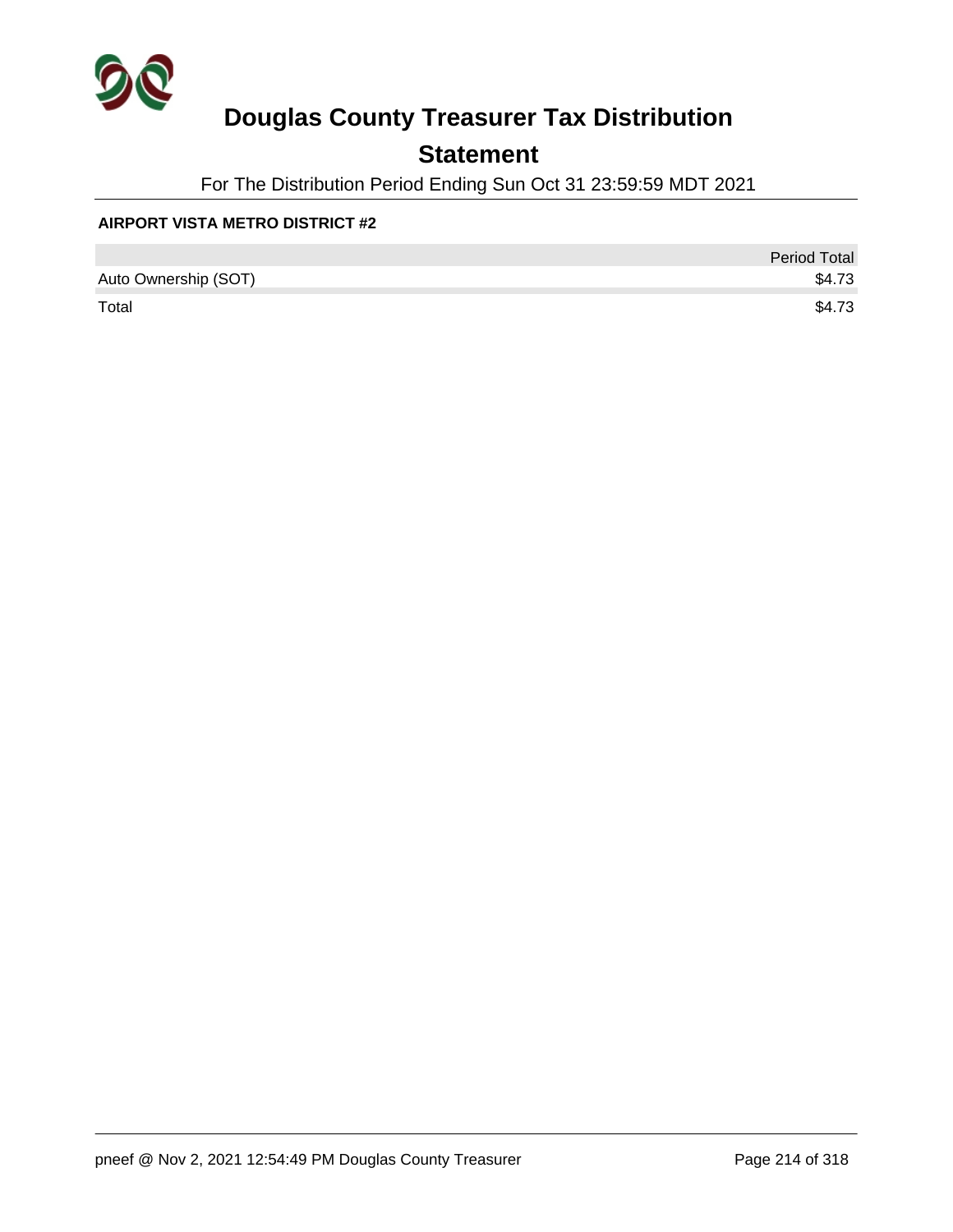

### **Statement**

For The Distribution Period Ending Sun Oct 31 23:59:59 MDT 2021

### **LOUVIERS WATER & SANITATION DISTRICT**

|                      | <b>Period Total</b> |
|----------------------|---------------------|
| Auto Ownership (SOT) | \$480.70            |
| Total                | \$480.70            |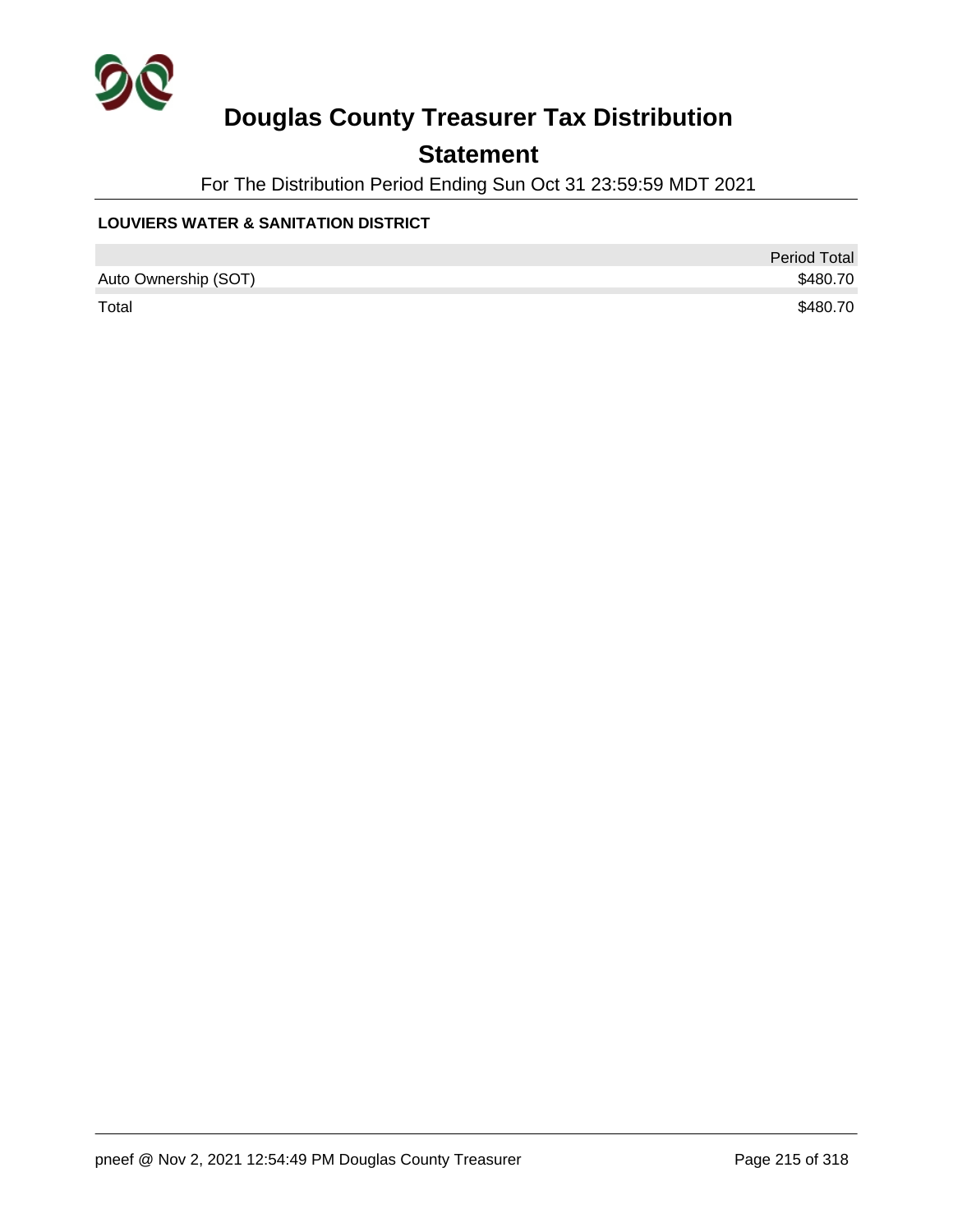

## **Statement**

For The Distribution Period Ending Sun Oct 31 23:59:59 MDT 2021

#### **PARKER CENTRAL AREA URP**

 $\sf Total$   $\$0.00$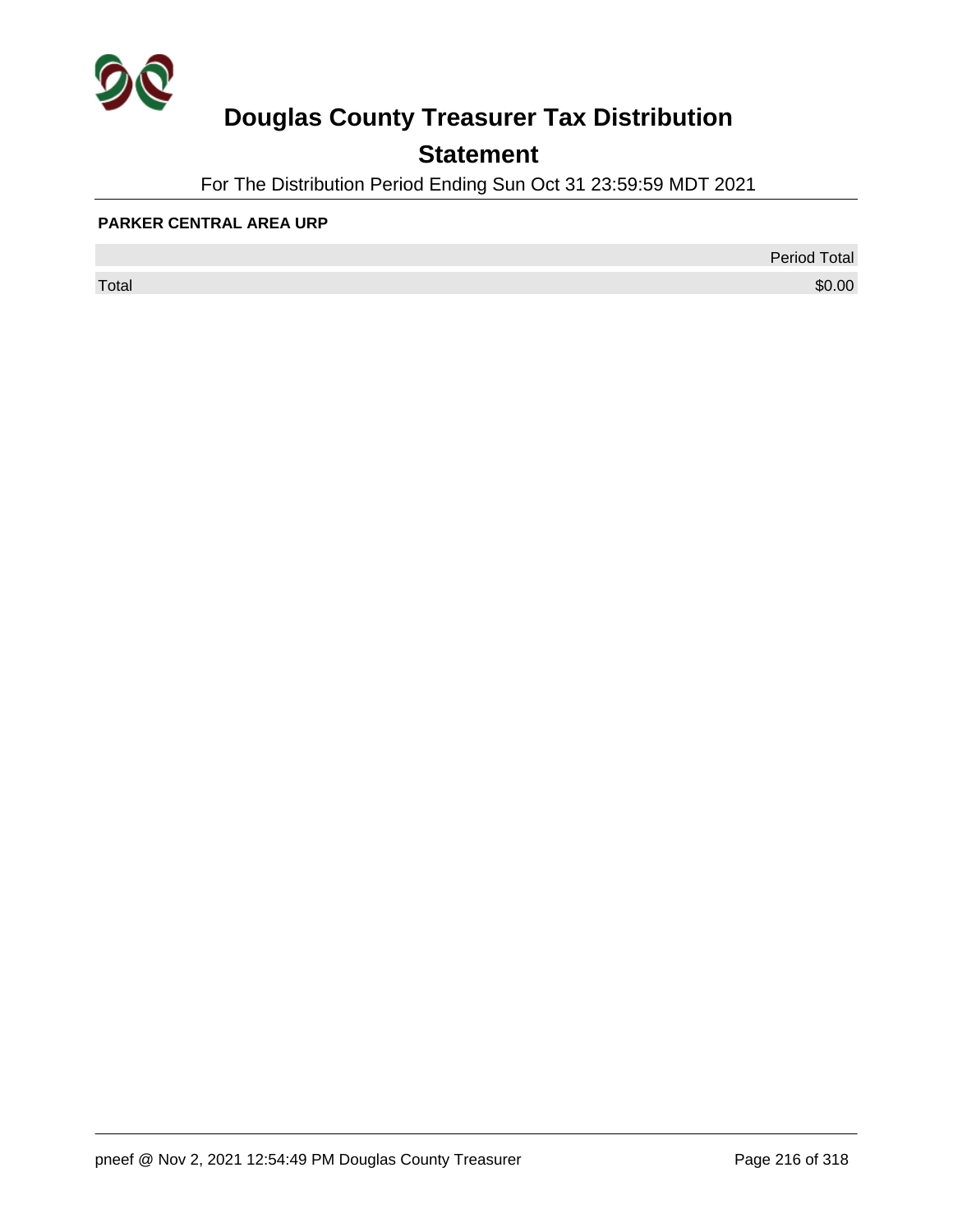

### **Statement**

For The Distribution Period Ending Sun Oct 31 23:59:59 MDT 2021

#### **INVERNESS WATER & SANITATION DEBT SERV**

|                      | Period Total |
|----------------------|--------------|
| Auto Ownership (SOT) | \$95.94      |
| Total                | \$95.94      |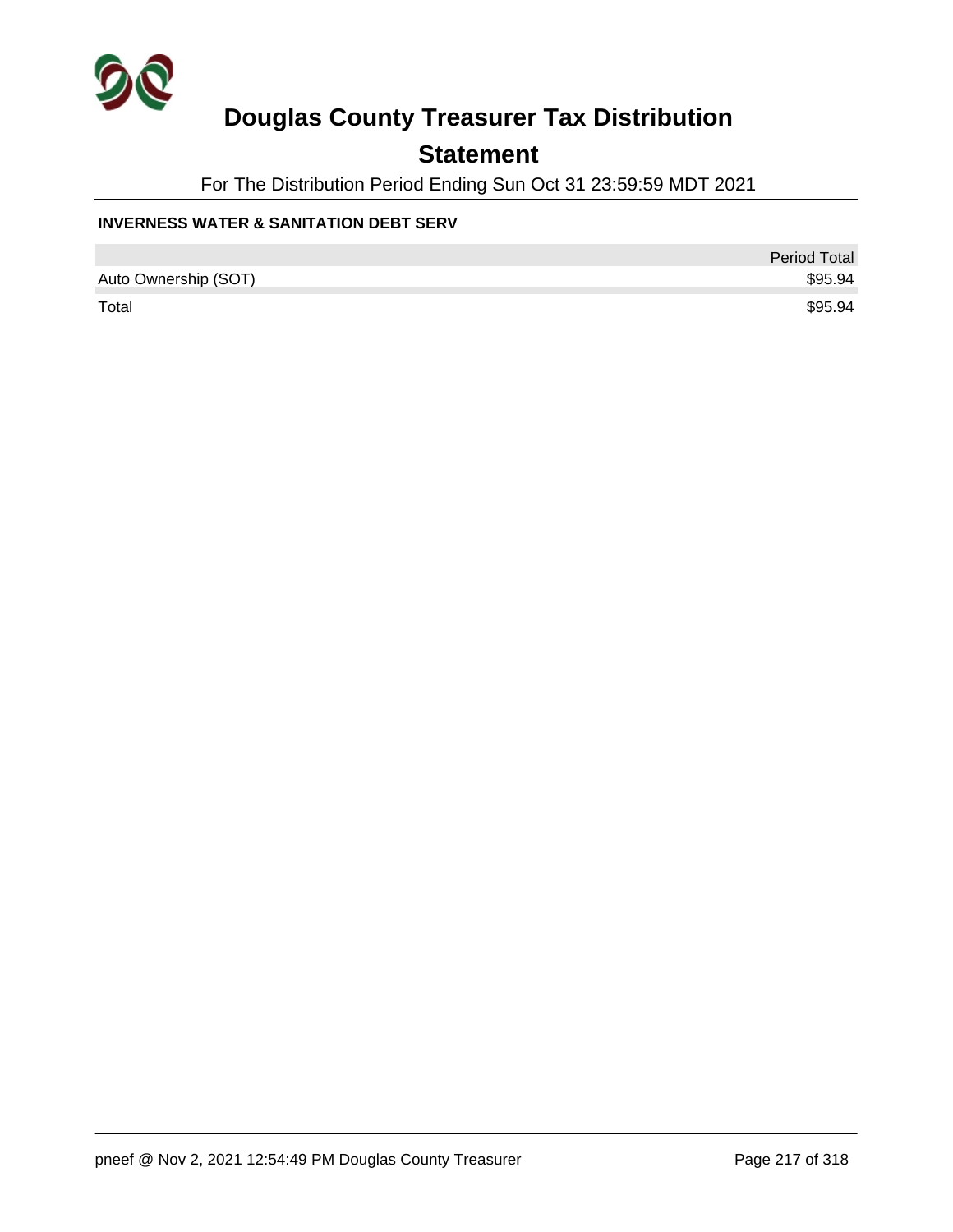

### **Statement**

For The Distribution Period Ending Sun Oct 31 23:59:59 MDT 2021

#### **INVERNESS METRO DISTRICT DEBT SERV**

|                      | <b>Period Total</b> |
|----------------------|---------------------|
| Auto Ownership (SOT) | \$131.12            |
| Total                | \$131.12            |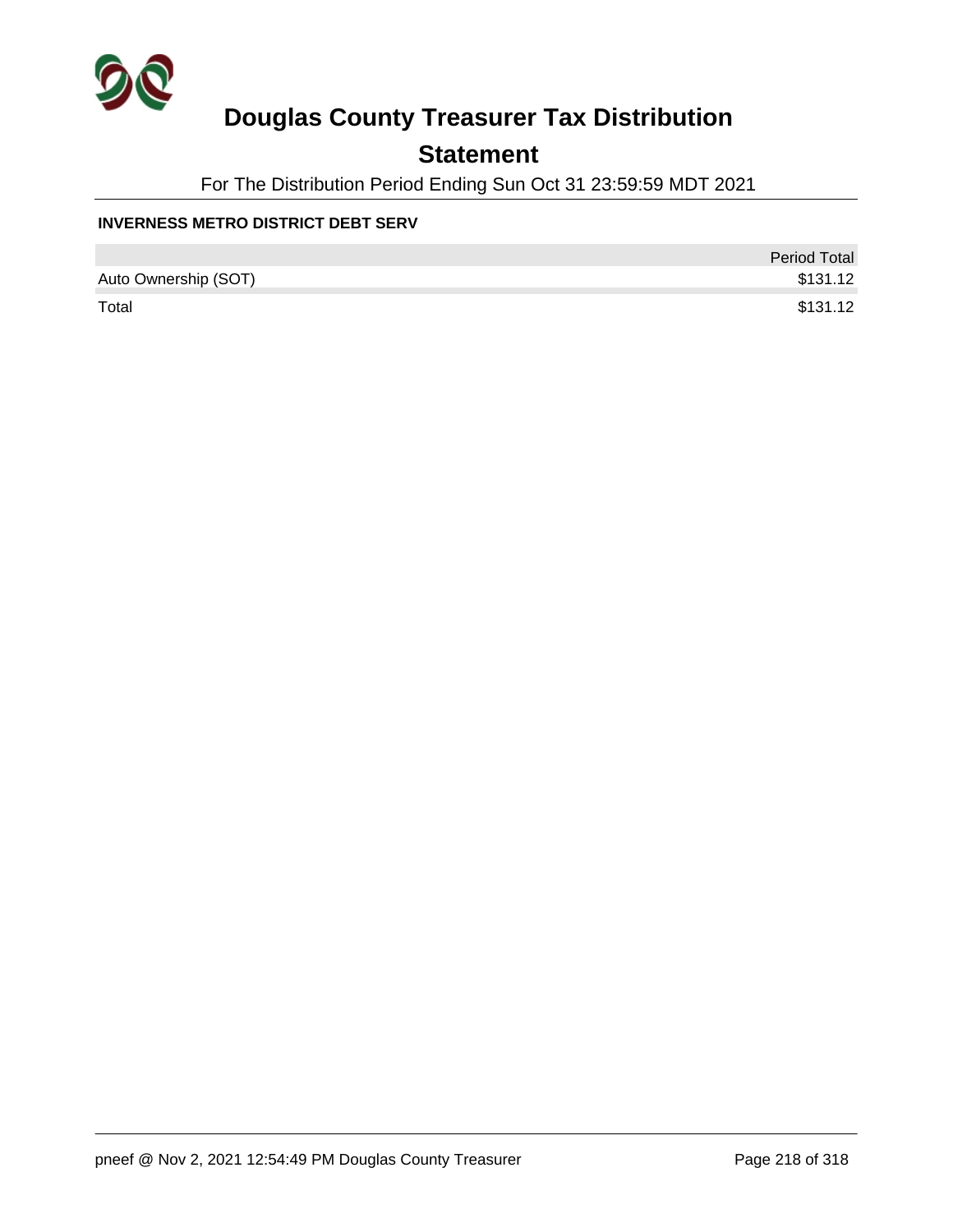

## **Statement**

For The Distribution Period Ending Sun Oct 31 23:59:59 MDT 2021

### **TWO BRIDGES METROPOLITAN DISTRICT**

|                      | <b>Period Total</b> |
|----------------------|---------------------|
| Auto Ownership (SOT) | \$1,484.38          |
| Total                | \$1,484.38          |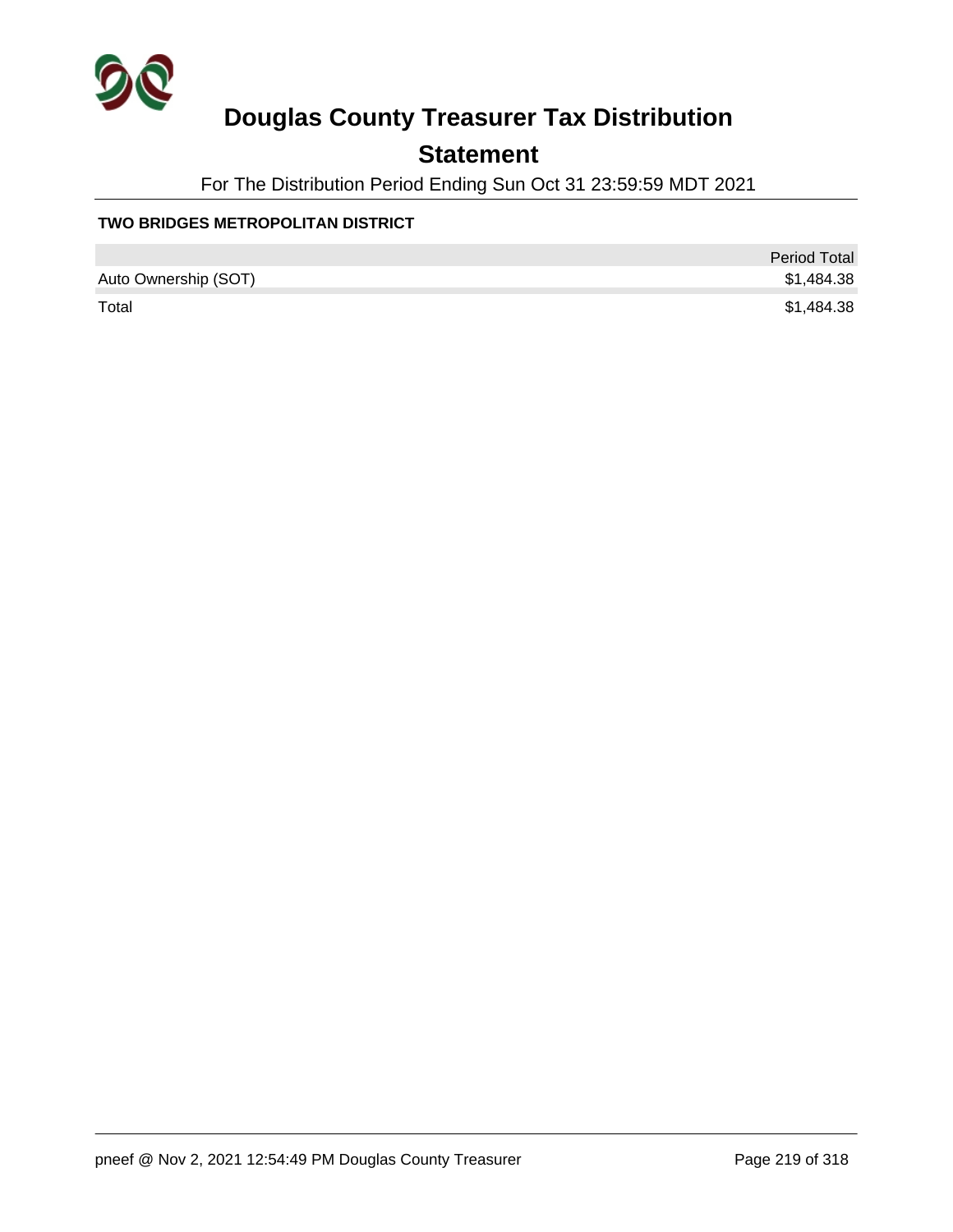

## **Statement**

For The Distribution Period Ending Sun Oct 31 23:59:59 MDT 2021

### **ROBINSON RANCH METRO DISTRICT**

|                      | <b>Period Total</b> |
|----------------------|---------------------|
| Auto Ownership (SOT) | \$1,525.73          |
| Total                | \$1,525.73          |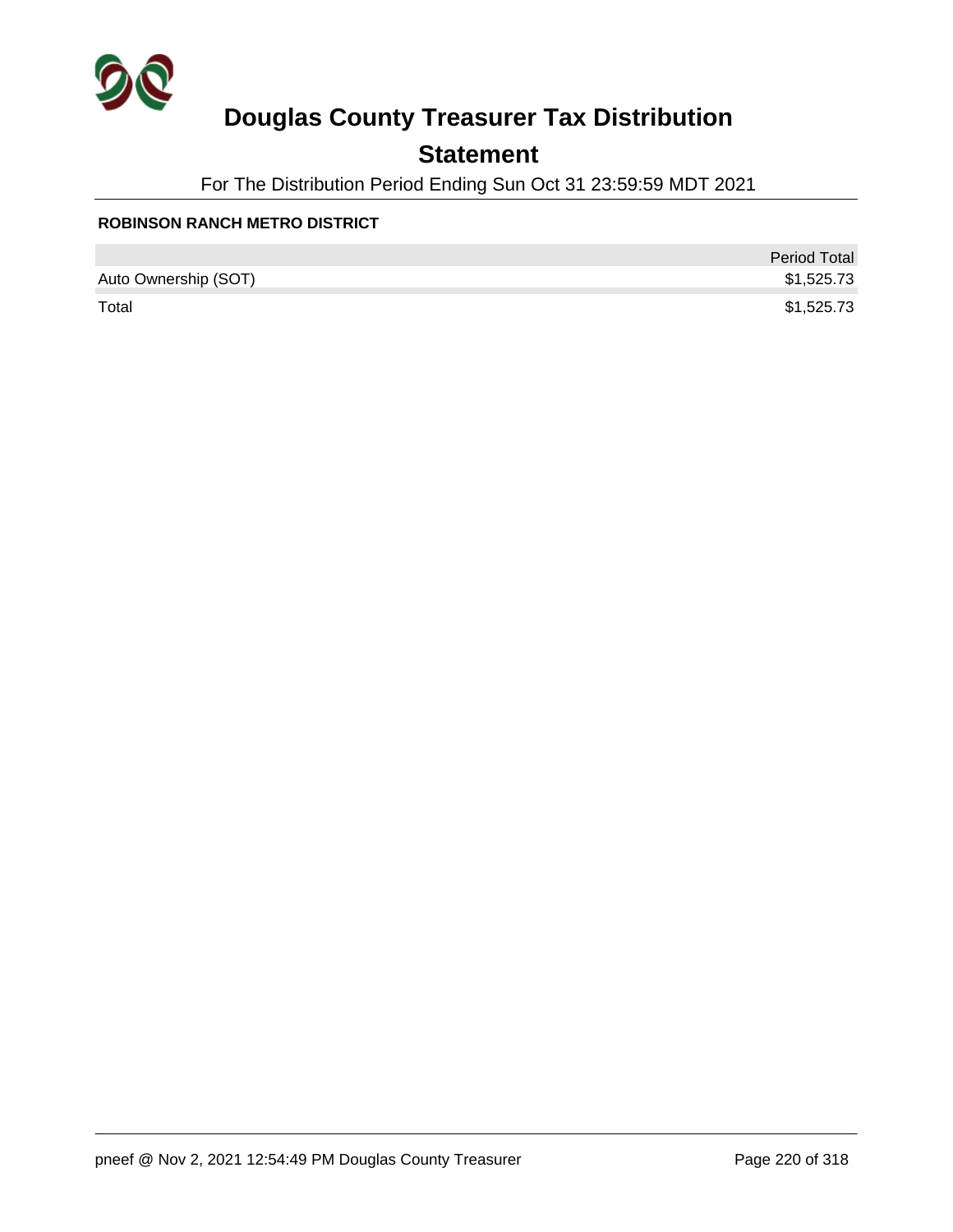

### **Statement**

For The Distribution Period Ending Sun Oct 31 23:59:59 MDT 2021

#### **CANYONS METRO DISTRICT #5**

|                      | <b>Period Total</b> |
|----------------------|---------------------|
| Auto Ownership (SOT) | \$7,011.50          |
| Total                | \$7,011.50          |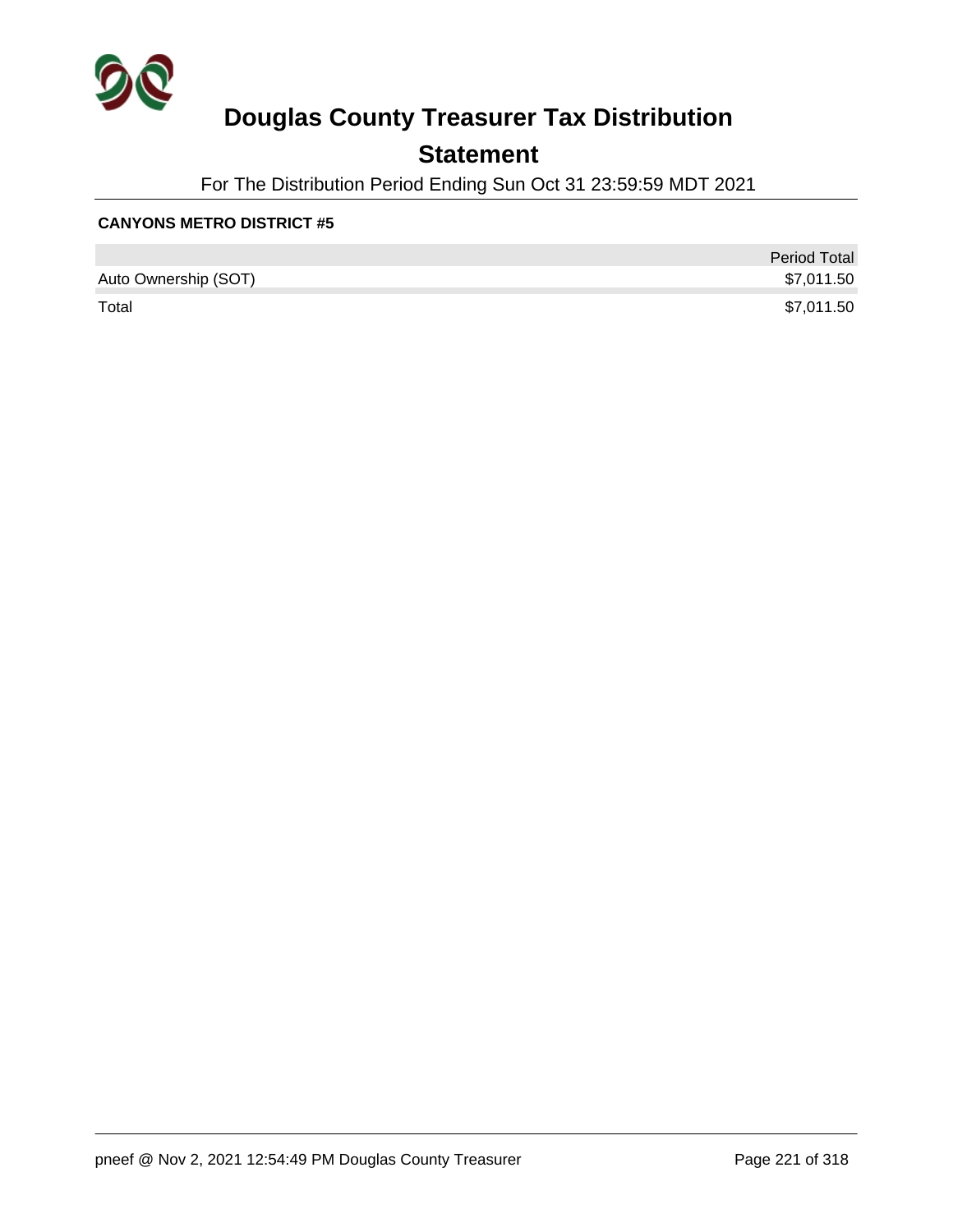

### **Statement**

For The Distribution Period Ending Sun Oct 31 23:59:59 MDT 2021

#### **CANYONS METRO DISTRICT #6**

|                      | <b>Period Total</b> |
|----------------------|---------------------|
| Auto Ownership (SOT) | \$1,880.88          |
| Total                | \$1,880.88          |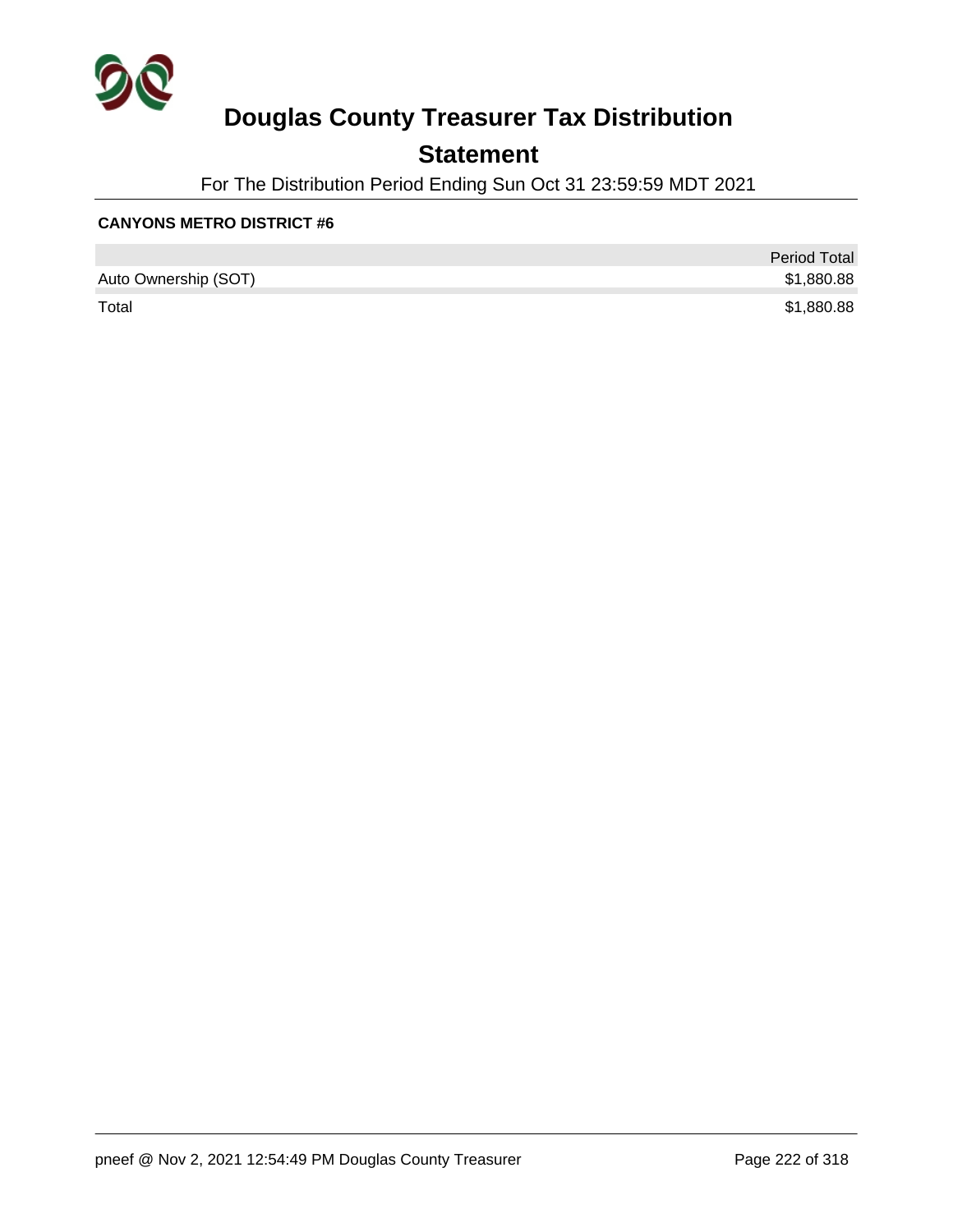

### **Statement**

For The Distribution Period Ending Sun Oct 31 23:59:59 MDT 2021

#### **CANYONS METRO DISTRICT #7**

|                      | <b>Period Total</b> |
|----------------------|---------------------|
| Auto Ownership (SOT) | \$2,907.19          |
| Total                | \$2,907.19          |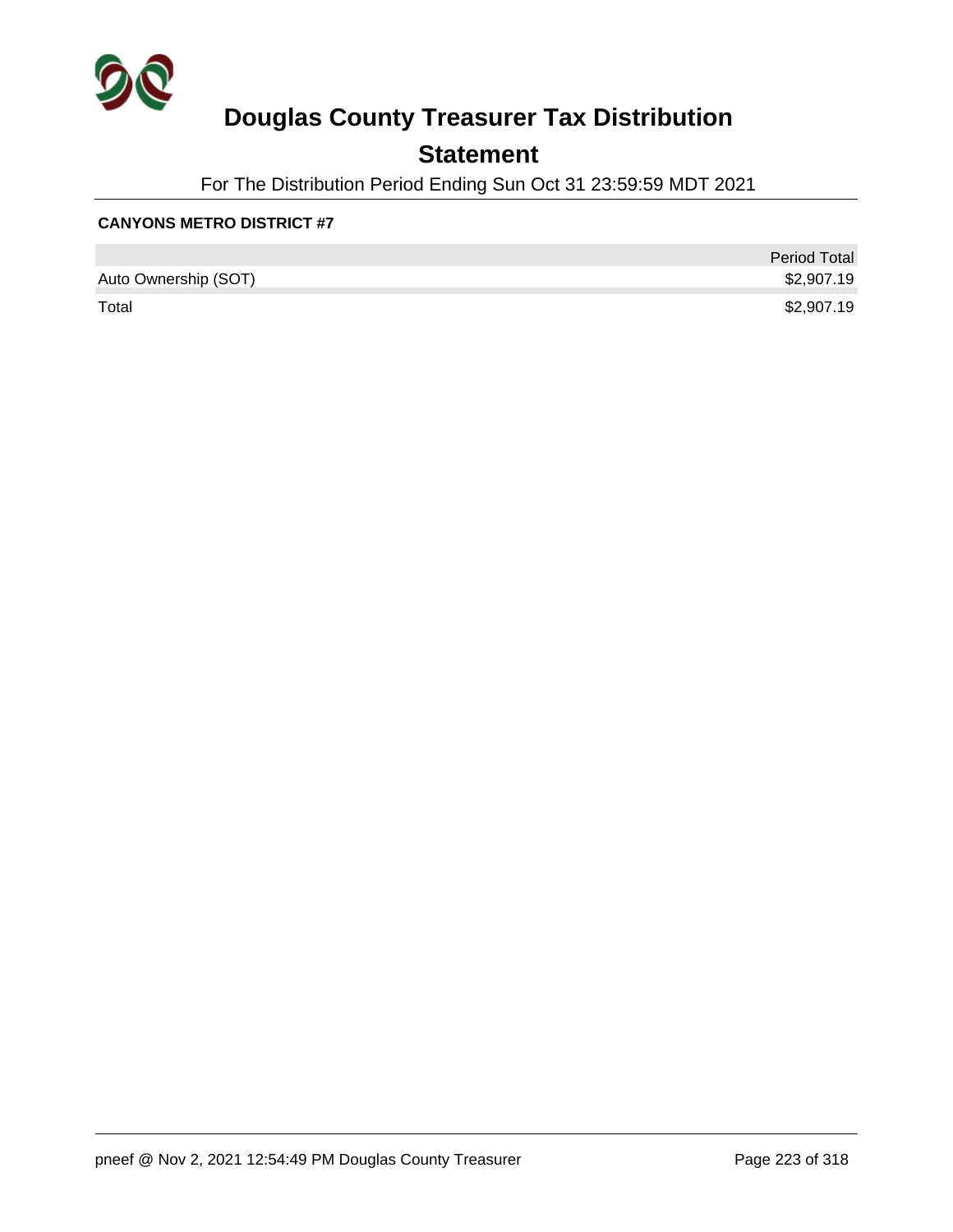

## **Statement**

For The Distribution Period Ending Sun Oct 31 23:59:59 MDT 2021

#### **CANYONS METRO DISTRICT #8**

 $\sf Total$   $\$0.00$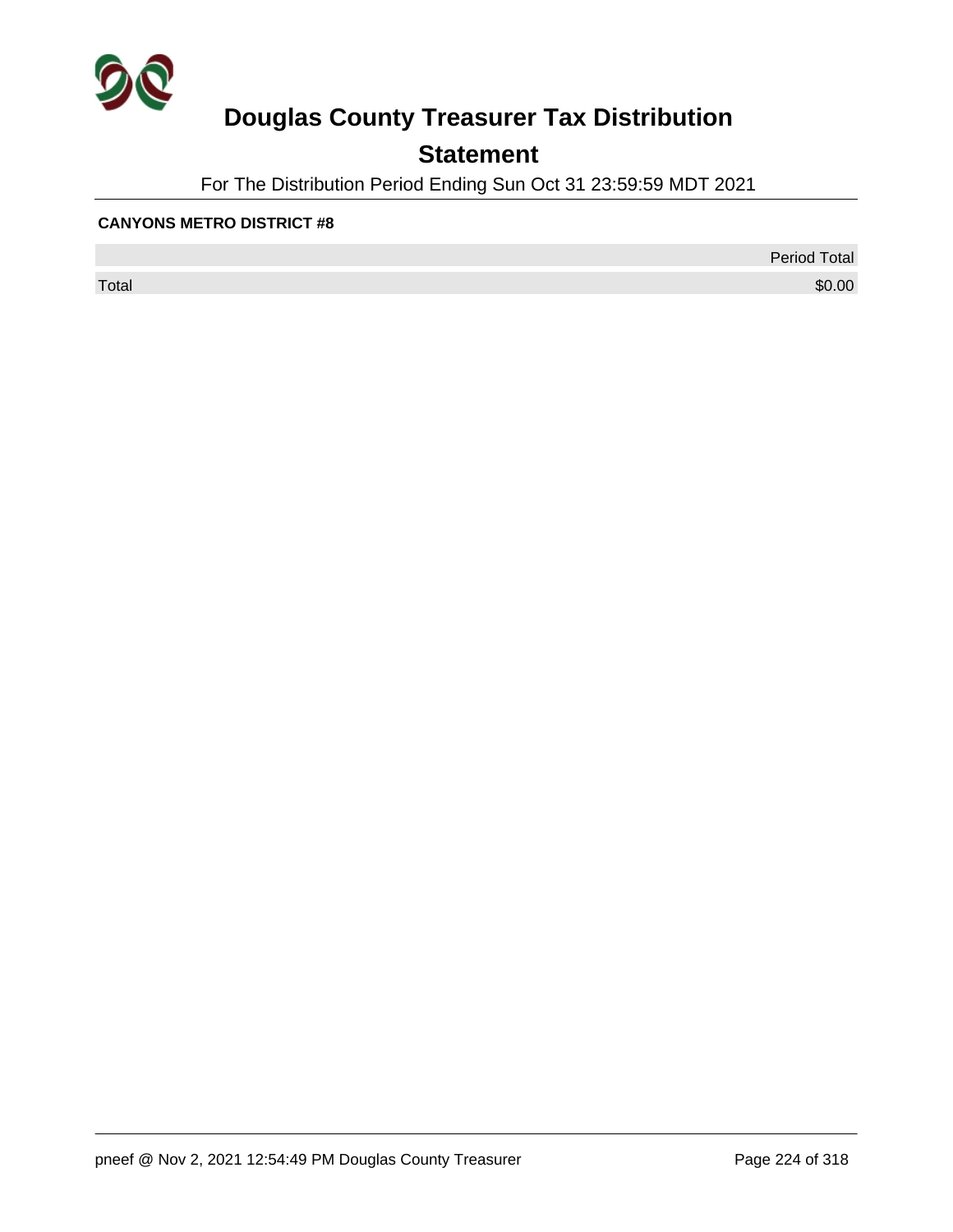

## **Statement**

For The Distribution Period Ending Sun Oct 31 23:59:59 MDT 2021

#### **CANYONS METRO DISTRICT #9**

 $\sf Total$   $\$0.00$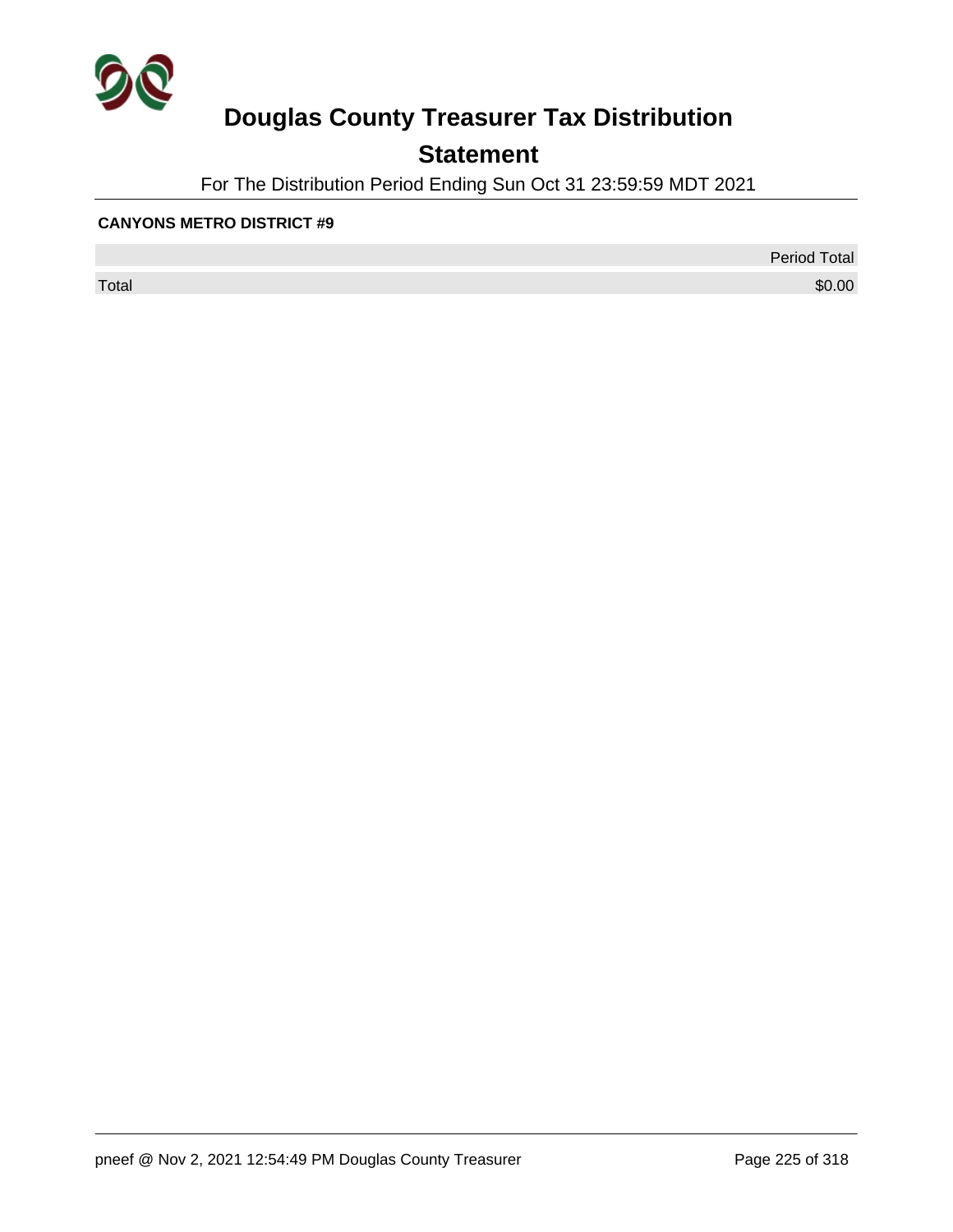

## **Statement**

For The Distribution Period Ending Sun Oct 31 23:59:59 MDT 2021

#### **CANYONS METRO DISTRICT #10**

 $\sf Total$   $\$0.00$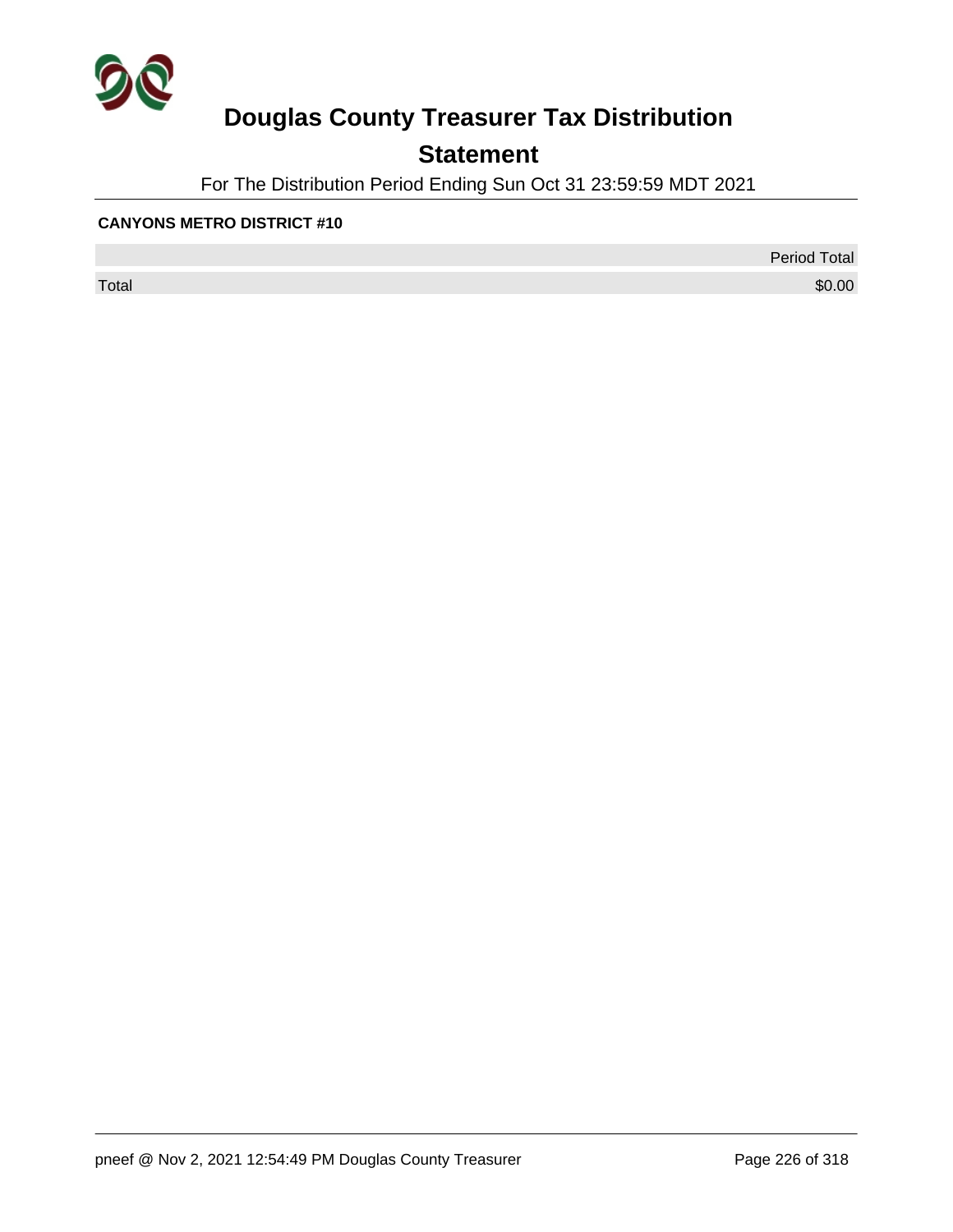

## **Statement**

For The Distribution Period Ending Sun Oct 31 23:59:59 MDT 2021

#### **CANYONS METRO DISTRICT #11**

 $\sf Total$   $\$0.00$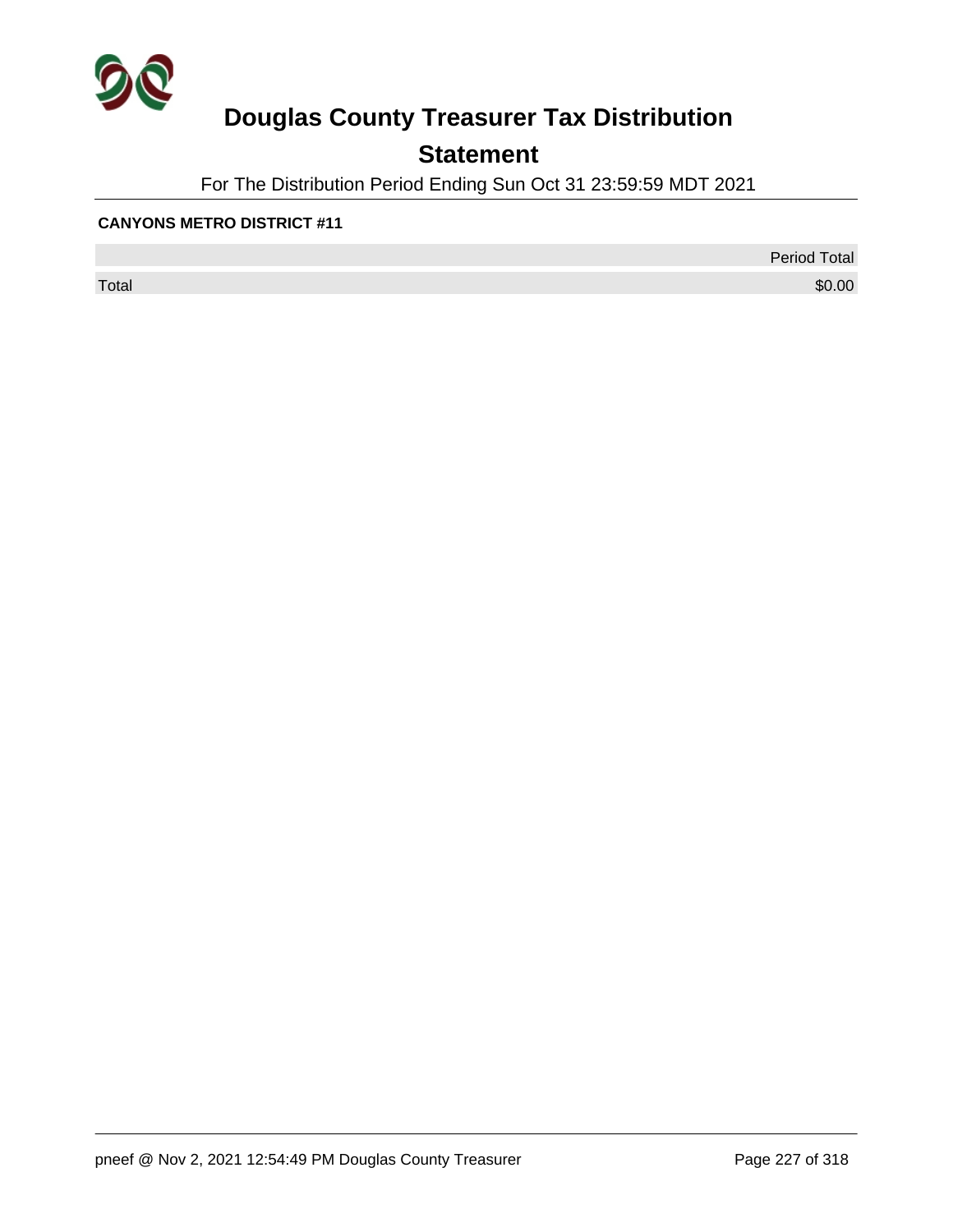

## **Statement**

For The Distribution Period Ending Sun Oct 31 23:59:59 MDT 2021

### **SOUTH MERIDIAN METRO DEBT SERVICE 3**

|                      | <b>Period Total</b> |
|----------------------|---------------------|
| Auto Ownership (SOT) | \$328.81            |
| Total                | \$328.81            |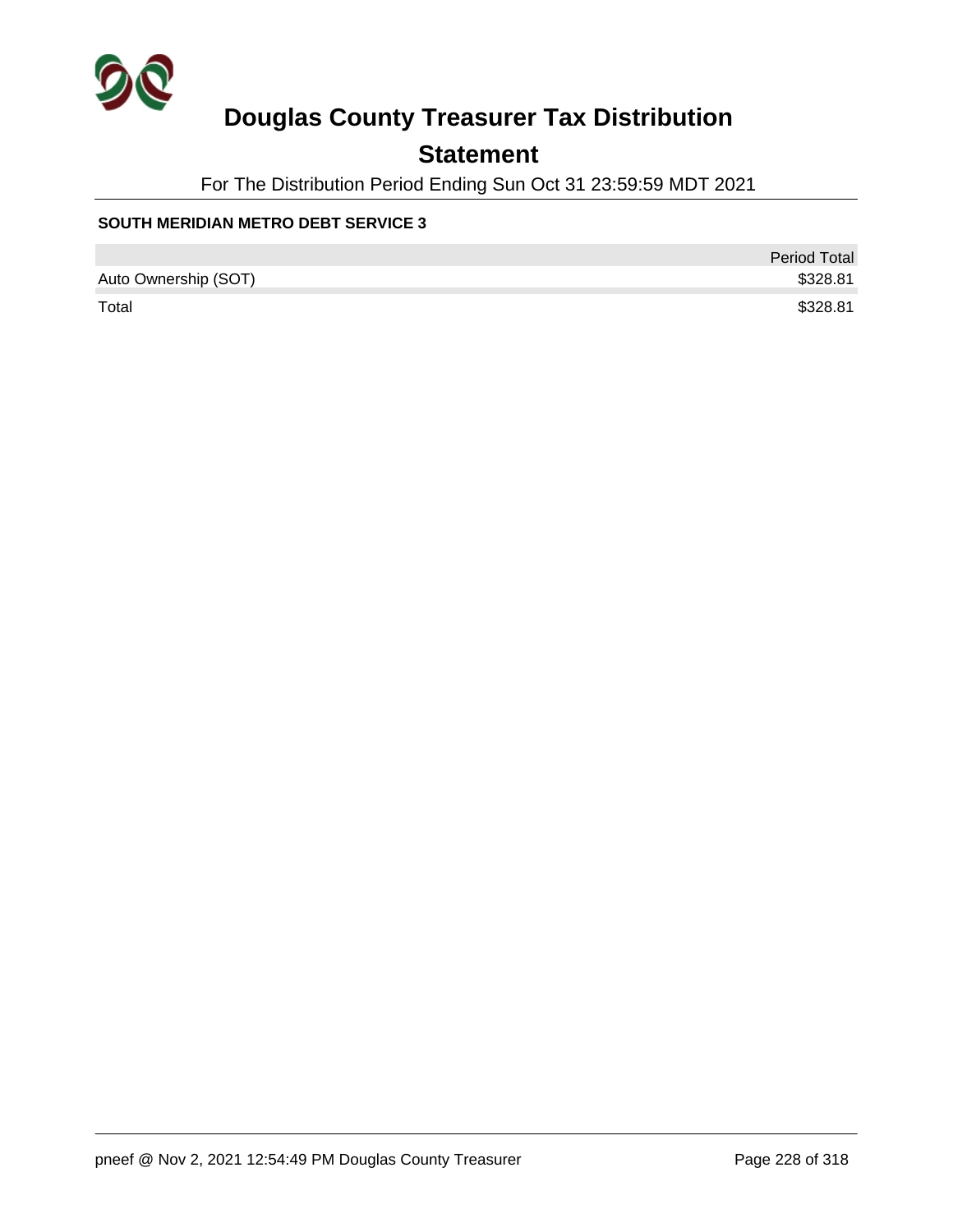

## **Statement**

For The Distribution Period Ending Sun Oct 31 23:59:59 MDT 2021

#### **PARKER HOMESTEAD METRO DISTRICT**

|                      | <b>Period Total</b> |
|----------------------|---------------------|
| Auto Ownership (SOT) | \$5,699.33          |
| Total                | \$5,699.33          |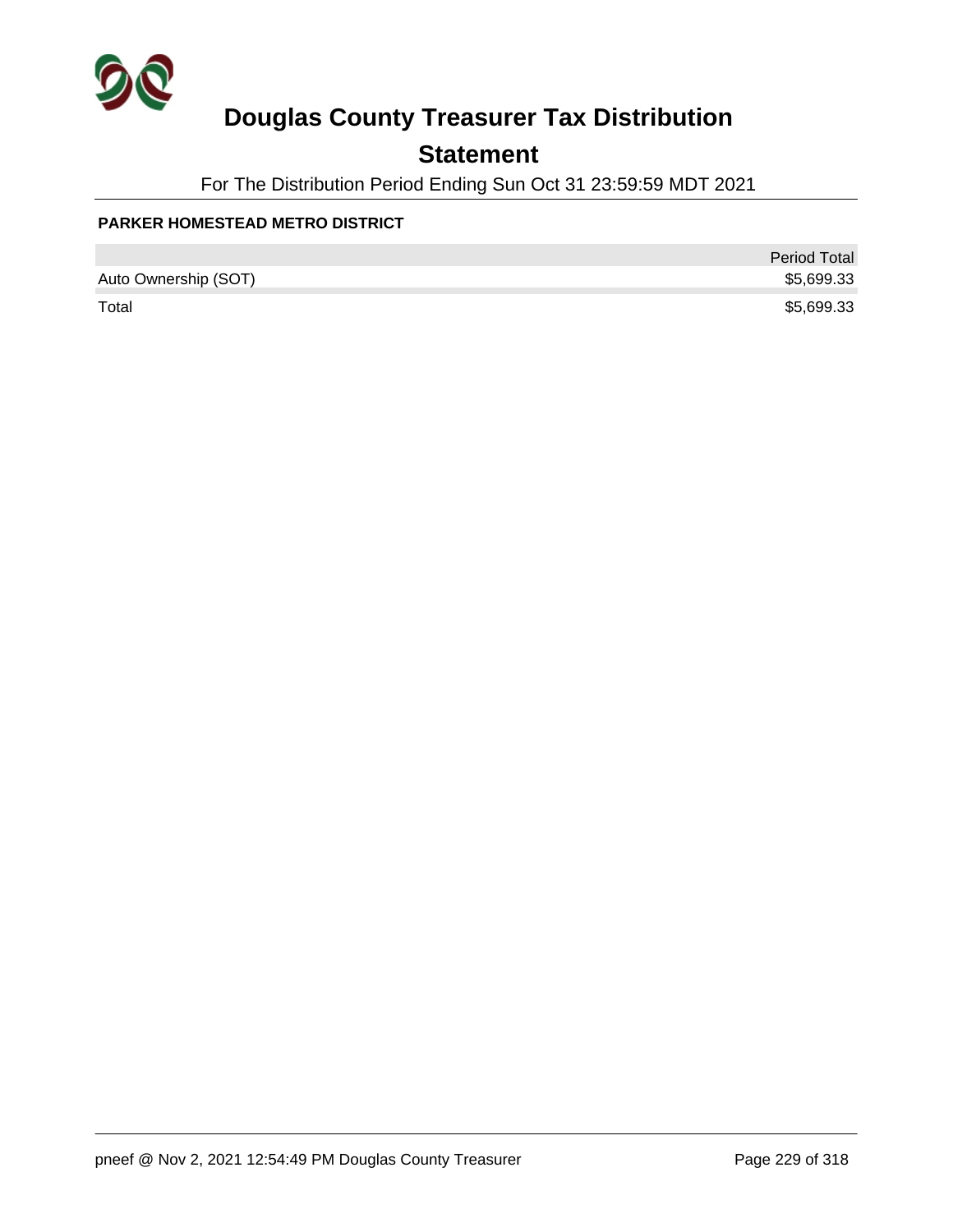

## **Statement**

For The Distribution Period Ending Sun Oct 31 23:59:59 MDT 2021

#### **NORTH PINE VISTAS METRO DISTRICT 1**

Period Total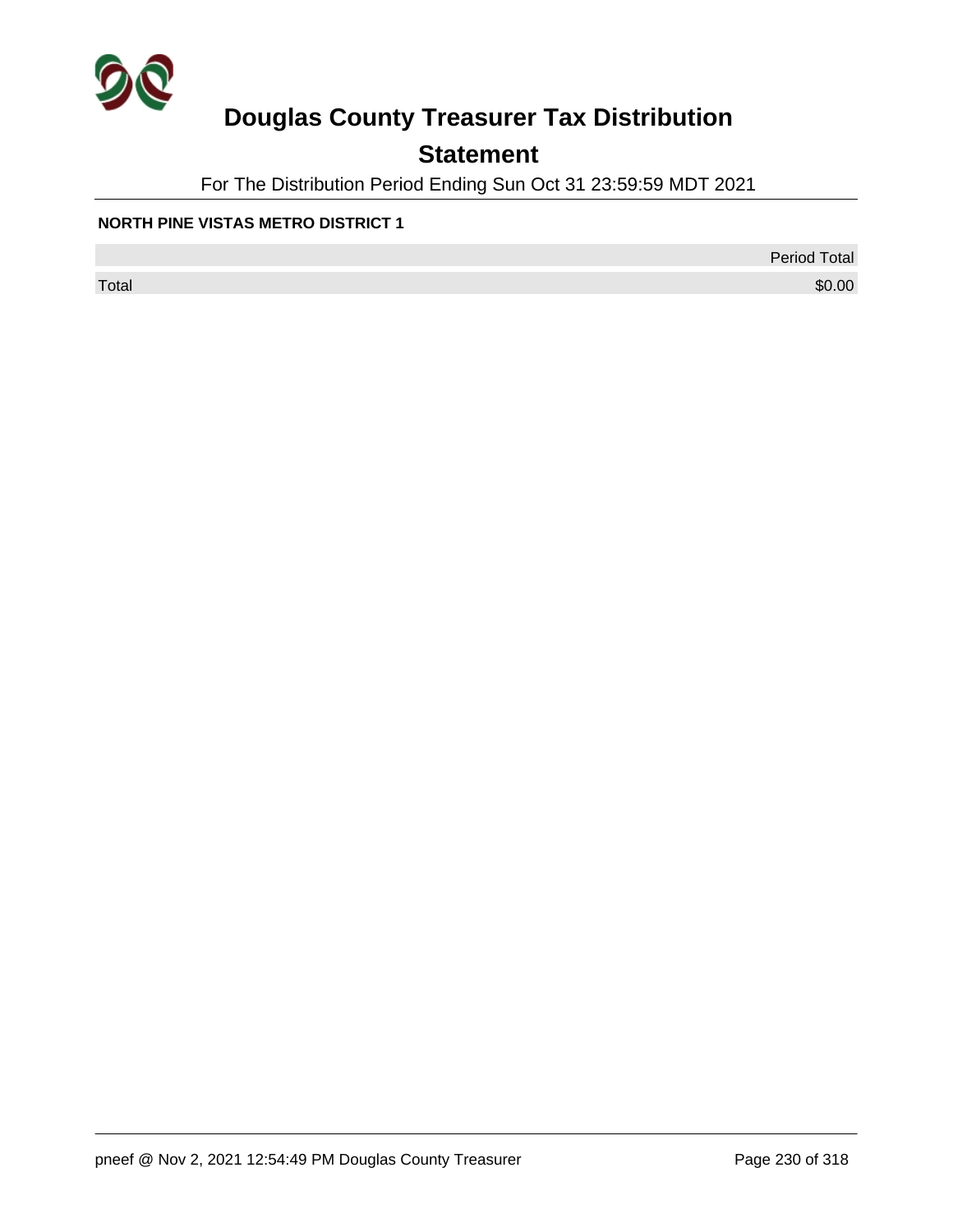

## **Statement**

For The Distribution Period Ending Sun Oct 31 23:59:59 MDT 2021

### **NORTH PINE VISTAS METRO DISTRICT 2**

|                      | <b>Period Total</b> |
|----------------------|---------------------|
| Auto Ownership (SOT) | \$2,845.08          |
| Total                | \$2,845.08          |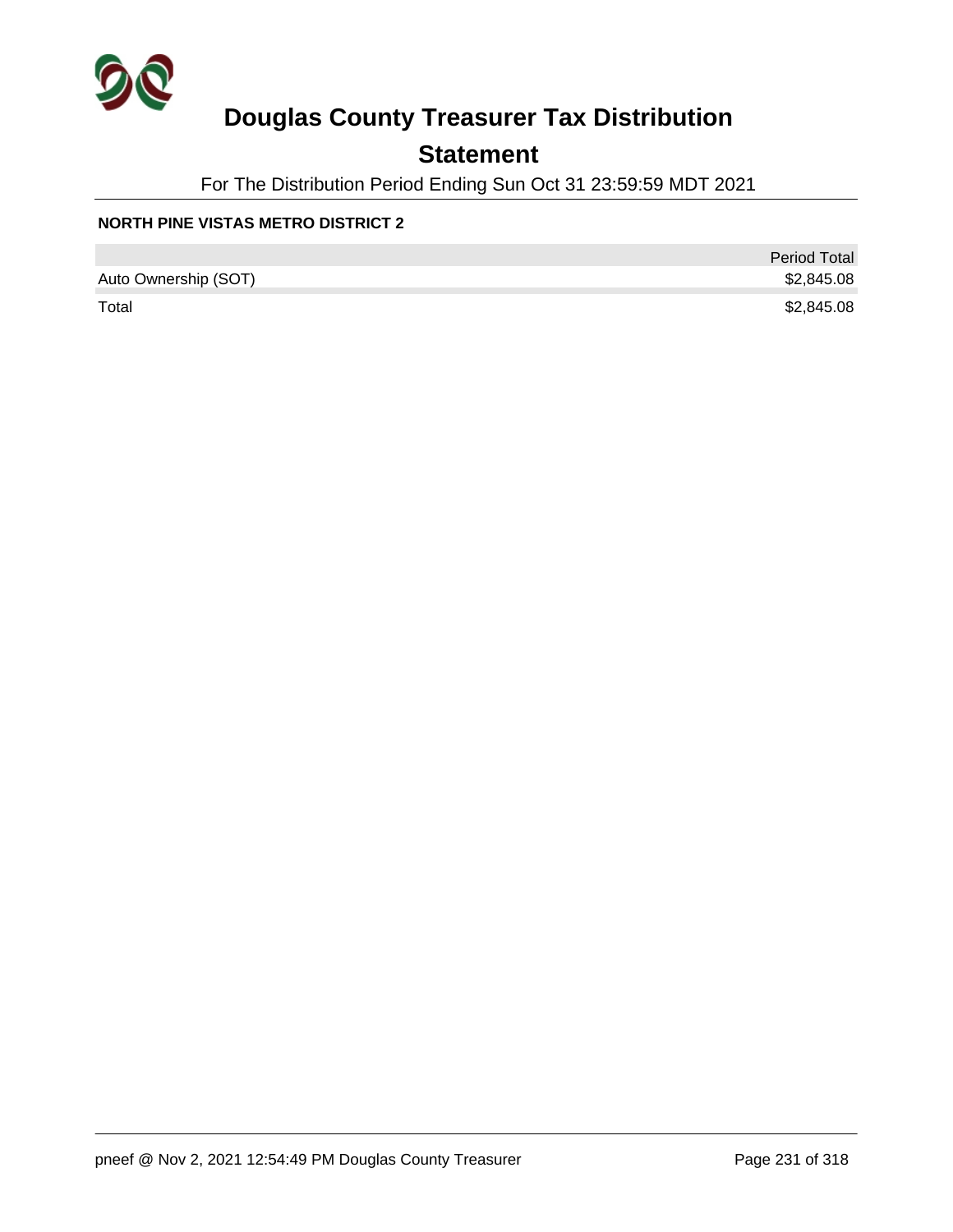

## **Statement**

For The Distribution Period Ending Sun Oct 31 23:59:59 MDT 2021

### **NORTH PINE VISTAS METRO DISTRICT 3**

|                      | <b>Period Total</b> |
|----------------------|---------------------|
| Auto Ownership (SOT) | \$8,642.35          |
| Total                | \$8,642.35          |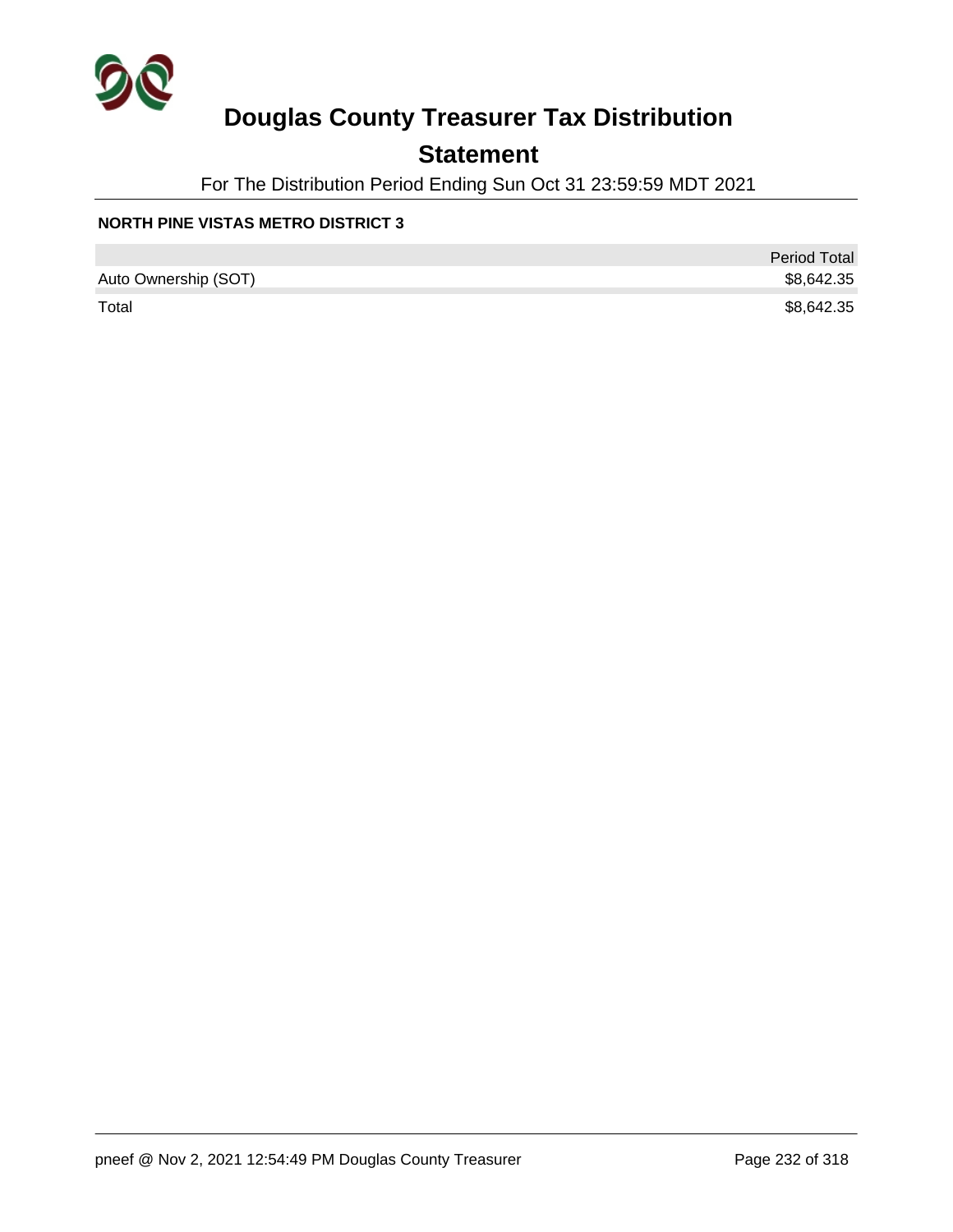

### **Statement**

For The Distribution Period Ending Sun Oct 31 23:59:59 MDT 2021

### **LINCOLN PARK METRO DISTRICT DEBT SERVICE**

|                      | Period Total |
|----------------------|--------------|
| Auto Ownership (SOT) | \$0.02       |
| Total                | \$0.02       |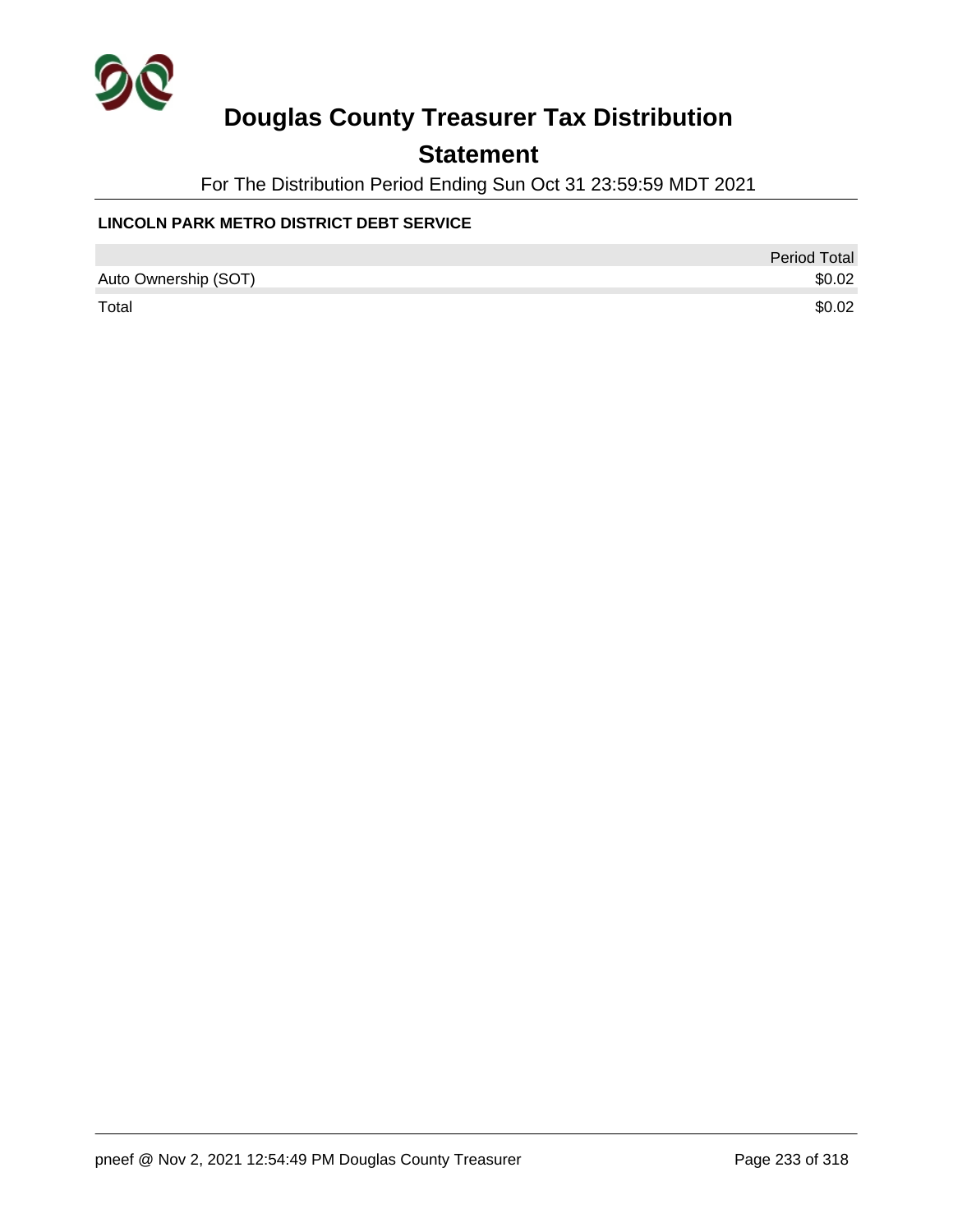

### **Statement**

For The Distribution Period Ending Sun Oct 31 23:59:59 MDT 2021

### **MERIDIAN METRO DISTRICT DEBT SERVICE 2**

|                      | <b>Period Total</b> |
|----------------------|---------------------|
| Auto Ownership (SOT) | \$1,766.13          |
| Total                | \$1,766.13          |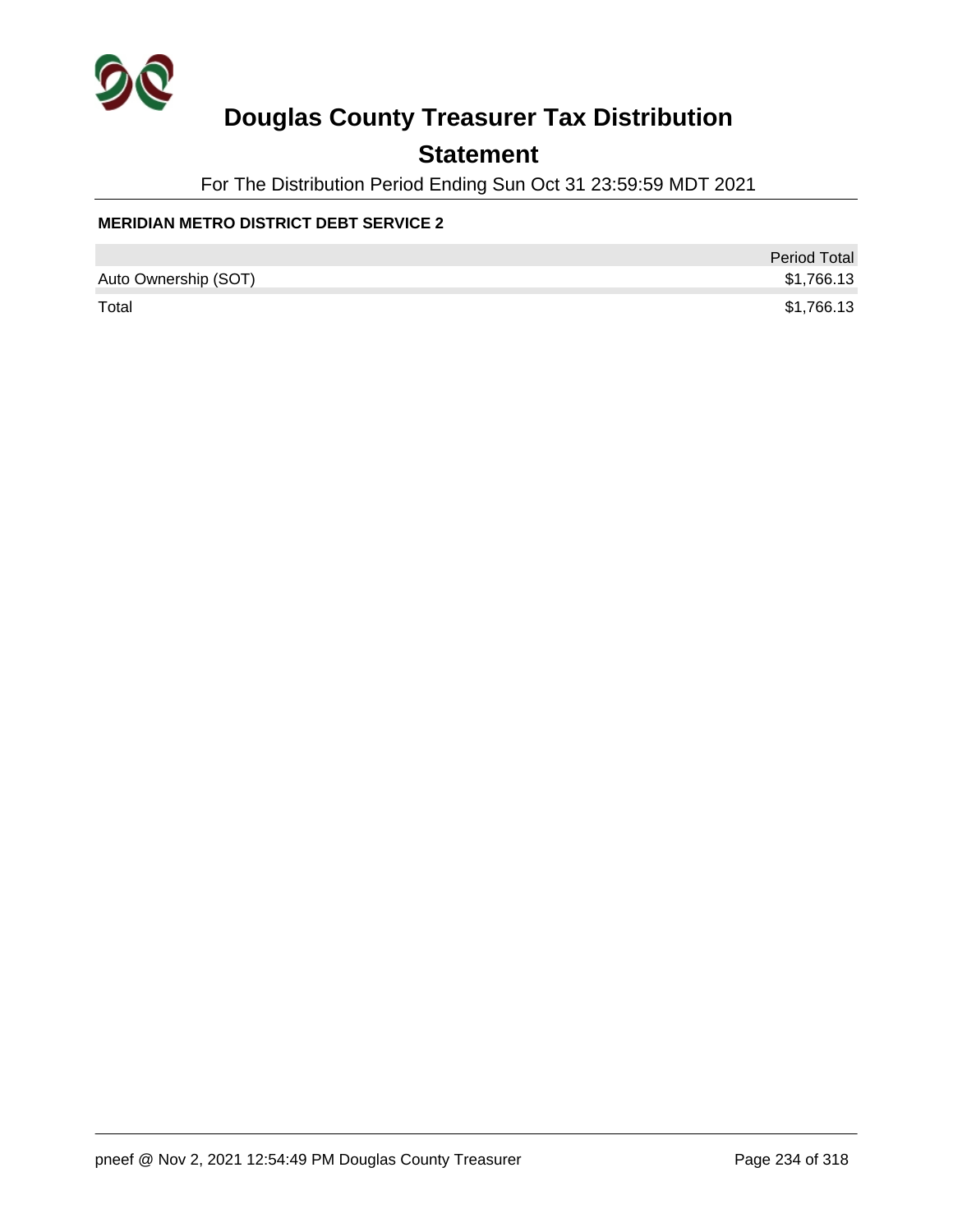

### **Statement**

For The Distribution Period Ending Sun Oct 31 23:59:59 MDT 2021

### **CASTLE PINES TOWN CENTER METRO 2**

|                      | <b>Period Total</b> |
|----------------------|---------------------|
| Auto Ownership (SOT) | \$0.26              |
| Total                | \$0.26              |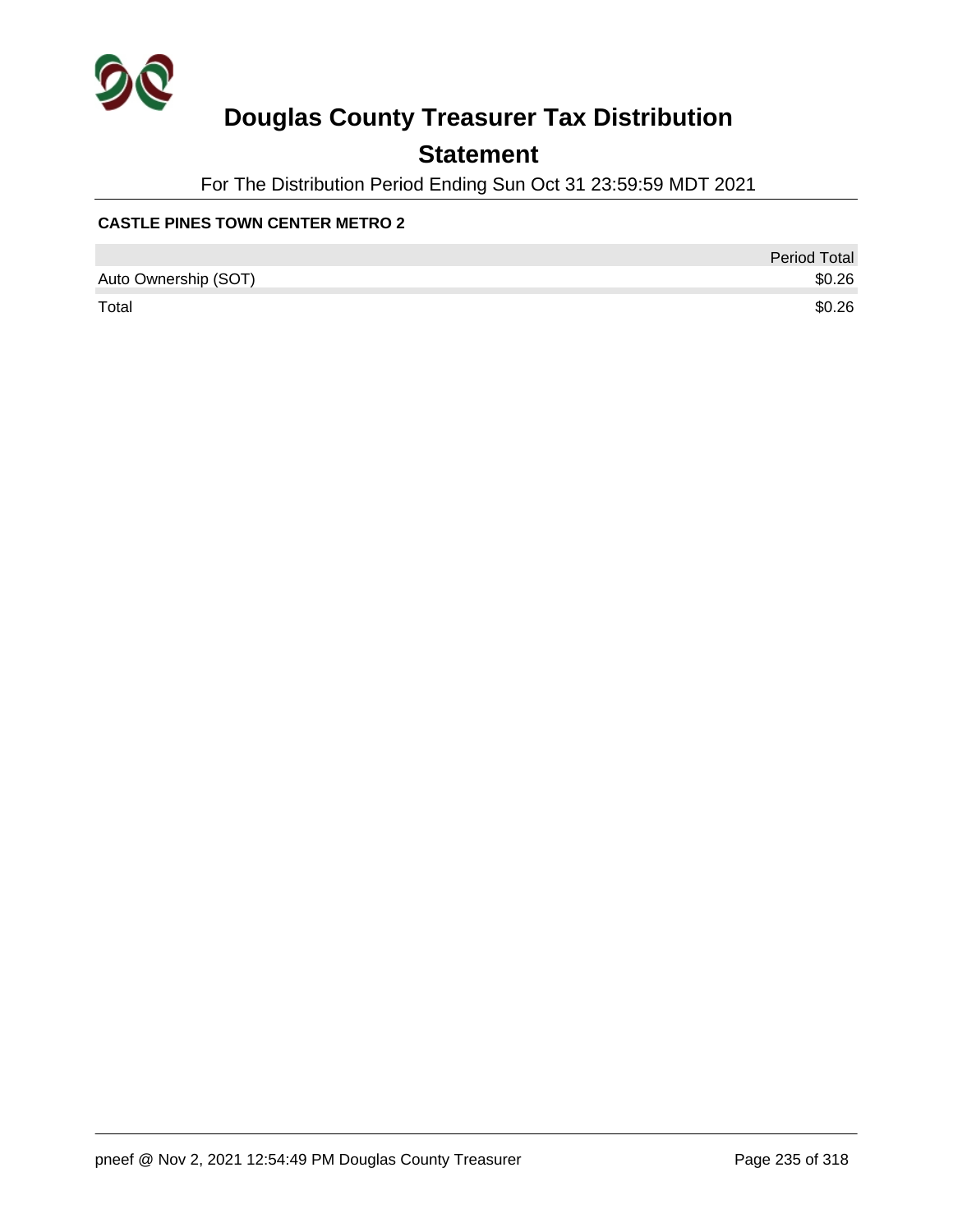

### **Statement**

For The Distribution Period Ending Sun Oct 31 23:59:59 MDT 2021

### **CASTLE PINES TOWN CENTER METRO 3**

|                      | <b>Period Total</b> |
|----------------------|---------------------|
| Auto Ownership (SOT) | \$0.35              |
| Total                | \$0.35              |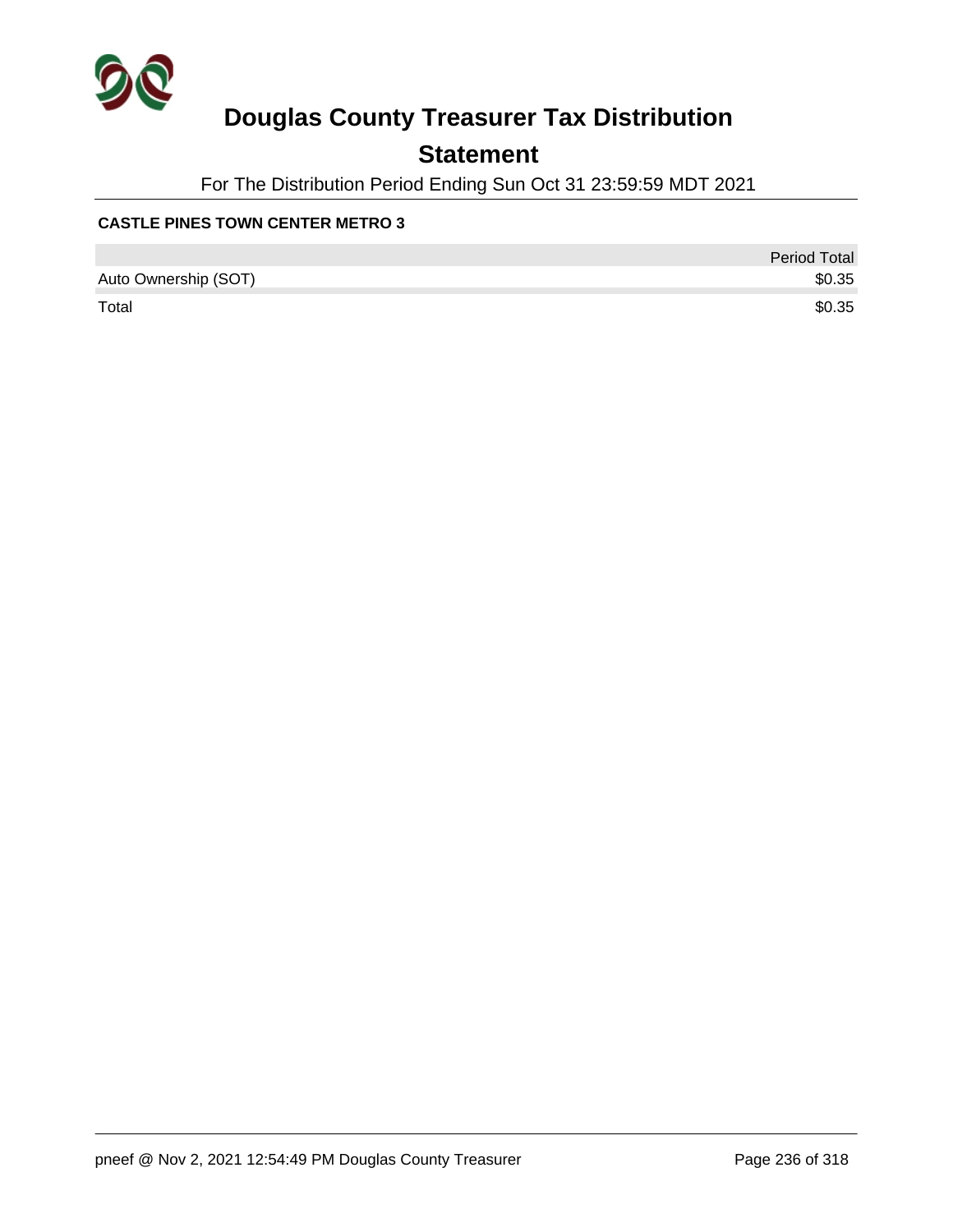

## **Statement**

For The Distribution Period Ending Sun Oct 31 23:59:59 MDT 2021

### **VILLAGE ON THE GREEN METRO DISTRICT 1**

|                      | <b>Period Total</b> |
|----------------------|---------------------|
| Auto Ownership (SOT) | \$1,121.65          |
| Total                | \$1,121.65          |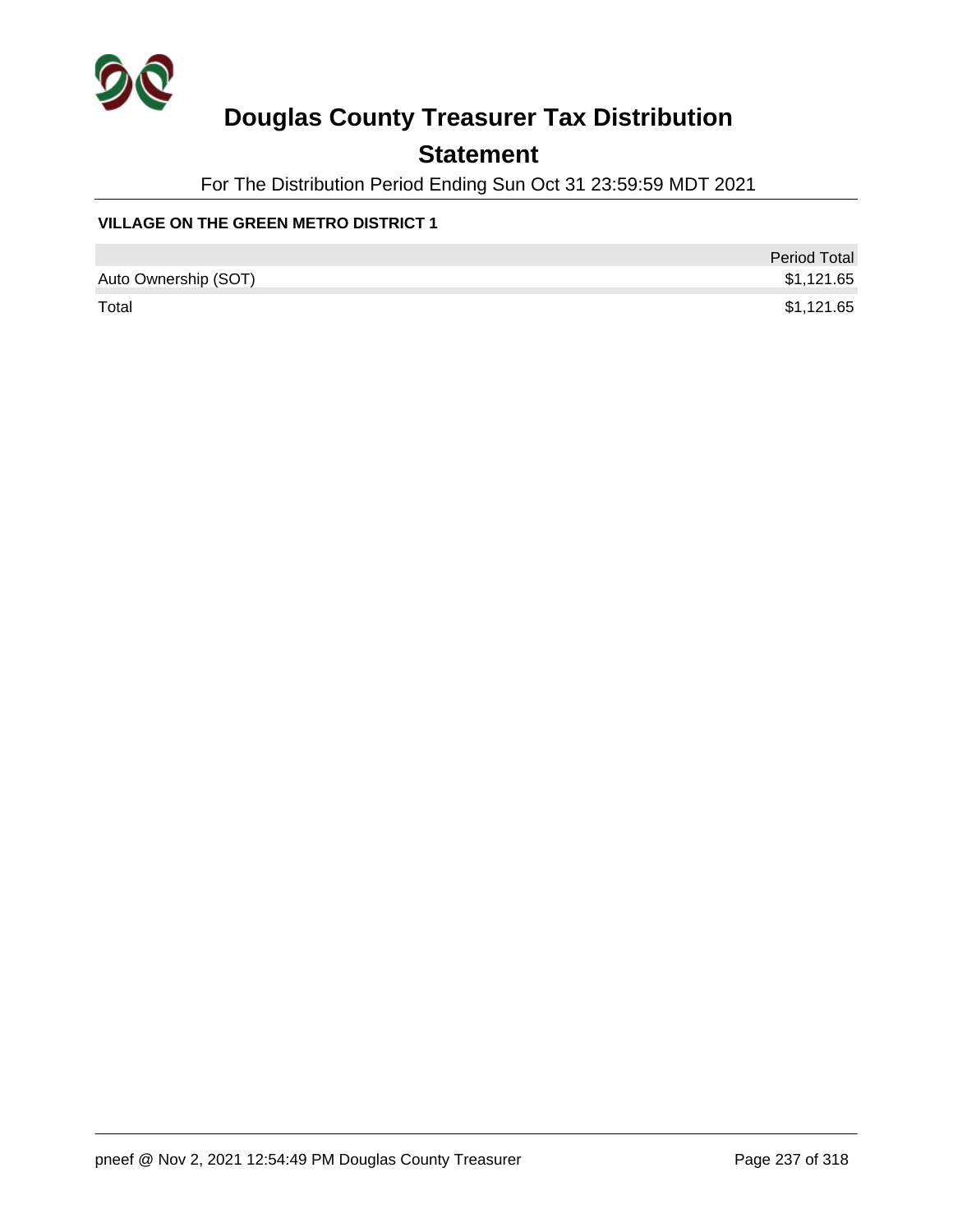

### **Statement**

For The Distribution Period Ending Sun Oct 31 23:59:59 MDT 2021

### **NORTH MERIDIAN METRO DEBT SERVICE 2**

|                      | <b>Period Total</b> |
|----------------------|---------------------|
| Auto Ownership (SOT) | \$17.87             |
| Total                | \$17.87             |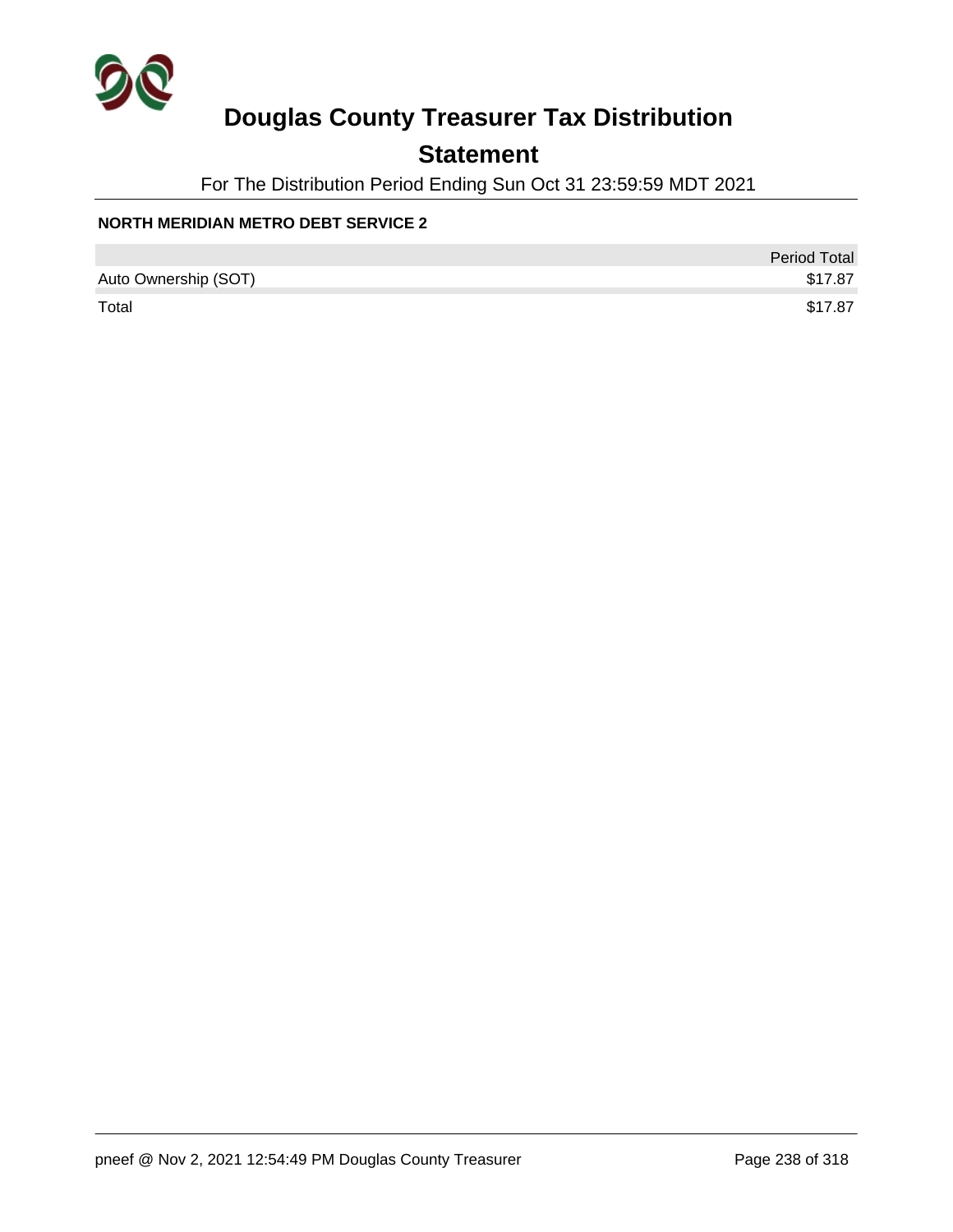

### **Statement**

For The Distribution Period Ending Sun Oct 31 23:59:59 MDT 2021

### **PLUM VALLEY HEIGHTS-SUB OF ROXBOROUGH WTR & SAN**

|                                   | <b>Period Total</b> |
|-----------------------------------|---------------------|
| <b>Current Year Taxes</b>         | \$122.50            |
| <b>Current Year Interest</b>      | \$7.35              |
| Auto Ownership (SOT)              | \$3,875.55          |
| <b>Current Year Treasurer Fee</b> | (\$1.95)            |
| Total                             | \$4,003.45          |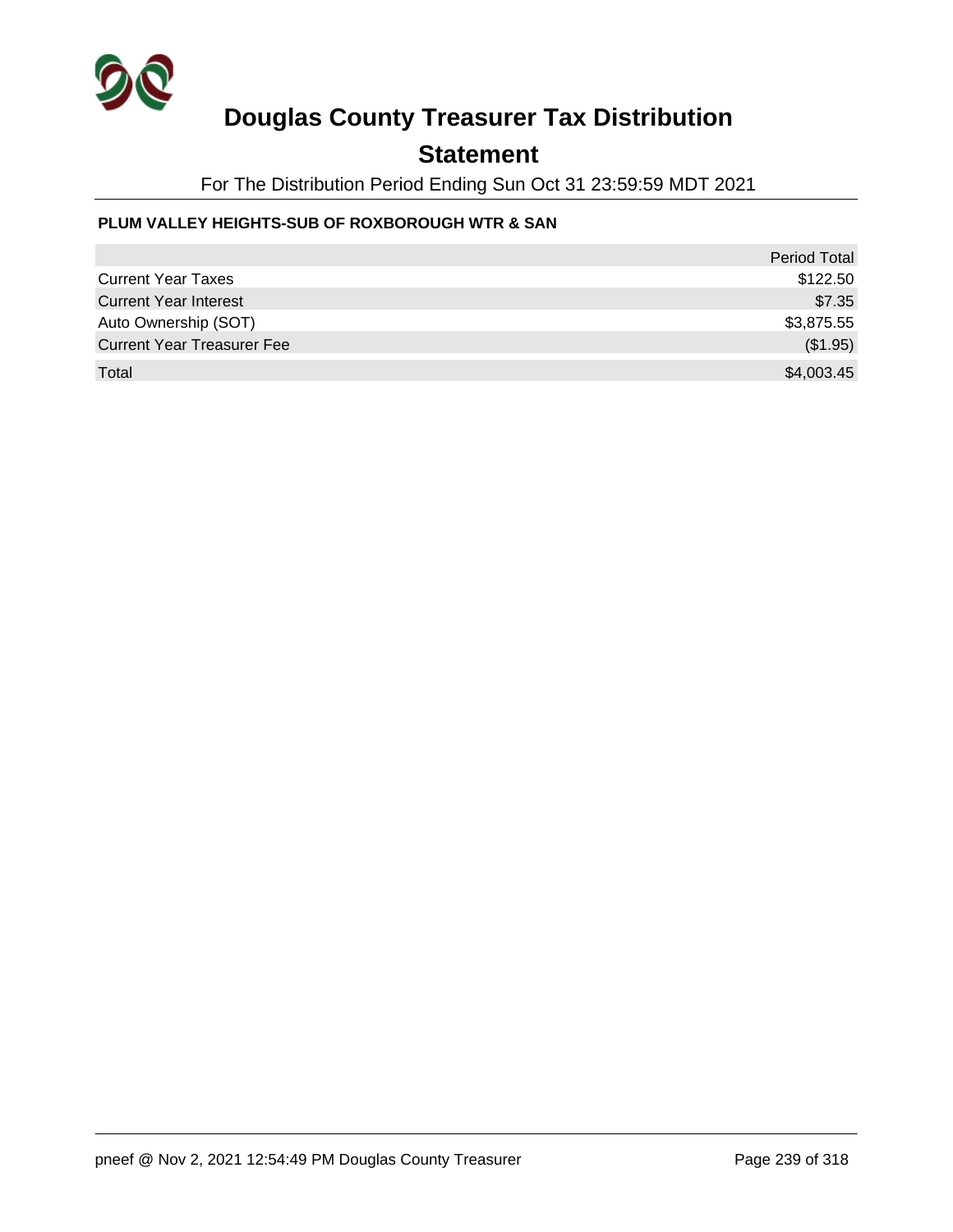

## **Statement**

For The Distribution Period Ending Sun Oct 31 23:59:59 MDT 2021

#### **STERLING RANCH COLORADO METRO #1**

Period Total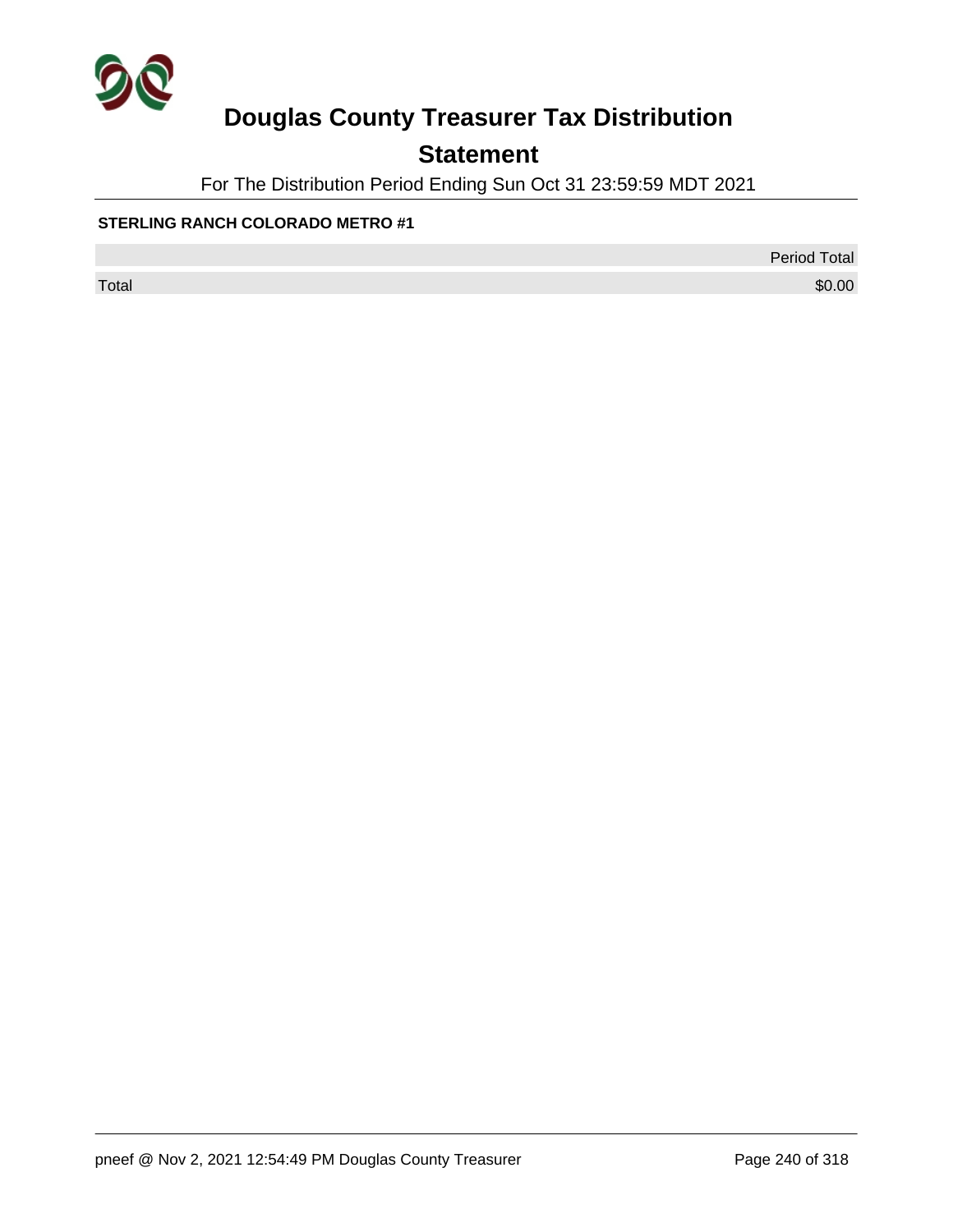

## **Statement**

For The Distribution Period Ending Sun Oct 31 23:59:59 MDT 2021

### **STERLING RANCH COLORADO METRO #2**

|                      | <b>Period Total</b> |
|----------------------|---------------------|
| Auto Ownership (SOT) | \$22,524.36         |
| Total                | \$22,524.36         |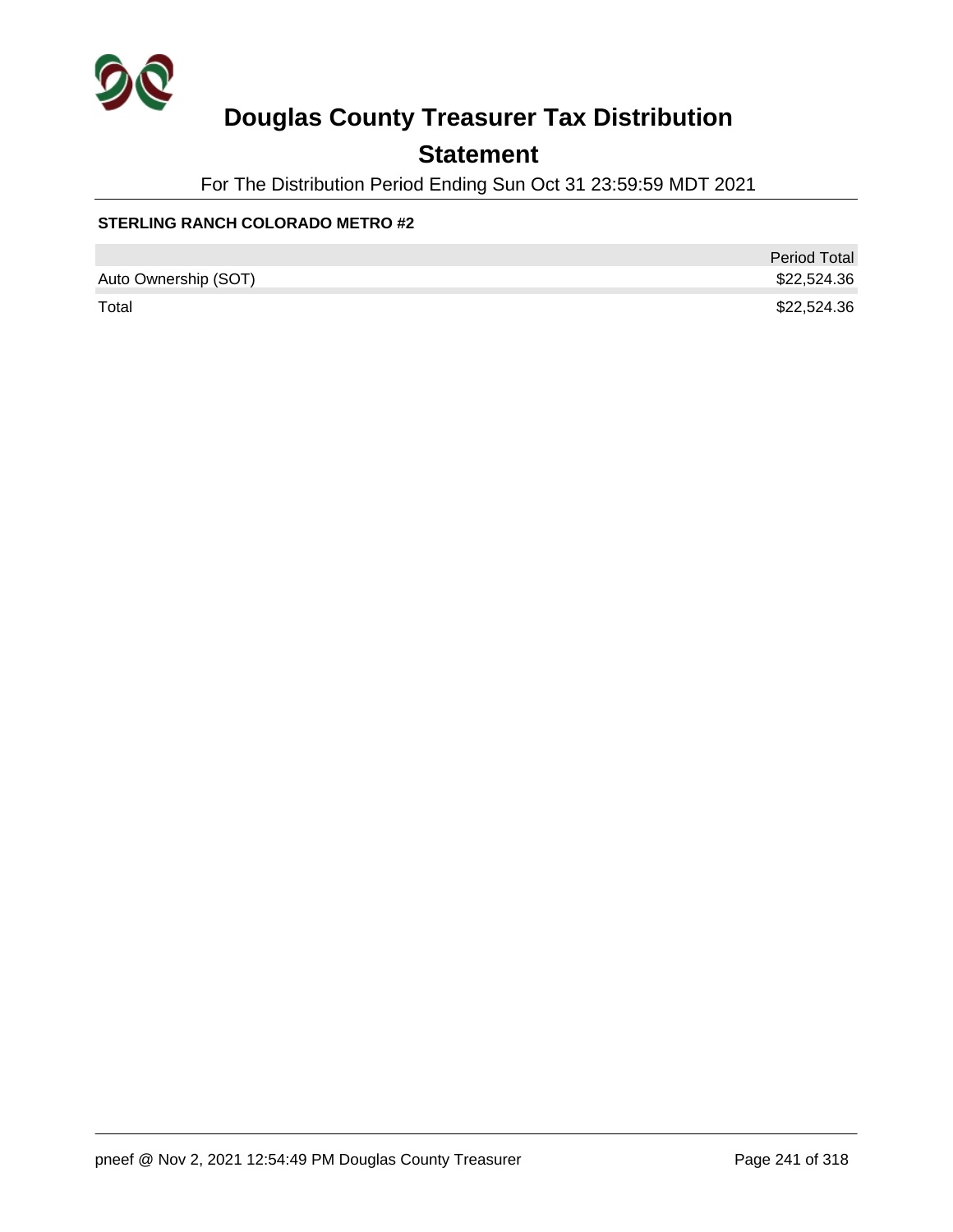

## **Statement**

For The Distribution Period Ending Sun Oct 31 23:59:59 MDT 2021

### **STERLING RANCH COLORADO METRO #3**

|                      | <b>Period Total</b> |
|----------------------|---------------------|
| Auto Ownership (SOT) | \$8,000.22          |
| Total                | \$8,000.22          |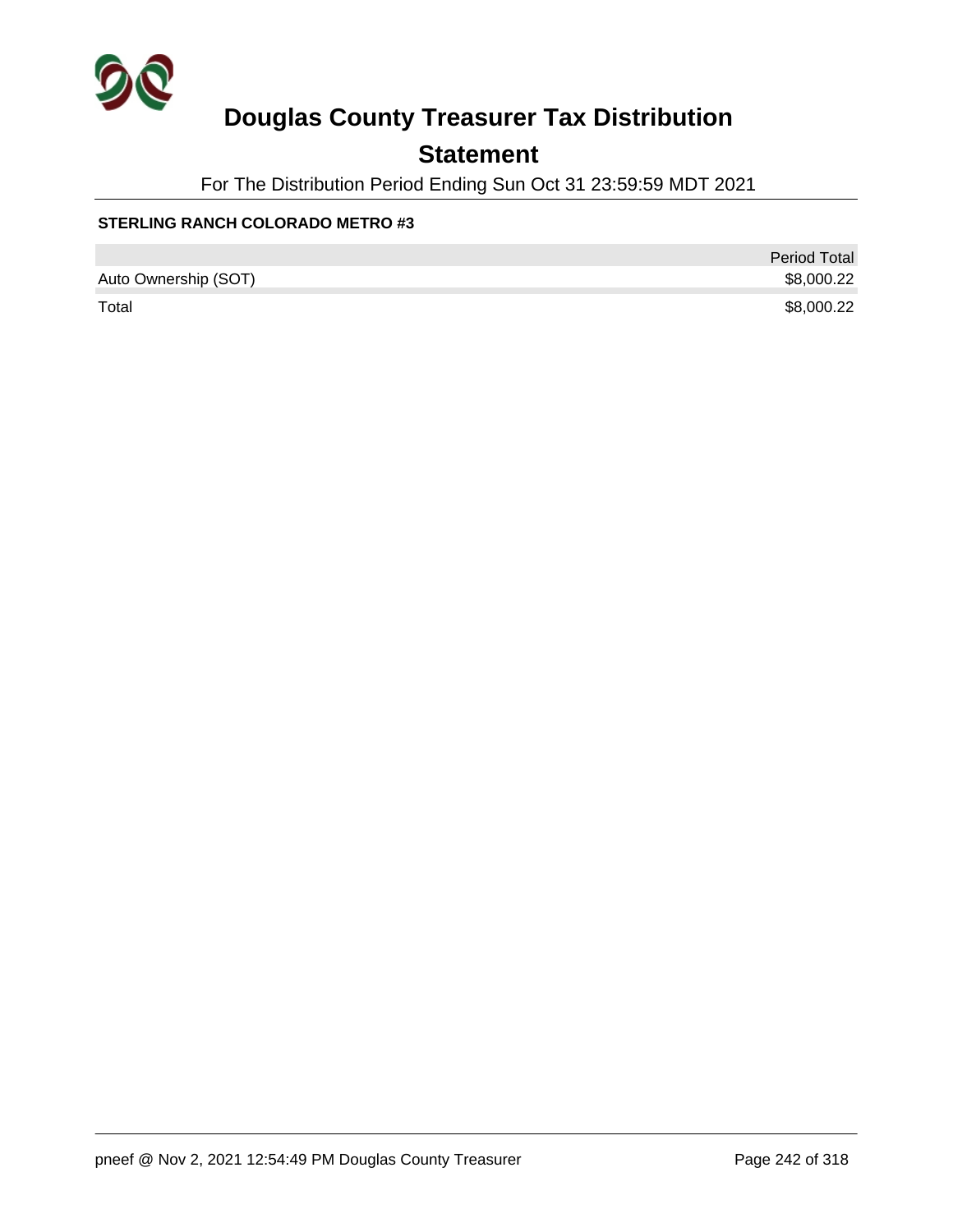

## **Statement**

For The Distribution Period Ending Sun Oct 31 23:59:59 MDT 2021

### **STERLING RANCH COLORADO METRO #4**

Period Total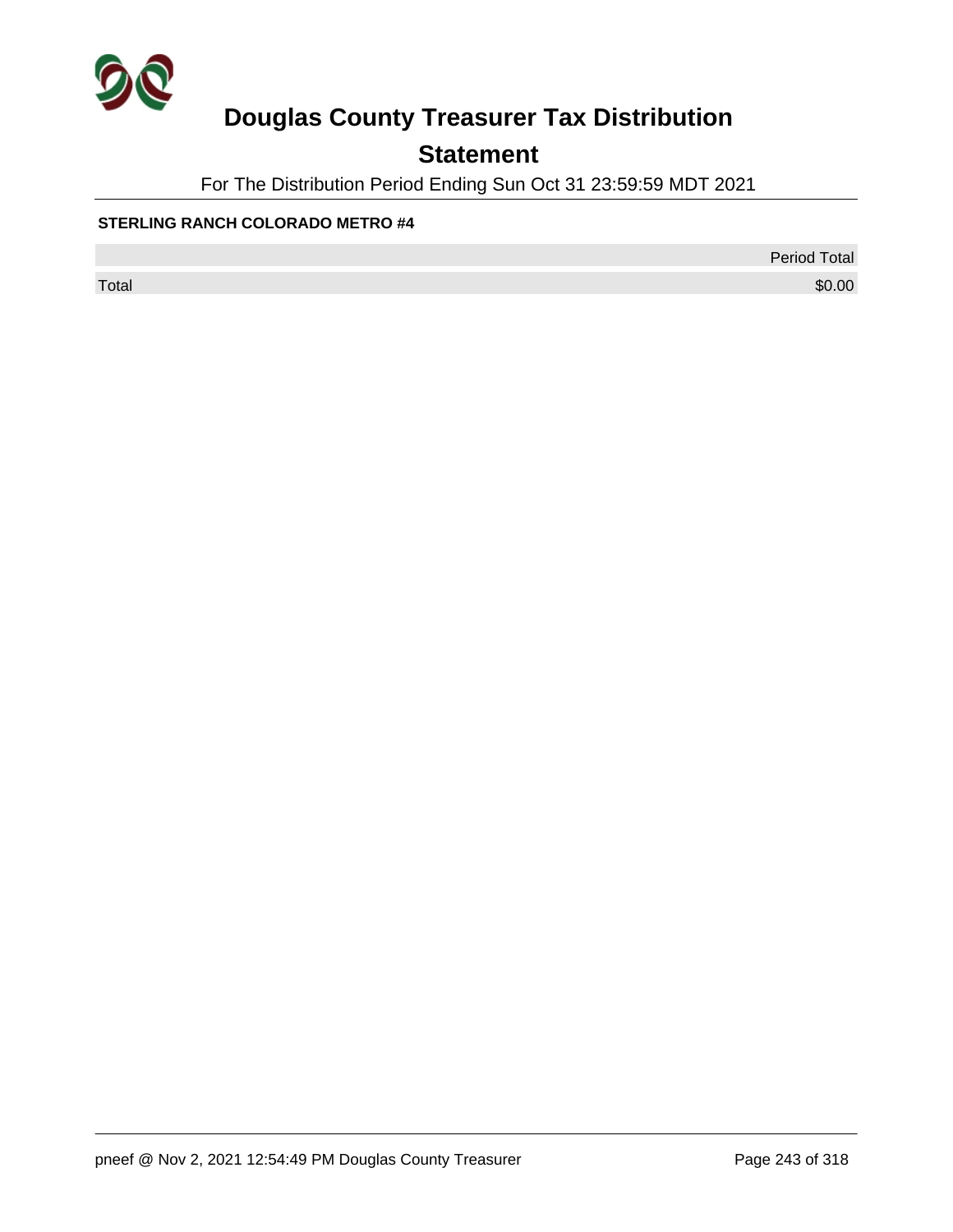

## **Statement**

For The Distribution Period Ending Sun Oct 31 23:59:59 MDT 2021

#### **STERLING RANCH COLORADO METRO #5**

Period Total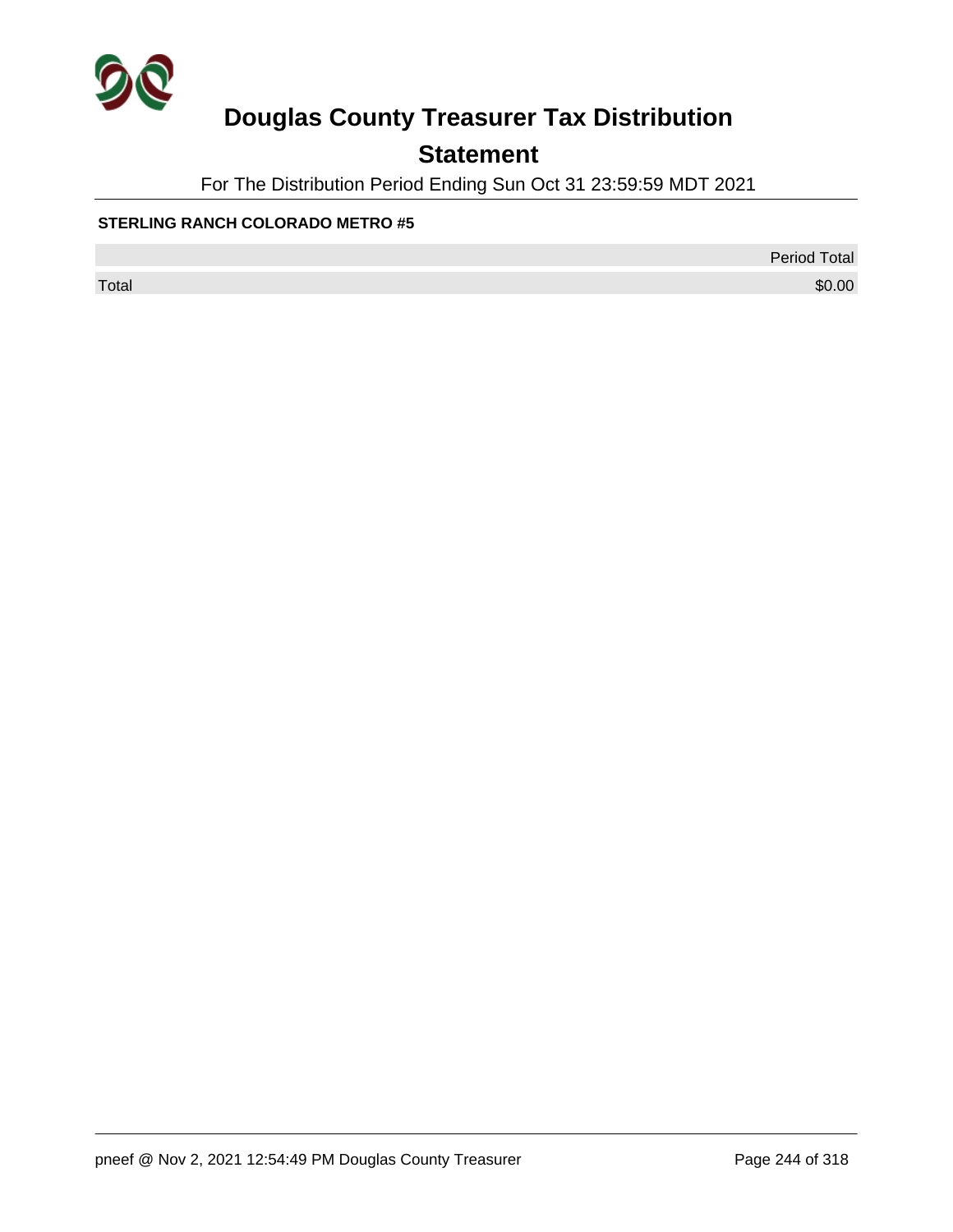

## **Statement**

For The Distribution Period Ending Sun Oct 31 23:59:59 MDT 2021

#### **STERLING RANCH COLORADO METRO #6**

Period Total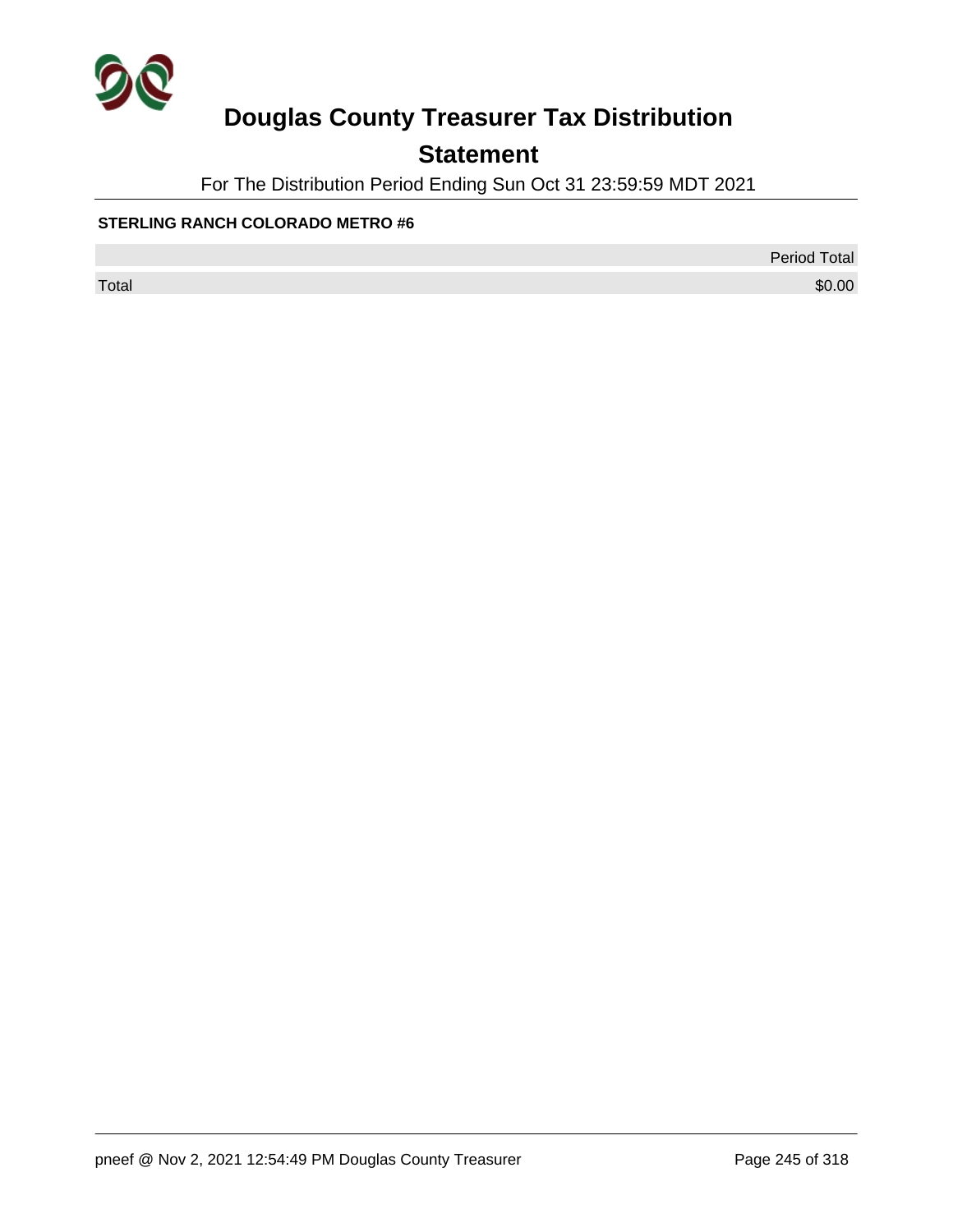

## **Statement**

For The Distribution Period Ending Sun Oct 31 23:59:59 MDT 2021

### **STERLING RANCH COLORADO METRO #7**

|                      | Period Total |
|----------------------|--------------|
| Auto Ownership (SOT) | \$455.86     |
| Total                | \$455.86     |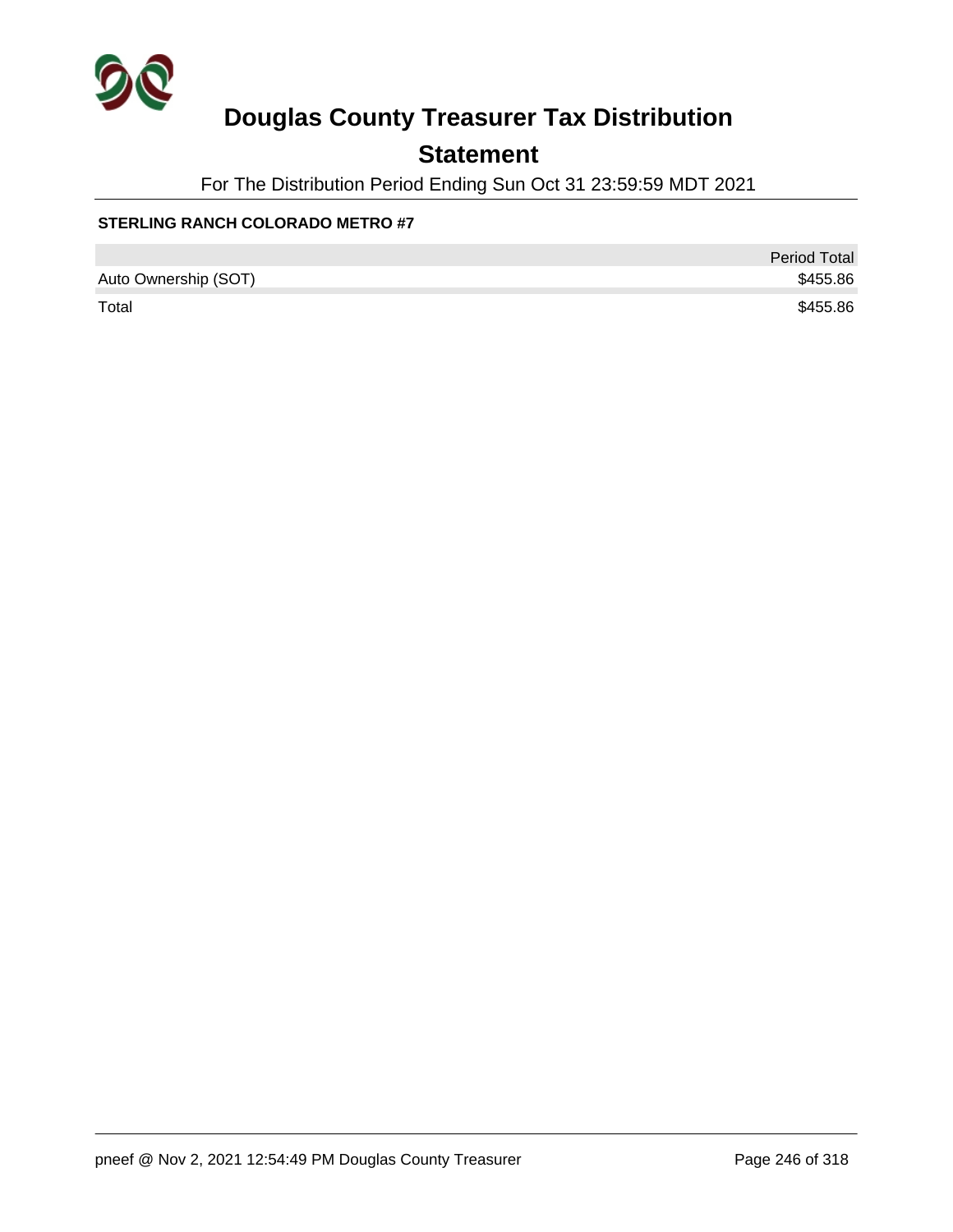

## **Statement**

For The Distribution Period Ending Sun Oct 31 23:59:59 MDT 2021

#### **COTTONWOOD COMMERCIAL AREA URP**

Period Total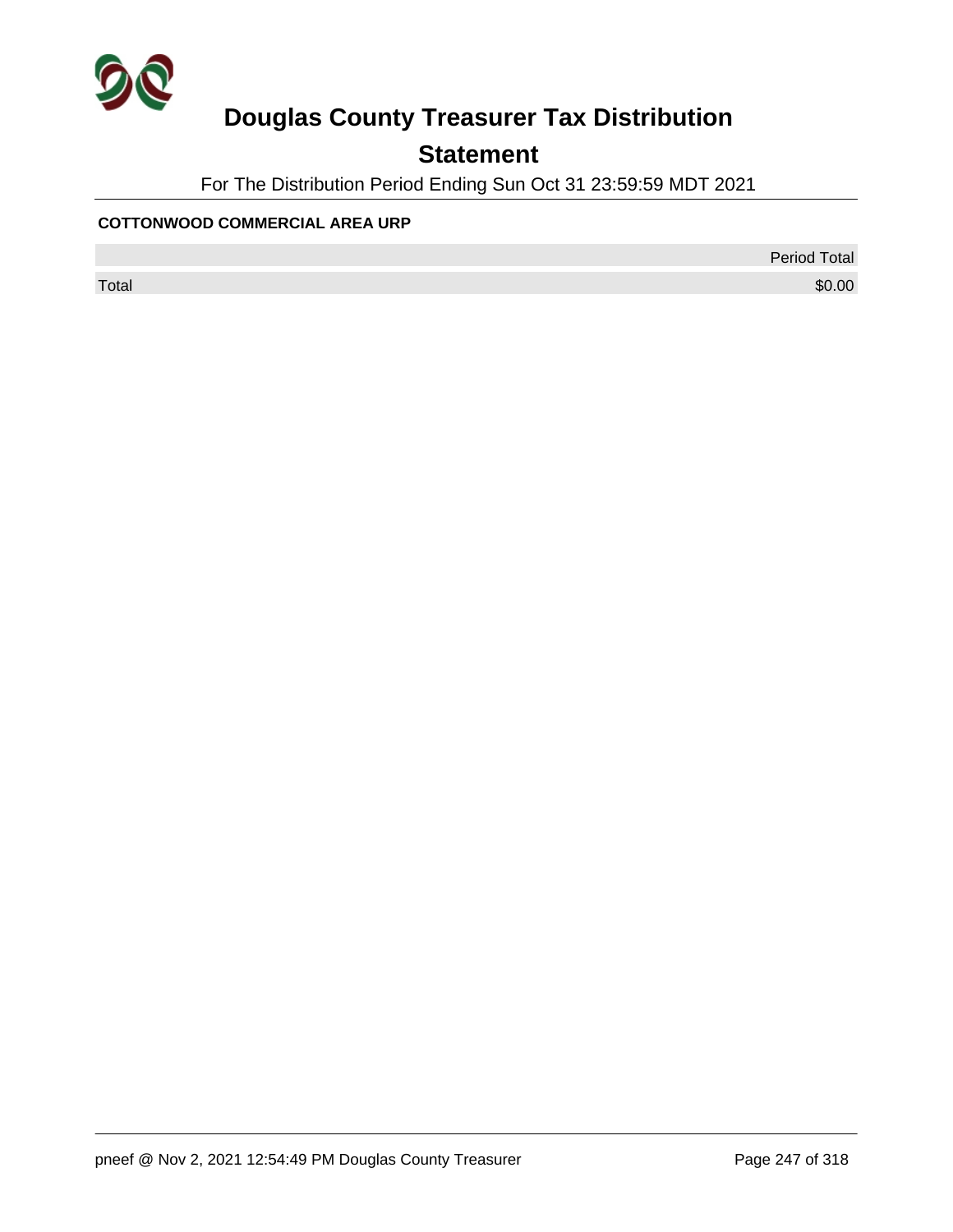

## **Statement**

For The Distribution Period Ending Sun Oct 31 23:59:59 MDT 2021

#### **PARKER ROAD AREA URP**

 $\sf Total$   $\$0.00$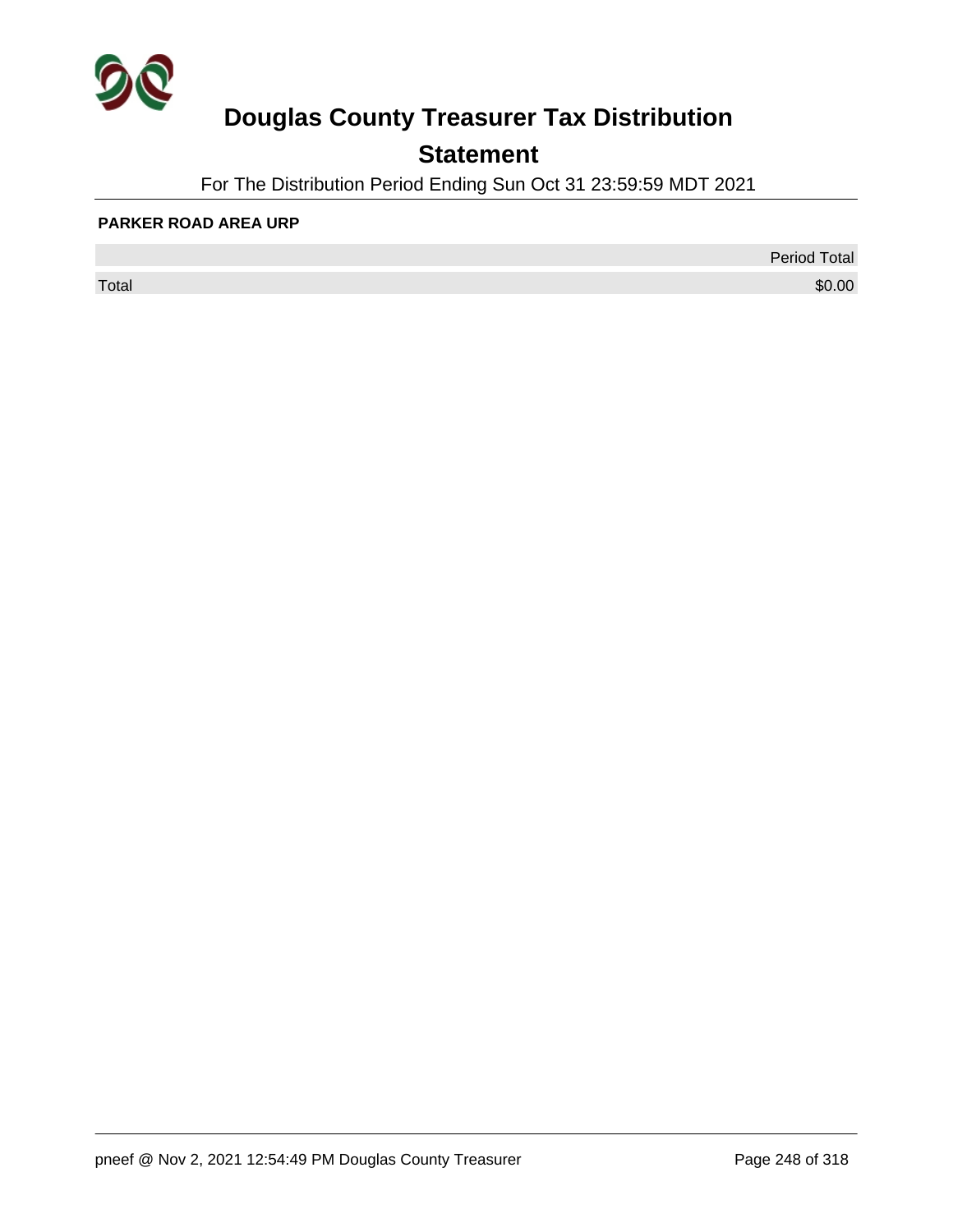

### **Statement**

For The Distribution Period Ending Sun Oct 31 23:59:59 MDT 2021

### **PROMENADE @ CASTLE ROCK METRO #1**

|                      | <b>Period Total</b> |
|----------------------|---------------------|
| Auto Ownership (SOT) | \$2,594.26          |
| Total                | \$2,594.26          |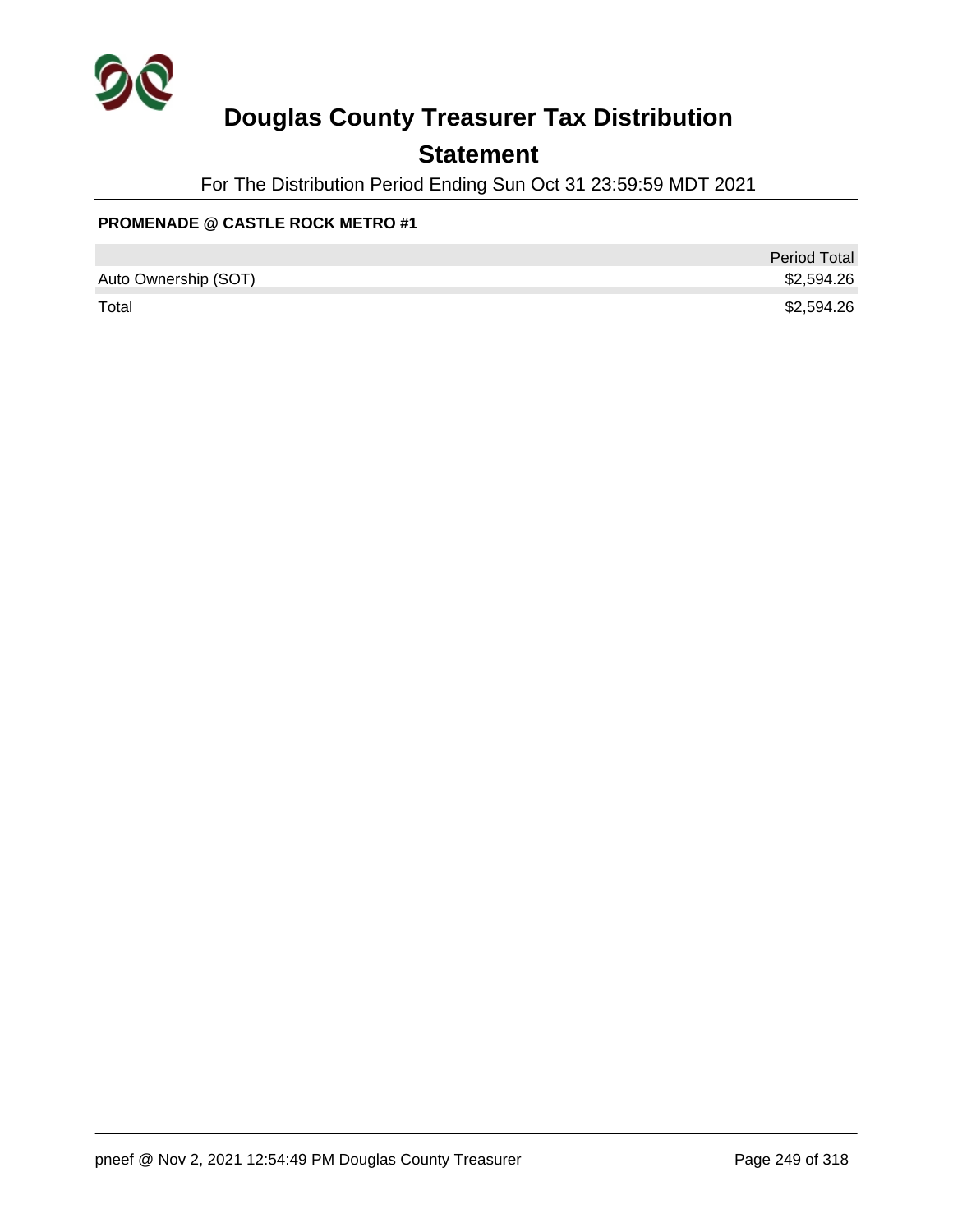

## **Statement**

For The Distribution Period Ending Sun Oct 31 23:59:59 MDT 2021

### **PROMENADE @ CASTLE ROCK METRO #2**

Period Total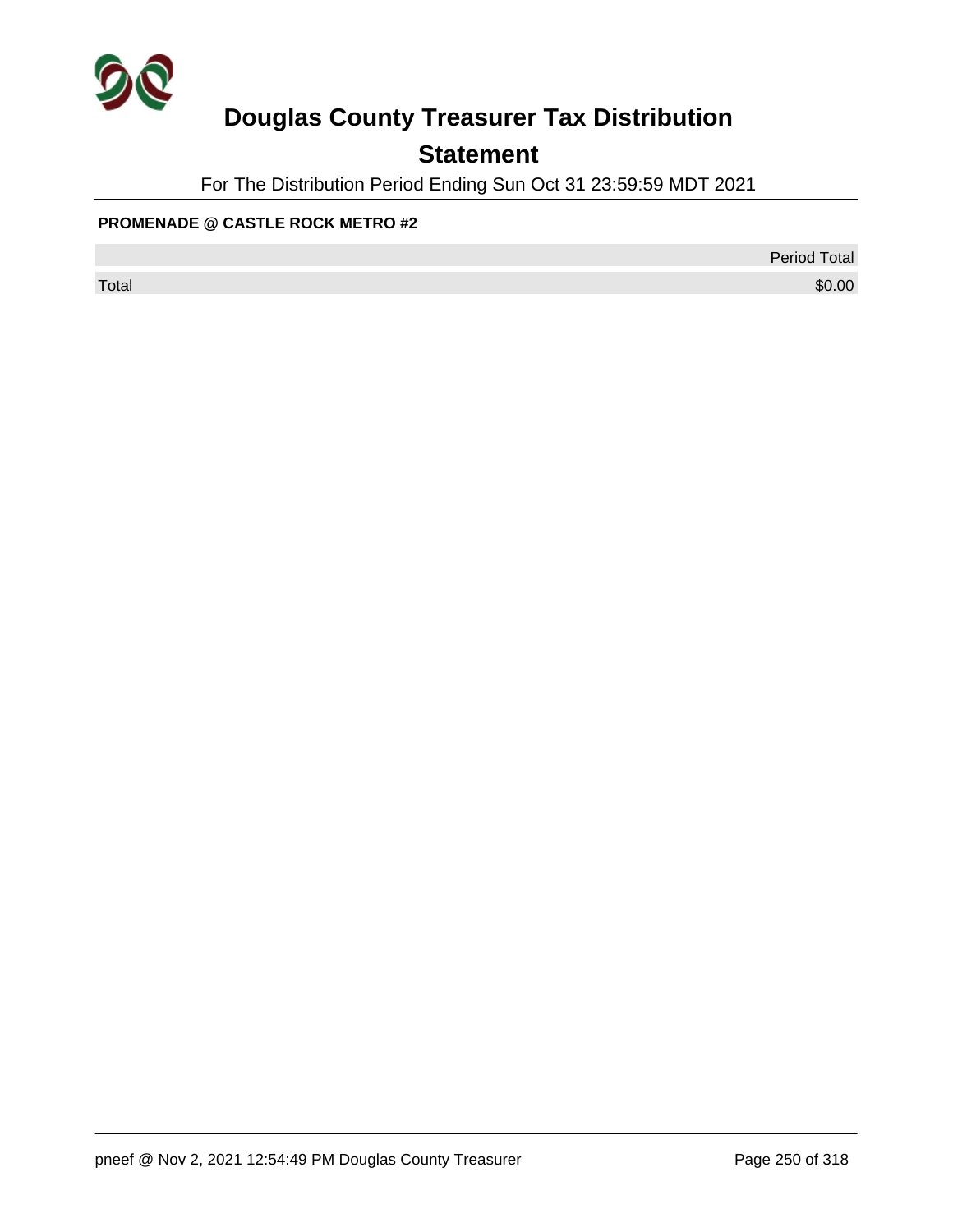

### **Statement**

For The Distribution Period Ending Sun Oct 31 23:59:59 MDT 2021

### **PROMENADE @ CASTLE ROCK METRO #3**

|                      | <b>Period Total</b> |
|----------------------|---------------------|
| Auto Ownership (SOT) | \$25,289.38         |
| Total                | \$25,289.38         |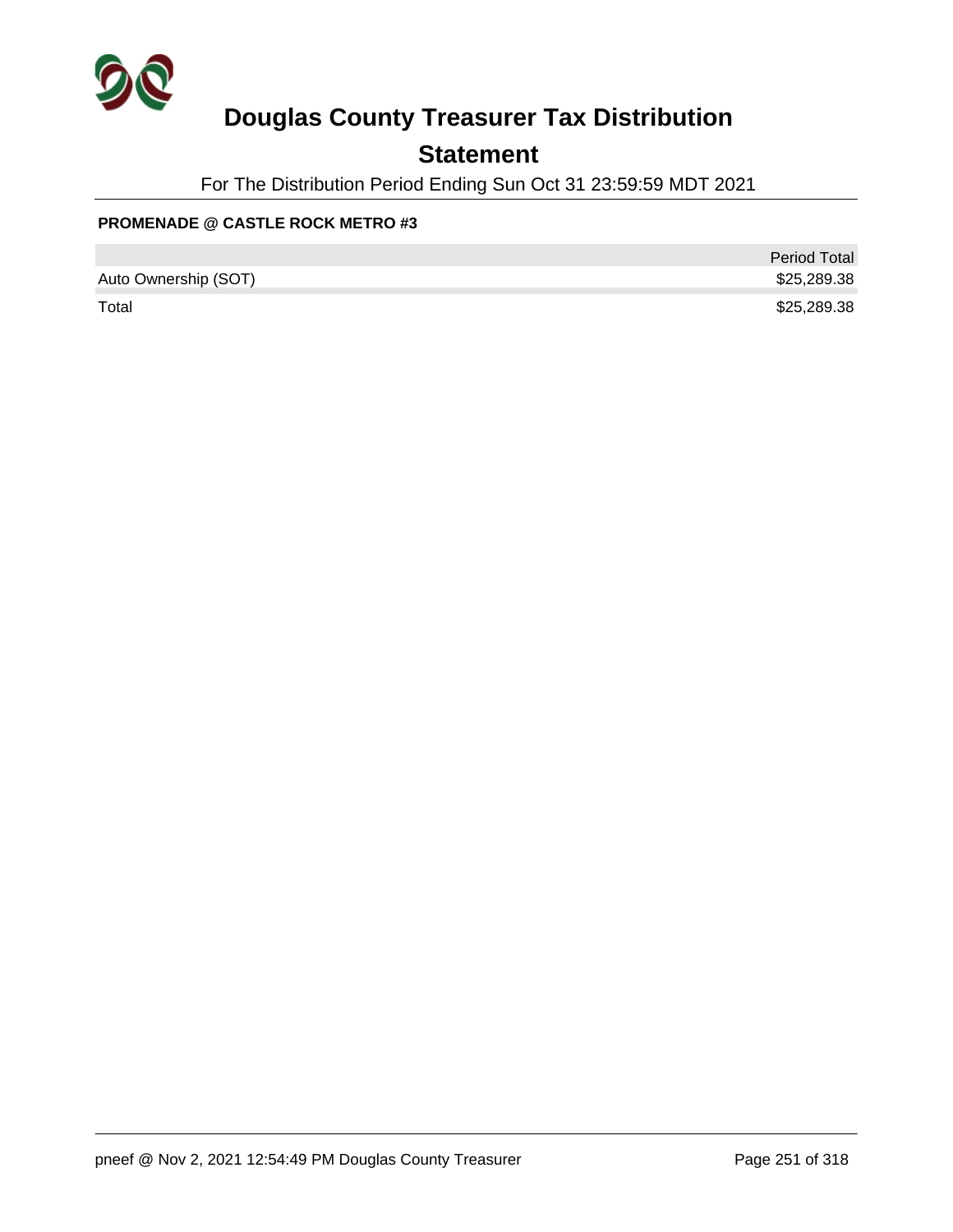

### **Statement**

For The Distribution Period Ending Sun Oct 31 23:59:59 MDT 2021

#### **INVERNESS WATER & SANITATION DEBT SERVICE #2**

|                      | <b>Period Total</b> |
|----------------------|---------------------|
| Auto Ownership (SOT) | \$207.52            |
| Total                | \$207.52            |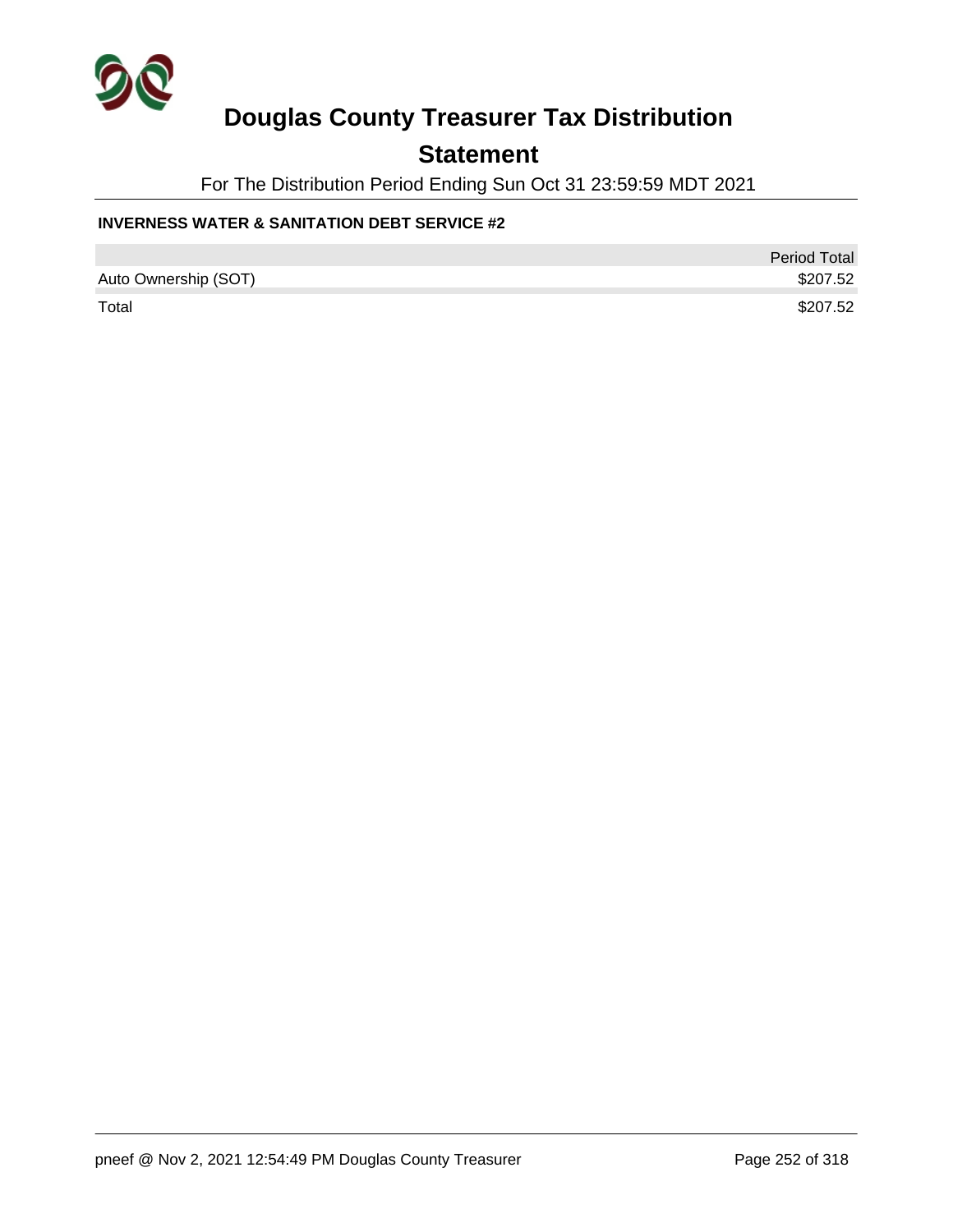

### **Statement**

For The Distribution Period Ending Sun Oct 31 23:59:59 MDT 2021

#### **INVERNESS METRO IMPROVEMENT DEBT SERVICE #2**

|                      | <b>Period Total</b> |
|----------------------|---------------------|
| Auto Ownership (SOT) | \$543.04            |
| Total                | \$543.04            |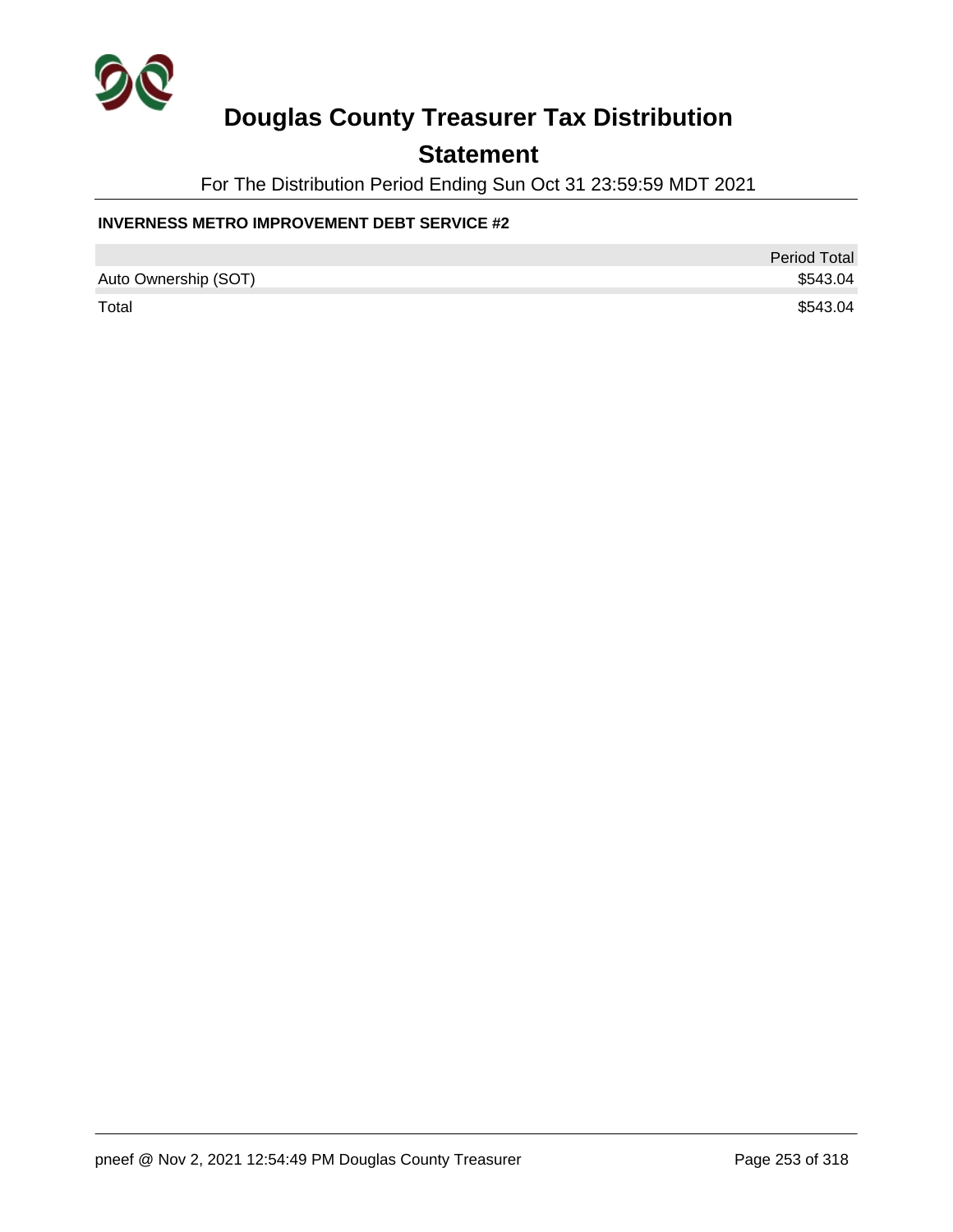

## **Statement**

For The Distribution Period Ending Sun Oct 31 23:59:59 MDT 2021

#### **CAROUSEL FARMS METRO DISTRICT**

|                      | <b>Period Total</b> |
|----------------------|---------------------|
| Auto Ownership (SOT) | \$741.65            |
| Total                | \$741.65            |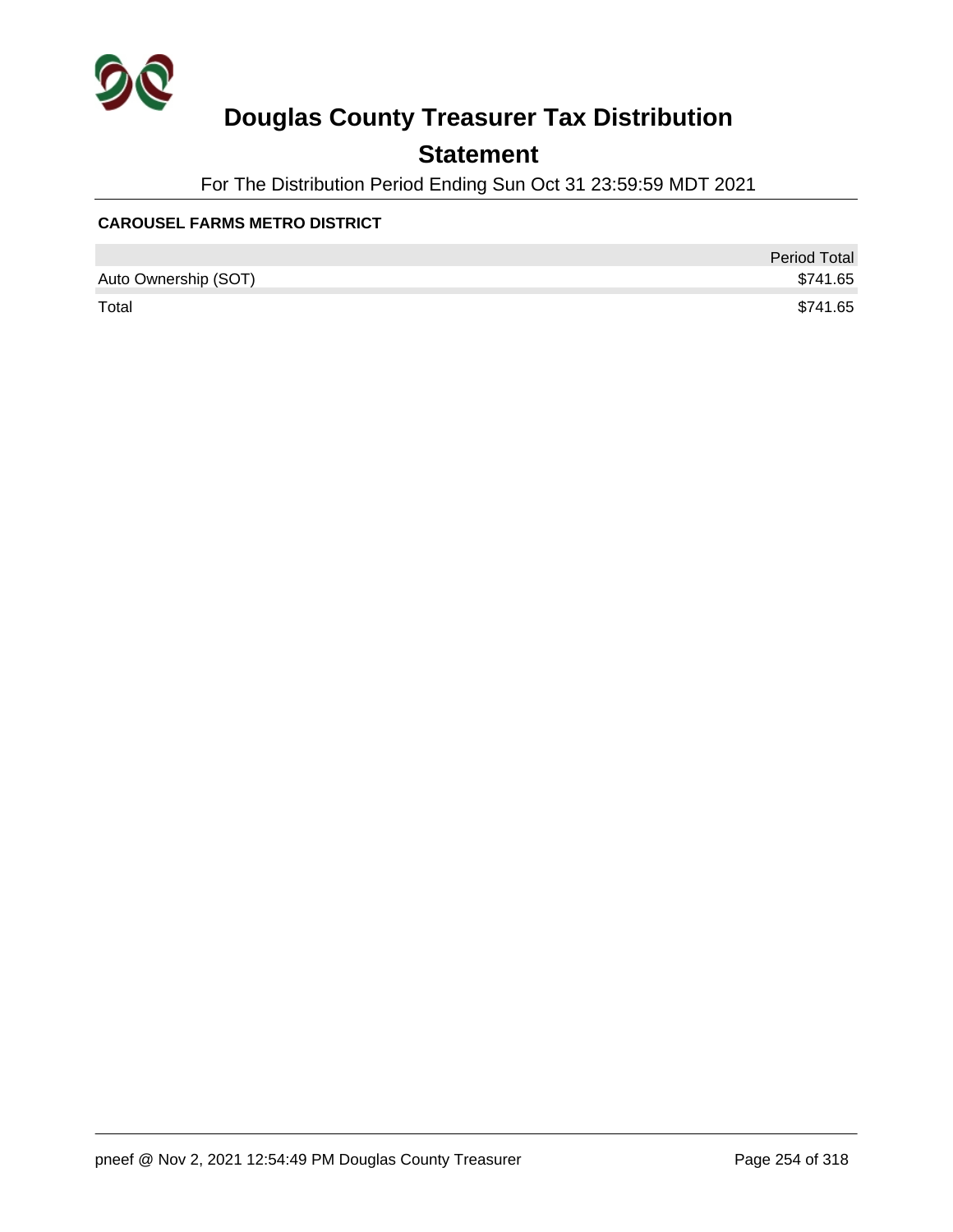

## **Statement**

For The Distribution Period Ending Sun Oct 31 23:59:59 MDT 2021

#### **SALISBURY HEIGHTS METRO DISTRICT**

|                      | <b>Period Total</b> |
|----------------------|---------------------|
| Auto Ownership (SOT) | \$1,758.70          |
| Total                | \$1,758.70          |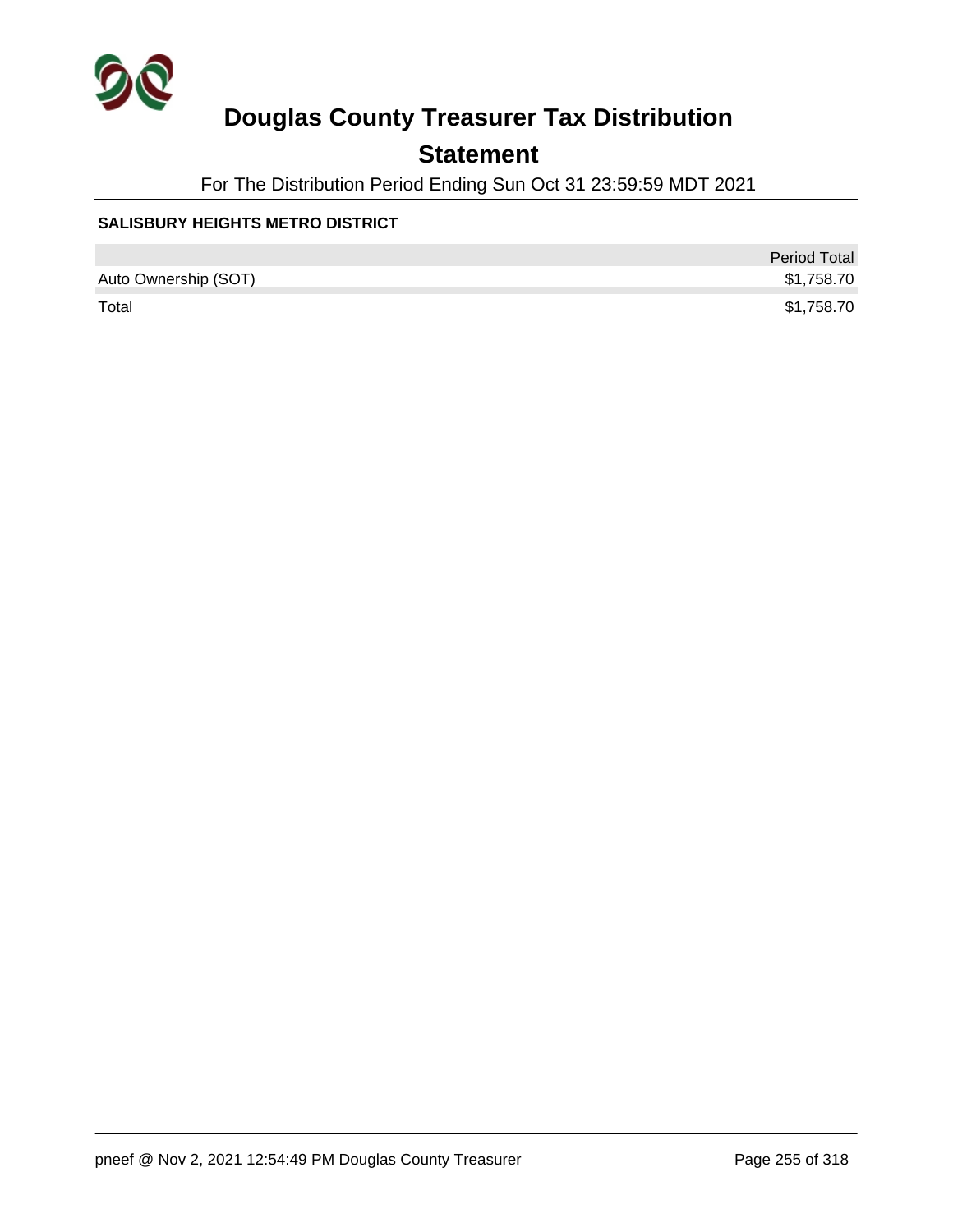

## **Statement**

For The Distribution Period Ending Sun Oct 31 23:59:59 MDT 2021

#### **LANTERNS METRO DISTRICT 2**

 $\sf Total$   $\$0.00$ 

Period Total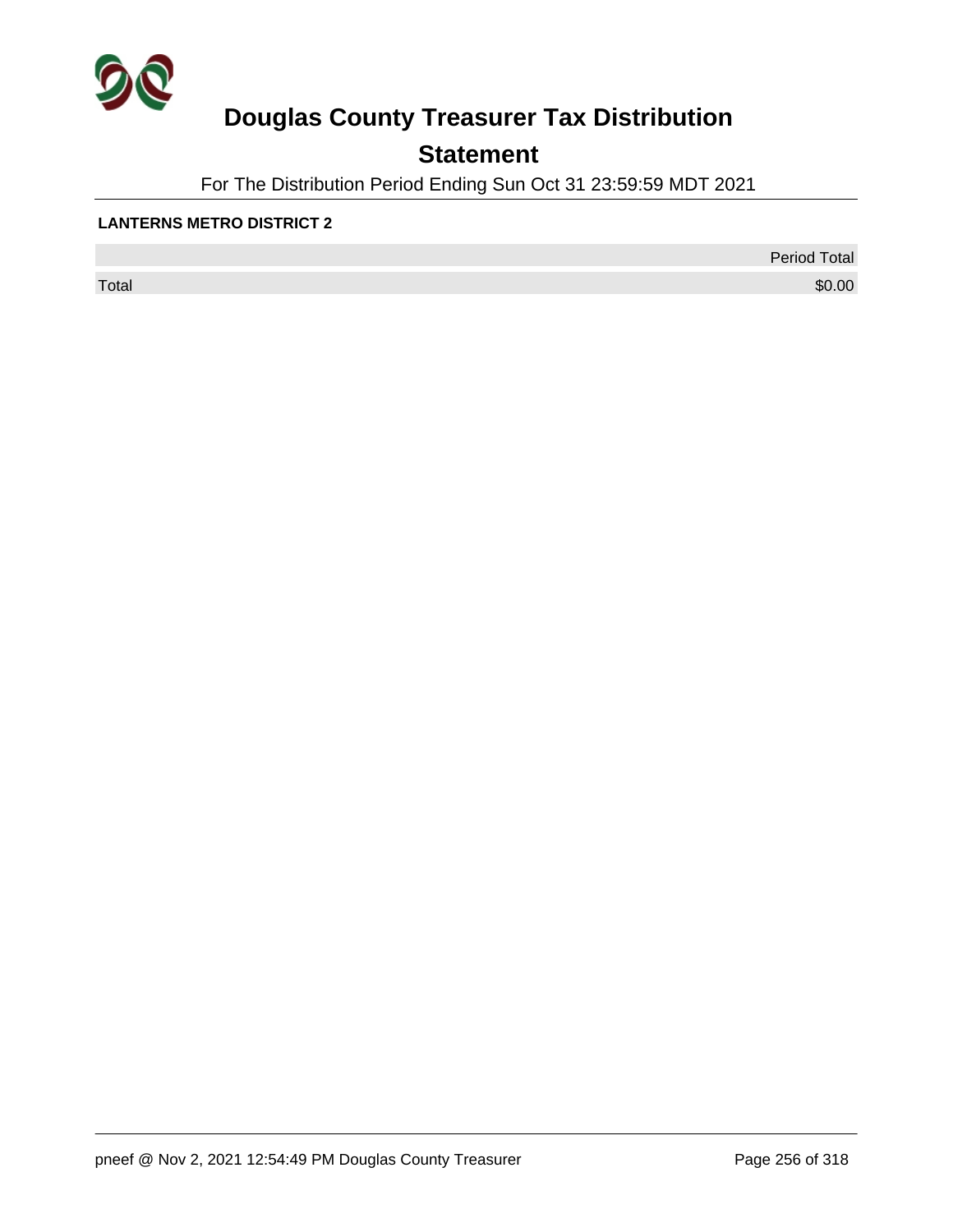

## **Statement**

For The Distribution Period Ending Sun Oct 31 23:59:59 MDT 2021

#### **LANTERNS METRO DISTRICT 3**

 $\sf Total$   $\$0.00$ 

Period Total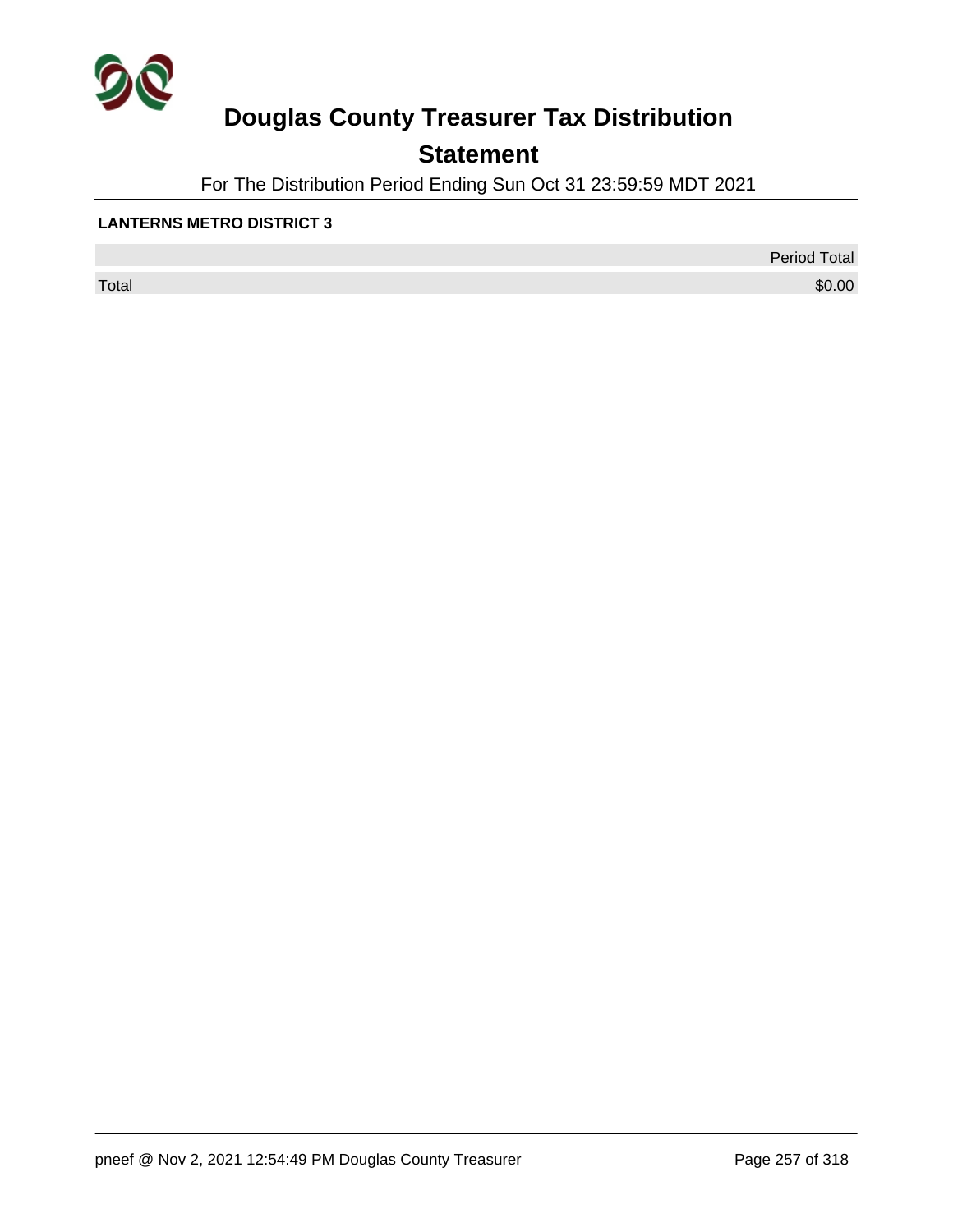

## **Statement**

For The Distribution Period Ending Sun Oct 31 23:59:59 MDT 2021

#### **STONE CREEK METRO DISTRICT**

|                      | <b>Period Total</b> |
|----------------------|---------------------|
| Auto Ownership (SOT) | \$3,677.67          |
| Total                | \$3,677.67          |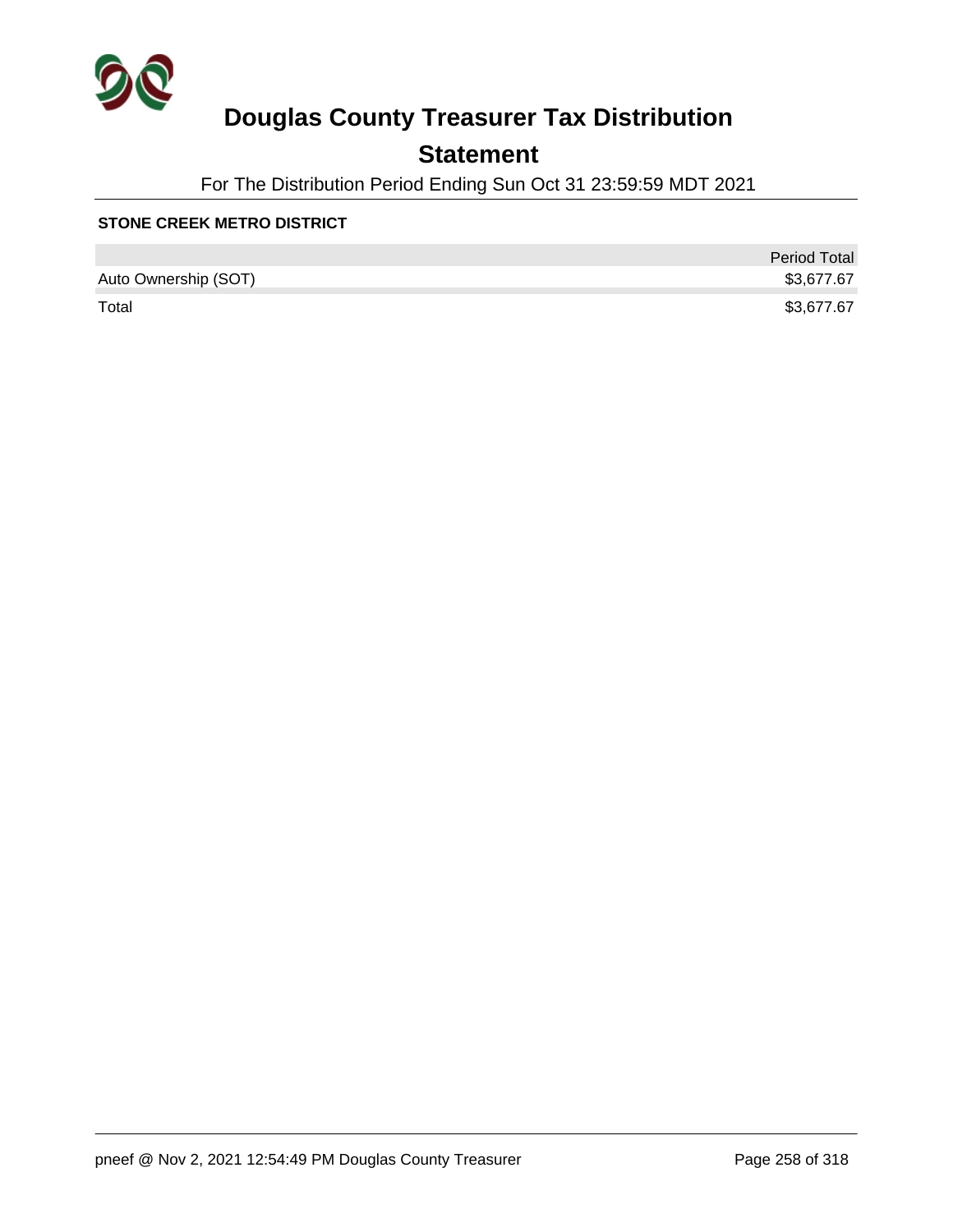

## **Statement**

For The Distribution Period Ending Sun Oct 31 23:59:59 MDT 2021

#### **COTTONWOOD HIGHLANDS METRO DISTRICT 1**

|                      | <b>Period Total</b> |
|----------------------|---------------------|
| Auto Ownership (SOT) | \$6,952.69          |
| Total                | \$6,952.69          |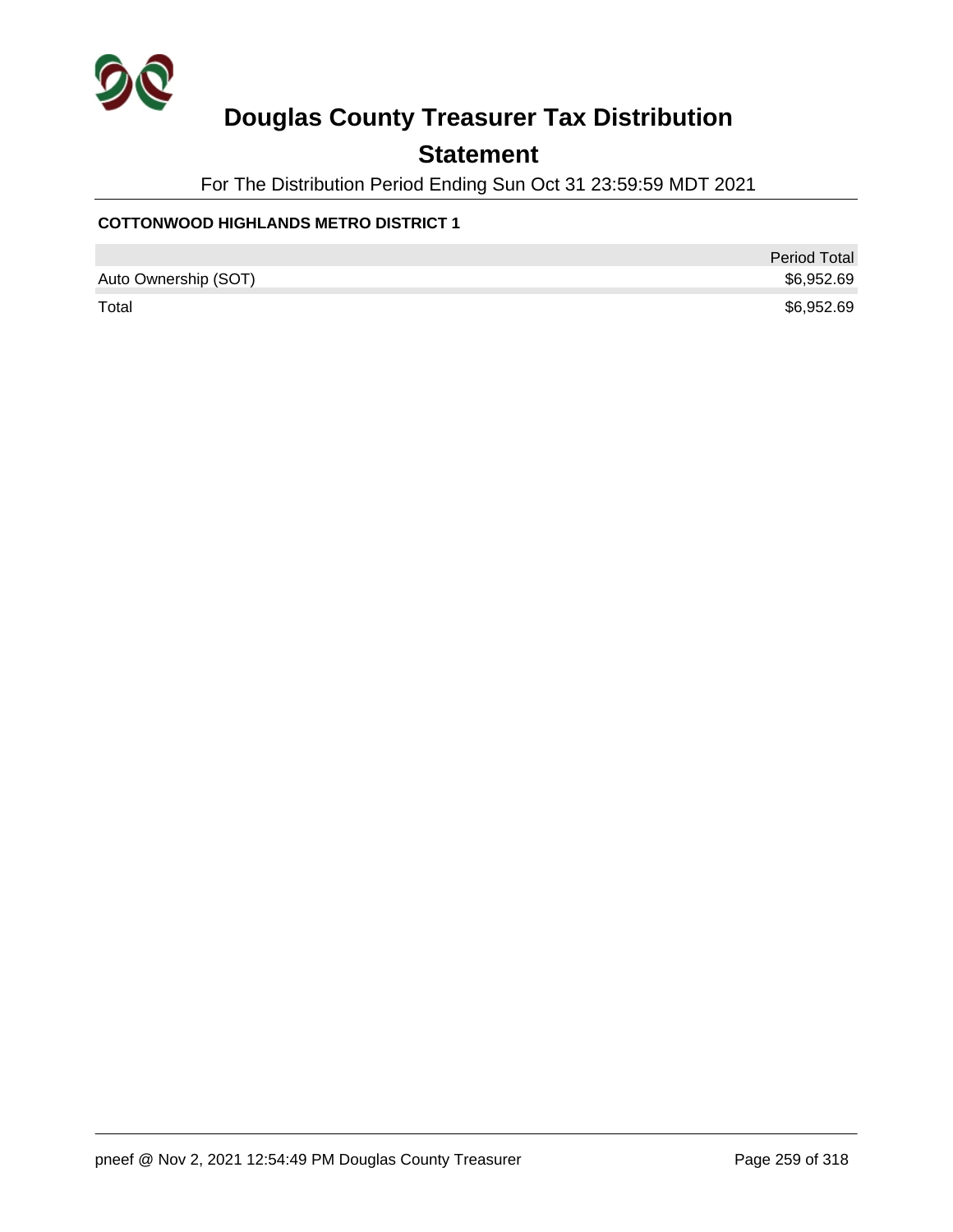

## **Statement**

For The Distribution Period Ending Sun Oct 31 23:59:59 MDT 2021

#### **COTTONWOOD HIGHLANDS METRO DISTRICT 2**

|                      | Period Total |
|----------------------|--------------|
| Auto Ownership (SOT) | \$298.36     |
| Total                | \$298.36     |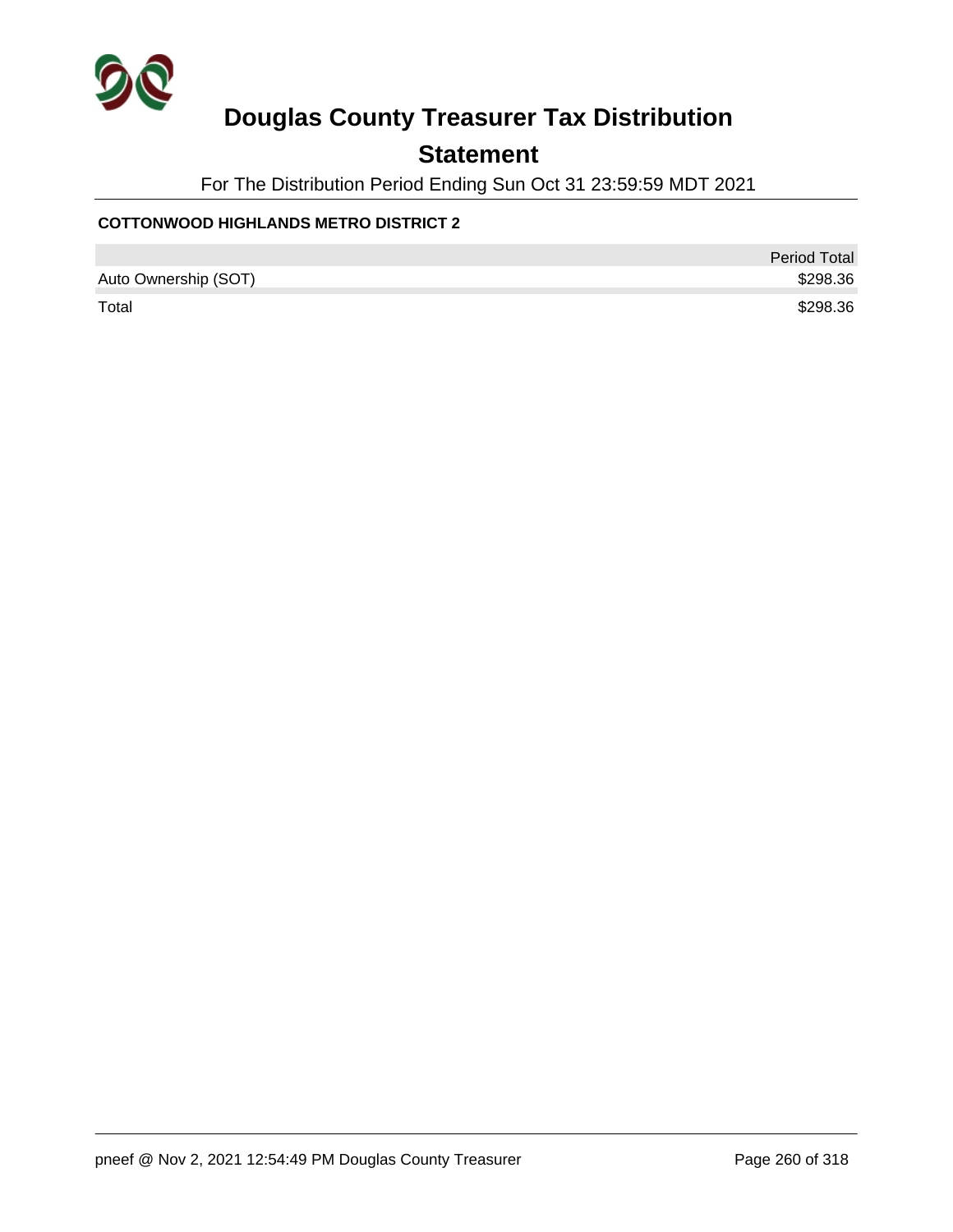

## **Statement**

For The Distribution Period Ending Sun Oct 31 23:59:59 MDT 2021

#### **CITADEL STATION - CASTLE MEADOWS URP**

Period Total

 $\sf Total$   $\$0.00$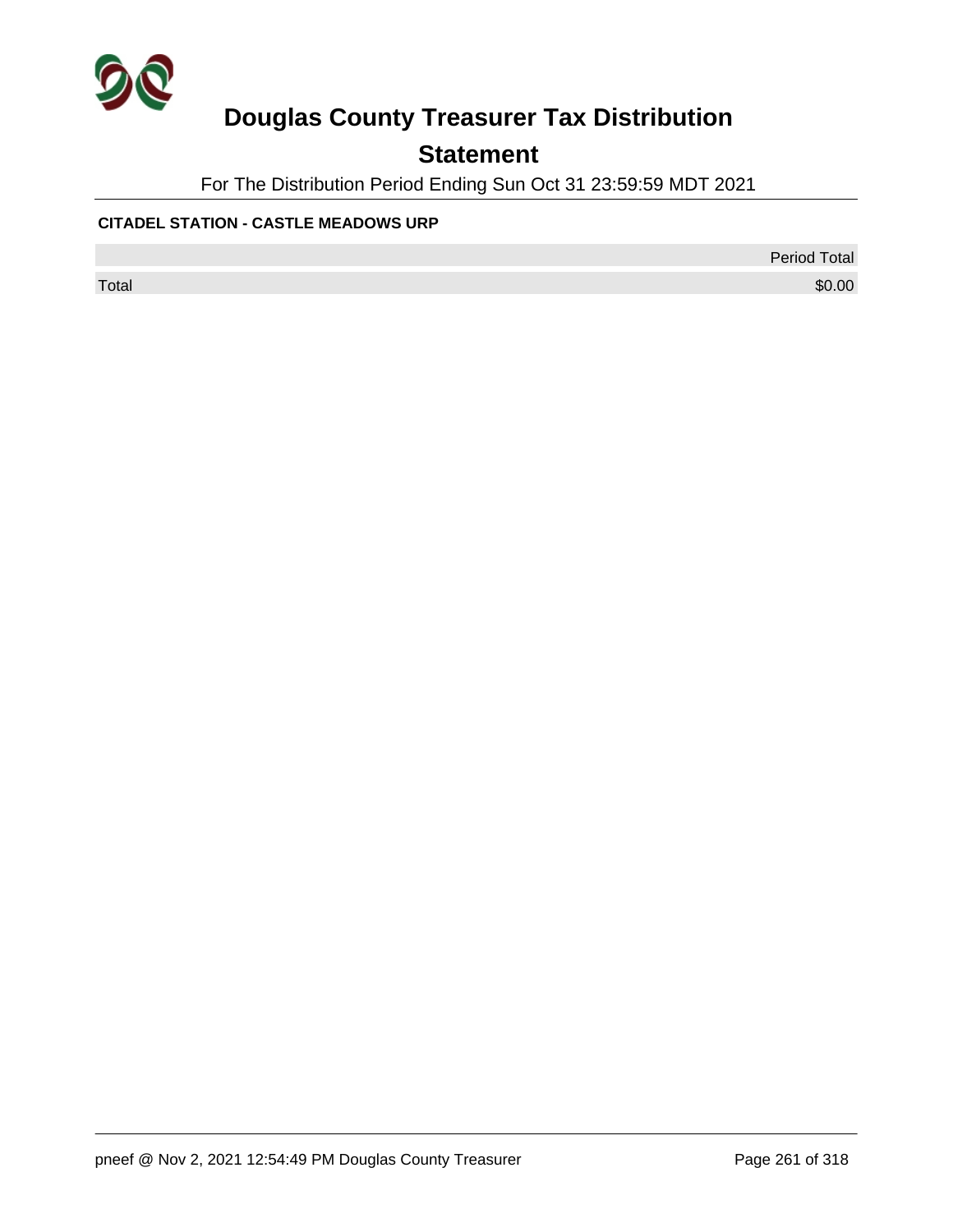

## **Statement**

For The Distribution Period Ending Sun Oct 31 23:59:59 MDT 2021

#### **OVERLOOK METRO DISTRICT**

|                      | <b>Period Total</b> |
|----------------------|---------------------|
| Auto Ownership (SOT) | \$2,806.00          |
| Total                | \$2,806.00          |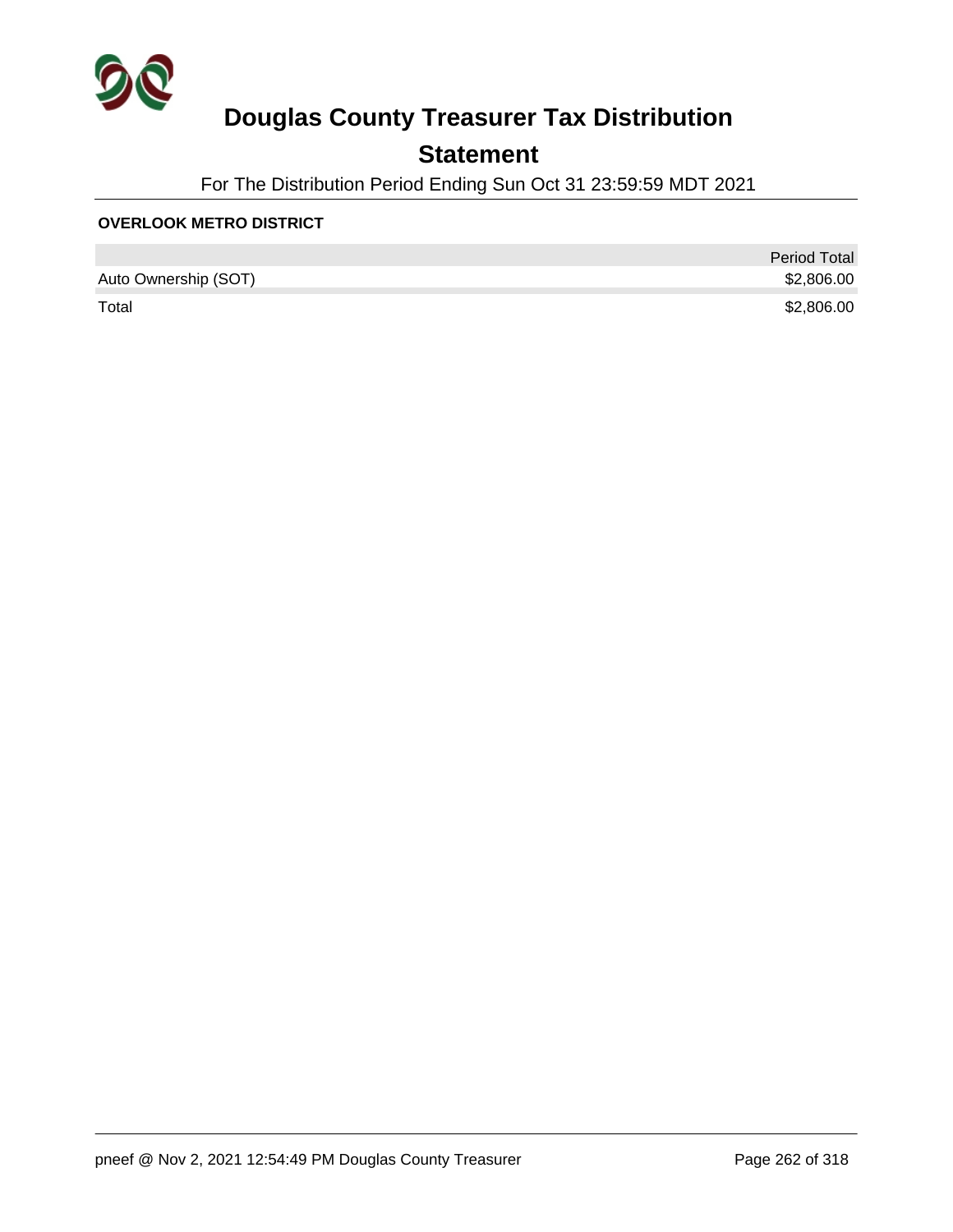

## **Statement**

For The Distribution Period Ending Sun Oct 31 23:59:59 MDT 2021

#### **LONE TREE BUSINESS IMPROVEMENT DISTRICT**

|                                   | Period Total |
|-----------------------------------|--------------|
| <b>Current Year Taxes</b>         | \$15,560.13  |
| <b>Current Year Interest</b>      | \$918.08     |
| Auto Ownership (SOT)              | \$2,366.92   |
| <b>Current Year Treasurer Fee</b> | (\$247.18)   |
| Total                             | \$18,597.95  |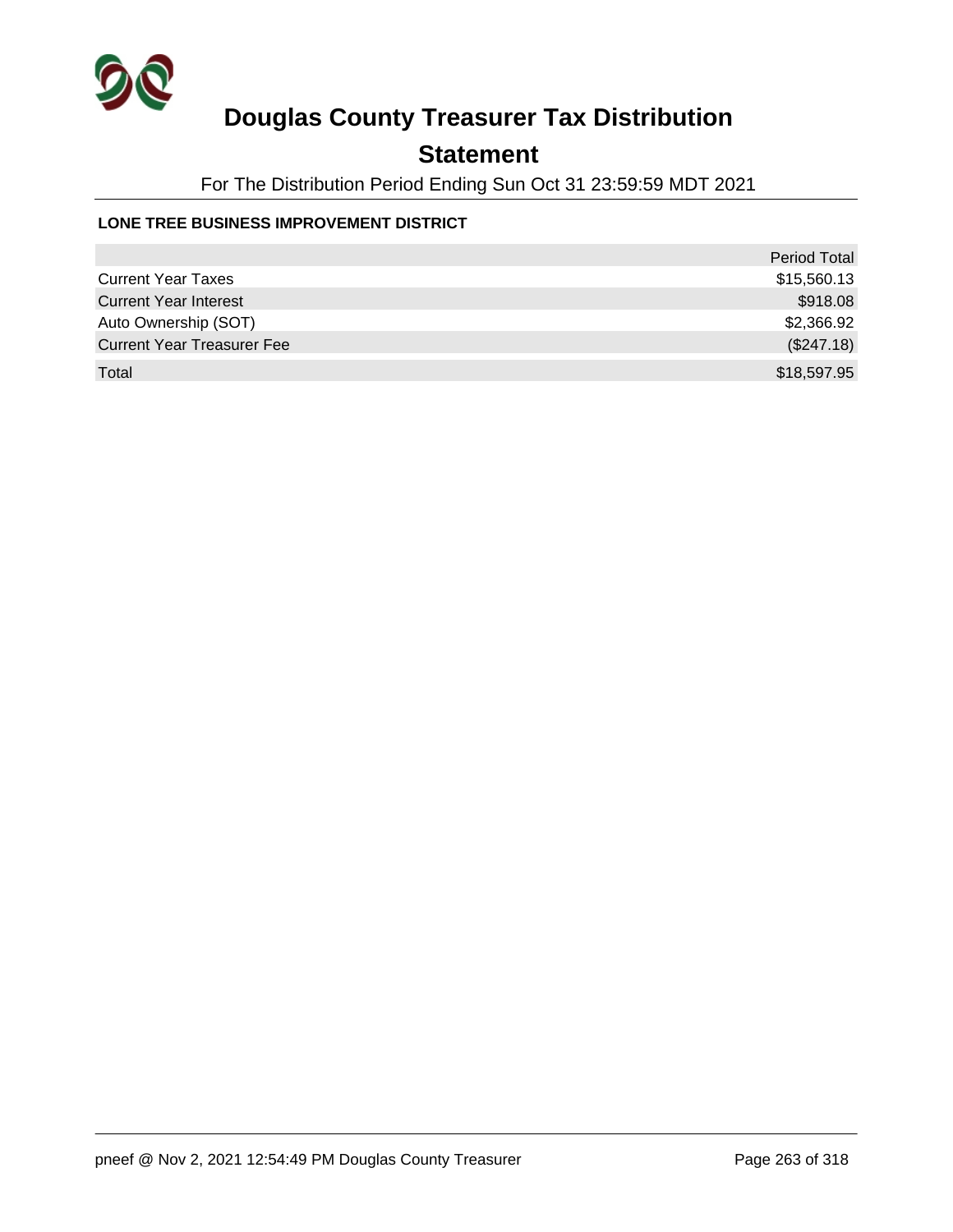

## **Statement**

For The Distribution Period Ending Sun Oct 31 23:59:59 MDT 2021

|                      | <b>Period Total</b> |
|----------------------|---------------------|
| Auto Ownership (SOT) | \$2,215.75          |
| Total                | \$2,215.75          |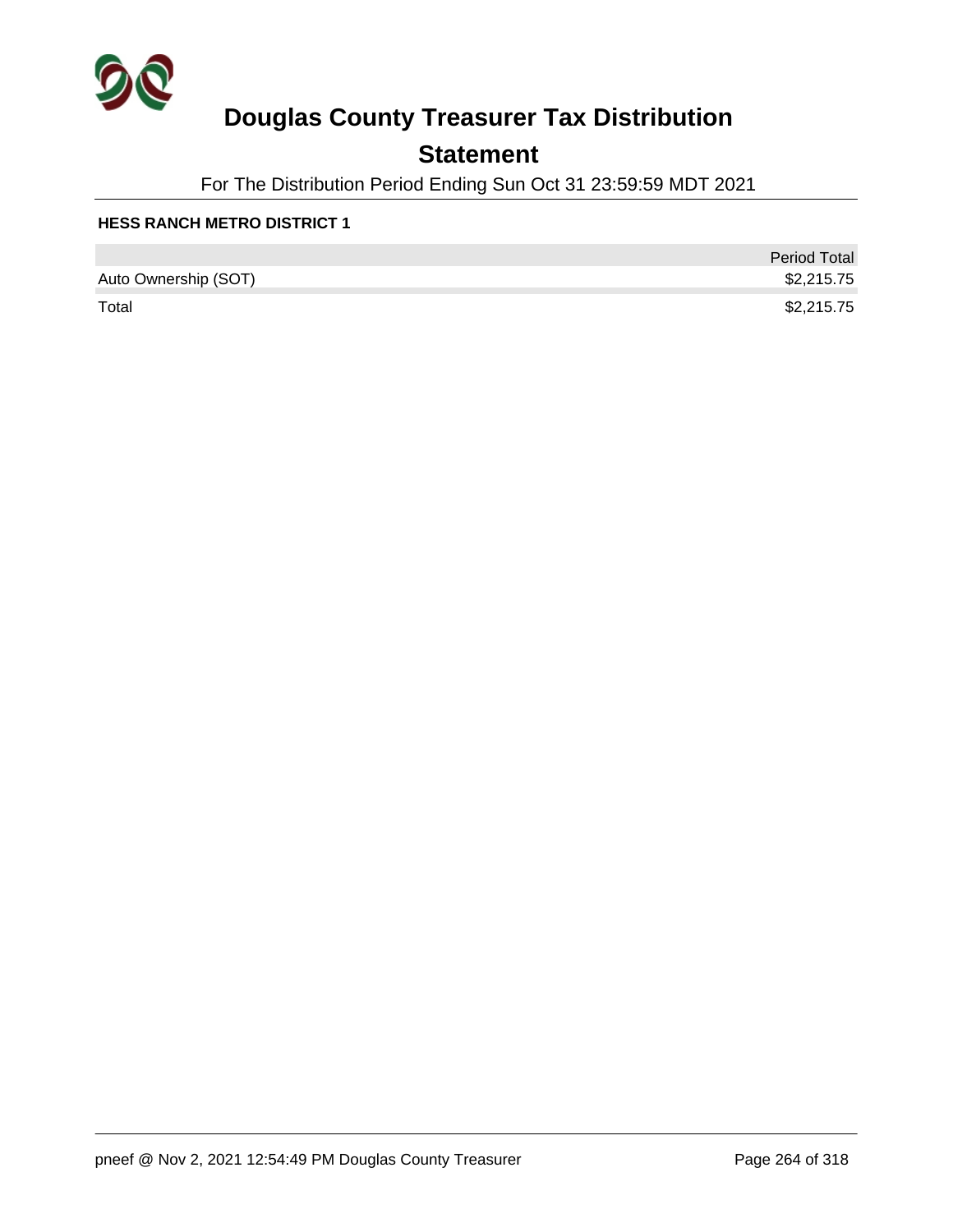

## **Statement**

For The Distribution Period Ending Sun Oct 31 23:59:59 MDT 2021

|                      | <b>Period Total</b> |
|----------------------|---------------------|
| Auto Ownership (SOT) | \$3,446.82          |
| Total                | \$3,446.82          |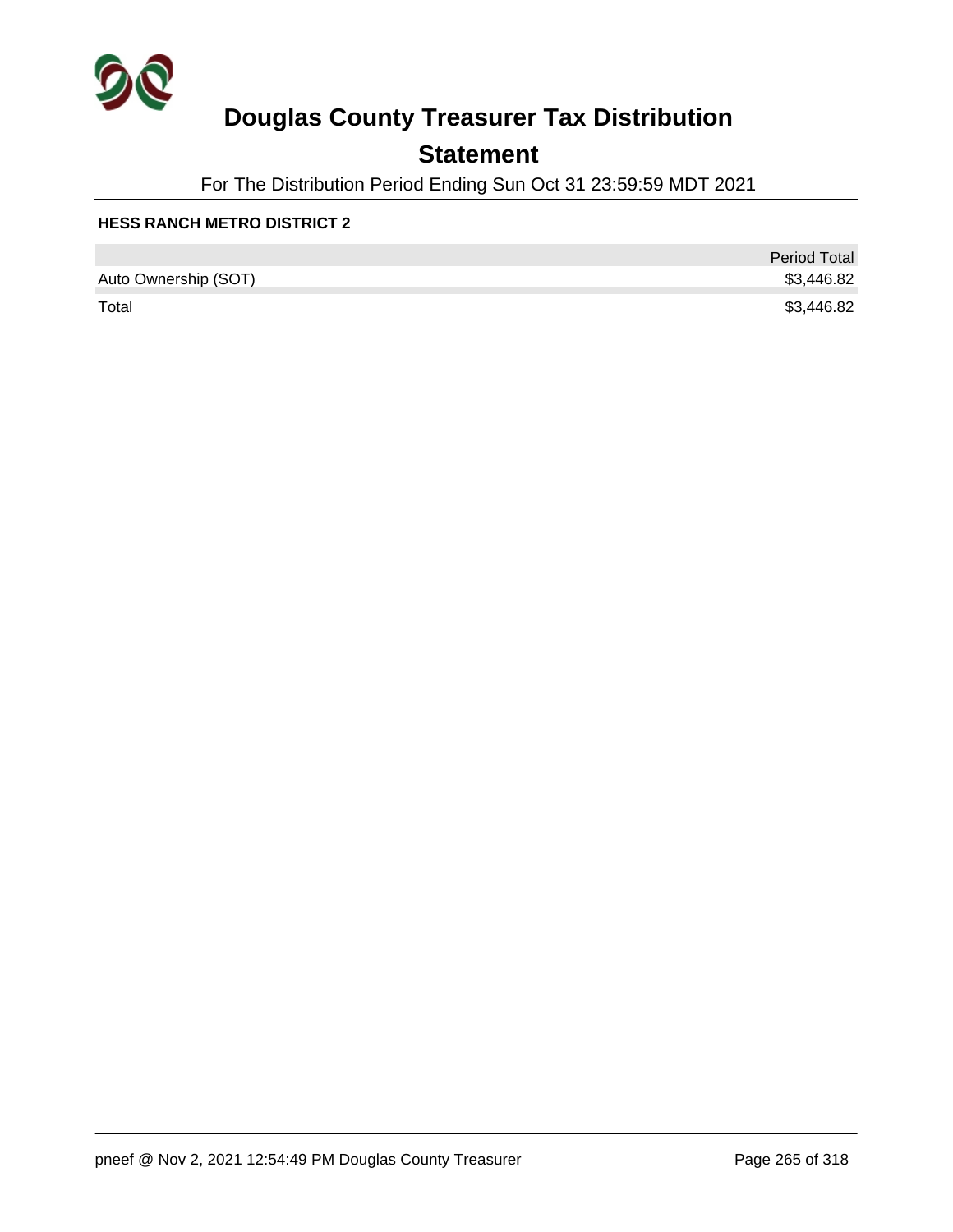

## **Statement**

For The Distribution Period Ending Sun Oct 31 23:59:59 MDT 2021

|                      | <b>Period Total</b> |
|----------------------|---------------------|
| Auto Ownership (SOT) | \$379.61            |
| Total                | \$379.61            |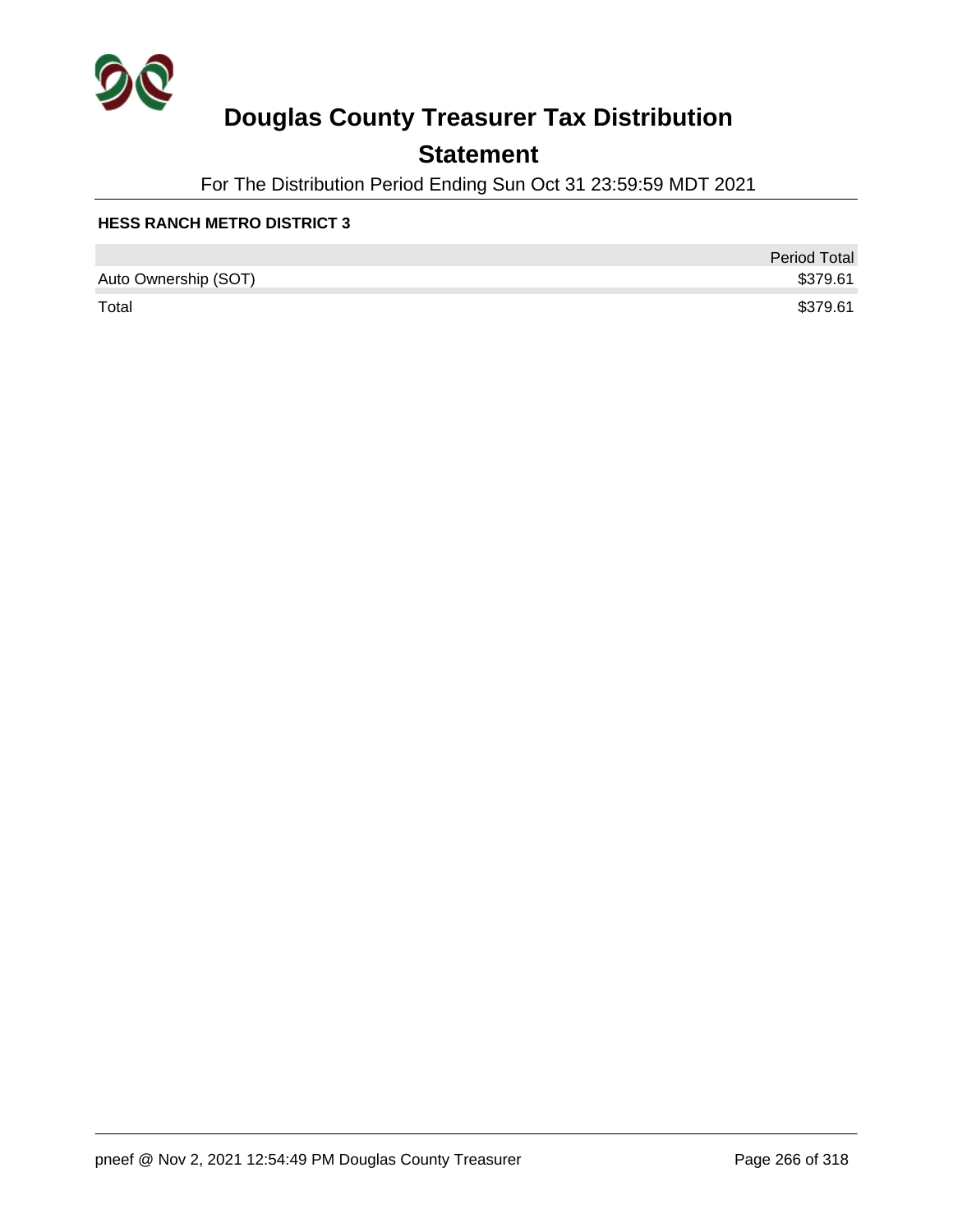

## **Statement**

For The Distribution Period Ending Sun Oct 31 23:59:59 MDT 2021

|                      | <b>Period Total</b> |
|----------------------|---------------------|
| Auto Ownership (SOT) | \$2.60              |
| Total                | \$2.60              |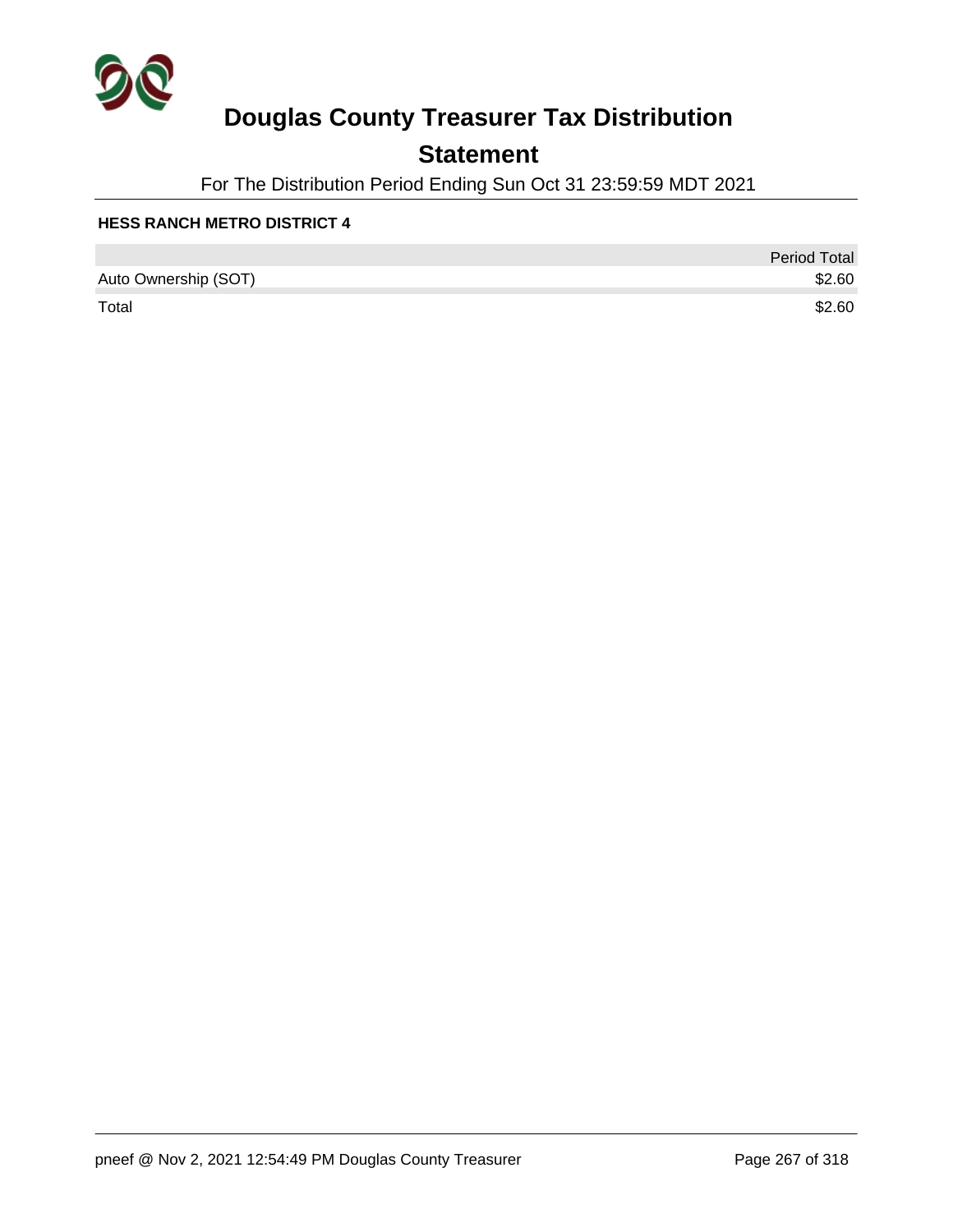

## **Statement**

For The Distribution Period Ending Sun Oct 31 23:59:59 MDT 2021

|                      | <b>Period Total</b> |
|----------------------|---------------------|
| Auto Ownership (SOT) | \$0.66              |
| Total                | \$0.66              |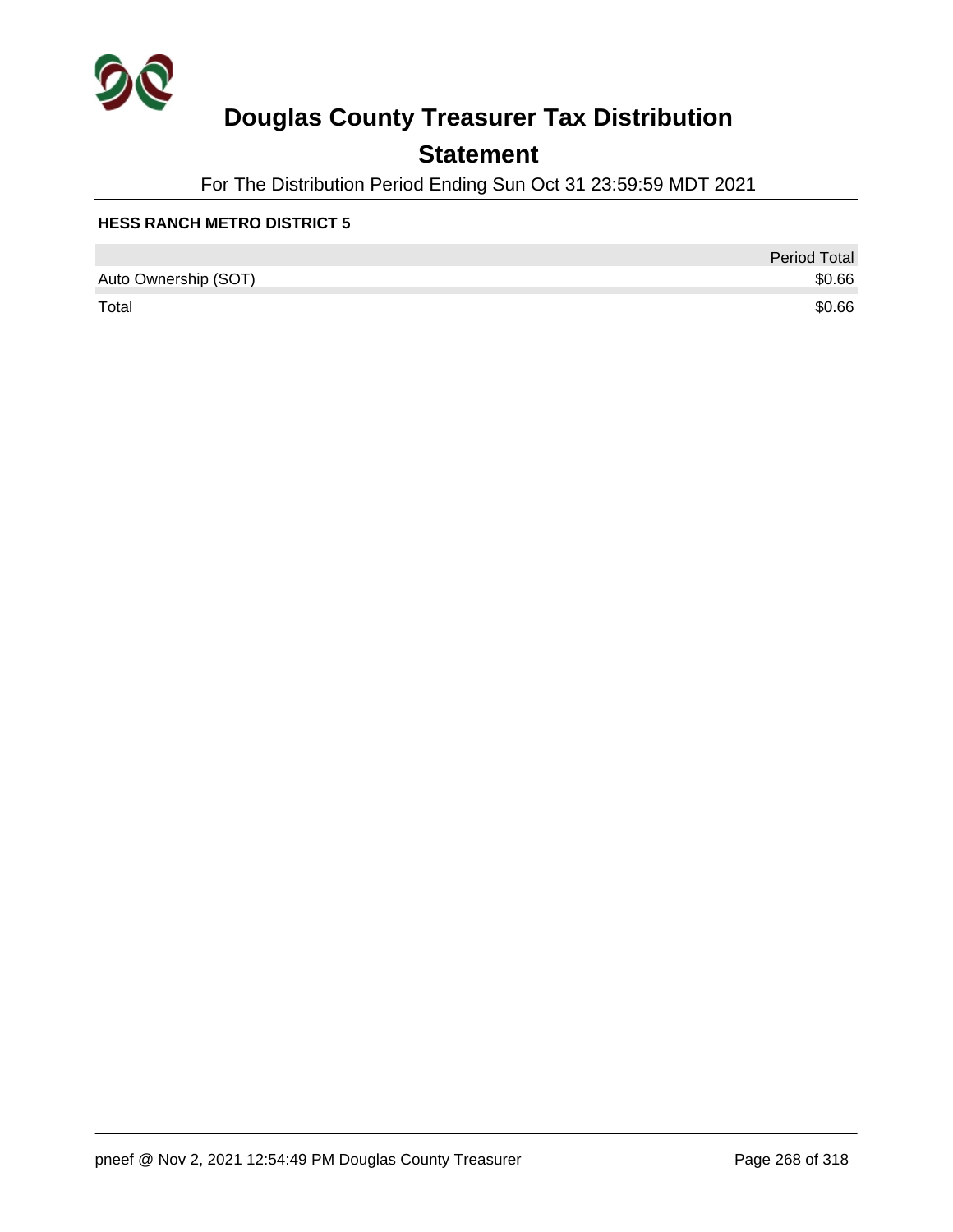

## **Statement**

For The Distribution Period Ending Sun Oct 31 23:59:59 MDT 2021

|                      | <b>Period Total</b> |
|----------------------|---------------------|
| Auto Ownership (SOT) | \$0.06              |
| Total                | \$0.06              |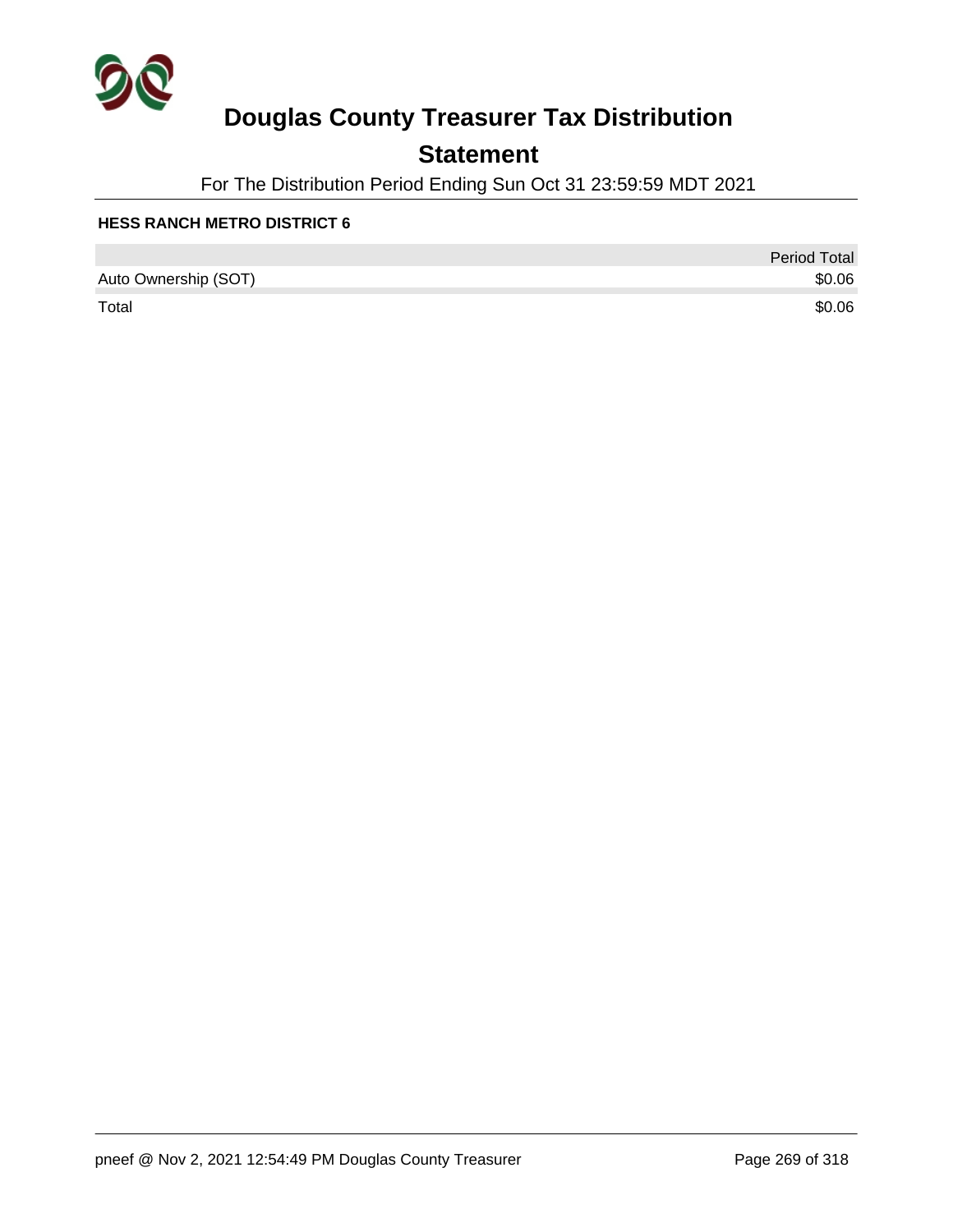

## **Statement**

For The Distribution Period Ending Sun Oct 31 23:59:59 MDT 2021

#### **HESS RANCH METRO DISTRICT 7**

 $\sf Total$   $\$0.00$ 

Period Total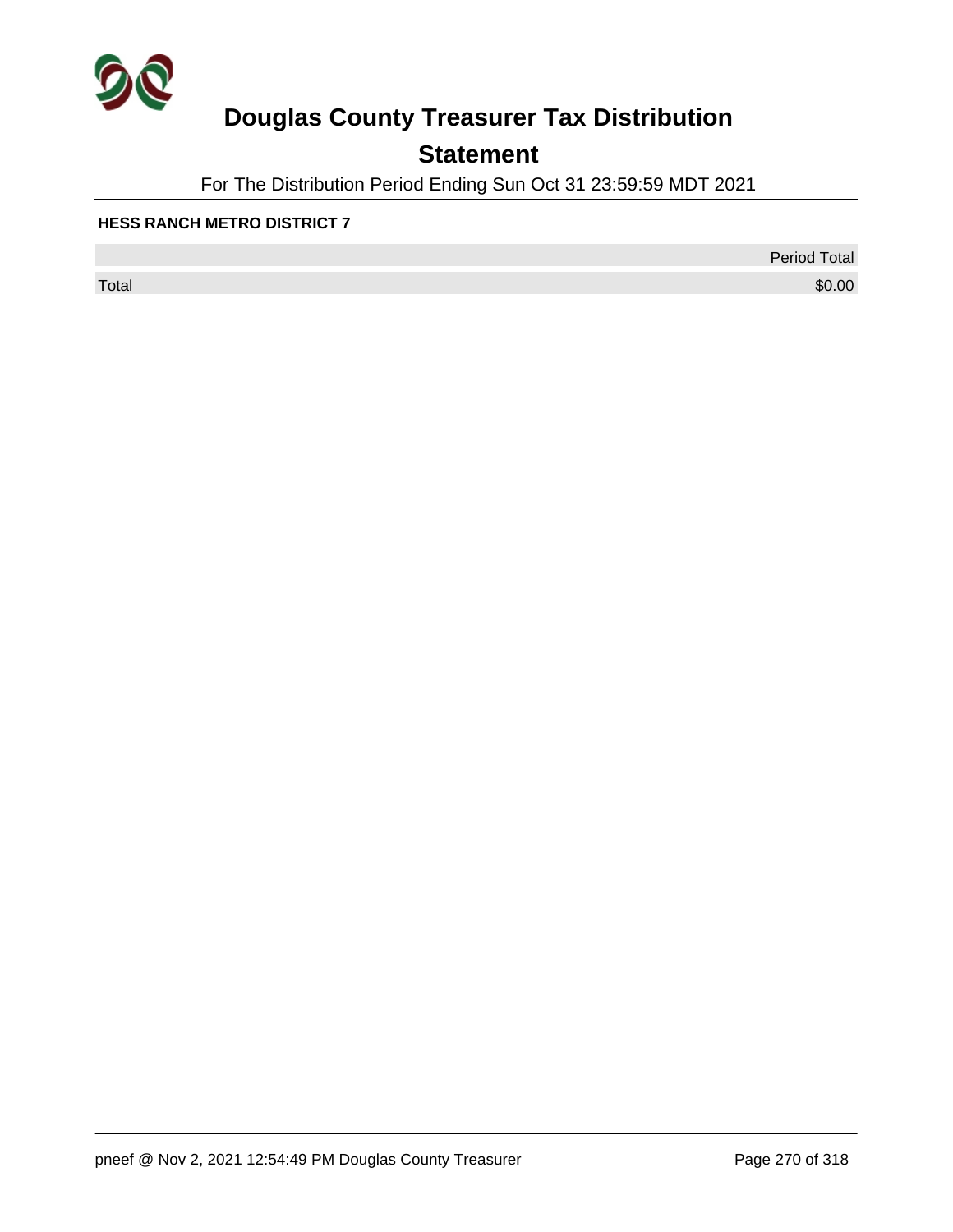

## **Statement**

For The Distribution Period Ending Sun Oct 31 23:59:59 MDT 2021

#### **HESS RANCH METRO DISTRICT 8**

 $\sf Total$   $\$0.00$ 

Period Total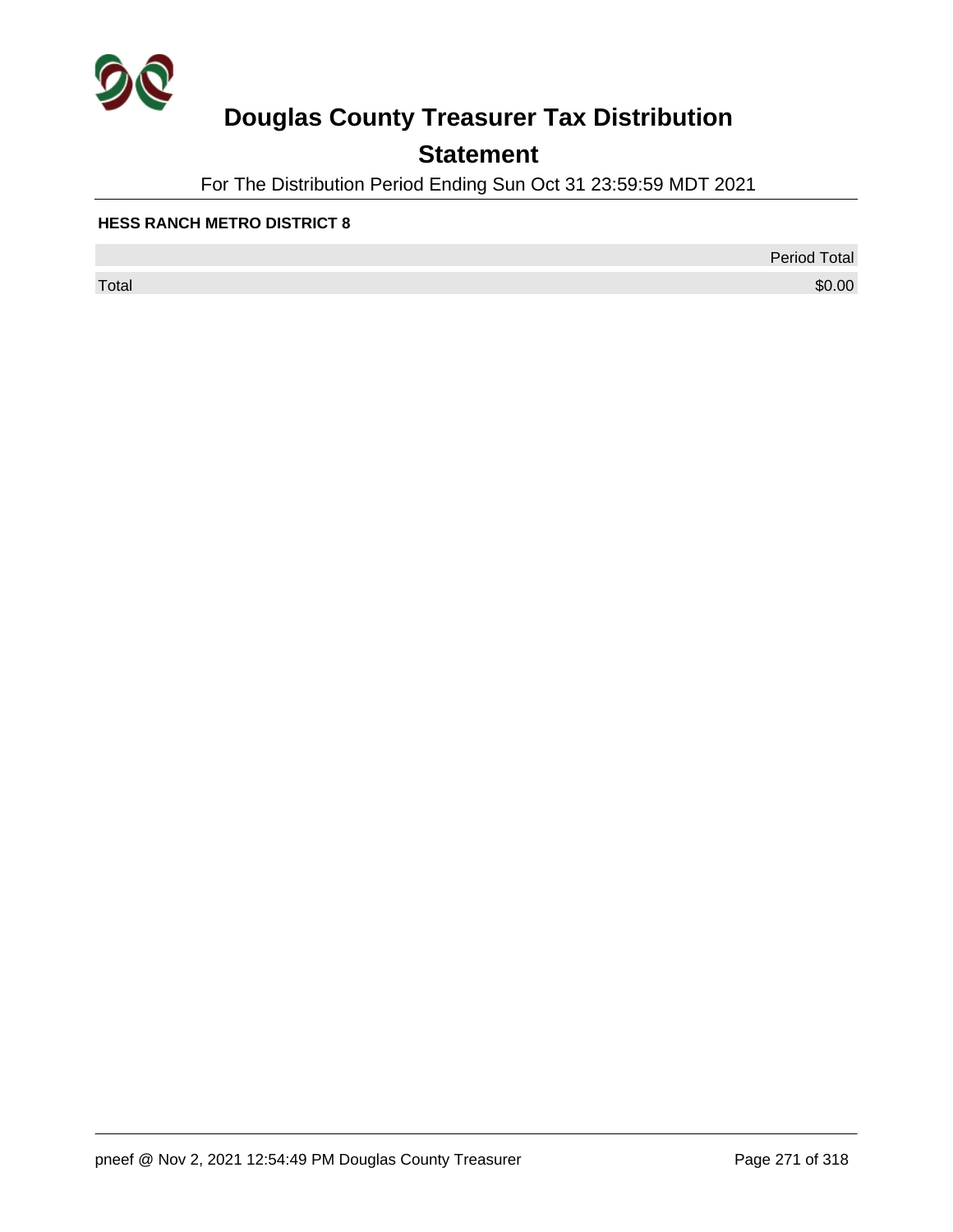

## **Statement**

For The Distribution Period Ending Sun Oct 31 23:59:59 MDT 2021

#### **BELFORD SOUTH METRO DISTRICT**

|                      | <b>Period Total</b> |
|----------------------|---------------------|
| Auto Ownership (SOT) | \$73.77             |
| Total                | \$73.77             |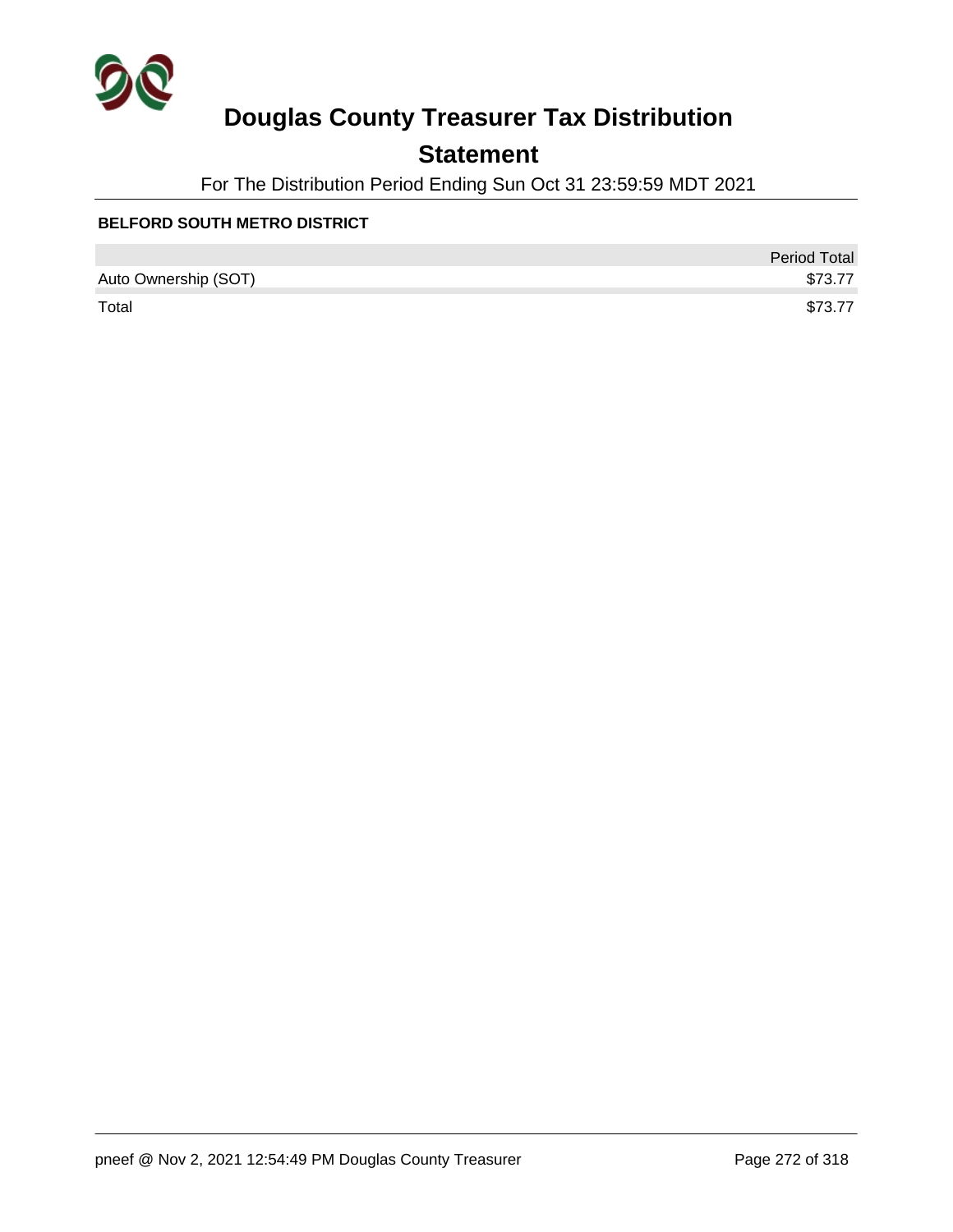

## **Statement**

For The Distribution Period Ending Sun Oct 31 23:59:59 MDT 2021

#### **CIELO METRO DISTRICT**

|                      | <b>Period Total</b> |
|----------------------|---------------------|
| Auto Ownership (SOT) | \$1,225.62          |
| Total                | \$1,225.62          |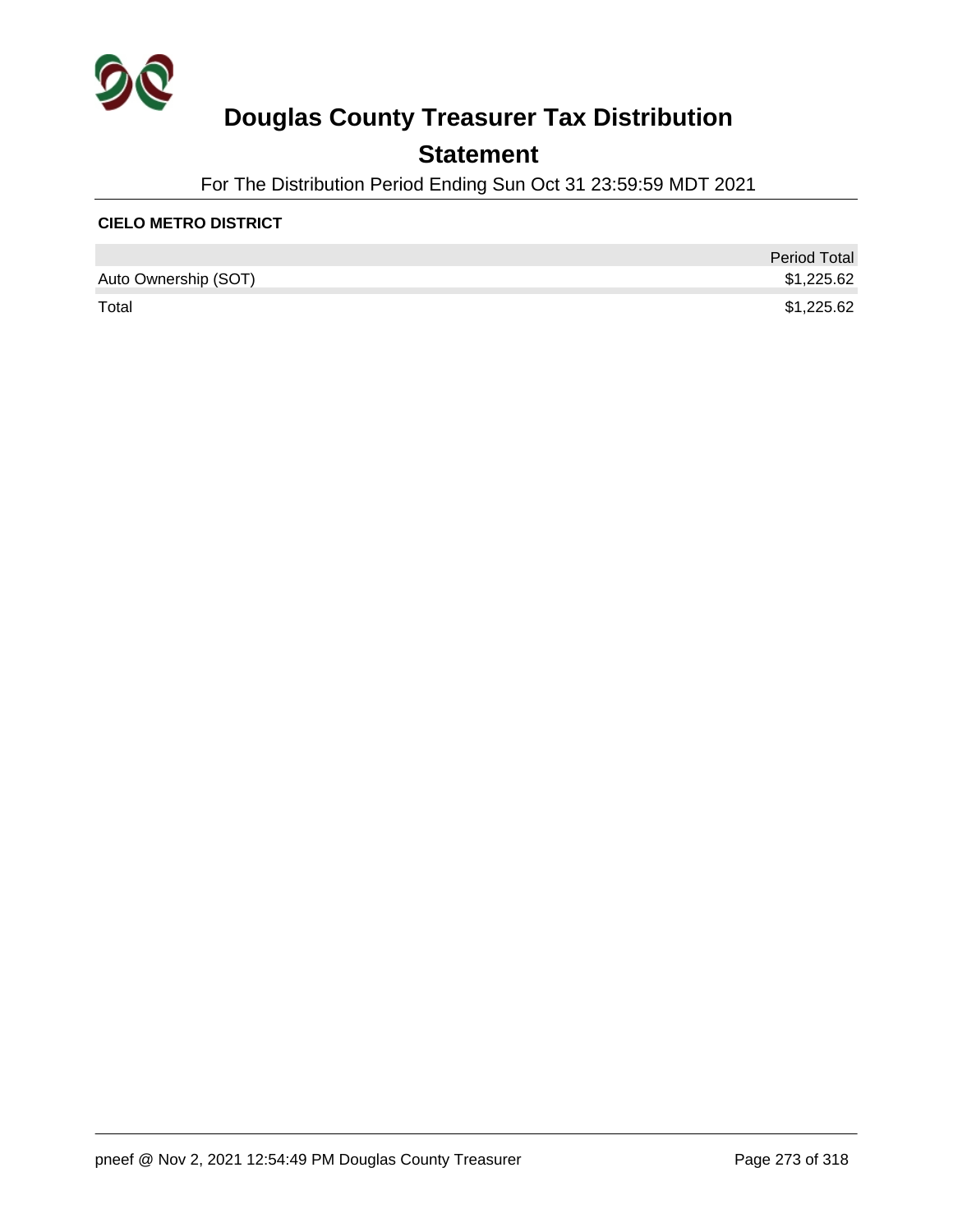

## **Statement**

For The Distribution Period Ending Sun Oct 31 23:59:59 MDT 2021

#### **REATA RIDGE VILLAGE METRO DISTRICT 1**

|                      | <b>Period Total</b> |
|----------------------|---------------------|
| Auto Ownership (SOT) | \$1,212.24          |
| Total                | \$1,212.24          |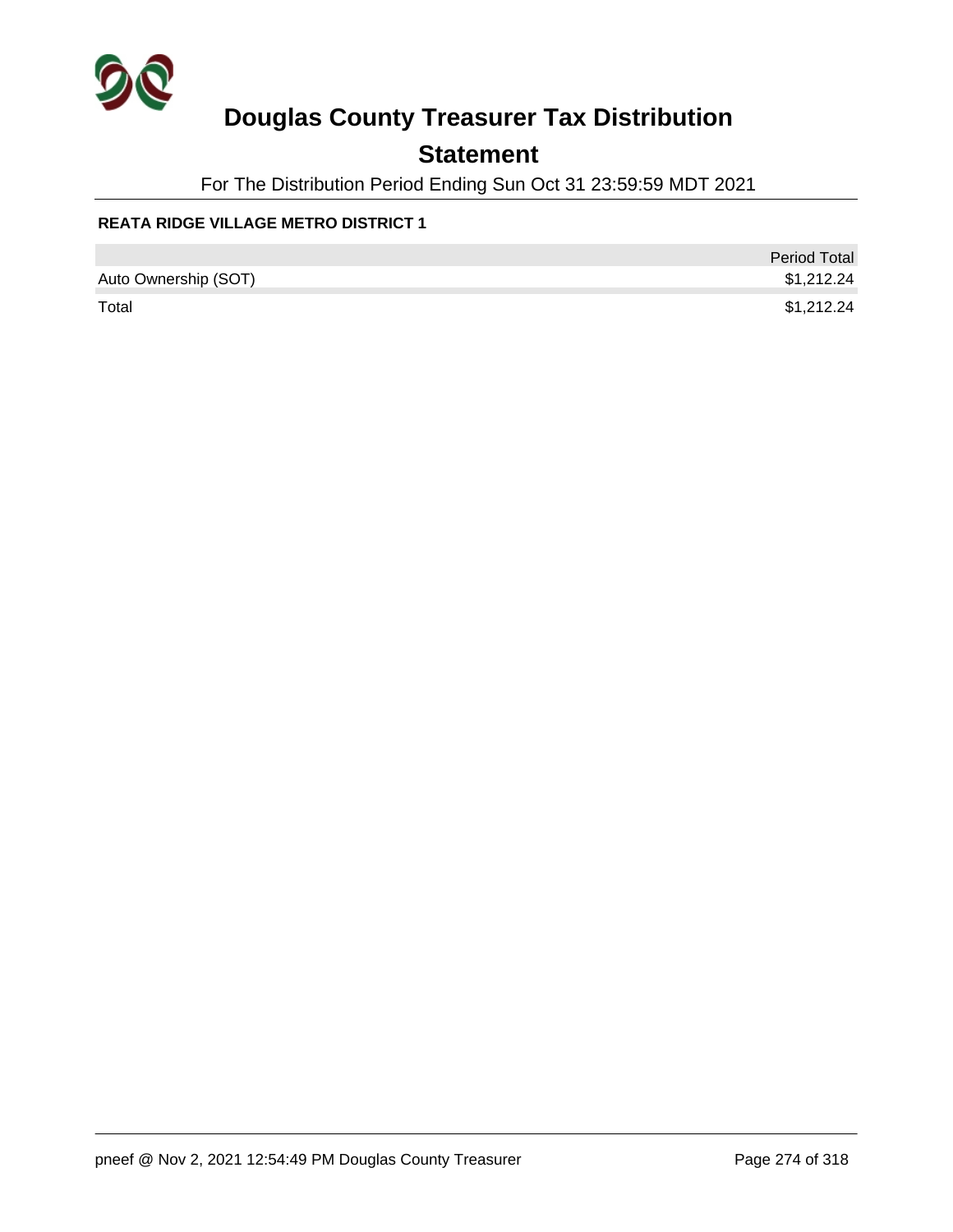

## **Statement**

For The Distribution Period Ending Sun Oct 31 23:59:59 MDT 2021

#### **REATA RIDGE VILLAGE METRO DISTRICT 2**

|                      | <b>Period Total</b> |
|----------------------|---------------------|
| Auto Ownership (SOT) | \$736.60            |
| Total                | \$736.60            |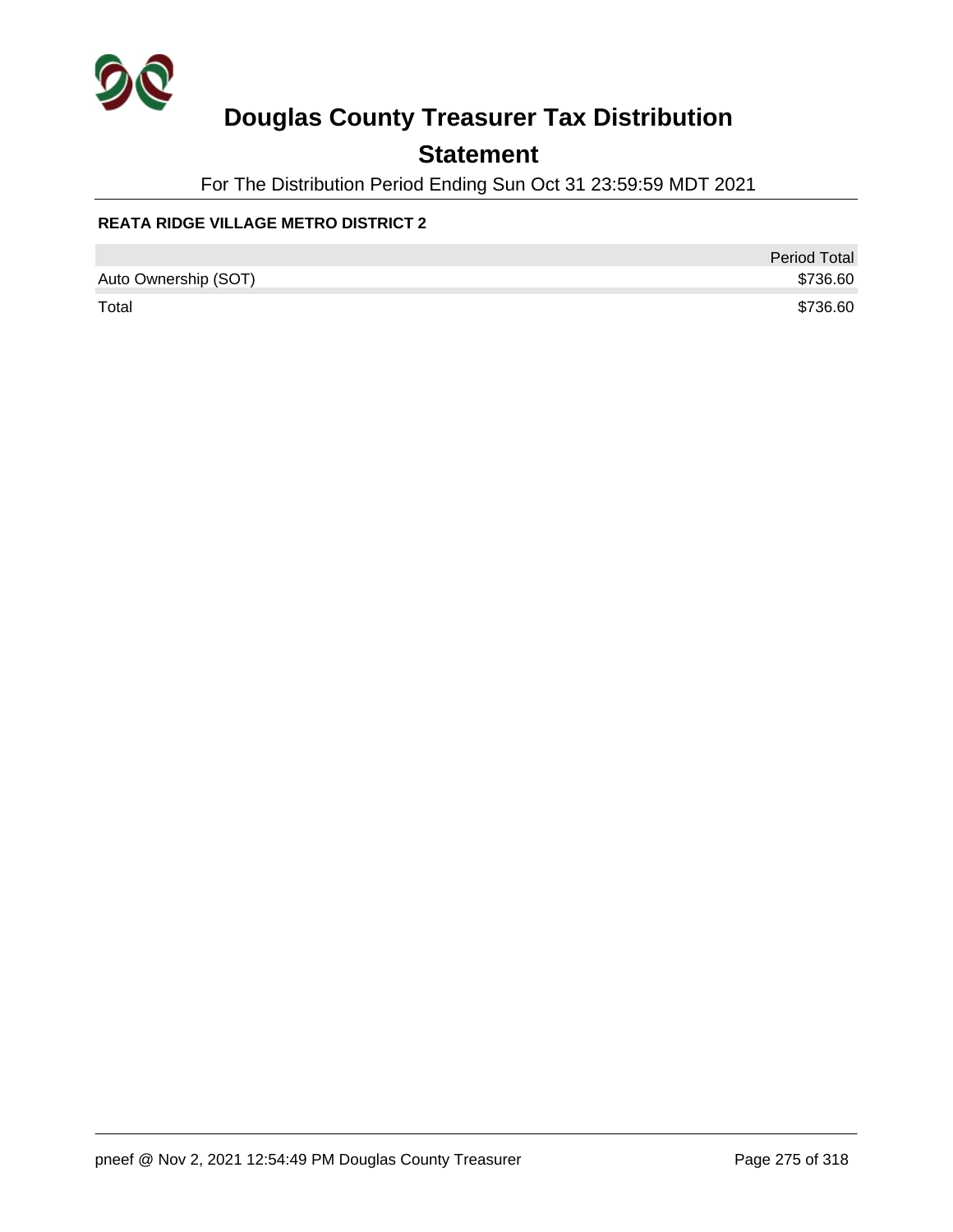

## **Statement**

For The Distribution Period Ending Sun Oct 31 23:59:59 MDT 2021

#### **ANTHOLOGY WEST METRO DISTRICT 4**

|                      | <b>Period Total</b> |
|----------------------|---------------------|
| Auto Ownership (SOT) | \$1,422.33          |
| Total                | \$1,422.33          |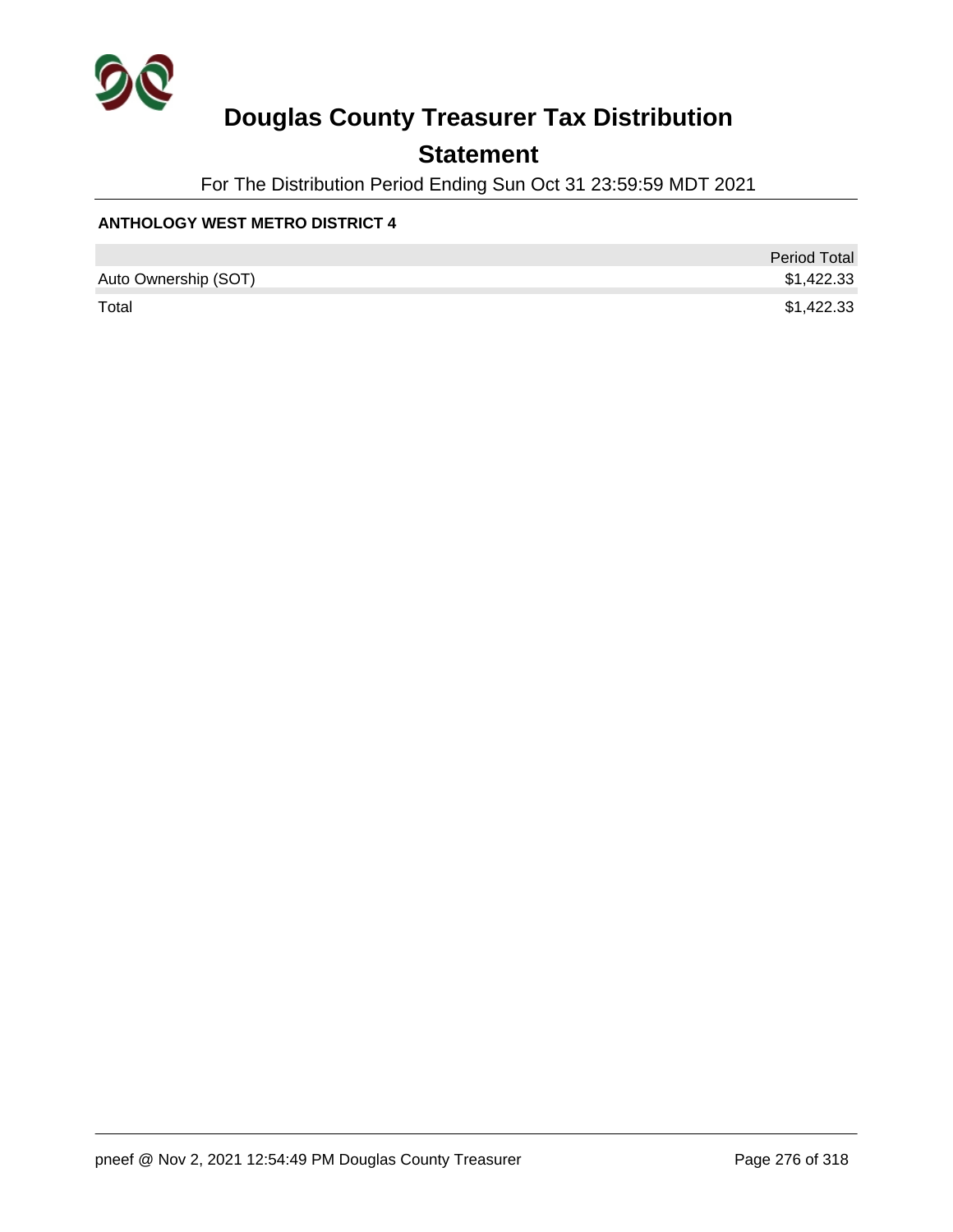

## **Statement**

For The Distribution Period Ending Sun Oct 31 23:59:59 MDT 2021

#### **ANTHOLOGY WEST METRO DISTRICT 5**

|                      | <b>Period Total</b> |
|----------------------|---------------------|
| Auto Ownership (SOT) | \$0.82              |
| Total                | \$0.82              |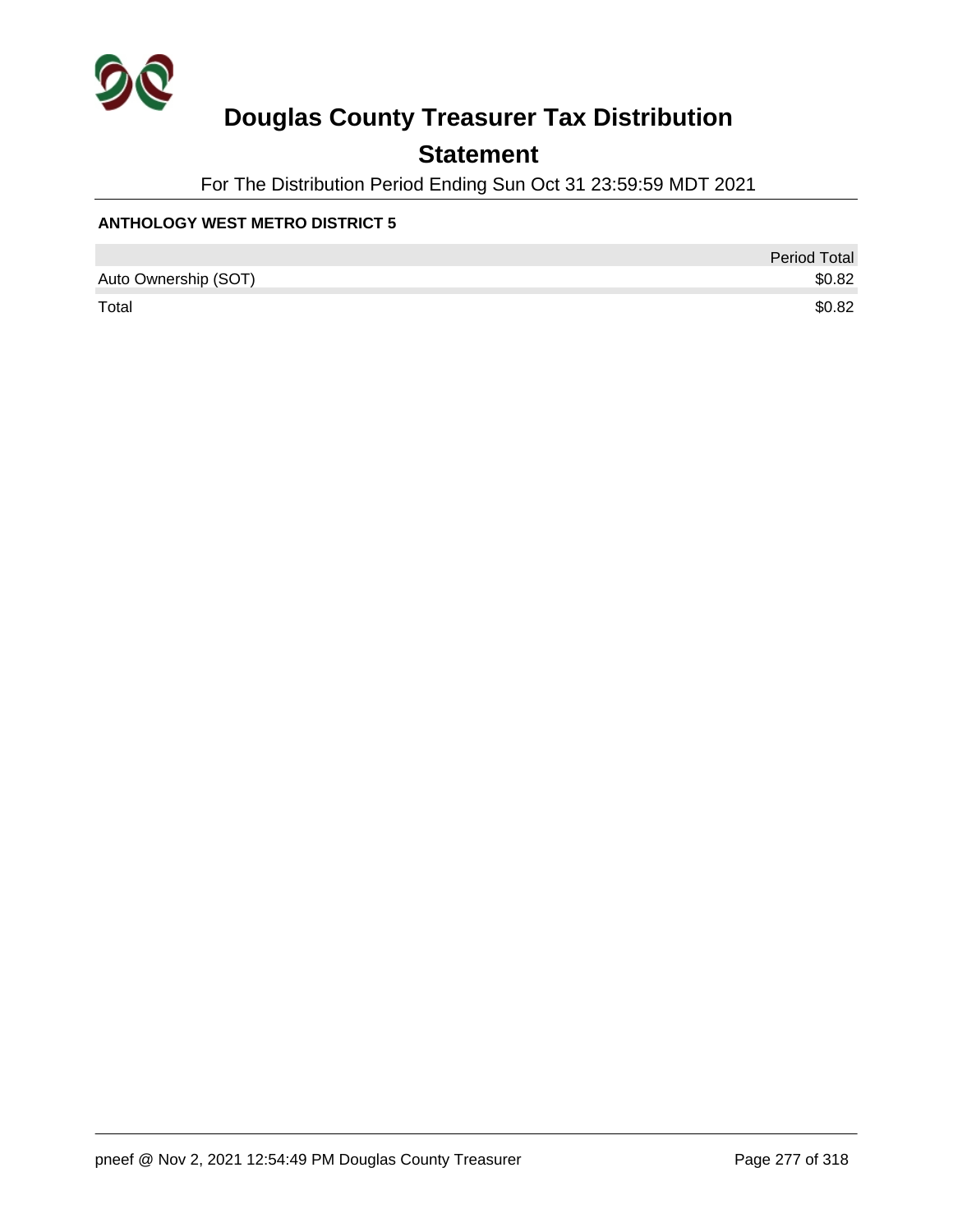

## **Statement**

For The Distribution Period Ending Sun Oct 31 23:59:59 MDT 2021

#### **ANTHOLOGY WEST METRO DISTRICT 6**

Period Total

 $\sf Total$   $\$0.00$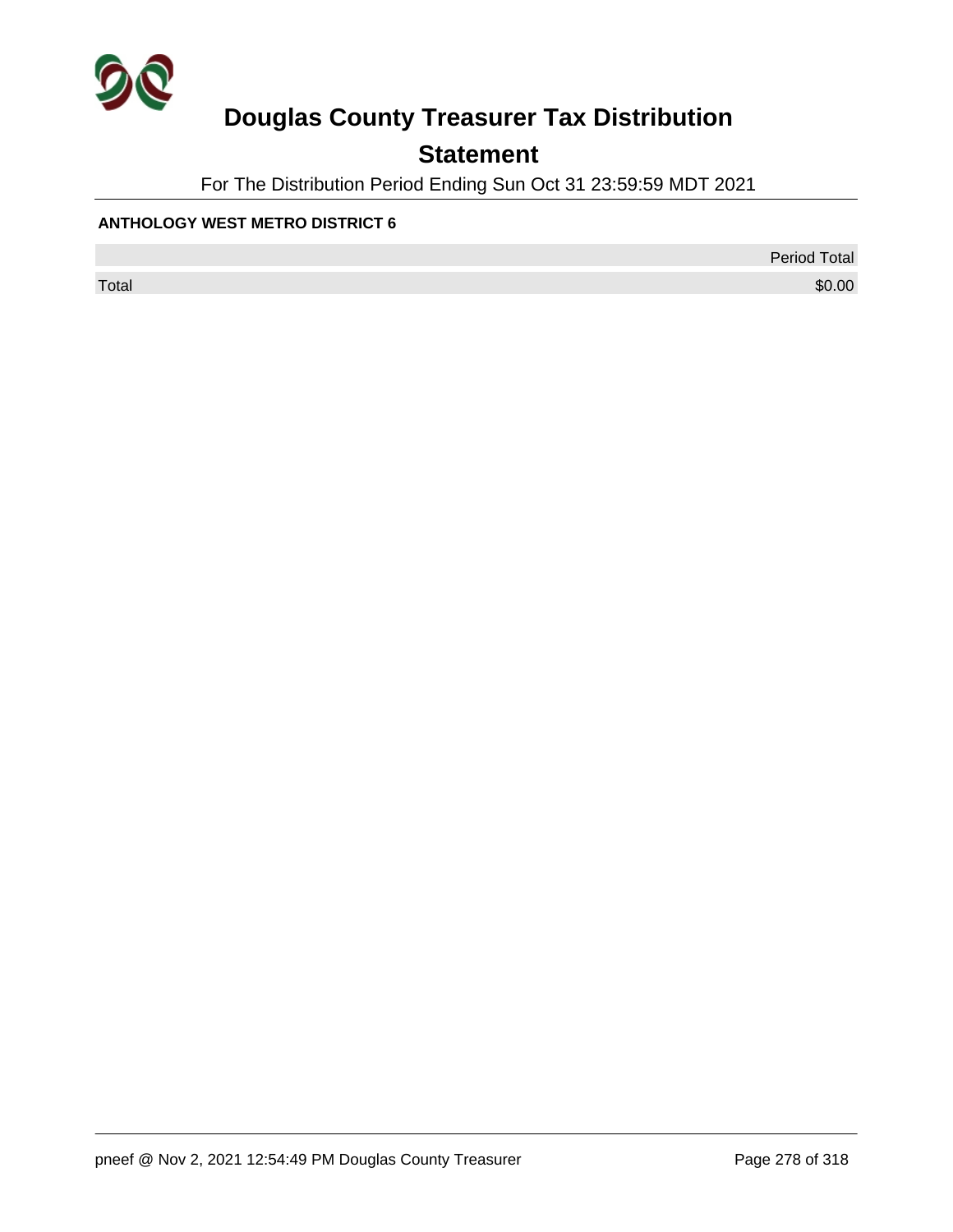

## **Statement**

For The Distribution Period Ending Sun Oct 31 23:59:59 MDT 2021

#### **MIRABELLE METRO DISTRICT 2**

|                      | <b>Period Total</b> |
|----------------------|---------------------|
| Auto Ownership (SOT) | \$2,152.48          |
| Total                | \$2,152.48          |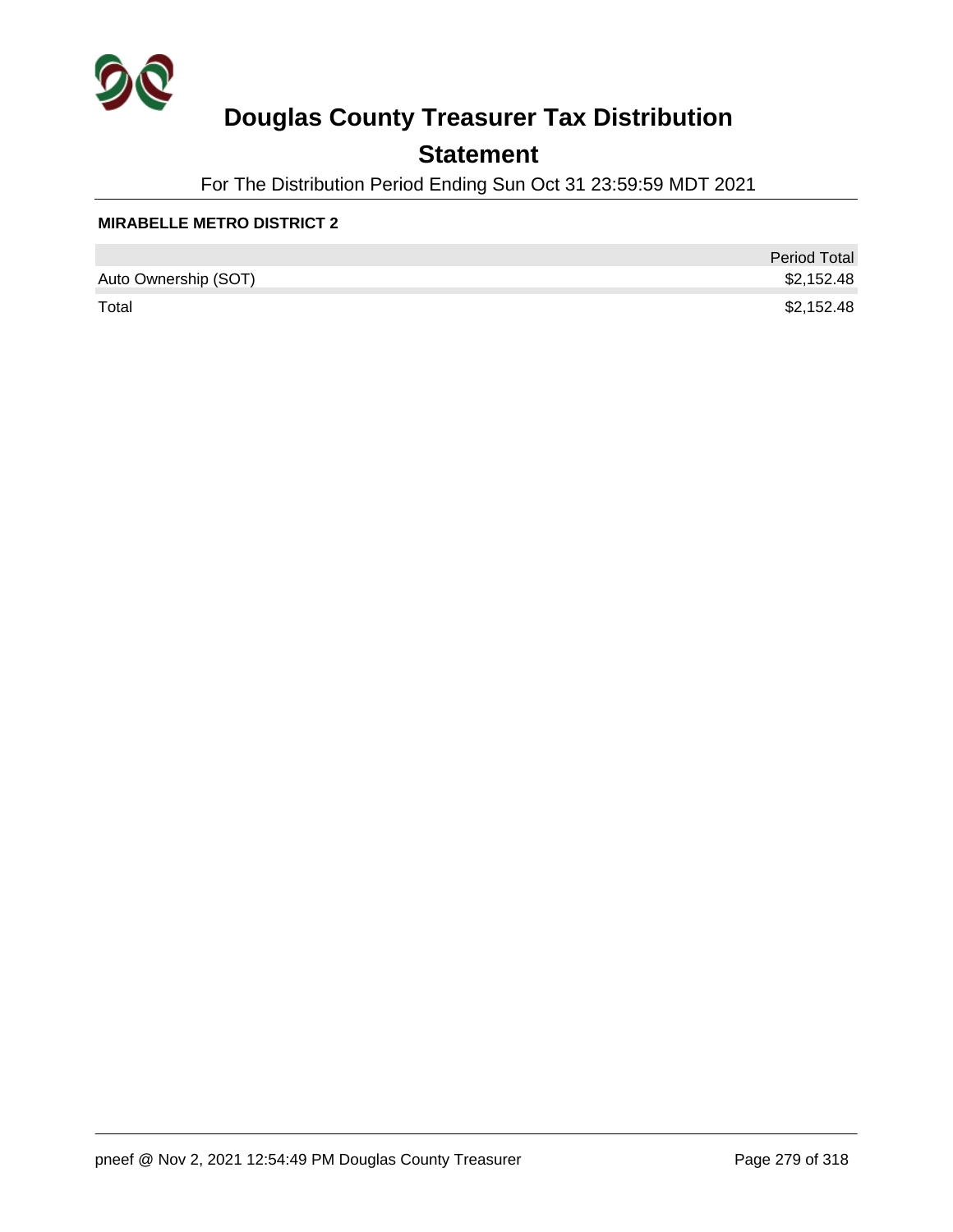

## **Statement**

For The Distribution Period Ending Sun Oct 31 23:59:59 MDT 2021

#### **MIRABELLE METRO DISTRICT 3**

 $\sf Total$   $\$0.00$ 

Period Total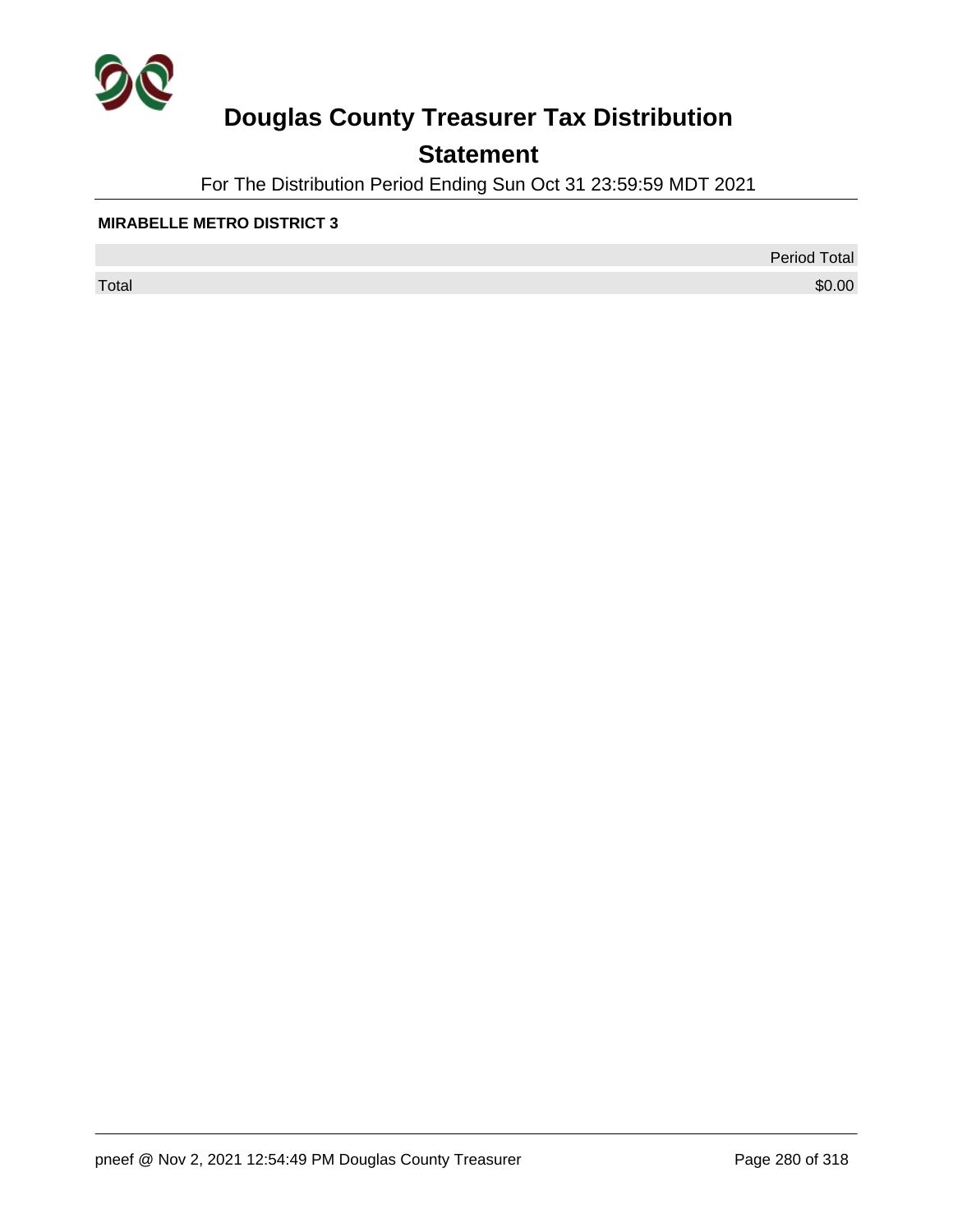

## **Statement**

For The Distribution Period Ending Sun Oct 31 23:59:59 MDT 2021

#### **MIRABELLE METRO DISTRICT 4**

 $\sf Total$   $\$0.00$ 

Period Total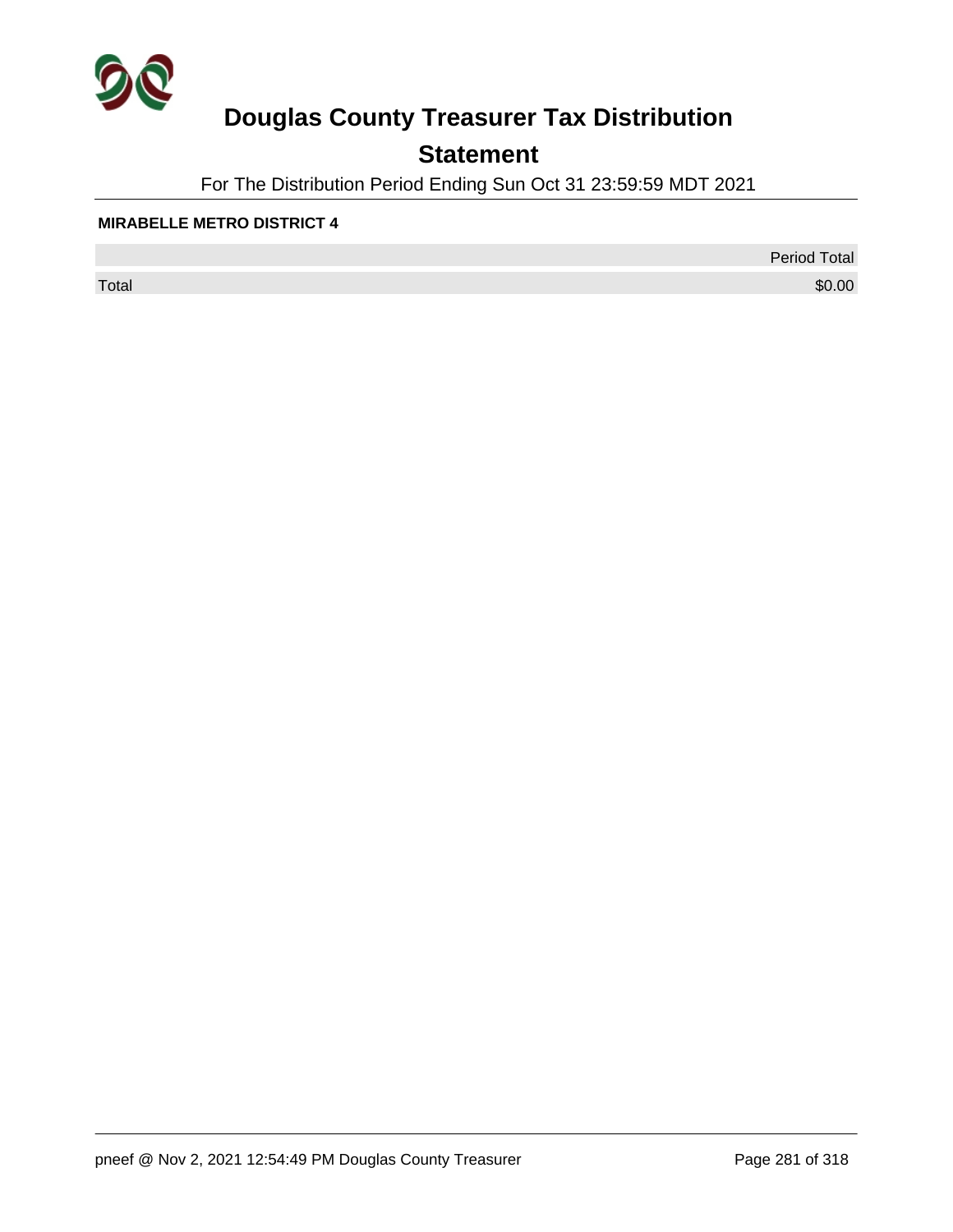

## **Statement**

For The Distribution Period Ending Sun Oct 31 23:59:59 MDT 2021

#### **VILLAS METRO DISTRICT**

|                      | <b>Period Total</b> |
|----------------------|---------------------|
| Auto Ownership (SOT) | \$1,835.09          |
| Total                | \$1,835.09          |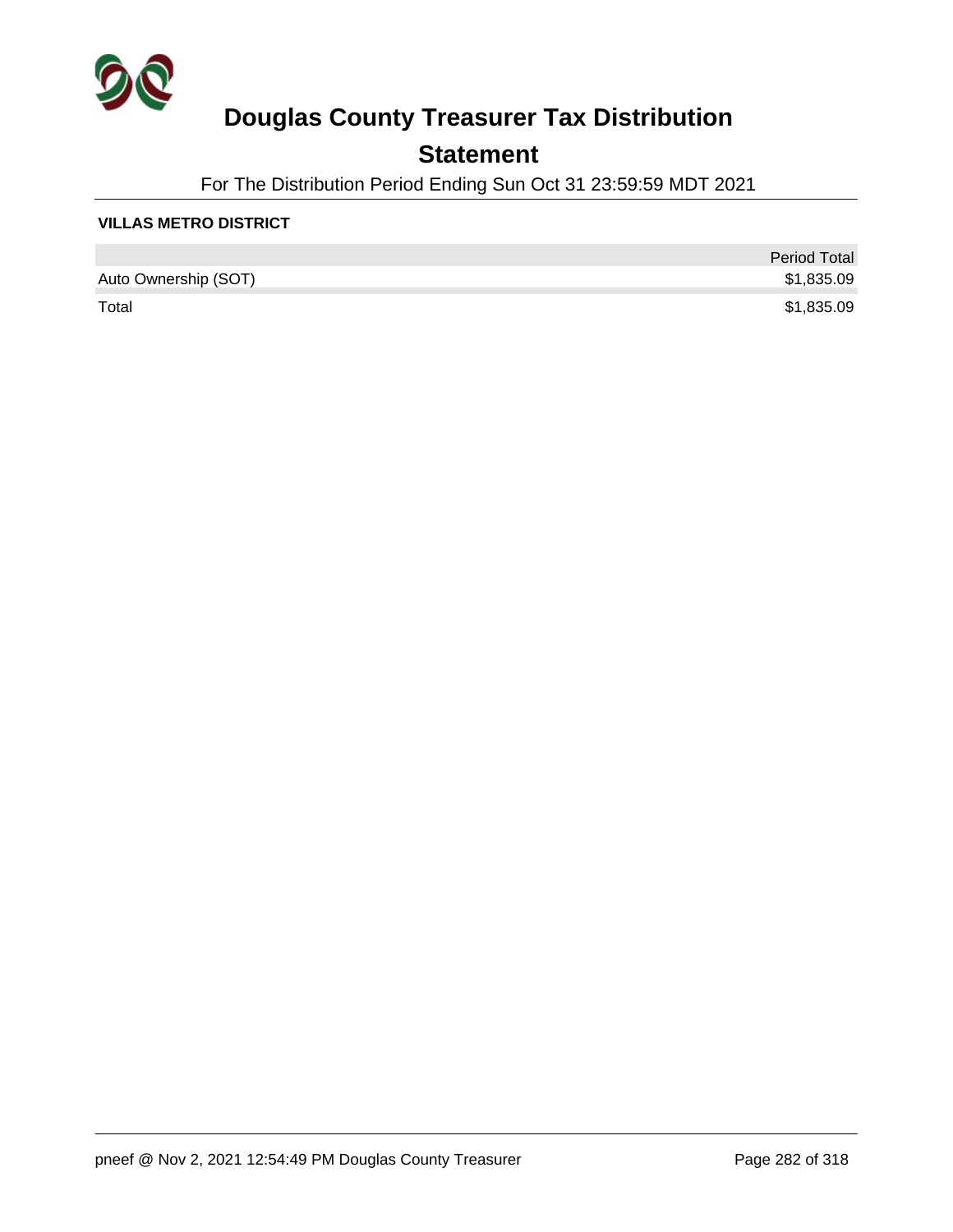

## **Statement**

For The Distribution Period Ending Sun Oct 31 23:59:59 MDT 2021

#### **LINCOLN CREEK METRO DISTRICT DEBT SERVICE**

Period Total

 $\sf Total$   $\$0.00$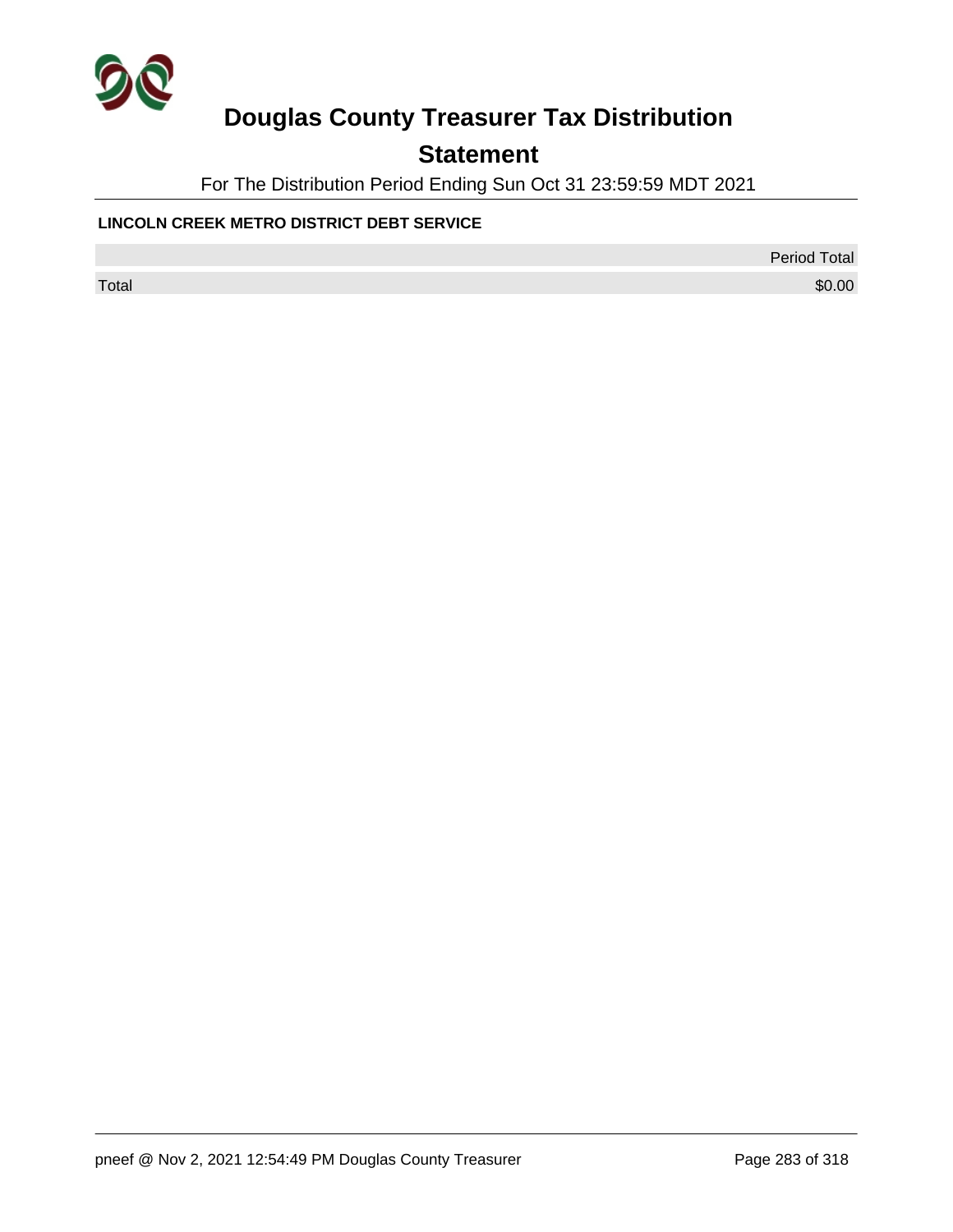

## **Statement**

For The Distribution Period Ending Sun Oct 31 23:59:59 MDT 2021

#### **CHAMBERS HIGHPOINT METRO DISTRICT 1**

|                      | <b>Period Total</b> |
|----------------------|---------------------|
| Auto Ownership (SOT) | \$0.16              |
| Total                | \$0.16              |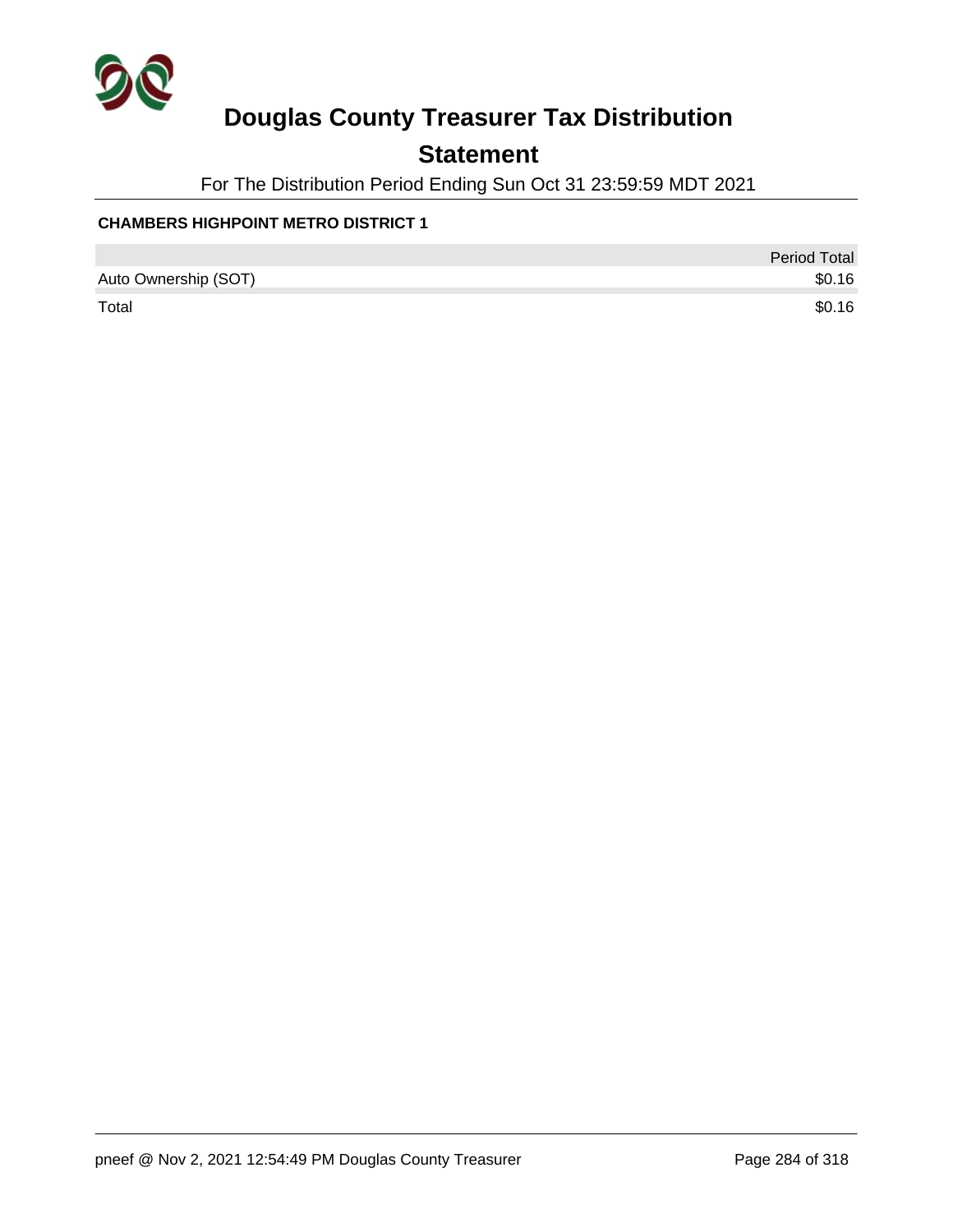

## **Statement**

For The Distribution Period Ending Sun Oct 31 23:59:59 MDT 2021

#### **CHAMBERS HIGHPOINT METRO DISTRICT 2**

|                      | Period Total |
|----------------------|--------------|
| Auto Ownership (SOT) | \$0.13       |
| Total                | \$0.13       |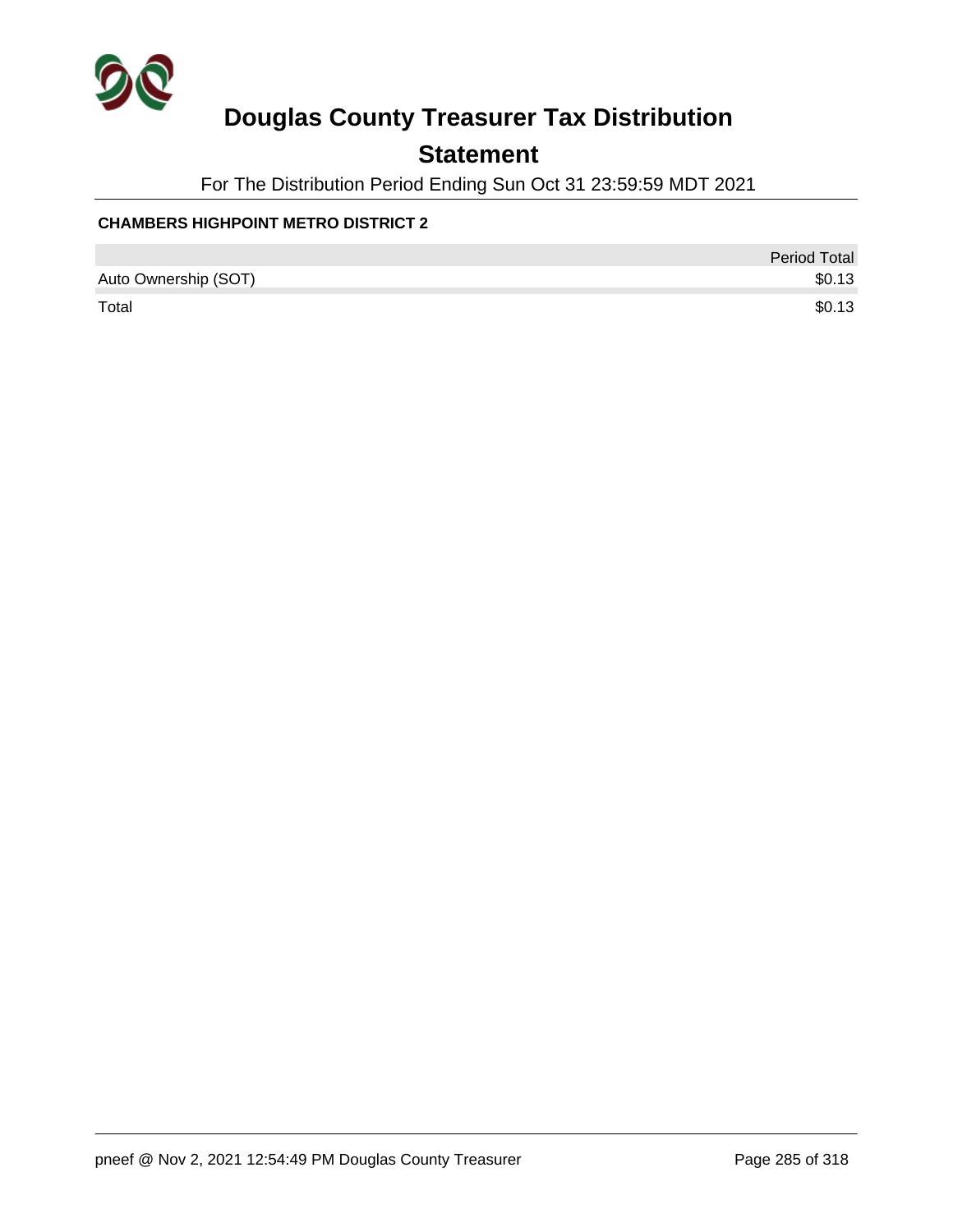

### **Statement**

For The Distribution Period Ending Sun Oct 31 23:59:59 MDT 2021

#### **COTTONWOOD WATER & SANITATION DISTRICT DEBT SVC**

|                      | Period Total |
|----------------------|--------------|
| Auto Ownership (SOT) | \$0.02       |
| Total                | \$0.02       |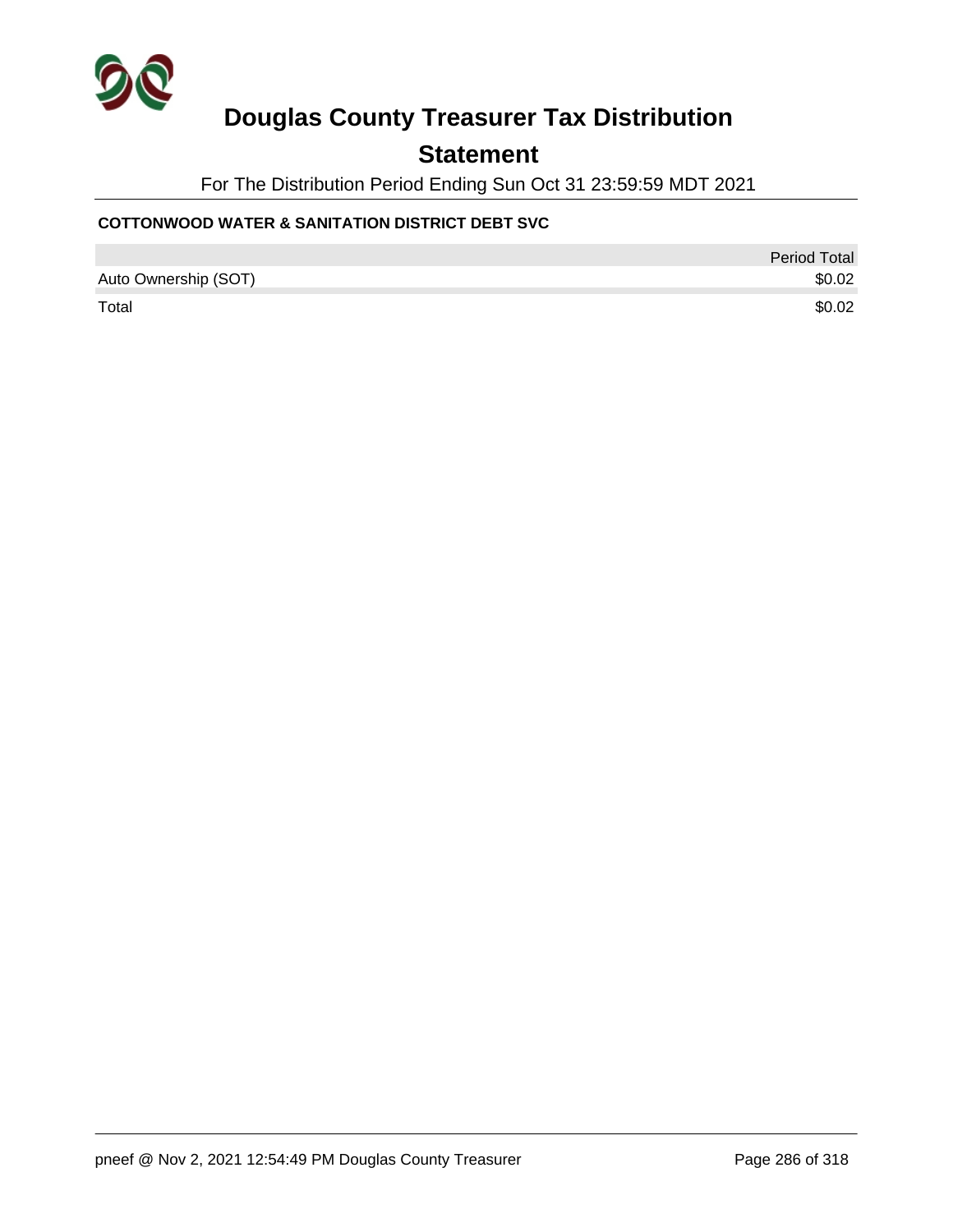

## **Statement**

For The Distribution Period Ending Sun Oct 31 23:59:59 MDT 2021

#### **HILLSIDE AT CASTLE ROCK METRO DISTRICT**

Period Total

 $\sf Total$   $\$0.00$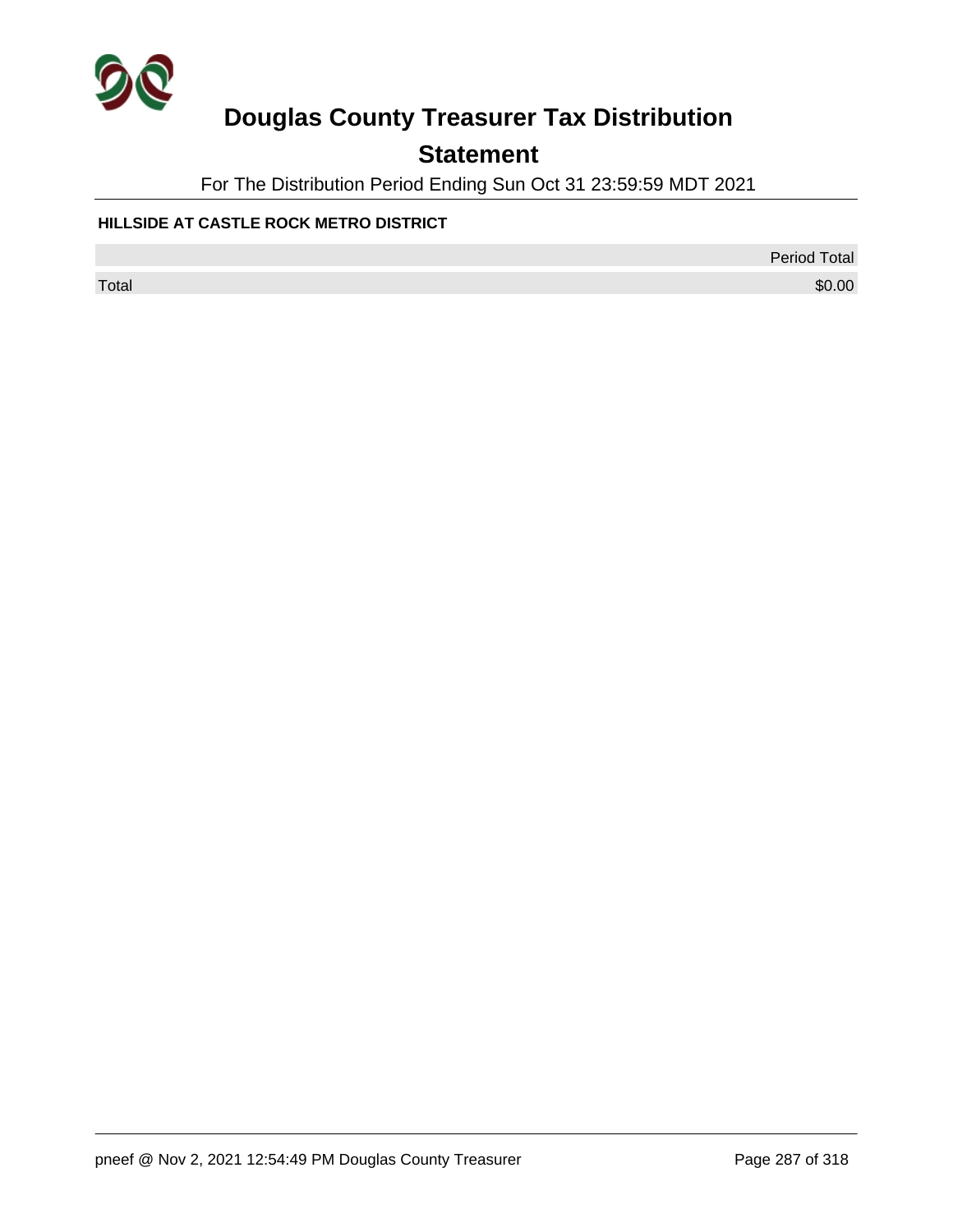

### **Statement**

For The Distribution Period Ending Sun Oct 31 23:59:59 MDT 2021

#### **ANTHOLOGY WEST METRO DISTRICT 2 DEBT SERVICE**

|                      | <b>Period Total</b> |
|----------------------|---------------------|
| Auto Ownership (SOT) | \$1,558.12          |
| Total                | \$1,558.12          |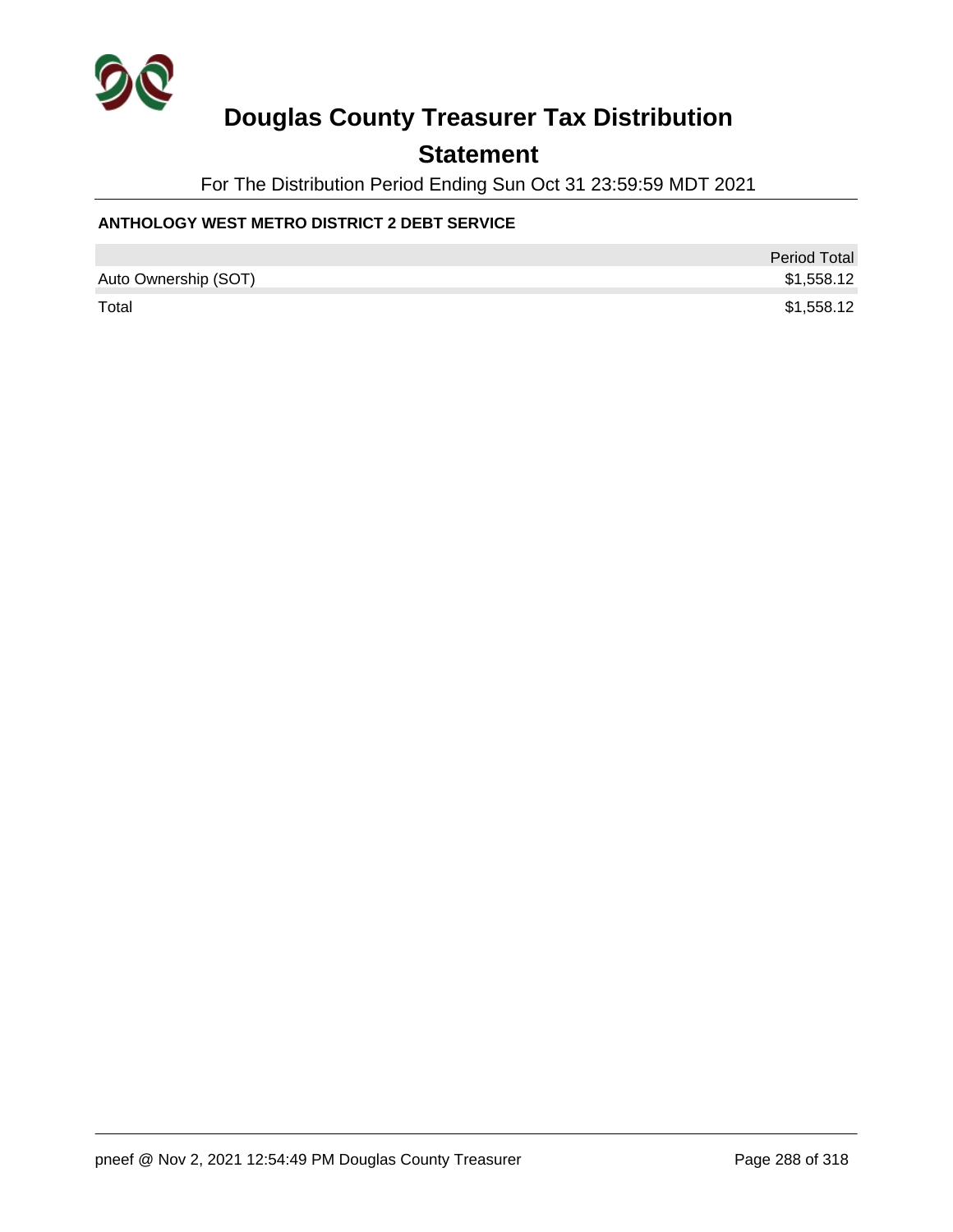

## **Statement**

For The Distribution Period Ending Sun Oct 31 23:59:59 MDT 2021

#### **THE YARD METRO DISTRICT**

 $\sf Total$   $\$0.00$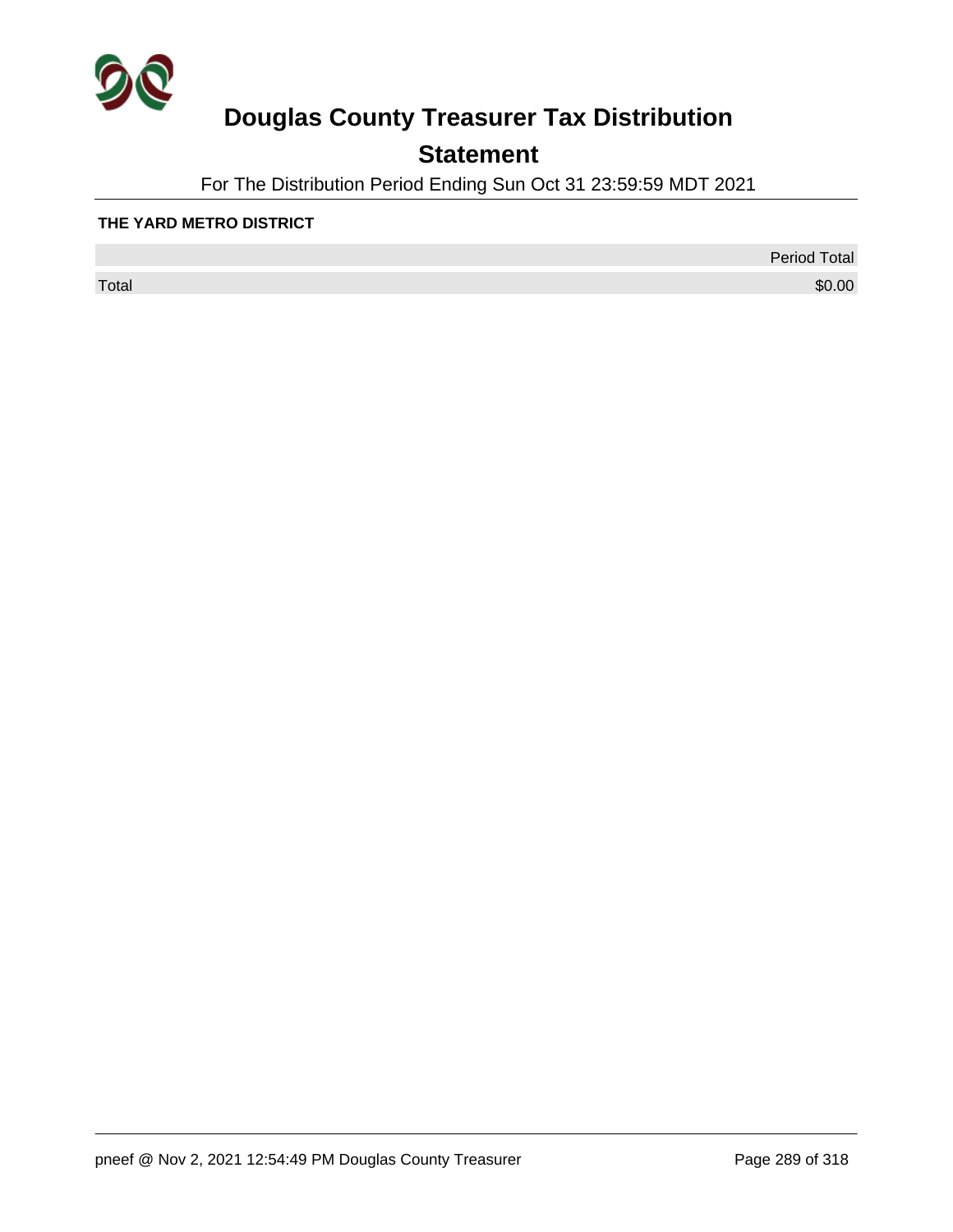

### **Statement**

For The Distribution Period Ending Sun Oct 31 23:59:59 MDT 2021

#### **TIMBERS METRO DISTRICT**

|                                   | <b>Period Total</b> |
|-----------------------------------|---------------------|
| <b>Current Year Taxes</b>         | \$1,573.20          |
| <b>Current Year Interest</b>      | \$94.39             |
| Auto Ownership (SOT)              | \$1,958.59          |
| <b>Current Year Treasurer Fee</b> | (\$25.02)           |
| Total                             | \$3,601.16          |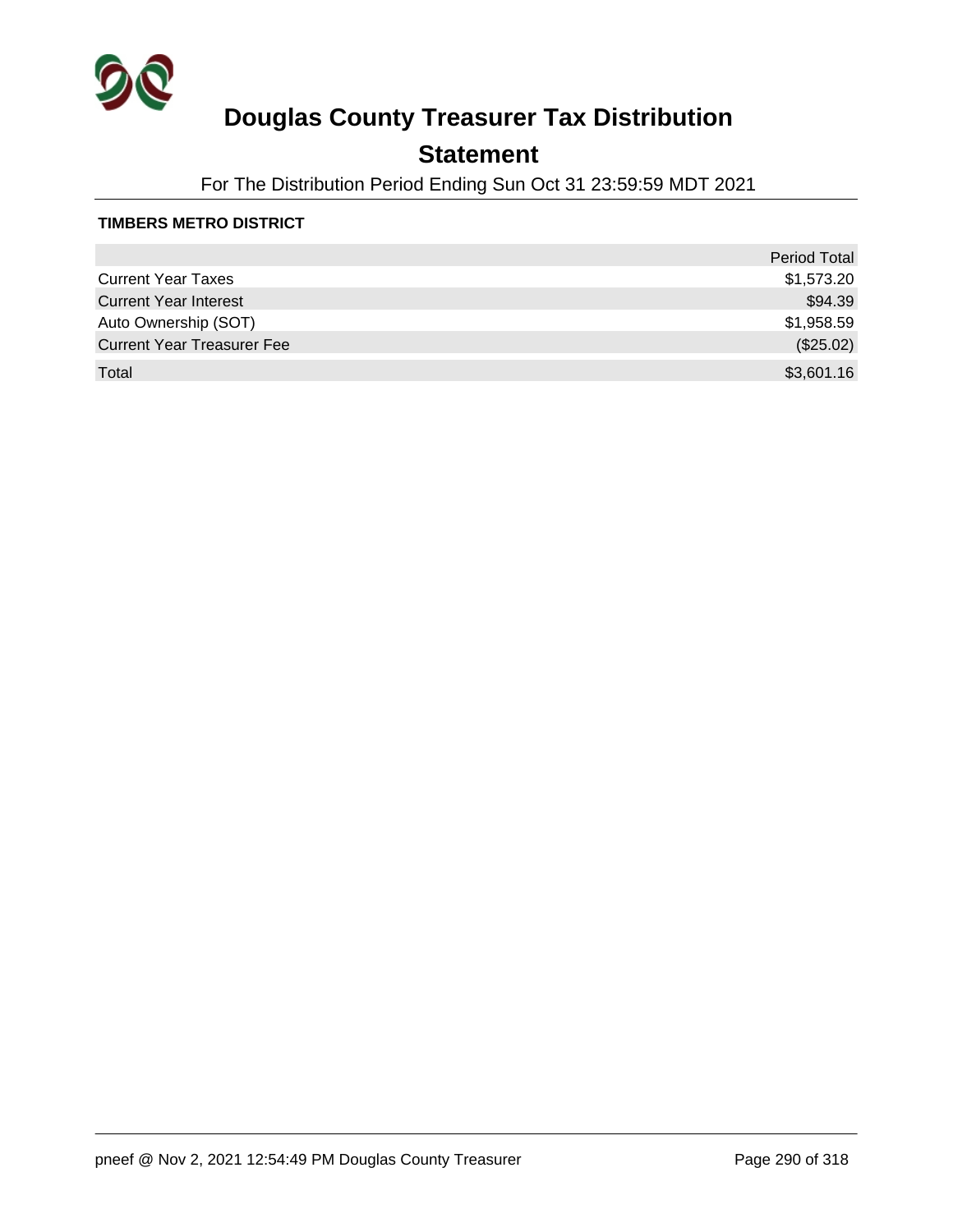

### **Statement**

For The Distribution Period Ending Sun Oct 31 23:59:59 MDT 2021

### **MILLERS LANDING BUSINESS IMPROVEMENT DISTRICT**

|                      | <b>Period Total</b> |
|----------------------|---------------------|
| Auto Ownership (SOT) | \$724.99            |
| Total                | \$724.99            |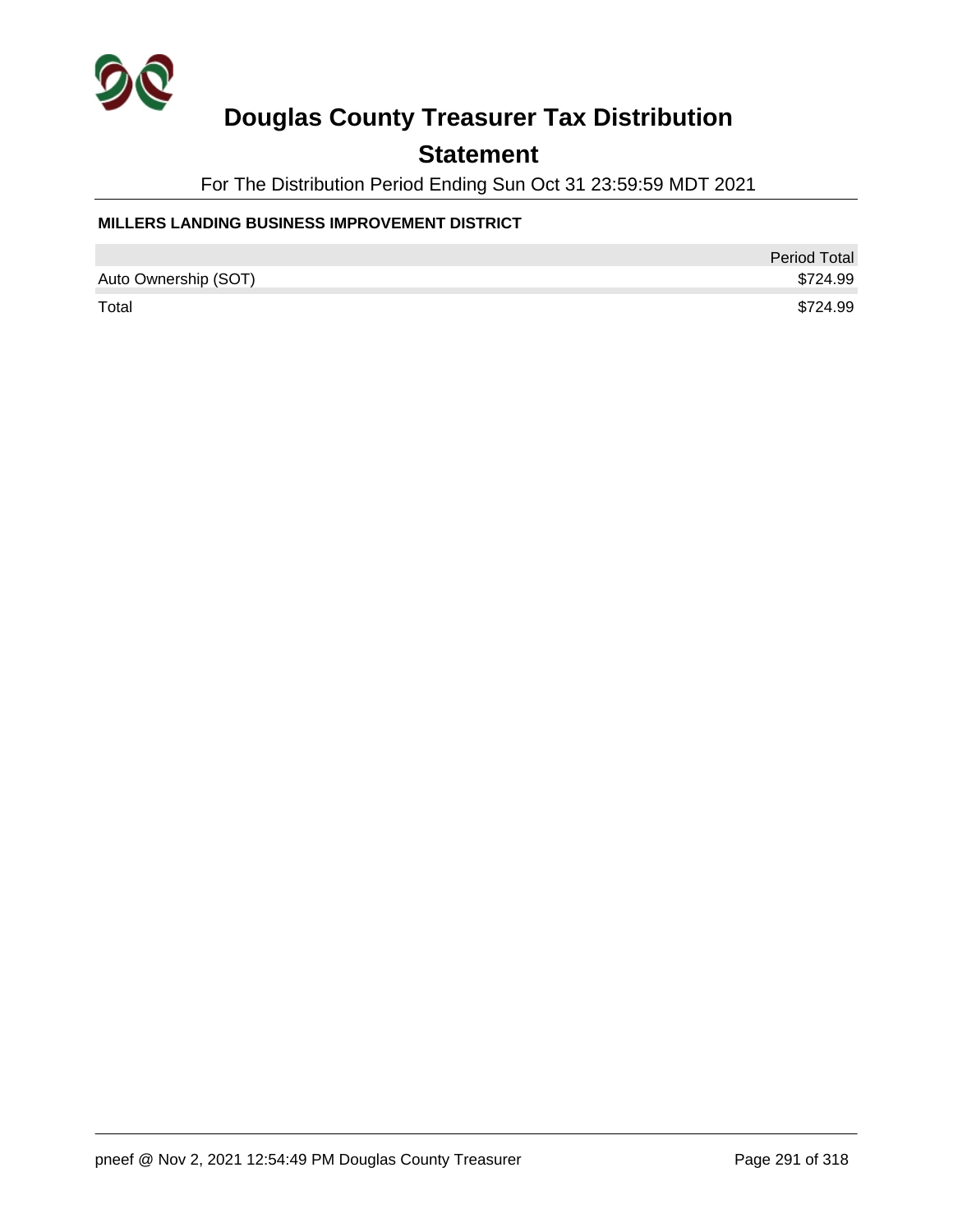

## **Statement**

For The Distribution Period Ending Sun Oct 31 23:59:59 MDT 2021

### **BELFORD NORTH METRO DISTRICT**

|                      | <b>Period Total</b> |
|----------------------|---------------------|
| Auto Ownership (SOT) | \$56.25             |
| Total                | \$56.25             |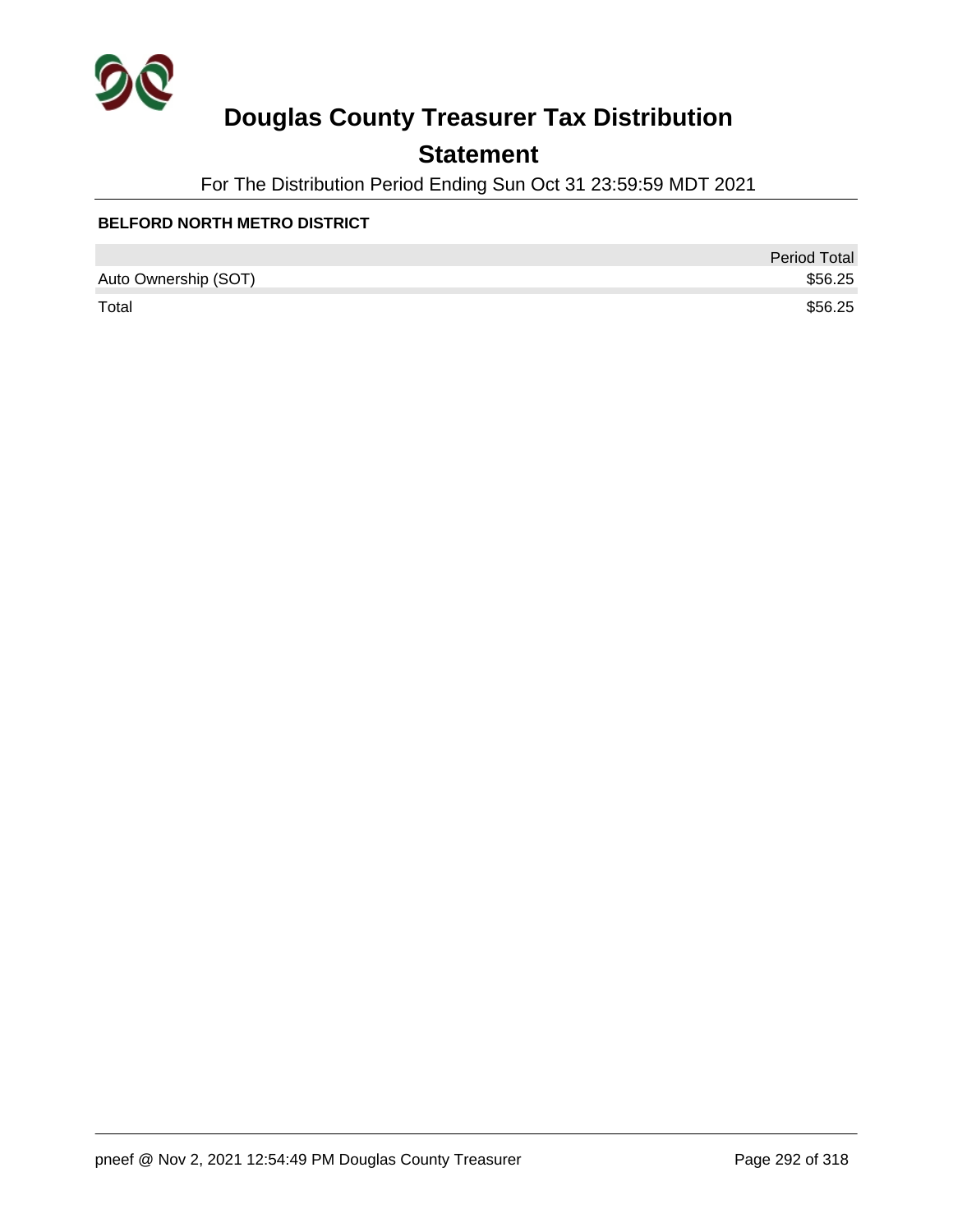

## **Statement**

For The Distribution Period Ending Sun Oct 31 23:59:59 MDT 2021

### **MERIDIAN VILLAGE METRO DISTRICT 1 DEBT SERVICE**

Period Total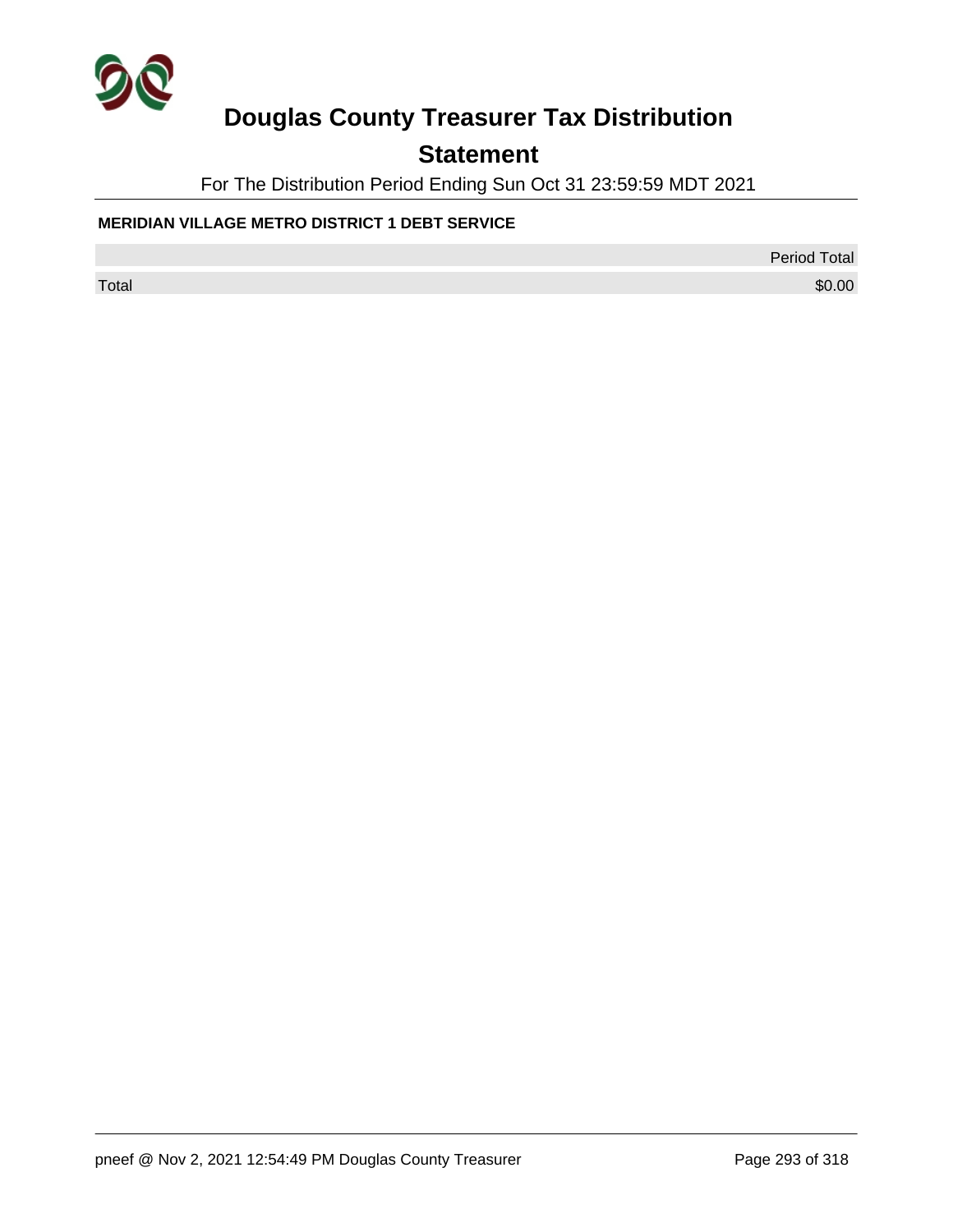

### **Statement**

For The Distribution Period Ending Sun Oct 31 23:59:59 MDT 2021

#### **HILLTOP METRO DISTRICT**

|                      | <b>Period Total</b> |
|----------------------|---------------------|
| Auto Ownership (SOT) | \$1.43              |
| Total                | \$1.43              |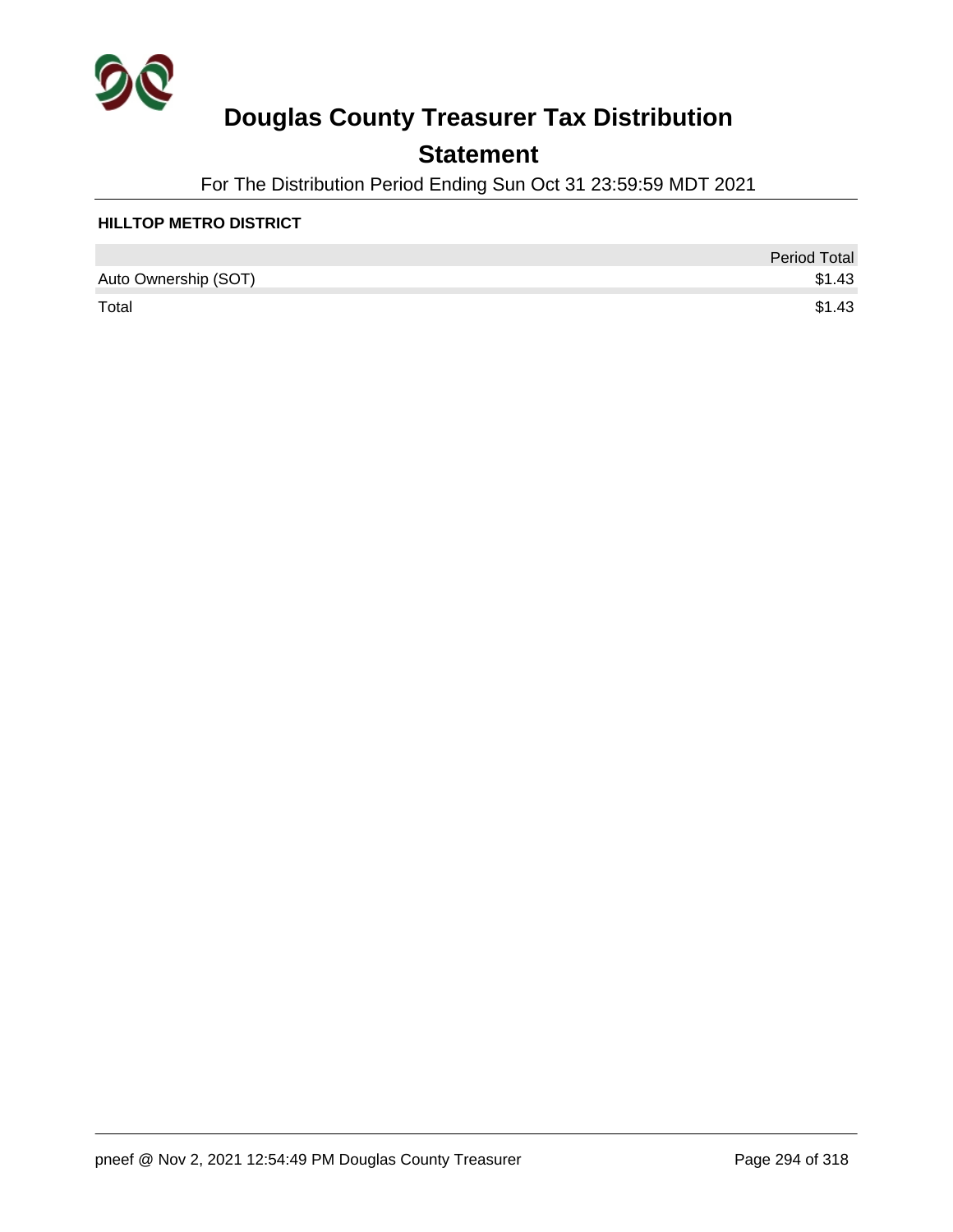

### **Statement**

For The Distribution Period Ending Sun Oct 31 23:59:59 MDT 2021

#### **DEVILS HEAD METRO DISTRICT**

|                      | <b>Period Total</b> |
|----------------------|---------------------|
| Auto Ownership (SOT) | \$8.35              |
| Total                | \$8.35              |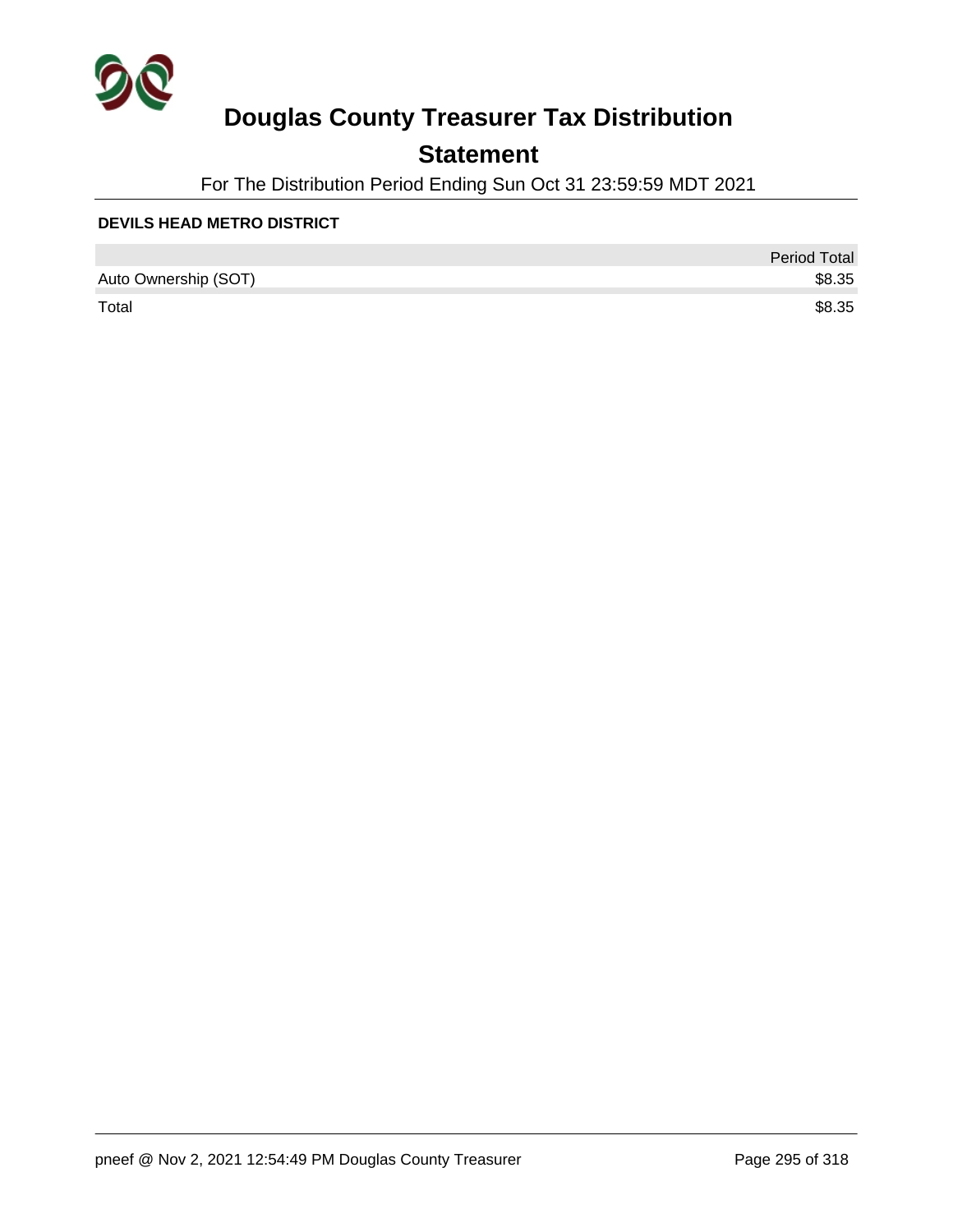

### **Statement**

For The Distribution Period Ending Sun Oct 31 23:59:59 MDT 2021

#### **MEADOWLARK METRO DISTRICT**

|                      | <b>Period Total</b> |
|----------------------|---------------------|
| Auto Ownership (SOT) | \$1,605.94          |
| Total                | \$1,605.94          |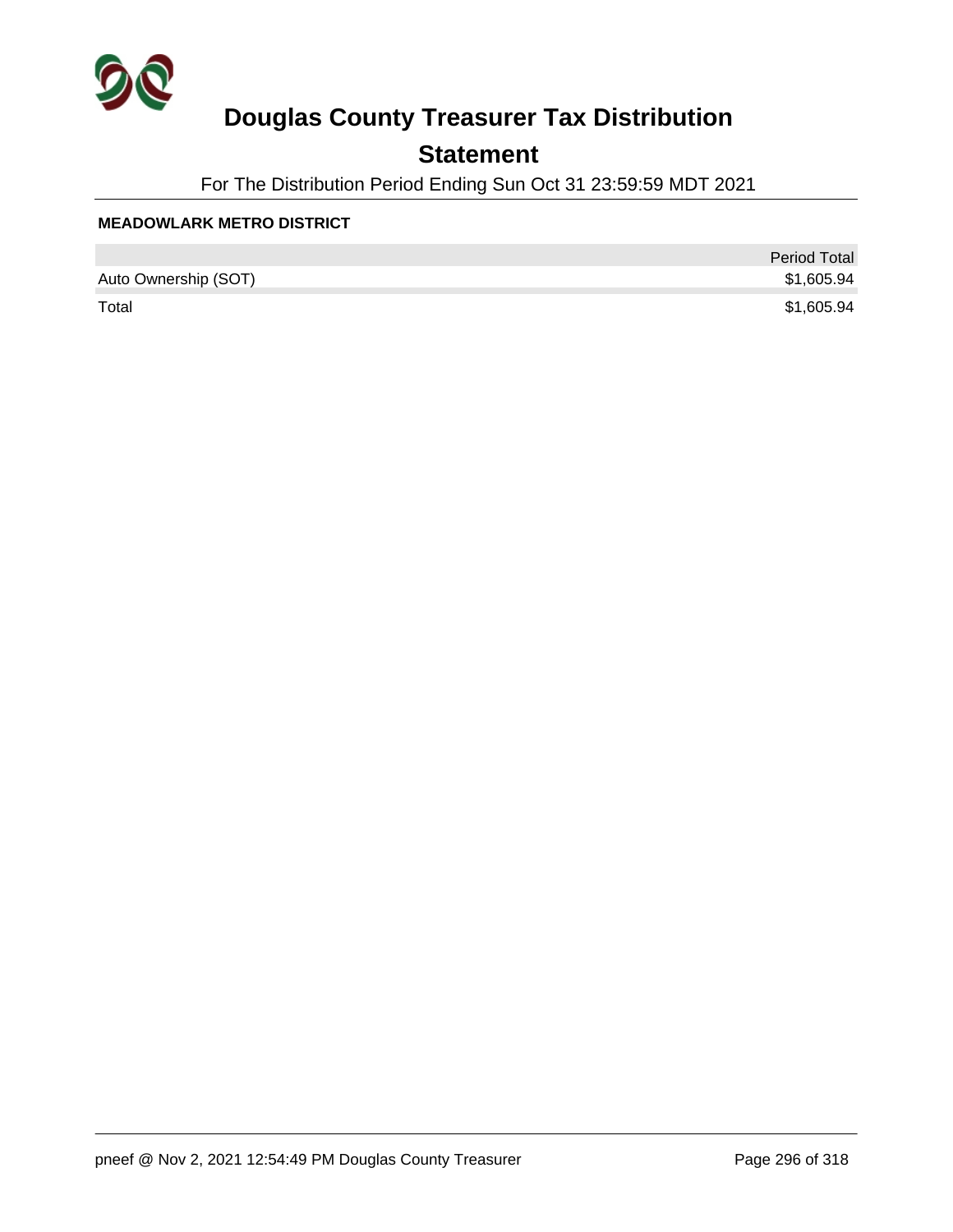

### **Statement**

For The Distribution Period Ending Sun Oct 31 23:59:59 MDT 2021

#### **ROCK CANYON METRO DISTRICT**

|                      | <b>Period Total</b> |
|----------------------|---------------------|
| Auto Ownership (SOT) | \$354.18            |
| Total                | \$354.18            |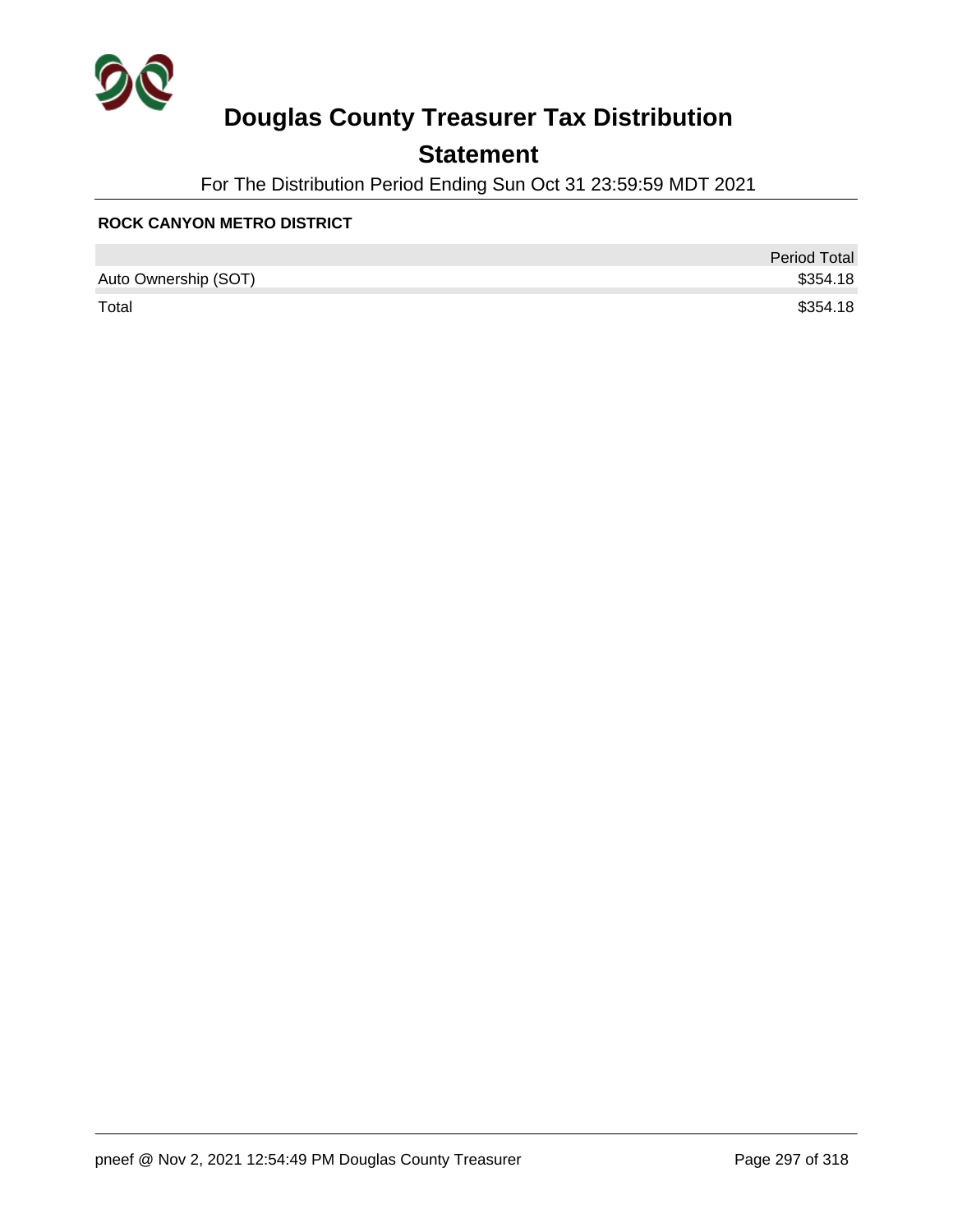

## **Statement**

For The Distribution Period Ending Sun Oct 31 23:59:59 MDT 2021

### **STERLING RANCH COLORADO METRO DISTRICT 3 DEBT SVC**

Period Total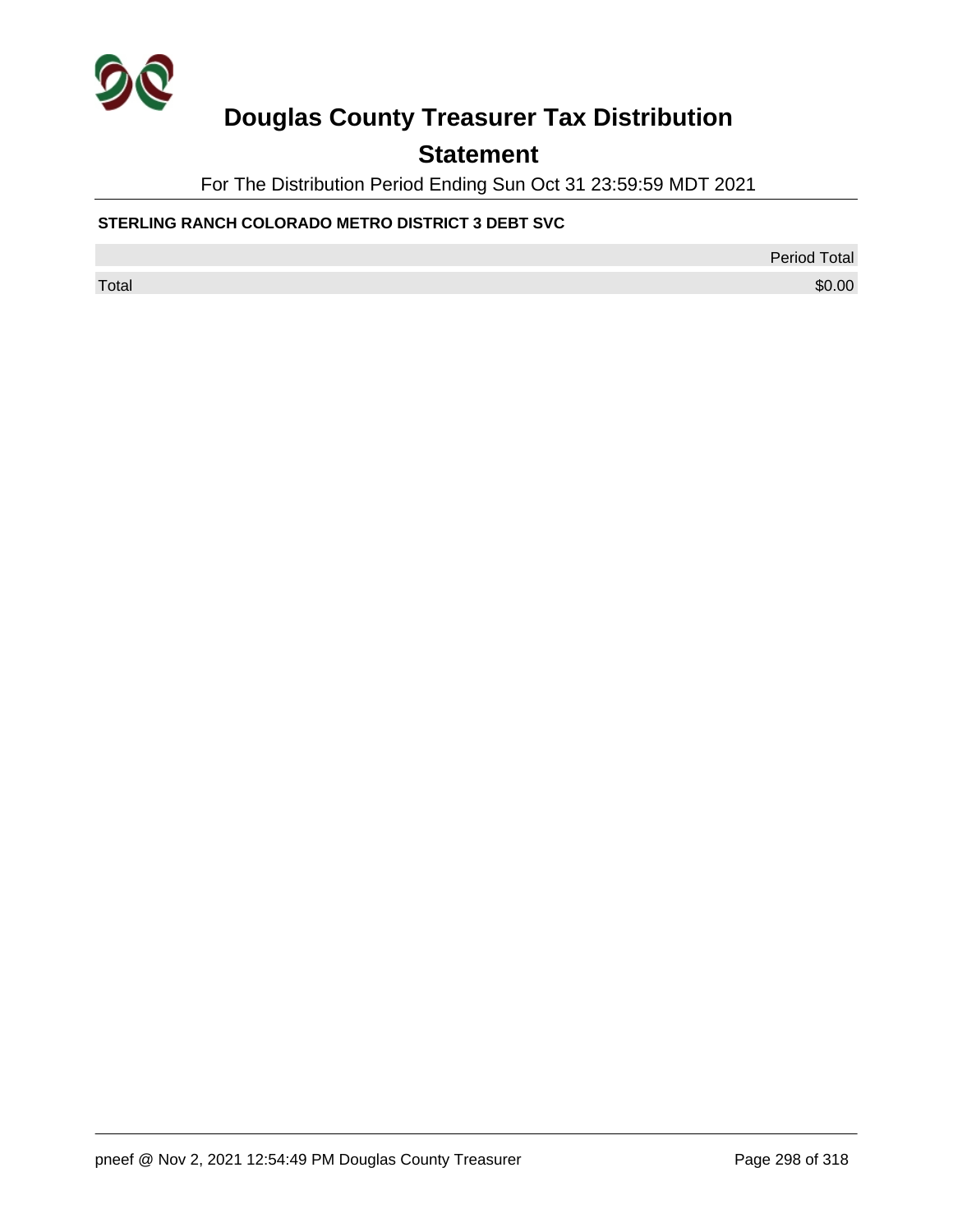

## **Statement**

For The Distribution Period Ending Sun Oct 31 23:59:59 MDT 2021

### **RAMPART RANGE METRO DISTRICT 1 DEBT SERVICE**

Period Total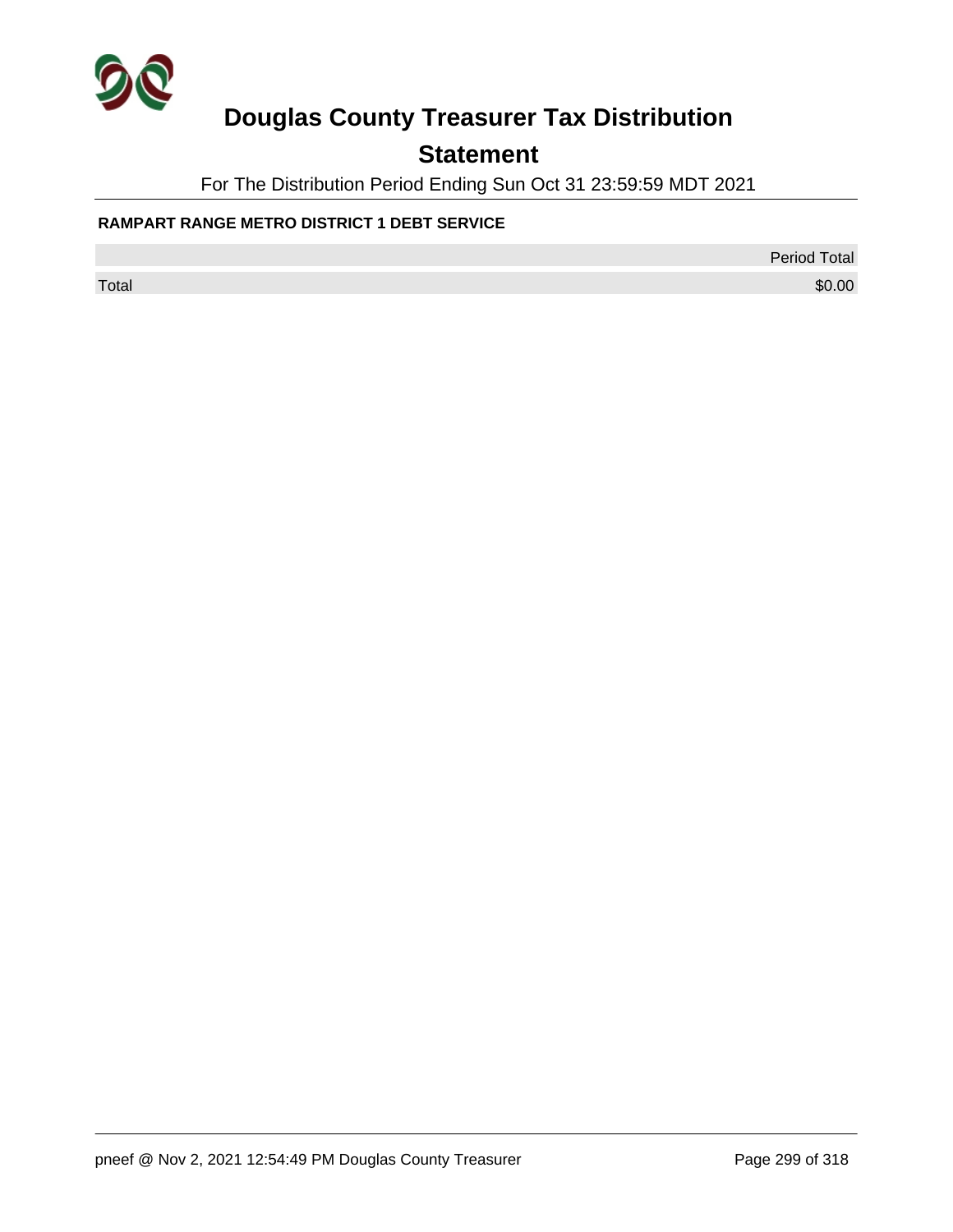

### **Statement**

For The Distribution Period Ending Sun Oct 31 23:59:59 MDT 2021

#### **CASTLEVIEW METRO DISTRICT 2**

|                      | <b>Period Total</b> |
|----------------------|---------------------|
| Auto Ownership (SOT) | \$462.45            |
| Total                | \$462.45            |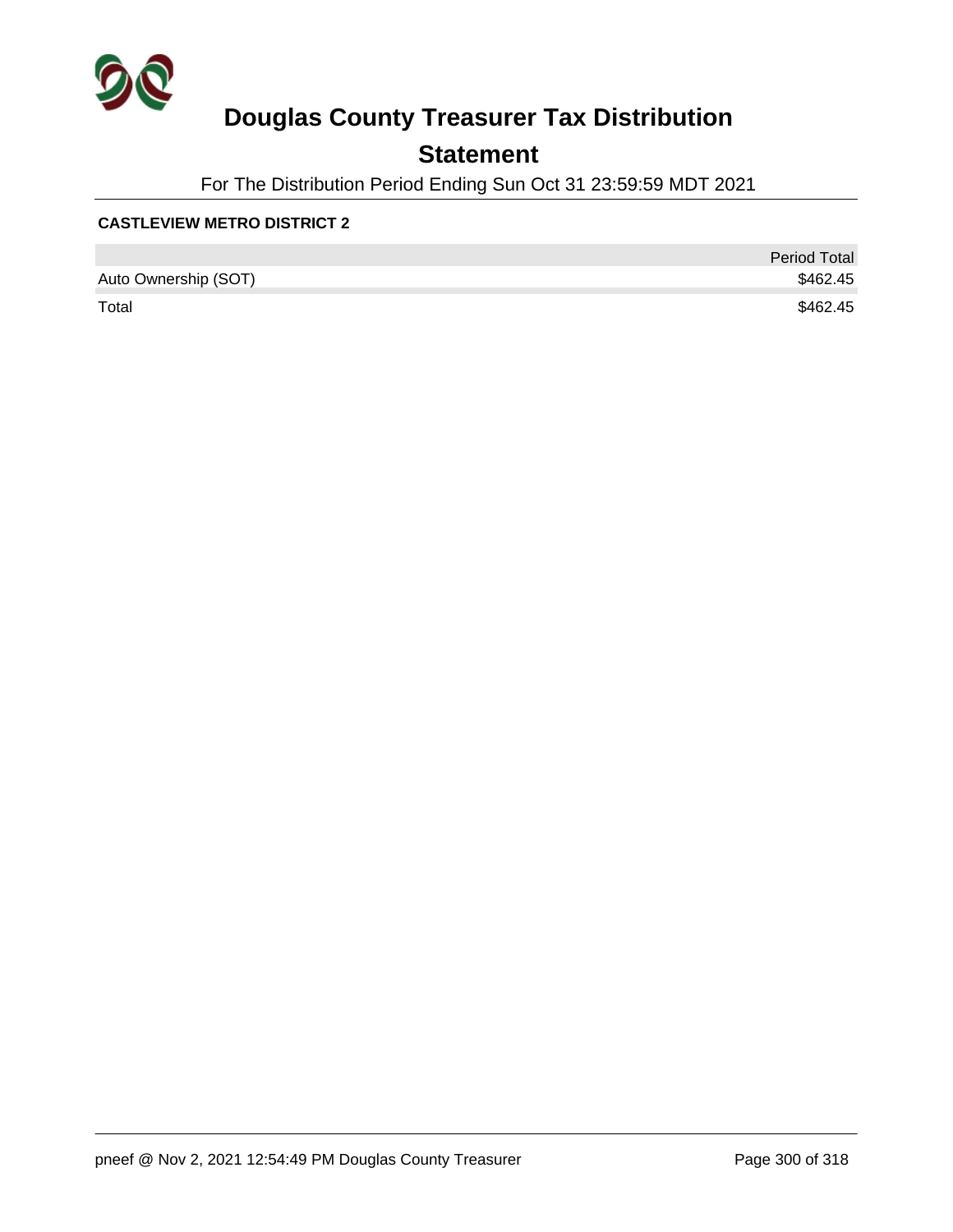

## **Statement**

For The Distribution Period Ending Sun Oct 31 23:59:59 MDT 2021

#### **TOWN OF CASTLE ROCK FESTIVAL PARK COMMONS GID**

Period Total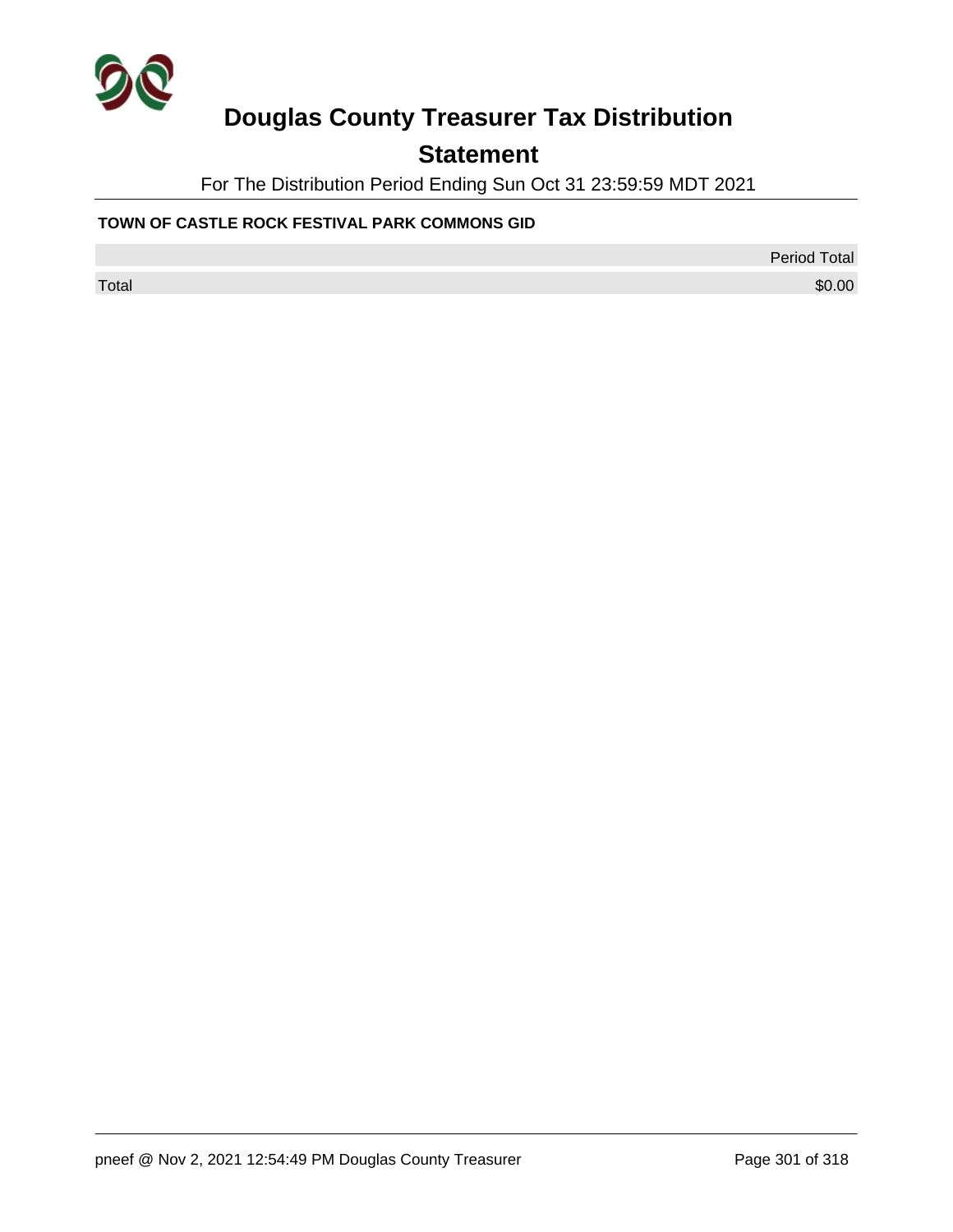

## **Statement**

For The Distribution Period Ending Sun Oct 31 23:59:59 MDT 2021

#### **LANTERNS METRO DISTRICT 4**

 $\sf Total$   $\$0.00$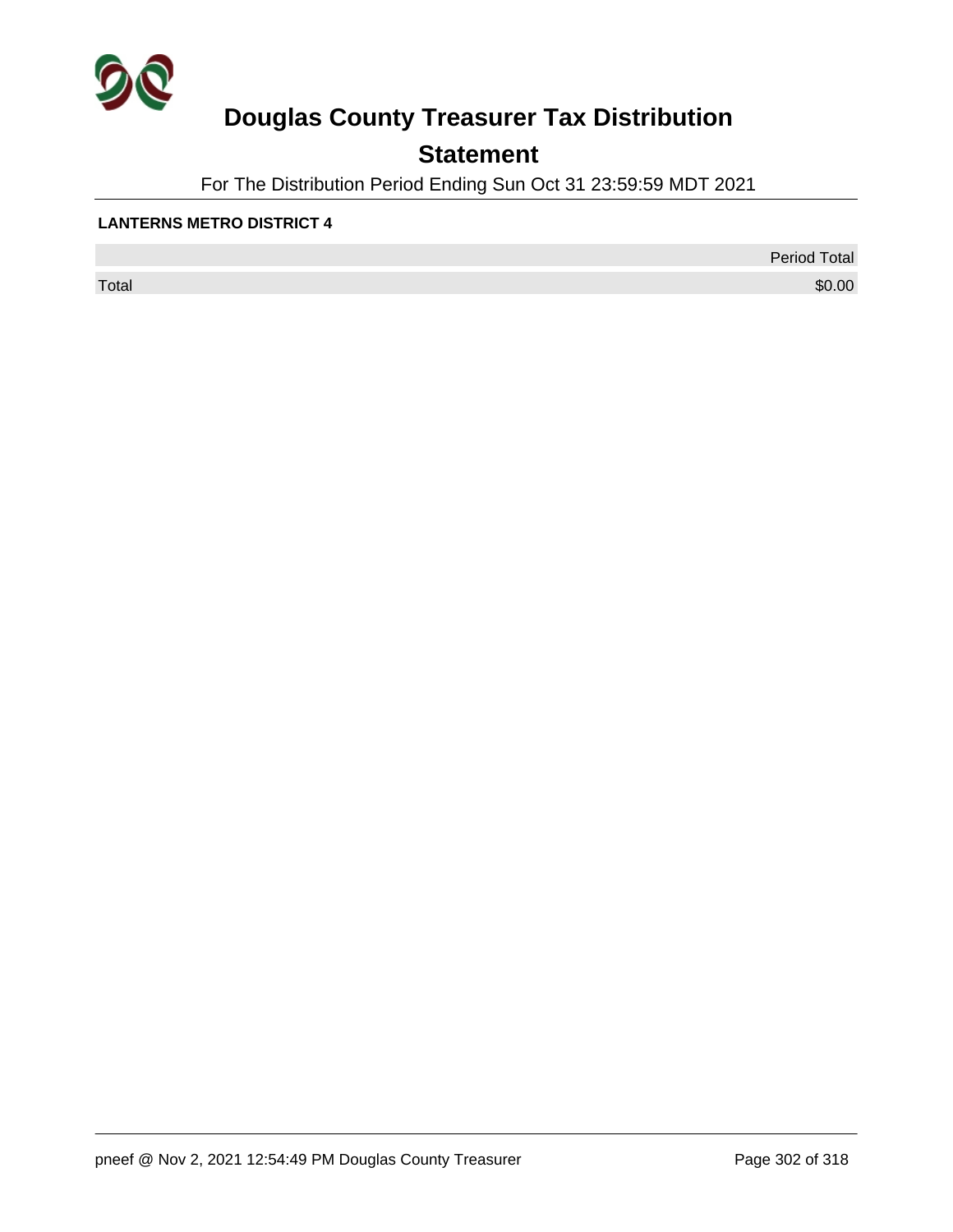

## **Statement**

For The Distribution Period Ending Sun Oct 31 23:59:59 MDT 2021

#### **LANTERNS METRO DISTRICT 5**

 $\sf Total$   $\$0.00$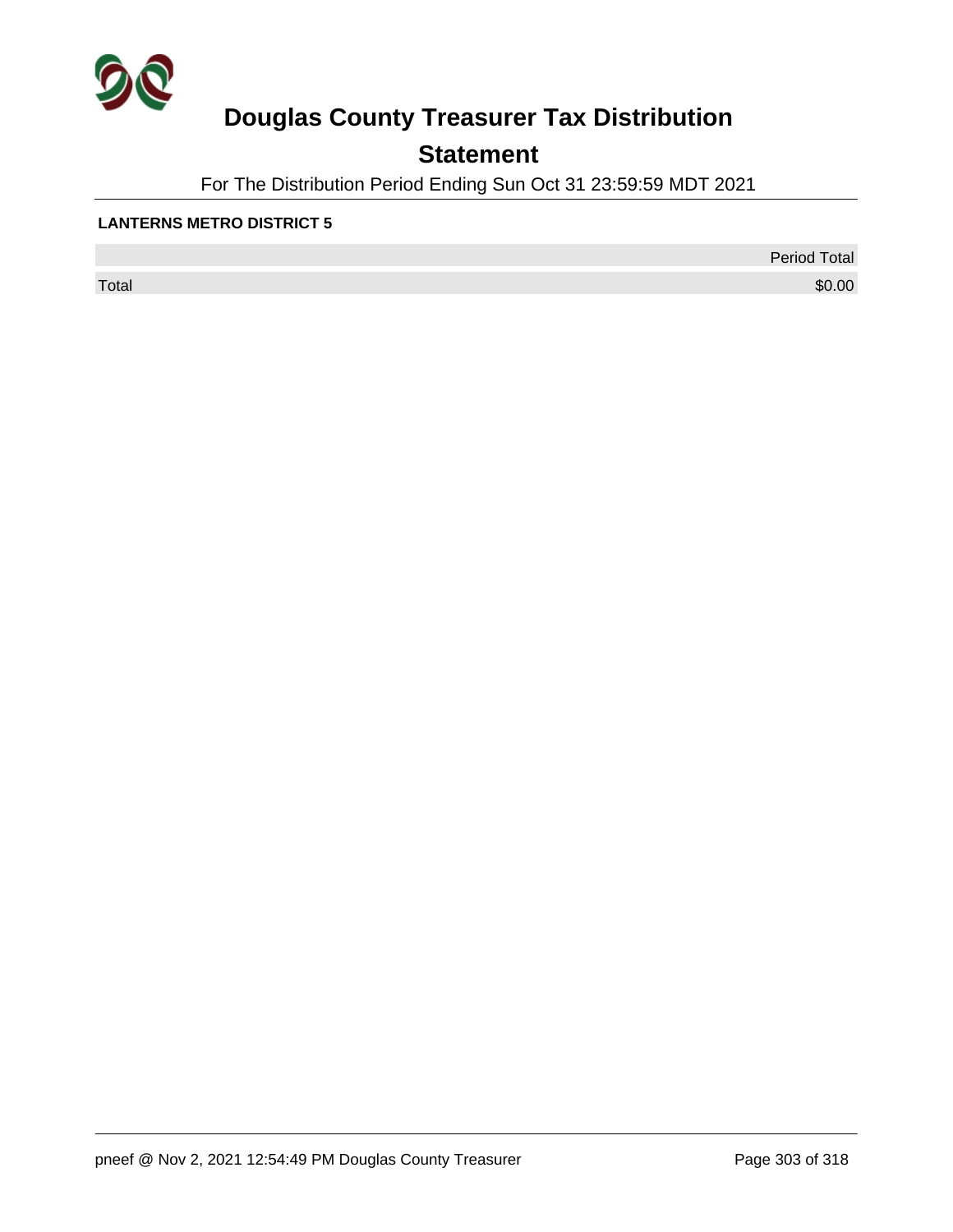

### **Statement**

For The Distribution Period Ending Sun Oct 31 23:59:59 MDT 2021

### **CHERRY CREEK SOUTH METRO #11 DEBT SVC**

|                      | Period Total |
|----------------------|--------------|
| Auto Ownership (SOT) | \$2.52       |
| Total                | \$2.52       |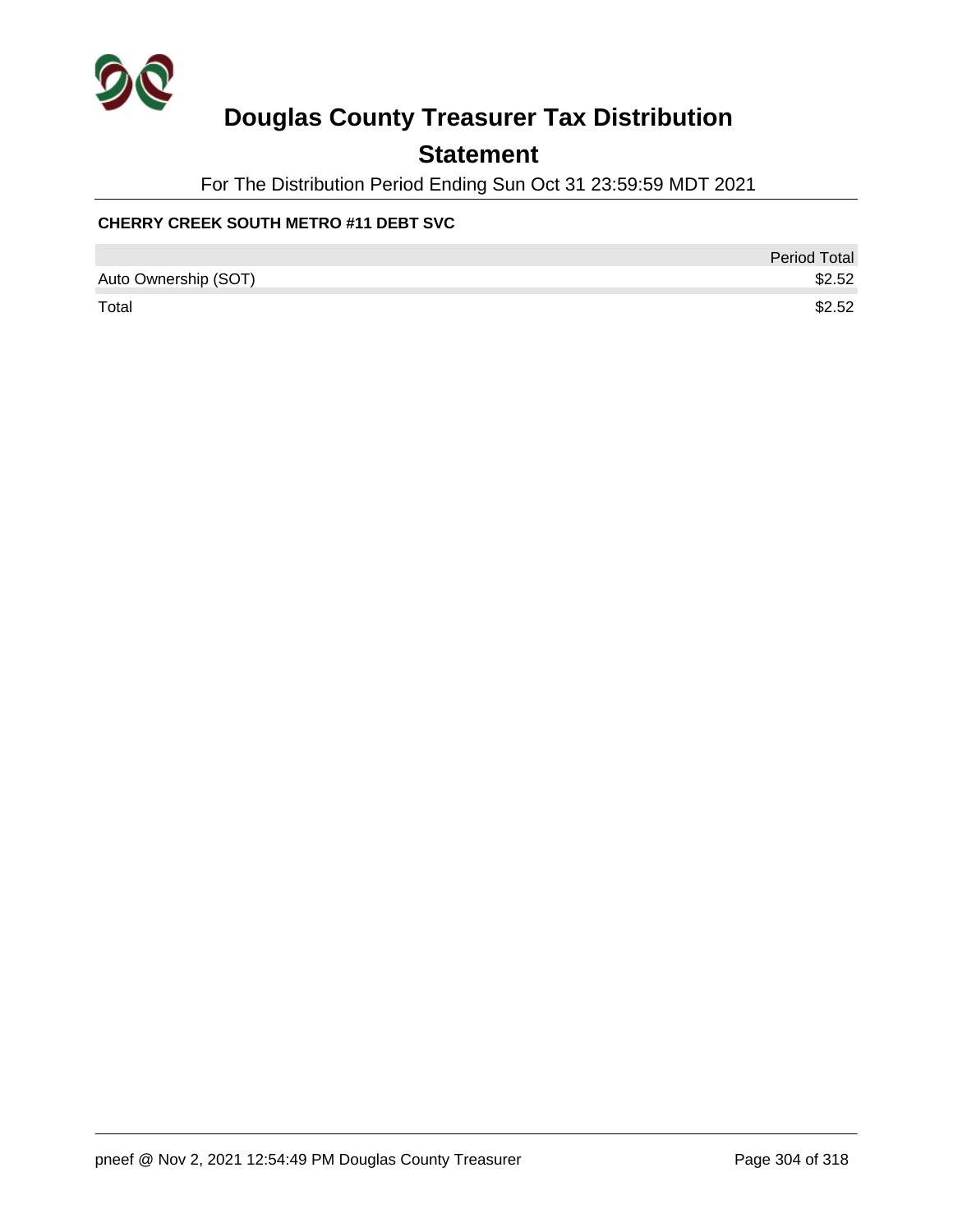

### **Statement**

For The Distribution Period Ending Sun Oct 31 23:59:59 MDT 2021

#### **INVERNESS WATER & SANITATION DEBT SVC 3**

|                      | <b>Period Total</b> |
|----------------------|---------------------|
| Auto Ownership (SOT) | \$189.82            |
| Total                | \$189.82            |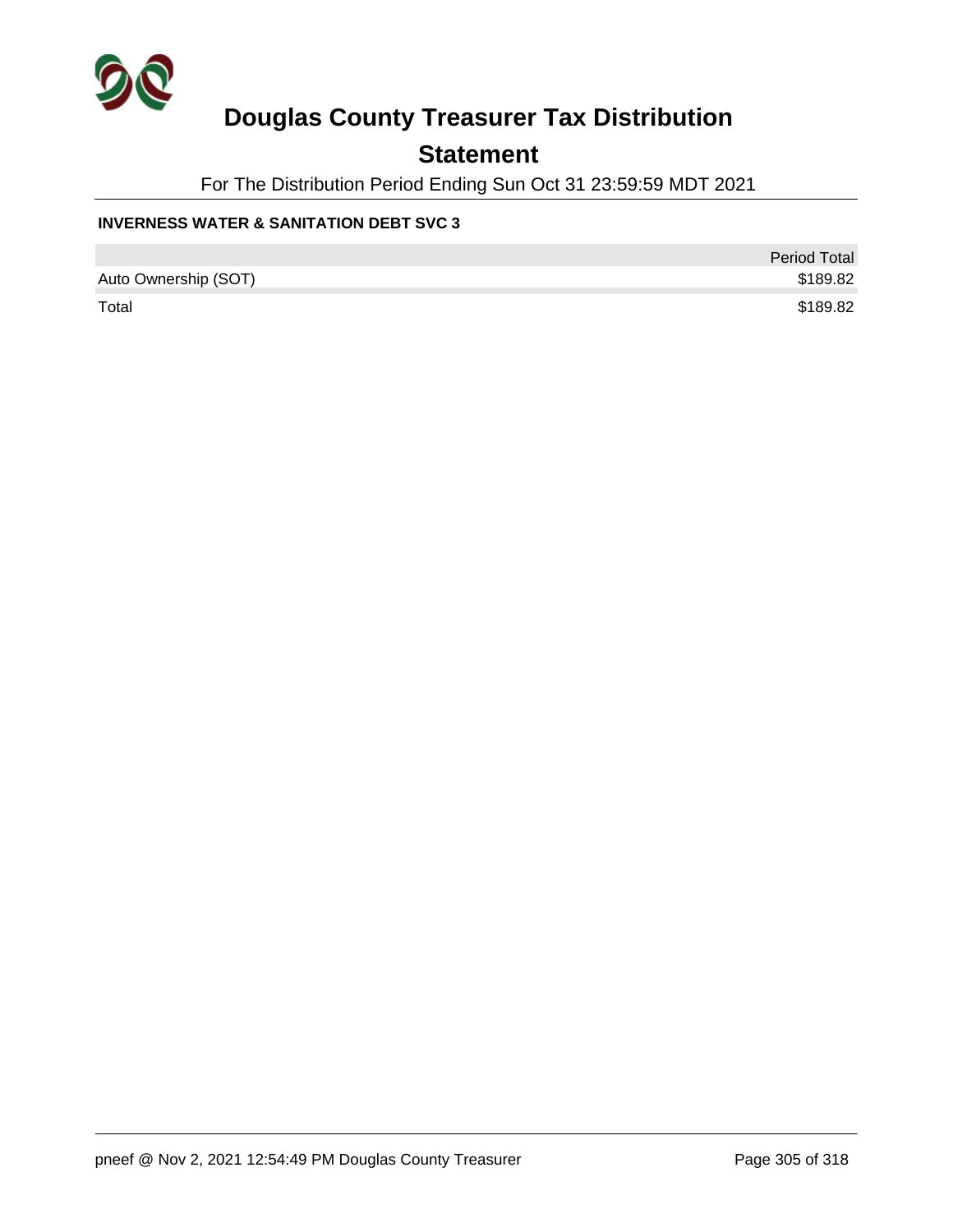

### **Statement**

For The Distribution Period Ending Sun Oct 31 23:59:59 MDT 2021

### **TRAILS METRO DISTRICT**

|                      | <b>Period Total</b> |
|----------------------|---------------------|
| Auto Ownership (SOT) | \$1.77              |
| Total                | \$1.77              |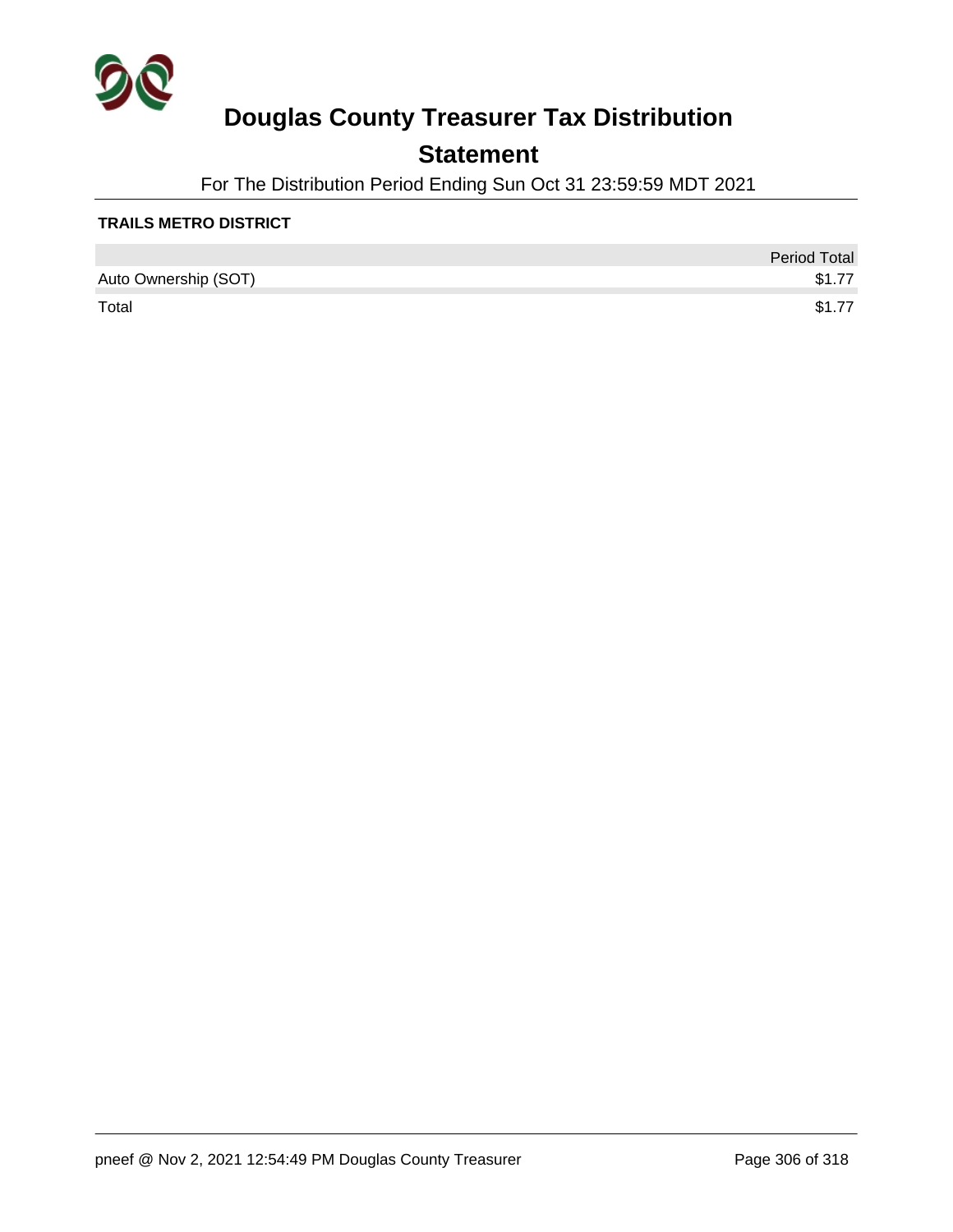

### **Statement**

For The Distribution Period Ending Sun Oct 31 23:59:59 MDT 2021

### **VILLAGES AT CASTLE ROCK METRO #7 DEBT SVC**

|                                   | <b>Period Total</b> |
|-----------------------------------|---------------------|
| <b>Current Year Taxes</b>         | \$845.37            |
| <b>Current Year Interest</b>      | \$50.72             |
| Auto Ownership (SOT)              | \$2,856.24          |
| <b>Current Year Treasurer Fee</b> | (\$13.44)           |
| Total                             | \$3,738.89          |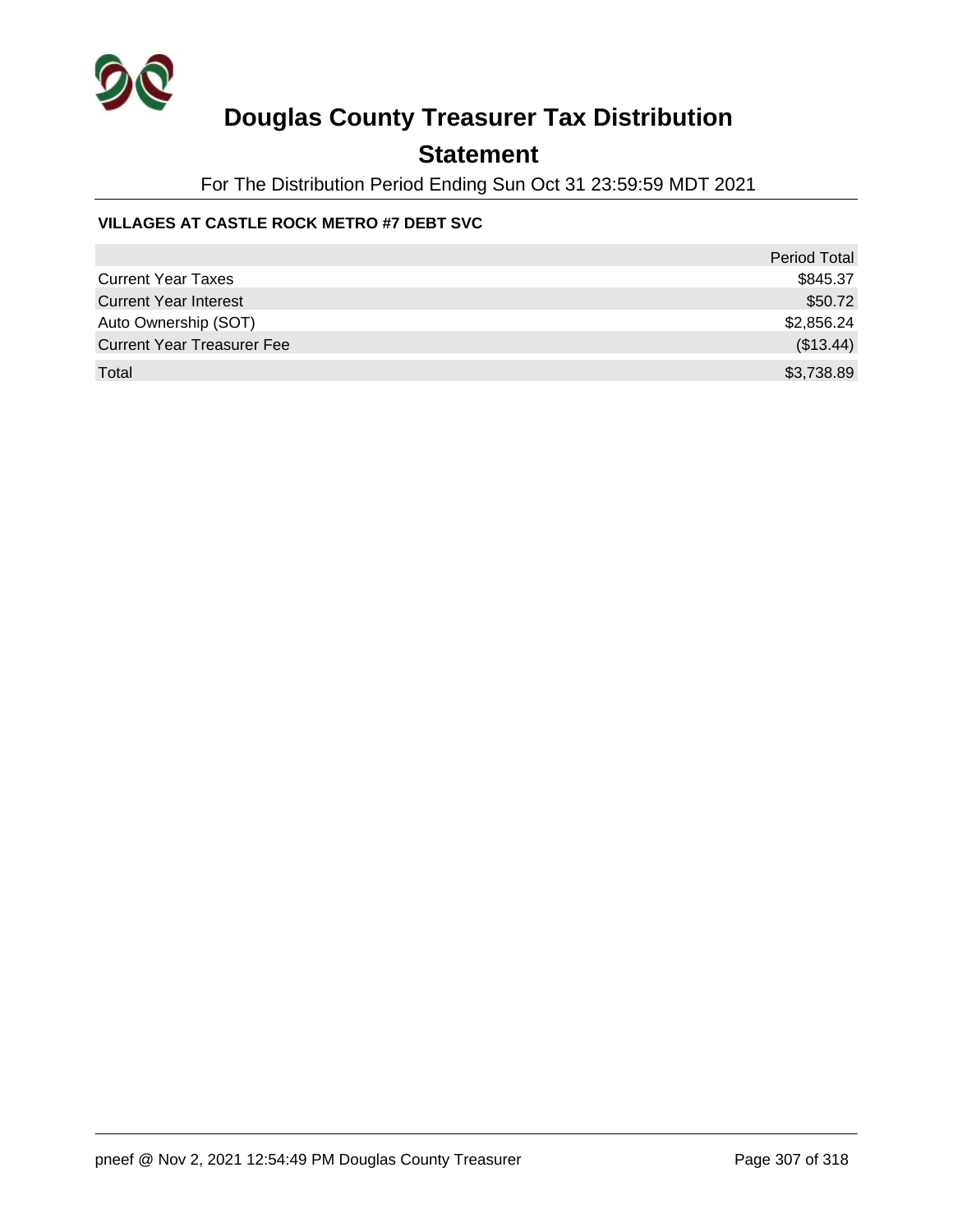

### **Statement**

For The Distribution Period Ending Sun Oct 31 23:59:59 MDT 2021

### **CASTLE ROCK DOWNTOWN DEV AUTH - TIF**

|                                   | <b>Period Total</b> |
|-----------------------------------|---------------------|
| <b>Current Year TIF Revenue</b>   | \$130.55            |
| <b>Current Year Treasurer Fee</b> | (\$1.94)            |
| Total                             | \$128.61            |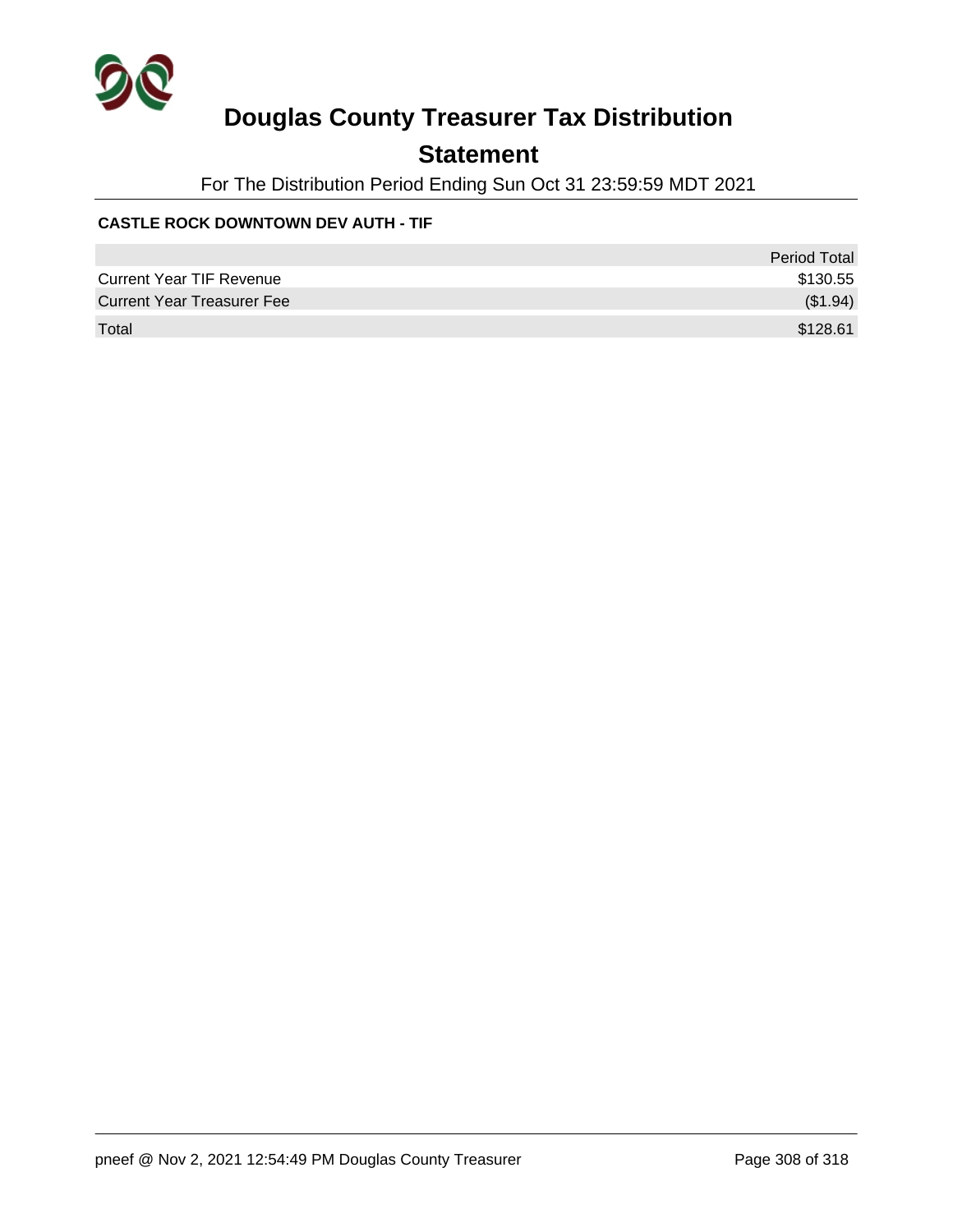

### **Statement**

For The Distribution Period Ending Sun Oct 31 23:59:59 MDT 2021

#### **PARKER CENTRAL AREA REINV - URA**

|                                   | <b>Period Total</b> |
|-----------------------------------|---------------------|
| <b>Current Year TIF Revenue</b>   | \$3,460.85          |
| <b>Prior Year TIF Revenue</b>     | \$94.46             |
| <b>Current Year Treasurer Fee</b> | (\$51.91)           |
| <b>Prior Year Treasurer Fee</b>   | (\$1.41)            |
| Total                             | \$3,501.99          |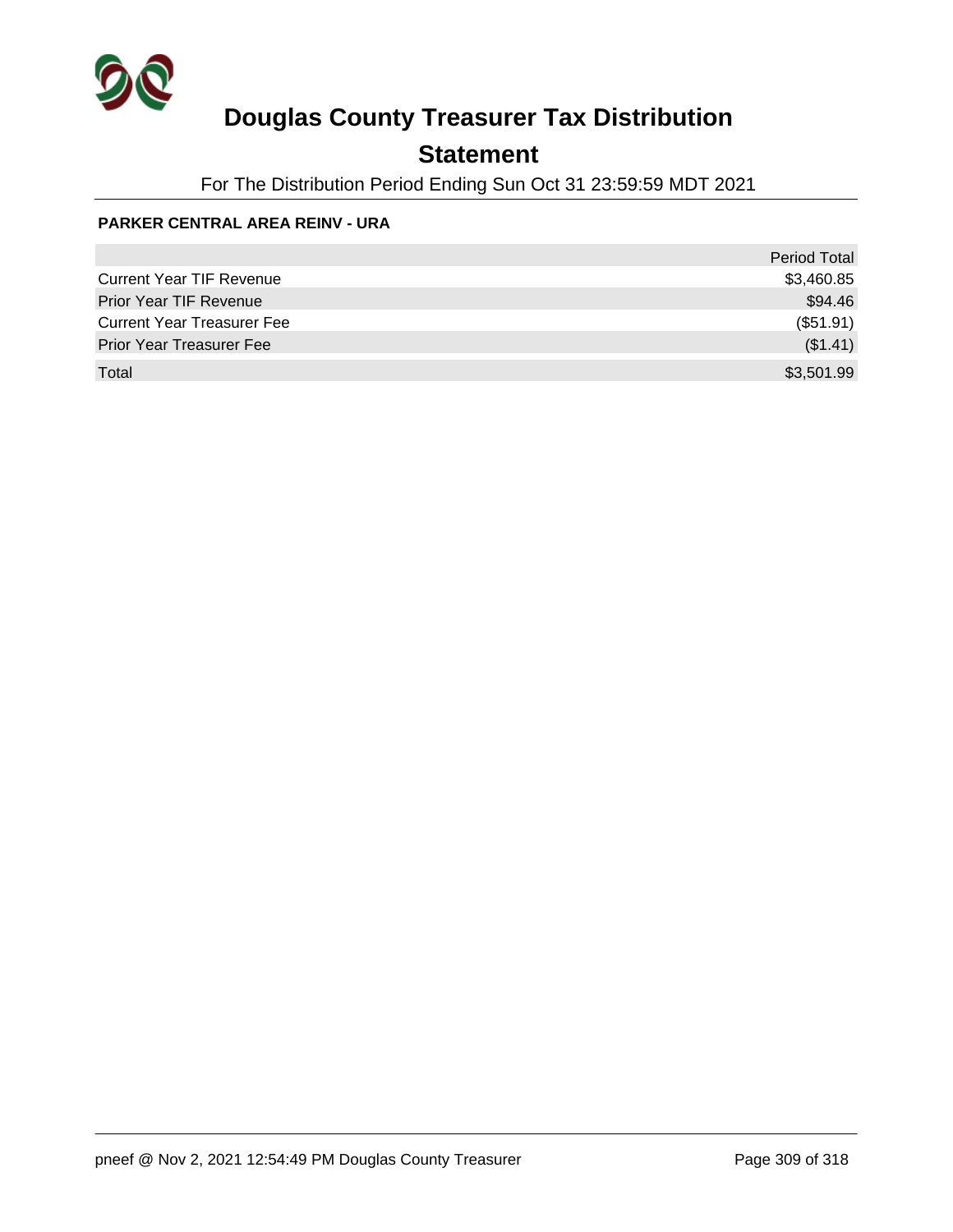

## **Statement**

For The Distribution Period Ending Sun Oct 31 23:59:59 MDT 2021

#### **COTTONWOOD COMMERCIAL AREA URP**

Period Total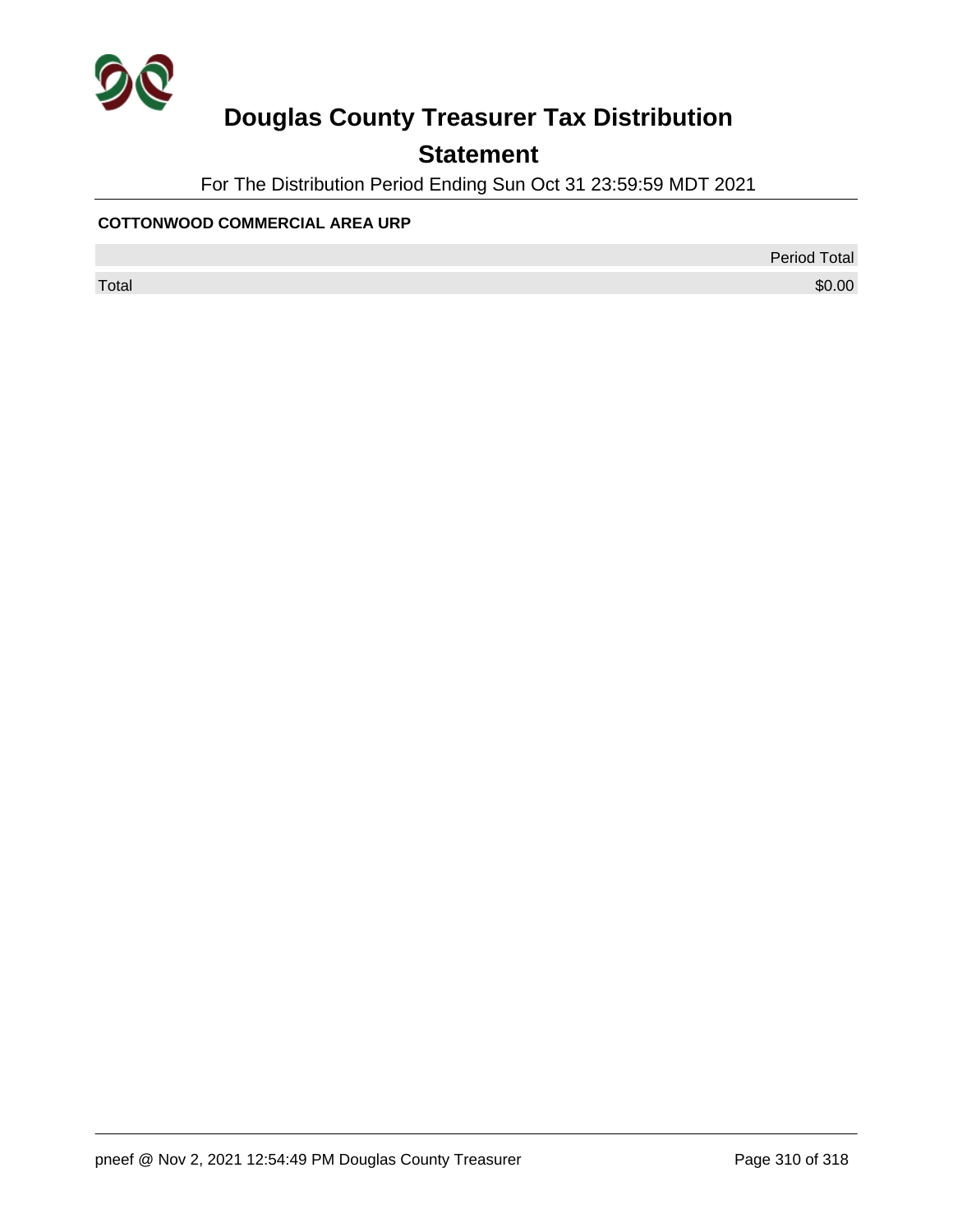

### **Statement**

For The Distribution Period Ending Sun Oct 31 23:59:59 MDT 2021

#### **PARKER ROAD AREA URP**

|                                   | <b>Period Total</b> |
|-----------------------------------|---------------------|
| <b>Current Year TIF Revenue</b>   | \$1,454.09          |
| <b>Prior Year TIF Revenue</b>     | \$2.07              |
| <b>Current Year Treasurer Fee</b> | (\$21.80)           |
| <b>Prior Year Treasurer Fee</b>   | (\$0.02)            |
| Total                             | \$1,434.34          |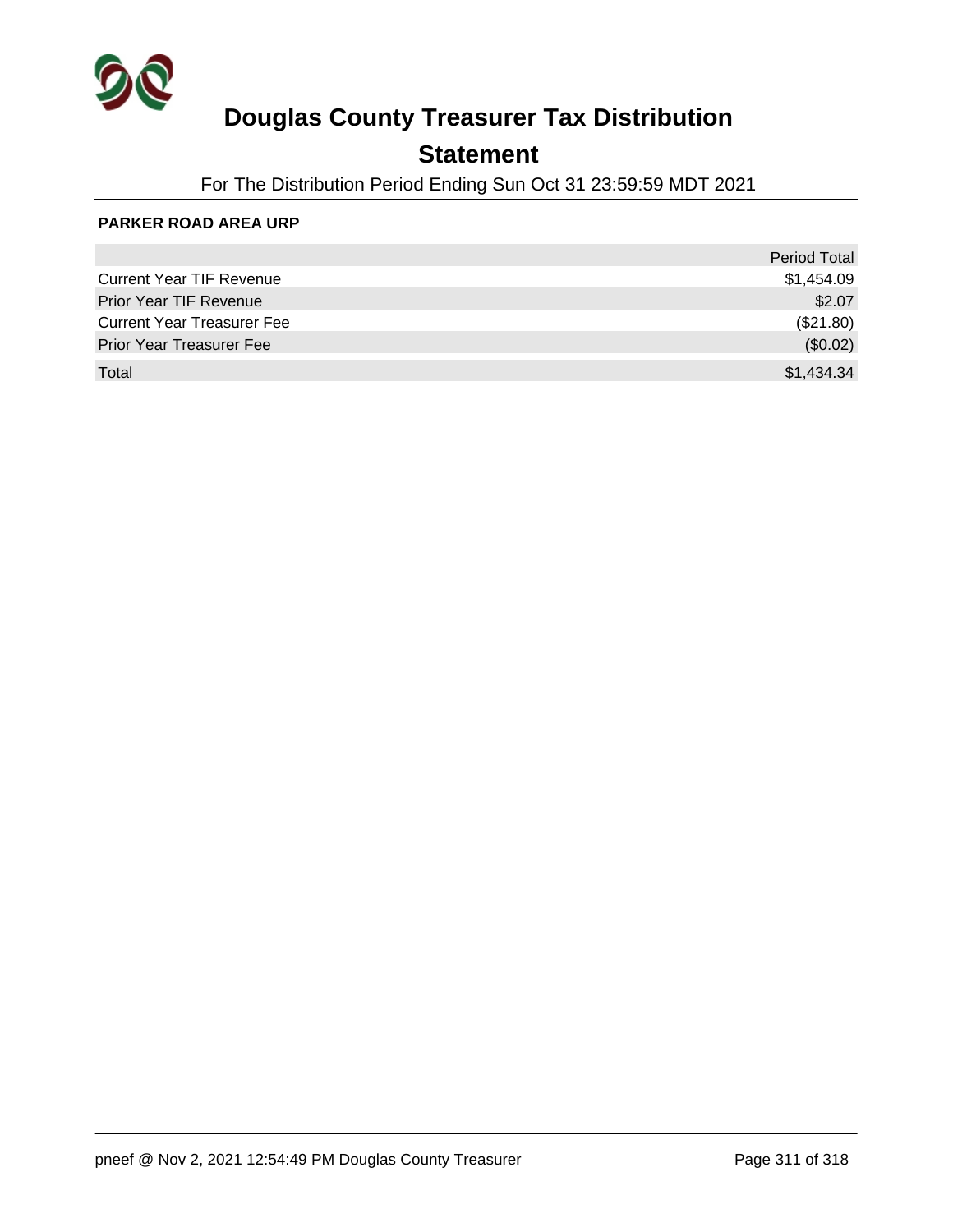

## **Statement**

For The Distribution Period Ending Sun Oct 31 23:59:59 MDT 2021

### **CITADEL STATION-CASTLE MEADOWS URP**

Period Total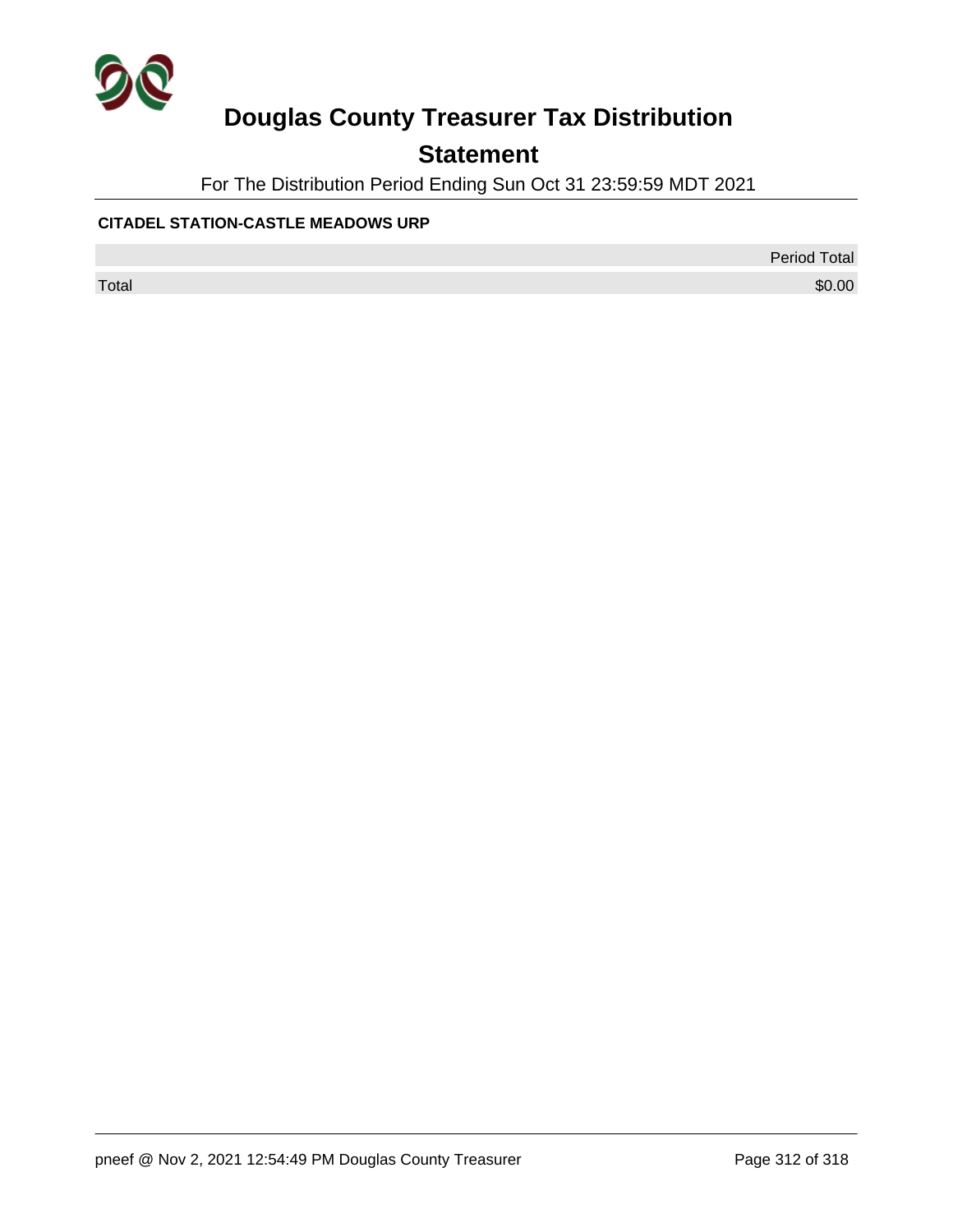

## **Statement**

For The Distribution Period Ending Sun Oct 31 23:59:59 MDT 2021

### **NEU TOWNE COLLINS COCKREL & COLE JUDGEMENT**

|       | <b>Period Total</b> |
|-------|---------------------|
| Other | (\$252.68)          |
| Total | (\$252.68)          |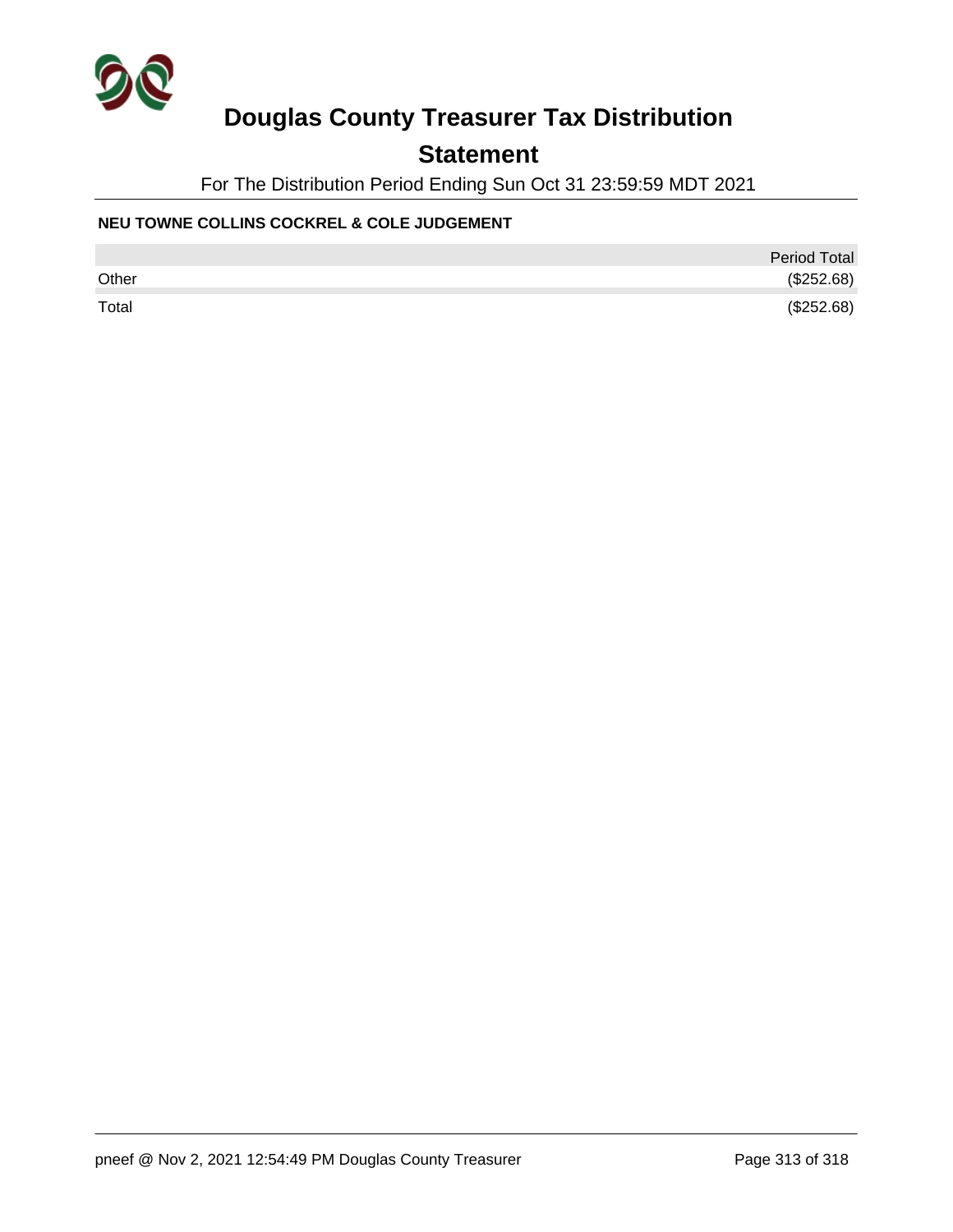

## **Statement**

For The Distribution Period Ending Sun Oct 31 23:59:59 MDT 2021

#### **CITY OF AURORA WATER SID**

 $\sf Total$   $\$0.00$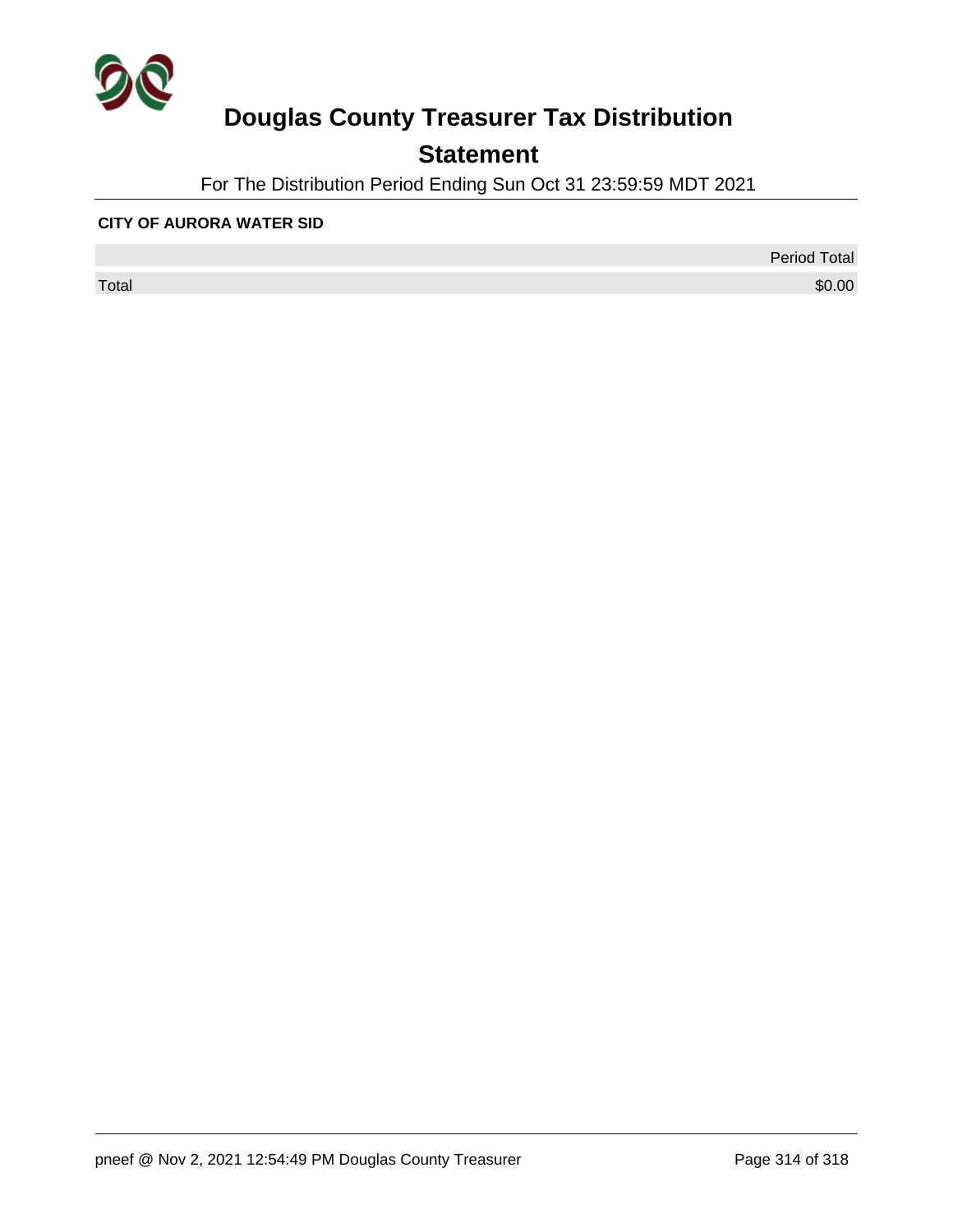

## **Statement**

For The Distribution Period Ending Sun Oct 31 23:59:59 MDT 2021

#### **CITY OF ENGLEWOOD SID**

|                              | <b>Period Total</b> |
|------------------------------|---------------------|
| <b>Current Year Taxes</b>    | \$3,938.69          |
| <b>Current Year Interest</b> | \$236.32            |
| Total                        | \$4,175.01          |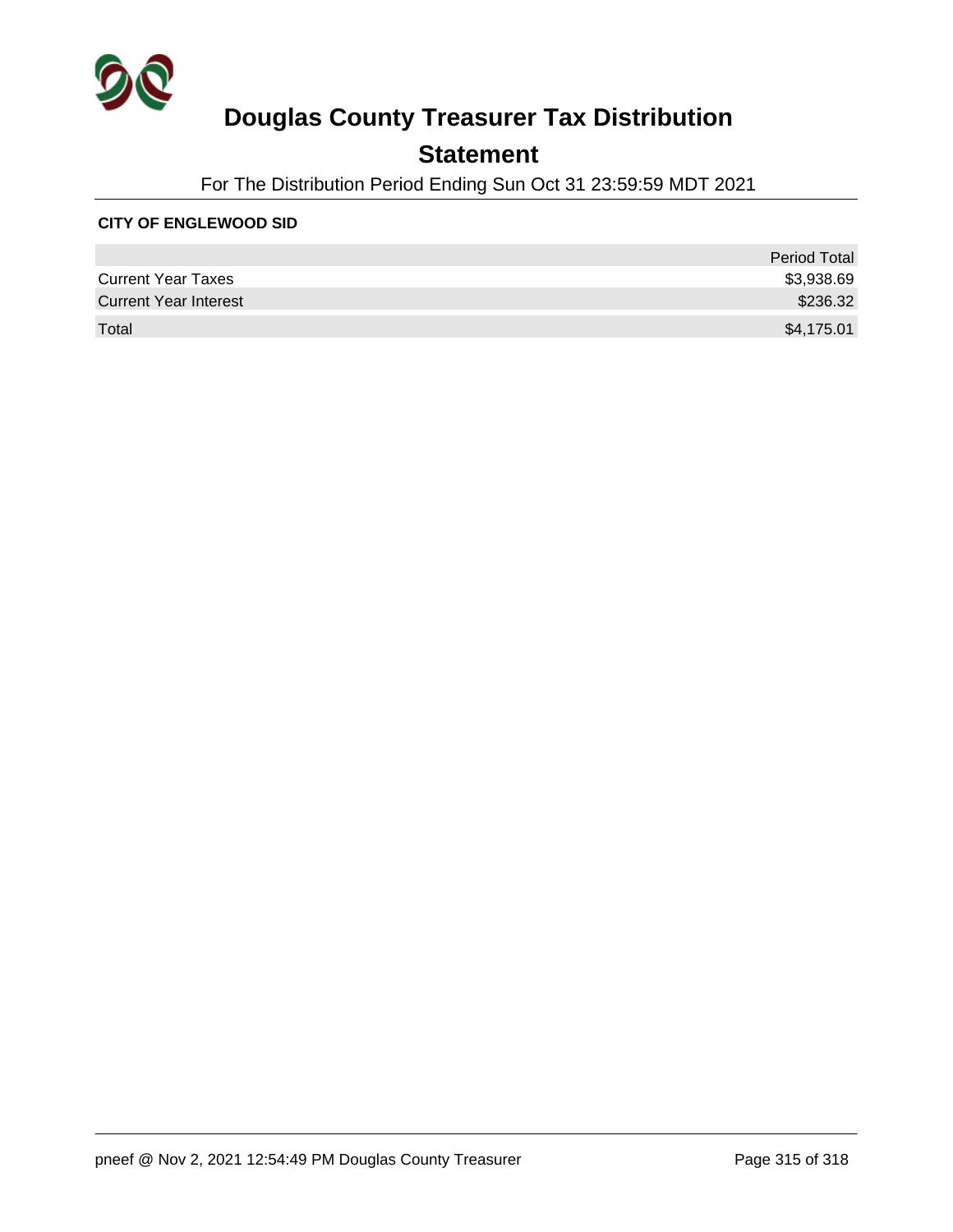

## **Statement**

For The Distribution Period Ending Sun Oct 31 23:59:59 MDT 2021

#### **LOUVIERS WATER & SAN SID**

 $\sf Total$   $\$0.00$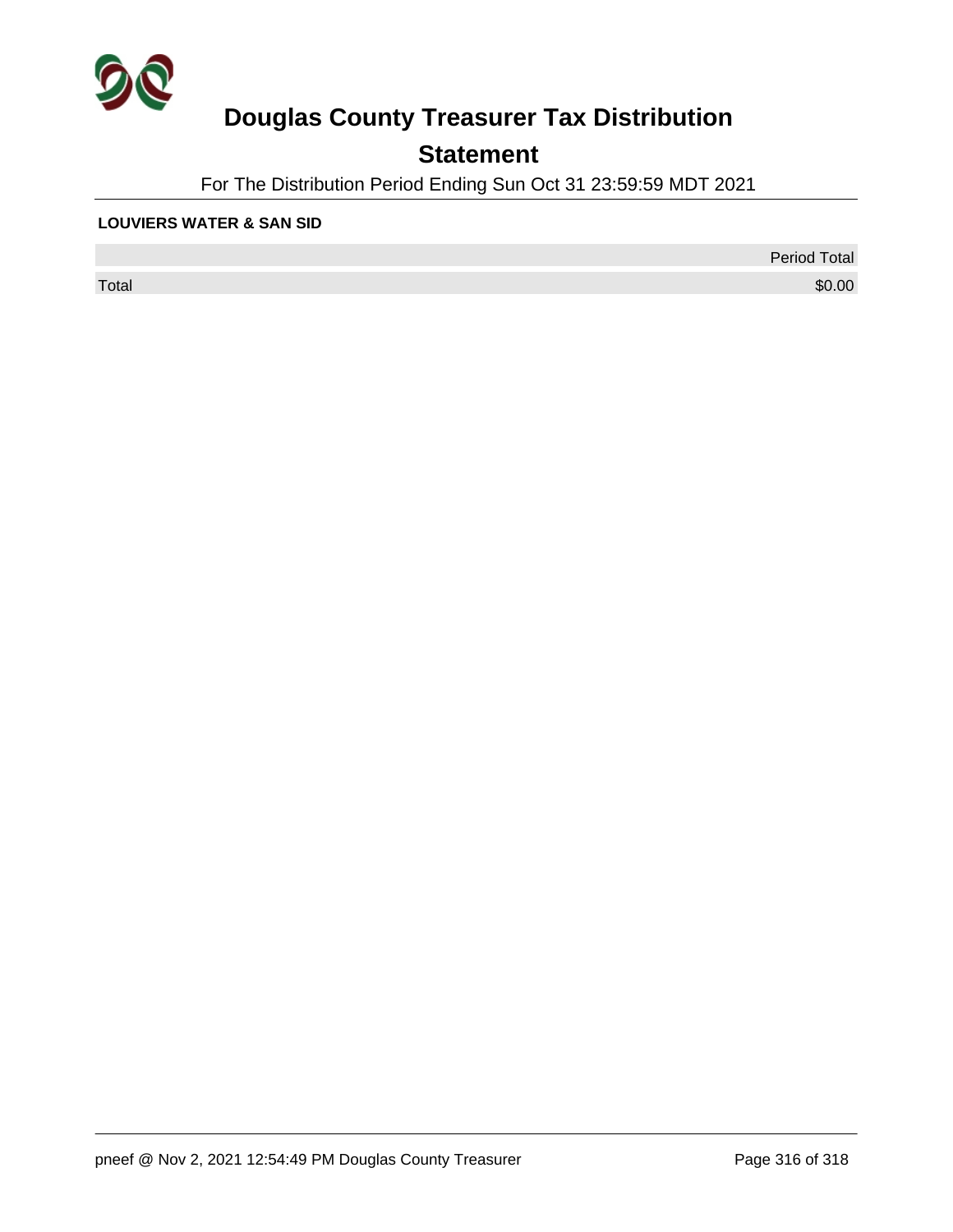

## **Statement**

For The Distribution Period Ending Sun Oct 31 23:59:59 MDT 2021

#### **SID COLLECTION FEE**

 $\sf Total$   $\$0.00$